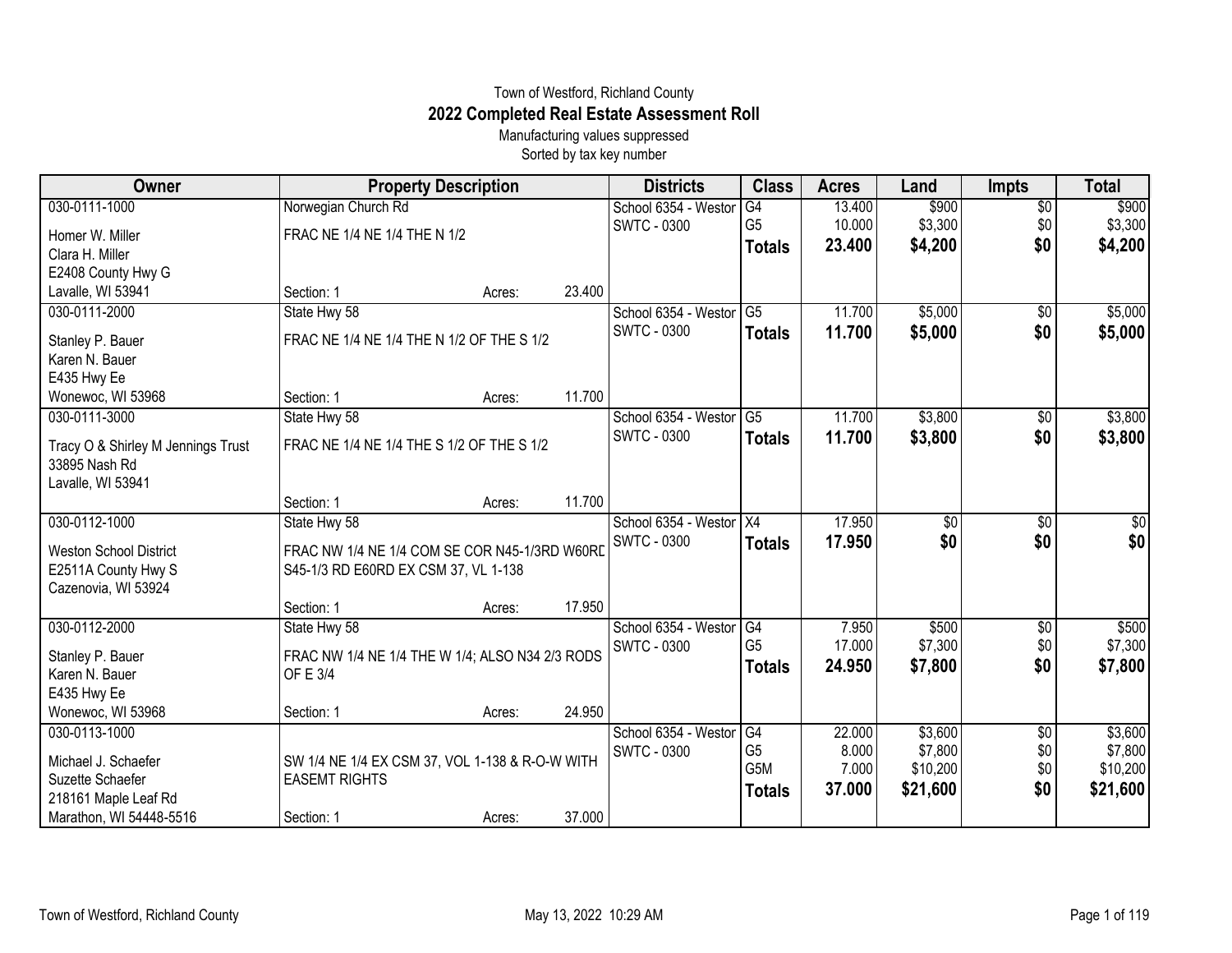| Owner                              | <b>Property Description</b>                     |        |        | <b>Districts</b>                              | <b>Class</b>         | <b>Acres</b>    | Land                   | <b>Impts</b>            | <b>Total</b>        |
|------------------------------------|-------------------------------------------------|--------|--------|-----------------------------------------------|----------------------|-----------------|------------------------|-------------------------|---------------------|
| 030-0113-1100                      | 10254 Norwegian Church Rd                       |        |        | School 6354 - Westor                          | $\overline{G1}$      | 3.040           | \$17,100               | \$4,800                 | \$21,900            |
| Christina M. Frost                 | W 1/2 NE 1/4 CSM 37, VOL 1-138, WITH RT-O-WY,   |        |        | <b>SWTC - 0300</b>                            | <b>Totals</b>        | 3.040           | \$17,100               | \$4,800                 | \$21,900            |
| 10254 Norwegian Church Rd          | <b>SUBJ TO EASMT</b>                            |        |        |                                               |                      |                 |                        |                         |                     |
| La Valle, WI 53941                 |                                                 |        |        |                                               |                      |                 |                        |                         |                     |
|                                    | Section: 1                                      | Acres: | 3.040  |                                               |                      |                 |                        |                         |                     |
| 030-0114-1000                      | 33895 Nash Rd                                   |        |        | School 6354 - Westor                          | G4                   | 34.620          | \$6,000                | \$0                     | \$6,000             |
| Tracy O & Shirley M Jennings Trust | SE 1/4 NE 1/4 EX CSM 516, VOL 5-33 EX CSM 946   |        |        | <b>SWTC - 0300</b>                            | G <sub>5</sub><br>G7 | 0.750<br>1.000  | \$100<br>\$5,000       | \$0<br>\$16,400         | \$100<br>\$21,400   |
| 33895 Nash Rd                      |                                                 |        |        |                                               |                      | 36.370          | \$11,100               | \$16,400                | \$27,500            |
| Lavalle, WI 53941                  |                                                 |        |        |                                               | <b>Totals</b>        |                 |                        |                         |                     |
|                                    | Section: 1                                      | Acres: | 36.370 |                                               |                      |                 |                        |                         |                     |
| 030-0114-1100                      | 33944 Nash Rd                                   |        |        | School 6354 - Westor                          | G1                   | 1.430           | \$14,200               | \$68,400                | \$82,600            |
| Mitzi L. Jennings                  | SE 1/4 NE 1/4 CSM 516, VOL 5-33                 |        |        | <b>SWTC - 0300</b>                            | <b>Totals</b>        | 1.430           | \$14,200               | \$68,400                | \$82,600            |
| 33944 Nash Rd                      |                                                 |        |        |                                               |                      |                 |                        |                         |                     |
| La Valle, WI 53941                 |                                                 |        |        |                                               |                      |                 |                        |                         |                     |
|                                    | Section: 1                                      | Acres: | 1.430  |                                               |                      |                 |                        |                         |                     |
| 030-0114-1200                      | 10367 Norwegian Church Rd                       |        |        | School 6354 - Westor                          | G4<br>G7             | 1.200<br>1.000  | \$200<br>\$10,000      | $\sqrt{6}$<br>\$134,800 | \$200<br>\$144,800  |
| Brent E. Jennings                  | SE 1/4 NE 1/4 CSM 946                           |        |        | <b>SWTC - 0300</b>                            |                      | 2.200           | \$10,200               | \$134,800               | \$145,000           |
| April L. Jennings                  |                                                 |        |        |                                               | <b>Totals</b>        |                 |                        |                         |                     |
| 10367 Norwegian Church Rd          |                                                 |        |        |                                               |                      |                 |                        |                         |                     |
| La Valle, WI 53941                 | Section: 1                                      | Acres: | 2.200  |                                               |                      |                 |                        |                         |                     |
| 030-0121-1000                      | State Hwy 58                                    |        |        | School 6354 - Westor                          | G4<br>G <sub>5</sub> | 9.000<br>32.960 | \$1,400<br>\$13,800    | $\overline{50}$<br>\$0  | \$1,400<br>\$13,800 |
| Stanley P. Bauer                   | FRAC NE 1/4 NW 1/4 EX PARCEL DESC IN VL 178-133 |        |        | <b>SWTC - 0300</b>                            | <b>Totals</b>        | 41.960          | \$15,200               | \$0                     | \$15,200            |
| Karen N. Bauer                     |                                                 |        |        |                                               |                      |                 |                        |                         |                     |
| E435 Hwy Ee                        |                                                 |        |        |                                               |                      |                 |                        |                         |                     |
| Wonewoc, WI 53968                  | Section: 1                                      | Acres: | 41.960 |                                               |                      |                 |                        |                         |                     |
| 030-0121-1100                      | State Hwy 58                                    |        |        | School 6354 - Westor X4<br><b>SWTC - 0300</b> |                      | 0.060<br>0.060  | $\overline{50}$<br>\$0 | $\overline{50}$<br>\$0  | $\sqrt{50}$<br>\$0  |
| Town of Westford                   | FRAC NE 1/4 NW 1/4 PARCEL DESC IN VOL-PAGE      |        |        |                                               | <b>Totals</b>        |                 |                        |                         |                     |
| PO Box 25                          |                                                 |        |        |                                               |                      |                 |                        |                         |                     |
| Cazenovia, WI 53924-0025           |                                                 |        | 0.060  |                                               |                      |                 |                        |                         |                     |
| 030-0122-0000                      | Section: 1<br>10198 Quaker Valley Dr            | Acres: |        | School 6354 - Westor                          | G4                   | 35.640          | \$6,100                | $\overline{50}$         | \$6,100             |
|                                    |                                                 |        |        | <b>SWTC - 0300</b>                            | G <sub>5</sub>       | 1.500           | \$100                  | \$0                     | \$100               |
| Reuben Beachy                      | FRAC NW 1/4 NW 1/4                              |        |        |                                               | G5M                  | 2.000           | \$2,900                | \$0                     | \$2,900             |
| Marie Beachy                       |                                                 |        |        |                                               | G7                   | 1.000           | \$10,000               | \$70,700                | \$80,700            |
| 10198 Quaker Valley Dr             |                                                 |        |        |                                               | <b>Totals</b>        | 40.140          | \$19,100               | \$70,700                | \$89,800            |
| Cazenovia, WI 53924                | Section: 1                                      | Acres: | 40.140 |                                               |                      |                 |                        |                         |                     |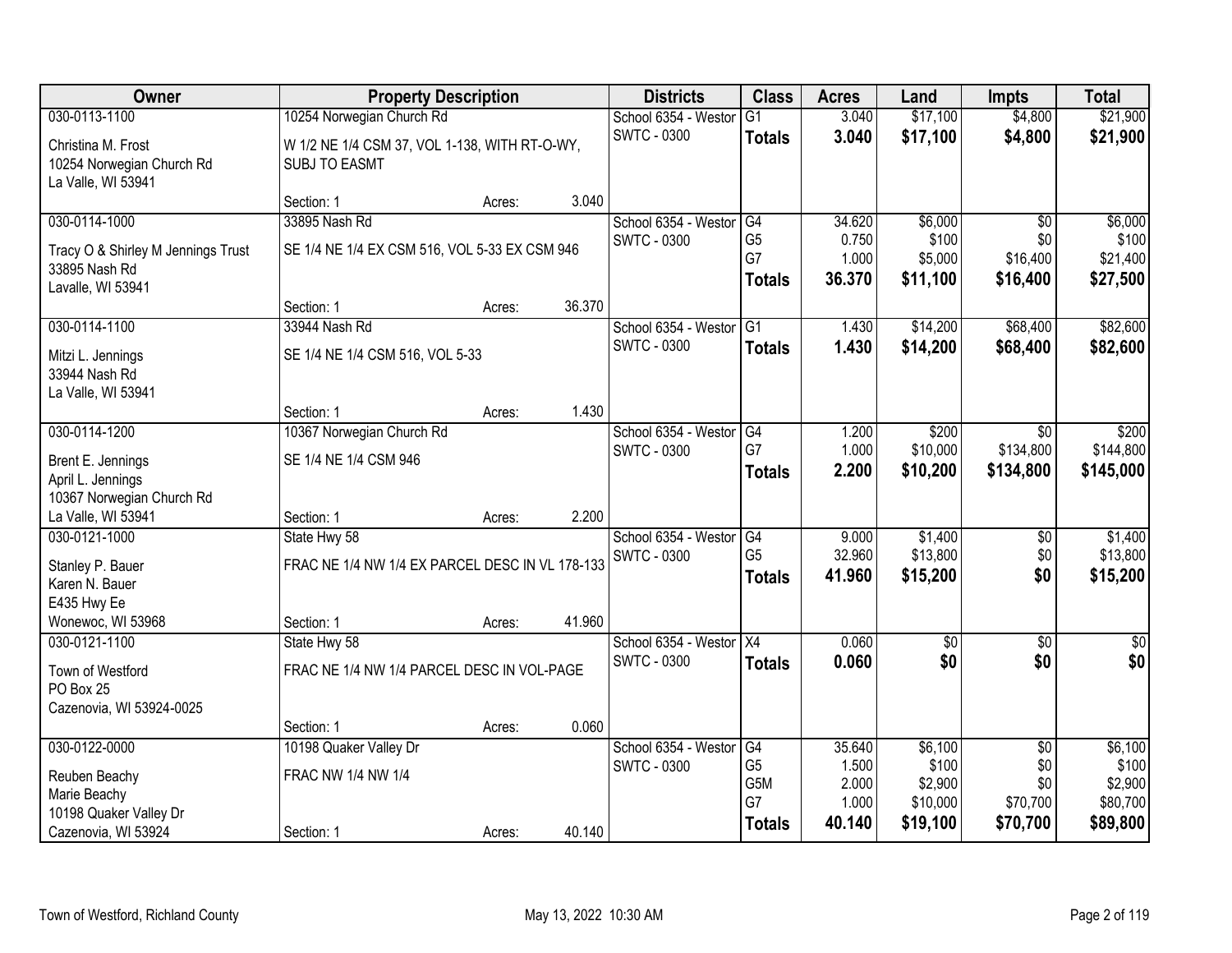| Owner                     |                                              | <b>Property Description</b> |        | <b>Districts</b>     | <b>Class</b>                       | <b>Acres</b>    | Land                 | <b>Impts</b>    | <b>Total</b> |
|---------------------------|----------------------------------------------|-----------------------------|--------|----------------------|------------------------------------|-----------------|----------------------|-----------------|--------------|
| 030-0123-1000             | 10198 Quaker Valley Dr                       |                             |        | School 6354 - Westor | G4                                 | 16.960          | \$1,900              | $\overline{50}$ | \$1,900      |
| Reuben Beachy             | SW 1/4 NW 1/4THE NORTH HALF (SURVEYED)       |                             |        | <b>SWTC - 0300</b>   | G5M                                | 2.000           | \$2,900              | \$0             | \$2,900      |
| Marie Beachy              |                                              |                             |        |                      | G7                                 | 1.000           | \$10,000             | \$36,500        | \$46,500     |
| 10198 Quaker Valley Dr    |                                              |                             |        |                      | <b>Totals</b>                      | 19.960          | \$14,800             | \$36,500        | \$51,300     |
| Cazenovia, WI 53924       | Section: 1                                   | Acres:                      | 19.960 |                      |                                    |                 |                      |                 |              |
| 030-0123-2000             | Quaker Valley Dr                             |                             |        | School 6354 - Weston | G4                                 | 18.960          | \$2,200              | \$0             | \$2,200      |
|                           |                                              |                             |        | <b>SWTC - 0300</b>   | G <sub>5</sub> M                   | 1.000           | \$1,500              | \$0             | \$1,500      |
| Norman D. Klingaman       | SW 1/4 NW 1/4THE SOUTH HALF (SURVEYED)       |                             |        |                      | <b>Totals</b>                      | 19.960          | \$3,700              | \$0             | \$3,700      |
| Joan C. Klingaman         |                                              |                             |        |                      |                                    |                 |                      |                 |              |
| 10474 Quaker Valley Rd    |                                              |                             |        |                      |                                    |                 |                      |                 |              |
| Cazenovia, WI 53924       | Section: 1                                   | Acres:                      | 19.960 |                      |                                    |                 |                      |                 |              |
| 030-0124-0000             | Quaker Valley Dr                             |                             |        | School 6354 - Westor | G4                                 | 15.000          | \$2,400              | \$0             | \$2,400      |
| Michael J. Schaefer       | SE 1/4 NW 1/4                                |                             |        | <b>SWTC - 0300</b>   | G <sub>5</sub><br>G <sub>5</sub> M | 16.000<br>9.000 | \$16,700<br>\$13,100 | \$0<br>\$0      | \$16,700     |
| Suzette Schaefer          |                                              |                             |        |                      |                                    |                 |                      |                 | \$13,100     |
| 218161 Maple Leaf Rd      |                                              |                             |        |                      | <b>Totals</b>                      | 40.000          | \$32,200             | \$0             | \$32,200     |
| Marathon, WI 54448-5516   | Section: 1                                   | Acres:                      | 40.000 |                      |                                    |                 |                      |                 |              |
| 030-0131-0000             | Quaker Valley Dr                             |                             |        | School 6354 - Weston | G4                                 | 4.000           | \$600                | \$0             | \$600        |
| Michael J. Schaefer       | NE 1/4 SW 1/4                                |                             |        | <b>SWTC - 0300</b>   | G <sub>5</sub>                     | 7.240           | \$7,700              | \$0             | \$7,700      |
| Suzette Schaefer          |                                              |                             |        |                      | G5M                                | 28.760          | \$41,700             | \$0             | \$41,700     |
| 218161 Maple Leaf Rd      |                                              |                             |        |                      | <b>Totals</b>                      | 40.000          | \$50,000             | \$0             | \$50,000     |
| Marathon, WI 54448-5516   | Section: 1                                   | Acres:                      | 40.000 |                      |                                    |                 |                      |                 |              |
| 030-0132-0000             | 10474 Quaker Valley Dr                       |                             |        | School 6354 - Weston | $\overline{G1}$                    | 2.000           | \$18,500             | \$195,000       | \$213,500    |
|                           |                                              |                             |        | <b>SWTC - 0300</b>   | G4                                 | 32.000          | \$2,500              | \$0             | \$2,500      |
| Norman D. Klingaman       | NW 1/4 SW 1/4 SUBJ TO DRIVE RTS IN SE COR    |                             |        |                      | G <sub>5</sub> M                   | 6.000           | \$8,700              | \$0             | \$8,700      |
| Joan C. Klingaman         |                                              |                             |        |                      | <b>Totals</b>                      | 40.000          | \$29,700             | \$195,000       | \$224,700    |
| 10474 Quaker Valley Rd    |                                              |                             |        |                      |                                    |                 |                      |                 |              |
| Cazenovia, WI 53924       | Section: 1                                   | Acres:                      | 40.000 |                      |                                    |                 |                      |                 |              |
| 030-0133-0000             | State Hwy 58                                 |                             |        | School 6354 - Westor | G4                                 | 31.000          | \$3,900              | $\sqrt{6}$      | \$3,900      |
| Ronald G. Klang           | SW 1/4 SW 1/4 ALSO DRIVEWAY USE IN SE COR OF |                             |        | <b>SWTC - 0300</b>   | W <sub>6</sub>                     | 9.000           | (\$26,100)           | \$0             | \$0          |
| Jean A. Klang             | NW1/4 SW1/4                                  |                             |        |                      | <b>Totals</b>                      | 40.000          | \$3,900              | \$0             | \$3,900      |
| 32924 Cunningham Ridge Rd |                                              |                             |        |                      |                                    |                 |                      |                 |              |
| Cazenovia, WI 53924       | Section: 1                                   | Acres:                      | 40.000 |                      |                                    |                 |                      |                 |              |
| 030-0134-1000             | Quaker Valley Dr                             |                             |        | School 6354 - Weston | G4                                 | 4.910           | \$800                | $\overline{50}$ | \$800        |
|                           |                                              |                             |        | <b>SWTC - 0300</b>   | G <sub>5</sub>                     | 0.180           | \$0                  | \$0             | \$0          |
| James A. Jorgensen et al  | SE 1/4 SW 1/4ALSO IN SE 1/ SE 1/4 SURVEYED   |                             |        |                      | G <sub>5</sub> M                   | 32.500          | \$47,200             | \$0             | \$47,200     |
| PO Box 215                | PARCEL DESC IN DOC 271551                    |                             |        |                      | <b>Totals</b>                      | 37.590          | \$48,000             | \$0             | \$48,000     |
| Cazenovia, WI 53924-0215  |                                              |                             |        |                      |                                    |                 |                      |                 |              |
|                           | Section: 1                                   | Acres:                      | 37.590 |                      |                                    |                 |                      |                 |              |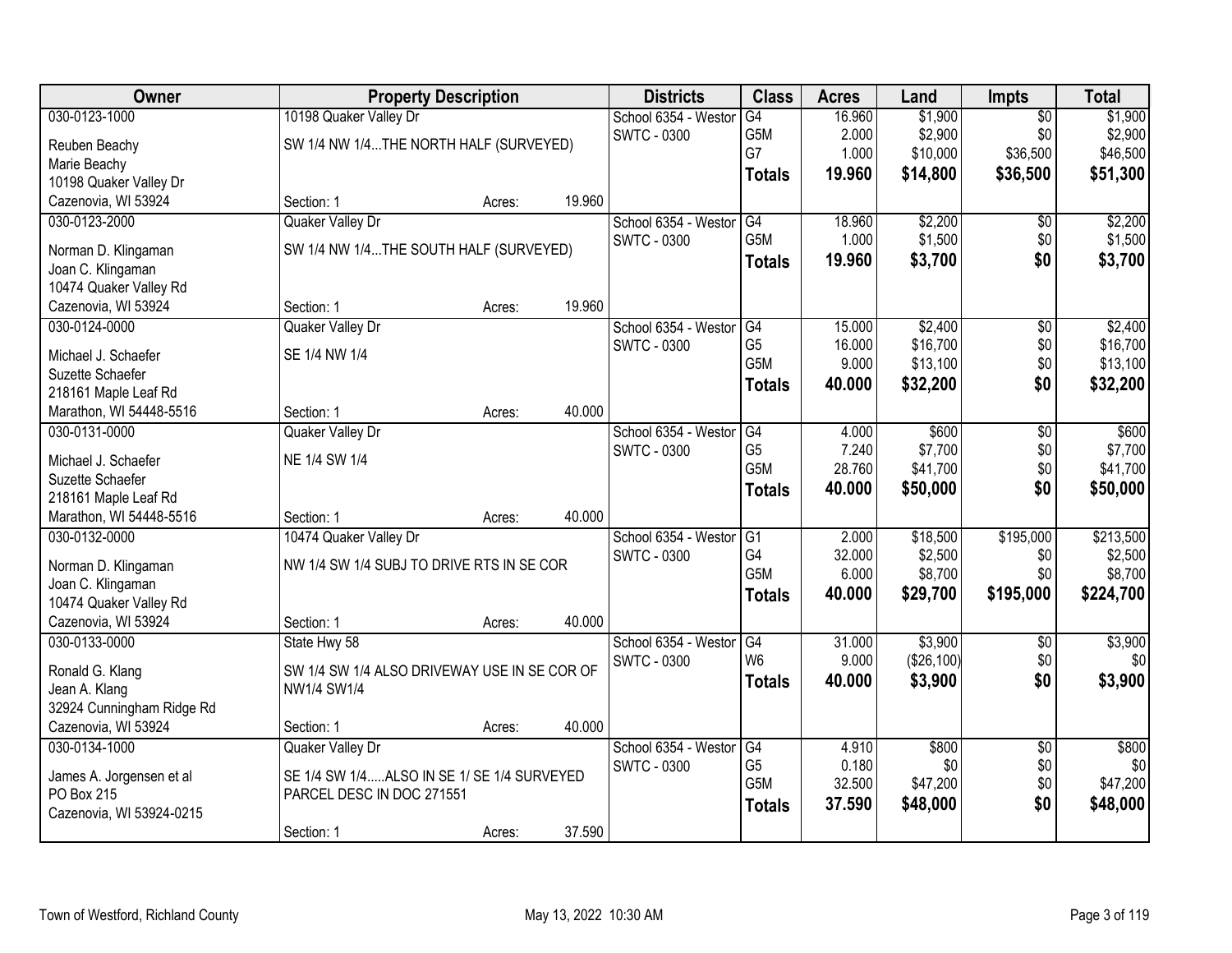| Owner                                    |                                               | <b>Property Description</b> |        | <b>Districts</b>     | <b>Class</b>     | <b>Acres</b> | Land            | <b>Impts</b>    | <b>Total</b> |
|------------------------------------------|-----------------------------------------------|-----------------------------|--------|----------------------|------------------|--------------|-----------------|-----------------|--------------|
| 030-0141-1000                            | 33895 Nash Rd                                 |                             |        | School 6354 - Westor | G4               | 29.610       | \$3,000         | $\overline{50}$ | \$3,000      |
| Tracy O & Shirley M Jennings Trust       | NE 1/4 SE 1/4 E OF CTRLN OF NORWEGIAN ROAD    |                             |        | <b>SWTC - 0300</b>   | G <sub>5</sub>   | 1.390        | \$100           | \$0             | \$100        |
| 33895 Nash Rd                            |                                               |                             |        |                      | G7               | 2.000        | \$17,500        | \$50,200        | \$67,700     |
| Lavalle, WI 53941                        |                                               |                             |        |                      | <b>Totals</b>    | 33.000       | \$20,600        | \$50,200        | \$70,800     |
|                                          | Section: 1                                    | Acres:                      | 33.000 |                      |                  |              |                 |                 |              |
| 030-0141-2000                            | Nash Rd                                       |                             |        | School 6354 - Westor | G4               | 7.000        | \$600           | \$0             | \$600        |
|                                          | NE 1/4 SE 1/4 W OF CTRLN OF NORWEGIAN ROAD    |                             |        | <b>SWTC - 0300</b>   | <b>Totals</b>    | 7.000        | \$600           | \$0             | \$600        |
| Brian L. Kissack                         |                                               |                             |        |                      |                  |              |                 |                 |              |
| Randolph R. Kissack<br>S4628 High Low Rd |                                               |                             |        |                      |                  |              |                 |                 |              |
| Rock Springs, WI 53961                   | Section: 1                                    | Acres:                      | 7.000  |                      |                  |              |                 |                 |              |
| 030-0142-0000                            | State Hwy 58                                  |                             |        | School 6354 - Westor | G4               | 20.870       | \$1,800         | \$0             | \$1,800      |
|                                          |                                               |                             |        | SWTC - 0300          | G <sub>5</sub>   | 0.130        | \$0             | \$0             | \$0          |
| Brian L. Kissack                         | NW 1/4 SE 1/4                                 |                             |        |                      | G <sub>5</sub> M | 19.000       | \$28,500        | \$0             | \$28,500     |
| Randolph R. Kissack                      |                                               |                             |        |                      | <b>Totals</b>    | 40.000       | \$30,300        | \$0             | \$30,300     |
| S4628 High Low Rd                        |                                               |                             |        |                      |                  |              |                 |                 |              |
| Rock Springs, WI 53961                   | Section: 1                                    | Acres:                      | 40.000 |                      |                  |              |                 |                 |              |
| 030-0143-1000                            | 10796 Quaker Valley Dr                        |                             |        | School 6354 - Weston | G <sub>1</sub>   | 2.000        | \$21,400        | \$112,600       | \$134,000    |
| James A. Jorgensen                       | SW 1/4 SE 1/4  ALSO SE 1/4 SW 1/4 SURVEYED    |                             |        | <b>SWTC - 0300</b>   | G4               | 25.160       | \$3,400         | \$0             | \$3,400      |
| Cynthia L. Jorgensen                     | PARCEL SOUTH OF QUAKER VALLEY DR DESC IN      |                             |        |                      | G <sub>5</sub>   | 4.400        | \$1,700         | \$0             | \$1,700      |
| PO Box 215                               | <b>DOC</b>                                    |                             |        |                      | <b>Totals</b>    | 31.560       | \$26,500        | \$112,600       | \$139,100    |
| Cazenovia, WI 53924-0215                 | Section: 1                                    | Acres:                      | 31.560 |                      |                  |              |                 |                 |              |
| 030-0143-1100                            | Norwegian Church Rd                           |                             |        | School 6354 - Weston | $\overline{X4}$  | 0.500        | $\overline{50}$ | $\overline{50}$ | $\sqrt{50}$  |
|                                          |                                               |                             |        | <b>SWTC - 0300</b>   | <b>Totals</b>    | 0.500        | \$0             | \$0             | \$0          |
| Lutheran Church of Cazenovia             | SW 1/4 SE 1/4 PARCEL IN NE COR                |                             |        |                      |                  |              |                 |                 |              |
| c/o Richland County<br>181 W Seminary St |                                               |                             |        |                      |                  |              |                 |                 |              |
| Richland Center, WI 53581                | Section: 1                                    | Acres:                      | 0.500  |                      |                  |              |                 |                 |              |
| 030-0143-2000                            | Quaker Valley Dr                              |                             |        | School 6354 - Westor | G4               | 7.840        | \$1,200         | $\sqrt{6}$      | \$1,200      |
|                                          |                                               |                             |        | <b>SWTC - 0300</b>   | G <sub>5</sub>   | 0.600        | \$100           | \$0             | \$100        |
| James A. Jorgensen et al                 | SW 1/4 SE 1/4 ALSO SE 1/4 SW 1/4 CSM 676      |                             |        |                      | <b>Totals</b>    | 8.440        | \$1,300         | \$0             | \$1,300      |
| PO Box 215                               |                                               |                             |        |                      |                  |              |                 |                 |              |
| Cazenovia, WI 53924-0215                 |                                               |                             |        |                      |                  |              |                 |                 |              |
|                                          | Section: 1                                    | Acres:                      | 8.440  |                      |                  |              |                 |                 |              |
| 030-0144-1000                            | 11256 Quaker Valley Dr                        |                             |        | School 6354 - Westor | $\overline{G5}$  | 10.000       | \$10,300        | $\overline{30}$ | \$10,300     |
| John P. Maccaux Jr                       | SE 1/4 SE 1/4 S & W OF CTRLN OF QUAKER VALLEY |                             |        | <b>SWTC - 0300</b>   | <b>Totals</b>    | 10.000       | \$10,300        | \$0             | \$10,300     |
| 11256 Quaker Valley Rd                   | <b>DR</b>                                     |                             |        |                      |                  |              |                 |                 |              |
| Cazenovia, WI 53924                      |                                               |                             |        |                      |                  |              |                 |                 |              |
|                                          | Section: 1                                    | Acres:                      | 10.000 |                      |                  |              |                 |                 |              |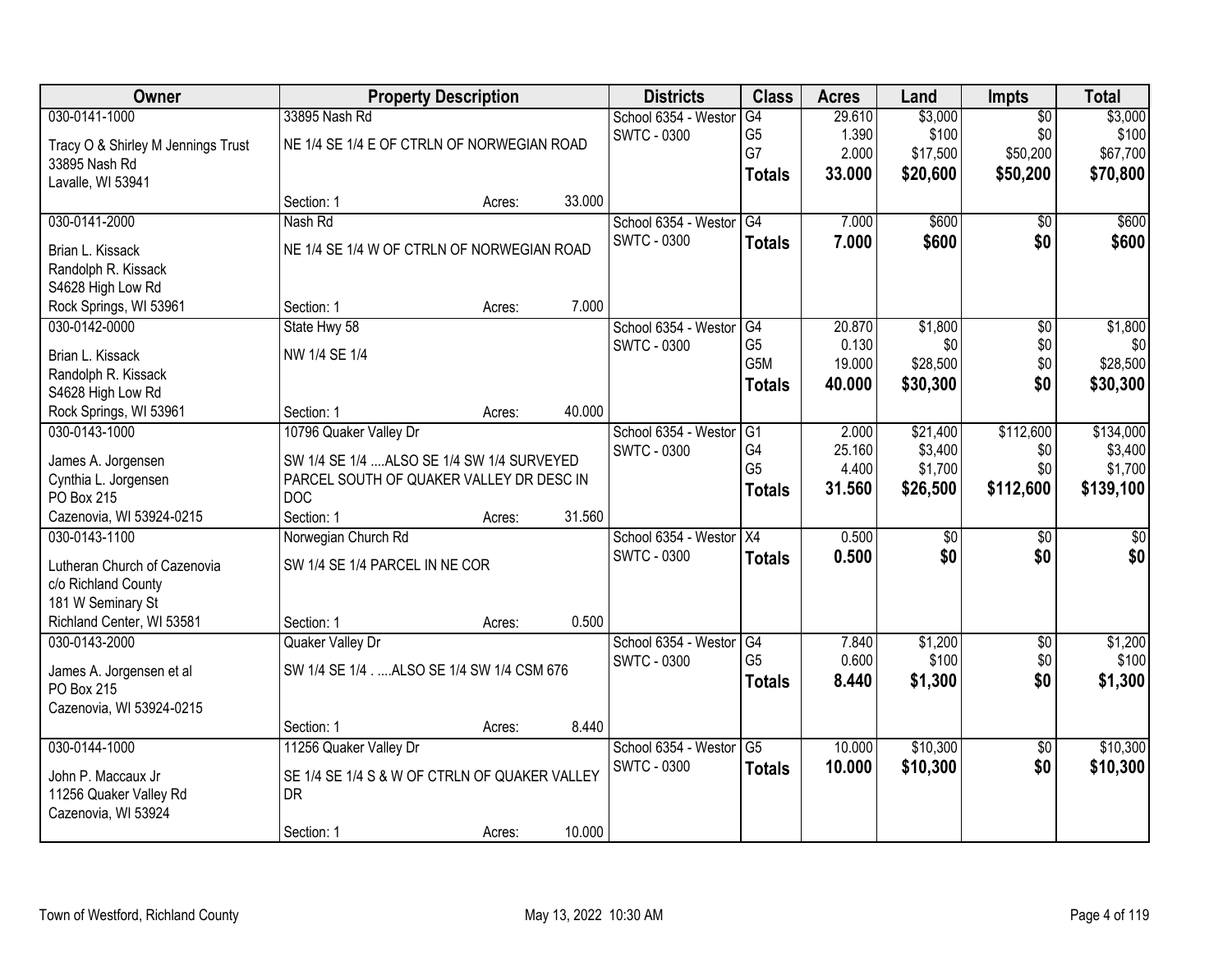| Owner                                                                                       | <b>Property Description</b>                                                                                  |        | <b>Districts</b>                                     | <b>Class</b>                                              | <b>Acres</b>                                | Land                                              | <b>Impts</b>                                | <b>Total</b>                                        |
|---------------------------------------------------------------------------------------------|--------------------------------------------------------------------------------------------------------------|--------|------------------------------------------------------|-----------------------------------------------------------|---------------------------------------------|---------------------------------------------------|---------------------------------------------|-----------------------------------------------------|
| 030-0144-2000                                                                               | State Hwy 58                                                                                                 |        | School 6354 - Westor                                 | G6                                                        | 1.500                                       | \$4,500                                           | $\overline{50}$                             | \$4,500                                             |
| Cynthia L. Caillagh<br>11029 Quaker Valley Rd<br>Cazenovia, WI 53924                        | SE 1/4 SE 1/4 S132' E OF CTRLN OF QUAKER VALLEY<br><b>ROAD</b>                                               |        | <b>SWTC - 0300</b>                                   | <b>Totals</b>                                             | 1.500                                       | \$4,500                                           | \$0                                         | \$4,500                                             |
|                                                                                             | Section: 1                                                                                                   | Acres: | 1.500                                                |                                                           |                                             |                                                   |                                             |                                                     |
| 030-0144-3000                                                                               | 10889 Quaker Valley Dr                                                                                       |        | School 6354 - Westor                                 | G1                                                        | 2.000                                       | \$18,500                                          | \$56,400                                    | \$74,900                                            |
| Patricia A. Minnick<br>10889 Quaker Valley Dr<br>Cazenovia, WI 53924                        | SE 1/4 SE 1/4 NE OF CTRLN QUAKER VALLEY ROAD<br><b>EX S132</b><br>Section: 1                                 | Acres: | <b>SWTC - 0300</b><br>28.500                         | G4<br>G <sub>5</sub><br>G <sub>5</sub> M<br><b>Totals</b> | 5.290<br>0.850<br>20.360<br>28.500          | \$800<br>\$100<br>\$29,500<br>\$48,900            | \$0<br>\$0<br>\$0<br>\$56,400               | \$800<br>\$100<br>\$29,500<br>\$105,300             |
| 030-0211-1000                                                                               | <b>Keller Rd</b>                                                                                             |        | School 6354 - Westor                                 | G4                                                        | 18.900                                      | \$2,900                                           | \$0                                         | \$2,900                                             |
| Phyllis E. Saari<br>32897 Keller Rd<br>Cazenovia, WI 53924                                  | FRAC NE 1/4 NE 1/4 EXCEPT LAND DESC IN VOL<br>142-22                                                         |        | SWTC - 0300                                          | G <sub>5</sub><br><b>Totals</b>                           | 0.370<br>19.270                             | \$0<br>\$2,900                                    | \$0<br>\$0                                  | \$0<br>\$2,900                                      |
|                                                                                             | Section: 2                                                                                                   | Acres: | 19.270                                               |                                                           |                                             |                                                   |                                             |                                                     |
| 030-0211-2000                                                                               | 32897 Keller Rd                                                                                              |        | School 6354 - Weston<br><b>SWTC - 0300</b>           | G4<br>G <sub>5</sub>                                      | 17.620<br>0.380                             | \$1,100<br>\$0                                    | $\sqrt[6]{3}$<br>\$0                        | \$1,100<br>\$0                                      |
| Phyllis E. Saari<br>32897 Keller Rd<br>Cazenovia, WI 53924                                  | NE 1/4 NE 1/4 COM NE COR S1330.48'<br>S89D23'26"W654.15' N1333.25' N89D38'E654.12'                           |        |                                                      | G7<br><b>Totals</b>                                       | 2.000<br>20.000                             | \$17,500<br>\$18,600                              | \$86,100<br>\$86,100                        | \$103,600<br>\$104,700                              |
|                                                                                             | Section: 2                                                                                                   | Acres: | 20.000                                               |                                                           |                                             |                                                   |                                             |                                                     |
| 030-0212-1000<br>Amos L. Schrock<br>Katie Schrock<br>32699 Keller Rd<br>Cazenovia, WI 53924 | 32699 Keller Rd<br>FRAC NW 1/4 NE 1/4 EX LOT 1 CSM 27 VOL 1 P 118<br>SUBJ TO EASEMENT 66' WIDE<br>Section: 2 | Acres: | School 6354 - Westor<br><b>SWTC - 0300</b><br>34.580 | G4<br>G <sub>5</sub><br>G5M<br>G7<br><b>Totals</b>        | 30.170<br>0.410<br>3.000<br>1.000<br>34.580 | \$4,300<br>\$0<br>\$4,400<br>\$10,000<br>\$18,700 | \$0<br>\$0<br>\$0<br>\$138,600<br>\$138,600 | \$4,300<br>\$0<br>\$4,400<br>\$148,600<br>\$157,300 |
| 030-0212-2000<br>David R Rasmussen Revocable Trust<br>Tayt M. Rasmussen<br>32703 Keller Rd  | 32703 Keller Rd<br>FRAC NW 1/4 NE 1/4 LOT 1 CSM 27, VOL 1 P 118<br>ALSO 66' WIDE EASEMENT                    |        | School 6354 - Westor<br><b>SWTC - 0300</b>           | $\overline{G1}$<br><b>Totals</b>                          | 5.000<br>5.000                              | \$26,900<br>\$26,900                              | \$142,100<br>\$142,100                      | \$169,000<br>\$169,000                              |
| Cazenovia, WI 53924                                                                         | Section: 2                                                                                                   | Acres: | 5.000                                                |                                                           |                                             |                                                   |                                             |                                                     |
| 030-0213-0000<br>Dueling Springs Ranch LLC<br>348 Woodland Cir<br>Madison, WI 53704         | 32554 Cunningham Ridge Rd<br>SW 1/4 NE 1/4                                                                   |        | School 6354 - Westor<br><b>SWTC - 0300</b>           | G4<br>G <sub>5</sub><br>W <sub>8</sub><br><b>Totals</b>   | 4.000<br>2.000<br>34.000<br>40.000          | \$900<br>\$500<br>(\$98,600)<br>\$1,400           | $\overline{50}$<br>\$0<br>\$0<br>\$0        | \$900<br>\$500<br>\$0<br>\$1,400                    |
|                                                                                             | Section: 2                                                                                                   | Acres: | 40.000                                               |                                                           |                                             |                                                   |                                             |                                                     |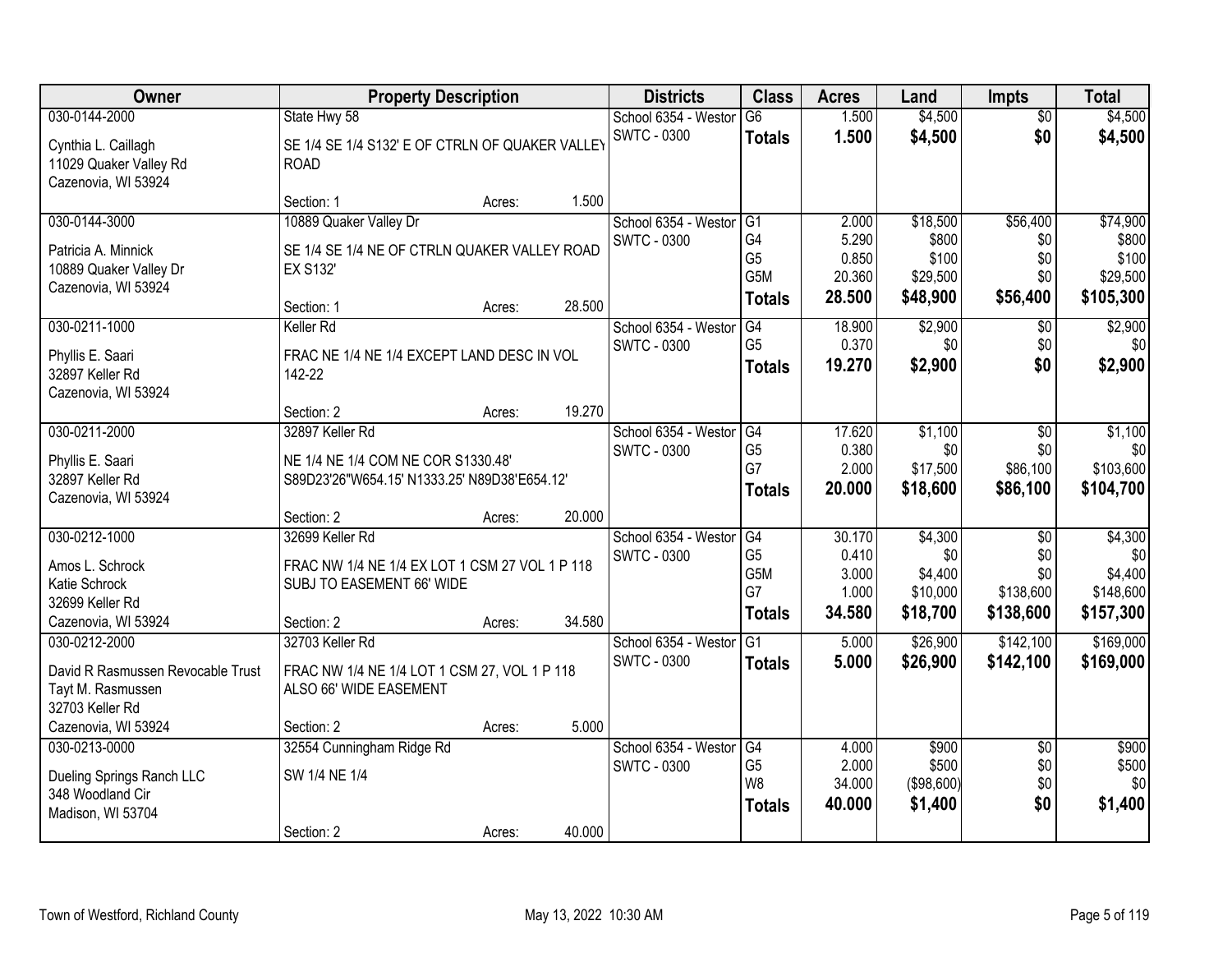| Owner                        | <b>Property Description</b>                   |        |        | <b>Districts</b>     | <b>Class</b>     | <b>Acres</b> | Land        | <b>Impts</b>    | <b>Total</b>    |
|------------------------------|-----------------------------------------------|--------|--------|----------------------|------------------|--------------|-------------|-----------------|-----------------|
| 030-0214-1000                | State Hwy 58                                  |        |        | School 6354 - Westor | G4               | 19.950       | \$2,100     | $\overline{50}$ | \$2,100         |
| Reuben Beachy                | SE 1/4 NE 1/4THE NORTH HALF (SURVEYED)        |        |        | <b>SWTC - 0300</b>   | <b>Totals</b>    | 19.950       | \$2,100     | \$0             | \$2,100         |
| Marie Beachy                 |                                               |        |        |                      |                  |              |             |                 |                 |
| 10198 Quaker Valley Dr       |                                               |        |        |                      |                  |              |             |                 |                 |
| Cazenovia, WI 53924          | Section: 2                                    | Acres: | 19.950 |                      |                  |              |             |                 |                 |
| 030-0214-2000                | State Hwy 58                                  |        |        | School 6354 - Westor | G4               | 19.950       | \$2,100     | $\overline{50}$ | \$2,100         |
|                              |                                               |        |        | <b>SWTC - 0300</b>   | <b>Totals</b>    | 19.950       | \$2,100     | \$0             | \$2,100         |
| Norman D. Klingaman          | SE 1/4 NE 1/4THE SOUTH HALF (SURVEYED)        |        |        |                      |                  |              |             |                 |                 |
| Joan C. Klingaman            |                                               |        |        |                      |                  |              |             |                 |                 |
| 10474 Quaker Valley Rd       |                                               |        | 19.950 |                      |                  |              |             |                 |                 |
| Cazenovia, WI 53924          | Section: 2                                    | Acres: |        |                      |                  |              |             |                 |                 |
| 030-0221-0000                |                                               |        |        | School 6354 - Westor | W <sub>8</sub>   | 40.000       | (\$116,000) | $\overline{50}$ | $\overline{30}$ |
| James D. Cunningham          | <b>FRAC NE 1/4 NW 1/4</b>                     |        |        | <b>SWTC - 0300</b>   | <b>Totals</b>    | 40.000       | \$0         | \$0             | \$0             |
| Ardell R. Cunningham         |                                               |        |        |                      |                  |              |             |                 |                 |
| S4103 Hwy G                  |                                               |        |        |                      |                  |              |             |                 |                 |
| Lavalle, WI 53941            | Section: 2                                    | Acres: | 41.000 |                      |                  |              |             |                 |                 |
| 030-0222-1000                | Keller Rd                                     |        |        | School 6354 - Westor | G4               | 6.540        | \$1,000     | \$0             | \$1,000         |
| John C Robert L S. Krueger   | FRAC NW 1/4 NW 1/4 COM NW COR E 40 RD S 56 RD |        |        | <b>SWTC - 0300</b>   | G <sub>5</sub>   | 0.380        | \$0         | \$0             | \$0             |
| c/o Lloyd E & Jean A Krueger | W 40RD N 56 RD TO BEG EX PARCEL DESC IN DOC   |        |        |                      | G <sub>5</sub> M | 7.000        | \$10,200    | \$0             | \$10,200        |
| 31902 Keller Rd              | 300028 INCL PARCEL DESC IN DOC 300029         |        |        |                      | <b>Totals</b>    | 13.920       | \$11,200    | \$0             | \$11,200        |
| Cazenovia, WI 53924          | Section: 2                                    | Acres: | 13.920 |                      |                  |              |             |                 |                 |
| 030-0222-2000                |                                               |        |        | School 6354 - Weston | G4               | 7.780        | \$1,200     | \$0             | \$1,200         |
|                              |                                               |        |        | <b>SWTC - 0300</b>   | G <sub>5</sub>   | 8.220        | \$8,600     | \$0             | \$8,600         |
| James D. Cunningham          | FRAC NW 1/4 NW 1/4 EX COM NW COR E40RD S56RD  |        |        |                      | G <sub>5</sub> M | 10.270       | \$14,900    | \$0             | \$14,900        |
| Ardell R. Cunningham         | W40RD N56RD RD ALSO LAND DESC IN DOC 300028   |        |        |                      | <b>Totals</b>    | 26.270       | \$24,700    | \$0             | \$24,700        |
| S4103 Hwy G                  | EX PARCEL DESC IN DOC 300029                  |        |        |                      |                  |              |             |                 |                 |
| Lavalle, WI 53941            | Section: 2                                    | Acres: | 26.270 |                      |                  |              |             |                 |                 |
| 030-0223-0000                | State Hwy 58                                  |        |        | School 6354 - Westor | $\overline{G4}$  | 15.000       | \$3,900     | $\overline{60}$ | \$3,900         |
| James D. Cunningham          | SW 1/4 NW 1/4                                 |        |        | <b>SWTC - 0300</b>   | G <sub>5</sub> M | 25.000       | \$36,300    | \$0             | \$36,300        |
| Ardell R. Cunningham         |                                               |        |        |                      | <b>Totals</b>    | 40.000       | \$40,200    | \$0             | \$40,200        |
| S4103 Hwy G                  |                                               |        |        |                      |                  |              |             |                 |                 |
| Lavalle, WI 53941            | Section: 2                                    | Acres: | 40.000 |                      |                  |              |             |                 |                 |
| 030-0224-0000                |                                               |        |        | School 6354 - Westor | W8               | 40.000       | (\$116,000) | $\overline{30}$ | $\overline{50}$ |
|                              |                                               |        |        | <b>SWTC - 0300</b>   | <b>Totals</b>    | 40.000       | \$0         | \$0             | \$0             |
| James D. Cunningham          | SE 1/4 NW 1/4                                 |        |        |                      |                  |              |             |                 |                 |
| Ardell R. Cunningham         |                                               |        |        |                      |                  |              |             |                 |                 |
| S4103 Hwy G                  |                                               |        |        |                      |                  |              |             |                 |                 |
| Lavalle, WI 53941            | Section: 2                                    | Acres: | 40.000 |                      |                  |              |             |                 |                 |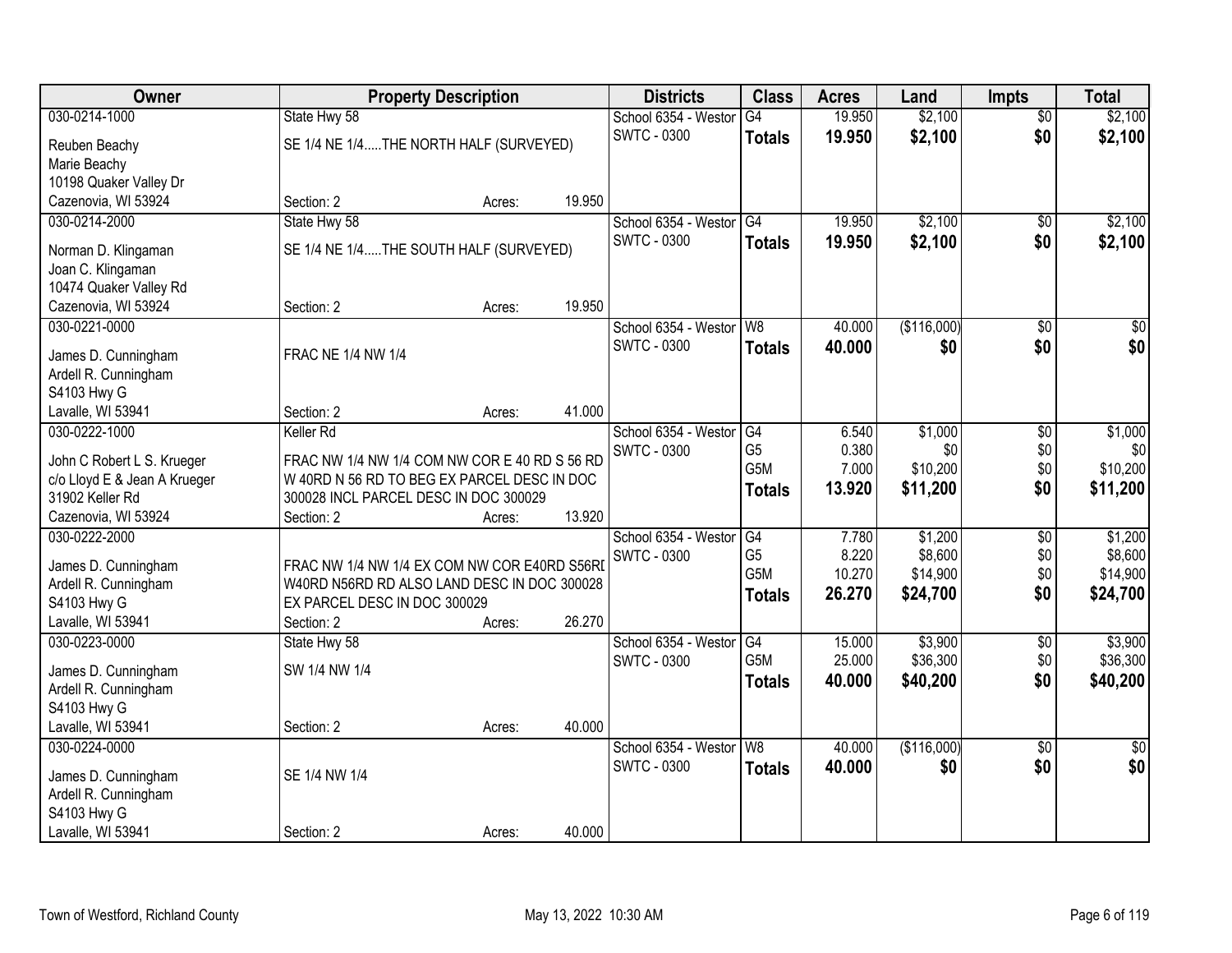| Owner                               |                                                    | <b>Property Description</b> |        | <b>Districts</b>     | <b>Class</b>         | <b>Acres</b> | Land     | <b>Impts</b>    | <b>Total</b> |
|-------------------------------------|----------------------------------------------------|-----------------------------|--------|----------------------|----------------------|--------------|----------|-----------------|--------------|
| 030-0231-1000                       | 10416 Cazenovia                                    |                             |        | School 6354 - Westor | G4                   | 24.000       | \$4,500  | $\overline{50}$ | \$4,500      |
| Thomas B. Klang                     | NE 1/4 SW 1/4 EX COM SE COR N 33' W 33' S 33' E 33 |                             |        | <b>SWTC - 0300</b>   | G5M                  | 15.970       | \$23,200 | \$0             | \$23,200     |
| Caroline Klang                      | TO BEG                                             |                             |        |                      | <b>Totals</b>        | 39.970       | \$27,700 | \$0             | \$27,700     |
| 1040 Seymour St                     |                                                    |                             |        |                      |                      |              |          |                 |              |
| Reedsburg, WI 53959-1359            | Section: 2                                         | Acres:                      | 39.970 |                      |                      |              |          |                 |              |
| 030-0232-1000                       | State Hwy 58                                       |                             |        | School 6354 - Weston | G4                   | 13.100       | \$2,300  | $\overline{50}$ | \$2,300      |
|                                     |                                                    |                             |        | <b>SWTC - 0300</b>   | G <sub>5</sub>       | 0.400        | \$0      | \$0             | \$0          |
| Thomas B. Klang                     | NW 1/4 SW 1/4 N OF ROAD EX 14.00A ON W SIDE        |                             |        |                      | G <sub>5</sub> M     | 8.000        | \$11,600 | \$0             | \$11,600     |
| Caroline Klang                      |                                                    |                             |        |                      | <b>Totals</b>        | 21.500       | \$13,900 | \$0             | \$13,900     |
| 1040 Seymour St                     |                                                    |                             |        |                      |                      |              |          |                 |              |
| Reedsburg, WI 53959-1359            | Section: 2                                         | Acres:                      | 21.500 |                      |                      |              |          |                 |              |
| 030-0232-1200                       | State Hwy 58                                       |                             |        | School 6354 - Westor | G4<br>G <sub>5</sub> | 0.200        | \$100    | \$0             | \$100        |
| Brent L. Bergstrom                  | NW 1/2 SW 1/4 APPRX THE 200' S OF CTRLN OF         |                             |        | <b>SWTC - 0300</b>   |                      | 0.150        | \$0      | \$0             | \$0          |
| Susan K. Bergstrom                  | CUNNINGHAM RIDGE ROAD (AS DESC VOL-PGE)            |                             |        |                      | <b>Totals</b>        | 0.350        | \$100    | \$0             | \$100        |
| 31845 Cunningham Ridge Rd           |                                                    |                             |        |                      |                      |              |          |                 |              |
| Cazenovia, WI 53924                 | Section: 2                                         | Acres:                      | 0.350  |                      |                      |              |          |                 |              |
| 030-0232-2000                       | State Hwy 58                                       |                             |        | School 6354 - Weston | G4                   | 10.120       | \$2,600  | \$0             | \$2,600      |
|                                     | NW 1/4 SW 1/4 PARCEL DESC IN DOC                   |                             |        | <b>SWTC - 0300</b>   | G <sub>5</sub>       | 0.380        | \$0      | \$0             | \$0          |
| James D. Cunningham                 |                                                    |                             |        |                      | G <sub>6</sub>       | 3.500        | \$10,200 | \$0             | \$10,200     |
| Ardell R. Cunningham<br>S4103 Hwy G |                                                    |                             |        |                      | <b>Totals</b>        | 14.000       | \$12,800 | \$0             | \$12,800     |
| Lavalle, WI 53941                   | Section: 2                                         | Acres:                      | 14.000 |                      |                      |              |          |                 |              |
| 030-0233-1000                       | State Hwy 58                                       |                             |        | School 6354 - Weston | $\overline{G4}$      | 12.220       | \$2,000  | \$0             | \$2,000      |
|                                     |                                                    |                             |        | <b>SWTC - 0300</b>   | G <sub>5</sub>       | 1.430        | \$100    | \$0             | \$100        |
| William J. Cleary III               | W 1/2 SW 1/4 S OF CTRLN OF CUNNINGHAM RIDGE        |                             |        |                      | G <sub>5</sub> M     | 9.680        | \$14,100 | \$0             | \$14,100     |
| Joan M. Cleary                      | ROAD EX E 9-1/4 RDS & EX SW OF KLANG DRIVE         |                             |        |                      | <b>Totals</b>        | 23.330       | \$16,200 | \$0             | \$16,200     |
| 1200 E Adams St                     | (CSM 225, VOL 2-171)                               |                             |        |                      |                      |              |          |                 |              |
| Lincoln, AR 72744                   | Section: 2                                         | Acres:                      | 23.330 |                      |                      |              |          |                 |              |
| 030-0233-2000                       | State Hwy 58                                       |                             |        | School 6354 - Westor | G4                   | 3.500        | \$600    | $\sqrt{$0}$     | \$600        |
| Jason A. Greenwood                  | SW 1/4 SW 1/4  COM NE COR S80RD W9-1/4RD           |                             |        | <b>SWTC - 0300</b>   | G <sub>5</sub> M     | 1.000        | \$1,500  | \$0             | \$1,500      |
| Rachel M. Greenwood                 | N80RD E9-1/4RD                                     |                             |        |                      | <b>Totals</b>        | 4.500        | \$2,100  | \$0             | \$2,100      |
| 32349 Cunningham Ridge Rd           |                                                    |                             |        |                      |                      |              |          |                 |              |
| Cazenovia, WI 53924                 | Section: 2                                         | Acres:                      | 4.500  |                      |                      |              |          |                 |              |
| 030-0233-3000                       | 10866 Klang Dr                                     |                             |        | School 6354 - Weston | G4                   | 15.320       | \$1,000  | $\overline{30}$ | \$1,000      |
|                                     |                                                    |                             |        | <b>SWTC - 0300</b>   | G7                   | 1.000        | \$10,000 | \$233,500       | \$243,500    |
| Brett M. Keller                     | W 1/2 SW 1/4 SW OF CTRLN OF KLANG DRIVE (CSM       |                             |        |                      | <b>Totals</b>        | 16.320       | \$11,000 | \$233,500       | \$244,500    |
| Amanda K. Keller                    | 225, VOL 2-171)                                    |                             |        |                      |                      |              |          |                 |              |
| 10866 Klang Dr                      |                                                    |                             |        |                      |                      |              |          |                 |              |
| Cazenovia, WI 53924                 | Section: 2                                         | Acres:                      | 16.320 |                      |                      |              |          |                 |              |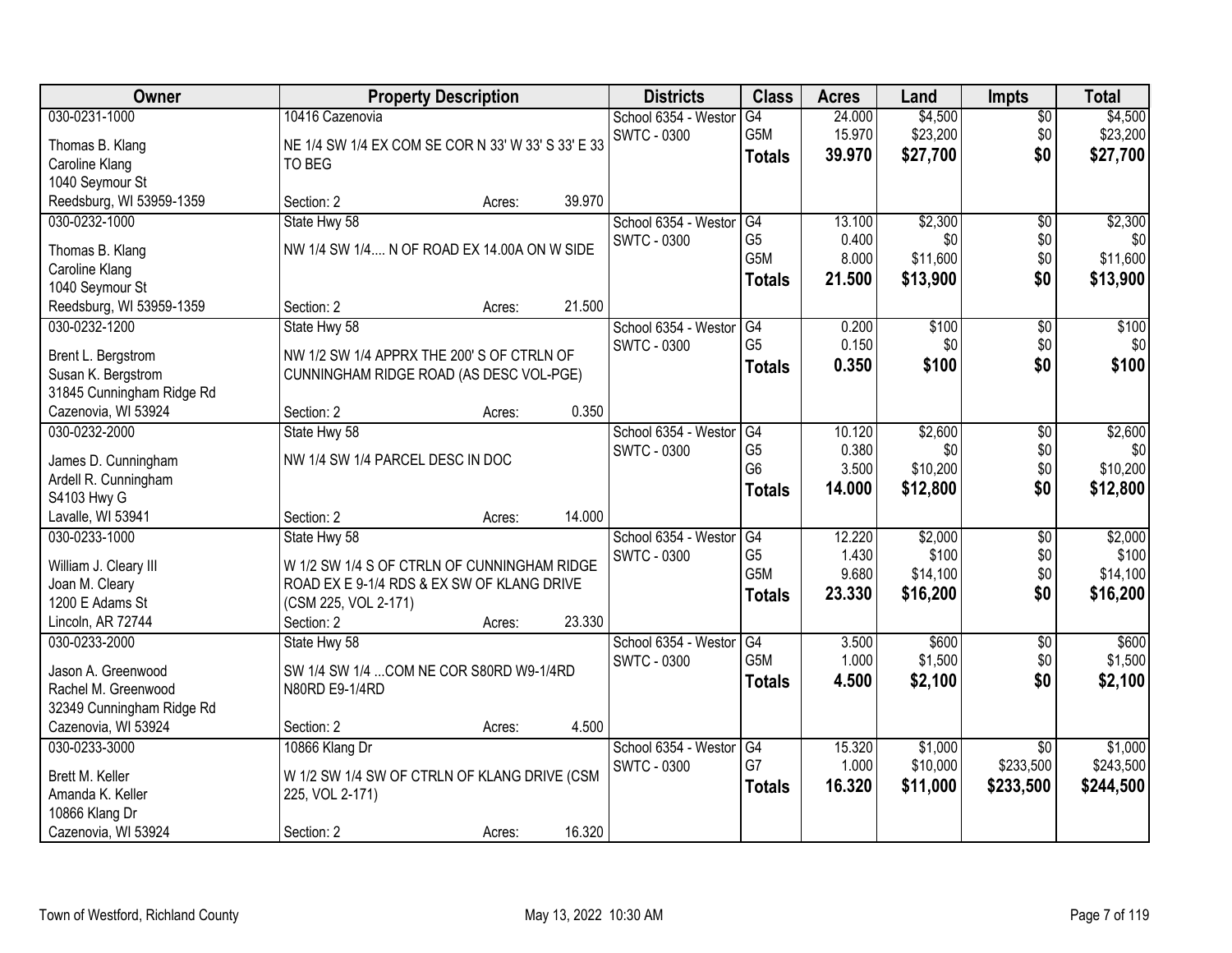| Owner                     | <b>Property Description</b>                    |        |        | <b>Districts</b>     | <b>Class</b>         | <b>Acres</b>    | Land                  | <b>Impts</b>    | <b>Total</b>    |
|---------------------------|------------------------------------------------|--------|--------|----------------------|----------------------|-----------------|-----------------------|-----------------|-----------------|
| 030-0234-1000             | State Hwy 58                                   |        |        | School 6354 - Weston | G4                   | 3.550           | \$800                 | $\overline{50}$ | \$800           |
| Thomas B. Klang           | SE 1/4 SW 1/4 COM NE COR S18.5RD TO CTR HWY    |        |        | <b>SWTC - 0300</b>   | G <sub>5</sub>       | 0.730           | \$100                 | \$0             | \$100           |
| Caroline Klang            | NW ON HWY TO NW COR E TO BEG, EX E33'          |        |        |                      | <b>Totals</b>        | 4.280           | \$900                 | \$0             | \$900           |
| 1040 Seymour St           |                                                |        |        |                      |                      |                 |                       |                 |                 |
| Reedsburg, WI 53959-1359  | Section: 2                                     | Acres: | 4.280  |                      |                      |                 |                       |                 |                 |
| 030-0234-1100             | State Hwy 58                                   |        |        | School 6354 - Weston | G4                   | 0.250           | \$100                 | \$0             | \$100           |
| Dueling Springs Ranch LLC | SE 1/4 SW 1/4: THE E 33' N OF CTRLN OF TOWN    |        |        | <b>SWTC - 0300</b>   | <b>Totals</b>        | 0.250           | \$100                 | \$0             | \$100           |
| 348 Woodland Cir          | ROAD NE 1/4 SW 1/4: S33' OF E33'               |        |        |                      |                      |                 |                       |                 |                 |
| Madison, WI 53704         |                                                |        |        |                      |                      |                 |                       |                 |                 |
|                           | Section: 2                                     | Acres: | 0.250  |                      |                      |                 |                       |                 |                 |
| 030-0234-2000             | 32349 Cunningham Ridge Rd                      |        |        | School 6354 - Weston | $\overline{G1}$      | 1.000           | \$11,000              | \$146,300       | \$157,300       |
| Jason A. Greenwood        | SE 1/4 SW 1/4 EX COM NE COR S 18.50 RDS TO CTR |        |        | <b>SWTC - 0300</b>   | G4                   | 16.000          | \$2,500               | \$0             | \$2,500         |
| Rachel M. Greenwood       | HWY NW ALG HWY TO NW COR E TO BEG              |        |        |                      | G <sub>5</sub>       | 0.750           | \$100                 | \$0             | \$100           |
| 32349 Cunningham Ridge Rd |                                                |        |        |                      | G5M                  | 17.750          | \$25,800              | \$0             | \$25,800        |
| Cazenovia, WI 53924       | Section: 2                                     | Acres: | 35.500 |                      | <b>Totals</b>        | 35.500          | \$39,400              | \$146,300       | \$185,700       |
| 030-0241-0000             | State Hwy 58                                   |        |        | School 6354 - Weston | G4                   | 40.000          | \$3,800               | \$0             | \$3,800         |
| Norman D. Klingaman       | NE 1/4 SE 1/4                                  |        |        | <b>SWTC - 0300</b>   | <b>Totals</b>        | 40.000          | \$3,800               | \$0             | \$3,800         |
| Joan C. Klingaman         |                                                |        |        |                      |                      |                 |                       |                 |                 |
| 10474 Quaker Valley Rd    |                                                |        |        |                      |                      |                 |                       |                 |                 |
| Cazenovia, WI 53924       | Section: 2                                     | Acres: | 40.000 |                      |                      |                 |                       |                 |                 |
| 030-0242-0000             | 32554 Cunningham Ridge Rd                      |        |        | School 6354 - Weston | G4                   | 4.000           | \$900                 | \$0             | \$900           |
| Dueling Springs Ranch LLC | NW 1/4 SE 1/4                                  |        |        | <b>SWTC - 0300</b>   | W <sub>8</sub>       | 36.000          | (\$104,400)           | \$0             | \$0             |
| 348 Woodland Cir          |                                                |        |        |                      | <b>Totals</b>        | 40.000          | \$900                 | \$0             | \$900           |
| Madison, WI 53704         |                                                |        |        |                      |                      |                 |                       |                 |                 |
|                           | Section: 2                                     | Acres: | 40.000 |                      |                      |                 |                       |                 |                 |
| 030-0243-0000             | Klang Rd                                       |        |        | School 6354 - Westor | G4                   | 26.110          | \$4,600               | $\overline{50}$ | \$4,600         |
| Leonard Klang             | SW 1/4 SE 1/4                                  |        |        | <b>SWTC - 0300</b>   | G <sub>5</sub>       | 1.890           | \$100                 | \$0             | \$100           |
| Judy A. Klang             |                                                |        |        |                      | G5M                  | 12.000          | \$17,400              | \$0             | \$17,400        |
| 11135 Klang Dr            |                                                |        |        |                      | <b>Totals</b>        | 40.000          | \$22,100              | \$0             | \$22,100        |
| Cazenovia, WI 53924       | Section: 2                                     | Acres: | 40.000 |                      |                      |                 |                       |                 |                 |
| 030-0244-0000             | Cunningham Ridge Rd                            |        |        | School 6354 - Weston | G4                   | 12.370          | \$2,300               | $\overline{50}$ | \$2,300         |
| Ronald G. Klang           | SE 1/4 SE 1/4                                  |        |        | <b>SWTC - 0300</b>   | G <sub>5</sub>       | 0.130           | \$0                   | \$0             | \$0             |
| Jean A. Klang             |                                                |        |        |                      | G5M                  | 4.000           | \$5,800               | \$0             | \$5,800         |
| 32924 Cunningham Ridge Rd |                                                |        |        |                      | G7<br>W <sub>6</sub> | 0.500<br>23.000 | \$2,500<br>(\$66,700) | \$19,900<br>\$0 | \$22,400<br>\$0 |
| Cazenovia, WI 53924       | Section: 2                                     | Acres: | 40.000 |                      | <b>Totals</b>        | 40.000          | \$10,600              | \$19,900        | \$30,500        |
|                           |                                                |        |        |                      |                      |                 |                       |                 |                 |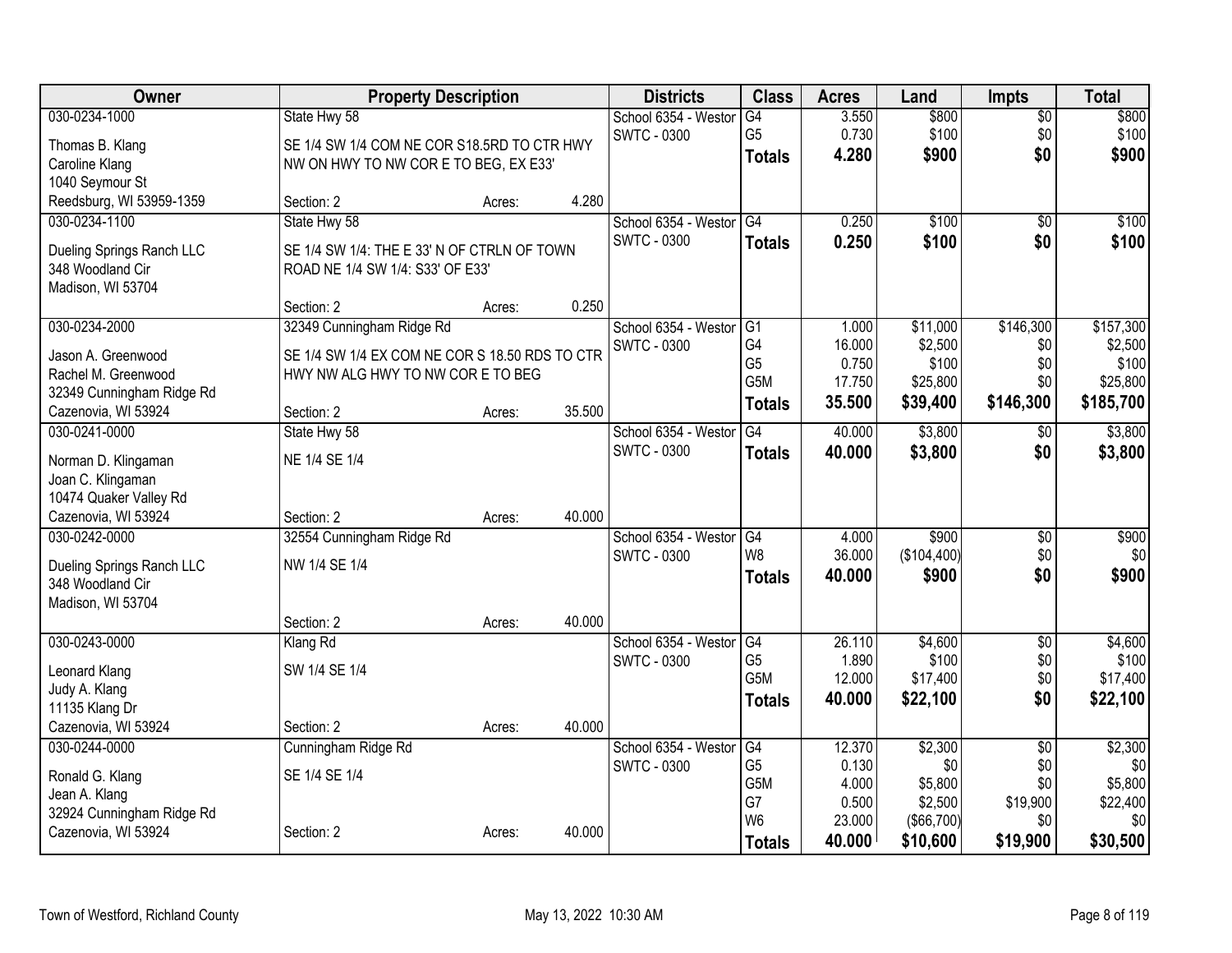| Owner                        |                                               | <b>Property Description</b> |        | <b>Districts</b>        | <b>Class</b>   | <b>Acres</b> | Land              | <b>Impts</b>    | <b>Total</b>     |
|------------------------------|-----------------------------------------------|-----------------------------|--------|-------------------------|----------------|--------------|-------------------|-----------------|------------------|
| 030-0311-1000                | 31902 Keller Rd                               |                             |        | School 6354 - Westor    | G1             | 1.330        | \$13,500          | \$33,500        | \$47,000         |
| John C Robert L S. Krueger   | FRAC NE 1/4 NE 1/4 EX COM SW COR N15RD E32RD  |                             |        | <b>SWTC - 0300</b>      | G4             | 29.350       | \$2,800           | \$0             | \$2,800          |
| c/o Lloyd E & Jean A Krueger | S15RD W32RD PLUS .44A (VOL 267-721) LESS .21A |                             |        |                         | G <sub>5</sub> | 1.840        | \$100             | \$0             | \$100            |
| 31902 Keller Rd              | (VOL 267-666)                                 |                             |        |                         | G5M            | 6.000        | \$8,700           | \$0             | \$8,700          |
| Cazenovia, WI 53924          | Section: 3                                    | Acres:                      | 38.520 |                         | <b>Totals</b>  | 38.520       | \$25,100          | \$33,500        | \$58,600         |
| 030-0311-2000                | State Hwy 58                                  |                             |        | School 6354 - Westor    | W6             | 2.770        | ( \$6, 900)       | $\overline{30}$ | $\overline{50}$  |
|                              |                                               |                             |        | <b>SWTC - 0300</b>      |                | 2.770        |                   | \$0             | \$0              |
| Travis J. Schnabel           | FRAC NE 1/4 NE 1/4 COM SW COR N15RD E32RD     |                             |        |                         | <b>Totals</b>  |              | \$0               |                 |                  |
| Tom J. Schnabel              | S15RD W32RD LESS .44A (VOL 267-721) PLUS .21A |                             |        |                         |                |              |                   |                 |                  |
| 5030 Coon Island Dr          | (VOL 267-666)                                 |                             |        |                         |                |              |                   |                 |                  |
| Evansville, WI 53536         | Section: 3                                    | Acres:                      | 2.770  |                         |                |              |                   |                 |                  |
| 030-0312-0000                | 31810 Keller Rd                               |                             |        | School 6354 - Westor G1 |                | 1.500        | \$14,800          | \$37,900        | \$52,700         |
| Travis J. Schnabel           | <b>FRAC NW 1/4 NE 1/4</b>                     |                             |        | <b>SWTC - 0300</b>      | W <sub>6</sub> | 39.000       | (\$113,100)       | \$0             | \$0              |
| Tom J. Schnabel              |                                               |                             |        |                         | <b>Totals</b>  | 40.500       | \$14,800          | \$37,900        | \$52,700         |
| 5030 Coon Island Dr          |                                               |                             |        |                         |                |              |                   |                 |                  |
| Evansville, WI 53536         | Section: 3                                    |                             | 40.500 |                         |                |              |                   |                 |                  |
| 030-0313-0000                |                                               | Acres:                      |        | School 6354 - Westor    | G4             | 16.000       | \$3,100           |                 | \$3,100          |
|                              | State Hwy 58                                  |                             |        |                         | W <sub>6</sub> | 24.000       |                   | \$0             |                  |
| Ronald G. Klang              | SW 1/4 NE 1/4                                 |                             |        | <b>SWTC - 0300</b>      |                |              | $($ \$69,600) $ $ | \$0             | \$0              |
| Jean A. Klang                |                                               |                             |        |                         | <b>Totals</b>  | 40.000       | \$3,100           | \$0             | \$3,100          |
| 32924 Cunningham Ridge Rd    |                                               |                             |        |                         |                |              |                   |                 |                  |
| Cazenovia, WI 53924          | Section: 3                                    | Acres:                      | 40.000 |                         |                |              |                   |                 |                  |
| 030-0314-1000                | State Hwy 58                                  |                             |        | School 6354 - Westor    | G4             | 18.000       | \$2,900           | $\overline{50}$ | \$2,900          |
|                              |                                               |                             |        | <b>SWTC - 0300</b>      | G <sub>6</sub> | 2.500        | \$7,300           | \$0             | \$7,300          |
| Ronald G. Klang              | SE 1/4 NE 1/4 EX PARCEL IN SE COR             |                             |        |                         | W <sub>6</sub> | 19.000       | ( \$55, 100)      | \$0             | \$0              |
| Jean A. Klang                |                                               |                             |        |                         | <b>Totals</b>  | 39.500       | \$10,200          | \$0             | \$10,200         |
| 32924 Cunningham Ridge Rd    |                                               |                             | 39.500 |                         |                |              |                   |                 |                  |
| Cazenovia, WI 53924          | Section: 3                                    | Acres:                      |        |                         |                |              |                   |                 |                  |
| 030-0314-1100                | State Hwy 58                                  |                             |        | School 6354 - Westor G5 |                | 0.500        | \$600             | $\overline{60}$ | \$600            |
| James D. Cunningham          | SE 1/4 NE 1/4 PARCEL IN SE COR                |                             |        | <b>SWTC - 0300</b>      | <b>Totals</b>  | 0.500        | \$600             | \$0             | \$600            |
| Ardell R. Cunningham         |                                               |                             |        |                         |                |              |                   |                 |                  |
| S4103 Hwy G                  |                                               |                             |        |                         |                |              |                   |                 |                  |
| Lavalle, WI 53941            | Section: 3                                    | Acres:                      | 0.500  |                         |                |              |                   |                 |                  |
| 030-0321-0000                | State Hwy 58                                  |                             |        | School 6354 - Westor    | W <sub>6</sub> | 11.710       | ( \$34,000)       | $\overline{50}$ | \$0              |
| Travis J. Schnabel           | <b>FRAC NE 1/4 NW 1/4</b>                     |                             |        | <b>SWTC - 0300</b>      | W8             | 28.000       | (\$81,200)        | \$0             | $\overline{\$0}$ |
| Tom J. Schnabel              |                                               |                             |        |                         | <b>Totals</b>  | 39.710       | \$0               | \$0             | \$0              |
| 5030 Coon Island Dr          |                                               |                             |        |                         |                |              |                   |                 |                  |
|                              |                                               |                             | 39.710 |                         |                |              |                   |                 |                  |
| Evansville, WI 53536         | Section: 3                                    | Acres:                      |        |                         |                |              |                   |                 |                  |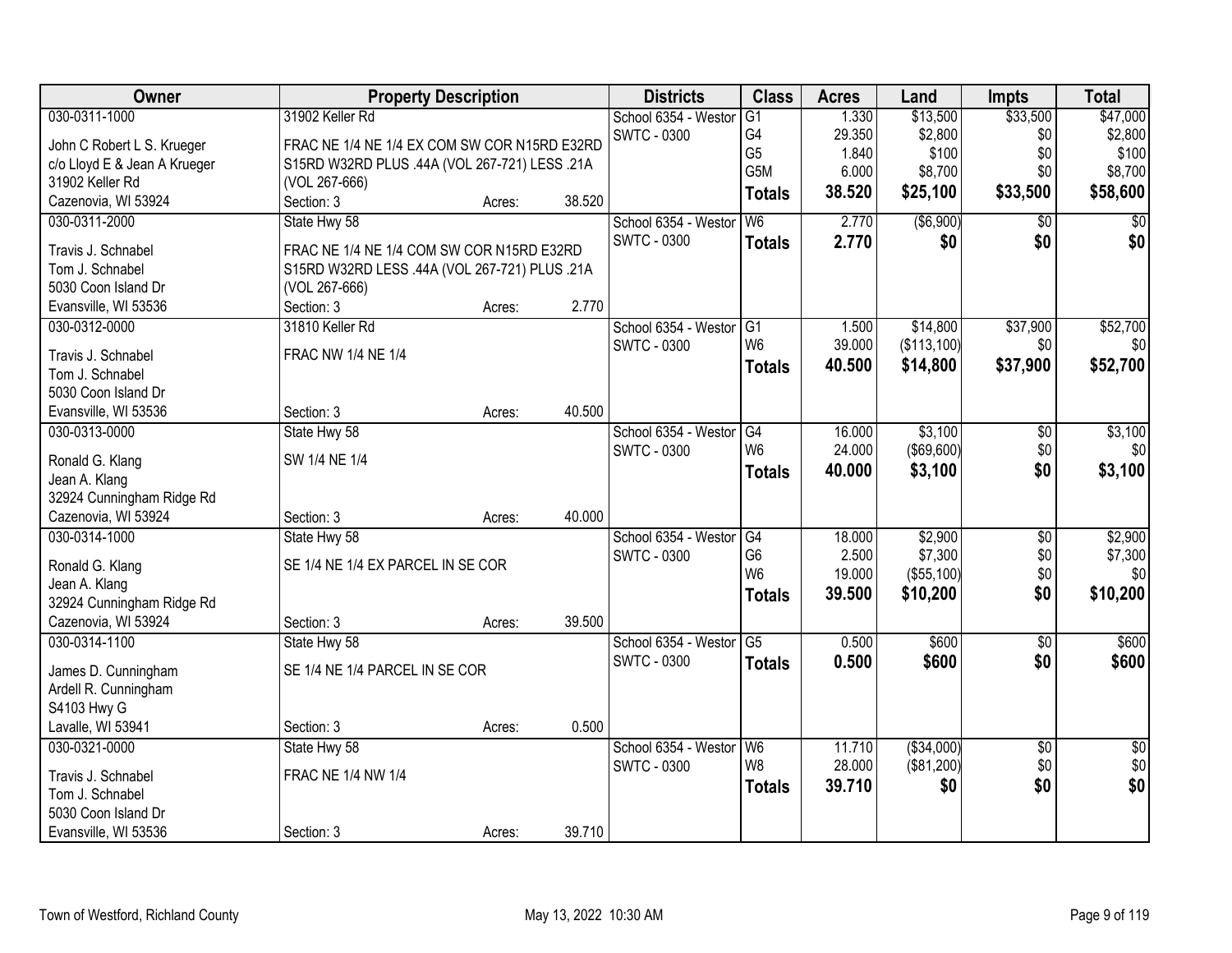| Owner                             | <b>Property Description</b> |        |        | <b>Districts</b>                           | <b>Class</b>   | <b>Acres</b> | Land        | <b>Impts</b>    | <b>Total</b> |
|-----------------------------------|-----------------------------|--------|--------|--------------------------------------------|----------------|--------------|-------------|-----------------|--------------|
| 030-0322-0000                     | State Hwy 58                |        |        | School 6354 - Westor                       | G4             | 24.000       | \$3,800     | $\sqrt{$0}$     | \$3,800      |
| Dale J. Olson                     | FRAC NW 1/4 NW 1/4          |        |        | <b>SWTC - 0300</b>                         | G5             | 7.920        | \$8,700     | \$0             | \$8,700      |
| 1410 Walnut St Apt #12            |                             |        |        |                                            | G5M            | 7.000        | \$10,200    | \$0             | \$10,200     |
| Baraboo, WI 53913                 |                             |        |        |                                            | <b>Totals</b>  | 38.920       | \$22,700    | \$0             | \$22,700     |
|                                   | Section: 3                  | Acres: | 38.920 |                                            |                |              |             |                 |              |
| 030-0323-0000                     | State Hwy 58                |        |        | School 6354 - Westor                       | G4             | 38.750       | \$6,800     | \$0             | \$6,800      |
| Ronald G. Klang                   | SW 1/4 NW 1/4               |        |        | <b>SWTC - 0300</b>                         | G <sub>5</sub> | 1.250        | \$100       | \$0             | \$100        |
| Jean A. Klang                     |                             |        |        |                                            | <b>Totals</b>  | 40.000       | \$6,900     | \$0             | \$6,900      |
| 32924 Cunningham Ridge Rd         |                             |        |        |                                            |                |              |             |                 |              |
| Cazenovia, WI 53924               | Section: 3                  | Acres: | 40.000 |                                            |                |              |             |                 |              |
| 030-0324-0000                     | State Hwy 58                |        |        | School 6354 - Westor                       | G4             | 38.000       | \$6,200     | \$0             | \$6,200      |
|                                   |                             |        |        | <b>SWTC - 0300</b>                         | G <sub>5</sub> | 1.000        | \$100       | \$0             | \$100        |
| Ronald G. Klang                   | SE 1/4 NW 1/4               |        |        |                                            | G7             | 1.000        | \$5,000     | \$25,000        | \$30,000     |
| Jean A. Klang                     |                             |        |        |                                            | <b>Totals</b>  | 40.000       | \$11,300    | \$25,000        | \$36,300     |
| 32924 Cunningham Ridge Rd         |                             |        |        |                                            |                |              |             |                 |              |
| Cazenovia, WI 53924               | Section: 3                  | Acres: | 40.000 |                                            |                |              |             |                 |              |
| 030-0331-0000                     |                             |        |        | School 6354 - Westor<br><b>SWTC - 0300</b> | W <sub>6</sub> | 40.000       | (\$116,000) | \$0             | $\sqrt{50}$  |
| Katherine Morsbach Trust          | NE 1/4 SW 1/4               |        |        |                                            | <b>Totals</b>  | 40.000       | \$0         | \$0             | \$0          |
| 5745 S Harper Ave                 |                             |        |        |                                            |                |              |             |                 |              |
| Chicago, IL 60637                 |                             |        |        |                                            |                |              |             |                 |              |
|                                   | Section: 3                  | Acres: | 40.000 |                                            |                |              |             |                 |              |
| 030-0332-0000                     |                             |        |        | School 6354 - Weston                       | W6             | 40.000       | (\$116,000) | $\overline{50}$ | $\sqrt{50}$  |
| Sarah K. Honaker                  | NW 1/4 SW 1/4               |        |        | <b>SWTC - 0300</b>                         | <b>Totals</b>  | 40.000       | \$0         | \$0             | \$0          |
| Paul M. Morsbach                  |                             |        |        |                                            |                |              |             |                 |              |
| 1418 W Cortez St #7               |                             |        |        |                                            |                |              |             |                 |              |
| Chicago, IL 60642                 | Section: 3                  | Acres: | 40.000 |                                            |                |              |             |                 |              |
| 030-0333-1000                     | Morsbach Ln                 |        |        | School 6354 - Westor W6                    |                | 20.000       | ( \$58,000) | $\overline{50}$ | \$0          |
| Katherine Morsbach Trust          | SW 1/4 SW 1/4 THE N 1/2     |        |        | <b>SWTC - 0300</b>                         | <b>Totals</b>  | 20.000       | \$0         | \$0             | \$0          |
| 5745 S Harper Ave                 |                             |        |        |                                            |                |              |             |                 |              |
| Chicago, IL 60637                 |                             |        |        |                                            |                |              |             |                 |              |
|                                   | Section: 3                  | Acres: | 20.000 |                                            |                |              |             |                 |              |
| 030-0333-2000                     | Morsbach Ln                 |        |        | School 6354 - Weston                       | G4             | 14.000       | \$2,200     | $\overline{60}$ | \$2,200      |
| Martin R Klang Testamentary Trust | SW 1/4 SW 1/4 THE S 1/2     |        |        | <b>SWTC - 0300</b>                         | G5M            | 6.000        | \$8,700     | \$0             | \$8,700      |
| S3834 County Hwy K                |                             |        |        |                                            | <b>Totals</b>  | 20.000       | \$10,900    | \$0             | \$10,900     |
| Reedsburg, WI 53959               |                             |        |        |                                            |                |              |             |                 |              |
|                                   | Section: 3                  | Acres: | 20.000 |                                            |                |              |             |                 |              |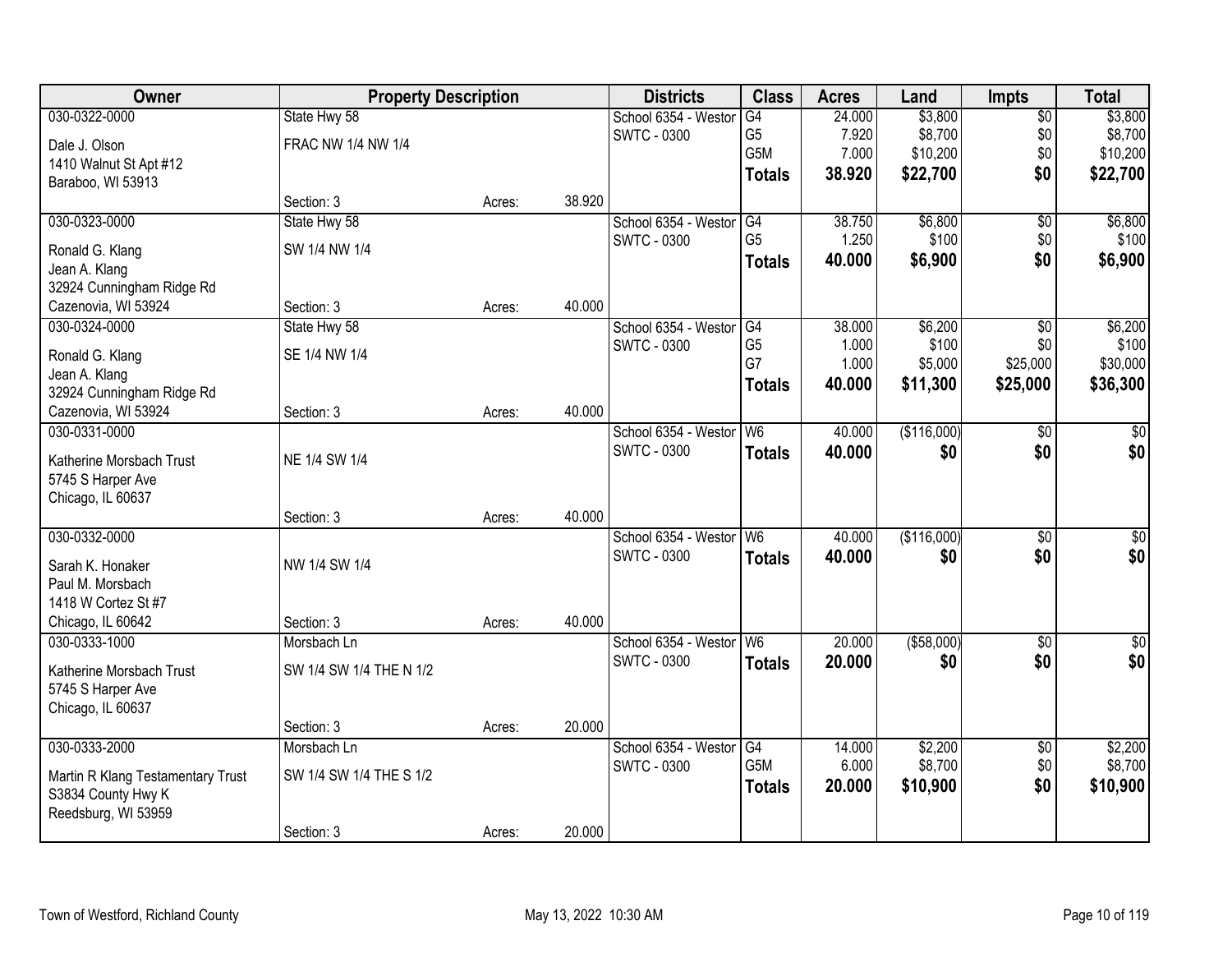| Owner                     | <b>Property Description</b>               |        |        | <b>Districts</b>     | <b>Class</b>                     | <b>Acres</b>   | Land        | <b>Impts</b>    | <b>Total</b>     |
|---------------------------|-------------------------------------------|--------|--------|----------------------|----------------------------------|----------------|-------------|-----------------|------------------|
| 030-0334-0000             | 10998 Morsbach Ln                         |        |        | School 6354 - Westor | $\overline{G6}$                  | 3.000          | \$8,700     | $\overline{50}$ | \$8,700          |
| Sarah K. Honaker          | SE 1/4 SW 1/4                             |        |        | <b>SWTC - 0300</b>   | W <sub>6</sub>                   | 37.000         | (\$107,300) | \$0             | \$0 <sub>1</sub> |
| Paul M. Morsbach          |                                           |        |        |                      | <b>Totals</b>                    | 40.000         | \$8,700     | \$0             | \$8,700          |
| 1418 W Cortez St #7       |                                           |        |        |                      |                                  |                |             |                 |                  |
| Chicago, IL 60642         | Section: 3                                | Acres: | 40.000 |                      |                                  |                |             |                 |                  |
| 030-0341-1000             | State Hwy 58                              |        |        | School 6354 - Westor | G4                               | 11.750         | \$1,900     | $\overline{50}$ | \$1,900          |
|                           |                                           |        |        | <b>SWTC - 0300</b>   | G <sub>5</sub>                   | 0.250          | \$0         | \$0             | \$0              |
| Ronald G. Klang           | NE 1/4 SE 1/4 N OF CTRLN OF ROAD          |        |        |                      | W <sub>6</sub>                   | 15.000         | (\$43,500)  | \$0             | \$0              |
| Jean A. Klang             |                                           |        |        |                      | <b>Totals</b>                    | 27.000         | \$1,900     | \$0             | \$1,900          |
| 32924 Cunningham Ridge Rd |                                           |        |        |                      |                                  |                |             |                 |                  |
| Cazenovia, WI 53924       | Section: 3                                | Acres: | 27.000 |                      |                                  |                |             |                 |                  |
| 030-0341-2000             | 31845 Cunningham Ridge Rd                 |        |        | School 6354 - Westor | G1                               | 1.000          | \$11,000    | \$190,200       | \$201,200        |
| Brent L. Bergstrom        | NE 1/4 SE 1/4 (SURVEY) S OF CTRLN OF ROAD |        |        | <b>SWTC - 0300</b>   | G4                               | 10.910         | \$1,900     | \$0             | \$1,900          |
| Susan K. Bergstrom        |                                           |        |        |                      | G <sub>5</sub>                   | 0.590          | \$100       | \$0             | \$100            |
| 31845 Cunningham Ridge Rd |                                           |        |        |                      | G <sub>5</sub> M                 | 2.240          | \$3,300     | \$0             | \$3,300          |
| Cazenovia, WI 53924       | Section: 3                                | Acres: | 14.740 |                      | <b>Totals</b>                    | 14.740         | \$16,300    | \$190,200       | \$206,500        |
| 030-0342-1000             | State Hwy 58                              |        |        | School 6354 - Westor | G4                               | 3.810          | \$600       | \$0             | \$600            |
|                           |                                           |        |        | <b>SWTC - 0300</b>   | G <sub>5</sub>                   | 1.190          | \$100       | \$0             | \$100            |
| Ronald G. Klang           | NW 1/4 SE 1/4 N OF CTRLN OF ROAD          |        |        |                      | G5M                              | 1.000          | \$1,500     | \$0             | \$1,500          |
| Jean A. Klang             |                                           |        |        |                      | W <sub>6</sub>                   | 8.000          | (\$23,200)  | \$0             | \$0              |
| 32924 Cunningham Ridge Rd |                                           |        |        |                      | <b>Totals</b>                    | 14.000         | \$2,200     | \$0             | \$2,200          |
| Cazenovia, WI 53924       | Section: 3                                | Acres: | 14.000 |                      |                                  |                |             |                 |                  |
| 030-0342-2000             | State Hwy 58                              |        |        | School 6354 - Westor | G4                               | 21.810         | \$4,200     | $\overline{50}$ | \$4,200          |
| Paul Morsbach             | NW 1/4 SE 1/4 S OF CTRLN OF ROAD          |        |        | <b>SWTC - 0300</b>   | G <sub>5</sub><br>G <sub>6</sub> | 1.190          | \$100       | \$0             | \$100            |
| Sarah Morsbach            |                                           |        |        |                      | W <sub>6</sub>                   | 1.000<br>2.000 | \$2,900     | \$0<br>\$0      | \$2,900<br>\$0   |
| 1418 W Cortes St 7        |                                           |        |        |                      |                                  |                | ( \$5,800)  |                 |                  |
| Chicago, IL 60642         | Section: 3                                | Acres: | 26.000 |                      | <b>Totals</b>                    | 26.000         | \$7,200     | \$0             | \$7,200          |
| 030-0343-0000             | State Hwy 58                              |        |        | School 6354 - Westor | G4                               | 9.000          | \$1,400     | $\overline{50}$ | \$1,400          |
| Paul Morsbach             | SW 1/4 SE 1/4                             |        |        | <b>SWTC - 0300</b>   | G <sub>5</sub> M                 | 1.000          | \$1,500     | \$0             | \$1,500          |
| Sarah Morsbach            |                                           |        |        |                      | W <sub>6</sub>                   | 30.000         | (\$87,000)  | \$0             | \$0              |
| 1418 W Cortes St 7        |                                           |        |        |                      | <b>Totals</b>                    | 40.000         | \$2,900     | \$0             | \$2,900          |
| Chicago, IL 60642         | Section: 3                                | Acres: | 40.000 |                      |                                  |                |             |                 |                  |
| 030-0344-0000             | State Hwy 58                              |        |        | School 6354 - Westor | G4                               | 19.000         | \$3,000     | $\overline{50}$ | \$3,000          |
|                           |                                           |        |        | <b>SWTC - 0300</b>   | W8                               | 22.000         | (\$63,800)  | \$0             | \$0              |
| Brent L. Bergstrom        | SE 1/4 SE 1/4 (SURVEY)                    |        |        |                      | <b>Totals</b>                    | 41.000         | \$3,000     | \$0             | \$3,000          |
| Susan K. Bergstrom        |                                           |        |        |                      |                                  |                |             |                 |                  |
| 31845 Cunningham Ridge Rd |                                           |        |        |                      |                                  |                |             |                 |                  |
| Cazenovia, WI 53924       | Section: 3                                | Acres: | 41.000 |                      |                                  |                |             |                 |                  |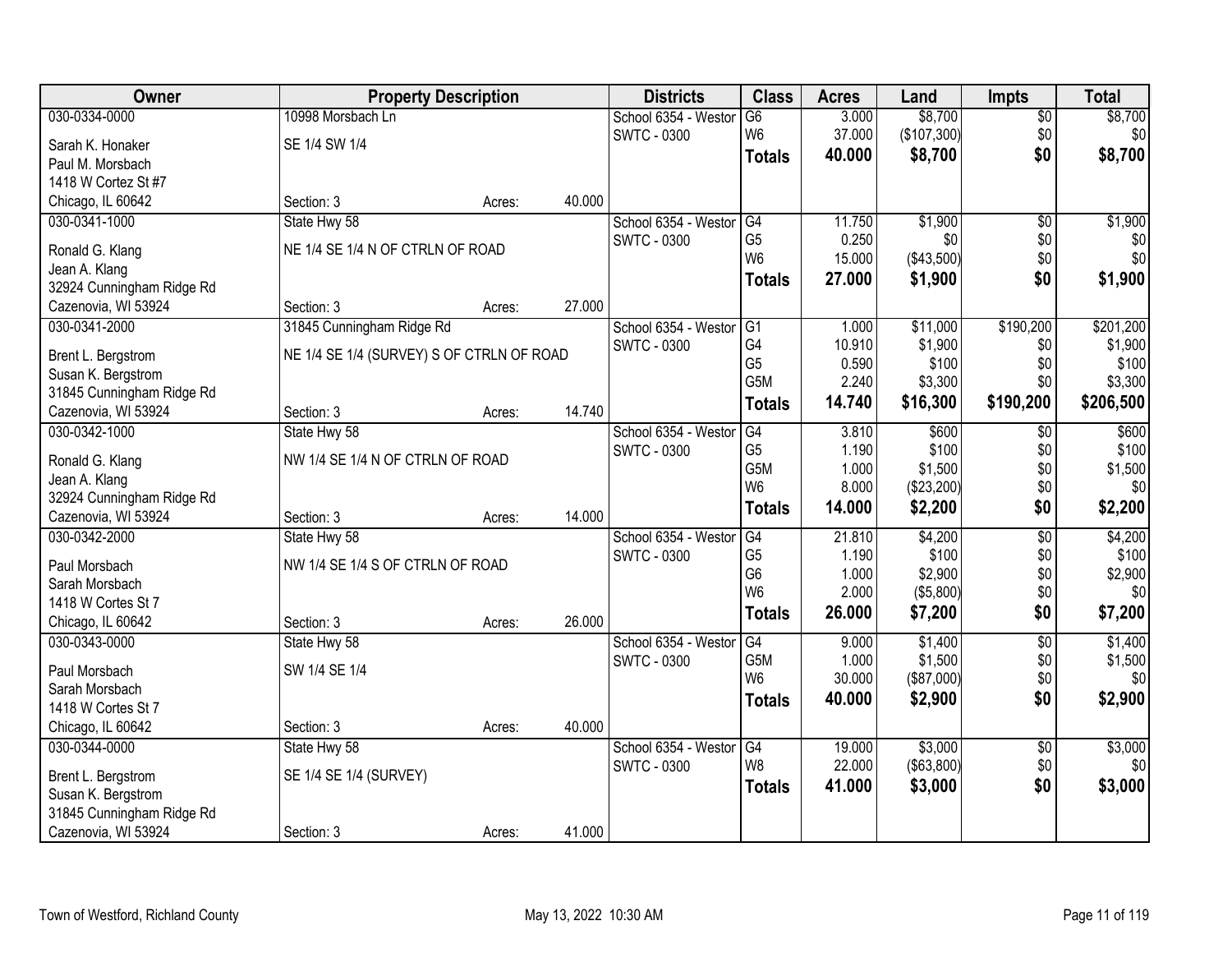| Owner                  | <b>Property Description</b>                 |        |        | <b>Districts</b>   | <b>Class</b>    | <b>Acres</b> | Land       | <b>Impts</b>    | <b>Total</b>    |
|------------------------|---------------------------------------------|--------|--------|--------------------|-----------------|--------------|------------|-----------------|-----------------|
| 030-0411-0000          | State Hwy 58                                |        |        | School 6713 -      | G4              | 26.580       | \$4,300    | $\overline{50}$ | \$4,300         |
| Twin Hills Farms LLC   | <b>FRAC NE 1/4 NE 1/4</b>                   |        |        | Wonewoc-Union      | G <sub>5</sub>  | 0.420        | \$0        | \$0             | \$0             |
| E1296 Frog Hollow Rd   |                                             |        |        | <b>MATC - 0400</b> | G5M             | 11.450       | \$16,600   | \$0             | \$16,600        |
| Wonewoc, WI 53968      |                                             |        |        |                    | <b>Totals</b>   | 38.450       | \$20,900   | \$0             | \$20,900        |
|                        | Section: 4                                  | Acres: | 38.450 |                    |                 |              |            |                 |                 |
| 030-0412-1000          | State Hwy 58                                |        |        | School 6713 -      | G4              | 27.560       | \$5,100    | $\overline{50}$ | \$5,100         |
| Twin Hills Farms LLC   | FRAC NW 1/4 NE 1/4 NE OF CTRLN OF TOWN ROAD |        |        | Wonewoc-Union      | G <sub>5</sub>  | 1.440        | \$100      | \$0             | \$100           |
| E1296 Frog Hollow Rd   |                                             |        |        | <b>MATC - 0400</b> | G5M             | 6.550        | \$9,500    | \$0             | \$9,500         |
| Wonewoc, WI 53968      |                                             |        |        |                    | <b>Totals</b>   | 35.550       | \$14,700   | \$0             | \$14,700        |
|                        | Section: 4                                  | Acres: | 35.550 |                    |                 |              |            |                 |                 |
| 030-0412-2000          | State Hwy 58                                |        |        | School 6713 -      | W8              | 3.000        | ( \$8,700) | $\overline{50}$ | $\overline{50}$ |
| Henry Van Dyken        | FRAC NW 1/4 NE 1/4 SW OF CTRLN OF TOWN ROAD |        |        | Wonewoc-Union      | <b>Totals</b>   | 3.000        | \$0        | \$0             | \$0             |
| Sally Van Dyken        | EX .5A IN SW COR                            |        |        | <b>MATC - 0400</b> |                 |              |            |                 |                 |
| 220 S Broad St         |                                             |        |        |                    |                 |              |            |                 |                 |
| Elkhorn, WI 53121      | Section: 4                                  | Acres: | 3.000  |                    |                 |              |            |                 |                 |
| 030-0412-2100          | State Hwy 58                                |        |        | School 6713 -      | $\overline{G6}$ | 0.500        | \$1,500    | \$0             | \$1,500         |
| Christian Hollow Trust | FRAC NW 1/4 NE 1/4 .5A IN SW COR            |        |        | Wonewoc-Union      | <b>Totals</b>   | 0.500        | \$1,500    | \$0             | \$1,500         |
| E1193 Grover Rd        |                                             |        |        | <b>MATC - 0400</b> |                 |              |            |                 |                 |
| Wonewoc, WI 53968      |                                             |        |        |                    |                 |              |            |                 |                 |
|                        | Section: 4                                  | Acres: | 0.500  |                    |                 |              |            |                 |                 |
| 030-0413-0000          | 30747 Cunningham Ridge Rd                   |        |        | School 6713 -      | $\overline{G1}$ | 2.000        | \$21,400   | \$166,500       | \$187,900       |
| Henry Van Dyken        | SW 1/4 NE 1/4                               |        |        | Wonewoc-Union      | G4              | 15.000       | \$2,800    | \$0             | \$2,800         |
| Sally Van Dyken        |                                             |        |        | <b>MATC - 0400</b> | W <sub>8</sub>  | 23.000       | (\$66,700) | \$0             | \$0             |
| 220 S Broad St         |                                             |        |        |                    | <b>Totals</b>   | 40.000       | \$24,200   | \$166,500       | \$190,700       |
| Elkhorn, WI 53121      | Section: 4                                  | Acres: | 40.000 |                    |                 |              |            |                 |                 |
| 030-0414-1000          | State Hwy 58                                |        |        | School 6713 -      | G4              | 12.810       | \$2,400    | $\sqrt{6}$      | \$2,400         |
| Twin Hills Farms LLC   | SE 1/4 NE 1/4 LAND N OF HWY                 |        |        | Wonewoc-Union      | G <sub>5</sub>  | 1.190        | \$100      | \$0             | \$100           |
| E1296 Frog Hollow Rd   |                                             |        |        | MATC - 0400        | <b>Totals</b>   | 14.000       | \$2,500    | \$0             | \$2,500         |
| Wonewoc, WI 53968      |                                             |        |        |                    |                 |              |            |                 |                 |
|                        | Section: 4                                  | Acres: | 14.000 |                    |                 |              |            |                 |                 |
| 030-0414-2000          | 30888 Cunningham Ridge Rd                   |        |        | School 6713 -      | G1              | 2.000        | \$18,500   | \$160,600       | \$179,100       |
| Dwight C. Denman       | SE 1/4 NE 1/4 CSM 705                       |        |        | Wonewoc-Union      | G4              | 9.200        | \$1,700    | \$0             | \$1,700         |
| Linda L. Denman        |                                             |        |        | <b>MATC - 0400</b> | G <sub>5</sub>  | 0.800        | \$100      | \$0             | \$100           |
| PO Box 236             |                                             |        |        |                    | W8              | 10.000       | (\$29,000) | \$0             | \$0             |
| Cazenovia, WI 53924    | Section: 4                                  | Acres: | 22.000 |                    | <b>Totals</b>   | 22.000       | \$20,300   | \$160,600       | \$180,900       |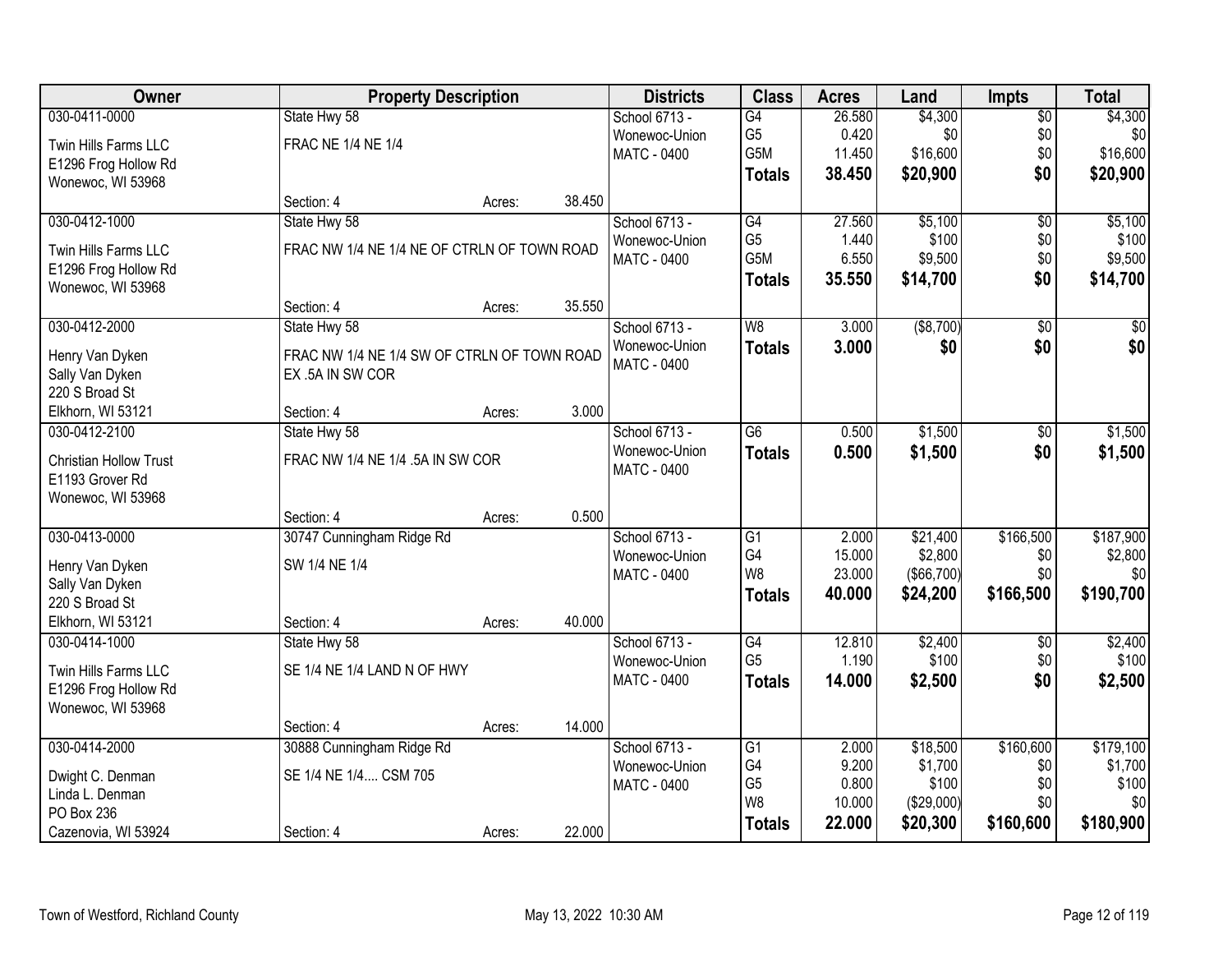| Owner                                 | <b>Property Description</b>                    |        |        | <b>Districts</b>   | <b>Class</b>    | <b>Acres</b> | Land      | <b>Impts</b>    | <b>Total</b> |
|---------------------------------------|------------------------------------------------|--------|--------|--------------------|-----------------|--------------|-----------|-----------------|--------------|
| 030-0414-3000                         | State Hwy 58                                   |        |        | School 6713 -      | G4              | 3.730        | \$600     | $\overline{50}$ | \$600        |
| Henry Van Dyken                       | SE 1/4 NE 1/4 SOUTH OF CUNNINGHAM RIDGE        |        |        | Wonewoc-Union      | G <sub>5</sub>  | 0.270        | \$0       | \$0             | \$0          |
| Sally Van Dyken                       | ROAD EX CSM 705                                |        |        | <b>MATC - 0400</b> | <b>Totals</b>   | 4.000        | \$600     | \$0             | \$600        |
| 220 S Broad St                        |                                                |        |        |                    |                 |              |           |                 |              |
| Elkhorn, WI 53121                     | Section: 4                                     | Acres: | 4.000  |                    |                 |              |           |                 |              |
| 030-0421-1000                         | State Hwy 58                                   |        |        | School 6713 -      | G4              | 19.000       | \$3,300   | $\overline{50}$ | \$3,300      |
| <b>Christian Hollow Trust</b>         | FRAC NE 1/4 NW 1/4 EXCEPT: CSM 262, VOL 2-249  |        |        | Wonewoc-Union      | G <sub>5</sub>  | 1.560        | \$100     | \$0             | \$100        |
| E1193 Grover Rd                       | CSM 263, VOL 2-251                             |        |        | <b>MATC - 0400</b> | G <sub>6</sub>  | 14.000       | \$42,000  | \$0             | \$42,000     |
| Wonewoc, WI 53968                     |                                                |        |        |                    | <b>Totals</b>   | 34.560       | \$45,400  | \$0             | \$45,400     |
|                                       | Section: 4                                     | Acres: | 34.560 |                    |                 |              |           |                 |              |
| 030-0421-2000                         | 30499 Cunningham Ridge Rd                      |        |        | School 6713 -      | G4              | 2.090        | \$100     | \$0             | \$100        |
| Gary L. Hatfield                      | FRAC NE 1/4 NW 1/4 CSM 262, VOL 2-249 CSM 263, |        |        | Wonewoc-Union      | G7              | 3.000        | \$20,000  | \$114,100       | \$134,100    |
| Marcella M. Hatfield                  | <b>VOL 2-251</b>                               |        |        | <b>MATC - 0400</b> | <b>Totals</b>   | 5.090        | \$20,100  | \$114,100       | \$134,200    |
| 30499 Cunningham Ridge Rd             |                                                |        |        |                    |                 |              |           |                 |              |
| Wonewoc, WI 53968                     | Section: 4                                     | Acres: | 5.090  |                    |                 |              |           |                 |              |
| 030-0422-1000                         | State Hwy 58                                   |        |        | School 6713 -      | G4              | 39.620       | \$8,700   | \$0             | \$8,700      |
|                                       |                                                |        |        | Wonewoc-Union      | G <sub>5</sub>  | 0.500        | \$100     | \$0             | \$100        |
| Amos P. Vande Hei                     | FRAC W 1/2 NW 1/4 THE E 1/2                    |        |        | <b>MATC - 0400</b> | <b>Totals</b>   | 40.120       | \$8,800   | \$0             | \$8,800      |
| Amy M. Vande Hei<br>S2473 Woolever Rd |                                                |        |        |                    |                 |              |           |                 |              |
| Wonewoc, WI 53968                     | Section: 4                                     | Acres: | 40.120 |                    |                 |              |           |                 |              |
| 030-0422-2000                         | State Hwy 58                                   |        |        | School 6713 -      | $\overline{G4}$ | 24.620       | \$5,400   | $\overline{30}$ | \$5,400      |
|                                       |                                                |        |        | Wonewoc-Union      | G <sub>5</sub>  | 0.380        | \$0       | \$0             | \$0          |
| Joseph F. Divita                      | FRAC W 1/2 NW 1/4 THE W 1/2                    |        |        | MATC - 0400        | G5M             | 15.130       | \$22,000  | \$0             | \$22,000     |
| 14160 Snee Oosh Rd                    |                                                |        |        |                    | <b>Totals</b>   | 40.130       | \$27,400  | \$0             | \$27,400     |
| La Conner, WA 98257-8919              |                                                |        |        |                    |                 |              |           |                 |              |
|                                       | Section: 4                                     | Acres: | 40.130 |                    |                 |              |           |                 |              |
| 030-0424-0000                         | State Hwy 58                                   |        |        | School 6713 -      | $\overline{G4}$ | 31.000       | \$3,500   | $\overline{50}$ | \$3,500      |
| <b>Christian Hollow Trust</b>         | SE 1/4 NW 1/4                                  |        |        | Wonewoc-Union      | G5M             | 9.000        | \$13,100  | \$0             | \$13,100     |
| E1193 Grover Rd                       |                                                |        |        | MATC - 0400        | <b>Totals</b>   | 40.000       | \$16,600  | \$0             | \$16,600     |
| Wonewoc, WI 53968                     |                                                |        |        |                    |                 |              |           |                 |              |
|                                       | Section: 4                                     | Acres: | 40.000 |                    |                 |              |           |                 |              |
| 030-0431-0000                         | State Hwy 58                                   |        |        | School 6713 -      | $\overline{G6}$ | 40.000       | \$120,000 | $\overline{50}$ | \$120,000    |
| <b>Christian Hollow Trust</b>         | NE 1/4 SW 1/4                                  |        |        | Wonewoc-Union      | <b>Totals</b>   | 40.000       | \$120,000 | \$0             | \$120,000    |
| E1193 Grover Rd                       |                                                |        |        | <b>MATC - 0400</b> |                 |              |           |                 |              |
| Wonewoc, WI 53968                     |                                                |        |        |                    |                 |              |           |                 |              |
|                                       | Section: 4                                     | Acres: | 40.000 |                    |                 |              |           |                 |              |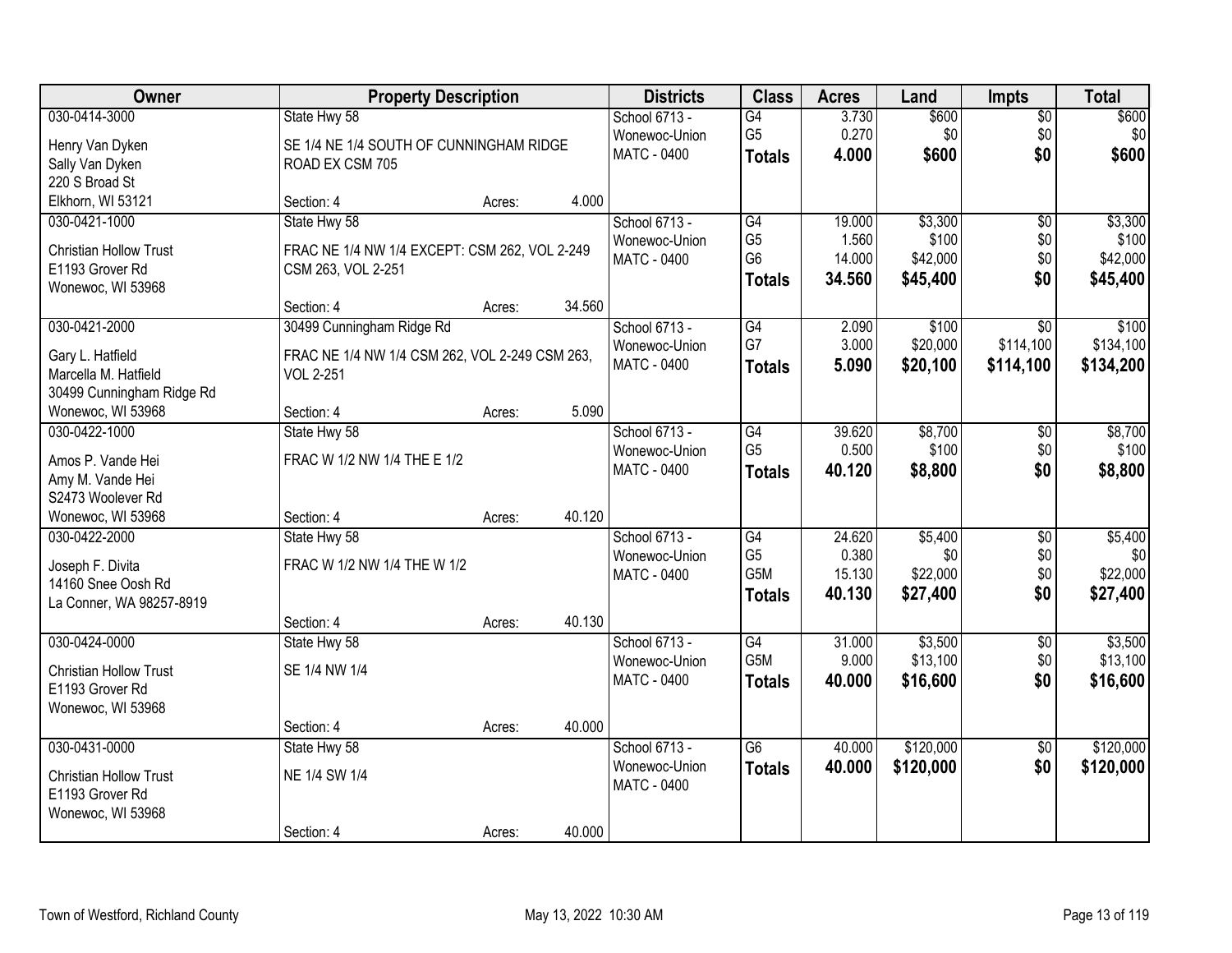| Owner                                  | <b>Property Description</b> |        |        | <b>Districts</b>        | <b>Class</b>           | <b>Acres</b> | Land        | <b>Impts</b>    | <b>Total</b>    |
|----------------------------------------|-----------------------------|--------|--------|-------------------------|------------------------|--------------|-------------|-----------------|-----------------|
| 030-0432-0000                          | State Hwy 58                |        |        | School 6713 -           | $\overline{G4}$        | 20.000       | \$3,800     | $\sqrt{$0}$     | \$3,800         |
| <b>Christian Hollow Trust</b>          | NW 1/4 SW 1/4               |        |        | Wonewoc-Union           | G5M                    | 20.000       | \$29,000    | \$0             | \$29,000        |
| E1193 Grover Rd                        |                             |        |        | <b>MATC - 0400</b>      | <b>Totals</b>          | 40.000       | \$32,800    | \$0             | \$32,800        |
| Wonewoc, WI 53968                      |                             |        |        |                         |                        |              |             |                 |                 |
|                                        | Section: 4                  | Acres: | 40.000 |                         |                        |              |             |                 |                 |
| 030-0433-0000                          | County Rd V                 |        |        | School 6713 -           | G4                     | 22.000       | \$5,700     | \$0             | \$5,700         |
| Lena K. Dippel et al                   | SW 1/4 SW 1/4               |        |        | Wonewoc-Union           | G5M                    | 18.000       | \$26,100    | \$0             | \$26,100        |
| c/o Helen G Liska Life Estate          |                             |        |        | <b>MATC - 0400</b>      | <b>Totals</b>          | 40.000       | \$31,800    | \$0             | \$31,800        |
| 30098 County Hwy V                     |                             |        |        |                         |                        |              |             |                 |                 |
| Cazenovia, WI 53924                    | Section: 4                  | Acres: | 40.000 |                         |                        |              |             |                 |                 |
| 030-0434-0000                          | State Hwy 58                |        |        | School 6354 - Westor W8 |                        | 40.000       | (\$116,000) | \$0             | $\overline{50}$ |
| Robert Dennis D. Adelman               | SE 1/4 SW 1/4               |        |        | SWTC - 0300             | <b>Totals</b>          | 40.000       | \$0         | \$0             | \$0             |
| D Adelman                              |                             |        |        |                         |                        |              |             |                 |                 |
| PO Box 231                             |                             |        |        |                         |                        |              |             |                 |                 |
| Cazenovia, WI 53924                    | Section: 4                  | Acres: | 40.000 |                         |                        |              |             |                 |                 |
| 030-0441-0000                          | County Rd V                 |        |        | School 6354 - Weston    | G4                     | 18.630       | \$3,400     | \$0             | \$3,400         |
| Susan and Brian Wilbrandt Living Trust | NE 1/4 SE 1/4               |        |        | <b>SWTC - 0300</b>      | G <sub>5</sub>         | 1.370        | \$100       | \$0             | \$100           |
| 30918 County Hwy V                     |                             |        |        |                         | G5M                    | 20.000       | \$29,000    | \$0             | \$29,000        |
| Cazenovia, WI 53924                    |                             |        |        |                         | <b>Totals</b>          | 40.000       | \$32,500    | \$0             | \$32,500        |
|                                        | Section: 4                  | Acres: | 40.000 |                         |                        |              |             |                 |                 |
| 030-0442-0000                          | State Hwy 58                |        |        | School 6354 - Weston    | $\overline{G4}$        | 10.000       | \$1,600     | \$0             | \$1,600         |
| Henry Van Dyken                        | NW 1/4 SE 1/4               |        |        | <b>SWTC - 0300</b>      | G <sub>5</sub> M       | 30.000       | \$43,500    | \$0             | \$43,500        |
| Sally Van Dyken                        |                             |        |        |                         | <b>Totals</b>          | 40.000       | \$45,100    | \$0             | \$45,100        |
| 220 S Broad St                         |                             |        |        |                         |                        |              |             |                 |                 |
| Elkhorn, WI 53121                      | Section: 4                  | Acres: | 40.000 |                         |                        |              |             |                 |                 |
| 030-0443-1000                          | State Hwy 58                |        |        | School 6354 - Westor    | $\overline{\text{G4}}$ | 3.000        | \$500       | $\sqrt{6}$      | \$500           |
| Henry Van Dyken                        | SW 1/4 SE 1/4 N 26 RD       |        |        | <b>SWTC - 0300</b>      | G5M                    | 10.000       | \$14,500    | \$0             | \$14,500        |
| Sally Van Dyken                        |                             |        |        |                         | <b>Totals</b>          | 13.000       | \$15,000    | \$0             | \$15,000        |
| 220 S Broad St                         |                             |        |        |                         |                        |              |             |                 |                 |
| Elkhorn, WI 53121                      | Section: 4                  | Acres: | 13.000 |                         |                        |              |             |                 |                 |
| 030-0443-2000                          | State Hwy 58                |        |        | School 6354 - Weston    | G4                     | 16.000       | \$2,500     | $\overline{50}$ | \$2,500         |
| Susan and Brian Wilbrandt Living Trust | SW 1/4 SE 1/4 S 54 RD       |        |        | SWTC - 0300             | G5M                    | 11.000       | \$16,500    | \$0             | \$16,500        |
| 30918 County Hwy V                     |                             |        |        |                         | <b>Totals</b>          | 27.000       | \$19,000    | \$0             | \$19,000        |
| Cazenovia, WI 53924                    |                             |        |        |                         |                        |              |             |                 |                 |
|                                        | Section: 4                  | Acres: | 27.000 |                         |                        |              |             |                 |                 |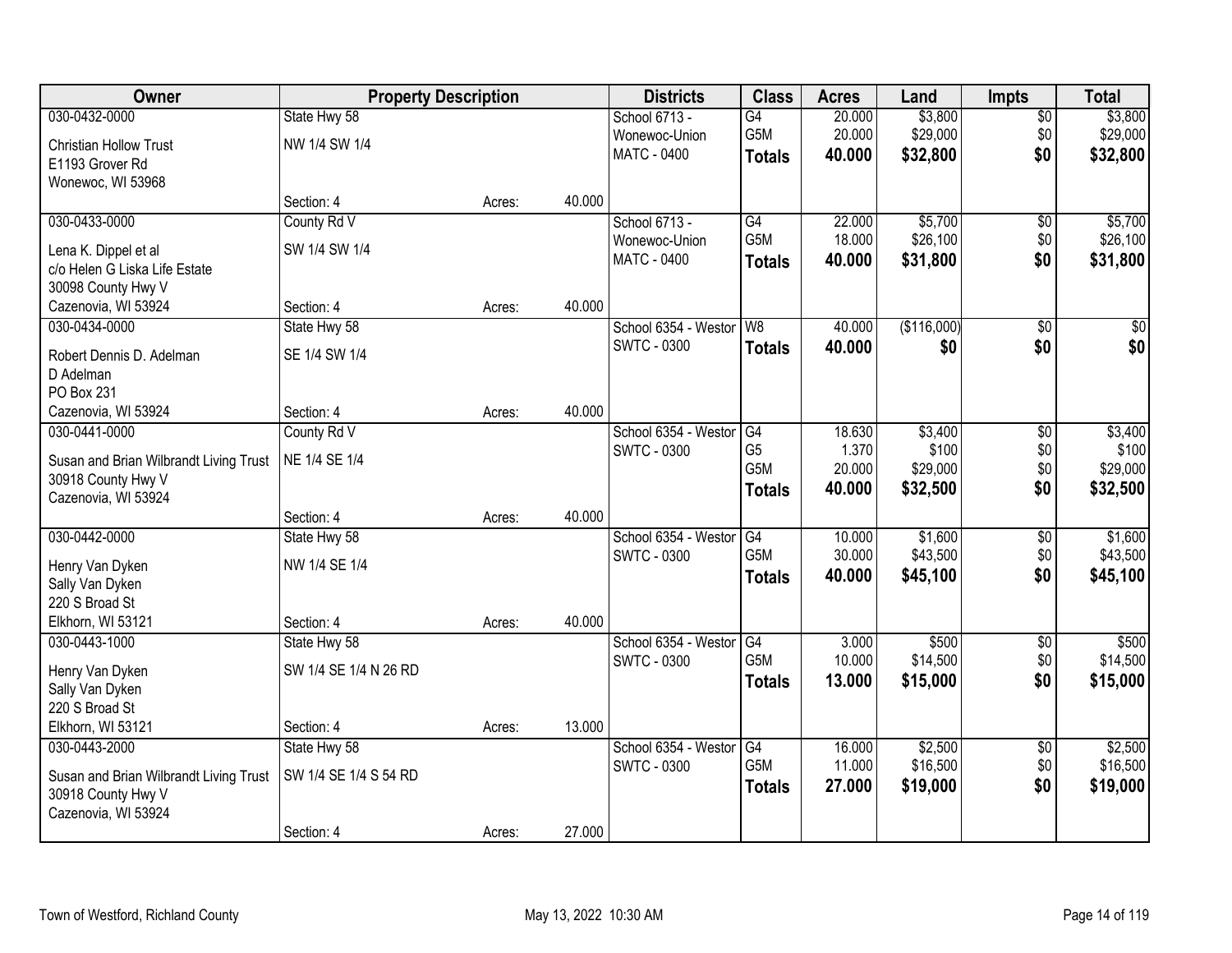| Owner                                  |                                           | <b>Property Description</b> |        | <b>Districts</b>                           | <b>Class</b>     | <b>Acres</b> | Land       | <b>Impts</b>    | <b>Total</b> |
|----------------------------------------|-------------------------------------------|-----------------------------|--------|--------------------------------------------|------------------|--------------|------------|-----------------|--------------|
| 030-0444-0000                          | State Hwy 58                              |                             |        | School 6354 - Weston                       | G4               | 6.340        | \$1,200    | $\overline{50}$ | \$1,200      |
| Susan and Brian Wilbrandt Living Trust | SE 1/4 SE 1/4                             |                             |        | <b>SWTC - 0300</b>                         | G5               | 22.660       | \$22,500   | \$0             | \$22,500     |
| 30918 County Hwy V                     |                                           |                             |        |                                            | G5M              | 10.000       | \$14,500   | \$0             | \$14,500     |
| Cazenovia, WI 53924                    |                                           |                             |        |                                            | G7               | 1.000        | \$5,000    | \$2,400         | \$7,400      |
|                                        | Section: 4                                | Acres:                      | 40.000 |                                            | <b>Totals</b>    | 40.000       | \$43,200   | \$2,400         | \$45,600     |
| 030-0511-0000                          | Frog Hollow Rd                            |                             |        | School 6354 - Weston                       | G4               | 31.000       | \$6,100    | \$0             | \$6,100      |
| Joseph F. Divita                       | <b>FRAC NE 1/4 NE 1/4</b>                 |                             |        | SWTC - 0300                                | G <sub>5</sub>   | 1.000        | \$100      | \$0             | \$100        |
| 14160 Snee Oosh Rd                     |                                           |                             |        |                                            | G5M              | 7.390        | \$10,700   | \$0             | \$10,700     |
| La Conner, WA 98257-8919               |                                           |                             |        |                                            | <b>Totals</b>    | 39.390       | \$16,900   | \$0             | \$16,900     |
|                                        | Section: 5                                | Acres:                      | 39.390 |                                            |                  |              |            |                 |              |
| 030-0512-1000                          | 29675 Frog Hollow Rd                      |                             |        | School 6354 - Westor                       | G4               | 24.200       | \$5,000    | \$0             | \$5,000      |
| James E. Allert                        | FRAC NW 1/4 NE 1/4 EX COM SW COR E52RD9LK |                             |        | SWTC - 0300                                | G <sub>5</sub>   | 1.500        | \$100      | \$0             | \$100        |
| Donette L. Allert                      | N1DW39RD15LK W52RD S39RD17LK              |                             |        |                                            | G7               | 0.300        | \$3,000    | \$37,000        | \$40,000     |
| 201 Mills St                           |                                           |                             |        |                                            | <b>Totals</b>    | 26.000       | \$8,100    | \$37,000        | \$45,100     |
| Lavalle, WI 53941                      | Section: 5                                | Acres:                      | 26.000 |                                            |                  |              |            |                 |              |
| 030-0512-2000                          | State Hwy 58                              |                             |        | School 6354 - Weston                       | G4               | 1.330        | \$200      | $\sqrt[6]{3}$   | \$200        |
|                                        |                                           |                             |        | <b>SWTC - 0300</b>                         | W <sub>6</sub>   | 12.000       | (\$34,800) | \$0             | \$0          |
| David F Livingston III 2016 Rev Trust  | FRAC NW 1/4 NE 1/4 COM SW COR, E52RD9LK   |                             |        |                                            | <b>Totals</b>    | 13.330       | \$200      | \$0             | \$200        |
| c/o David Livingston F. Trustee        | N39RD15LK W52RD S39RD17LK                 |                             |        |                                            |                  |              |            |                 |              |
| 23w013 Red Oak Dr                      |                                           |                             | 13.330 |                                            |                  |              |            |                 |              |
| Glen Ellyn, IL 60137<br>030-0513-0000  | Section: 5<br>State Hwy 58                | Acres:                      |        |                                            | G4               | 26.000       | \$4,100    | $\overline{50}$ | \$4,100      |
|                                        |                                           |                             |        | School 6354 - Weston<br><b>SWTC - 0300</b> | G <sub>5</sub>   | 4.000        | \$1,100    | \$0             | \$1,100      |
| David F Livingston III 2016 Rev Trust  | SW 1/4 NE 1/4                             |                             |        |                                            | W <sub>6</sub>   | 10.000       | (\$29,000) | \$0             | \$0          |
| c/o David Livingston F. Trustee        |                                           |                             |        |                                            | <b>Totals</b>    | 40.000       | \$5,200    | \$0             | \$5,200      |
| 23w013 Red Oak Dr                      |                                           |                             |        |                                            |                  |              |            |                 |              |
| Glen Ellyn, IL 60137                   | Section: 5                                | Acres:                      | 40.000 |                                            |                  |              |            |                 |              |
| 030-0514-0000                          | State Hwy 58                              |                             |        | School 6354 - Westor                       | G4               | 16.000       | \$2,500    | $\sqrt{$0}$     | \$2,500      |
| James E. Allert                        | SE 1/4 NE 1/4                             |                             |        | SWTC - 0300                                | G <sub>5</sub> M | 24.000       | \$34,800   | \$0             | \$34,800     |
| Donette L. Allert                      |                                           |                             |        |                                            | <b>Totals</b>    | 40.000       | \$37,300   | \$0             | \$37,300     |
| 201 Mills St                           |                                           |                             |        |                                            |                  |              |            |                 |              |
| Lavalle, WI 53941                      | Section: 5                                | Acres:                      | 40.000 |                                            |                  |              |            |                 |              |
| 030-0521-0000                          |                                           |                             |        | School 6354 - Westor                       | G4               | 36.000       | \$5,700    | $\overline{60}$ | \$5,700      |
| David F Livingston III 2016 Rev Trust  | FRAC NE 1/4 NW 1/4                        |                             |        | <b>SWTC - 0300</b>                         | G <sub>5</sub>   | 3.000        | \$800      | \$0             | \$800        |
| c/o David Livingston F. Trustee        |                                           |                             |        |                                            | <b>Totals</b>    | 39.000       | \$6,500    | \$0             | \$6,500      |
| 23w013 Red Oak Dr                      |                                           |                             |        |                                            |                  |              |            |                 |              |
| Glen Ellyn, IL 60137                   | Section: 5                                | Acres:                      | 39.000 |                                            |                  |              |            |                 |              |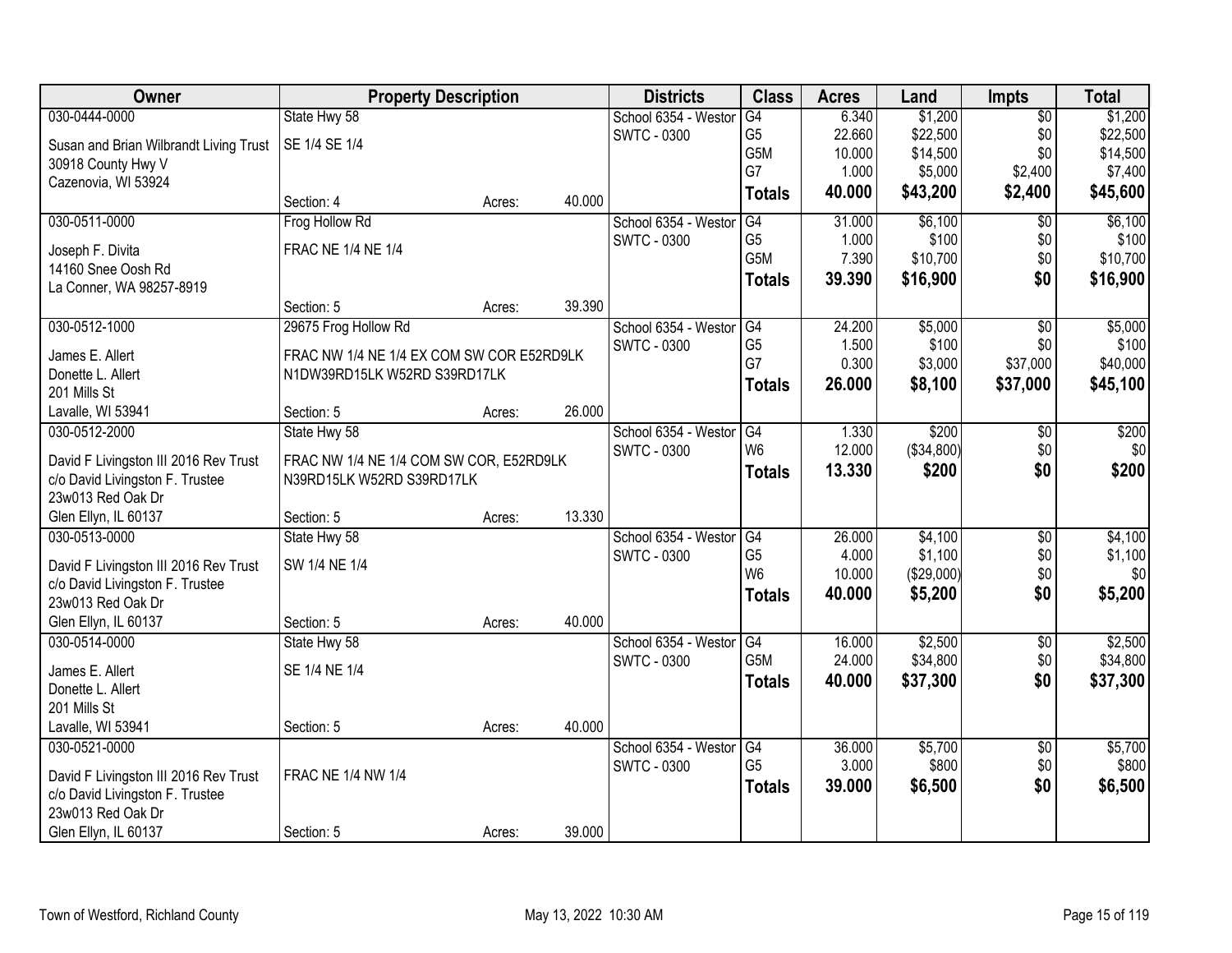| \$3,500<br>\$3,500<br>030-0522-0000<br>22.000<br>School 6354 - Westor<br>G4<br>$\overline{50}$<br>(\$49,300)<br>\$0<br>\$0<br><b>SWTC - 0300</b><br>W <sub>6</sub><br>17.000<br>David F Livingston III 2016 Rev Trust<br>FRAC NW 1/4 NW 1/4<br>\$3,500<br>\$0<br>\$3,500<br>39.000<br><b>Totals</b><br>c/o David Livingston F. Trustee<br>23w013 Red Oak Dr<br>Glen Ellyn, IL 60137<br>39.000<br>Section: 5<br>Acres:<br>\$4,800<br>030-0523-0000<br>School 6354 - Westor<br>G4<br>\$4,800<br>$\overline{50}$<br>State Hwy 58<br>30.000<br>W <sub>6</sub><br>(\$29,000)<br>\$0<br><b>SWTC - 0300</b><br>10.000<br>\$0<br>SW 1/4 NW 1/4<br>David F Livingston III 2016 Rev Trust<br>\$0<br>\$4,800<br>Totals<br>40.000<br>\$4,800<br>c/o David Livingston F. Trustee<br>23w013 Red Oak Dr<br>40.000<br>Glen Ellyn, IL 60137<br>Section: 5<br>Acres:<br>School 6354 - Westor<br>\$5,600<br>030-0524-0000<br>State Hwy 58<br>G4<br>35.000<br>\$5,600<br>\$0<br>G <sub>5</sub><br>\$100<br>\$0<br>\$100<br><b>SWTC - 0300</b><br>1.000<br>SE 1/4 NW 1/4<br>David F Livingston III 2016 Rev Trust<br>\$0<br>\$1,500<br>G <sub>5</sub> M<br>1.000<br>\$1,500<br>c/o David Livingston F. Trustee<br>W <sub>6</sub><br>\$0<br>3.000<br>(\$8,700)<br>\$0<br>23w013 Red Oak Dr<br>\$0<br>40.000<br>\$7,200<br>\$7,200<br><b>Totals</b> |
|------------------------------------------------------------------------------------------------------------------------------------------------------------------------------------------------------------------------------------------------------------------------------------------------------------------------------------------------------------------------------------------------------------------------------------------------------------------------------------------------------------------------------------------------------------------------------------------------------------------------------------------------------------------------------------------------------------------------------------------------------------------------------------------------------------------------------------------------------------------------------------------------------------------------------------------------------------------------------------------------------------------------------------------------------------------------------------------------------------------------------------------------------------------------------------------------------------------------------------------------------------------------------------------------------------------------------|
|                                                                                                                                                                                                                                                                                                                                                                                                                                                                                                                                                                                                                                                                                                                                                                                                                                                                                                                                                                                                                                                                                                                                                                                                                                                                                                                              |
|                                                                                                                                                                                                                                                                                                                                                                                                                                                                                                                                                                                                                                                                                                                                                                                                                                                                                                                                                                                                                                                                                                                                                                                                                                                                                                                              |
|                                                                                                                                                                                                                                                                                                                                                                                                                                                                                                                                                                                                                                                                                                                                                                                                                                                                                                                                                                                                                                                                                                                                                                                                                                                                                                                              |
|                                                                                                                                                                                                                                                                                                                                                                                                                                                                                                                                                                                                                                                                                                                                                                                                                                                                                                                                                                                                                                                                                                                                                                                                                                                                                                                              |
|                                                                                                                                                                                                                                                                                                                                                                                                                                                                                                                                                                                                                                                                                                                                                                                                                                                                                                                                                                                                                                                                                                                                                                                                                                                                                                                              |
|                                                                                                                                                                                                                                                                                                                                                                                                                                                                                                                                                                                                                                                                                                                                                                                                                                                                                                                                                                                                                                                                                                                                                                                                                                                                                                                              |
|                                                                                                                                                                                                                                                                                                                                                                                                                                                                                                                                                                                                                                                                                                                                                                                                                                                                                                                                                                                                                                                                                                                                                                                                                                                                                                                              |
|                                                                                                                                                                                                                                                                                                                                                                                                                                                                                                                                                                                                                                                                                                                                                                                                                                                                                                                                                                                                                                                                                                                                                                                                                                                                                                                              |
|                                                                                                                                                                                                                                                                                                                                                                                                                                                                                                                                                                                                                                                                                                                                                                                                                                                                                                                                                                                                                                                                                                                                                                                                                                                                                                                              |
|                                                                                                                                                                                                                                                                                                                                                                                                                                                                                                                                                                                                                                                                                                                                                                                                                                                                                                                                                                                                                                                                                                                                                                                                                                                                                                                              |
|                                                                                                                                                                                                                                                                                                                                                                                                                                                                                                                                                                                                                                                                                                                                                                                                                                                                                                                                                                                                                                                                                                                                                                                                                                                                                                                              |
|                                                                                                                                                                                                                                                                                                                                                                                                                                                                                                                                                                                                                                                                                                                                                                                                                                                                                                                                                                                                                                                                                                                                                                                                                                                                                                                              |
|                                                                                                                                                                                                                                                                                                                                                                                                                                                                                                                                                                                                                                                                                                                                                                                                                                                                                                                                                                                                                                                                                                                                                                                                                                                                                                                              |
|                                                                                                                                                                                                                                                                                                                                                                                                                                                                                                                                                                                                                                                                                                                                                                                                                                                                                                                                                                                                                                                                                                                                                                                                                                                                                                                              |
| 40.000<br>Glen Ellyn, IL 60137<br>Section: 5<br>Acres:                                                                                                                                                                                                                                                                                                                                                                                                                                                                                                                                                                                                                                                                                                                                                                                                                                                                                                                                                                                                                                                                                                                                                                                                                                                                       |
| School 6354 - Westor<br>$\overline{G4}$<br>32.000<br>\$5,100<br>$\overline{50}$<br>\$5,100<br>030-0531-0000<br>County Rd V                                                                                                                                                                                                                                                                                                                                                                                                                                                                                                                                                                                                                                                                                                                                                                                                                                                                                                                                                                                                                                                                                                                                                                                                   |
| G <sub>5</sub><br>1.000<br>\$100<br>\$0<br>\$100<br><b>SWTC - 0300</b>                                                                                                                                                                                                                                                                                                                                                                                                                                                                                                                                                                                                                                                                                                                                                                                                                                                                                                                                                                                                                                                                                                                                                                                                                                                       |
| NE 1/4 SW 1/4<br>Stanley J. King Robert S King Jody L<br>G5M<br>\$0<br>\$10,200<br>7.000<br>\$10,200                                                                                                                                                                                                                                                                                                                                                                                                                                                                                                                                                                                                                                                                                                                                                                                                                                                                                                                                                                                                                                                                                                                                                                                                                         |
| King<br>\$0<br>40.000<br>\$15,400<br>\$15,400<br><b>Totals</b>                                                                                                                                                                                                                                                                                                                                                                                                                                                                                                                                                                                                                                                                                                                                                                                                                                                                                                                                                                                                                                                                                                                                                                                                                                                               |
| Donna F King Life Estate                                                                                                                                                                                                                                                                                                                                                                                                                                                                                                                                                                                                                                                                                                                                                                                                                                                                                                                                                                                                                                                                                                                                                                                                                                                                                                     |
| 40.000<br>29201 County Hwy V<br>Section: 5<br>Acres:                                                                                                                                                                                                                                                                                                                                                                                                                                                                                                                                                                                                                                                                                                                                                                                                                                                                                                                                                                                                                                                                                                                                                                                                                                                                         |
| Cazenovia, WI 53924                                                                                                                                                                                                                                                                                                                                                                                                                                                                                                                                                                                                                                                                                                                                                                                                                                                                                                                                                                                                                                                                                                                                                                                                                                                                                                          |
| 030-0532-1000<br>State Hwy 58<br>School 6354 - Westor<br>26.640<br>\$4,200<br>\$4,200<br>G4<br>\$0                                                                                                                                                                                                                                                                                                                                                                                                                                                                                                                                                                                                                                                                                                                                                                                                                                                                                                                                                                                                                                                                                                                                                                                                                           |
| G <sub>5</sub><br>0.360<br>\$0<br>\$0<br>\$0<br><b>SWTC - 0300</b><br>David F Livingston III 2016 Rev Trust<br>NW 1/4 SW 1/4 EX COM SW COR E400' N250' W400'<br>W <sub>6</sub><br>\$0<br>\$0<br>11.000<br>(\$31,900)                                                                                                                                                                                                                                                                                                                                                                                                                                                                                                                                                                                                                                                                                                                                                                                                                                                                                                                                                                                                                                                                                                         |
| S250'<br>c/o David Livingston F. Trustee<br>\$4,200<br>38.000<br>\$4,200<br>\$0                                                                                                                                                                                                                                                                                                                                                                                                                                                                                                                                                                                                                                                                                                                                                                                                                                                                                                                                                                                                                                                                                                                                                                                                                                              |
| <b>Totals</b><br>23w013 Red Oak Dr                                                                                                                                                                                                                                                                                                                                                                                                                                                                                                                                                                                                                                                                                                                                                                                                                                                                                                                                                                                                                                                                                                                                                                                                                                                                                           |
| 38.000<br>Glen Ellyn, IL 60137<br>Section: 5<br>Acres:                                                                                                                                                                                                                                                                                                                                                                                                                                                                                                                                                                                                                                                                                                                                                                                                                                                                                                                                                                                                                                                                                                                                                                                                                                                                       |
| \$18,500<br>\$50,200<br>030-0532-2000<br>School 6354 - Westor<br>G1<br>2.000<br>\$31,700<br>State Hwy 58                                                                                                                                                                                                                                                                                                                                                                                                                                                                                                                                                                                                                                                                                                                                                                                                                                                                                                                                                                                                                                                                                                                                                                                                                     |
| <b>SWTC - 0300</b><br>2.000<br>\$18,500<br>\$31,700<br>\$50,200<br><b>Totals</b><br>NW 1/4 SW 1/4 COM W COR E 400' N 250' W 400' TO V<br>Andrew Allegretti                                                                                                                                                                                                                                                                                                                                                                                                                                                                                                                                                                                                                                                                                                                                                                                                                                                                                                                                                                                                                                                                                                                                                                   |
| Louise A. Pashinian<br>LINE S TO BEG                                                                                                                                                                                                                                                                                                                                                                                                                                                                                                                                                                                                                                                                                                                                                                                                                                                                                                                                                                                                                                                                                                                                                                                                                                                                                         |
| 1310 W Fillmore St #a                                                                                                                                                                                                                                                                                                                                                                                                                                                                                                                                                                                                                                                                                                                                                                                                                                                                                                                                                                                                                                                                                                                                                                                                                                                                                                        |
| 2.000<br>Chicago, IL 60607<br>Section: 5<br>Acres:                                                                                                                                                                                                                                                                                                                                                                                                                                                                                                                                                                                                                                                                                                                                                                                                                                                                                                                                                                                                                                                                                                                                                                                                                                                                           |
| \$49,100<br>\$67,600<br>030-0533-0000<br>School 6354 - Westor<br>G1<br>2.000<br>\$18,500<br>29201 County Rd V                                                                                                                                                                                                                                                                                                                                                                                                                                                                                                                                                                                                                                                                                                                                                                                                                                                                                                                                                                                                                                                                                                                                                                                                                |
| G4<br>\$3,800<br>24.000<br>\$0<br>\$3,800<br><b>SWTC - 0300</b><br>SW 1/4 SW 1/4                                                                                                                                                                                                                                                                                                                                                                                                                                                                                                                                                                                                                                                                                                                                                                                                                                                                                                                                                                                                                                                                                                                                                                                                                                             |
| Stanley J. King Robert S King Jody L<br>G <sub>5</sub><br>\$13,300<br>13.000<br>\$13,300<br>\$0                                                                                                                                                                                                                                                                                                                                                                                                                                                                                                                                                                                                                                                                                                                                                                                                                                                                                                                                                                                                                                                                                                                                                                                                                              |
| King<br>G5M<br>1.000<br>\$1,500<br>\$0<br>\$1,500<br>Donna F King Life Estate                                                                                                                                                                                                                                                                                                                                                                                                                                                                                                                                                                                                                                                                                                                                                                                                                                                                                                                                                                                                                                                                                                                                                                                                                                                |
| 40.000<br>\$37,100<br>\$49,100<br>\$86,200<br><b>Totals</b><br>29201 County Hwy V<br>40.000<br>Section: 5<br>Acres:                                                                                                                                                                                                                                                                                                                                                                                                                                                                                                                                                                                                                                                                                                                                                                                                                                                                                                                                                                                                                                                                                                                                                                                                          |
| Cazenovia, WI 53924                                                                                                                                                                                                                                                                                                                                                                                                                                                                                                                                                                                                                                                                                                                                                                                                                                                                                                                                                                                                                                                                                                                                                                                                                                                                                                          |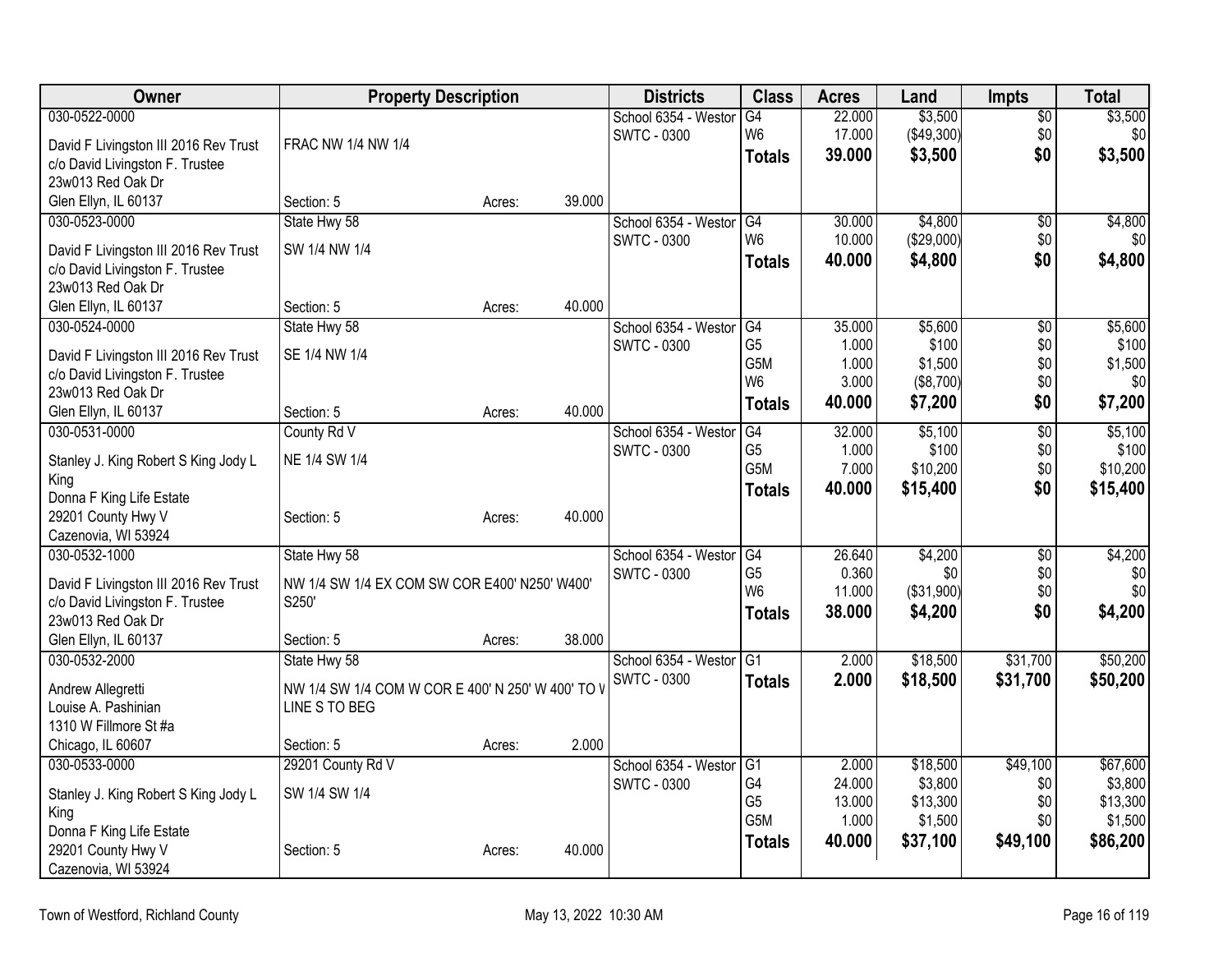| Owner                                      | <b>Property Description</b>                    |        |        | <b>Districts</b>                           | <b>Class</b>     | <b>Acres</b> | Land            | <b>Impts</b> | <b>Total</b> |
|--------------------------------------------|------------------------------------------------|--------|--------|--------------------------------------------|------------------|--------------|-----------------|--------------|--------------|
| 030-0534-1000                              | State Hwy 58                                   |        |        | School 6354 - Westor                       | G1               | 0.250        | \$1,300         | \$200        | \$1,500      |
| Stanley J. King Robert S King Jody L       | SE 1/4 SW 1/4 EX PARCELS DESC IN VOL 125-82 &  |        |        | <b>SWTC - 0300</b>                         | G4               | 7.000        | \$1,400         | \$0          | \$1,400      |
| King                                       | 173-215                                        |        |        |                                            | G <sub>5</sub>   | 25.810       | \$27,000        | \$0          | \$27,000     |
| Donna F King Life Estate                   |                                                |        |        |                                            | <b>Totals</b>    | 33.060       | \$29,700        | \$200        | \$29,900     |
| 29201 County Hwy V                         | Section: 5                                     | Acres: | 33.060 |                                            |                  |              |                 |              |              |
| Cazenovia, WI 53924                        |                                                |        |        |                                            |                  |              |                 |              |              |
| 030-0534-1100                              | State Hwy 58                                   |        |        | School 6354 - Westor X3                    |                  | 1.870        | $\overline{50}$ | \$0          | \$0          |
|                                            | SE 1/4 SW 1/4 PARCEL DESC IN VOL-PAGE          |        |        | <b>SWTC - 0300</b>                         | <b>Totals</b>    | 1.870        | \$0             | \$0          | \$0          |
| Richland County (Hwy)<br>181 W Seminary St |                                                |        |        |                                            |                  |              |                 |              |              |
| Richland Center, WI 53581                  |                                                |        |        |                                            |                  |              |                 |              |              |
|                                            | Section: 5                                     | Acres: | 1.870  |                                            |                  |              |                 |              |              |
| 030-0534-2000                              | 524 Zanon Dr                                   |        |        | School 6354 - Westor                       | G4               | 1.320        | \$200           | \$0          | \$200        |
|                                            |                                                |        |        | <b>SWTC - 0300</b>                         | <b>Totals</b>    | 1.320        | \$200           | \$0          | \$200        |
| Maryann S. Yoder et al                     | PT OF SE 1/4 SW 1/4 PARCEL 1 OF PLAT OF SURVEY |        |        |                                            |                  |              |                 |              |              |
| S2473 Woolever Rd                          | EX HWY IN V173-407 & EX THE N 4 RODS           |        |        |                                            |                  |              |                 |              |              |
| Wonewoc, WI 53968                          |                                                |        | 1.320  |                                            |                  |              |                 |              |              |
|                                            | Section: 5                                     | Acres: |        |                                            | G5               | 0.100        |                 |              | \$100        |
| 030-0534-2100                              | State Hwy 58                                   |        |        | School 6354 - Westor<br><b>SWTC - 0300</b> |                  |              | \$100           | \$0          |              |
| Dennis M. Walsh                            | SE 1/4 SW 1/4 N 4 RODS E OF CTRLN OF HWY       |        |        |                                            | <b>Totals</b>    | 0.100        | \$100           | \$0          | \$100        |
| Randi S. Walsh                             |                                                |        |        |                                            |                  |              |                 |              |              |
| 5125 Spaanem Ave                           |                                                |        |        |                                            |                  |              |                 |              |              |
| Madison, WI 53716                          | Section: 5                                     | Acres: | 0.100  |                                            |                  |              |                 |              |              |
| 030-0534-3000                              | 10827 Zanon Dr                                 |        |        | School 6354 - Westor                       | G1               | 3.440        | \$22,500        | \$55,800     | \$78,300     |
| Brendan J. Brooks                          | PT OF SE 1/4 SW 1/4 PARCEL 2 OF PLAT OF SURVEY |        |        | <b>SWTC - 0300</b>                         | <b>Totals</b>    | 3.440        | \$22,500        | \$55,800     | \$78,300     |
| Sarah R. Brooks                            | EX HWY IN V173-407                             |        |        |                                            |                  |              |                 |              |              |
| 10827 Zanon Dr                             |                                                |        |        |                                            |                  |              |                 |              |              |
| Cazenovia, WI 53924                        | Section: 5                                     | Acres: | 3.440  |                                            |                  |              |                 |              |              |
| 030-0541-0000                              | Zanon Dr                                       |        |        | School 6354 - Westor                       | G4               | 4.000        | \$600           | $\sqrt{6}$   | \$600        |
| <b>Catherine Etzkorn Trust</b>             | NE 1/4 SE 1/4                                  |        |        | <b>SWTC - 0300</b>                         | G <sub>5</sub> M | 36.000       | \$52,200        | \$0          | \$52,200     |
| 4317 N Whipple St                          |                                                |        |        |                                            | <b>Totals</b>    | 40.000       | \$52,800        | \$0          | \$52,800     |
| Chicago, IL 60618                          |                                                |        |        |                                            |                  |              |                 |              |              |
|                                            | Section: 5                                     | Acres: | 40.000 |                                            |                  |              |                 |              |              |
| 030-0542-0000                              | 10627 Zanon Dr                                 |        |        | School 6354 - Westor                       | G1               | 2.000        | \$21,400        | \$102,500    | \$123,900    |
|                                            |                                                |        |        | <b>SWTC - 0300</b>                         | G4               | 31.000       | \$4,900         | \$0          | \$4,900      |
| <b>Catherine Etzkorn Trust</b>             | NW 1/4 SE 1/4                                  |        |        |                                            | G <sub>5</sub>   | 3.000        | \$2,300         | \$0          | \$2,300      |
| 4317 N Whipple St                          |                                                |        |        |                                            | G <sub>5</sub> M | 4.000        | \$5,800         | \$0          | \$5,800      |
| Chicago, IL 60618                          |                                                |        | 40.000 |                                            | <b>Totals</b>    | 40.000       | \$34,400        | \$102,500    | \$136,900    |
|                                            | Section: 5                                     | Acres: |        |                                            |                  |              |                 |              |              |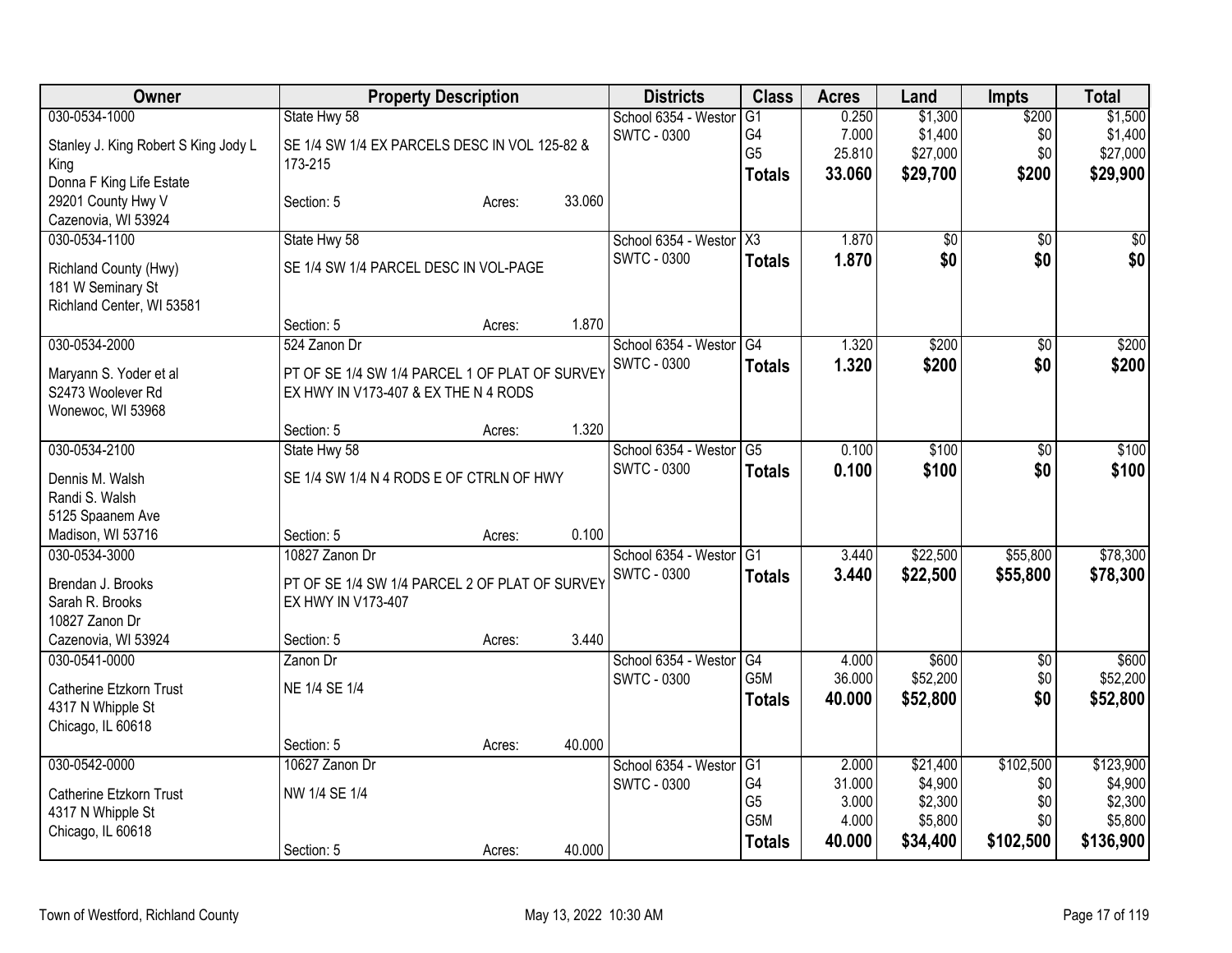| Owner                                |                                                 | <b>Property Description</b> |        |                                            | <b>Class</b>         | <b>Acres</b> | Land               | <b>Impts</b>    | <b>Total</b>       |
|--------------------------------------|-------------------------------------------------|-----------------------------|--------|--------------------------------------------|----------------------|--------------|--------------------|-----------------|--------------------|
| 030-0543-2000                        | 524 Zanon Dr                                    |                             |        | School 6354 - Westor                       | G4                   | 18.000       | \$2,900            | $\sqrt{$0}$     | \$2,900            |
| Maryann S. Yoder et al               | PT OF SW1/4 SE1/4 PARCEL 1 OF PLAT OF SURVEY    |                             |        | <b>SWTC - 0300</b>                         | G5M                  | 1.000        | \$1,500            | \$0             | \$1,500            |
| S2473 Woolever Rd                    |                                                 |                             |        |                                            | <b>Totals</b>        | 19.000       | \$4,400            | \$0             | \$4,400            |
| Wonewoc, WI 53968                    |                                                 |                             |        |                                            |                      |              |                    |                 |                    |
|                                      | Section: 5                                      | Acres:                      | 19.000 |                                            |                      |              |                    |                 |                    |
| 030-0543-3000                        | Zanon Dr                                        |                             |        | School 6354 - Westor                       | G4                   | 10.000       | \$1,600            | $\overline{50}$ | \$1,600            |
|                                      | PT OF S1/2 SE1/4 PARCEL 2 OF PLAT OF SURVEY     |                             |        | SWTC - 0300                                | G5M                  | 1.000        | \$1,500            | \$0             | \$1,500            |
| Brendan J. Brooks<br>Sarah R. Brooks |                                                 |                             |        |                                            | <b>Totals</b>        | 11.000       | \$3,100            | \$0             | \$3,100            |
| 10827 Zanon Dr                       |                                                 |                             |        |                                            |                      |              |                    |                 |                    |
| Cazenovia, WI 53924                  | Section: 5                                      | Acres:                      | 11.000 |                                            |                      |              |                    |                 |                    |
| 030-0544-1000                        | 10733 Zanon Dr                                  |                             |        | School 6354 - Westor                       | G <sub>1</sub>       | 1.000        | \$2,800            | \$1,600         | \$4,400            |
|                                      |                                                 |                             |        | SWTC - 0300                                | G4                   | 7.000        | \$1,100            | \$0             | \$1,100            |
| Dennis M. Walsh                      | S 1/2 SE 1/4 PARCEL DESC IN VOL-PAGE EX PARCEL  |                             |        |                                            | G <sub>5</sub>       | 6.000        | \$6,900            | \$0             | \$6,900            |
| Randi S. Walsh                       | <b>DESC IN VL 251-612</b>                       |                             |        |                                            | G5M                  | 36.000       | \$52,200           | \$0             | \$52,200           |
| 5125 Spaanem Ave                     |                                                 |                             |        |                                            | <b>Totals</b>        | 50.000       | \$63,000           | \$1,600         | \$64,600           |
| Madison, WI 53716<br>030-0611-0000   | Section: 5                                      | Acres:                      | 50.000 |                                            |                      | 33.000       |                    |                 |                    |
|                                      | State Hwy 58                                    |                             |        | School 6354 - Weston<br><b>SWTC - 0300</b> | G4<br>G <sub>5</sub> | 1.460        | \$5,800<br>\$1,600 | \$0<br>\$0      | \$5,800<br>\$1,600 |
| Robert Zeimet                        | <b>FRAC NE 1/4 NE 1/4</b>                       |                             |        |                                            | G5M                  | 4.000        | \$5,800            | \$0             | \$5,800            |
| Mary A. Zeimet                       |                                                 |                             |        |                                            | G7                   | 0.500        | \$2,500            | \$11,200        | \$13,700           |
| S2498 Henderson Rd                   |                                                 |                             |        |                                            | <b>Totals</b>        | 38.960       | \$15,700           | \$11,200        | \$26,900           |
| Wonewoc, WI 53968                    | Section: 6                                      | Acres:                      | 38.960 |                                            |                      |              |                    |                 |                    |
| 030-0612-1000                        | County Rd V                                     |                             |        | School 6354 - Westor                       | $\overline{G4}$      | 35.400       | \$6,900            | \$0             | \$6,900            |
| John F. Honer                        | FRAC NW 1/4 NE 1/4 EX PARCELS 0612.2000 & .2100 |                             |        | <b>SWTC - 0300</b>                         | G <sub>5</sub>       | 1.690        | \$100              | \$0             | \$100              |
| Mary J. Honer                        |                                                 |                             |        |                                            | <b>Totals</b>        | 37.090       | \$7,000            | \$0             | \$7,000            |
| 578 Field Ave                        |                                                 |                             |        |                                            |                      |              |                    |                 |                    |
| Hillsboro, WI 54634                  | Section: 6                                      | Acres:                      | 37.090 |                                            |                      |              |                    |                 |                    |
| 030-0612-2000                        | 28623 Henderson Rd                              |                             |        | School 6354 - Westor                       | G1                   | 2.090        | \$18,800           | \$32,700        | \$51,500           |
| Leo M. Johnson Jr                    | FRAC NW 1/4 NE 1/4 CSM 109, VOL 1-295           |                             |        | <b>SWTC - 0300</b>                         | <b>Totals</b>        | 2.090        | \$18,800           | \$32,700        | \$51,500           |
| Dale I. Johnson                      |                                                 |                             |        |                                            |                      |              |                    |                 |                    |
| 28623 Henderson Rd                   |                                                 |                             |        |                                            |                      |              |                    |                 |                    |
| Wonewoc, WI 53968                    | Section: 6                                      | Acres:                      | 2.090  |                                            |                      |              |                    |                 |                    |
| 030-0612-2100                        | S2408 Henderson Rd                              |                             |        | School 6354 - Weston                       | $\overline{G7}$      | 1.230        | \$6,200            | \$10,000        | \$16,200           |
| Robert Zeimet                        | FRAC NW 1/4 NE 1/4 E12-2/3 RODS OF N12-2/3 RODS |                             |        | <b>SWTC - 0300</b>                         | <b>Totals</b>        | 1.230        | \$6,200            | \$10,000        | \$16,200           |
| Mary A. Zeimet                       | (209'X209') & .23A TO THE W DESC IN DOC         |                             |        |                                            |                      |              |                    |                 |                    |
| S2498 Henderson Rd                   |                                                 |                             |        |                                            |                      |              |                    |                 |                    |
| Wonewoc, WI 53968                    | Section: 6                                      | Acres:                      | 1.230  |                                            |                      |              |                    |                 |                    |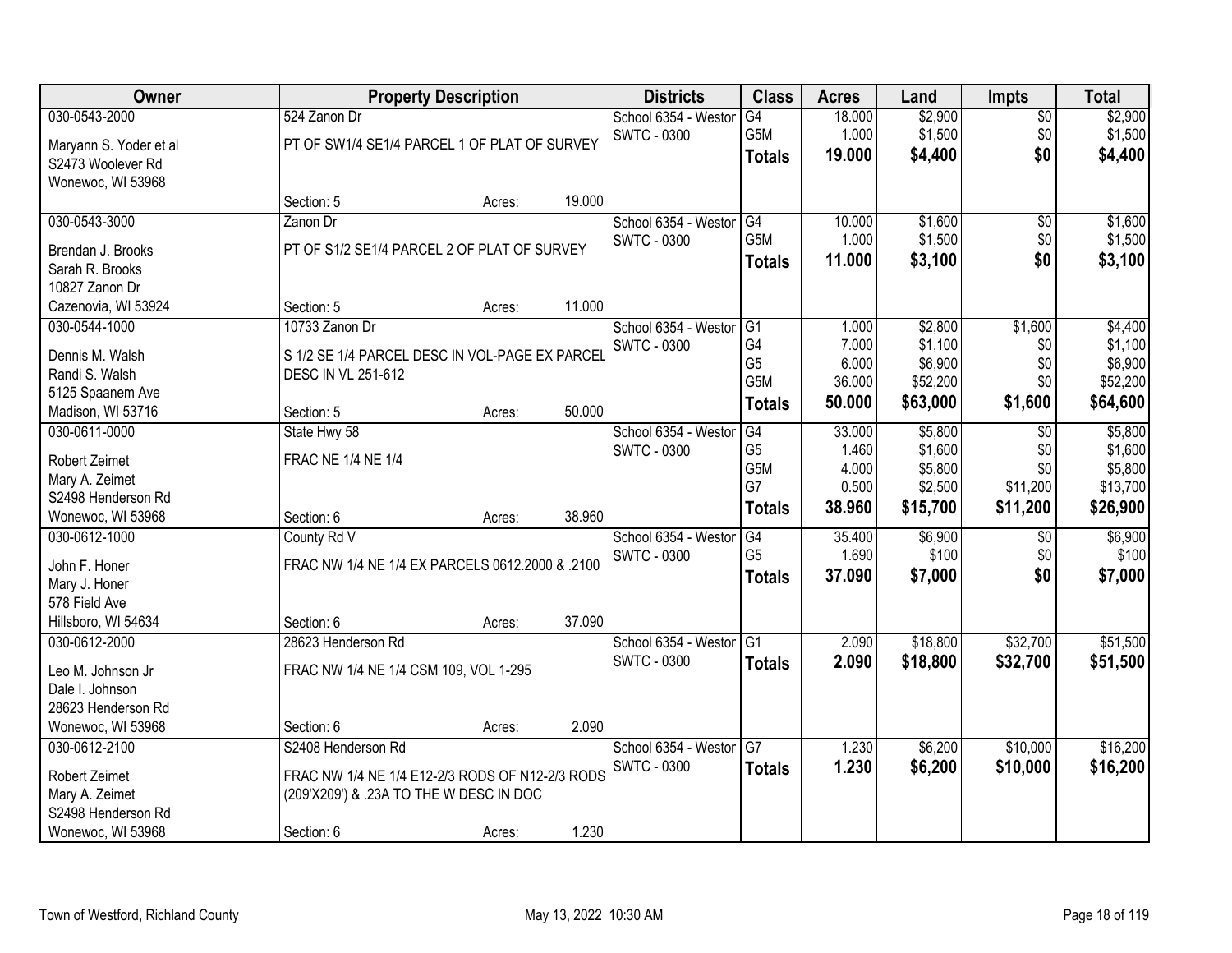| Owner               | <b>Property Description</b>                     |        |        | <b>Districts</b>     | <b>Class</b>           | <b>Acres</b> | Land       | Impts           | <b>Total</b> |
|---------------------|-------------------------------------------------|--------|--------|----------------------|------------------------|--------------|------------|-----------------|--------------|
| 030-0613-0000       | State Hwy 58                                    |        |        | School 6354 - Westor | G4                     | 38.440       | \$6,800    | $\overline{50}$ | \$6,800      |
| John F. Honer       | SW 1/4 NE 1/4                                   |        |        | <b>SWTC - 0300</b>   | G <sub>5</sub>         | 1.560        | \$100      | \$0             | \$100        |
| Mary J. Honer       |                                                 |        |        |                      | <b>Totals</b>          | 40.000       | \$6,900    | \$0             | \$6,900      |
| 578 Field Ave       |                                                 |        |        |                      |                        |              |            |                 |              |
| Hillsboro, WI 54634 | Section: 6                                      | Acres: | 40.000 |                      |                        |              |            |                 |              |
| 030-0614-0000       | State Hwy 58                                    |        |        | School 6354 - Westor | G4                     | 40.000       | \$7,300    | \$0             | \$7,300      |
|                     |                                                 |        |        | SWTC - 0300          |                        | 40.000       | \$7,300    | \$0             |              |
| John F. Honer       | SE 1/4 NE 1/4                                   |        |        |                      | <b>Totals</b>          |              |            |                 | \$7,300      |
| Mary J. Honer       |                                                 |        |        |                      |                        |              |            |                 |              |
| 578 Field Ave       |                                                 |        |        |                      |                        |              |            |                 |              |
| Hillsboro, WI 54634 | Section: 6                                      | Acres: | 40.000 |                      |                        |              |            |                 |              |
| 030-0621-0000       |                                                 |        |        | School 6354 - Westor | G4                     | 41.000       | \$7,500    | \$0             | \$7,500      |
|                     | <b>FRAC NE 1/4 NW 1/4</b>                       |        |        | SWTC - 0300          | G <sub>5</sub>         | 2.000        | \$100      | \$0             | \$100        |
| John F. Honer       |                                                 |        |        |                      | <b>Totals</b>          | 43.000       | \$7,600    | \$0             | \$7,600      |
| Mary J. Honer       |                                                 |        |        |                      |                        |              |            |                 |              |
| 578 Field Ave       |                                                 |        | 43.000 |                      |                        |              |            |                 |              |
| Hillsboro, WI 54634 | Section: 6                                      | Acres: |        |                      |                        |              |            |                 |              |
| 030-0622-0000       | 28067 County Rd V                               |        |        | School 6354 - Westor | G4                     | 39.000       | \$6,500    | \$0             | \$6,500      |
| Amy C. Condon       | FRAC NW 1/4 NW 1/4                              |        |        | <b>SWTC - 0300</b>   | G <sub>5</sub><br>G7   | 1.000        | \$100      | \$0             | \$100        |
| Maurice R. Condon   |                                                 |        |        |                      |                        | 2.000        | \$17,500   | \$71,400        | \$88,900     |
| 28067 County Hwy V  |                                                 |        |        |                      | <b>Totals</b>          | 42.000       | \$24,100   | \$71,400        | \$95,500     |
| Wonewoc, WI 53968   | Section: 6                                      | Acres: | 42.000 |                      |                        |              |            |                 |              |
| 030-0623-1000       | State Hwy 58                                    |        |        | School 6354 - Westor | G4                     | 22.000       | \$3,500    | $\overline{50}$ | \$3,500      |
|                     |                                                 |        |        | <b>SWTC - 0300</b>   | <b>Totals</b>          | 22.000       | \$3,500    | \$0             | \$3,500      |
| Amy C. Condon       | FRAC SW 1/4 NW 1/4 EX PARCEL DESC IN VL 320-438 |        |        |                      |                        |              |            |                 |              |
| Maurice R. Condon   |                                                 |        |        |                      |                        |              |            |                 |              |
| 28067 County Hwy V  |                                                 |        |        |                      |                        |              |            |                 |              |
| Wonewoc, WI 53968   | Section: 6                                      | Acres: | 22.000 |                      |                        |              |            |                 |              |
| 030-0623-2000       | State Hwy 58                                    |        |        | School 6354 - Westor | $\overline{\text{G4}}$ | 3.000        | \$500      | $\overline{50}$ | \$500        |
| Jody A. Harrison    | FRAC SW 1/4 NW 1/4 PARCEL DESC IN VOL-PAGE      |        |        | SWTC - 0300          | W8                     | 12.000       | (\$34,800) | \$0             | \$0          |
| Kristine M. Ladika  | WITH EASEMENT RIGHTS OVER 631-0000 DESC IN      |        |        |                      | <b>Totals</b>          | 15.000       | \$500      | \$0             | \$500        |
| 27349 County Hwy V  | VOL 320-441                                     |        |        |                      |                        |              |            |                 |              |
| Wonewoc, WI 53968   | Section: 6                                      | Acres: | 15.000 |                      |                        |              |            |                 |              |
| 030-0624-0000       | 28599 County Rd V                               |        |        | School 6354 - Westor | G4                     | 26.500       | \$4,700    | $\overline{50}$ | \$4,700      |
|                     |                                                 |        |        | <b>SWTC - 0300</b>   | G <sub>5</sub>         | 10.500       | \$11,100   | \$0             | \$11,100     |
| John F. Honer       | SE 1/4 NW 1/4                                   |        |        |                      | G7                     | 3.000        | \$20,000   | \$115,300       | \$135,300    |
| Mary J. Honer       |                                                 |        |        |                      | <b>Totals</b>          | 40.000       | \$35,800   | \$115,300       | \$151,100    |
| 578 Field Ave       |                                                 |        |        |                      |                        |              |            |                 |              |
| Hillsboro, WI 54634 | Section: 6                                      | Acres: | 40.000 |                      |                        |              |            |                 |              |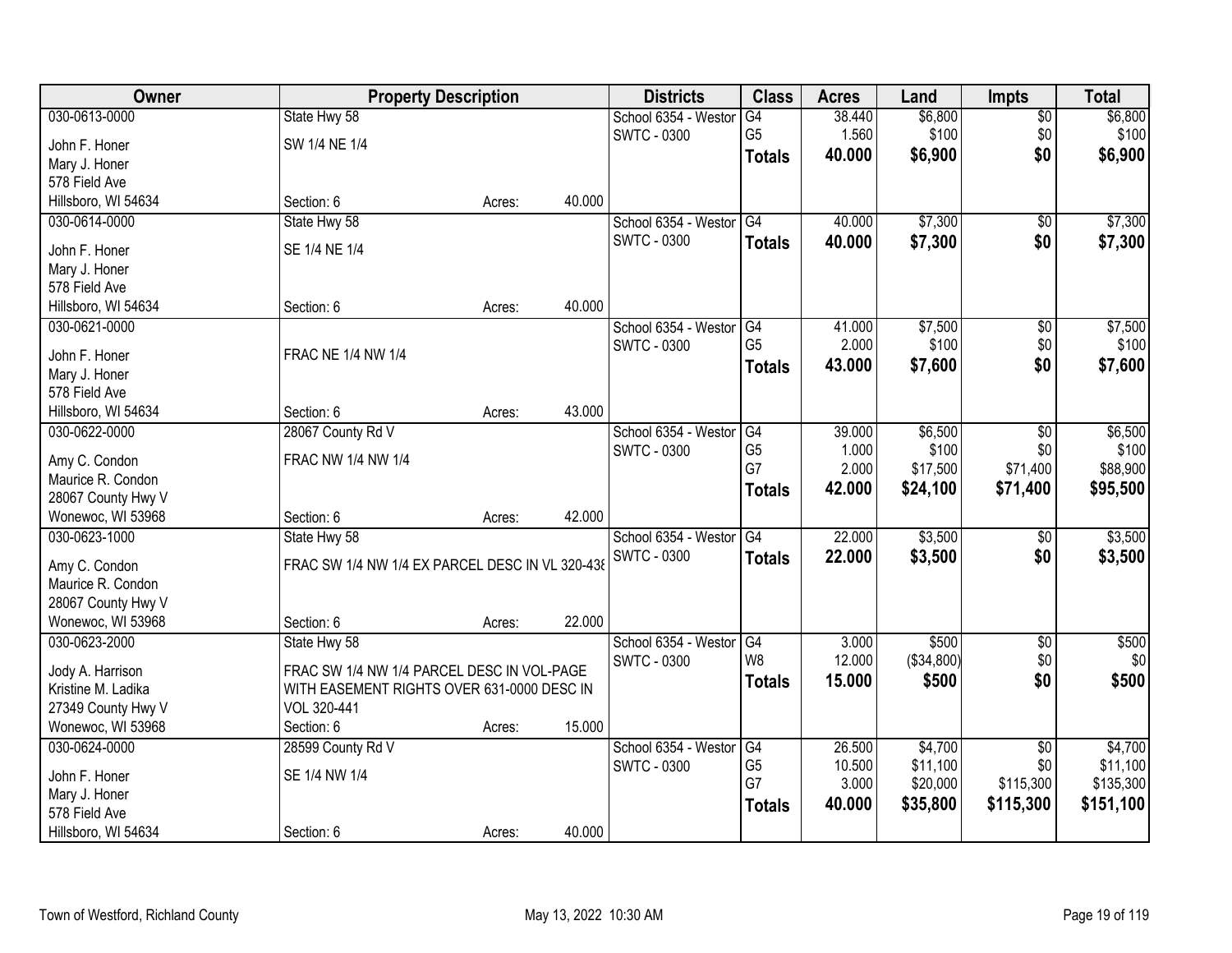| Owner                  | <b>Property Description</b>                   |        |        | <b>Districts</b>     | <b>Class</b>    | <b>Acres</b> | Land       | <b>Impts</b> | <b>Total</b> |
|------------------------|-----------------------------------------------|--------|--------|----------------------|-----------------|--------------|------------|--------------|--------------|
| 030-0631-0000          | State Hwy 58                                  |        |        | School 6354 - Westor | G4              | 39.000       | \$7,100    | $\sqrt{$0}$  | \$7,100      |
| Charlotte A. Larrison  | NE 1/4 SW 1/4 SUBJ TO EASMT OVER N50' (VOL    |        |        | <b>SWTC - 0300</b>   | G <sub>5</sub>  | 1.000        | \$100      | \$0          | \$100        |
| 402 W Chapel St        | 320-441)                                      |        |        |                      | <b>Totals</b>   | 40.000       | \$7,200    | \$0          | \$7,200      |
| Rockton, IL 61072      |                                               |        |        |                      |                 |              |            |              |              |
|                        | Section: 6                                    | Acres: | 40.000 |                      |                 |              |            |              |              |
| 030-0632-0000          | State Hwy 58                                  |        |        | School 6354 - Westor | G4              | 24.640       | \$3,900    | \$0          | \$3,900      |
| Charlotte A. Larrison  | FRAC NW 1/4 SW 1/4                            |        |        | <b>SWTC - 0300</b>   | W <sub>5</sub>  | 12.000       | (\$34,800) | \$0          | \$0          |
| 402 W Chapel St        |                                               |        |        |                      | <b>Totals</b>   | 36.640       | \$3,900    | \$0          | \$3,900      |
| Rockton, IL 61072      |                                               |        |        |                      |                 |              |            |              |              |
|                        | Section: 6                                    | Acres: | 36.640 |                      |                 |              |            |              |              |
| 030-0633-0000          | State Hwy 58                                  |        |        | School 6354 - Westor | G1              | 1.000        | \$11,000   | \$4,000      | \$15,000     |
| Kristine M. Ladika     | FRAC SW 1/4 SW 1/4 SUBJ TO A 16' DRIVEWAY     |        |        | SWTC - 0300          | G <sub>5</sub>  | 3.280        | \$3,600    | \$0          | \$3,600      |
| 27349 County Hwy V     | ACROSS SW COR                                 |        |        |                      | W <sub>6</sub>  | 32.000       | (\$92,800) | \$0          | \$0          |
| Wonewoc, WI 53968      |                                               |        |        |                      | <b>Totals</b>   | 36.280       | \$14,600   | \$4,000      | \$18,600     |
|                        | Section: 6                                    | Acres: | 36.280 |                      |                 |              |            |              |              |
| 030-0634-0000          |                                               |        |        | School 6354 - Weston | G4              | 39.000       | \$7,200    | \$0          | \$7,200      |
| Charlotte A. Larrison  | SE 1/4 SW 1/4                                 |        |        | <b>SWTC - 0300</b>   | G <sub>5</sub>  | 1.000        | \$100      | \$0          | \$100        |
| 402 W Chapel St        |                                               |        |        |                      | <b>Totals</b>   | 40.000       | \$7,300    | \$0          | \$7,300      |
| Rockton, IL 61072      |                                               |        |        |                      |                 |              |            |              |              |
|                        | Section: 6                                    | Acres: | 40.000 |                      |                 |              |            |              |              |
| 030-0641-1000          | 28824 County Rd V                             |        |        | School 6354 - Weston | $\overline{G1}$ | 0.250        | \$2,800    | \$500        | \$3,300      |
| Dean A. Benning        | N 1/2 SE 1/4 N OF CTRLN OF COUNTY HWY V EX    |        |        | <b>SWTC - 0300</b>   | G <sub>4</sub>  | 28.450       | \$1,800    | \$0          | \$1,800      |
| Teresa M. Benning      | COM 400' X 251' (218' + 33') PARCEL DESC IN   |        |        |                      | <b>Totals</b>   | 28.700       | \$4,600    | \$500        | \$5,100      |
| 28824 County Hwy V     | VOL-PAGE                                      |        |        |                      |                 |              |            |              |              |
| Cazenovia, WI 53924    | Section: 6                                    | Acres: | 28.700 |                      |                 |              |            |              |              |
| 030-0642-1000          | 10565 Shields Ridge Dr                        |        |        | School 6354 - Westor | G4              | 2.000        | \$300      | $\sqrt{$0}$  | \$300        |
| Jenna R. Fetting       | NW 1/4 SE 1/4 S OF CTRLN OF COUNTY HWY V LOT  |        |        | <b>SWTC - 0300</b>   | G <sub>5</sub>  | 3.000        | \$2,300    | \$0          | \$2,300      |
| Spencer A. Fetting     | 1 OF CSM 1123                                 |        |        |                      | G7              | 2.000        | \$17,500   | \$103,600    | \$121,100    |
| 10565 Shields Ridge Dr |                                               |        |        |                      | <b>Totals</b>   | 7.000        | \$20,100   | \$103,600    | \$123,700    |
| Cazenovia, WI 53924    | Section: 6                                    | Acres: | 7.000  |                      |                 |              |            |              |              |
| 030-0642-1100          | 28824 County Rd V                             |        |        | School 6354 - Westor | G1              | 2.300        | \$19,300   | \$119,500    | \$138,800    |
| Dean A. Benning        | N 1/2 SE 1/4 PARCEL N OF HWY DESC IN VOL-PAGE |        |        | <b>SWTC - 0300</b>   | <b>Totals</b>   | 2.300        | \$19,300   | \$119,500    | \$138,800    |
| Teresa M. Benning      | WITH .3A FOR RT-O-WY                          |        |        |                      |                 |              |            |              |              |
| 28824 County Hwy V     |                                               |        |        |                      |                 |              |            |              |              |
| Cazenovia, WI 53924    | Section: 6                                    | Acres: | 2.300  |                      |                 |              |            |              |              |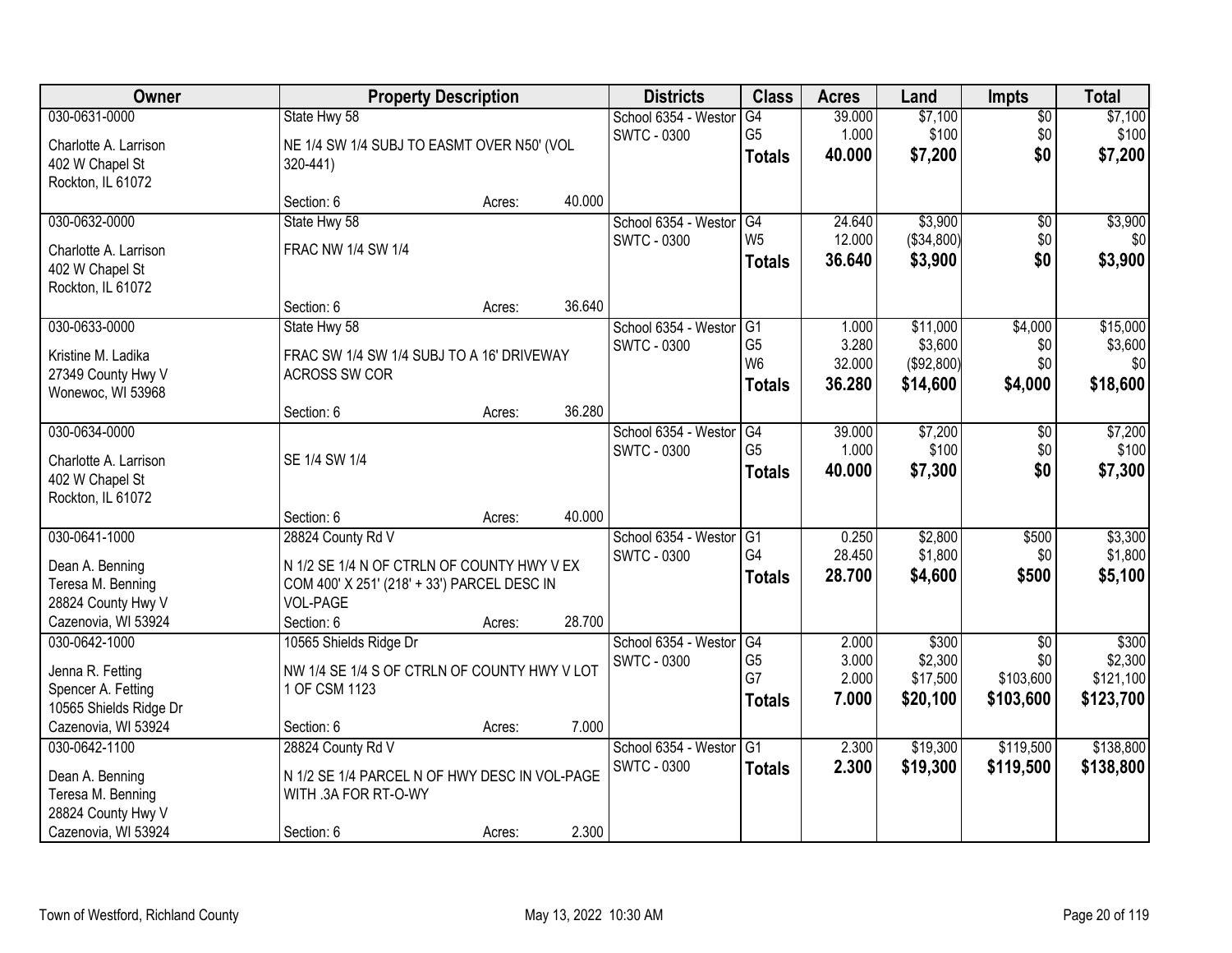| Owner                                      | <b>Property Description</b>                    |        |        | <b>Districts</b>     | <b>Class</b>     | <b>Acres</b> | Land     | <b>Impts</b>    | <b>Total</b> |
|--------------------------------------------|------------------------------------------------|--------|--------|----------------------|------------------|--------------|----------|-----------------|--------------|
| 030-0642-2000                              | State Hwy 58                                   |        |        | School 6354 - Weston | G4               | 39.140       | \$4,000  | $\overline{50}$ | \$4,000      |
| Amos P. Vande Hei                          | N 1/2 SE 1/4 S OF CTRLN OF COUNTY HWY V LOT 2  |        |        | <b>SWTC - 0300</b>   | G <sub>5</sub>   | 1.560        | \$100    | \$0             | \$100        |
| Amy M. Vande Hei                           | <b>OF CSM 1123</b>                             |        |        |                      | G5M              | 1.300        | \$1,900  | \$0             | \$1,900      |
| S2473 Woolever Rd                          |                                                |        |        |                      | <b>Totals</b>    | 42.000       | \$6,000  | \$0             | \$6,000      |
| Wonewoc, WI 53968                          | Section: 6                                     | Acres: | 42.000 |                      |                  |              |          |                 |              |
| 030-0643-0000                              | 10995 Shields Ridge Rd                         |        |        | School 6354 - Westor | G1               | 1.000        | \$11,000 | \$255,600       | \$266,600    |
|                                            |                                                |        |        | <b>SWTC - 0300</b>   | G4               | 38.000       | \$7,200  | \$0             | \$7,200      |
| Albion Farms LLC                           | SW 1/4 SE 1/4                                  |        |        |                      | G <sub>5</sub>   | 1.000        | \$100    | \$0             | \$100        |
| 10995 Shields Ridge Dr                     |                                                |        |        |                      | <b>Totals</b>    | 40.000       | \$18,300 | \$255,600       | \$273,900    |
| Cazenovia, WI 53924                        |                                                |        |        |                      |                  |              |          |                 |              |
|                                            | Section: 6                                     | Acres: | 40.000 |                      |                  |              |          |                 |              |
| 030-0644-0000                              | Shields Ridge Dr                               |        |        | School 6354 - Westor | G4               | 16.000       | \$2,500  | $\sqrt[6]{}$    | \$2,500      |
| Albion Farms LLC                           | SE 1/4 SE 1/4                                  |        |        | SWTC - 0300          | G <sub>5</sub>   | 9.000        | \$10,400 | \$0             | \$10,400     |
| 10995 Shields Ridge Dr                     |                                                |        |        |                      | G <sub>5</sub> M | 15.000       | \$21,800 | \$0             | \$21,800     |
| Cazenovia, WI 53924                        |                                                |        |        |                      | <b>Totals</b>    | 40.000       | \$34,700 | \$0             | \$34,700     |
|                                            | Section: 6                                     | Acres: | 40.000 |                      |                  |              |          |                 |              |
| 030-0711-0000                              | 28818 County Rd CC                             |        |        | School 6354 - Weston | G1               | 0.500        | \$7,700  | \$4,200         | \$11,900     |
|                                            | NE 1/4 NE 1/4                                  |        |        | <b>SWTC - 0300</b>   | G4               | 13.000       | \$2,300  | \$0             | \$2,300      |
| Alan A. Hanko                              |                                                |        |        |                      | G <sub>5</sub>   | 12.500       | \$13,800 | \$0             | \$13,800     |
| Jean M. Hanko                              |                                                |        |        |                      | G5M              | 14.000       | \$20,300 | \$0             | \$20,300     |
| 28818 County Hwy Cc<br>Cazenovia, WI 53924 | Section: 7                                     | Acres: | 40.000 |                      | <b>Totals</b>    | 40.000       | \$44,100 | \$4,200         | \$48,300     |
| 030-0712-0000                              |                                                |        |        | School 6354 - Weston | $\overline{G4}$  | 27.180       | \$5,200  | \$0             | \$5,200      |
|                                            |                                                |        |        | <b>SWTC - 0300</b>   | G <sub>5</sub>   | 0.820        | \$100    | \$0             | \$100        |
| Alan A. Hanko                              | NW 1/4 NE 1/4                                  |        |        |                      | G5M              | 12.000       | \$17,400 | \$0             | \$17,400     |
| Jean M. Hanko                              |                                                |        |        |                      |                  | 40.000       | \$22,700 | \$0             | \$22,700     |
| 28818 County Hwy Cc                        |                                                |        |        |                      | <b>Totals</b>    |              |          |                 |              |
| Cazenovia, WI 53924                        | Section: 7                                     | Acres: | 40.000 |                      |                  |              |          |                 |              |
| 030-0713-1000                              | 28818 County Rd CC                             |        |        | School 6354 - Westor | G1               | 2.000        | \$18,500 | \$83,800        | \$102,300    |
| Alan A. Hanko                              | S 1/2 NE 1/4 THE N 1/2  N OF THE CENTERLINE OF |        |        | SWTC - 0300          | G4               | 4.000        | \$700    | \$0             | \$700        |
| Jean M. Hanko                              | COUNTY HWY CC                                  |        |        |                      | G <sub>5</sub>   | 9.000        | \$9,600  | \$0             | \$9,600      |
| 28818 County Hwy Cc                        |                                                |        |        |                      | G5M              | 9.000        | \$13,100 | \$0             | \$13,100     |
| Cazenovia, WI 53924                        | Section: 7                                     | Acres: | 24.000 |                      | <b>Totals</b>    | 24.000       | \$41,900 | \$83,800        | \$125,700    |
| 030-0713-2000                              | 11299 Hanko Dr                                 |        |        | School 6354 - Weston | G1               | 2.000        | \$18,500 | \$182,500       | \$201,000    |
|                                            |                                                |        |        | SWTC - 0300          | G <sub>5</sub>   | 5.000        | \$3,100  | \$0             | \$3,100      |
| Gordon W. Servais                          | S 1/2 NE 1/4 THE N 1/2 S OF CENTERLINE OF      |        |        |                      | G <sub>6</sub>   | 9.000        | \$26,100 | \$0             | \$26,100     |
| Susan V. Servais                           | COUNTY HWY CC                                  |        |        |                      | <b>Totals</b>    | 16.000       | \$47,700 | \$182,500       | \$230,200    |
| 11299 Hanko Dr                             |                                                |        |        |                      |                  |              |          |                 |              |
| Cazenovia, WI 53924                        | Section: 7                                     | Acres: | 16.000 |                      |                  |              |          |                 |              |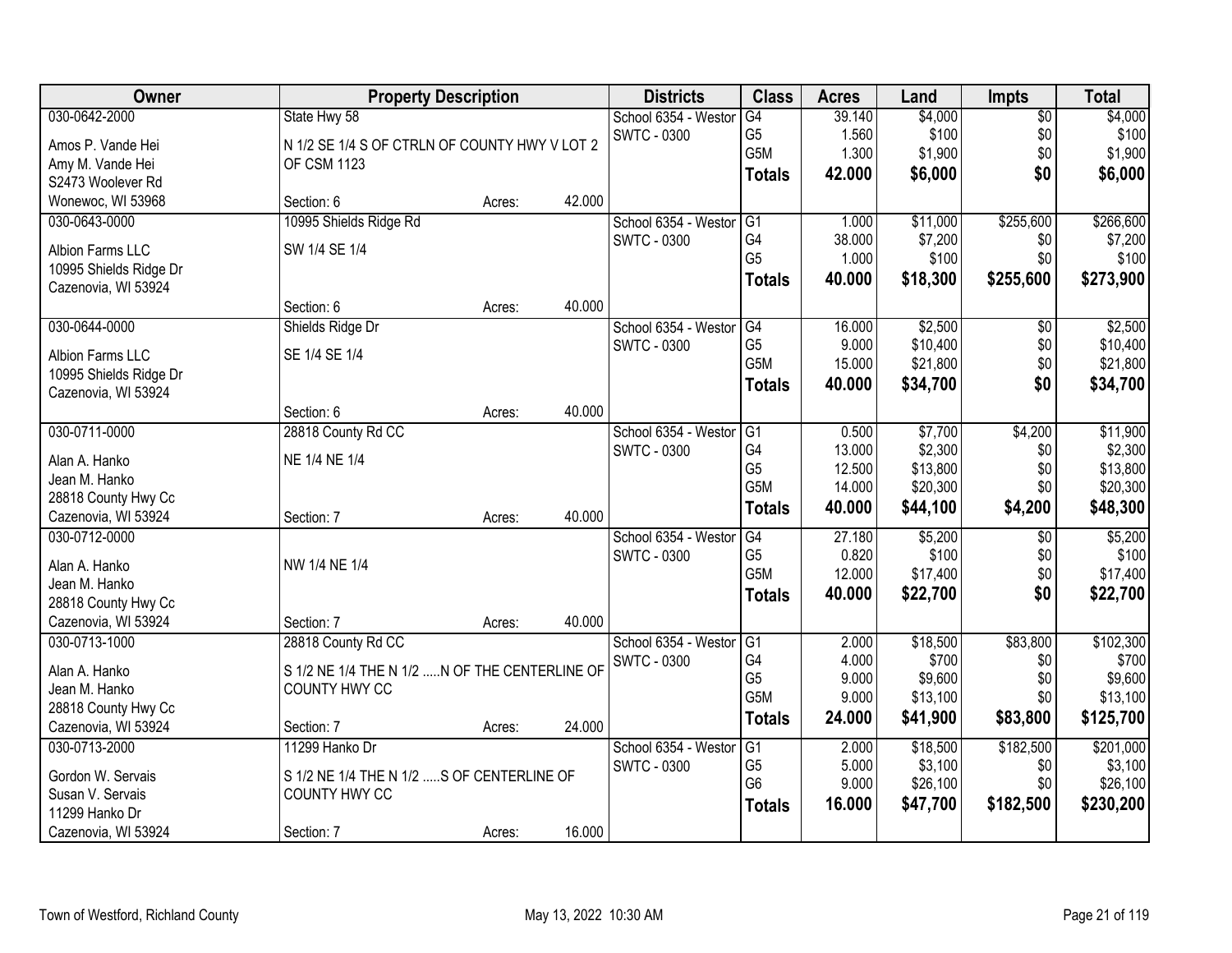| Owner               | <b>Property Description</b>             |        |        | <b>Districts</b>     | <b>Class</b>     | <b>Acres</b> | Land     | <b>Impts</b>    | <b>Total</b> |
|---------------------|-----------------------------------------|--------|--------|----------------------|------------------|--------------|----------|-----------------|--------------|
| 030-0714-2000       | State Hwy 58                            |        |        | School 6354 - Westor | G4               | 30.500       | \$5,400  | $\overline{50}$ | \$5,400      |
| Daniel L. Hanko     | S 1/2 NE 1/4 THE S 1/2                  |        |        | <b>SWTC - 0300</b>   | G <sub>5</sub>   | 9.500        | \$10,000 | \$0             | \$10,000     |
| 11449 Hanko Dr      |                                         |        |        |                      | <b>Totals</b>    | 40.000       | \$15,400 | \$0             | \$15,400     |
| Cazenovia, WI 53924 |                                         |        |        |                      |                  |              |          |                 |              |
|                     | Section: 7                              | Acres: | 40.000 |                      |                  |              |          |                 |              |
| 030-0721-0000       | 28332 County Rd CC                      |        |        | School 6354 - Westor | G1               | 2.000        | \$18,500 | \$73,600        | \$92,100     |
| Jennifer S. Petkus  | NE 1/4 NW 1/4                           |        |        | <b>SWTC - 0300</b>   | G4               | 27.000       | \$4,600  | \$0             | \$4,600      |
| 28332 County Hwy Cc |                                         |        |        |                      | G <sub>5</sub>   | 11.000       | \$3,500  | \$0             | \$3,500      |
| Cazenovia, WI 53924 |                                         |        |        |                      | <b>Totals</b>    | 40.000       | \$26,600 | \$73,600        | \$100,200    |
|                     | Section: 7                              | Acres: | 41.000 |                      |                  |              |          |                 |              |
| 030-0722-0000       | 28098 County Rd CC                      |        |        | School 6354 - Westor | G4               | 34.350       | \$2,200  | $\overline{50}$ | \$2,200      |
| Jennifer S. Petkus  | FRAC NW 1/4 NW 1/4 SUBJ TO EASMNT IN VL |        |        | <b>SWTC - 0300</b>   | G7               | 2.000        | \$17,500 | \$142,000       | \$159,500    |
| 28098 County Hwy Cc | 215-627                                 |        |        |                      | <b>Totals</b>    | 36.350       | \$19,700 | \$142,000       | \$161,700    |
| Cazenovia, WI 53924 |                                         |        |        |                      |                  |              |          |                 |              |
|                     | Section: 7                              | Acres: | 36.350 |                      |                  |              |          |                 |              |
| 030-0723-0000       | 28099 County Rd CC                      |        |        | School 6354 - Westor | G4               | 33.800       | \$6,100  | \$0             | \$6,100      |
| Robert M. Novak     | FRAC SW 1/4 NW 1/4                      |        |        | <b>SWTC - 0300</b>   | G <sub>5</sub>   | 1.000        | \$100    | \$0             | \$100        |
| 28099 County Hwy Cc |                                         |        |        |                      | G7               | 2.000        | \$17,500 | \$80,400        | \$97,900     |
| Cazenovia, WI 53924 |                                         |        |        |                      | <b>Totals</b>    | 36.800       | \$23,700 | \$80,400        | \$104,100    |
|                     | Section: 7                              | Acres: | 36.800 |                      |                  |              |          |                 |              |
| 030-0724-0000       | 28332 County Rd CC                      |        |        | School 6354 - Weston | $\overline{G4}$  | 38.000       | \$7,200  | $\overline{50}$ | \$7,200      |
| Jennifer S. Petkus  | SE 1/4 NW 1/4                           |        |        | <b>SWTC - 0300</b>   | G <sub>5</sub>   | 2.000        | \$100    | \$0             | \$100        |
| 28098 County Hwy Cc |                                         |        |        |                      | <b>Totals</b>    | 40.000       | \$7,300  | \$0             | \$7,300      |
| Cazenovia, WI 53924 |                                         |        |        |                      |                  |              |          |                 |              |
|                     | Section: 7                              | Acres: | 40.000 |                      |                  |              |          |                 |              |
| 030-0731-0000       | Hanko Dr                                |        |        | School 6354 - Westor | G4               | 18.690       | \$3,700  | $\sqrt{$0}$     | \$3,700      |
| Evan L. Hanko       | NE 1/4 SW 1/4                           |        |        | <b>SWTC - 0300</b>   | G <sub>5</sub>   | 0.310        | \$0      | \$0             | \$0          |
| Larene A. Hanko     |                                         |        |        |                      | G <sub>5</sub> M | 21.000       | \$30,500 | \$0             | \$30,500     |
| 11505 Hanko Dr      |                                         |        |        |                      | <b>Totals</b>    | 40.000       | \$34,200 | \$0             | \$34,200     |
| Cazenovia, WI 53924 | Section: 7                              | Acres: | 40.000 |                      |                  |              |          |                 |              |
| 030-0732-0000       | State Hwy 58                            |        |        | School 6354 - Westor | G4               | 17.500       | \$3,600  | $\overline{50}$ | \$3,600      |
| Robert M. Novak     | FRAC NW 1/4 SW 1/4                      |        |        | <b>SWTC - 0300</b>   | G <sub>5</sub>   | 9.500        | \$10,900 | \$0             | \$10,900     |
| 28099 County Hwy Cc |                                         |        |        |                      | G <sub>5</sub> M | 10.260       | \$14,900 | \$0             | \$14,900     |
| Cazenovia, WI 53924 |                                         |        |        |                      | <b>Totals</b>    | 37.260       | \$29,400 | \$0             | \$29,400     |
|                     | Section: 7                              | Acres: | 37.260 |                      |                  |              |          |                 |              |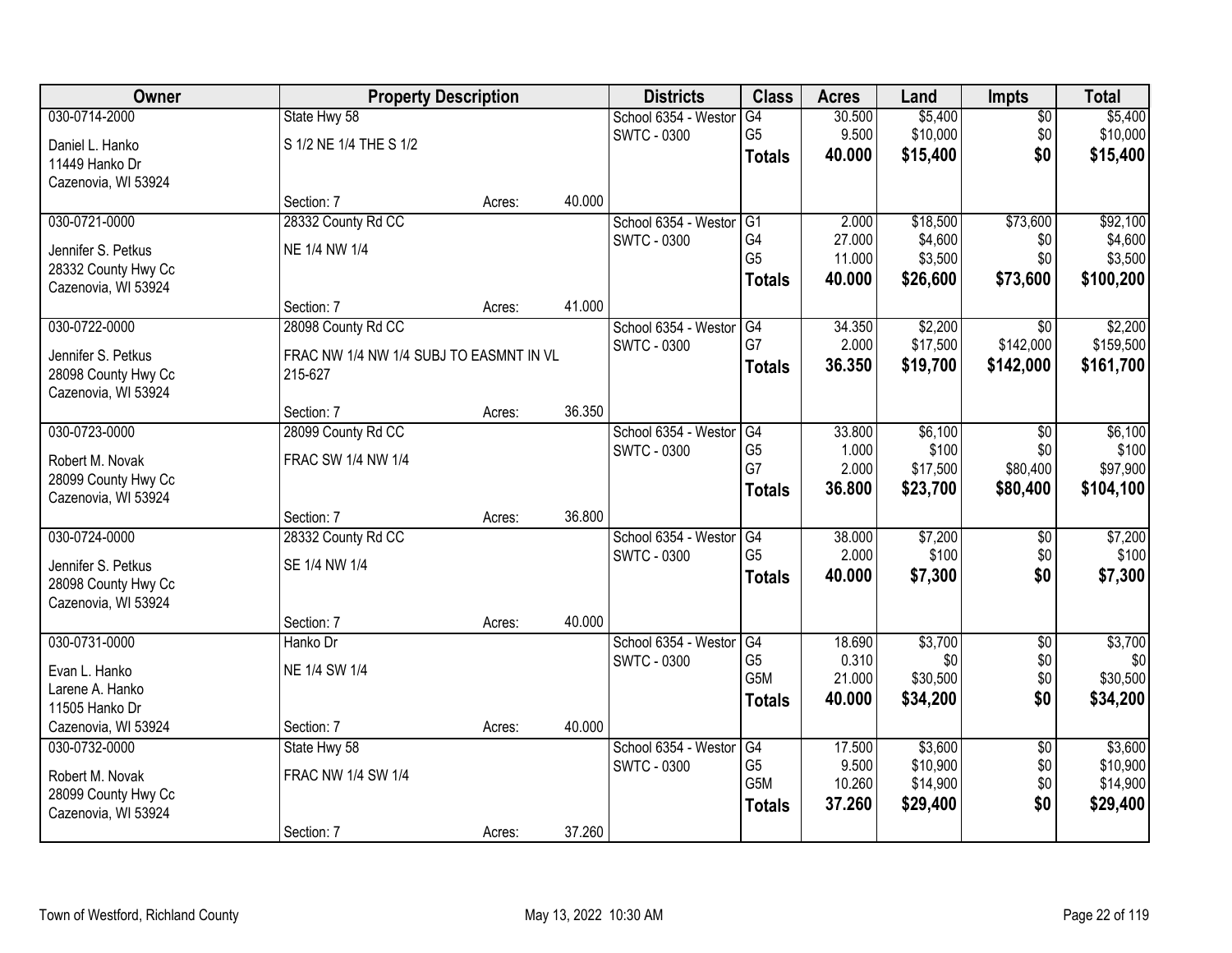| Owner                | <b>Property Description</b>                    |        |        | <b>Districts</b>     | <b>Class</b>    | <b>Acres</b> | Land     | <b>Impts</b>    | <b>Total</b> |
|----------------------|------------------------------------------------|--------|--------|----------------------|-----------------|--------------|----------|-----------------|--------------|
| 030-0733-0000        | State Hwy 58                                   |        |        | School 6354 - Westor | G4              | 10.000       | \$2,200  | $\overline{50}$ | \$2,200      |
| Evan L. Hanko        | FRAC SW 1/4 SW 1/4                             |        |        | <b>SWTC - 0300</b>   | G <sub>5</sub>  | 1.000        | \$100    | \$0             | \$100        |
| Larene A. Hanko      |                                                |        |        |                      | G5M             | 26.710       | \$38,800 | \$0             | \$38,800     |
| 11505 Hanko Dr       |                                                |        |        |                      | <b>Totals</b>   | 37.710       | \$41,100 | \$0             | \$41,100     |
| Cazenovia, WI 53924  | Section: 7                                     | Acres: | 37.710 |                      |                 |              |          |                 |              |
| 030-0734-0000        | 11505 Hanko Dr                                 |        |        | School 6354 - Westor | G4              | 36.000       | \$4,800  | $\overline{30}$ | \$4,800      |
| Evan L. Hanko        | SE 1/4 SW 1/4                                  |        |        | SWTC - 0300          | G <sub>5</sub>  | 1.000        | \$100    | \$0             | \$100        |
| Larene A. Hanko      |                                                |        |        |                      | G7              | 3.000        | \$20,000 | \$80,700        | \$100,700    |
| 11505 Hanko Dr       |                                                |        |        |                      | <b>Totals</b>   | 40.000       | \$24,900 | \$80,700        | \$105,600    |
| Cazenovia, WI 53924  | Section: 7                                     | Acres: | 40.000 |                      |                 |              |          |                 |              |
| 030-0741-0000        | State Hwy 58                                   |        |        | School 6354 - Westor | G4              | 20.000       | \$4,000  | \$0             | \$4,000      |
| Daniel L. Hanko      | NE 1/4 SE 1/4                                  |        |        | <b>SWTC - 0300</b>   | G5M             | 20.000       | \$29,000 | \$0             | \$29,000     |
| 11449 Hanko Dr       |                                                |        |        |                      | <b>Totals</b>   | 40.000       | \$33,000 | \$0             | \$33,000     |
| Cazenovia, WI 53924  |                                                |        |        |                      |                 |              |          |                 |              |
|                      | Section: 7                                     | Acres: | 40.000 |                      |                 |              |          |                 |              |
| 030-0742-0000        | 11449 Hanko Dr                                 |        |        | School 6354 - Westor | G1              | 1.000        | \$11,000 | \$68,200        | \$79,200     |
| Daniel L. Hanko      | NW 1/4 SE 1/4 LIFE ESTATE: HOUSE & 1 ACRE      |        |        | <b>SWTC - 0300</b>   | G4              | 29.500       | \$5,900  | \$0             | \$5,900      |
| 11449 Hanko Dr       |                                                |        |        |                      | G <sub>5</sub>  | 9.500        | \$9,500  | \$0             | \$9,500      |
| Cazenovia, WI 53924  |                                                |        |        |                      | <b>Totals</b>   | 40.000       | \$26,400 | \$68,200        | \$94,600     |
|                      | Section: 7                                     | Acres: | 40.000 |                      |                 |              |          |                 |              |
| 030-0743-1000        | Soules Creek Dr                                |        |        | School 6354 - Westor | $\overline{G4}$ | 30.000       | \$3,900  | $\overline{50}$ | \$3,900      |
| Pahl Farm, LLC       | SW 1/4 SE 1/4 EX COM NW COR S88D51'E660' S660' |        |        | <b>SWTC - 0300</b>   | <b>Totals</b>   | 30.000       | \$3,900  | \$0             | \$3,900      |
| 28924 Sunny Slope Rd | N88D51'W660' N660' (NW 1/4)                    |        |        |                      |                 |              |          |                 |              |
| Cazenovia, WI 53924  |                                                |        |        |                      |                 |              |          |                 |              |
|                      | Section: 7                                     | Acres: | 30.000 |                      |                 |              |          |                 |              |
| 030-0743-2000        | 11501 Hanko Dr                                 |        |        | School 6354 - Westor | $\overline{G1}$ | 2.000        | \$18,500 | \$70,600        | \$89,100     |
| Lane M. Hill         | SW 1/4 SE 1/4 THE NW 1/4                       |        |        | <b>SWTC - 0300</b>   | G4              | 7.000        | \$1,100  | \$0             | \$1,100      |
| 11501 Hanko Dr       |                                                |        |        |                      | G <sub>5</sub>  | 1.000        | \$1,100  | \$0             | \$1,100      |
| Cazenovia, WI 53924  |                                                |        |        |                      | <b>Totals</b>   | 10.000       | \$20,700 | \$70,600        | \$91,300     |
|                      | Section: 7                                     | Acres: | 10.000 |                      |                 |              |          |                 |              |
| 030-0744-0000        | State Hwy 58                                   |        |        | School 6354 - Westor | G4              | 40.000       | \$7,600  | $\overline{50}$ | \$7,600      |
| Pahl Farm, LLC       | SE 1/4 SE 1/4                                  |        |        | <b>SWTC - 0300</b>   | <b>Totals</b>   | 40.000       | \$7,600  | \$0             | \$7,600      |
| 28924 Sunny Slope Rd |                                                |        |        |                      |                 |              |          |                 |              |
| Cazenovia, WI 53924  |                                                |        |        |                      |                 |              |          |                 |              |
|                      | Section: 7                                     | Acres: | 40.000 |                      |                 |              |          |                 |              |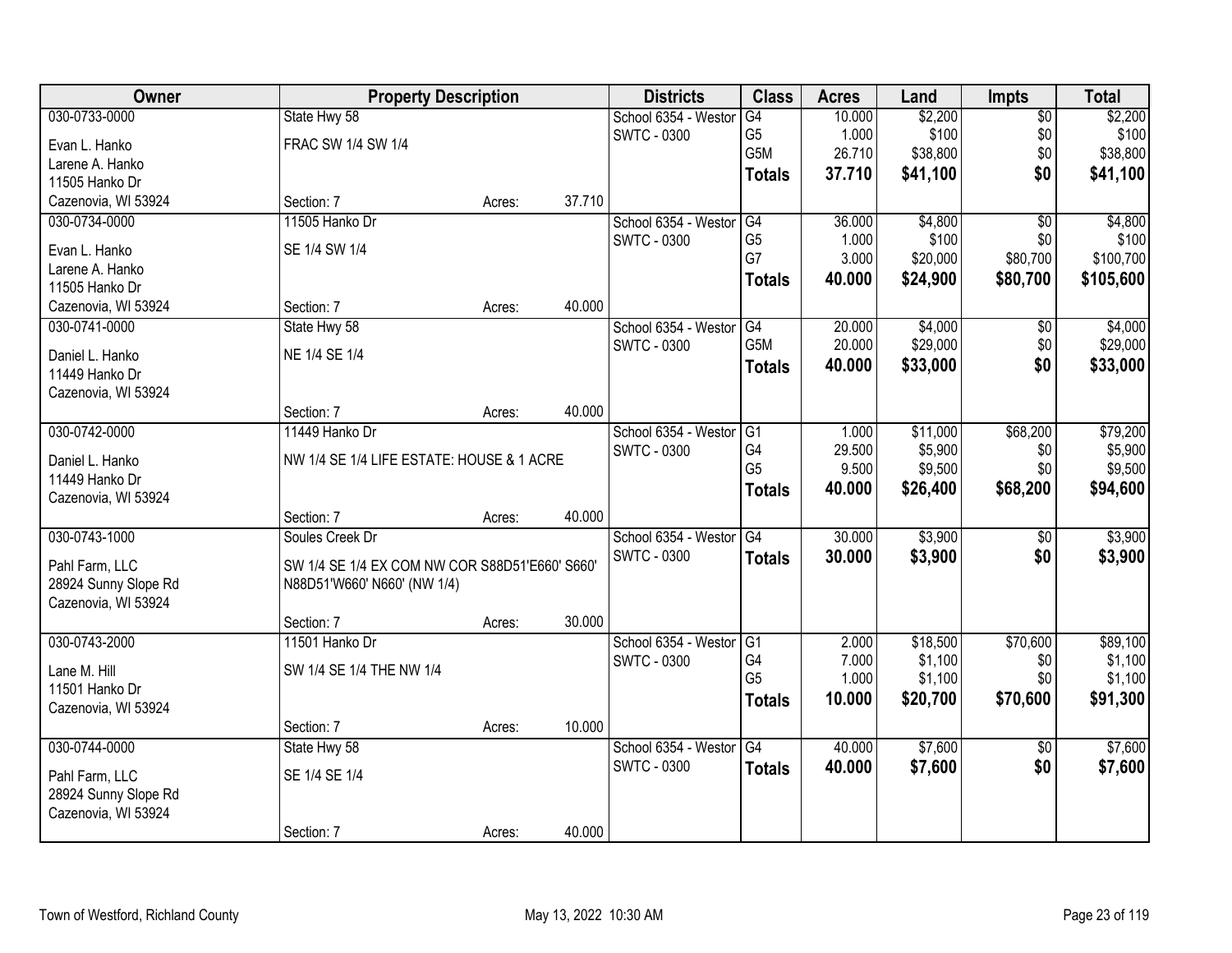| Owner                                                              | <b>Property Description</b>                  |        | <b>Districts</b>     | <b>Class</b>     | <b>Acres</b> | Land     | <b>Impts</b>    | <b>Total</b> |
|--------------------------------------------------------------------|----------------------------------------------|--------|----------------------|------------------|--------------|----------|-----------------|--------------|
| 030-0811-0000<br>29817 County Rd V                                 |                                              |        | School 6354 - Westor | G1               | 2.000        | \$18,500 | \$52,500        | \$71,000     |
| NE 1/4 NE 1/4<br>Triple Creek Farms LLC                            |                                              |        | <b>SWTC - 0300</b>   | G4               | 13.420       | \$2,400  | \$0             | \$2,400      |
| c/o Sean Asp                                                       |                                              |        |                      | G <sub>5</sub>   | 6.580        | \$6,100  | \$0             | \$6,100      |
| 2155 Sunset Dr                                                     |                                              |        |                      | G5M              | 18.000       | \$26,100 | \$0             | \$26,100     |
| Reedsburg, WI 53959<br>Section: 8                                  | Acres:                                       | 40.000 |                      | <b>Totals</b>    | 40.000       | \$53,100 | \$52,500        | \$105,600    |
| 030-0812-0000<br>State Hwy 58                                      |                                              |        | School 6354 - Weston | G4               | 7.000        | \$1,400  | \$0             | \$1,400      |
| NW 1/4 NE 1/4<br>Triple Creek Farms LLC                            |                                              |        | <b>SWTC - 0300</b>   | G <sub>5</sub>   | 19.100       | \$19,900 | \$0             | \$19,900     |
| c/o Sean Asp                                                       |                                              |        |                      | G <sub>5</sub> M | 13.900       | \$20,200 | \$0             | \$20,200     |
| 2155 Sunset Dr                                                     |                                              |        |                      | <b>Totals</b>    | 40.000       | \$41,500 | \$0             | \$41,500     |
| Reedsburg, WI 53959<br>Section: 8                                  | Acres:                                       | 40.000 |                      |                  |              |          |                 |              |
| 030-0813-0000<br>State Hwy 58                                      |                                              |        | School 6354 - Weston | G4               | 27.100       | \$4,300  | \$0             | \$4,300      |
| Ronald R. Jasper<br>SW 1/4 NE 1/4                                  |                                              |        | <b>SWTC - 0300</b>   | G <sub>5</sub>   | 1.400        | \$100    | \$0             | \$100        |
| Janet M. Jasper                                                    |                                              |        |                      | G5M              | 11.500       | \$16,700 | \$0             | \$16,700     |
| 29850 County Hwy Cc                                                |                                              |        |                      | <b>Totals</b>    | 40.000       | \$21,100 | \$0             | \$21,100     |
| Cazenovia, WI 53924<br>Section: 8                                  | Acres:                                       | 40.000 |                      |                  |              |          |                 |              |
| 030-0814-0000<br>29850 County Rd CC                                |                                              |        | School 6354 - Weston | G1               | 2.000        | \$18,500 | \$81,300        | \$99,800     |
|                                                                    |                                              |        | <b>SWTC - 0300</b>   | G4               | 12.000       | \$2,200  | \$0             | \$2,200      |
| SE 1/4 NE 1/4<br>Ronald R. Jasper                                  |                                              |        |                      | G <sub>5</sub>   | 19.000       | \$5,700  | \$0             | \$5,700      |
| Janet M. Jasper                                                    |                                              |        |                      | G5M              | 7.000        | \$10,200 | \$0             | \$10,200     |
| 29850 County Hwy Cc                                                |                                              | 40.000 |                      | <b>Totals</b>    | 40.000       | \$36,600 | \$81,300        | \$117,900    |
| Cazenovia, WI 53924<br>Section: 8<br>030-0821-0000<br>State Hwy 58 | Acres:                                       |        |                      | G4               | 28.000       | \$3,000  | \$0             | \$3,000      |
|                                                                    |                                              |        | School 6354 - Weston | G5M              | 12.000       | \$17,400 | \$0             | \$17,400     |
| NE 1/4 NW 1/4<br>Stanley J. King Robert S King Jody L              |                                              |        | <b>SWTC - 0300</b>   |                  | 40.000       | \$20,400 | \$0             |              |
| King                                                               |                                              |        |                      | <b>Totals</b>    |              |          |                 | \$20,400     |
| Donna F King Life Estate                                           |                                              |        |                      |                  |              |          |                 |              |
| 29201 County Hwy V<br>Section: 8                                   | Acres:                                       | 40.000 |                      |                  |              |          |                 |              |
| Cazenovia, WI 53924                                                |                                              |        |                      |                  |              |          |                 |              |
| State Hwy 58<br>030-0822-1000                                      |                                              |        | School 6354 - Westor | G4               | 37.000       | \$5,900  | $\sqrt{6}$      | \$5,900      |
| Brad L T. Wiebensohn                                               | W 1/2 NW 1/4 PAARCEL DESC IN DOC WITH ACCESS |        | <b>SWTC - 0300</b>   | G <sub>5</sub> M | 3.000        | \$4,400  | \$0             | \$4,400      |
| 2228 Berringer Rd<br>EASMT OVER 823-1                              |                                              |        |                      | <b>Totals</b>    | 40.000       | \$10,300 | \$0             | \$10,300     |
| Manitowoc, WI 54220                                                |                                              |        |                      |                  |              |          |                 |              |
| Section: 8                                                         | Acres:                                       | 40.000 |                      |                  |              |          |                 |              |
| 030-0823-1000<br>29146 County Rd CC                                |                                              |        | School 6354 - Weston | G4               | 9.000        | \$1,400  | $\overline{50}$ | \$1,400      |
| Patrick J. Daniels                                                 | W 1/2 NW 1/4 EX CSM 405 & EX PARCEL DESC IN  |        | <b>SWTC - 0300</b>   | G <sub>5</sub>   | 15.000       | \$16,200 | \$0             | \$16,200     |
| 29146 County Hwy Cc<br>DOC 296733                                  |                                              |        |                      | G5M              | 10.000       | \$15,000 | \$0             | \$15,000     |
| Cazenovia, WI 53924                                                |                                              |        |                      | G7               | 1.000        | \$10,000 | \$60,000        | \$70,000     |
| Section: 8                                                         | Acres:                                       | 35.000 |                      | <b>Totals</b>    | 35.000       | \$42,600 | \$60,000        | \$102,600    |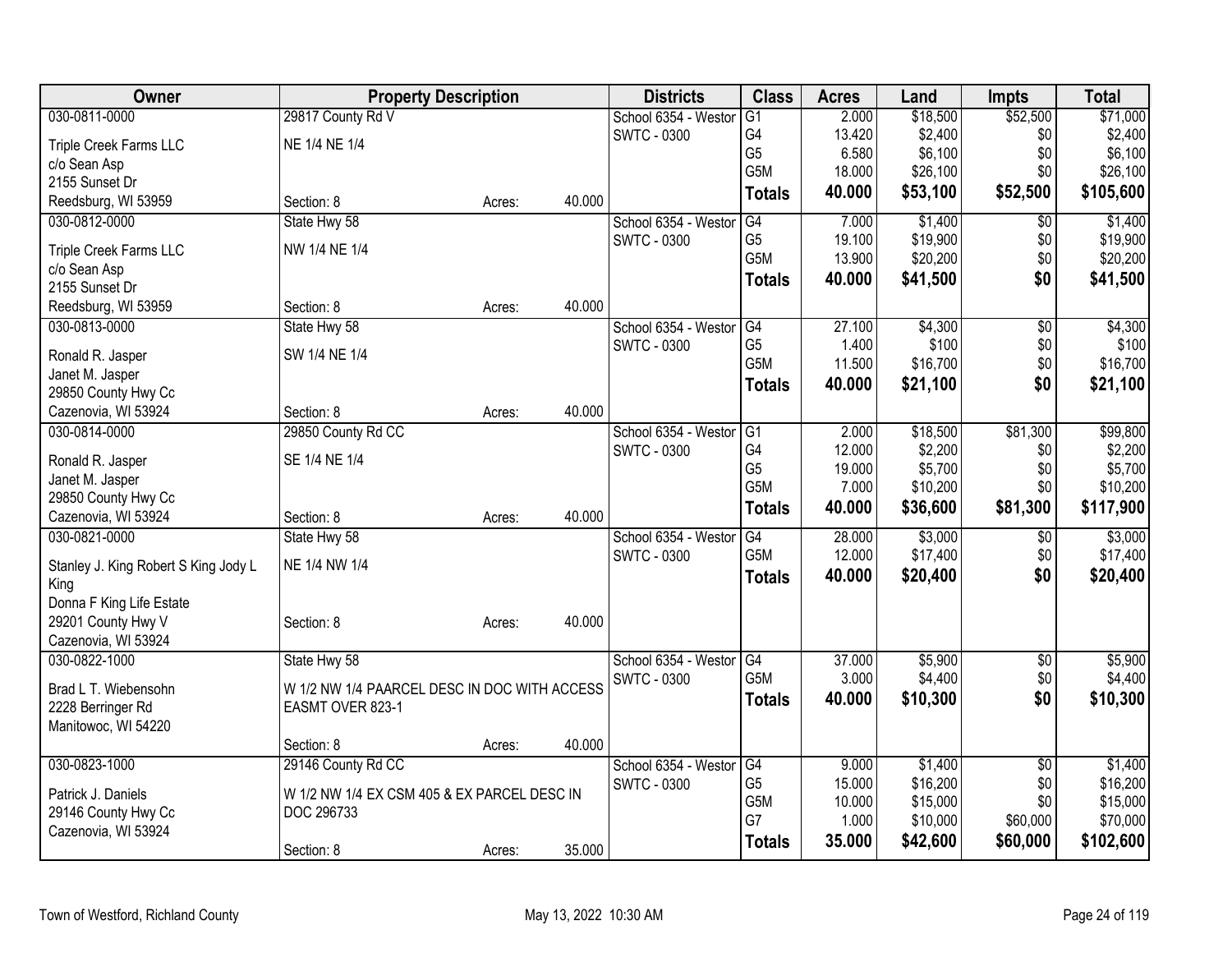| Owner                                     | <b>Property Description</b>                                 |        |        | <b>Districts</b>     | <b>Class</b>     | <b>Acres</b> | Land     | <b>Impts</b>    | <b>Total</b> |
|-------------------------------------------|-------------------------------------------------------------|--------|--------|----------------------|------------------|--------------|----------|-----------------|--------------|
| 030-0823-1100                             | 29243 County Rd CC                                          |        |        | School 6354 - Westor | $\overline{G1}$  | 2.020        | \$18,600 | \$10,400        | \$29,000     |
| Gary E. Smith                             | SW 1/4 NW 1/4 CSM 405                                       |        |        | <b>SWTC - 0300</b>   | <b>Totals</b>    | 2.020        | \$18,600 | \$10,400        | \$29,000     |
| Mildred G. Smith                          |                                                             |        |        |                      |                  |              |          |                 |              |
| 29243 County Hwy Cc                       |                                                             |        |        |                      |                  |              |          |                 |              |
| Cazenovia, WI 53924                       | Section: 8                                                  | Acres: | 2.020  |                      |                  |              |          |                 |              |
| 030-0824-0000                             | State Hwy 58                                                |        |        | School 6354 - Westor | G4               | 1.000        | \$200    | $\overline{50}$ | \$200        |
| Stanley J. King Robert S King Jody L      | SE 1/4 NW 1/4                                               |        |        | <b>SWTC - 0300</b>   | G <sub>5</sub>   | 12.750       | \$13,000 | \$0             | \$13,000     |
| King                                      |                                                             |        |        |                      | G5M              | 26.000       | \$37,700 | \$0             | \$37,700     |
| Donna F King Life Estate                  |                                                             |        |        |                      | G7               | 0.250        | \$1,300  | \$500           | \$1,800      |
| 29201 County Hwy V                        | Section: 8                                                  | Acres: | 40.000 |                      | <b>Totals</b>    | 40.000       | \$52,200 | \$500           | \$52,700     |
| Cazenovia, WI 53924                       |                                                             |        |        |                      |                  |              |          |                 |              |
| 030-0831-1000                             |                                                             |        |        | School 6354 - Westor | G4               | 26.680       | \$2,800  | $\sqrt{6}$      | \$2,800      |
|                                           |                                                             |        |        | <b>SWTC - 0300</b>   | G <sub>5</sub>   | 1.320        | \$100    | \$0             | \$100        |
| Brad L T. Wiebensohn<br>2228 Berringer Rd | NE 1/4 SW 1/4 EX PARCEL LYING E OF MASY HILL<br><b>ROAD</b> |        |        |                      | G <sub>5</sub> M | 7.000        | \$10,200 | \$0             | \$10,200     |
| Manitowoc, WI 54220                       |                                                             |        |        |                      | <b>Totals</b>    | 35,000       | \$13,100 | \$0             | \$13,100     |
|                                           | Section: 8                                                  | Acres: | 35.000 |                      |                  |              |          |                 |              |
| 030-0831-2000                             | 11721 Massey Hill Dr                                        |        |        | School 6354 - Westor | G1               | 4.000        | \$24,100 | \$77,600        | \$101,700    |
|                                           |                                                             |        |        | <b>SWTC - 0300</b>   | <b>Totals</b>    | 4.000        | \$24,100 | \$77,600        | \$101,700    |
| Daniel J. Harris                          | NE 1/4 SW 1/4 LYING E OF MASY HILL ROAD                     |        |        |                      |                  |              |          |                 |              |
| 11721 Massey Hill Dr                      |                                                             |        |        |                      |                  |              |          |                 |              |
| Cazenovia, WI 53924                       |                                                             |        | 4.000  |                      |                  |              |          |                 |              |
| 030-0832-0000                             | Section: 8<br>State Hwy 58                                  | Acres: |        | School 6354 - Westor | G4               | 23.000       | \$3,700  | $\sqrt[6]{3}$   | \$3,700      |
|                                           |                                                             |        |        | <b>SWTC - 0300</b>   | G <sub>5</sub>   | 10.000       | \$11,000 | \$0             | \$11,000     |
| Brad L T. Wiebensohn                      | NW 1/4 SW 1/4                                               |        |        |                      | G <sub>5</sub> M | 7.000        | \$10,200 | \$0             | \$10,200     |
| 2228 Berringer Rd                         |                                                             |        |        |                      | <b>Totals</b>    | 40,000       | \$24,900 | \$0             | \$24,900     |
| Manitowoc, WI 54220                       |                                                             |        |        |                      |                  |              |          |                 |              |
|                                           | Section: 8                                                  | Acres: | 40.000 |                      |                  |              |          |                 |              |
| 030-0833-0000                             | State Hwy 58                                                |        |        | School 6354 - Westor | G4<br>G5M        | 28.000       | \$4,200  | $\overline{50}$ | \$4,200      |
| Brad L T. Wiebensohn                      | SW 1/4 SW 1/4                                               |        |        | <b>SWTC - 0300</b>   |                  | 12.000       | \$17,400 | \$0             | \$17,400     |
| 2228 Berringer Rd                         |                                                             |        |        |                      | <b>Totals</b>    | 40.000       | \$21,600 | \$0             | \$21,600     |
| Manitowoc, WI 54220                       |                                                             |        |        |                      |                  |              |          |                 |              |
|                                           | Section: 8                                                  | Acres: | 40.000 |                      |                  |              |          |                 |              |
| 030-0834-1000                             |                                                             |        |        | School 6354 - Westor | $\overline{G4}$  | 27,500       | \$2,100  | $\overline{50}$ | \$2,100      |
| Brad L T. Wiebensohn                      | SE 1/4 SW 1/4 - EX THE SE 1/4 OF THE SE 1/4                 |        |        | <b>SWTC - 0300</b>   | G5M              | 10.000       | \$14,500 | \$0             | \$14,500     |
| 2228 Berringer Rd                         |                                                             |        |        |                      | <b>Totals</b>    | 37.500       | \$16,600 | \$0             | \$16,600     |
| Manitowoc, WI 54220                       |                                                             |        |        |                      |                  |              |          |                 |              |
|                                           | Section: 8                                                  | Acres: | 37.500 |                      |                  |              |          |                 |              |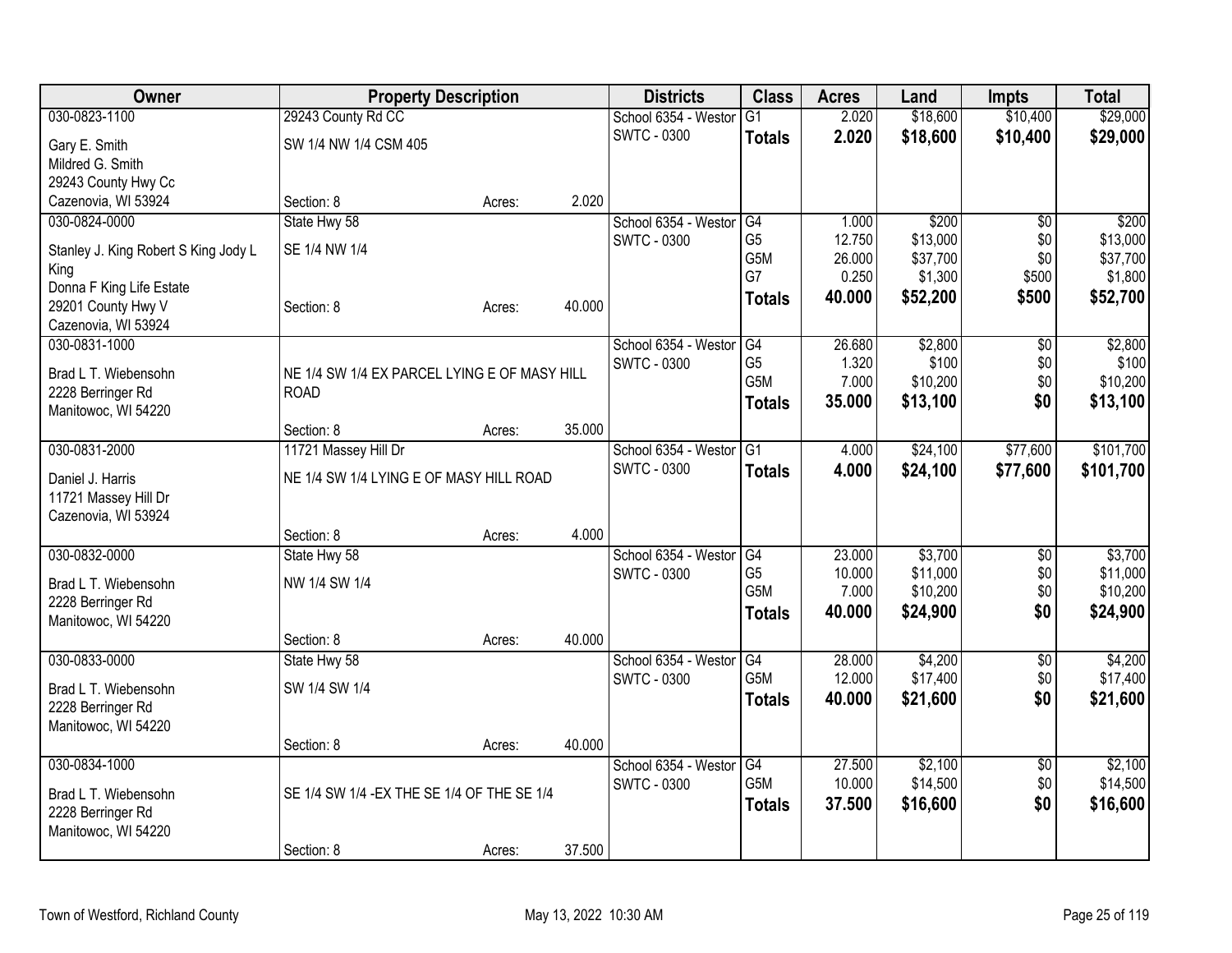| Owner                                       | <b>Property Description</b>                                                             |        |        | <b>Districts</b>     | <b>Class</b>     | <b>Acres</b> | Land     | <b>Impts</b>    | <b>Total</b> |
|---------------------------------------------|-----------------------------------------------------------------------------------------|--------|--------|----------------------|------------------|--------------|----------|-----------------|--------------|
| 030-0834-2000                               | 11996 Massey Hill Dr                                                                    |        |        | School 6354 - Weston | G1               | 2.500        | \$19,900 | \$19,600        | \$39,500     |
| Marvin Davenport                            | SE 1/4 SW 1/4 - THE SE 1/4 OF THE SE 1/4                                                |        |        | <b>SWTC - 0300</b>   | <b>Totals</b>    | 2.500        | \$19,900 | \$19,600        | \$39,500     |
| Mary Davenport                              |                                                                                         |        |        |                      |                  |              |          |                 |              |
| 11996 Massey Hill Dr                        |                                                                                         |        |        |                      |                  |              |          |                 |              |
| Cazenovia, WI 53924-9730                    | Section: 8                                                                              | Acres: | 2.500  |                      |                  |              |          |                 |              |
| 030-0841-1000                               | State Hwy 58                                                                            |        |        | School 6354 - Weston | G4               | 38.000       | \$6,100  | $\overline{50}$ | \$6,100      |
| Mark R. Lankey                              | N 1/2 SE 1/4 PARCEL DESC IN DOC 283204 (KNOWN                                           |        |        | <b>SWTC - 0300</b>   | <b>Totals</b>    | 38.000       | \$6,100  | \$0             | \$6,100      |
| Jodi M. Lankey                              | AS PART OF PARCEL "A" ON A SURVEY                                                       |        |        |                      |                  |              |          |                 |              |
| S930 County Hwy Y                           |                                                                                         |        |        |                      |                  |              |          |                 |              |
| Wonewoc, WI 53968                           | Section: 8                                                                              | Acres: | 38.000 |                      |                  |              |          |                 |              |
| 030-0842-1000                               | 11993 Massey Hill Dr                                                                    |        |        | School 6354 - Westor | G4               | 33.000       | \$2,100  | \$0             | \$2,100      |
|                                             |                                                                                         |        |        | <b>SWTC - 0300</b>   | G <sub>5</sub>   | 5.000        | \$6,000  | \$0             | \$6,000      |
| Gerald L. Daniels<br>Laura J. Daniels       | W 1/2 SE 1/4 EX PARCEL DESC IN VOL 168-433<br>(842-2000) & EX PARCEL DESC IN DOC 283204 |        |        |                      | G7               | 1.000        | \$5,000  | \$4,800         | \$9,800      |
| 11525 Massey Hill Dr                        | ("PARCEL A") & EX PARCEL EAST OF ABOVE                                                  |        |        |                      | <b>Totals</b>    | 39.000       | \$13,100 | \$4,800         | \$17,900     |
| Cazenovia, WI 53924                         | Section: 8                                                                              | Acres: | 39.000 |                      |                  |              |          |                 |              |
| 030-0842-2000                               | 11525 Massey Hill Dr                                                                    |        |        | School 6354 - Weston | $\overline{G1}$  | 1.000        | \$11,000 | \$43,700        | \$54,700     |
|                                             |                                                                                         |        |        | <b>SWTC - 0300</b>   | <b>Totals</b>    | 1.000        | \$11,000 | \$43,700        | \$54,700     |
| Gerald L. Daniels                           | NW 1/4 SE 1/4 PARCEL DESC IN VOL-PAGE                                                   |        |        |                      |                  |              |          |                 |              |
| Laura J. Daniels                            |                                                                                         |        |        |                      |                  |              |          |                 |              |
| 11525 Massey Hill Dr<br>Cazenovia, WI 53924 |                                                                                         |        | 1.000  |                      |                  |              |          |                 |              |
| 030-0843-1000                               | Section: 8<br>State Hwy 58                                                              | Acres: |        | School 6354 - Weston | G4               | 54.940       | \$8,700  | \$0             | \$8,700      |
|                                             |                                                                                         |        |        | <b>SWTC - 0300</b>   | G <sub>5</sub>   | 1.690        | \$100    | \$0             | \$100        |
| Mark R. Lankey                              | S 1/2 SE 1/4 PARCEL DESC IN DOC 283204 (KNOWN                                           |        |        |                      | G7               | 1.000        | \$5,000  | \$0             | \$5,000      |
| Jodi M. Lankey                              | AS PARCEL "A" ON A SURVEY                                                               |        |        |                      | <b>Totals</b>    | 57.630       | \$13,800 | \$0             | \$13,800     |
| S930 County Hwy Y                           |                                                                                         |        |        |                      |                  |              |          |                 |              |
| Wonewoc, WI 53968                           | Section: 8                                                                              | Acres: | 57.630 |                      |                  |              |          |                 |              |
| 030-0844-1000                               | State Hwy 58                                                                            |        |        | School 6354 - Westor | $\overline{G4}$  | 9.370        | \$700    | $\overline{60}$ | \$700        |
| Brad L T. Wiebensohn                        | E 1/2 SE 1/4 PARCEL TO THE EAST OF PARCEL                                               |        |        | <b>SWTC - 0300</b>   | G <sub>5</sub> M | 13.000       | \$18,900 | \$0             | \$18,900     |
| 2228 Berringer Rd                           | DESC IN DOC 283204 (KNOWN AS PARCEL "B" ON A                                            |        |        |                      | <b>Totals</b>    | 22.370       | \$19,600 | \$0             | \$19,600     |
| Manitowoc, WI 54220                         | <b>SURVEY</b>                                                                           |        |        |                      |                  |              |          |                 |              |
|                                             | Section: 8                                                                              | Acres: | 22.370 |                      |                  |              |          |                 |              |
| 030-0911-0000                               | 30918 County Rd V                                                                       |        |        | School 6354 - Westor | G4               | 23.330       | \$2,600  | $\overline{30}$ | \$2,600      |
| Susan and Brian Wilbrandt Living Trust      | NE 1/4 NE 1/4                                                                           |        |        | SWTC - 0300          | G <sub>5</sub>   | 1.420        | \$100    | \$0             | \$100        |
| 30918 County Hwy V                          |                                                                                         |        |        |                      | G5M<br>G7        | 13.250       | \$19,200 | \$0             | \$19,200     |
| Cazenovia, WI 53924                         |                                                                                         |        |        |                      |                  | 2.000        | \$17,500 | \$169,500       | \$187,000    |
|                                             | Section: 9                                                                              | Acres: | 40.000 |                      | <b>Totals</b>    | 40.000       | \$39,400 | \$169,500       | \$208,900    |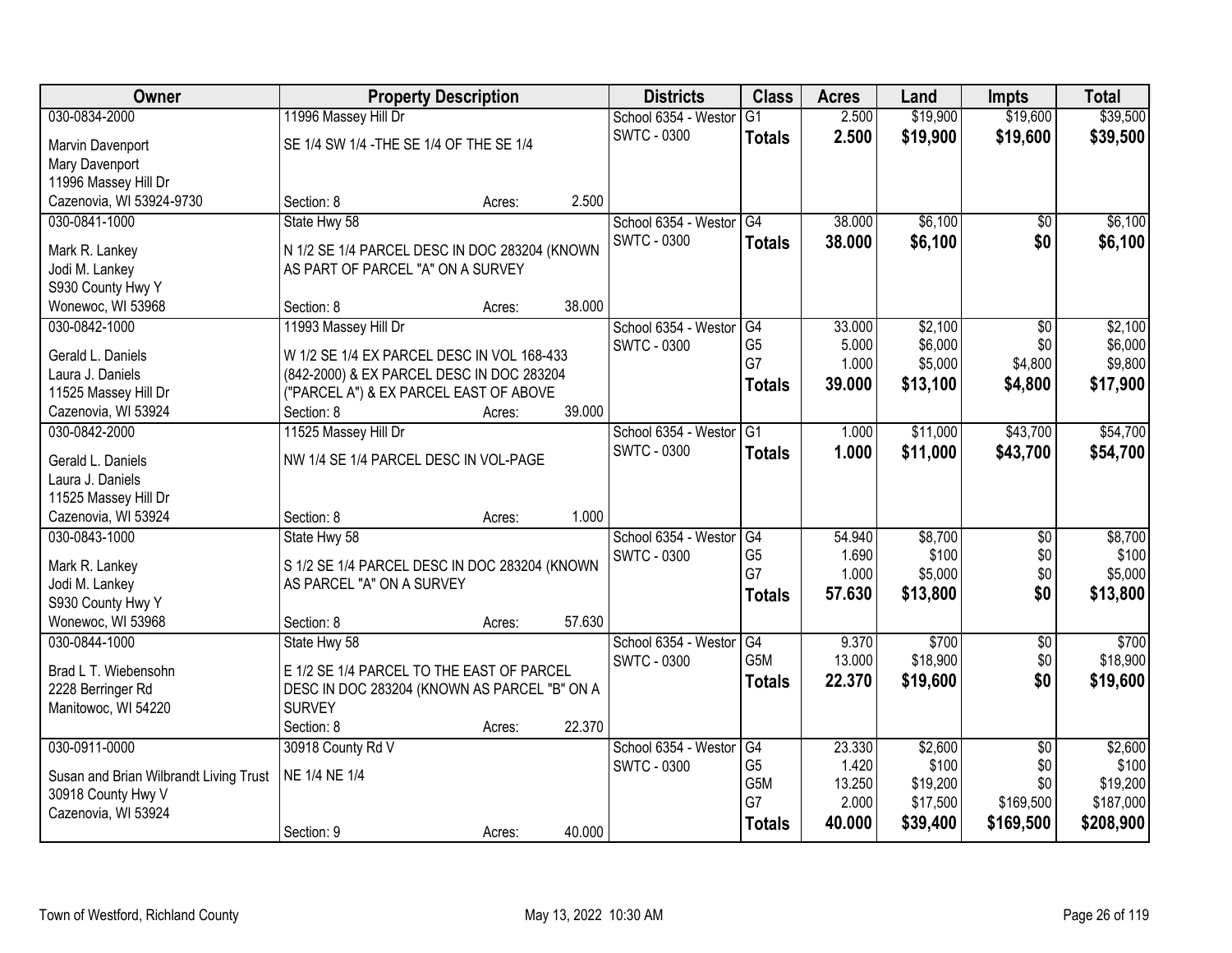| Owner                                                        | <b>Property Description</b>                       |        |        | <b>Districts</b>     | <b>Class</b>     | <b>Acres</b> | Land       | <b>Impts</b>    | <b>Total</b> |
|--------------------------------------------------------------|---------------------------------------------------|--------|--------|----------------------|------------------|--------------|------------|-----------------|--------------|
| 030-0913-1000                                                | 30602 County Rd V                                 |        |        | School 6354 - Weston | $\overline{G1}$  | 2.000        | \$18,500   | \$900           | \$19,400     |
| Creating Memories, LLC                                       | W 1/2 NE 1/4 THE W 1/2 ALSO SPRING IN E 1/2 OF SV |        |        | <b>SWTC - 0300</b>   | G4               | 12.400       | \$2,100    | \$0             | \$2,100      |
| 7542 Riverview Rd                                            | 1/4 NE 1/4: COM 8RD E OF W LN IN CTR OF HWY       |        |        |                      | G <sub>5</sub>   | 7.950        | \$7,500    | \$0             | \$7,500      |
| Franklin, WI 53132                                           | W8RD TO LN, N15RD, SLY TO BG SUBJ TO LEASE        |        |        |                      | W <sub>6</sub>   | 18.000       | (\$26,100) | \$0             | \$0          |
|                                                              | Section: 9                                        | Acres: | 40.350 |                      | <b>Totals</b>    | 40.350       | \$28,100   | \$900           | \$29,000     |
| 030-0913-2000                                                | State Hwy 58                                      |        |        | School 6354 - Weston | G4               | 25.600       | \$3,200    | $\overline{50}$ | \$3,200      |
|                                                              | W 1/2 NE 1/4 THE E 1/2 EX COM 8RD E OF W LINE IN  |        |        | <b>SWTC - 0300</b>   | G <sub>5</sub>   | 1.050        | \$100      | \$0             | \$100        |
| Susan and Brian Wilbrandt Living Trust<br>30918 County Hwy V | CTR HWY, W8RD TO LINE N15RD SLY TO BEG (HEAD      |        |        |                      | G5M              | 13.000       | \$18,900   | \$0             | \$18,900     |
| Cazenovia, WI 53924                                          | OF SPRING)                                        |        |        |                      | <b>Totals</b>    | 39.650       | \$22,200   | \$0             | \$22,200     |
|                                                              | Section: 9                                        | Acres: | 39.650 |                      |                  |              |            |                 |              |
| 030-0914-0000                                                | State Hwy 58                                      |        |        | School 6354 - Westor | G4               | 38.020       | \$4,800    | $\overline{50}$ | \$4,800      |
|                                                              |                                                   |        |        | <b>SWTC - 0300</b>   | G <sub>5</sub>   | 1.980        | \$100      | \$0             | \$100        |
| Susan and Brian Wilbrandt Living Trust                       | SE 1/4 NE 1/4                                     |        |        |                      | <b>Totals</b>    | 40.000       | \$4,900    | \$0             | \$4,900      |
| 30918 County Hwy V                                           |                                                   |        |        |                      |                  |              |            |                 |              |
| Cazenovia, WI 53924                                          |                                                   |        |        |                      |                  |              |            |                 |              |
|                                                              | Section: 9                                        | Acres: | 40.000 |                      |                  |              |            |                 |              |
| 030-0921-1000                                                | State Hwy 58                                      |        |        | School 6354 - Weston | W <sub>6</sub>   | 10.000       | (\$14,500) | \$0             | \$0          |
| Creating Memories, LLC                                       | NE 1/4 NW 1/4 EAST 10 ACRES AS DESC IN DOC        |        |        | <b>SWTC - 0300</b>   | <b>Totals</b>    | 10.000       | \$0        | \$0             | \$0          |
| 7542 Riverview Rd                                            | 325114                                            |        |        |                      |                  |              |            |                 |              |
| Franklin, WI 53132                                           |                                                   |        |        |                      |                  |              |            |                 |              |
|                                                              | Section: 9                                        | Acres: | 10.000 |                      |                  |              |            |                 |              |
| 030-0921-2000                                                | State Hwy 58                                      |        |        | School 6354 - Weston | $\overline{G4}$  | 10.000       | \$1,600    | \$0             | \$1,600      |
|                                                              | NE 1/4 NW 1/4 EX PORTION DESC IN DOC 325114       |        |        | <b>SWTC - 0300</b>   | G <sub>5</sub> M | 20.000       | \$29,000   | \$0             | \$29,000     |
| Tkc Real Estate Holdings, LLC<br>820 Wachter Ave             | SUBJ TO LEASE - DOC 293569                        |        |        |                      | <b>Totals</b>    | 30.000       | \$30,600   | \$0             | \$30,600     |
| Plain, WI 53577                                              |                                                   |        |        |                      |                  |              |            |                 |              |
|                                                              | Section: 9                                        | Acres: | 30.000 |                      |                  |              |            |                 |              |
| 030-0922-0000                                                | 30098 County Rd V                                 |        |        | School 6354 - Westor | $\overline{G1}$  | 2.000        | \$18,500   | \$29,400        | \$47,900     |
|                                                              |                                                   |        |        | <b>SWTC - 0300</b>   | G4               | 21.000       | \$3,900    | \$0             | \$3,900      |
| Lena K. Dippel et al                                         | NW 1/4 NW 1/4                                     |        |        |                      | G <sub>5</sub>   | 11.000       | \$12,100   | \$0             | \$12,100     |
| c/o Helen G Liska Life Estate                                |                                                   |        |        |                      | G5M              | 6.000        | \$8,700    | \$0             | \$8,700      |
| 30098 County Hwy V                                           |                                                   |        |        |                      | <b>Totals</b>    | 40.000       | \$43,200   | \$29,400        | \$72,600     |
| Cazenovia, WI 53924                                          | Section: 9                                        | Acres: | 40.000 |                      |                  |              |            |                 |              |
| 030-0923-0000                                                | State Hwy 58                                      |        |        | School 6354 - Weston | G4               | 2.000        | \$400      | $\overline{30}$ | \$400        |
| Lena K. Dippel et al                                         | SW 1/4 NW 1/4                                     |        |        | <b>SWTC - 0300</b>   | G <sub>5</sub>   | 27.190       | \$21,800   | \$0             | \$21,800     |
| c/o Helen G Liska Life Estate                                |                                                   |        |        |                      | G <sub>5</sub> M | 10.810       | \$15,700   | \$0             | \$15,700     |
| 30098 County Hwy V                                           |                                                   |        |        |                      | <b>Totals</b>    | 40.000       | \$37,900   | \$0             | \$37,900     |
| Cazenovia, WI 53924                                          | Section: 9                                        | Acres: | 40.000 |                      |                  |              |            |                 |              |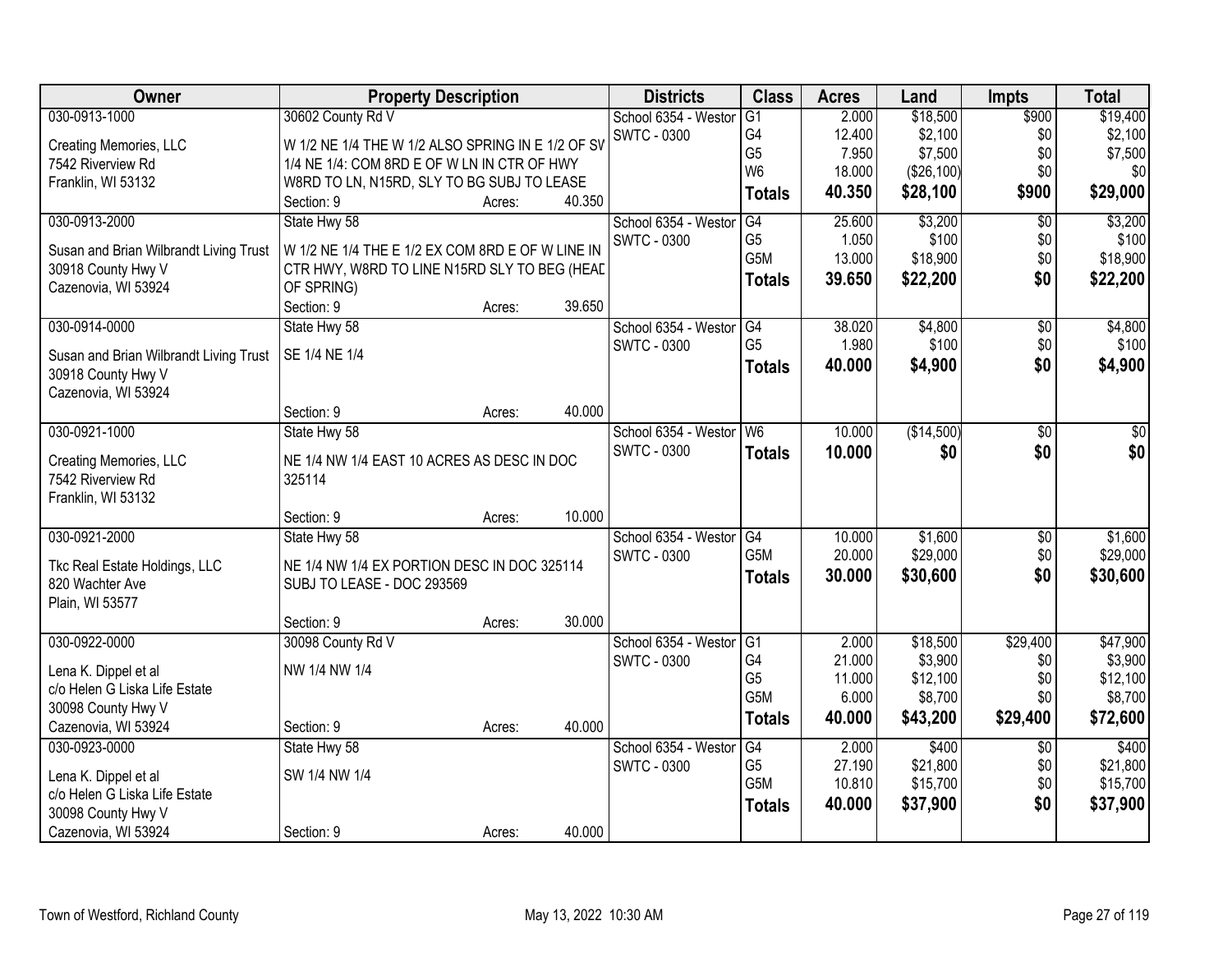| Owner                         |                                                 | <b>Property Description</b> |        | <b>Districts</b>                           | <b>Class</b>         | <b>Acres</b>     | Land                   | <b>Impts</b>           | <b>Total</b>        |
|-------------------------------|-------------------------------------------------|-----------------------------|--------|--------------------------------------------|----------------------|------------------|------------------------|------------------------|---------------------|
| 030-0924-1000                 | State Hwy 58                                    |                             |        | School 6354 - Westor                       | G4                   | 4.000            | \$900                  | \$0                    | \$900               |
| Creating Memories, LLC        | SE 1/4 NW 1/4 EAST 10 ACRES AS DESC IN DOC      |                             |        | <b>SWTC - 0300</b>                         | W <sub>6</sub>       | 6.000            | (\$8,700)              | \$0                    | \$0                 |
| 7542 Riverview Rd             | 325114                                          |                             |        |                                            | <b>Totals</b>        | 10.000           | \$900                  | \$0                    | \$900               |
| Franklin, WI 53132            |                                                 |                             |        |                                            |                      |                  |                        |                        |                     |
|                               | Section: 9                                      | Acres:                      | 10.000 |                                            |                      |                  |                        |                        |                     |
| 030-0924-1100                 | State Hwy 58                                    |                             |        | School 6354 - Westor                       | X4                   | 0.100            | \$0                    | \$0                    | \$0                 |
| Town of Westford              | SE 1/4 NW 1/4 A STRIP OF LAND 3 RDS WIDE DESC   |                             |        | <b>SWTC - 0300</b>                         | <b>Totals</b>        | 0.100            | \$0                    | \$0                    | \$0                 |
| PO Box 25                     | IN VOL-PAGE                                     |                             |        |                                            |                      |                  |                        |                        |                     |
| Cazenovia, WI 53924-0025      |                                                 |                             |        |                                            |                      |                  |                        |                        |                     |
|                               | Section: 9                                      | Acres:                      | 0.100  |                                            |                      |                  |                        |                        |                     |
| 030-0924-2000                 | State Hwy 58                                    |                             |        | School 6354 - Westor                       | $\overline{G2}$      | 10.000           | \$25,000               | \$0                    | \$25,000            |
| Tkc Real Estate Holdings, LLC | SE 1/4 NW 1/4 EX PORTION DESC IN DOC 325114     |                             |        | <b>SWTC - 0300</b>                         | G4<br>G5M            | 8.000<br>11.900  | \$1,300<br>\$17,300    | \$0<br>\$0             | \$1,300<br>\$17,300 |
| 820 Wachter Ave               | SUBJ TO LEASE - DOC 293569                      |                             |        |                                            | <b>Totals</b>        | 29.900           | \$43,600               | \$0                    | \$43,600            |
| Plain, WI 53577               |                                                 |                             |        |                                            |                      |                  |                        |                        |                     |
|                               | Section: 9                                      | Acres:                      | 29.900 |                                            |                      |                  |                        |                        |                     |
| 030-0931-1000                 | 11604 Klang Acres Ln                            |                             |        | School 6354 - Weston                       | G4                   | 30.300           | \$4,300                | $\sqrt[6]{3}$          | \$4,300             |
| Klang Acres, LLC              | NE 1/4 SW 1/4 EXCEPT A STRIP 3 RDS WIDE DESC IN |                             |        | <b>SWTC - 0300</b>                         | G7<br>W <sub>8</sub> | 2.000<br>7.000   | \$17,500<br>(\$20,300) | \$86,900<br>\$0        | \$104,400<br>\$0    |
| 11604 Klang Acres Ln          | VOL 133-466                                     |                             |        |                                            | <b>Totals</b>        | 39.300           | \$21,800               | \$86,900               | \$108,700           |
| Cazenovia, WI 53924           |                                                 |                             |        |                                            |                      |                  |                        |                        |                     |
|                               | Section: 9                                      | Acres:                      | 39.300 |                                            |                      |                  |                        |                        |                     |
| 030-0931-1100                 | State Hwy 58                                    |                             |        | School 6354 - Westor<br><b>SWTC - 0300</b> | $\overline{X4}$      | 0.700            | $\overline{50}$        | \$0                    | $\sqrt{50}$         |
| Town of Westford              | NE 1/4 SW 1/4 A STRIP OF LAND 3 RDS WIDE DESC   |                             |        |                                            | <b>Totals</b>        | 0.700            | \$0                    | \$0                    | \$0                 |
| PO Box 25                     | IN VOL-PAGE                                     |                             |        |                                            |                      |                  |                        |                        |                     |
| Cazenovia, WI 53924-0025      |                                                 |                             |        |                                            |                      |                  |                        |                        |                     |
|                               | Section: 9                                      | Acres:                      | 0.700  |                                            |                      |                  |                        |                        |                     |
| 030-0932-0000                 | State Hwy 58                                    |                             |        | School 6354 - Westor<br><b>SWTC - 0300</b> | G4<br>W <sub>8</sub> | 27.000<br>13.000 | \$3,800<br>(\$37,700)  | $\sqrt{6}$<br>\$0      | \$3,800<br>\$0      |
| Klang Acres, LLC              | NW 1/4 SW 1/4                                   |                             |        |                                            | <b>Totals</b>        | 40.000           | \$3,800                | \$0                    | \$3,800             |
| 11604 Klang Acres Ln          |                                                 |                             |        |                                            |                      |                  |                        |                        |                     |
| Cazenovia, WI 53924           |                                                 |                             | 40.000 |                                            |                      |                  |                        |                        |                     |
| 030-0933-0000                 | Section: 9                                      | Acres:                      |        | School 6354 - Westor                       | G4                   | 17.000           | \$3,200                |                        | \$3,200             |
|                               | State Hwy 58                                    |                             |        | <b>SWTC - 0300</b>                         | G5M                  | 6.000            | \$8,700                | $\overline{50}$<br>\$0 | \$8,700             |
| Klang Acres, LLC              | SW 1/4 SW 1/4                                   |                             |        |                                            | W8                   | 17.000           | (\$49,300)             | \$0                    | \$0                 |
| 11604 Klang Acres Ln          |                                                 |                             |        |                                            | <b>Totals</b>        | 40.000           | \$11,900               | \$0                    | \$11,900            |
| Cazenovia, WI 53924           | Section: 9                                      |                             | 40.000 |                                            |                      |                  |                        |                        |                     |
|                               |                                                 | Acres:                      |        |                                            |                      |                  |                        |                        |                     |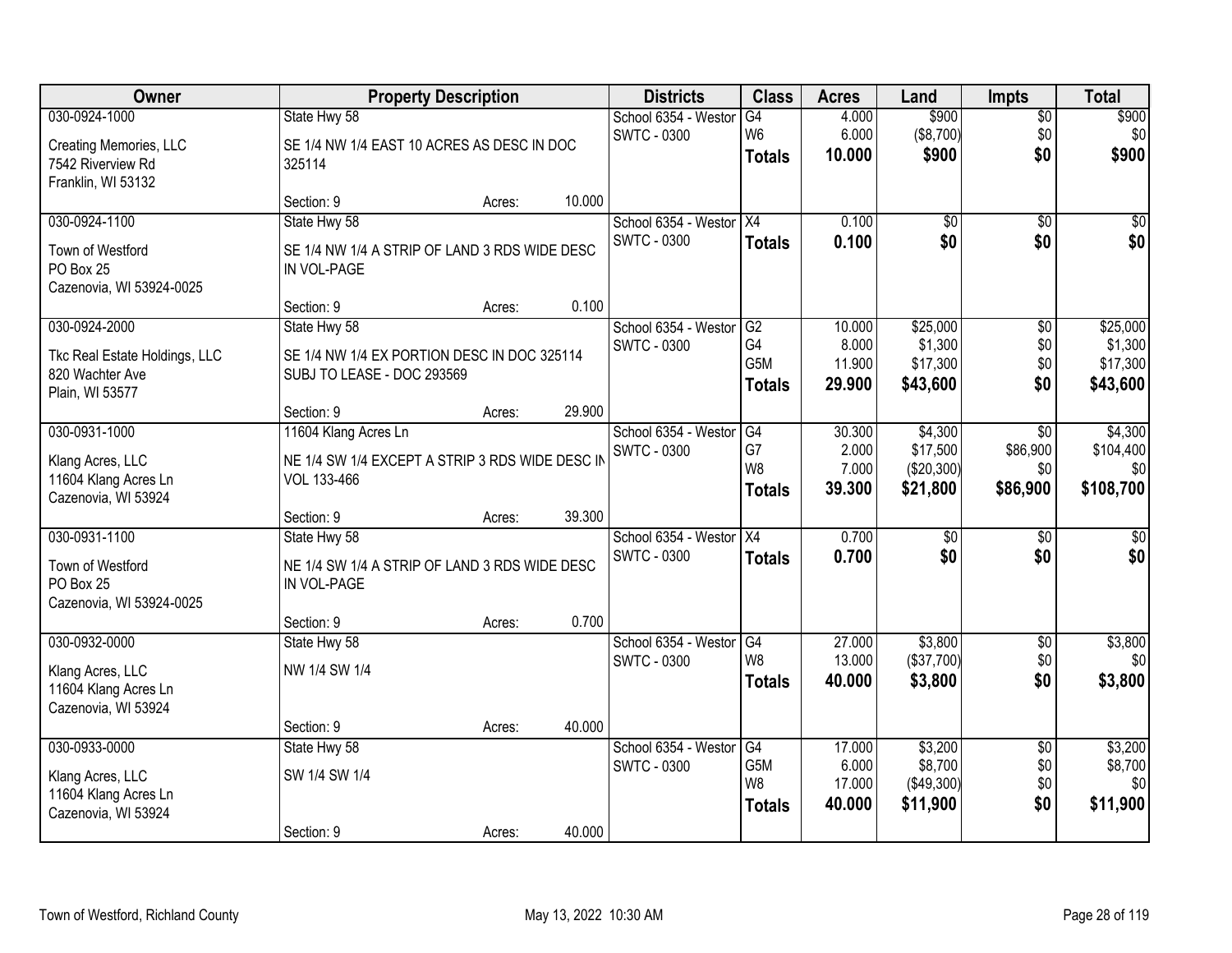| Owner                    |                                     | <b>Property Description</b> |        | <b>Districts</b>     | <b>Class</b>     | <b>Acres</b> | Land        | <b>Impts</b>    | <b>Total</b>    |
|--------------------------|-------------------------------------|-----------------------------|--------|----------------------|------------------|--------------|-------------|-----------------|-----------------|
| 030-0934-0000            | State Hwy 58                        |                             |        | School 6354 - Westor | G4               | 34.000       | \$6,000     | $\sqrt{$0}$     | \$6,000         |
| Klang Acres, LLC         | SE 1/4 SW 1/4                       |                             |        | <b>SWTC - 0300</b>   | W <sub>8</sub>   | 6.000        | (\$17,400)  | \$0             | \$0             |
| 11604 Klang Acres Ln     |                                     |                             |        |                      | <b>Totals</b>    | 40.000       | \$6,000     | \$0             | \$6,000         |
| Cazenovia, WI 53924      |                                     |                             |        |                      |                  |              |             |                 |                 |
|                          | Section: 9                          | Acres:                      | 40.000 |                      |                  |              |             |                 |                 |
| 030-0941-0000            | State Hwy 58                        |                             |        | School 6354 - Westor | G4               | 12.710       | \$2,600     | \$0             | \$2,600         |
| Dennis R. Bauer          | NE 1/4 SE 1/4 EX. DESC, DOC #311745 |                             |        | <b>SWTC - 0300</b>   | G5M              | 25.000       | \$36,300    | \$0             | \$36,300        |
| 11950 Bauer Ln           |                                     |                             |        |                      | <b>Totals</b>    | 37.710       | \$38,900    | \$0             | \$38,900        |
| Cazenovia, WI 53924      |                                     |                             |        |                      |                  |              |             |                 |                 |
|                          | Section: 9                          | Acres:                      | 37.710 |                      |                  |              |             |                 |                 |
| 030-0942-0000            | State Hwy 58                        |                             |        | School 6354 - Westor | G4               | 25.000       | \$5,400     | \$0             | \$5,400         |
| Klang Acres, LLC         | NW 1/4 SE 1/4                       |                             |        | <b>SWTC - 0300</b>   | W <sub>8</sub>   | 15.000       | (\$43,500)  | \$0             | \$0             |
| 11604 Klang Acres Ln     |                                     |                             |        |                      | <b>Totals</b>    | 40.000       | \$5,400     | \$0             | \$5,400         |
| Cazenovia, WI 53924      |                                     |                             |        |                      |                  |              |             |                 |                 |
|                          | Section: 9                          | Acres:                      | 40.000 |                      |                  |              |             |                 |                 |
| 030-0943-0000            | County Rd II                        |                             |        | School 6354 - Weston | G4               | 27.000       | \$4,900     | $\sqrt[6]{3}$   | \$4,900         |
| Kreg E. Holgerson        | SW 1/4 SE 1/4                       |                             |        | <b>SWTC - 0300</b>   | G5M              | 13.000       | \$18,900    | \$0             | \$18,900        |
| Jessica L. Holgerson     |                                     |                             |        |                      | <b>Totals</b>    | 40.000       | \$23,800    | \$0             | \$23,800        |
| 30598 County Hwy II      |                                     |                             |        |                      |                  |              |             |                 |                 |
| Cazenovia, WI 53924      | Section: 9                          | Acres:                      | 40.000 |                      |                  |              |             |                 |                 |
| 030-0944-1000            | 11950 Bauer Ln                      |                             |        | School 6354 - Westor | $\overline{G1}$  | 2.000        | \$18,500    | \$41,500        | \$60,000        |
| Dennis R. Bauer          | PORTION OF SE 1/4 SE 1/4 SE 1/4     |                             |        | <b>SWTC - 0300</b>   | G <sub>5</sub>   | 6.790        | \$7,500     | \$0             | \$7,500         |
| 11950 Bauer Ln           |                                     |                             |        |                      | <b>Totals</b>    | 8.790        | \$26,000    | \$41,500        | \$67,500        |
| Cazenovia, WI 53924      |                                     |                             |        |                      |                  |              |             |                 |                 |
|                          | Section: 9                          | Acres:                      | 8.790  |                      |                  |              |             |                 |                 |
| 030-0944-2000            | 11950 Bauer Ln                      |                             |        | School 6354 - Westor | G4               | 27.290       | \$4,700     | $\overline{50}$ | \$4,700         |
| Kreg E. Holgerson        | SE 1/4 SE 1/4 DESC IN DOC 311745    |                             |        | <b>SWTC - 0300</b>   | G5               | 0.710        | \$800       | \$0             | \$800           |
| Jessica L. Holgerson     |                                     |                             |        |                      | G <sub>5</sub> M | 5.500        | \$8,000     | \$0             | \$8,000         |
| 30598 County Hwy II      |                                     |                             |        |                      | <b>Totals</b>    | 33.500       | \$13,500    | \$0             | \$13,500        |
| Cazenovia, WI 53924      | Section: 9                          | Acres:                      | 33.500 |                      |                  |              |             |                 |                 |
| 030-1011-0000            |                                     |                             |        | School 6354 - Weston | W6               | 40.000       | (\$116,000) | $\overline{50}$ | $\overline{30}$ |
| Katherine Morsbach Trust | NE 1/4 NE 1/4                       |                             |        | <b>SWTC - 0300</b>   | <b>Totals</b>    | 40.000       | \$0         | \$0             | \$0             |
| 5745 S Harper Ave        |                                     |                             |        |                      |                  |              |             |                 |                 |
| Chicago, IL 60637        |                                     |                             |        |                      |                  |              |             |                 |                 |
|                          | Section: 10                         | Acres:                      | 40.000 |                      |                  |              |             |                 |                 |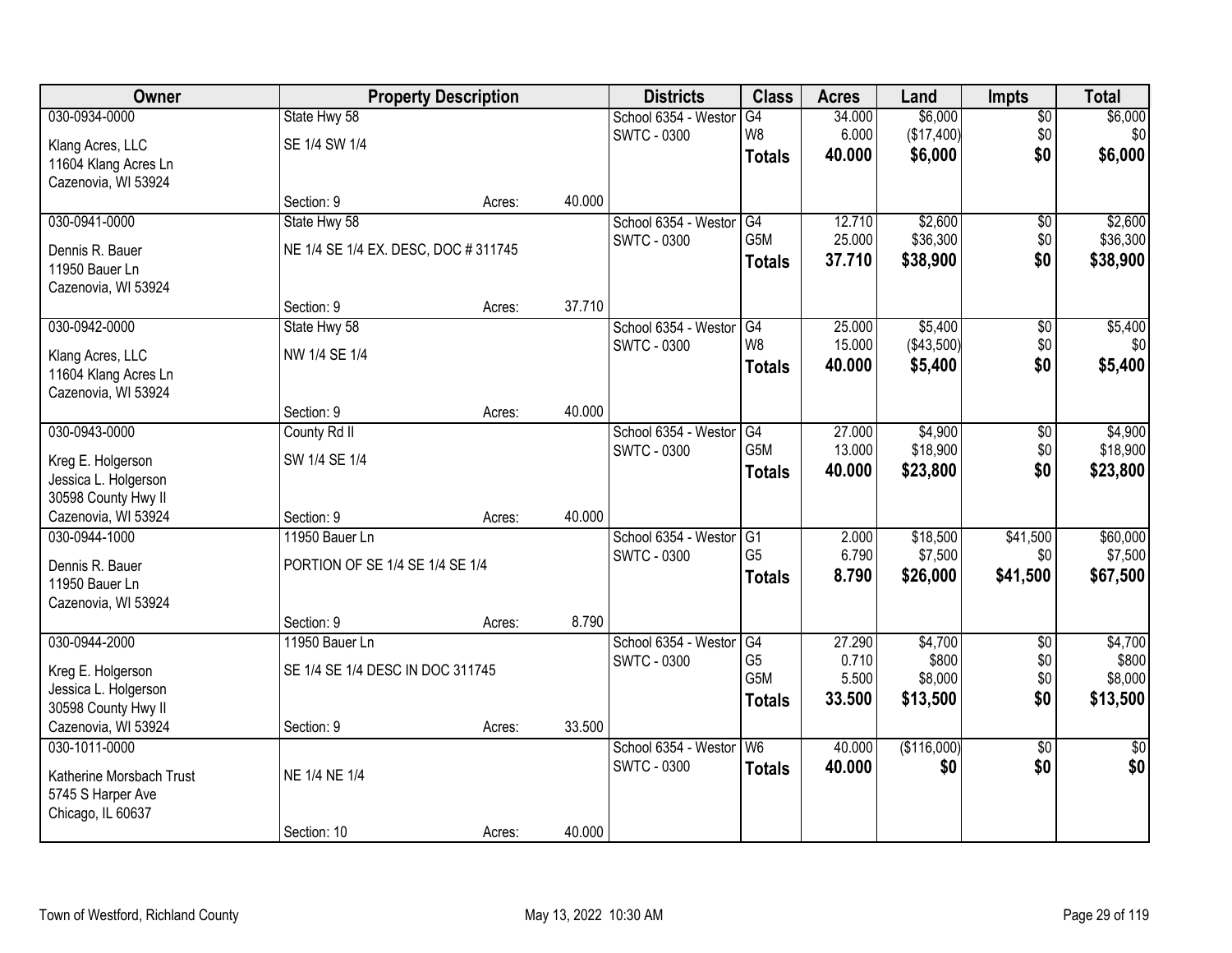| Owner                                            | <b>Property Description</b>                 |        |        | <b>Districts</b>     | <b>Class</b>         | <b>Acres</b>   | Land               | <b>Impts</b>    | <b>Total</b>       |
|--------------------------------------------------|---------------------------------------------|--------|--------|----------------------|----------------------|----------------|--------------------|-----------------|--------------------|
| 030-1012-0000                                    |                                             |        |        | School 6354 - Weston | W6                   | 40.000         | (\$116,000)        | $\overline{50}$ | \$0                |
| Katherine Morsbach Trust                         | NW 1/4 NE 1/4                               |        |        | <b>SWTC - 0300</b>   | <b>Totals</b>        | 40.000         | \$0                | \$0             | \$0                |
| 5745 S Harper Ave                                |                                             |        |        |                      |                      |                |                    |                 |                    |
| Chicago, IL 60637                                |                                             |        |        |                      |                      |                |                    |                 |                    |
|                                                  | Section: 10                                 | Acres: | 40.000 |                      |                      |                |                    |                 |                    |
| 030-1013-0000                                    |                                             |        |        | School 6354 - Weston | G4                   | 17.000         | \$2,700            | \$0             | \$2,700            |
| Ricky J & Tracey C Anderson                      | SW 1/4 NE 1/4                               |        |        | <b>SWTC - 0300</b>   | G <sub>5</sub> M     | 13.000         | \$18,900           | \$0             | \$18,900           |
| Revocable Trust                                  |                                             |        |        |                      | G <sub>6</sub>       | 10.000         | \$29,000           | \$0             | \$29,000           |
| 608 Worthington Way                              |                                             |        |        |                      | <b>Totals</b>        | 40.000         | \$50,600           | \$0             | \$50,600           |
| Waunakee, WI 53597                               | Section: 10                                 | Acres: | 40.000 |                      |                      |                |                    |                 |                    |
| 030-1014-0000                                    | State Hwy 58                                |        |        | School 6354 - Westor | G4                   | 27.000         | \$4,100            | \$0             | \$4,100            |
|                                                  | SE 1/4 NE 1/4                               |        |        | <b>SWTC - 0300</b>   | G <sub>5</sub> M     | 13.000         | \$18,900           | \$0             | \$18,900           |
| Matthew J. Deitelhoff<br>Elizabeth M. Deitelhoff |                                             |        |        |                      | <b>Totals</b>        | 40.000         | \$23,000           | \$0             | \$23,000           |
| 31850 County Hwy V                               |                                             |        |        |                      |                      |                |                    |                 |                    |
| Cazenovia, WI 53924                              | Section: 10                                 | Acres: | 40.000 |                      |                      |                |                    |                 |                    |
| 030-1021-0000                                    | State Hwy 58                                |        |        | School 6354 - Weston | G4                   | 18.000         | \$2,900            | $\sqrt[6]{3}$   | \$2,900            |
|                                                  |                                             |        |        | <b>SWTC - 0300</b>   | G5M                  | 22.000         | \$31,900           | \$0             | \$31,900           |
| Martin R Klang Testamentary Trust                | NE 1/4 NW 1/4                               |        |        |                      | <b>Totals</b>        | 40.000         | \$34,800           | \$0             | \$34,800           |
| S3834 County Hwy K                               |                                             |        |        |                      |                      |                |                    |                 |                    |
| Reedsburg, WI 53959                              | Section: 10                                 | Acres: | 40.000 |                      |                      |                |                    |                 |                    |
| 030-1022-0000                                    | Adelman Hill Dr                             |        |        | School 6354 - Weston | G4                   | 10.000         | \$1,600            | \$0             | \$1,600            |
|                                                  |                                             |        |        | <b>SWTC - 0300</b>   | G <sub>5</sub>       | 12.000         | \$13,200           | \$0             | \$13,200           |
| Martin R Klang Testamentary Trust                | NW 1/4 NW 1/4                               |        |        |                      | G5M                  | 18.000         | \$26,100           | \$0             | \$26,100           |
| S3834 County Hwy K                               |                                             |        |        |                      | <b>Totals</b>        | 40.000         | \$40,900           | \$0             | \$40,900           |
| Reedsburg, WI 53959                              |                                             |        |        |                      |                      |                |                    |                 |                    |
|                                                  | Section: 10                                 | Acres: | 40.000 |                      |                      |                |                    |                 |                    |
| 030-1023-1000                                    | 31208 County Rd V                           |        |        | School 6354 - Westor | G4<br>G <sub>5</sub> | 22.890         | \$5,100            | $\overline{50}$ | \$5,100            |
| Martin R Klang Testamentary Trust                | SW 1/4 NW 1/4 EX S 5 ACRES & EX APPROX .11A |        |        | <b>SWTC - 0300</b>   | G5M                  | 5.000<br>5.000 | \$5,800<br>\$7,300 | \$0<br>\$0      | \$5,800<br>\$7,300 |
| S3834 County Hwy K                               | OWNED BY TOWN FOR ROAD                      |        |        |                      | G7                   | 2.000          | \$17,500           | \$43,600        | \$61,100           |
| Reedsburg, WI 53959                              |                                             |        |        |                      | <b>Totals</b>        | 34.890         | \$35,700           | \$43,600        | \$79,300           |
|                                                  | Section: 10                                 | Acres: | 34.890 |                      |                      |                |                    |                 |                    |
| 030-1023-2000                                    | State Hwy 58                                |        |        | School 6354 - Weston | G4                   | 4.530          | \$700              | $\overline{50}$ | \$700              |
| James M. Njus                                    | S 1/2 NW 1/4 S 10 RODS W OF CTRLN OF HWY    |        |        | <b>SWTC - 0300</b>   | G <sub>5</sub>       | 0.390          | \$0                | \$0             | \$0                |
| G Margenne Njus                                  |                                             |        |        |                      | G <sub>5</sub> M     | 3.000          | \$4,400            | \$0             | \$4,400            |
| 784 Fairmount Ave                                |                                             |        |        |                      | <b>Totals</b>        | 7.920          | \$5,100            | \$0             | \$5,100            |
| St Paul, MN 55105                                | Section: 10                                 | Acres: | 7.920  |                      |                      |                |                    |                 |                    |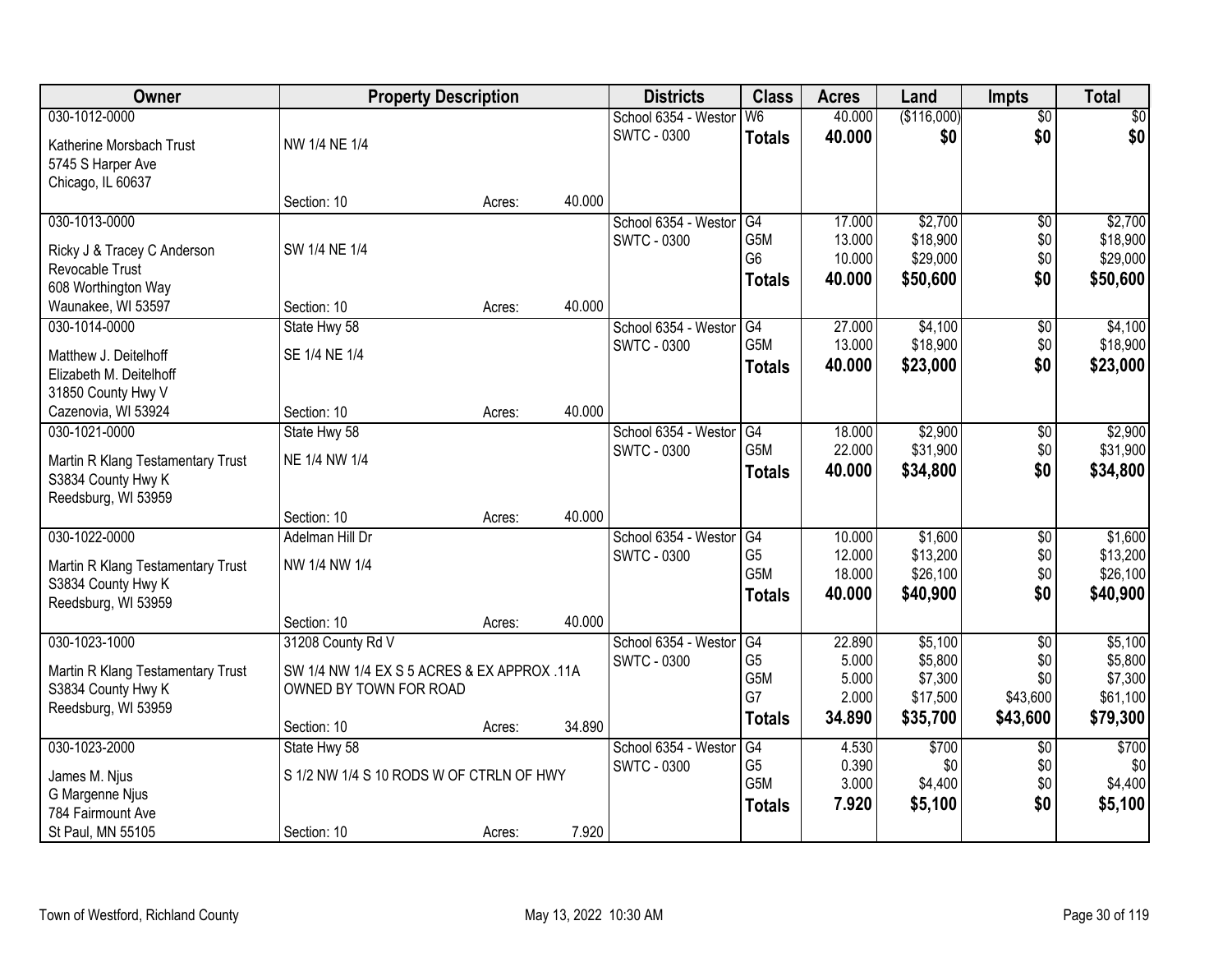| Owner                             |                                                 | <b>Property Description</b> |        | <b>Districts</b>     | <b>Class</b>   | <b>Acres</b> | Land       | <b>Impts</b>    | <b>Total</b> |
|-----------------------------------|-------------------------------------------------|-----------------------------|--------|----------------------|----------------|--------------|------------|-----------------|--------------|
| 030-1024-1000                     | State Hwy 58                                    |                             |        | School 6354 - Weston | G4             | 4.000        | \$600      | $\overline{50}$ | \$600        |
| Martin R Klang Testamentary Trust | SE 1/4 NW 1/4 EX S 5 ACRES & EX APPROX .33A FOR |                             |        | <b>SWTC - 0300</b>   | G <sub>5</sub> | 17.670       | \$19,000   | \$0             | \$19,000     |
| S3834 County Hwy K                | <b>TOWN ROAD</b>                                |                             |        |                      | G5M            | 13.000       | \$18,900   | \$0             | \$18,900     |
| Reedsburg, WI 53959               |                                                 |                             |        |                      | <b>Totals</b>  | 34.670       | \$38,500   | \$0             | \$38,500     |
|                                   | Section: 10                                     | Acres:                      | 34.670 |                      |                |              |            |                 |              |
| 030-1024-1100                     | State Hwy 58                                    |                             |        | School 6354 - Westor | X4             | 0.440        | \$0        | $\overline{30}$ | \$0          |
| Town of Westford                  | S 1/2 NW 1/4 PARCEL DESC IN VOL-PAGE            |                             |        | <b>SWTC - 0300</b>   | <b>Totals</b>  | 0.440        | \$0        | \$0             | \$0          |
| PO Box 25                         |                                                 |                             |        |                      |                |              |            |                 |              |
| Cazenovia, WI 53924-0025          |                                                 |                             |        |                      |                |              |            |                 |              |
|                                   | Section: 10                                     | Acres:                      | 0.440  |                      |                |              |            |                 |              |
| 030-1024-3000                     | State Hwy 58                                    |                             |        | School 6354 - Westor | G5             | 2.080        | \$1,900    | $\overline{50}$ | \$1,900      |
| Klang Acres, LLC                  | SE 1/4 NW 1/4 PARCEL ON S SIDE DESC IN          |                             |        | <b>SWTC - 0300</b>   | <b>Totals</b>  | 2.080        | \$1,900    | \$0             | \$1,900      |
| 11604 Klang Acres Ln              | <b>VOL-PAGE</b>                                 |                             |        |                      |                |              |            |                 |              |
| Cazenovia, WI 53924               |                                                 |                             |        |                      |                |              |            |                 |              |
|                                   | Section: 10                                     | Acres:                      | 2.080  |                      |                |              |            |                 |              |
| 030-1031-1000                     |                                                 |                             |        | School 6354 - Weston | G4             | 19.000       | \$3,000    | \$0             | \$3,000      |
| James M. Njus                     | NE 1/4 SW 1/4 SW OF CTRLN OF HWY V              |                             |        | <b>SWTC - 0300</b>   | G <sub>5</sub> | 15.230       | \$16,000   | \$0             | \$16,000     |
| G Margenne Njus                   |                                                 |                             |        |                      | <b>Totals</b>  | 34.230       | \$19,000   | \$0             | \$19,000     |
| 784 Fairmount Ave                 |                                                 |                             |        |                      |                |              |            |                 |              |
| St Paul, MN 55105                 | Section: 10                                     | Acres:                      | 34.230 |                      |                |              |            |                 |              |
| 030-1031-2000                     | State Hwy 58                                    |                             |        | School 6354 - Weston | G4             | 4.960        | \$800      | \$0             | \$800        |
| Klang Acres, LLC                  | NE 1/4 SW 1/4 PARCEL DESC IN VOL-PAGE           |                             |        | <b>SWTC - 0300</b>   | G <sub>5</sub> | 0.810        | \$100      | \$0             | \$100        |
| 11604 Klang Acres Ln              |                                                 |                             |        |                      | <b>Totals</b>  | 5.770        | \$900      | \$0             | \$900        |
| Cazenovia, WI 53924               |                                                 |                             |        |                      |                |              |            |                 |              |
|                                   | Section: 10                                     | Acres:                      | 5.770  |                      |                |              |            |                 |              |
| 030-1032-0000                     | 11509 Walsh Creek Ln                            |                             |        | School 6354 - Westor | G <sub>1</sub> | 2.000        | \$18,500   | \$88,000        | \$106,500    |
| James M. Njus                     | NW 1/4 SW 1/4                                   |                             |        | <b>SWTC - 0300</b>   | G4             | 14.000       | \$2,500    | \$0             | \$2,500      |
| G Margenne Njus                   |                                                 |                             |        |                      | G <sub>5</sub> | 19.000       | \$20,900   | \$0             | \$20,900     |
| 784 Fairmount Ave                 |                                                 |                             |        |                      | W <sub>6</sub> | 5.000        | (\$14,500) | \$0             | \$0          |
| St Paul, MN 55105                 | Section: 10                                     | Acres:                      | 40.000 |                      | <b>Totals</b>  | 40.000       | \$41,900   | \$88,000        | \$129,900    |
| 030-1033-0000                     |                                                 |                             |        | School 6354 - Weston | G4             | 25.000       | \$4,300    | $\overline{50}$ | \$4,300      |
| James M. Njus                     | SW 1/4 SW 1/4                                   |                             |        | SWTC - 0300          | W <sub>6</sub> | 15.000       | (\$43,500) | \$0             | \$0          |
| G Margenne Njus                   |                                                 |                             |        |                      | <b>Totals</b>  | 40.000       | \$4,300    | \$0             | \$4,300      |
| 784 Fairmount Ave                 |                                                 |                             |        |                      |                |              |            |                 |              |
| St Paul, MN 55105                 | Section: 10                                     | Acres:                      | 40.000 |                      |                |              |            |                 |              |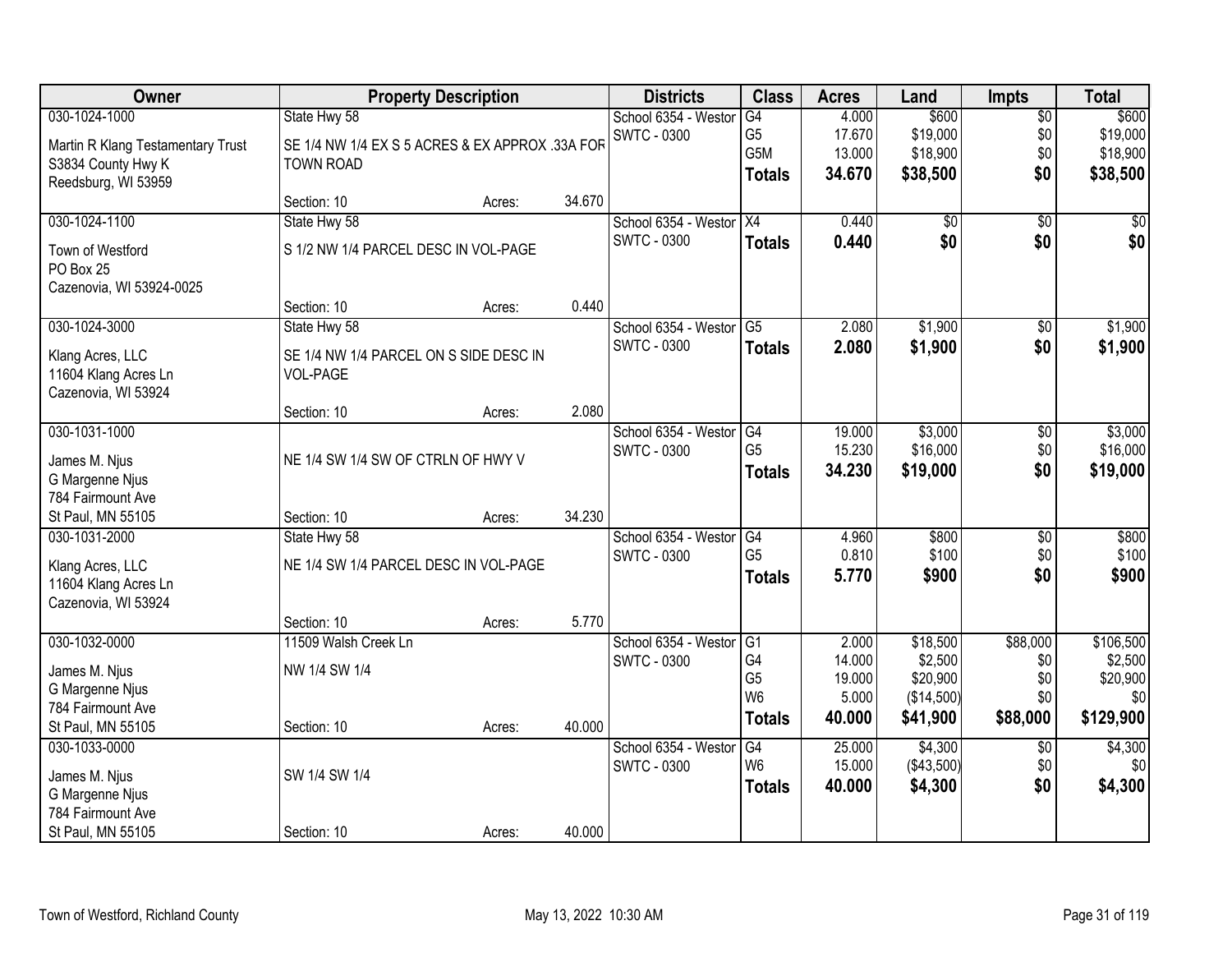| Owner                                          | <b>Property Description</b>                  |        |        | <b>Districts</b>     | <b>Class</b>     | <b>Acres</b> | Land        | <b>Impts</b>    | <b>Total</b> |
|------------------------------------------------|----------------------------------------------|--------|--------|----------------------|------------------|--------------|-------------|-----------------|--------------|
| 030-1034-0000                                  |                                              |        |        | School 6354 - Westor | $\overline{G5}$  | 12.000       | \$13,200    | $\sqrt{$0}$     | \$13,200     |
| James M. Njus                                  | SE 1/4 SW 1/4                                |        |        | <b>SWTC - 0300</b>   | W <sub>6</sub>   | 28.000       | (\$81,200)  | \$0             | \$0          |
| G Margenne Njus                                |                                              |        |        |                      | <b>Totals</b>    | 40.000       | \$13,200    | \$0             | \$13,200     |
| 784 Fairmount Ave                              |                                              |        |        |                      |                  |              |             |                 |              |
| St Paul, MN 55105                              | Section: 10                                  | Acres: | 40.000 |                      |                  |              |             |                 |              |
| 030-1041-0000                                  | State Hwy 58                                 |        |        | School 6354 - Westor | G4               | 36.000       | \$5,300     | \$0             | \$5,300      |
| Matthew J. Deitelhoff                          | NE 1/4 SE 1/4                                |        |        | <b>SWTC - 0300</b>   | G5M              | 4.000        | \$5,800     | \$0             | \$5,800      |
| Elizabeth M. Deitelhoff                        |                                              |        |        |                      | <b>Totals</b>    | 40.000       | \$11,100    | \$0             | \$11,100     |
| 31850 County Hwy V                             |                                              |        |        |                      |                  |              |             |                 |              |
| Cazenovia, WI 53924                            | Section: 10                                  | Acres: | 40.000 |                      |                  |              |             |                 |              |
| 030-1042-1000                                  | 31528 County Rd V                            |        |        | School 6354 - Westor | G4               | 26.850       | \$3,400     | $\overline{50}$ | \$3,400      |
|                                                |                                              |        |        | SWTC - 0300          | G <sub>5</sub>   | 1.150        | \$100       | \$0             | \$100        |
| Ricky J & Tracey C Anderson<br>Revocable Trust | W 1/2 SE 1/4 N OF CTRLN OF HWY V             |        |        |                      | G <sub>5</sub> M | 4.000        | \$5,800     | \$0             | \$5,800      |
| 608 Worthington Way                            |                                              |        |        |                      | G7               | 1.000        | \$10,000    | \$63,600        | \$73,600     |
| Waunakee, WI 53597                             | Section: 10                                  | Acres: | 33.000 |                      | <b>Totals</b>    | 33.000       | \$19,300    | \$63,600        | \$82,900     |
| 030-1043-1000                                  |                                              |        |        | School 6354 - Weston | G5               | 2.000        | \$900       | \$0             | \$900        |
|                                                |                                              |        |        | <b>SWTC - 0300</b>   | G <sub>6</sub>   | 7.000        | \$20,300    | \$0             | \$20,300     |
| James M. Njus                                  | W 1/2 SE 1/4 S OF CTRLN OF HWY V             |        |        |                      | W <sub>6</sub>   | 39.000       | (\$113,100) | \$0             | \$0          |
| G Margenne Njus                                |                                              |        |        |                      | <b>Totals</b>    | 48.000       | \$21,200    | \$0             | \$21,200     |
| 784 Fairmount Ave                              |                                              |        |        |                      |                  |              |             |                 |              |
| St Paul, MN 55105                              | Section: 10                                  | Acres: | 48.000 |                      |                  |              |             |                 |              |
| 030-1044-1000                                  | 31850 County Rd V                            |        |        | School 6354 - Weston | G4               | 24.270       | \$4,200     | $\overline{50}$ | \$4,200      |
| Matthew J. Deitelhoff                          | SE 1/4 SE 1/4 EX BEG SW COR N19CH70LK TO HWY |        |        | <b>SWTC - 0300</b>   | G <sub>5</sub>   | 1.730        | \$100       | \$0             | \$100        |
| Elizabeth M. Deitelhoff                        | ON HWY S75 DE6CH13LK S16CH33LK W5CH85LK &    |        |        |                      | G7               | 3.000        | \$20,000    | \$73,000        | \$93,000     |
| 31850 County Hwy V                             | EX CSM 76, VOL 1-223                         |        |        |                      | <b>Totals</b>    | 29.000       | \$24,300    | \$73,000        | \$97,300     |
| Cazenovia, WI 53924                            | Section: 10                                  | Acres: | 29.000 |                      |                  |              |             |                 |              |
| 030-1044-1100                                  | 31988 County Rd V                            |        |        | School 6354 - Westor | $\overline{G1}$  | 1.000        | \$11,000    | \$149,000       | \$160,000    |
|                                                |                                              |        |        | <b>SWTC - 0300</b>   | <b>Totals</b>    | 1.000        | \$11,000    | \$149,000       | \$160,000    |
| Ryan M. Elliott                                | SE 1/4 SE 1/4 CSM 76, VOL 1-223              |        |        |                      |                  |              |             |                 |              |
| Jessica K. Tolle                               |                                              |        |        |                      |                  |              |             |                 |              |
| 31988 County Hwy V<br>Cazenovia, WI 53924      | Section: 10                                  |        | 1.000  |                      |                  |              |             |                 |              |
| 030-1044-2000                                  |                                              | Acres: |        | School 6354 - Westor | $\overline{G5}$  | 10.000       | \$3,300     |                 | \$3,300      |
|                                                | State Hwy 58                                 |        |        | SWTC - 0300          |                  |              |             | $\overline{30}$ |              |
| Leonard Klang                                  | SE 1/4 SE 1/4 BEG SW COR N19 CH70LK TO CTR   |        |        |                      | <b>Totals</b>    | 10.000       | \$3,300     | \$0             | \$3,300      |
| Judy A. Klang                                  | HWY ON HWY S75 DE6CH3LK S16CH33LK W5CH85LI   |        |        |                      |                  |              |             |                 |              |
| 11135 Klang Dr                                 |                                              |        |        |                      |                  |              |             |                 |              |
| Cazenovia, WI 53924                            | Section: 10                                  | Acres: | 10.000 |                      |                  |              |             |                 |              |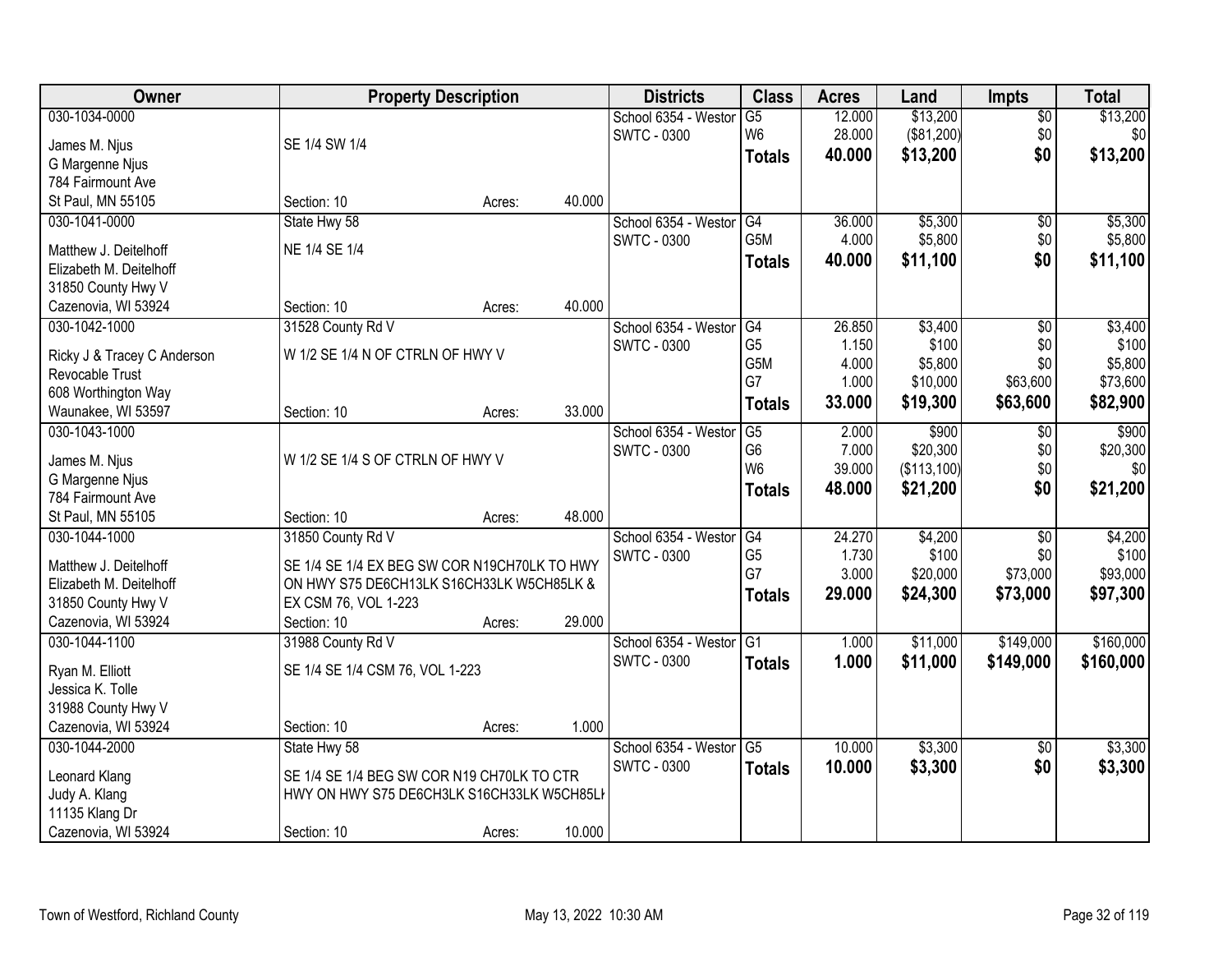| <b>Owner</b>                          |                                                 | <b>Property Description</b> |        | <b>Districts</b>     | <b>Class</b>    | <b>Acres</b> | Land       | <b>Impts</b>    | <b>Total</b> |
|---------------------------------------|-------------------------------------------------|-----------------------------|--------|----------------------|-----------------|--------------|------------|-----------------|--------------|
| 030-1111-0000                         | 32924 Cunningham Ridge Rd                       |                             |        | School 6354 - Weston | G4              | 25.800       | \$4,100    | $\overline{50}$ | \$4,100      |
| Ronald G. Klang                       | NE 1/4 NE 1/4                                   |                             |        | <b>SWTC - 0300</b>   | G <sub>5</sub>  | 2.200        | \$100      | \$0             | \$100        |
| Jean A. Klang                         |                                                 |                             |        |                      | G5M             | 10.000       | \$14,500   | \$0             | \$14,500     |
| 32924 Cunningham Ridge Rd             |                                                 |                             |        |                      | G7              | 2.000        | \$17,500   | \$84,600        | \$102,100    |
| Cazenovia, WI 53924                   | Section: 11                                     | Acres:                      | 40.000 |                      | <b>Totals</b>   | 40.000       | \$36,200   | \$84,600        | \$120,800    |
| 030-1112-1000                         | 11089 Klang Dr                                  |                             |        | School 6354 - Weston | $\overline{G1}$ | 1.000        | \$11,000   | \$15,900        | \$26,900     |
| Kimberly K. Klang                     | NW 1/4 NE 1/4 LOT 1 OF CSM 1156                 |                             |        | <b>SWTC - 0300</b>   | G4              | 1.250        | \$100      | \$0             | \$100        |
| Robert A. Klang                       |                                                 |                             |        |                      | <b>Totals</b>   | 2.250        | \$11,100   | \$15,900        | \$27,000     |
| 11089 Klang Dr                        |                                                 |                             |        |                      |                 |              |            |                 |              |
| Cazenovia, WI 53924                   | Section: 11                                     | Acres:                      | 2.250  |                      |                 |              |            |                 |              |
| 030-1112-2000                         | 11135 Klang Dr                                  |                             |        | School 6354 - Westor | G4              | 34.450       | \$3,500    | $\overline{50}$ | \$3,500      |
|                                       |                                                 |                             |        | <b>SWTC - 0300</b>   | G <sub>5</sub>  | 1.300        | \$100      | \$0             | \$100        |
| Leonard Klang                         | NW 1/4 NE 1/4 EX LOT 1 OF CSM 1156              |                             |        |                      | G7              | 2.000        | \$17,500   | \$77,000        | \$94,500     |
| Judy A. Klang                         |                                                 |                             |        |                      | <b>Totals</b>   | 37.750       | \$21,100   | \$77,000        | \$98,100     |
| 11135 Klang Dr<br>Cazenovia, WI 53924 | Section: 11                                     | Acres:                      | 37.750 |                      |                 |              |            |                 |              |
| 030-1113-1000                         | 11348 Klang Dr                                  |                             |        | School 6354 - Weston | G4              | 2.550        | \$400      | \$0             | \$400        |
|                                       |                                                 |                             |        | <b>SWTC - 0300</b>   | W <sub>8</sub>  | 32.000       | (\$92,800) | \$0             | \$0          |
| Hop House Hill LLC                    | SW 1/4 NE 1/4 EX W765' OF THE S310'             |                             |        |                      |                 | 34.550       | \$400      | \$0             | \$400        |
| E5096A County Hwy K                   |                                                 |                             |        |                      | <b>Totals</b>   |              |            |                 |              |
| Reedsburg, WI 53959                   |                                                 |                             |        |                      |                 |              |            |                 |              |
|                                       | Section: 11                                     | Acres:                      | 34.550 |                      |                 |              |            |                 |              |
| 030-1113-2000                         | State Hwy 58                                    |                             |        | School 6354 - Weston | $\overline{G4}$ | 5.450        | \$900      | $\overline{30}$ | \$900        |
| David H. Yoder                        | SW 1/4 NE 1/4 COM SW COR N310' E765' S310' W765 |                             |        | <b>SWTC - 0300</b>   | <b>Totals</b>   | 5.450        | \$900      | \$0             | \$900        |
| Irene M. Yoder                        |                                                 |                             |        |                      |                 |              |            |                 |              |
| 11336 Klang Dr                        |                                                 |                             |        |                      |                 |              |            |                 |              |
| Cazenovia, WI 53924                   | Section: 11                                     | Acres:                      | 5.450  |                      |                 |              |            |                 |              |
| 030-1114-0000                         | State Hwy 58                                    |                             |        | School 6354 - Westor | $\overline{G4}$ | 28.000       | \$4,200    | $\overline{60}$ | \$4,200      |
| Andrew C. Rebhan                      | SE 1/4 NE 1/4                                   |                             |        | <b>SWTC - 0300</b>   | G5M             | 12.000       | \$17,400   | \$0             | \$17,400     |
| 32384 County Hwy V                    |                                                 |                             |        |                      | <b>Totals</b>   | 40.000       | \$21,600   | \$0             | \$21,600     |
| Cazenovia, WI 53924                   |                                                 |                             |        |                      |                 |              |            |                 |              |
|                                       | Section: 11                                     | Acres:                      | 40.000 |                      |                 |              |            |                 |              |
| 030-1121-1000                         | 11336 Klang Rd                                  |                             |        | School 6354 - Weston | G4              | 43.410       | \$6,800    | $\overline{50}$ | \$6,800      |
|                                       |                                                 |                             |        | <b>SWTC - 0300</b>   | G <sub>5</sub>  | 3.200        | \$200      | \$0             | \$200        |
| David H. Yoder                        | NE 1/4 PARCEL DESC IN VOL-PAGE EX PARCEL        |                             |        |                      | G5M             | 12.000       | \$17,400   | \$0             | \$17,400     |
| Irene M. Yoder                        | DESC IN VOL 306-43                              |                             |        |                      | G7              | 2.000        | \$17,500   | \$98,200        | \$115,700    |
| 11336 Klang Dr<br>Cazenovia, WI 53924 | Section: 11                                     |                             | 60.610 |                      | <b>Totals</b>   | 60.610       | \$41,900   | \$98,200        | \$140,100    |
|                                       |                                                 | Acres:                      |        |                      |                 |              |            |                 |              |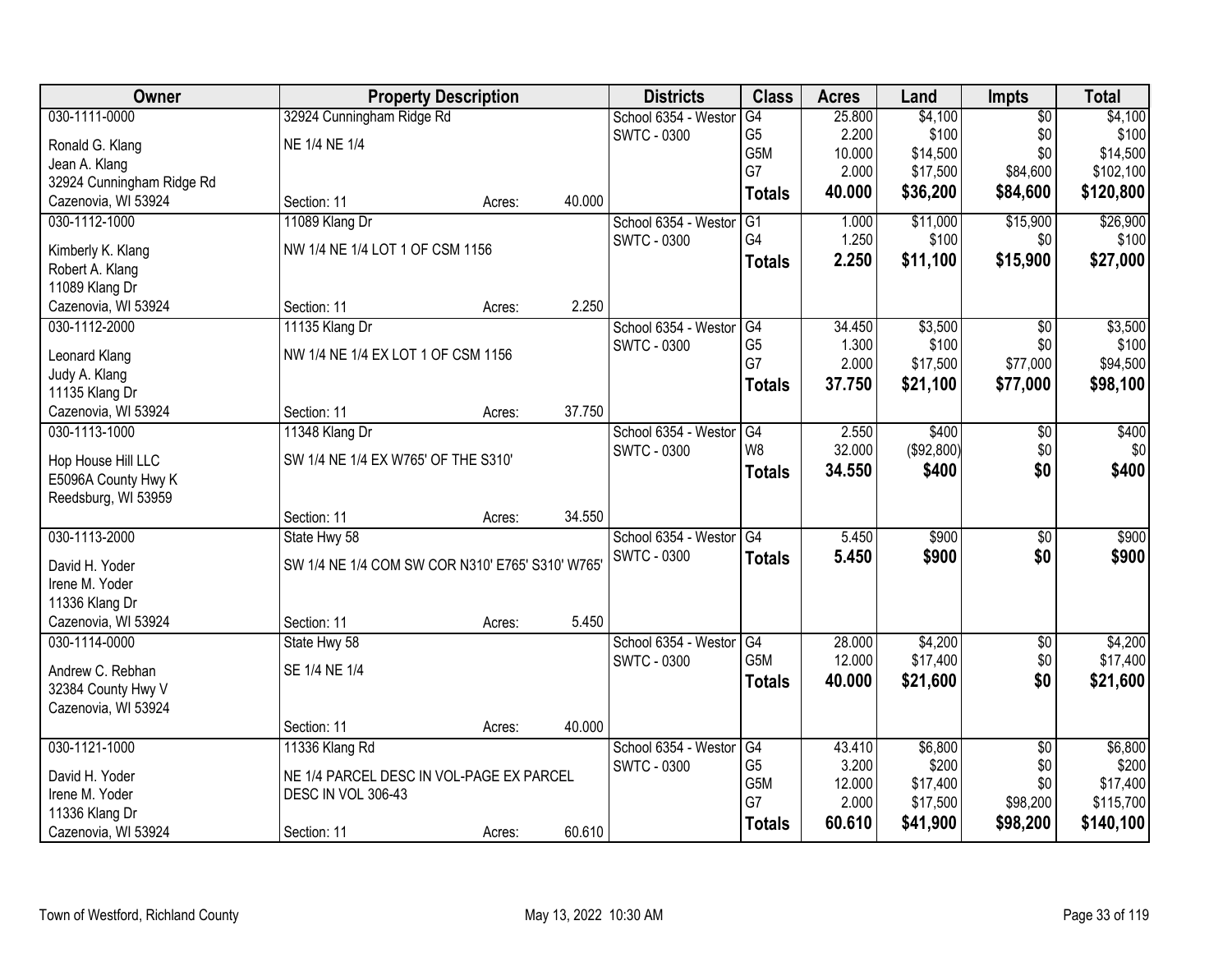| \$1,700<br>030-1122-1000<br>16.000<br>State Hwy 58<br>School 6354 - Weston<br>G4<br>\$0<br>G <sub>5</sub><br>0.450<br><b>SWTC - 0300</b><br>\$0<br>\$0<br>Steven L. Bauer<br>NW 1/4 CSM 269, VOL 2-263 EXC LAND DESC IN DOC<br>G5M<br>28.430<br>\$41,200<br>\$0<br>308 North St<br>316390<br>\$0<br>44.880<br>\$42,900<br><b>Totals</b><br>Cazenovia, WI 53924 | \$1,700<br>\$0<br>\$41,200<br>\$42,900<br>\$500<br>\$1,500 |
|----------------------------------------------------------------------------------------------------------------------------------------------------------------------------------------------------------------------------------------------------------------------------------------------------------------------------------------------------------------|------------------------------------------------------------|
|                                                                                                                                                                                                                                                                                                                                                                |                                                            |
|                                                                                                                                                                                                                                                                                                                                                                |                                                            |
|                                                                                                                                                                                                                                                                                                                                                                |                                                            |
|                                                                                                                                                                                                                                                                                                                                                                |                                                            |
| 44.880<br>Section: 11<br>Acres:                                                                                                                                                                                                                                                                                                                                |                                                            |
| 030-1122-2000<br>State Hwy 58<br>G4<br>3.000<br>\$500<br>School 6354 - Weston<br>\$0                                                                                                                                                                                                                                                                           |                                                            |
| G <sub>5</sub> M<br>1.010<br>\$1,500<br><b>SWTC - 0300</b><br>\$0<br>NW 1/4 NW 1/4, PART OF LOT 1 OF CSM 269<br>Brett M. Keller                                                                                                                                                                                                                                |                                                            |
| \$0<br>4.010<br>\$2,000<br><b>Totals</b><br>Amanda K. Keller                                                                                                                                                                                                                                                                                                   | \$2,000                                                    |
| 10866 Klang Dr                                                                                                                                                                                                                                                                                                                                                 |                                                            |
| 4.010<br>Cazenovia, WI 53924<br>Section: 11<br>Acres:                                                                                                                                                                                                                                                                                                          |                                                            |
| 030-1124-1100<br>11348 Klang Dr<br>School 6354 - Westor<br>IG <sub>1</sub><br>0.500<br>\$7,700<br>\$47,700                                                                                                                                                                                                                                                     | \$55,400                                                   |
| <b>SWTC - 0300</b><br>0.500<br>\$7,700<br>\$47,700<br><b>Totals</b>                                                                                                                                                                                                                                                                                            | \$55,400                                                   |
| SE 1/4 NW 1/4 COM NE COR OF NE 1/4 NW 1/4<br>Scott M. Stiemke                                                                                                                                                                                                                                                                                                  |                                                            |
| Ann M. Stiemke<br>S110RD TO BEG: W10RD N8RD E10RD S8RD                                                                                                                                                                                                                                                                                                         |                                                            |
| 11348 Klang Dr<br>0.500                                                                                                                                                                                                                                                                                                                                        |                                                            |
| Cazenovia, WI 53924<br>Section: 11<br>Acres:                                                                                                                                                                                                                                                                                                                   |                                                            |
| 030-1124-2000<br>\$18,500<br>\$114,000<br>11478 Klang Dr<br>School 6354 - Weston<br>G1<br>2.000<br>G4<br>22.370<br>\$4,100<br><b>SWTC - 0300</b><br>\$0                                                                                                                                                                                                        | \$132,500<br>\$4,100                                       |
| Clarence H. Bruha<br>S 1/2 NW 1/4 A STRIP OF LAND 50 RD WIDE ACROSS<br>G <sub>5</sub><br>\$15,500<br>14.630<br>\$0                                                                                                                                                                                                                                             | \$15,500                                                   |
| S SIDE<br>Patrici Bruha<br>G <sub>5</sub> M<br>\$16,000<br>\$0<br>11.000                                                                                                                                                                                                                                                                                       | \$16,000                                                   |
| 11478 Klang Dr<br>50.000<br>\$54,100<br>\$114,000<br><b>Totals</b>                                                                                                                                                                                                                                                                                             | \$168,100                                                  |
| 50.000<br>Cazenovia, WI 53924<br>Section: 11<br>Acres:                                                                                                                                                                                                                                                                                                         |                                                            |
| \$203,000<br>030-1131-1000<br>11732 Klang Dr<br>$\overline{G1}$<br>2.000<br>\$18,500<br>School 6354 - Weston                                                                                                                                                                                                                                                   | \$221,500                                                  |
| G <sub>4</sub><br>45.120<br>\$6,500<br>\$0<br><b>SWTC - 0300</b><br>Gary F. Curfman<br>SW 1/4 PARCEL DESC IN VOL-PAGE, KNOWN AS                                                                                                                                                                                                                                | \$6,500                                                    |
| G <sub>5</sub><br>0.900<br>\$100<br>\$0<br>PO Box 43<br>PARCEL C ON SURVEY                                                                                                                                                                                                                                                                                     | \$100                                                      |
| 48.020<br>\$203,000<br>\$25,100<br><b>Totals</b><br>Cazenovia, WI 53924-0043                                                                                                                                                                                                                                                                                   | \$228,100                                                  |
| 48.020<br>Section: 11<br>Acres:                                                                                                                                                                                                                                                                                                                                |                                                            |
| \$11,000<br>\$5,700<br>030-1131-2000<br>School 6354 - Westor<br>$\overline{G}$<br>1.000<br>Klang Dr                                                                                                                                                                                                                                                            | \$16,700                                                   |
| G4<br>6.370<br>\$800<br><b>SWTC - 0300</b><br>\$0<br>N 1/2 SW 1/4 THE NORTH 10 ACRES<br>Clarence H. Bruha                                                                                                                                                                                                                                                      | \$800                                                      |
| G <sub>5</sub><br>0.130<br>\$0<br>\$0<br>Patrici Bruha                                                                                                                                                                                                                                                                                                         | \$0                                                        |
| G <sub>5</sub> M<br>2.500<br>\$3,700<br>\$0<br>11478 Klang Dr                                                                                                                                                                                                                                                                                                  | \$3,700                                                    |
| 10.000<br>\$15,500<br>\$5,700<br><b>Totals</b><br>Cazenovia, WI 53924<br>10.000<br>Section: 11<br>Acres:                                                                                                                                                                                                                                                       | \$21,200                                                   |
| \$178,500<br>32178 County Rd V<br>\$18,500<br>030-1132-1000<br>School 6354 - Weston<br>G1<br>2.000                                                                                                                                                                                                                                                             | \$197,000                                                  |
| G4<br>30.440<br>\$4,900<br>\$0<br>SWTC - 0300<br>Michael Milfred<br>W 1/2 SW 1/4 PARCEL KNOWN AS PARCEL D ON                                                                                                                                                                                                                                                   | \$4,900                                                    |
| G <sub>5</sub><br>2.730<br>\$2,700<br>\$0<br><b>Beverly Milfred</b><br>SURVEY, EX PARCEL DESC IN VOL 403-143                                                                                                                                                                                                                                                   | \$2,700                                                    |
| G5M<br>8.000<br>\$11,600<br>\$0<br>32178 County Hwy V                                                                                                                                                                                                                                                                                                          | \$11,600                                                   |
| 43.170<br>\$37,700<br>\$178,500<br><b>Totals</b><br>43.170<br>Cazenovia, WI 53924<br>Section: 11<br>Acres:                                                                                                                                                                                                                                                     | \$216,200                                                  |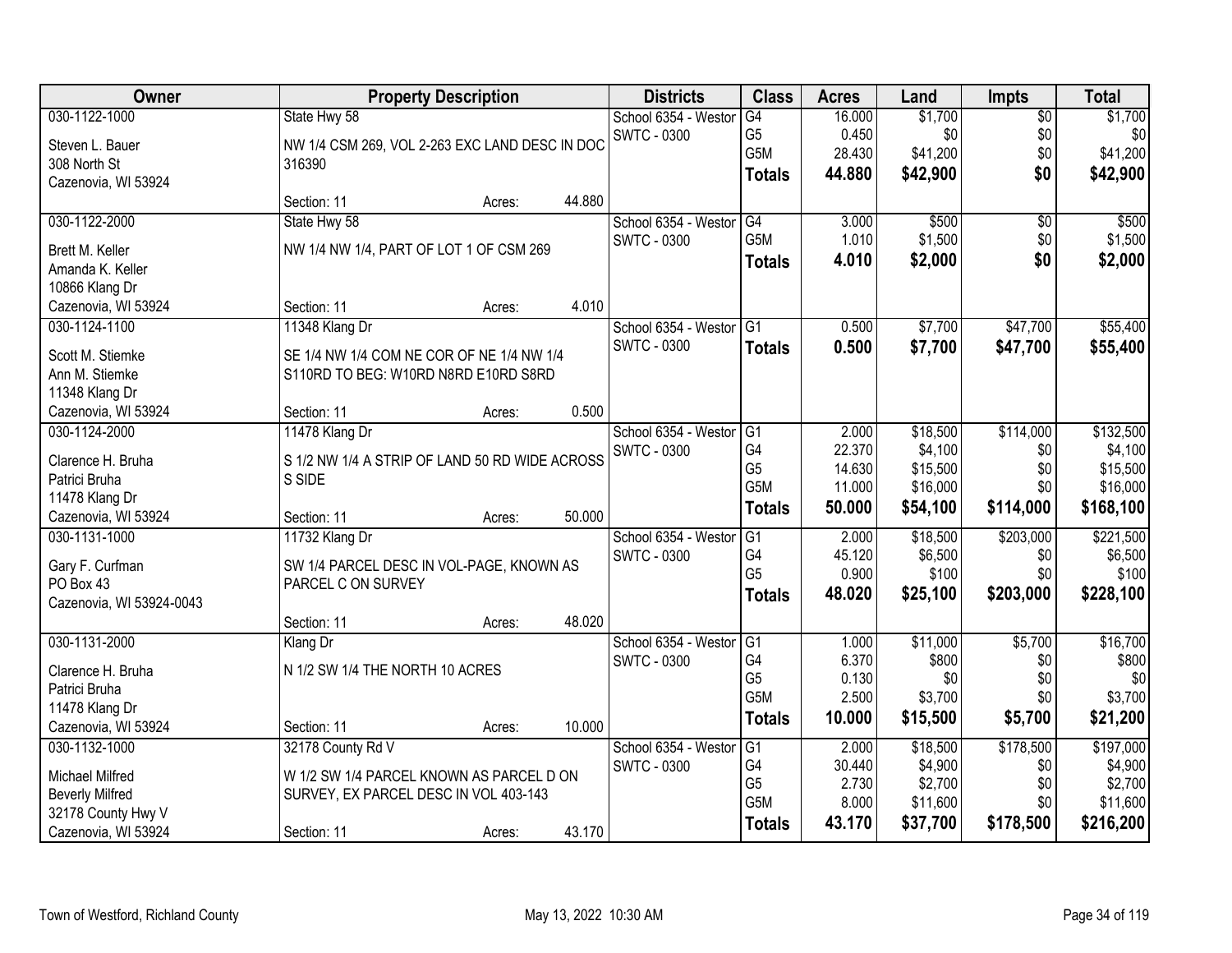| Owner                                  |                                                  | <b>Property Description</b> |        | <b>Districts</b>                           | <b>Class</b>         | <b>Acres</b>   | Land            | <b>Impts</b>    | <b>Total</b>    |
|----------------------------------------|--------------------------------------------------|-----------------------------|--------|--------------------------------------------|----------------------|----------------|-----------------|-----------------|-----------------|
| 030-1133-1000                          | State Hwy 58                                     |                             |        | School 6354 - Westor                       | G4                   | 12.700         | \$2,400         | \$0             | \$2,400         |
| Matthew J. Deitelhoff                  | S 1/2 SW 1/4 S OF CTRLN OF COUNTY HWY V          |                             |        | <b>SWTC - 0300</b>                         | G <sub>5</sub>       | 1.390          | \$100           | \$0             | \$100           |
| Elizabeth M. Deitelhoff                |                                                  |                             |        |                                            | G5M                  | 1.000          | \$1,500         | \$0             | \$1,500         |
| 31850 County Hwy V                     |                                                  |                             |        |                                            | <b>Totals</b>        | 15.090         | \$4,000         | \$0             | \$4,000         |
| Cazenovia, WI 53924                    | Section: 11                                      | Acres:                      | 15.090 |                                            |                      |                |                 |                 |                 |
| 030-1133-1100                          | 32136 County Rd V                                |                             |        | School 6354 - Westor                       | G1                   | 1.000          | \$11,000        | \$57,900        | \$68,900        |
| Darrell C. Slama                       | SW 1/4 SW 1/4 COM CTR HWY "V" 815' N & 537' S 65 |                             |        | <b>SWTC - 0300</b>                         | <b>Totals</b>        | 1.000          | \$11,000        | \$57,900        | \$68,900        |
| Gloria J. Slama                        | DEG E FROM SW COR N 148.5' S 68 DEG E 293'4" S   |                             |        |                                            |                      |                |                 |                 |                 |
| 32136 County Hwy V                     | 148.5' N 68 DEG W 293'4"                         |                             |        |                                            |                      |                |                 |                 |                 |
| Cazenovia, WI 53924                    | Section: 11                                      | Acres:                      | 1.000  |                                            |                      |                |                 |                 |                 |
| 030-1133-1200                          | State Hwy 58                                     |                             |        | School 6354 - Westor                       | G <sub>5</sub>       | 0.060          | $\overline{50}$ | \$0             | $\sqrt{50}$     |
|                                        |                                                  |                             |        | <b>SWTC - 0300</b>                         | <b>Totals</b>        | 0.060          | \$0             | \$0             | \$0             |
| Ryan M. Elliott                        | NW 1/4 SW 1/4 PARCEL DESC IN VOL-PAGE            |                             |        |                                            |                      |                |                 |                 |                 |
| Jessica K. Tolle                       |                                                  |                             |        |                                            |                      |                |                 |                 |                 |
| 31988 County Hwy V                     |                                                  |                             |        |                                            |                      |                |                 |                 |                 |
| Cazenovia, WI 53924                    | Section: 11                                      | Acres:                      | 0.060  |                                            |                      |                |                 |                 |                 |
| 030-1134-1000                          | 32384 County Rd V                                |                             |        | 27040 Germantown                           | G4                   | 34.780         | \$6,100         | $\sqrt[6]{3}$   | \$6,100         |
| John P. Rebhan                         | SE 1/4 SW 1/4 PARCEL DESC IN VOL-PAGE N OF       |                             |        | sanitary Dist                              | G <sub>5</sub><br>G7 | 0.750<br>2.000 | \$100           | \$0<br>\$95,900 | \$100           |
| Paula Rebhan                           | CTRLN OF COUNTY HWY V                            |                             |        | School 6354 - Westor<br><b>SWTC - 0300</b> |                      |                | \$17,500        |                 | \$113,400       |
| 32384 County Hwy V                     |                                                  |                             |        |                                            | <b>Totals</b>        | 37.530         | \$23,700        | \$95,900        | \$119,600       |
| Cazenovia, WI 53924                    | Section: 11                                      | Acres:                      | 37.530 |                                            |                      |                |                 |                 |                 |
| 030-1134-1100                          | State Hwy 58                                     |                             |        | 27040 Germantown                           | $\overline{X4}$      | 1.000          | $\overline{50}$ | \$0             | $\overline{50}$ |
| St Anthony De Padua Parish             | SE 1/4 SW 1/4 SOUTH 447'8" OF EAST 99'           |                             |        | sanitary Dist                              | <b>Totals</b>        | 1.000          | \$0             | \$0             | \$0             |
| 32505 County Hwy V                     |                                                  |                             |        | School 6354 - Weston                       |                      |                |                 |                 |                 |
| Cazenovia, WI 53924                    |                                                  |                             |        | <b>SWTC - 0300</b>                         |                      |                |                 |                 |                 |
|                                        | Section: 11                                      | Acres:                      | 1.000  |                                            |                      |                |                 |                 |                 |
| 030-1134-1200                          | 32476 County Rd V                                |                             |        | 27040 Germantown                           | G <sub>1</sub>       | 0.250          | \$4,500         | \$62,400        | \$66,900        |
|                                        | SE 1/4 SW 1/4 COM 7 RD W SE COR W 70' N 11 RD E  |                             |        | sanitary Dist                              | <b>Totals</b>        | 0.250          | \$4,500         | \$62,400        | \$66,900        |
| Phillip Thompson<br>32476 County Hwy V | 70' & S 11 RD TO BEG                             |                             |        | School 6354 - Westor                       |                      |                |                 |                 |                 |
| Cazenovia, WI 53924                    |                                                  |                             |        | <b>SWTC - 0300</b>                         |                      |                |                 |                 |                 |
|                                        | Section: 11                                      | Acres:                      | 0.250  |                                            |                      |                |                 |                 |                 |
| 030-1134-1300                          | 32452 County Rd V                                |                             |        | 27040 Germantown                           | $\overline{G1}$      | 0.250          | \$4,500         | \$35,100        | \$39,600        |
|                                        |                                                  |                             |        | sanitary Dist                              | <b>Totals</b>        | 0.250          | \$4,500         | \$35,100        | \$39,600        |
| Shyla L. Honer                         | SE 1/4 SW 1/4 COM 11RD4' W OF SE COR W70'        |                             |        | School 6354 - Weston                       |                      |                |                 |                 |                 |
| 32452 County Hwy V                     | N11RD E70' S11RD                                 |                             |        | SWTC - 0300                                |                      |                |                 |                 |                 |
| Cazenovia, WI 53924                    |                                                  |                             |        |                                            |                      |                |                 |                 |                 |
|                                        | Section: 11                                      | Acres:                      | 0.250  |                                            |                      |                |                 |                 |                 |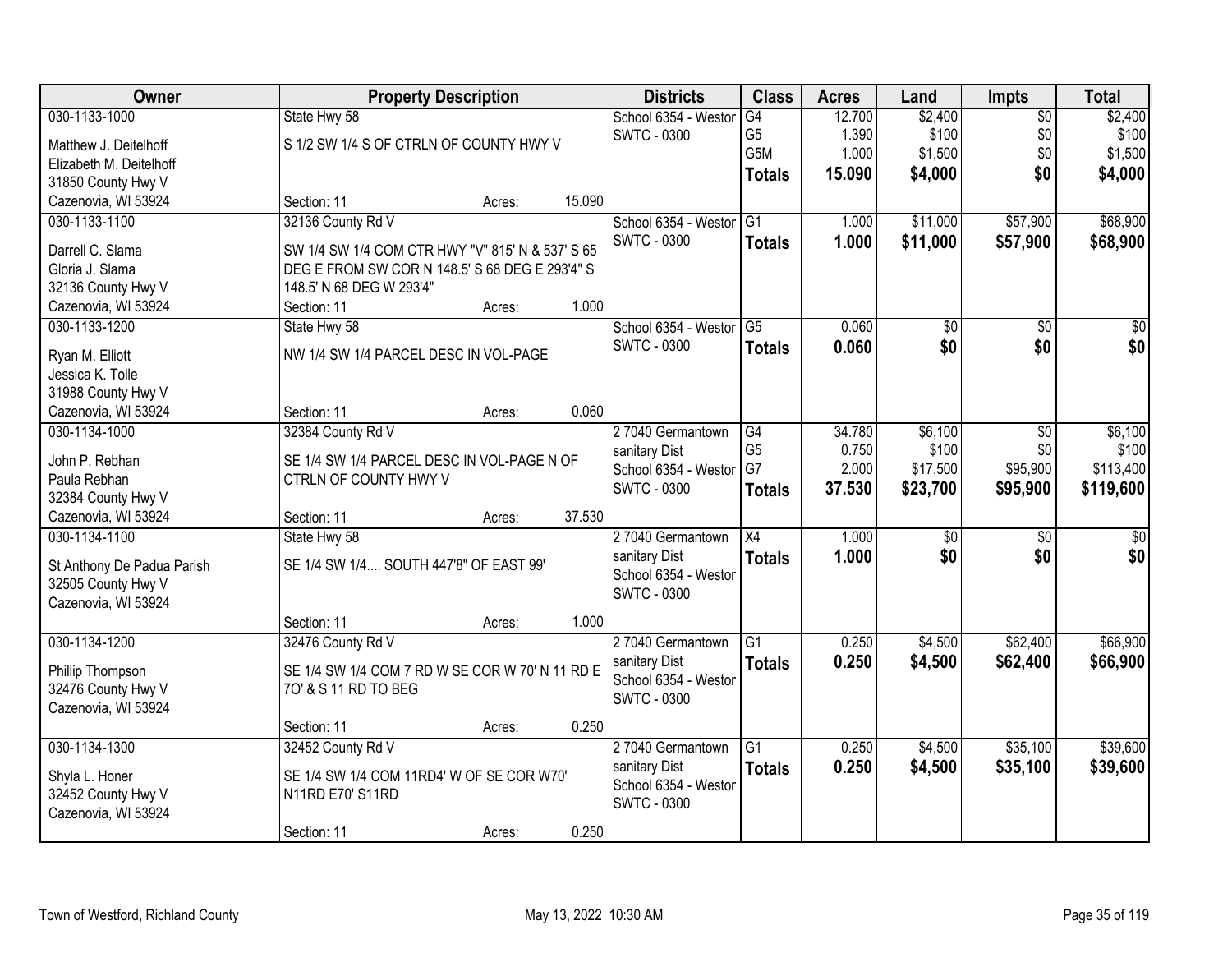| \$76,200<br>\$83,900<br>030-1134-1400<br>32420 County Rd V<br>0.500<br>\$7,700<br>27040 Germantown<br>$\overline{G1}$<br>0.500<br>\$7,700<br>\$76,200<br>\$83,900<br>sanitary Dist<br><b>Totals</b><br>SE 1/4 SW 1/4 COM 15 RDS 8'W OF SE COR W 140 1/<br>Adam J. Brandt<br>School 6354 - Weston<br>April M. Brandt<br>N 11 RDS E 140 1/2' S 11 RDS<br><b>SWTC - 0300</b><br>32420 County Hwy V<br>Cazenovia, WI 53924<br>0.500<br>Section: 11<br>Acres:<br>32408 County Rd V<br>\$36,700<br>\$41,200<br>030-1134-1500<br>27040 Germantown<br>$\overline{G1}$<br>0.250<br>\$4,500<br>sanitary Dist<br>0.250<br>\$4,500<br>\$36,700<br>\$41,200<br><b>Totals</b><br>Lee E. Stevens<br>SE 1/4 SW 1/4  COM 24RD W OF SE COR, | Owner |
|---------------------------------------------------------------------------------------------------------------------------------------------------------------------------------------------------------------------------------------------------------------------------------------------------------------------------------------------------------------------------------------------------------------------------------------------------------------------------------------------------------------------------------------------------------------------------------------------------------------------------------------------------------------------------------------------------------------------------|-------|
|                                                                                                                                                                                                                                                                                                                                                                                                                                                                                                                                                                                                                                                                                                                           |       |
|                                                                                                                                                                                                                                                                                                                                                                                                                                                                                                                                                                                                                                                                                                                           |       |
|                                                                                                                                                                                                                                                                                                                                                                                                                                                                                                                                                                                                                                                                                                                           |       |
|                                                                                                                                                                                                                                                                                                                                                                                                                                                                                                                                                                                                                                                                                                                           |       |
|                                                                                                                                                                                                                                                                                                                                                                                                                                                                                                                                                                                                                                                                                                                           |       |
|                                                                                                                                                                                                                                                                                                                                                                                                                                                                                                                                                                                                                                                                                                                           |       |
|                                                                                                                                                                                                                                                                                                                                                                                                                                                                                                                                                                                                                                                                                                                           |       |
| School 6354 - Weston<br>32408 Cth V<br>W3RD15.9LK N11RD E3RD 15.9LK S11RD ALSO                                                                                                                                                                                                                                                                                                                                                                                                                                                                                                                                                                                                                                            |       |
| SWTC - 0300<br>Cazenovia, WI 53924<br>KNOWN AS CSM 29 RECORDED IN VOL 1-122,123                                                                                                                                                                                                                                                                                                                                                                                                                                                                                                                                                                                                                                           |       |
| 0.250<br>Section: 11<br>Acres:                                                                                                                                                                                                                                                                                                                                                                                                                                                                                                                                                                                                                                                                                            |       |
| \$100<br>030-1134-1600<br>State Hwy 58<br>27040 Germantown<br>$\overline{G5}$<br>0.080<br>\$100<br>$\overline{50}$                                                                                                                                                                                                                                                                                                                                                                                                                                                                                                                                                                                                        |       |
| \$100<br>\$0<br>\$100<br>sanitary Dist<br>0.080<br><b>Totals</b><br><b>Michael Milfred</b><br>SE 1/4 SW 1/4 16.5' X 211' PARCEL KNOWN AS                                                                                                                                                                                                                                                                                                                                                                                                                                                                                                                                                                                  |       |
| School 6354 - Westor<br><b>Beverly Milfred</b><br>PARCEL A ON SURVEY                                                                                                                                                                                                                                                                                                                                                                                                                                                                                                                                                                                                                                                      |       |
| <b>SWTC - 0300</b><br>32178 County Hwy V                                                                                                                                                                                                                                                                                                                                                                                                                                                                                                                                                                                                                                                                                  |       |
| 0.080<br>Cazenovia, WI 53924<br>Section: 11<br>Acres:                                                                                                                                                                                                                                                                                                                                                                                                                                                                                                                                                                                                                                                                     |       |
| 030-1141-1000<br>School 6354 - Weston<br>2.000<br>\$18,500<br>\$99,300<br>\$117,800<br>32904 County Rd V<br>G1                                                                                                                                                                                                                                                                                                                                                                                                                                                                                                                                                                                                            |       |
| G4<br>\$3,100<br>18.000<br>\$3,100<br><b>SWTC - 0300</b><br>\$0<br>Rck Farms, Inc<br>E 1/2 SE 1/4 THE E 1/2 ALSO PCL DESC IN VOL                                                                                                                                                                                                                                                                                                                                                                                                                                                                                                                                                                                          |       |
| G <sub>5</sub><br>\$24,300<br>\$0<br>\$24,300<br>21.740<br>273-237<br>7315 W Donges Bay Rd                                                                                                                                                                                                                                                                                                                                                                                                                                                                                                                                                                                                                                |       |
| \$45,900<br>\$99,300<br>\$145,200<br>41.740<br><b>Totals</b><br>Mequon, WI 53092                                                                                                                                                                                                                                                                                                                                                                                                                                                                                                                                                                                                                                          |       |
| 41.740<br>Section: 11<br>Acres:                                                                                                                                                                                                                                                                                                                                                                                                                                                                                                                                                                                                                                                                                           |       |
| $\overline{G4}$<br>32.180<br>030-1141-2000<br>\$5,400<br>\$5,400<br>32732 County Rd V<br>27040 Germantown<br>\$0                                                                                                                                                                                                                                                                                                                                                                                                                                                                                                                                                                                                          |       |
| 32.180<br>\$5,400<br>\$5,400<br>sanitary Dist<br>\$0<br><b>Totals</b>                                                                                                                                                                                                                                                                                                                                                                                                                                                                                                                                                                                                                                                     |       |
| Andrew C. Rebhan<br>E 1/2 SE 1/4 THE W 1/2 N OF CTRLN OF COUNTY<br>School 6354 - Westor<br>32384 County Hwy V<br>HWY V EX PARCEL DESC IN VOL 273-237 & EX CSM                                                                                                                                                                                                                                                                                                                                                                                                                                                                                                                                                             |       |
| <b>SWTC - 0300</b><br>Cazenovia, WI 53924<br>811                                                                                                                                                                                                                                                                                                                                                                                                                                                                                                                                                                                                                                                                          |       |
| 32.180<br>Section: 11<br>Acres:                                                                                                                                                                                                                                                                                                                                                                                                                                                                                                                                                                                                                                                                                           |       |
| \$5,000<br>\$5,000<br>030-1142-0000<br>School 6354 - Westor<br>G4<br>38.000<br>$\overline{30}$<br>11523 Klang Dr                                                                                                                                                                                                                                                                                                                                                                                                                                                                                                                                                                                                          |       |
| G <sub>5</sub><br>\$100<br>1.000<br>\$100<br>\$0<br><b>SWTC - 0300</b><br>NW 1/4 SE 1/4<br>Bennie N. Miller                                                                                                                                                                                                                                                                                                                                                                                                                                                                                                                                                                                                               |       |
| G7<br>1.000<br>\$10,000<br>\$188,600<br>\$198,600<br>Lydia E. Miller                                                                                                                                                                                                                                                                                                                                                                                                                                                                                                                                                                                                                                                      |       |
| \$15,100<br>\$188,600<br>\$203,700<br>40.000<br><b>Totals</b><br>11523 Klang Dr                                                                                                                                                                                                                                                                                                                                                                                                                                                                                                                                                                                                                                           |       |
| Cazenovia, WI 53924<br>40.000<br>Section: 11<br>Acres:                                                                                                                                                                                                                                                                                                                                                                                                                                                                                                                                                                                                                                                                    |       |
| 030-1143-1000<br>32602 County Rd V<br>School 6354 - Weston<br>32.600<br>\$4,300<br>\$4,300<br>G4<br>$\overline{30}$                                                                                                                                                                                                                                                                                                                                                                                                                                                                                                                                                                                                       |       |
| G <sub>5</sub><br>\$100<br>\$0<br>\$100<br>1.400<br><b>SWTC - 0300</b>                                                                                                                                                                                                                                                                                                                                                                                                                                                                                                                                                                                                                                                    |       |
| Andrew C. Rebhan<br>SW 1/4 SE 1/4 EX COM SE COR N17RD W10RD<br>G7<br>3.000<br>\$154,800<br>\$174,800<br>\$20,000                                                                                                                                                                                                                                                                                                                                                                                                                                                                                                                                                                                                          |       |
| 32384 County Hwy V<br>S17RD E10RD & EX 2 ACRES IN SW COR<br>37.000<br>\$24,400<br>\$154,800<br>\$179,200<br><b>Totals</b><br>Cazenovia, WI 53924                                                                                                                                                                                                                                                                                                                                                                                                                                                                                                                                                                          |       |
| 37.000<br>Section: 11<br>Acres:                                                                                                                                                                                                                                                                                                                                                                                                                                                                                                                                                                                                                                                                                           |       |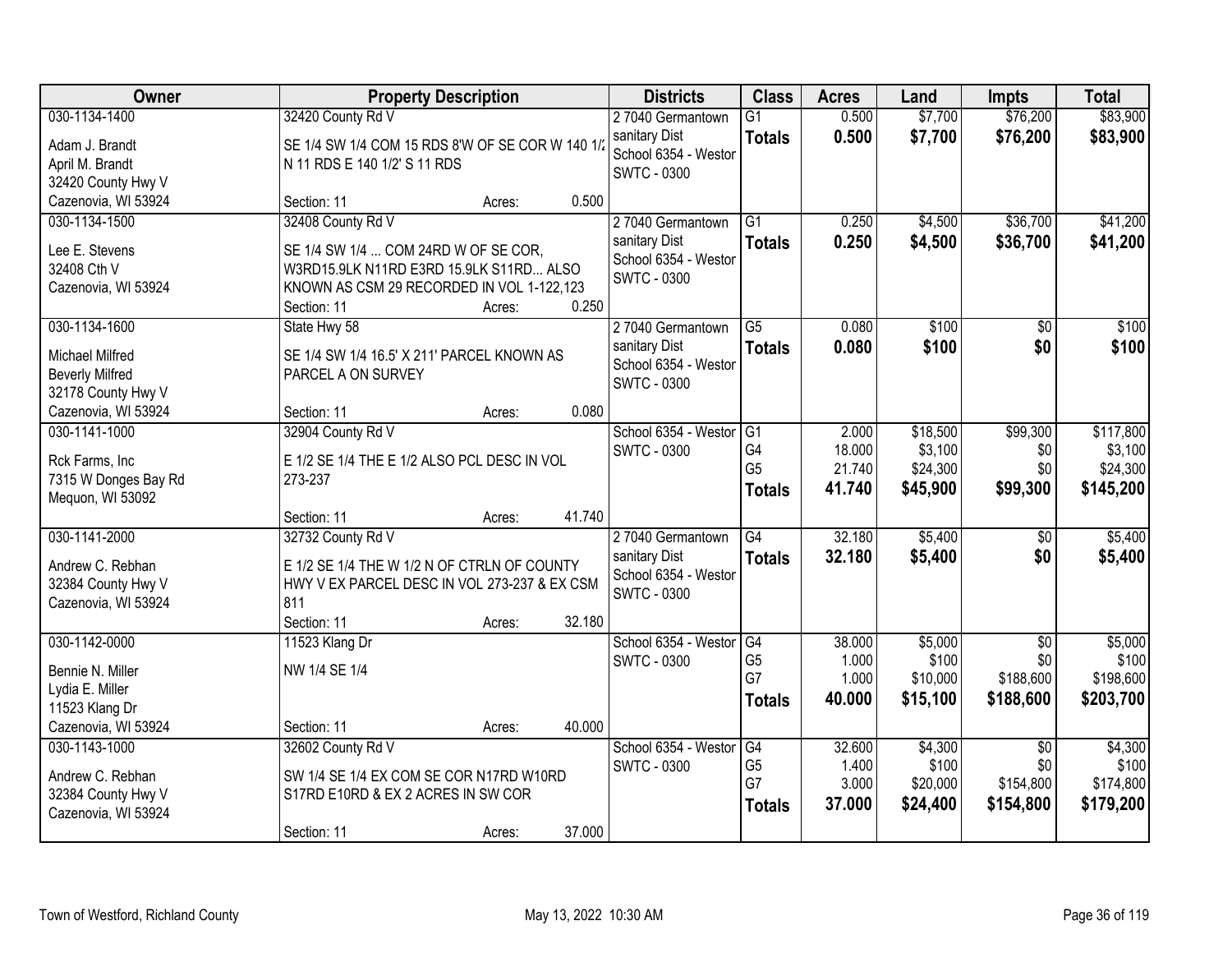| Owner                       | <b>Property Description</b>                    |        |        | <b>Districts</b>                           | <b>Class</b>    | <b>Acres</b> | Land            | <b>Impts</b>    | <b>Total</b> |
|-----------------------------|------------------------------------------------|--------|--------|--------------------------------------------|-----------------|--------------|-----------------|-----------------|--------------|
| 030-1143-1100               | State Hwy 58                                   |        |        | School 6354 - Westor                       | X4              | 2.000        | $\overline{50}$ | $\overline{50}$ | $\sqrt{30}$  |
| Diocese of La Crosse        | SW 1/4 SE 1/4 1.5A IN SW COR ALSO COM 13RD6' N |        |        | <b>SWTC - 0300</b>                         | <b>Totals</b>   | 2.000        | \$0             | \$0             | \$0          |
| 3710 East Ave S Po Box 4004 | OF SW COR E18RD N72' W18RD S72'                |        |        |                                            |                 |              |                 |                 |              |
| La Crosse, WI 54602-4004    |                                                |        |        |                                            |                 |              |                 |                 |              |
|                             | Section: 11                                    | Acres: | 2.000  |                                            |                 |              |                 |                 |              |
| 030-1143-1200               | 32698 County Rd V                              |        |        | 27040 Germantown                           | $\overline{G1}$ | 1.000        | \$11,000        | \$113,400       | \$124,400    |
| Donna J. Rockweiler         | SW 1/4 SE 1/4 COM AT SE COR N17RD W10RD        |        |        | sanitary Dist                              | <b>Totals</b>   | 1.000        | \$11,000        | \$113,400       | \$124,400    |
| Robert P. Rockweiler        | S17RD E10RD                                    |        |        | School 6354 - Westor<br><b>SWTC - 0300</b> |                 |              |                 |                 |              |
| 32698 County Hwy V          |                                                |        |        |                                            |                 |              |                 |                 |              |
| Cazenovia, WI 53924         | Section: 11                                    | Acres: | 1.000  |                                            |                 |              |                 |                 |              |
| 030-1144-1100               | State Hwy 58                                   |        |        | 27040 Germantown                           | $\overline{G5}$ | 0.620        | \$200           | \$0             | \$200        |
| Ervin H. Kempf              | SE 1/4 SE 1/4  THE W 1/2 S OF CRRLN OF COUNTY  |        |        | sanitary Dist                              | <b>Totals</b>   | 0.620        | \$200           | \$0             | \$200        |
| Kathryn Kempf               | HWY V EX CSM 700                               |        |        | School 6354 - Weston<br><b>SWTC - 0300</b> |                 |              |                 |                 |              |
| 12193 County Hwy V          |                                                |        |        |                                            |                 |              |                 |                 |              |
| Cazenovia, WI 53924         | Section: 11                                    | Acres: | 0.620  |                                            |                 |              |                 |                 |              |
| 030-1144-2000               | 32732 County Rd V                              |        |        | 27040 Germantown                           | $\overline{G2}$ | 2.000        | \$18,500        | \$309,700       | \$328,200    |
| Kami J. Schneider           | SE 1/4 SE 1/4 CSM 811 EX S OF CTRLN OF         |        |        | sanitary Dist                              | G4              | 3.380        | \$500           | \$0             | \$500        |
| Gregory L. Schneider        | <b>COUNTY HWY V</b>                            |        |        | School 6354 - Weston<br><b>SWTC - 0300</b> | <b>Totals</b>   | 5.380        | \$19,000        | \$309,700       | \$328,700    |
| 880 N Orange St             |                                                |        |        |                                            |                 |              |                 |                 |              |
| Richland Center, WI 53581   | Section: 11                                    | Acres: | 5.380  |                                            |                 |              |                 |                 |              |
| 030-1211-1000               | State Hwy 58                                   |        |        | School 6354 - Westor                       | $\overline{G5}$ | 3.020        | \$3,300         | $\overline{50}$ | \$3,300      |
| Boguslaw S. Janczura        | E 1/2 NE 1/4 PARCEL E OF CTRLN QUAKER VALLEY   |        |        | <b>SWTC - 0300</b>                         | <b>Totals</b>   | 3.020        | \$3,300         | \$0             | \$3,300      |
| Halina Janczura             | ROAD DESC IN VOL-PAGE                          |        |        |                                            |                 |              |                 |                 |              |
| 701 S Greenwood             |                                                |        |        |                                            |                 |              |                 |                 |              |
| Park Ridge, IL 60068        | Section: 12                                    | Acres: | 3.020  |                                            |                 |              |                 |                 |              |
| 030-1211-2000               | 11029 Quaker Valley Dr                         |        |        | School 6354 - Westor                       | G <sub>1</sub>  | 0.500        | \$5,500         | \$91,800        | \$97,300     |
| Cynthia L. Caillagh         | NE 1/4 NE 1/4 LAND LYING E OF CTRLN OF QUAKER  |        |        | <b>SWTC - 0300</b>                         | G4              | 6.100        | \$400           | \$0             | \$400        |
| 11029 Quaker Valley Rd      | VALLEY ROAD DESC IN VOL-PAGE                   |        |        |                                            | <b>Totals</b>   | 6.600        | \$5,900         | \$91,800        | \$97,700     |
| Cazenovia, WI 53924         |                                                |        |        |                                            |                 |              |                 |                 |              |
|                             | Section: 12                                    | Acres: | 6.600  |                                            |                 |              |                 |                 |              |
| 030-1211-3000               | 11256 Quaker Valley Dr                         |        |        | School 6354 - Westor                       | G1              | 2.000        | \$18,500        | \$128,000       | \$146,500    |
| John P. Maccaux Jr          | NE 1/4 NE 1/4 S & W OF CTRLN OF QUAKER VALLEY  |        |        | <b>SWTC - 0300</b>                         | G4              | 22.000       | \$3,800         | \$0             | \$3,800      |
| 11256 Quaker Valley Rd      | <b>DR</b>                                      |        |        |                                            | G <sub>5</sub>  | 7.380        | \$7,100         | \$0             | \$7,100      |
| Cazenovia, WI 53924         |                                                |        |        |                                            | <b>Totals</b>   | 31.380       | \$29,400        | \$128,000       | \$157,400    |
|                             | Section: 12                                    | Acres: | 31.380 |                                            |                 |              |                 |                 |              |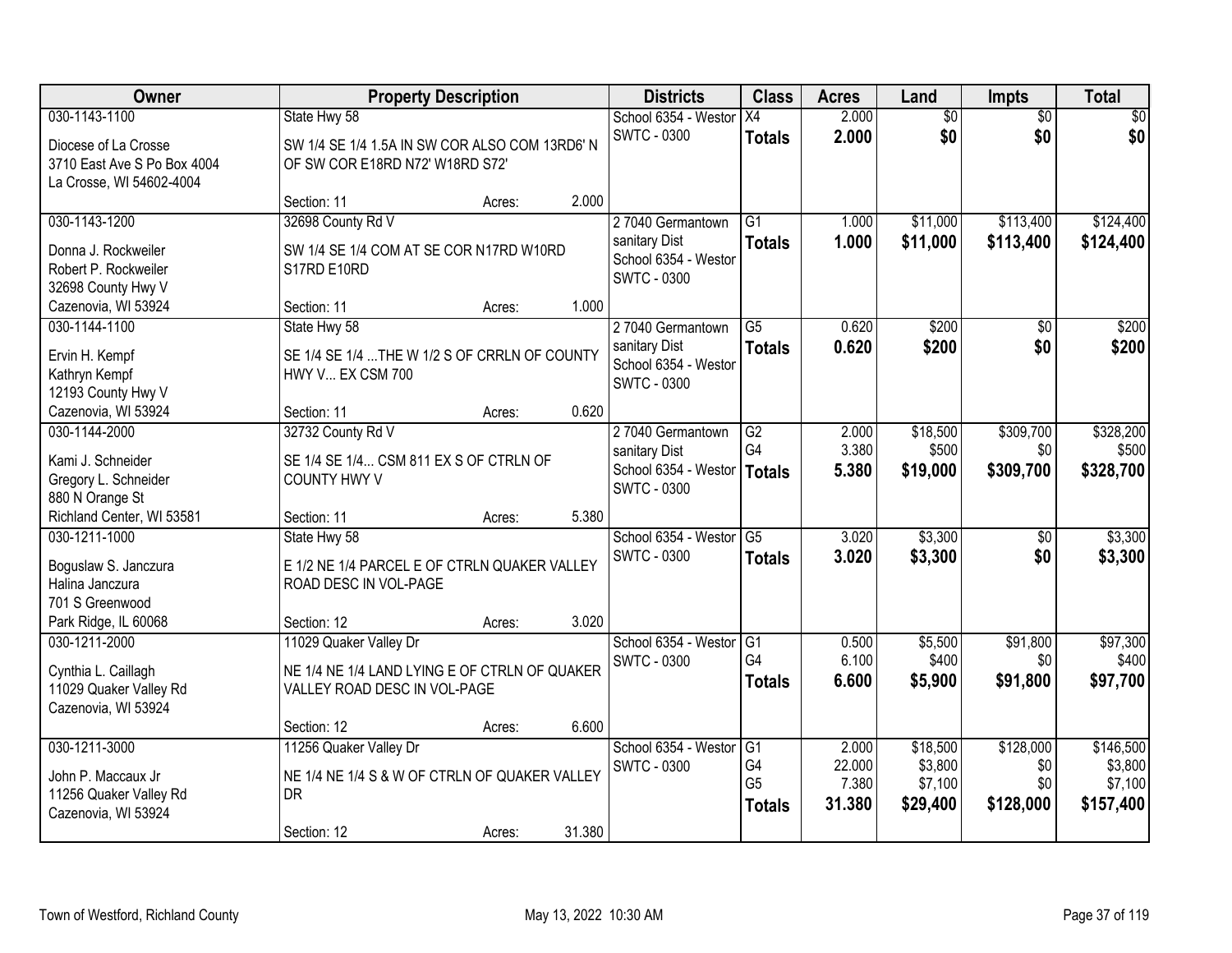| \$6,000<br>030-1212-0000<br>42.660<br>\$6,000<br>State Hwy 58<br>School 6354 - Westor<br>G4<br>$\overline{50}$<br><b>SWTC - 0300</b><br>\$0<br>42.660<br>\$6,000<br>\$6,000<br><b>Totals</b><br>*NW 1/4 NE 1/4 *SW 1/4 NE 1/4 (2.66A ON N)<br>James A. Jorgensen<br>Cynthia L. Jorgensen<br>PO Box 215<br>Cazenovia, WI 53924-0215<br>42.660<br>Section: 12<br>Acres:<br>37.340<br>\$2,500<br>School 6354 - Westor<br>G4<br>030-1213-1000<br>State Hwy 58<br>$\overline{50}$<br><b>SWTC - 0300</b><br>37.340<br>\$2,500<br>\$0<br>\$2,500<br><b>Totals</b><br>SW 1/4 NE 1/4 PARCEL DESC IN VOL-PAGE<br>Tracy A. Jennings<br>Rebecca Jennings<br>11386 Quaker Valley Rd<br>37.340<br>Cazenovia, WI 53924<br>Section: 12<br>Acres:<br>\$100,400<br>030-1214-2000<br>11386 Quaker Valley Dr<br>School 6354 - Westor G1<br>2.000<br>\$18,500<br>G4<br>\$5,200<br>\$0<br><b>SWTC - 0300</b><br>34.140<br>SE 1/4 NE 1/4 PARCEL DESC IN VOL-PAGE, ALSO<br>Tracy A. Jennings<br>G <sub>5</sub><br>\$100<br>\$0<br>1.000<br>Rebecca Jennings<br>KNOWN AS CSM 26, EX CSM 317, VOL 3-97<br>37.140<br>\$23,800<br>\$100,400<br>\$124,200<br><b>Totals</b><br>11386 Quaker Valley Rd<br>37.140<br>Cazenovia, WI 53924<br>Section: 12<br>Acres:<br>School 6354 - Westor<br>\$17,500<br>\$99,000<br>030-1214-3000<br>11388 Quaker Valley Dr<br>G1<br>1.860<br><b>SWTC - 0300</b><br>1.860<br>\$17,500<br>\$99,000<br><b>Totals</b><br>SE 1/4 NE 1/4 CSM 317, VOL 3-97<br>Rebecca Jennings<br>Tracy A. Jennings<br>11386 Quaker Valley Rd<br>1.860<br>Cazenovia, WI 53924<br>Section: 12<br>Acres: |
|------------------------------------------------------------------------------------------------------------------------------------------------------------------------------------------------------------------------------------------------------------------------------------------------------------------------------------------------------------------------------------------------------------------------------------------------------------------------------------------------------------------------------------------------------------------------------------------------------------------------------------------------------------------------------------------------------------------------------------------------------------------------------------------------------------------------------------------------------------------------------------------------------------------------------------------------------------------------------------------------------------------------------------------------------------------------------------------------------------------------------------------------------------------------------------------------------------------------------------------------------------------------------------------------------------------------------------------------------------------------------------------------------------------------------------------------------------------------------------------------------------------------------------------------------------------------------------|
| \$2,500                                                                                                                                                                                                                                                                                                                                                                                                                                                                                                                                                                                                                                                                                                                                                                                                                                                                                                                                                                                                                                                                                                                                                                                                                                                                                                                                                                                                                                                                                                                                                                            |
|                                                                                                                                                                                                                                                                                                                                                                                                                                                                                                                                                                                                                                                                                                                                                                                                                                                                                                                                                                                                                                                                                                                                                                                                                                                                                                                                                                                                                                                                                                                                                                                    |
|                                                                                                                                                                                                                                                                                                                                                                                                                                                                                                                                                                                                                                                                                                                                                                                                                                                                                                                                                                                                                                                                                                                                                                                                                                                                                                                                                                                                                                                                                                                                                                                    |
|                                                                                                                                                                                                                                                                                                                                                                                                                                                                                                                                                                                                                                                                                                                                                                                                                                                                                                                                                                                                                                                                                                                                                                                                                                                                                                                                                                                                                                                                                                                                                                                    |
|                                                                                                                                                                                                                                                                                                                                                                                                                                                                                                                                                                                                                                                                                                                                                                                                                                                                                                                                                                                                                                                                                                                                                                                                                                                                                                                                                                                                                                                                                                                                                                                    |
| \$118,900<br>\$5,200<br>\$100<br>\$116,500<br>\$116,500                                                                                                                                                                                                                                                                                                                                                                                                                                                                                                                                                                                                                                                                                                                                                                                                                                                                                                                                                                                                                                                                                                                                                                                                                                                                                                                                                                                                                                                                                                                            |
|                                                                                                                                                                                                                                                                                                                                                                                                                                                                                                                                                                                                                                                                                                                                                                                                                                                                                                                                                                                                                                                                                                                                                                                                                                                                                                                                                                                                                                                                                                                                                                                    |
|                                                                                                                                                                                                                                                                                                                                                                                                                                                                                                                                                                                                                                                                                                                                                                                                                                                                                                                                                                                                                                                                                                                                                                                                                                                                                                                                                                                                                                                                                                                                                                                    |
|                                                                                                                                                                                                                                                                                                                                                                                                                                                                                                                                                                                                                                                                                                                                                                                                                                                                                                                                                                                                                                                                                                                                                                                                                                                                                                                                                                                                                                                                                                                                                                                    |
|                                                                                                                                                                                                                                                                                                                                                                                                                                                                                                                                                                                                                                                                                                                                                                                                                                                                                                                                                                                                                                                                                                                                                                                                                                                                                                                                                                                                                                                                                                                                                                                    |
|                                                                                                                                                                                                                                                                                                                                                                                                                                                                                                                                                                                                                                                                                                                                                                                                                                                                                                                                                                                                                                                                                                                                                                                                                                                                                                                                                                                                                                                                                                                                                                                    |
|                                                                                                                                                                                                                                                                                                                                                                                                                                                                                                                                                                                                                                                                                                                                                                                                                                                                                                                                                                                                                                                                                                                                                                                                                                                                                                                                                                                                                                                                                                                                                                                    |
|                                                                                                                                                                                                                                                                                                                                                                                                                                                                                                                                                                                                                                                                                                                                                                                                                                                                                                                                                                                                                                                                                                                                                                                                                                                                                                                                                                                                                                                                                                                                                                                    |
|                                                                                                                                                                                                                                                                                                                                                                                                                                                                                                                                                                                                                                                                                                                                                                                                                                                                                                                                                                                                                                                                                                                                                                                                                                                                                                                                                                                                                                                                                                                                                                                    |
|                                                                                                                                                                                                                                                                                                                                                                                                                                                                                                                                                                                                                                                                                                                                                                                                                                                                                                                                                                                                                                                                                                                                                                                                                                                                                                                                                                                                                                                                                                                                                                                    |
|                                                                                                                                                                                                                                                                                                                                                                                                                                                                                                                                                                                                                                                                                                                                                                                                                                                                                                                                                                                                                                                                                                                                                                                                                                                                                                                                                                                                                                                                                                                                                                                    |
|                                                                                                                                                                                                                                                                                                                                                                                                                                                                                                                                                                                                                                                                                                                                                                                                                                                                                                                                                                                                                                                                                                                                                                                                                                                                                                                                                                                                                                                                                                                                                                                    |
|                                                                                                                                                                                                                                                                                                                                                                                                                                                                                                                                                                                                                                                                                                                                                                                                                                                                                                                                                                                                                                                                                                                                                                                                                                                                                                                                                                                                                                                                                                                                                                                    |
|                                                                                                                                                                                                                                                                                                                                                                                                                                                                                                                                                                                                                                                                                                                                                                                                                                                                                                                                                                                                                                                                                                                                                                                                                                                                                                                                                                                                                                                                                                                                                                                    |
|                                                                                                                                                                                                                                                                                                                                                                                                                                                                                                                                                                                                                                                                                                                                                                                                                                                                                                                                                                                                                                                                                                                                                                                                                                                                                                                                                                                                                                                                                                                                                                                    |
| \$4,500<br>030-1221-0000<br>11202 Wells Ln<br>School 6354 - Westor<br>37.500<br>\$4,500<br>$\overline{30}$<br>G4                                                                                                                                                                                                                                                                                                                                                                                                                                                                                                                                                                                                                                                                                                                                                                                                                                                                                                                                                                                                                                                                                                                                                                                                                                                                                                                                                                                                                                                                   |
| G <sub>5</sub><br>0.500<br>\$100<br>\$0<br>\$100<br><b>SWTC - 0300</b><br>NE 1/4 NW 1/4<br>Gary M. Bulin                                                                                                                                                                                                                                                                                                                                                                                                                                                                                                                                                                                                                                                                                                                                                                                                                                                                                                                                                                                                                                                                                                                                                                                                                                                                                                                                                                                                                                                                           |
| G7<br>2.000<br>\$122,300<br>\$139,800<br>\$17,500<br>Carol A. Bulin                                                                                                                                                                                                                                                                                                                                                                                                                                                                                                                                                                                                                                                                                                                                                                                                                                                                                                                                                                                                                                                                                                                                                                                                                                                                                                                                                                                                                                                                                                                |
| 40.000<br>\$22,100<br>\$122,300<br>\$144,400<br><b>Totals</b><br>11202 Wells Ln                                                                                                                                                                                                                                                                                                                                                                                                                                                                                                                                                                                                                                                                                                                                                                                                                                                                                                                                                                                                                                                                                                                                                                                                                                                                                                                                                                                                                                                                                                    |
| 40.000<br>Cazenovia, WI 53924<br>Section: 12<br>Acres:                                                                                                                                                                                                                                                                                                                                                                                                                                                                                                                                                                                                                                                                                                                                                                                                                                                                                                                                                                                                                                                                                                                                                                                                                                                                                                                                                                                                                                                                                                                             |
| School 6354 - Westor<br>G4<br>\$2,400<br>\$2,400<br>030-1222-0000<br>30.000<br>$\sqrt{6}$<br>State Hwy 58                                                                                                                                                                                                                                                                                                                                                                                                                                                                                                                                                                                                                                                                                                                                                                                                                                                                                                                                                                                                                                                                                                                                                                                                                                                                                                                                                                                                                                                                          |
| G <sub>5</sub><br>1.050<br>\$100<br>\$0<br>\$100<br><b>SWTC - 0300</b><br>NW 1/4 NW 1/4                                                                                                                                                                                                                                                                                                                                                                                                                                                                                                                                                                                                                                                                                                                                                                                                                                                                                                                                                                                                                                                                                                                                                                                                                                                                                                                                                                                                                                                                                            |
| Gary M. Bulin<br>G <sub>5</sub> M<br>\$13,000<br>8.950<br>\$13,000<br>\$0<br>Carol A. Bulin                                                                                                                                                                                                                                                                                                                                                                                                                                                                                                                                                                                                                                                                                                                                                                                                                                                                                                                                                                                                                                                                                                                                                                                                                                                                                                                                                                                                                                                                                        |
| 40.000<br>\$15,500<br>\$0<br>\$15,500<br><b>Totals</b><br>11202 Wells Ln                                                                                                                                                                                                                                                                                                                                                                                                                                                                                                                                                                                                                                                                                                                                                                                                                                                                                                                                                                                                                                                                                                                                                                                                                                                                                                                                                                                                                                                                                                           |
| Cazenovia, WI 53924<br>40.000<br>Section: 12<br>Acres:                                                                                                                                                                                                                                                                                                                                                                                                                                                                                                                                                                                                                                                                                                                                                                                                                                                                                                                                                                                                                                                                                                                                                                                                                                                                                                                                                                                                                                                                                                                             |
| School 6354 - Westor<br>\$800<br>\$800<br>030-1223-0000<br>State Hwy 58<br>G4<br>5.000<br>$\overline{50}$                                                                                                                                                                                                                                                                                                                                                                                                                                                                                                                                                                                                                                                                                                                                                                                                                                                                                                                                                                                                                                                                                                                                                                                                                                                                                                                                                                                                                                                                          |
| \$19,800<br>G <sub>5</sub><br>18.000<br>\$19,800<br>\$0<br><b>SWTC - 0300</b>                                                                                                                                                                                                                                                                                                                                                                                                                                                                                                                                                                                                                                                                                                                                                                                                                                                                                                                                                                                                                                                                                                                                                                                                                                                                                                                                                                                                                                                                                                      |
| SW 1/4 NW 1/4<br>Rck Farms, Inc<br>G <sub>5</sub> M<br>\$24,700<br>\$0<br>\$24,700<br>17.000                                                                                                                                                                                                                                                                                                                                                                                                                                                                                                                                                                                                                                                                                                                                                                                                                                                                                                                                                                                                                                                                                                                                                                                                                                                                                                                                                                                                                                                                                       |
| 7315 W Donges Bay Rd<br>\$0<br>40.000<br>\$45,300<br>\$45,300<br><b>Totals</b><br>Mequon, WI 53092                                                                                                                                                                                                                                                                                                                                                                                                                                                                                                                                                                                                                                                                                                                                                                                                                                                                                                                                                                                                                                                                                                                                                                                                                                                                                                                                                                                                                                                                                 |
| 40.000<br>Section: 12<br>Acres:                                                                                                                                                                                                                                                                                                                                                                                                                                                                                                                                                                                                                                                                                                                                                                                                                                                                                                                                                                                                                                                                                                                                                                                                                                                                                                                                                                                                                                                                                                                                                    |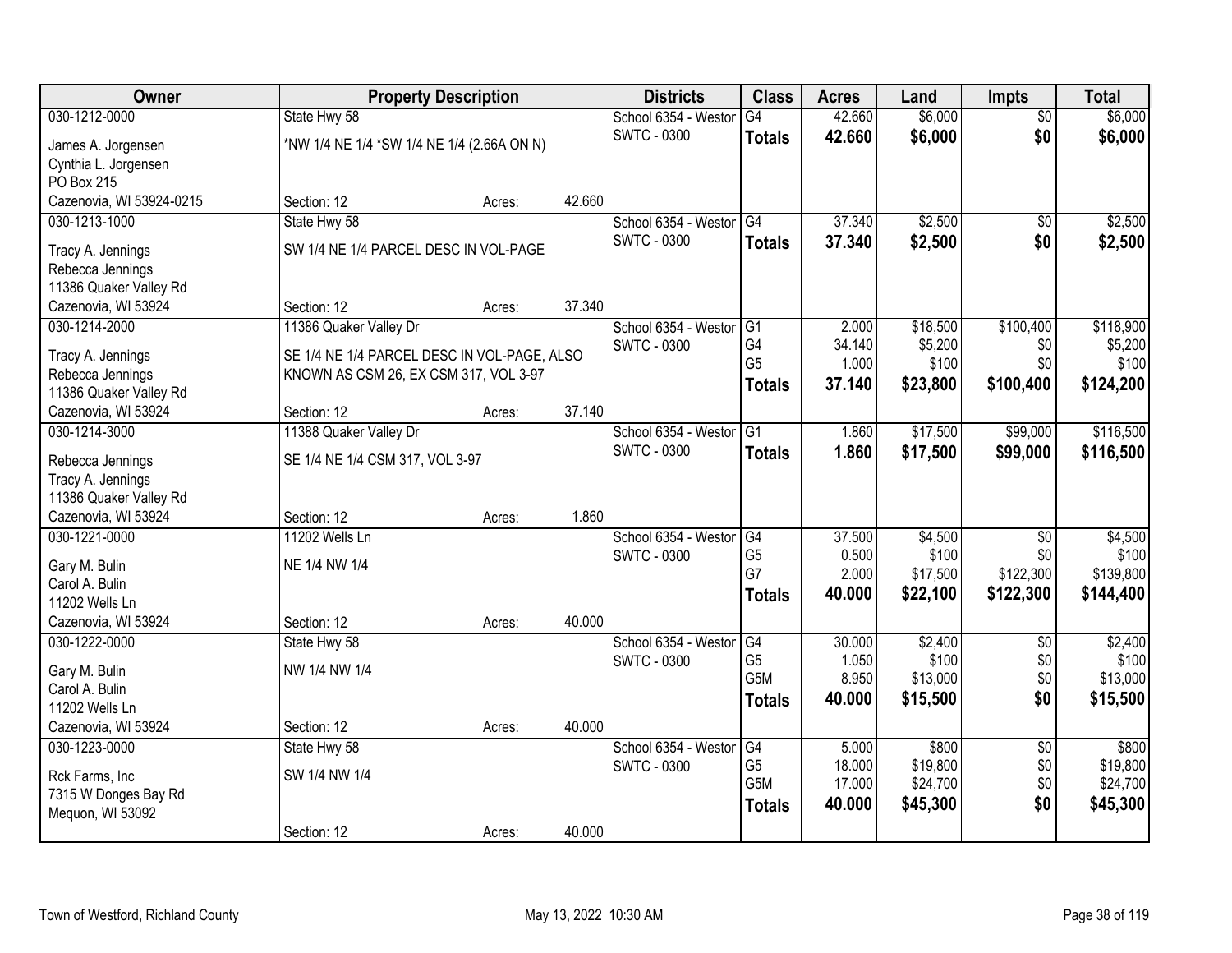| Owner                                  |                                                 | <b>Property Description</b> |        | <b>Districts</b>     | <b>Class</b>           | <b>Acres</b> | Land            | <b>Impts</b>    | <b>Total</b>    |
|----------------------------------------|-------------------------------------------------|-----------------------------|--------|----------------------|------------------------|--------------|-----------------|-----------------|-----------------|
| 030-1224-0000                          | State Hwy 58                                    |                             |        | School 6354 - Weston | G4                     | 33.900       | \$3,500         | $\overline{50}$ | \$3,500         |
| Gary M. Bulin                          | SE 1/4 NW 1/4                                   |                             |        | <b>SWTC - 0300</b>   | G <sub>5</sub>         | 4.100        | \$1,400         | \$0             | \$1,400         |
| Carol A. Bulin                         |                                                 |                             |        |                      | G5M                    | 2.000        | \$2,900         | \$0             | \$2,900         |
| 11202 Wells Ln                         |                                                 |                             |        |                      | <b>Totals</b>          | 40.000       | \$7,800         | \$0             | \$7,800         |
| Cazenovia, WI 53924                    | Section: 12                                     | Acres:                      | 40.000 |                      |                        |              |                 |                 |                 |
| 030-1232-1000                          | State Hwy 58                                    |                             |        | School 6354 - Weston | G4                     | 29.000       | \$4,800         | $\overline{50}$ | \$4,800         |
|                                        | NW 1/4 SW 1/4                                   |                             |        | <b>SWTC - 0300</b>   | G <sub>5</sub>         | 1.000        | \$1,100         | \$0             | \$1,100         |
| Rck Farms, Inc<br>7315 W Donges Bay Rd |                                                 |                             |        |                      | <b>Totals</b>          | 30.000       | \$5,900         | \$0             | \$5,900         |
| Mequon, WI 53092                       |                                                 |                             |        |                      |                        |              |                 |                 |                 |
|                                        | Section: 12                                     | Acres:                      | 30.000 |                      |                        |              |                 |                 |                 |
| 030-1233-1000                          | Lakefield Ln                                    |                             |        | School 6354 - Westor | G4                     | 11.000       | \$1,800         | \$0             | \$1,800         |
|                                        |                                                 |                             |        | <b>SWTC - 0300</b>   | G <sub>5</sub>         | 1.000        | \$1,100         | \$0             | \$1,100         |
| Rck Farms, Inc                         | SW 1/4 SW 1/4 PARCEL DESC IN VOL-PAGE           |                             |        |                      | <b>Totals</b>          | 12.000       | \$2,900         | \$0             | \$2,900         |
| 7315 W Donges Bay Rd                   |                                                 |                             |        |                      |                        |              |                 |                 |                 |
| Mequon, WI 53092                       | Section: 12                                     | Acres:                      | 12.000 |                      |                        |              |                 |                 |                 |
| 030-1233-1100                          | State Hwy 58                                    |                             |        | School 6354 - Westor | X4                     | 1.700        | \$0             | \$0             | \$0             |
|                                        |                                                 |                             |        | <b>SWTC - 0300</b>   | <b>Totals</b>          | 1.700        | \$0             | \$0             | \$0             |
| Town of Westford (Hwy)                 | SW 1/4 SW 1/4 PARCEL FOR ROAD 49.5' IN WIDTH AS |                             |        |                      |                        |              |                 |                 |                 |
| PO Box 25                              | DESC IN VOL-PAGE                                |                             |        |                      |                        |              |                 |                 |                 |
| Cazenovia, WI 53924-0025               |                                                 |                             |        |                      |                        |              |                 |                 |                 |
|                                        | Section: 12                                     | Acres:                      | 1.700  |                      |                        |              |                 |                 |                 |
| 030-1233-2000                          | 11808 Lakefield Ln                              |                             |        | School 6354 - Westor | $\overline{G1}$        | 4.700        | \$29,000        | \$122,000       | \$151,000       |
| Mark J. Schmitt                        | SW 1/4 SW 1/4 PARCEL IN NE COR DESC IN          |                             |        | SWTC - 0300          | <b>Totals</b>          | 4.700        | \$29,000        | \$122,000       | \$151,000       |
| Jody J. Schmitt                        | VOL-PAGE INCL LAND DESC IN VL 360-211           |                             |        |                      |                        |              |                 |                 |                 |
| 11808 Lakefield Ln                     |                                                 |                             |        |                      |                        |              |                 |                 |                 |
| Cazenovia, WI 53924                    | Section: 12                                     | Acres:                      | 4.700  |                      |                        |              |                 |                 |                 |
| 030-1233-3000                          | State Hwy 58                                    |                             |        | 27040 Germantown     | $\overline{G5}$        | 3.380        | \$200           | $\overline{50}$ | \$200           |
| Robert J. Schmitt                      | SW 1/4 SW 1/4 N OF LAKE LEE DESC IN VOL-PAGE,   |                             |        | sanitary Dist        | <b>Totals</b>          | 3.380        | \$200           | \$0             | \$200           |
| c/o Bette S. Grover                    | EX PARCEL FOR ROAD DESC IN VOL 144-103          |                             |        | School 6354 - Weston |                        |              |                 |                 |                 |
| 3040 Woods Edge Way                    |                                                 |                             |        | <b>SWTC - 0300</b>   |                        |              |                 |                 |                 |
| Fitchburg, WI 53711                    | Section: 12                                     | Acres:                      | 3.380  |                      |                        |              |                 |                 |                 |
| 030-1233-3100                          | State Hwy 58                                    |                             |        | 27040 Germantown     | $\overline{\text{X3}}$ | 0.080        | $\overline{50}$ | $\overline{50}$ | $\overline{50}$ |
| Richland County (Hwy)                  | SW 1/4 SW 1/4 PARCEL FOR HWY DESC IN VOL-PAG    |                             |        | sanitary Dist        | <b>Totals</b>          | 0.080        | \$0             | \$0             | \$0             |
| 181 W Seminary St                      |                                                 |                             |        | School 6354 - Weston |                        |              |                 |                 |                 |
| Richland Center, WI 53581              |                                                 |                             |        | SWTC - 0300          |                        |              |                 |                 |                 |
|                                        | Section: 12                                     | Acres:                      | 0.080  |                      |                        |              |                 |                 |                 |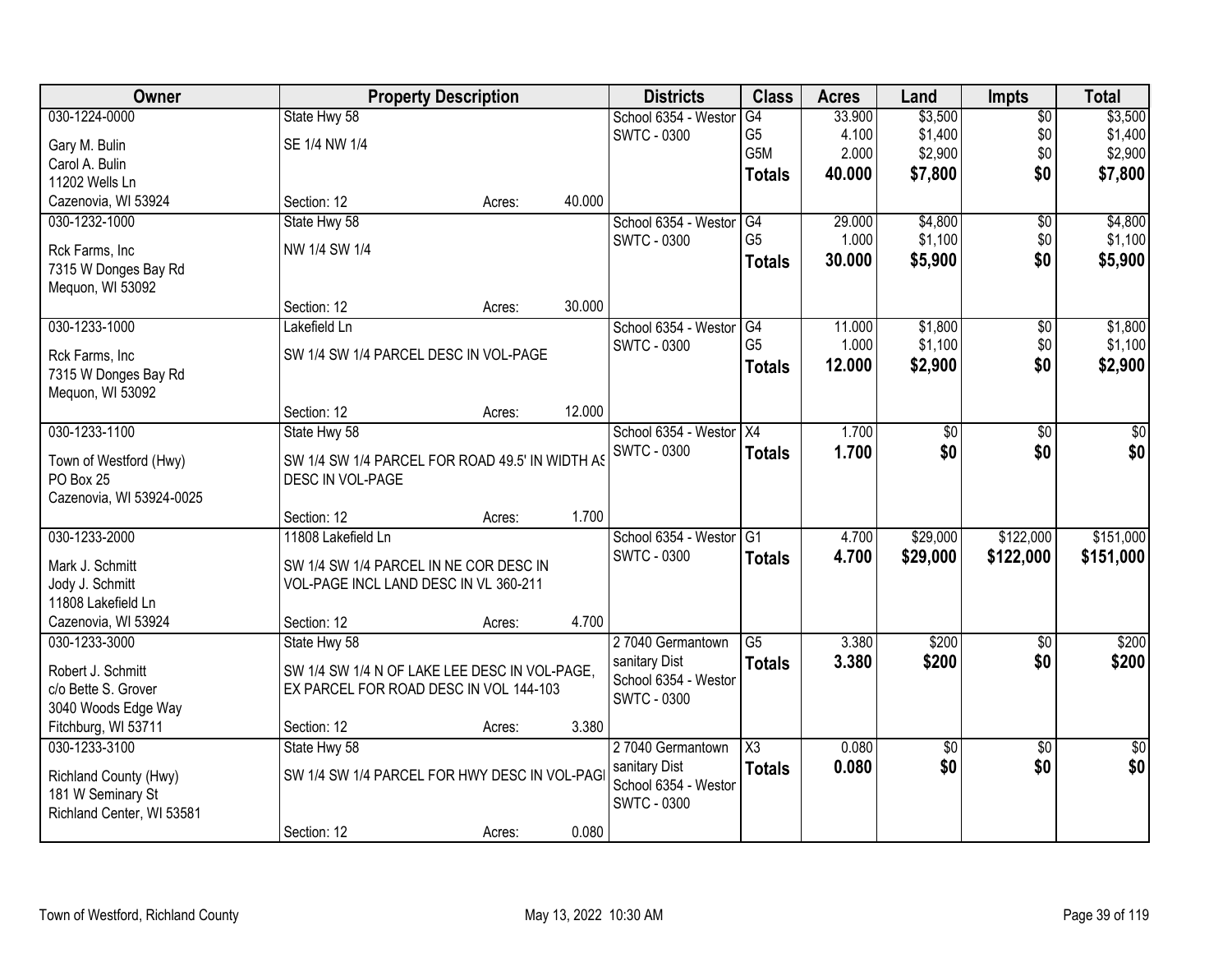| Owner                          | <b>Property Description</b>                     |        |        | <b>Districts</b>                           | <b>Class</b>         | <b>Acres</b>    | Land             | <b>Impts</b>    | <b>Total</b>     |
|--------------------------------|-------------------------------------------------|--------|--------|--------------------------------------------|----------------------|-----------------|------------------|-----------------|------------------|
| 030-1233-4000                  | State Hwy 58                                    |        |        | 27040 Germantown                           | $\overline{G5}$      | 1.830           | \$1,800          | $\overline{50}$ | \$1,800          |
| Nathan P. Duren                | SW 1/4 SW 1/4 BEG SW COR N7.8RD TO CTR HWY V    |        |        | sanitary Dist                              | <b>Totals</b>        | 1.830           | \$1,800          | \$0             | \$1,800          |
| E2578 Marshall Rd              | S88DE 39.5RD S66D30'E16RD TO S LN W ON LN       |        |        | School 6354 - Westor                       |                      |                 |                  |                 |                  |
| Cazenovia, WI 53924            | 54.5RD TO BEG EX PARCEL FOR HWY                 |        |        | SWTC - 0300                                |                      |                 |                  |                 |                  |
|                                | Section: 12                                     | Acres: | 1.830  |                                            |                      |                 |                  |                 |                  |
| 030-1233-4100                  | State Hwy 58                                    |        |        | 27040 Germantown                           | X3                   | 0.170           | $\overline{50}$  | $\overline{50}$ | \$0              |
| Richland County (Hwy)          | SW 1/4 SW 1/4 PARCEL FOR HWY DESC IN VOL-PAG    |        |        | sanitary Dist                              | <b>Totals</b>        | 0.170           | \$0              | \$0             | \$0              |
| 181 W Seminary St              |                                                 |        |        | School 6354 - Weston                       |                      |                 |                  |                 |                  |
| Richland Center, WI 53581      |                                                 |        |        | <b>SWTC - 0300</b>                         |                      |                 |                  |                 |                  |
|                                | Section: 12                                     | Acres: | 0.170  |                                            |                      |                 |                  |                 |                  |
| 030-1322-1000                  | 33113 County Rd V                               |        |        | 27040 Germantown                           | G4                   | 18.000          | \$4,300          | \$0             | \$4,300          |
|                                |                                                 |        |        | sanitary Dist                              | G <sub>5</sub>       | 12.850          | \$10,400         | \$0             | \$10,400         |
| Nathan P. Duren                | NW 1/4 NW 1/4 THE W 3/4 EX BEG 20RD W NE COR    |        |        | School 6354 - Westor                       | G7                   | 1.000           | \$5,000          | \$9,800         | \$14,800         |
| E2578 Marshall Rd              | W55' TO HWY S65D30'E60.4' N25' TO BG            |        |        | <b>SWTC - 0300</b>                         | <b>Totals</b>        | 31.850          | \$19,700         | \$9,800         | \$29,500         |
| Cazenovia, WI 53924            | Section: 13                                     | Acres: | 31.850 |                                            |                      |                 |                  |                 |                  |
| 030-1322-3000                  | County Rd V                                     |        |        | School 6354 - Westor                       | G2                   | 1.250           | \$12,900         | \$6,000         | \$18,900         |
|                                |                                                 |        |        | <b>SWTC - 0300</b>                         |                      |                 |                  |                 |                  |
| Mary L. Shields                | NW 1/4 NW 1/4 COM INTR OF HWY V & W LN OF E1/4  |        |        |                                            | <b>Totals</b>        | 1.250           | \$12,900         | \$6,000         | \$18,900         |
| Steven H. Shields              | S308' TO BEG, S200' E TO E LN, N 200' W TO BEG  |        |        |                                            |                      |                 |                  |                 |                  |
| 206 County Hwy V               |                                                 |        |        |                                            |                      |                 |                  |                 |                  |
| Cazenovia, WI 53924            | Section: 13                                     | Acres: | 1.250  |                                            |                      |                 |                  |                 |                  |
| 030-1323-1000                  | State Hwy 58                                    |        |        | School 6354 - Westor                       | $\overline{G4}$      | 30.000          | \$6,900          | \$0             | \$6,900          |
| Nathan P. Duren                | SW 1/4 NW 1/4 THE W 3/4                         |        |        | <b>SWTC - 0300</b>                         | <b>Totals</b>        | 30.000          | \$6,900          | \$0             | \$6,900          |
| E2578 Marshall Rd              |                                                 |        |        |                                            |                      |                 |                  |                 |                  |
| Cazenovia, WI 53924            |                                                 |        |        |                                            |                      |                 |                  |                 |                  |
|                                | Section: 13                                     | Acres: | 30.000 |                                            |                      |                 |                  |                 |                  |
| 030-1323-2000                  | State Hwy 58                                    |        |        | School 6354 - Westor G4                    |                      | 13.750          | \$3,600          | $\sqrt{6}$      | \$3,600          |
|                                |                                                 |        |        | <b>SWTC - 0300</b>                         | <b>Totals</b>        | 13.750          | \$3,600          | \$0             | \$3,600          |
| Rita E Connors Revocable Trust | W 1/2 NW 1/4 THE E 1/4 EX LAND IN THE VILLAGE & |        |        |                                            |                      |                 |                  |                 |                  |
| PO Box 171                     | EX 1322-1100 (HWY) & 1322-3000                  |        |        |                                            |                      |                 |                  |                 |                  |
| Cazenovia, WI 53924-0171       |                                                 |        | 13.750 |                                            |                      |                 |                  |                 |                  |
|                                | Section: 13                                     | Acres: |        |                                            |                      |                 |                  |                 |                  |
| 030-1331-1000                  | Sparks Hill Dr                                  |        |        | School 6354 - Weston<br><b>SWTC - 0300</b> | G4<br>G <sub>5</sub> | 29.660<br>1.030 | \$5,700<br>\$100 | \$0<br>\$0      | \$5,700<br>\$100 |
| James R. Alt                   | NE 1/4 SW 1/4 EX 5.5A IN NW COR BEG NW COR      |        |        |                                            |                      |                 |                  | \$0             |                  |
| Lawana R. Alt                  | S40RD TO OLD HWY, N48DE19.5RD E27RD TO HIGH     |        |        |                                            | <b>Totals</b>        | 30.690          | \$5,800          |                 | \$5,800          |
| 12832 Sparks Hill Rd           | WATER LINE POND, N ALG WATER 27RD TO N LINE     |        |        |                                            |                      |                 |                  |                 |                  |
| Cazenovia, WI 53924            | Section: 13                                     | Acres: | 30.690 |                                            |                      |                 |                  |                 |                  |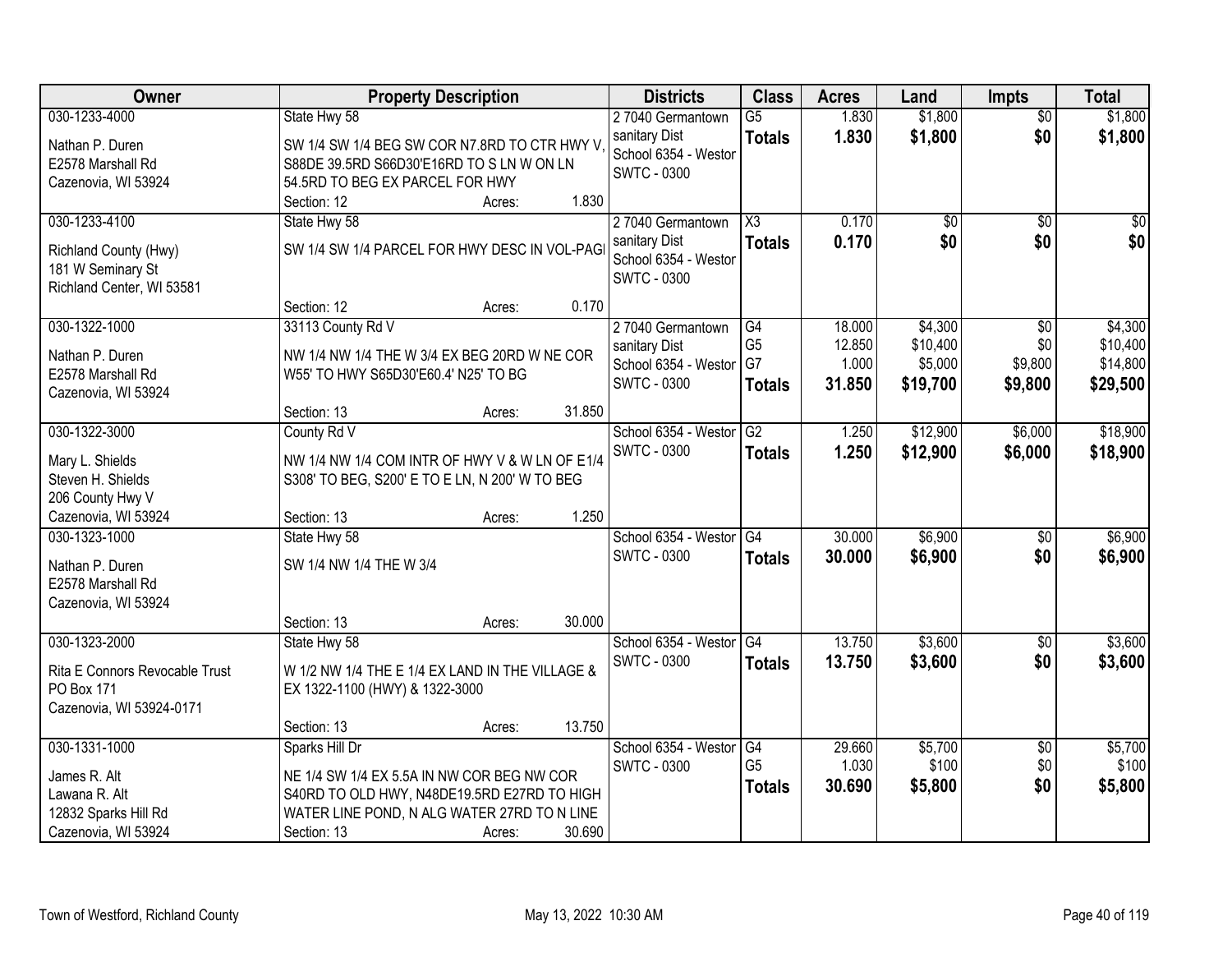| Owner                              | <b>Property Description</b>                                                              |        |        | <b>Districts</b>        | <b>Class</b>    | <b>Acres</b> | Land     | <b>Impts</b> | <b>Total</b> |
|------------------------------------|------------------------------------------------------------------------------------------|--------|--------|-------------------------|-----------------|--------------|----------|--------------|--------------|
| 030-1331-2000                      | 12548 Sparks Hill Dr                                                                     |        |        | School 6354 - Westor    | $\overline{G1}$ | 2.210        | \$19,100 | \$156,000    | \$175,100    |
| Cindy S. Spencer                   | NE 1/4 SW 1/4 CSM 745                                                                    |        |        | <b>SWTC - 0300</b>      | <b>Totals</b>   | 2.210        | \$19,100 | \$156,000    | \$175,100    |
| 12548 Sparks Hill Dr               |                                                                                          |        |        |                         |                 |              |          |              |              |
| Cazenovia, WI 53924                |                                                                                          |        |        |                         |                 |              |          |              |              |
|                                    | Section: 13                                                                              | Acres: | 2.210  |                         |                 |              |          |              |              |
| 030-1332-1000                      | Duren Rd                                                                                 |        |        | School 6354 - Westor    | G4              | 9.750        | \$2,100  | \$0          | \$2,100      |
|                                    |                                                                                          |        |        | <b>SWTC - 0300</b>      | G <sub>5</sub>  | 0.250        | \$0      | \$0          | \$0          |
| John G. Astle                      | NW 1/4 SW 1/4 THE W 1/4                                                                  |        |        |                         | <b>Totals</b>   | 10.000       | \$2,100  | \$0          | \$2,100      |
| Eleanore I. Astle                  |                                                                                          |        |        |                         |                 |              |          |              |              |
| 12755 Duren Dr                     |                                                                                          |        |        |                         |                 |              |          |              |              |
| Cazenovia, WI 53924                | Section: 13                                                                              | Acres: | 10.000 |                         |                 |              |          |              |              |
| 030-1332-2000                      | Duren Dr                                                                                 |        |        | School 6354 - Westor G4 |                 | 22.640       | \$4,300  | \$0          | \$4,300      |
| Rita E Connors Revocable Trust     | NW 1/4 SW 1/4 THE E 3/4 EX S171' OF E150' & EX CSM                                       |        |        | <b>SWTC - 0300</b>      | <b>Totals</b>   | 22.640       | \$4,300  | \$0          | \$4,300      |
| PO Box 171                         | 187, VOL 2-92 & EX CSM 254, VOL 2-230 INCL OTHER                                         |        |        |                         |                 |              |          |              |              |
| Cazenovia, WI 53924-0171           | LAND W OF CTRLN OF HWY IN NE 1/4 SW 1/4 NOT                                              |        |        |                         |                 |              |          |              |              |
|                                    | Section: 13                                                                              | Acres: | 22.640 |                         |                 |              |          |              |              |
| 030-1332-2100                      | 12975 Duren Dr                                                                           |        |        | School 6354 - Westor    | G1              | 0.900        | \$10,300 | \$94,600     | \$104,900    |
|                                    |                                                                                          |        |        | <b>SWTC - 0300</b>      | <b>Totals</b>   | 0.900        | \$10,300 | \$94,600     | \$104,900    |
| William E. Bauer<br>12975 Duren Dr | *NW 1/4 SW 1/4 COM SE COR W150' N171' E150' S171                                         |        |        |                         |                 |              |          |              |              |
| Cazenovia, WI 53924                | & 16.61' TO THE WEST *NE 1/4 SW 1/4 (NOT ON<br>DEED) THE LAND BETWEEN ABOVE DESC & CTRLN |        |        |                         |                 |              |          |              |              |
|                                    | Section: 13                                                                              | Acres: | 0.900  |                         |                 |              |          |              |              |
| 030-1332-2200                      | 12726 State Highway 58                                                                   |        |        | School 6354 - Weston    | $\overline{G1}$ | 1.000        | \$11,000 | \$162,000    | \$173,000    |
|                                    |                                                                                          |        |        | <b>SWTC - 0300</b>      |                 | 1.000        | \$11,000 | \$162,000    | \$173,000    |
| Darrel J. Meacham                  | N 1/2 SW 1/4 CSM 254, VOL 2-230, LOT 2 INCL HWY                                          |        |        |                         | <b>Totals</b>   |              |          |              |              |
| Jennifer E. Meacham                | RT-O-WAY                                                                                 |        |        |                         |                 |              |          |              |              |
| 12726 State Hwy 58                 |                                                                                          |        |        |                         |                 |              |          |              |              |
| Cazenovia, WI 53924                | Section: 13                                                                              | Acres: | 1.000  |                         |                 |              |          |              |              |
| 030-1332-2300                      | State Highway 58                                                                         |        |        | School 6354 - Westor G1 |                 | 1.000        | \$11,000 | \$2,500      | \$13,500     |
| Darrel J. Meacham                  | N 1/2 SW 1/4 CSM 254, VOL 2-230, LOT 1 INCL HWY                                          |        |        | <b>SWTC - 0300</b>      | <b>Totals</b>   | 1.000        | \$11,000 | \$2,500      | \$13,500     |
| Jennifer Meacham                   | RT-O-WAY                                                                                 |        |        |                         |                 |              |          |              |              |
| 12726 State Hwy 58                 |                                                                                          |        |        |                         |                 |              |          |              |              |
| Cazenovia, WI 53924                | Section: 13                                                                              | Acres: | 1.000  |                         |                 |              |          |              |              |
| 030-1332-3000                      | 12650 State Highway 58                                                                   |        |        | School 6354 - Westor    | $\overline{G1}$ | 5.300        | \$27,700 | \$107,200    | \$134,900    |
|                                    |                                                                                          |        |        | <b>SWTC - 0300</b>      | <b>Totals</b>   | 5.300        | \$27,700 | \$107,200    | \$134,900    |
| Nathan E. Winger                   | N 1/2 SW 1/4 CSM 187, VOL 2-92, SUBJ TO                                                  |        |        |                         |                 |              |          |              |              |
| Diane L. Winger                    | EASEMENT. INCL HWY 58 RT-O-WAY NOT DEEDED                                                |        |        |                         |                 |              |          |              |              |
| 12650 State Hwy 58                 |                                                                                          |        |        |                         |                 |              |          |              |              |
| Cazenovia, WI 53924                | Section: 13                                                                              | Acres: | 5.300  |                         |                 |              |          |              |              |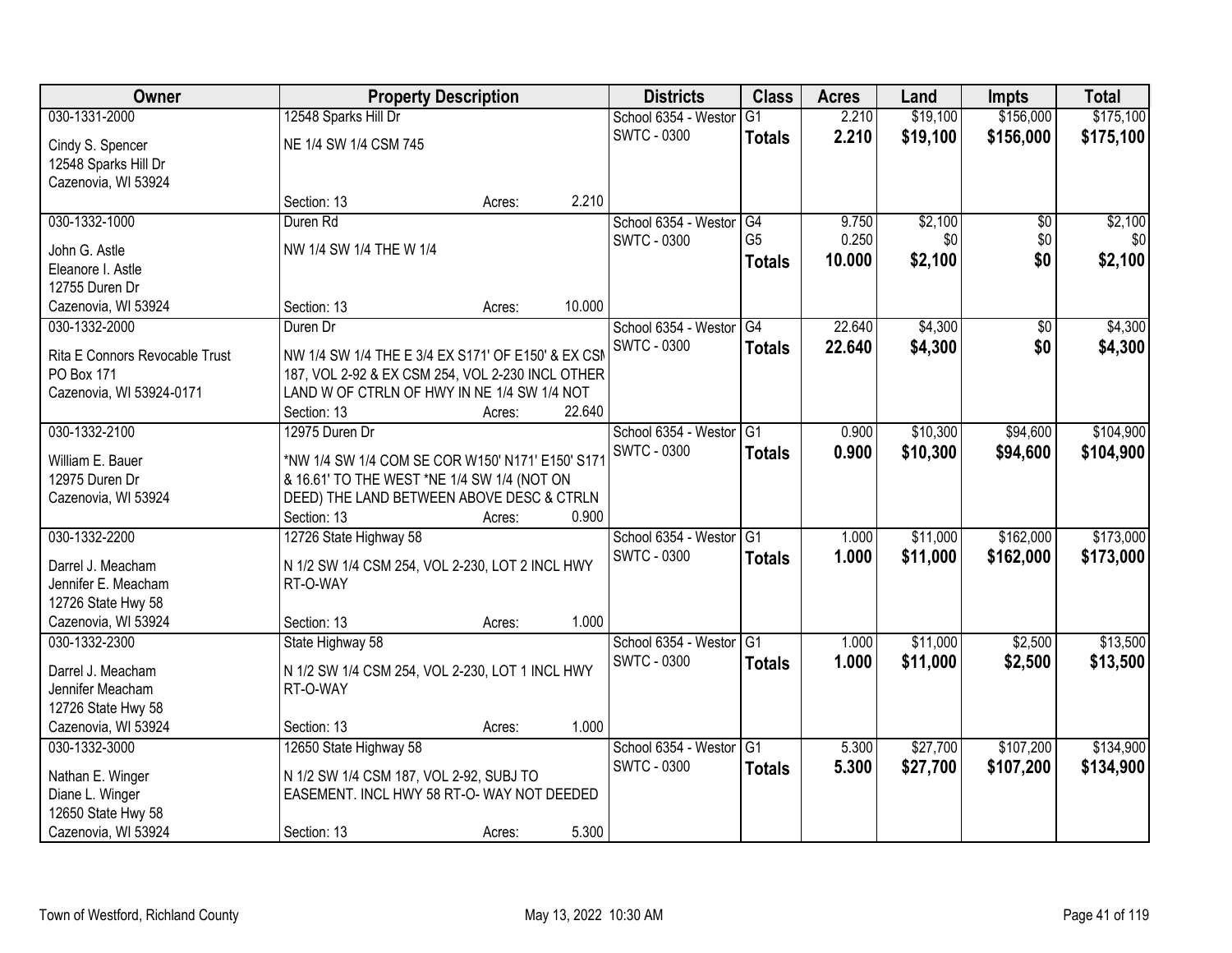| Owner                                 |                                                                                            | <b>Property Description</b> |        | <b>Districts</b>                  | <b>Class</b>    | <b>Acres</b>    | Land             | <b>Impts</b>           | <b>Total</b>     |
|---------------------------------------|--------------------------------------------------------------------------------------------|-----------------------------|--------|-----------------------------------|-----------------|-----------------|------------------|------------------------|------------------|
| 030-1333-0000                         | Duren Dr                                                                                   |                             |        | School 6354 - Weston              | G4              | 39.000          | \$6,400          | $\sqrt{$0}$            | \$6,400          |
| Gregory J. Braun                      | SW 1/4 SW 1/4                                                                              |                             |        | <b>SWTC - 0300</b>                | G <sub>5</sub>  | 1.000           | \$100            | \$0                    | \$100            |
| Patti J. Braun                        |                                                                                            |                             |        |                                   | <b>Totals</b>   | 40.000          | \$6,500          | \$0                    | \$6,500          |
| 32904 St Bridget Rd                   |                                                                                            |                             |        |                                   |                 |                 |                  |                        |                  |
| Cazenovia, WI 53924                   | Section: 13                                                                                | Acres:                      | 40.000 |                                   |                 |                 |                  |                        |                  |
| 030-1334-0000                         | State Highway 58                                                                           |                             |        | School 6354 - Westor              | G4              | 26.000          | \$3,900          | $\overline{50}$        | \$3,900          |
|                                       | SE 1/4 SW 1/4                                                                              |                             |        | <b>SWTC - 0300</b>                | G <sub>5</sub>  | 2.000           | \$100            | \$0                    | \$100            |
| Gregory J. Braun                      |                                                                                            |                             |        |                                   | G5M             | 12.000          | \$17,400         | \$0                    | \$17,400         |
| Patti J. Braun<br>32904 St Bridget Rd |                                                                                            |                             |        |                                   | <b>Totals</b>   | 40.000          | \$21,400         | \$0                    | \$21,400         |
| Cazenovia, WI 53924                   | Section: 13                                                                                | Acres:                      | 40.000 |                                   |                 |                 |                  |                        |                  |
| 030-1343-0000                         | 12832 Sparks Hill Dr                                                                       |                             |        | School 6354 - Westor              | G4              | 36.790          | \$4,300          | $\overline{50}$        | \$4,300          |
|                                       |                                                                                            |                             |        | <b>SWTC - 0300</b>                | G <sub>5</sub>  | 1.210           | \$100            | \$0                    | \$100            |
| James R. Alt                          | SW 1/4 SE 1/4                                                                              |                             |        |                                   | G7              | 2.000           | \$17,500         | \$66,600               | \$84,100         |
| Lawana R. Alt                         |                                                                                            |                             |        |                                   | <b>Totals</b>   | 40.000          | \$21,900         | \$66,600               | \$88,500         |
| 12832 Sparks Hill Rd                  |                                                                                            |                             |        |                                   |                 |                 |                  |                        |                  |
| Cazenovia, WI 53924                   | Section: 13                                                                                | Acres:                      | 40.000 |                                   |                 |                 |                  |                        |                  |
| 030-1411-1000                         | County Rd V                                                                                |                             |        | 27040 Germantown                  | G4              | 11.840          | \$1,900          | \$0                    | \$1,900          |
| Ervin H. Kempf                        |                                                                                            |                             |        | sanitary Dist                     | G <sub>5</sub>  | 3.840           | \$1,200          | \$0                    | \$1,200          |
| Kathryn Kempf                         | NE 1/4 NE 1/4 N 25 ACRES EX PARCEL IN NE COR &<br>EX CSM 700 & EX SMALL PARCEL DESC IN DOC |                             |        | School 6354 - Westor              | G7              | 0.500           | \$2,500          | \$9,500                | \$12,000         |
| 12193 County Hwy V                    |                                                                                            |                             |        | <b>SWTC - 0300</b>                | <b>Totals</b>   | 16.180          | \$5,600          | \$9,500                | \$15,100         |
| Cazenovia, WI 53924                   | Section: 14                                                                                | Acres:                      | 16.180 |                                   |                 |                 |                  |                        |                  |
| 030-1411-1100                         | State Hwy 58                                                                               |                             |        | 27040 Germantown                  | $\overline{G5}$ | 1.250           | \$1,400          | \$0                    | \$1,400          |
|                                       |                                                                                            |                             |        | sanitary Dist                     | <b>Totals</b>   | 1.250           | \$1,400          | \$0                    | \$1,400          |
| Rck Farms, Inc                        | NE 1/4 NE 1/4 PARCEL IN NE COR                                                             |                             |        | School 6354 - Westor              |                 |                 |                  |                        |                  |
| 7315 W Donges Bay Rd                  |                                                                                            |                             |        | <b>SWTC - 0300</b>                |                 |                 |                  |                        |                  |
| Mequon, WI 53092                      |                                                                                            |                             | 1.250  |                                   |                 |                 |                  |                        |                  |
|                                       | Section: 14                                                                                | Acres:                      |        |                                   | $\overline{G4}$ |                 |                  |                        |                  |
| 030-1411-2000                         | 12189 Duren Dr                                                                             |                             |        | 27040 Germantown<br>sanitary Dist | G <sub>5</sub>  | 32.240<br>0.910 | \$4,600<br>\$100 | $\overline{50}$<br>\$0 | \$4,600<br>\$100 |
| Ervin H. Kempf                        | *NE 1/4 NE 1/4 THE S 15 ACRES, & .15A DESC IN                                              |                             |        | School 6354 - Westor              | G7              | 2.000           | \$17,500         | \$139,500              | \$157,000        |
| Kathryn Kempf                         | DOC 272845 *SE 1/4 NE 1/4 THE N 1/2                                                        |                             |        | <b>SWTC - 0300</b>                | <b>Totals</b>   | 35.150          | \$22,200         | \$139,500              | \$161,700        |
| 12193 Duren Dr                        |                                                                                            |                             |        |                                   |                 |                 |                  |                        |                  |
| Cazenovia, WI 53924                   | Section: 14                                                                                | Acres:                      | 35.150 |                                   |                 |                 |                  |                        |                  |
| 030-1411-3000                         | 32785 County Rd V                                                                          |                             |        | 27040 Germantown                  | $\overline{G1}$ | 2.000           | \$18,500         | \$91,200               | \$109,700        |
| Ervin H. Kempf                        | NE 1/4 NE 1/4 CSM 700 *A SMALL PART IN SE 1/4 SE                                           |                             |        | sanitary Dist                     | G <sub>5</sub>  | 5.420           | \$5,800          | \$0                    | \$5,800          |
| Kathryn Kempf                         | 1/4 SEC 11 (S OF HWY V)                                                                    |                             |        | School 6354 - Westor              | Totals          | 7.420           | \$24,300         | \$91,200               | \$115,500        |
| 12193 County Hwy V                    |                                                                                            |                             |        | <b>SWTC - 0300</b>                |                 |                 |                  |                        |                  |
| Cazenovia, WI 53924                   | Section: 14                                                                                | Acres:                      | 7.420  |                                   |                 |                 |                  |                        |                  |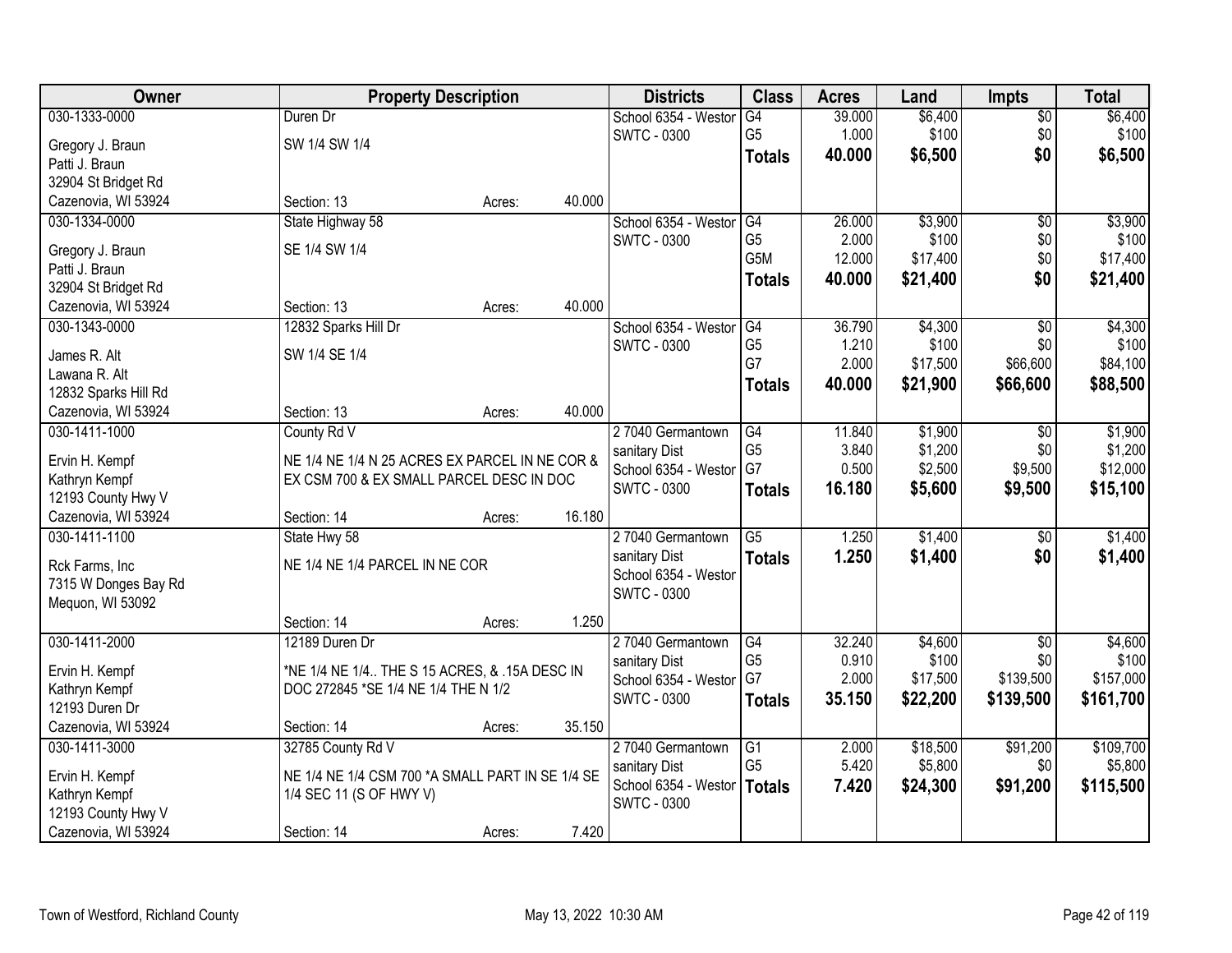| Owner                                            | <b>Property Description</b>                                        |        |        | <b>Districts</b>                      | <b>Class</b>    | <b>Acres</b>    | Land                | <b>Impts</b>    | <b>Total</b>        |
|--------------------------------------------------|--------------------------------------------------------------------|--------|--------|---------------------------------------|-----------------|-----------------|---------------------|-----------------|---------------------|
| 030-1412-1000                                    | 32587 County Rd V                                                  |        |        | 27040 Germantown                      | $\overline{G4}$ | 35.940          | \$6,200             | $\overline{50}$ | \$6,200             |
| John G. Astle                                    | NW 1/4 NE 1/4 EX COM 200' E NW COR S75' E120'                      |        |        | sanitary Dist                         | G <sub>5</sub>  | 0.690           | \$100               | \$0             | \$100               |
| Eleanore I. Astle                                | N75' W120' & EX W8RD OF N40RD                                      |        |        | School 6354 - Westor                  | G7              | 1.000           | \$10,000            | \$99,900        | \$109,900           |
| 12755 Duren Dr                                   |                                                                    |        |        | <b>SWTC - 0300</b>                    | <b>Totals</b>   | 37.630          | \$16,300            | \$99,900        | \$116,200           |
| Cazenovia, WI 53924                              | Section: 14                                                        | Acres: | 37.630 |                                       |                 |                 |                     |                 |                     |
| 030-1412-1100                                    | 32533 County Rd V                                                  |        |        | 27040 Germantown                      | $\overline{G1}$ | 0.250           | \$4,500             | \$38,700        | \$43,200            |
|                                                  |                                                                    |        |        | sanitary Dist                         | <b>Totals</b>   | 0.250           | \$4,500             | \$38,700        | \$43,200            |
| Joeseph R. Preuss<br>32533 County Hwy V          | NW 1/4 NE 1/4 COM AT PT 200' E OF NW COR, S75'<br>E120' N75' W120' |        |        | School 6354 - Westor                  |                 |                 |                     |                 |                     |
| Cazenovia, WI 53924                              |                                                                    |        |        | <b>SWTC - 0300</b>                    |                 |                 |                     |                 |                     |
|                                                  | Section: 14                                                        | Acres: | 0.250  |                                       |                 |                 |                     |                 |                     |
| 030-1412-1200                                    | 32505 County Rd V                                                  |        |        | 27040 Germantown                      | X4              | 1.720           | \$0                 | \$0             | \$0                 |
|                                                  | NW 1/4 NE 1/4 W 8 RODS OF N 40 RODS EX PARCEL                      |        |        | sanitary Dist                         | <b>Totals</b>   | 1.720           | \$0                 | \$0             | \$0                 |
| St Anthony De Padua Parish<br>32505 County Hwy V | <b>DESC IN VOL 141-512</b>                                         |        |        | School 6354 - Westor                  |                 |                 |                     |                 |                     |
| Cazenovia, WI 53924                              |                                                                    |        |        | <b>SWTC - 0300</b>                    |                 |                 |                     |                 |                     |
|                                                  | Section: 14                                                        | Acres: | 1.720  |                                       |                 |                 |                     |                 |                     |
| 030-1412-1300                                    | 32509 County Rd V                                                  |        |        | 27040 Germantown                      | $\overline{G1}$ | 0.400           | \$6,400             | \$81,000        | \$87,400            |
|                                                  |                                                                    |        |        | sanitary Dist                         | <b>Totals</b>   | 0.400           | \$6,400             | \$81,000        | \$87,400            |
| Ronald R. Rockweiler                             | NW 1/4 NE 1/4 PARCEL DESC IN VOL-PAGE                              |        |        | School 6354 - Westor                  |                 |                 |                     |                 |                     |
| Heidi A. Rockweiler                              |                                                                    |        |        | <b>SWTC - 0300</b>                    |                 |                 |                     |                 |                     |
| 32509 County Hwy V                               |                                                                    |        | 0.400  |                                       |                 |                 |                     |                 |                     |
| Cazenovia, WI 53924<br>030-1413-1000             | Section: 14<br>12376 Duren Rd                                      | Acres: |        |                                       |                 |                 |                     |                 |                     |
|                                                  |                                                                    |        |        | 27040 Germantown                      | G1<br>G4        | 2.000<br>23.500 | \$18,500<br>\$4,100 | \$75,600<br>\$0 | \$94,100<br>\$4,100 |
| Mary L Duren Trust                               | SW 1/4 NE 1/4 EX W 2 RODS                                          |        |        | sanitary Dist<br>School 6354 - Westor | G <sub>5</sub>  | 13.500          | \$13,900            | \$0             | \$13,900            |
| 304 Seventh St                                   |                                                                    |        |        | <b>SWTC - 0300</b>                    | <b>Totals</b>   | 39.000          | \$36,500            | \$75,600        | \$112,100           |
| Waunakee, WI 53597                               |                                                                    |        |        |                                       |                 |                 |                     |                 |                     |
|                                                  | Section: 14                                                        | Acres: | 39.000 |                                       |                 |                 |                     |                 |                     |
| 030-1413-1100                                    | State Hwy 58                                                       |        |        | School 6354 - Westor                  | G5              | 1.000           | \$400               | $\overline{50}$ | \$400               |
| John G. Astle                                    | SW 1/4 NE 1/4 THE W 2 RODS                                         |        |        | <b>SWTC - 0300</b>                    | <b>Totals</b>   | 1.000           | \$400               | \$0             | \$400               |
| Eleanore I. Astle                                |                                                                    |        |        |                                       |                 |                 |                     |                 |                     |
| 12755 Duren Dr                                   |                                                                    |        |        |                                       |                 |                 |                     |                 |                     |
| Cazenovia, WI 53924                              | Section: 14                                                        | Acres: | 1.000  |                                       |                 |                 |                     |                 |                     |
| 030-1414-1000                                    | Duren Dr                                                           |        |        | School 6354 - Westor                  | G4              | 19.500          | \$3,100             | $\overline{30}$ | \$3,100             |
| John G. Astle                                    | SE 1/4 NE 1/4 THE S 1/2                                            |        |        | <b>SWTC - 0300</b>                    | G <sub>5</sub>  | 0.500           | \$100               | \$0             | \$100               |
| Eleanore I. Astle                                |                                                                    |        |        |                                       | <b>Totals</b>   | 20.000          | \$3,200             | \$0             | \$3,200             |
| 12755 Duren Dr                                   |                                                                    |        |        |                                       |                 |                 |                     |                 |                     |
| Cazenovia, WI 53924                              | Section: 14                                                        | Acres: | 20.000 |                                       |                 |                 |                     |                 |                     |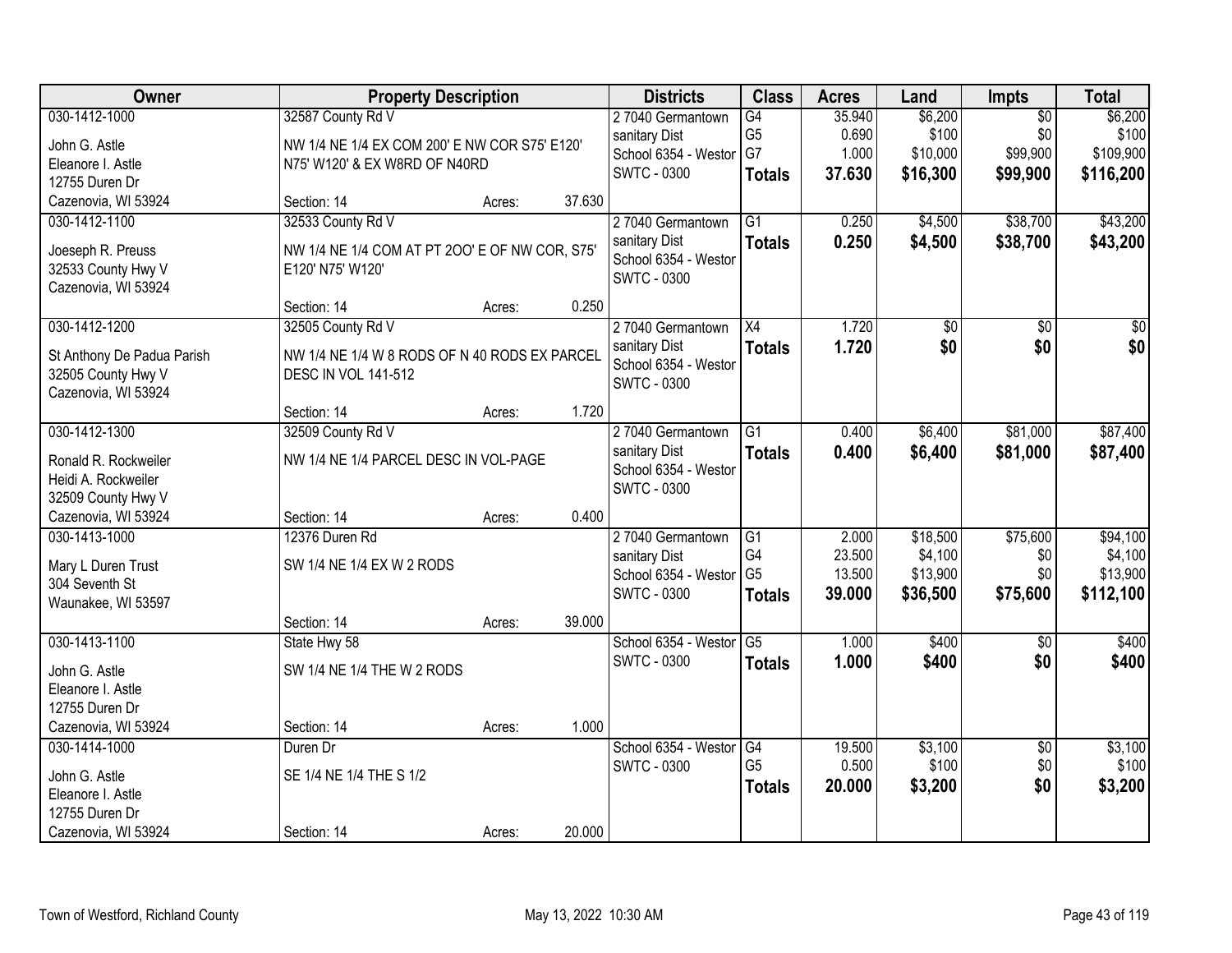| Owner                               | <b>Property Description</b>                                                           |        |        | <b>Districts</b>                      | <b>Class</b>    | <b>Acres</b> | Land     | <b>Impts</b>    | <b>Total</b> |
|-------------------------------------|---------------------------------------------------------------------------------------|--------|--------|---------------------------------------|-----------------|--------------|----------|-----------------|--------------|
| 030-1421-1000                       | County Rd II                                                                          |        |        | School 6354 - Westor                  | G4              | 16.800       | \$4,000  | $\overline{50}$ | \$4,000      |
| Jay I Curtis J T. Thompson          | NE 1/4 NW 1/4 PARCEL DESC IN VOL-PAGE EX                                              |        |        | <b>SWTC - 0300</b>                    | G <sub>5</sub>  | 13.680       | \$13,300 | \$0             | \$13,300     |
| Jennifer E. Meacham Amanda J        | PARCELS 1421.1100 THRU .3000                                                          |        |        |                                       | <b>Totals</b>   | 30.480       | \$17,300 | \$0             | \$17,300     |
| Anderson                            |                                                                                       |        |        |                                       |                 |              |          |                 |              |
| W14103 W Point Dr                   | Section: 14                                                                           | Acres: | 30.480 |                                       |                 |              |          |                 |              |
| Prairie Du Sac, WI 53578            |                                                                                       |        |        |                                       |                 |              |          |                 |              |
| 030-1421-1100                       | 32404 County Rd II                                                                    |        |        | School 6354 - Westor G1               |                 | 1.190        | \$12,400 | \$86,700        | \$99,100     |
| Victor A. Machovec                  | NE 1/4 NW 1/4 COM INTR HWY V & II 404.3'W OF NE                                       |        |        | <b>SWTC - 0300</b>                    | <b>Totals</b>   | 1.190        | \$12,400 | \$86,700        | \$99,100     |
| Suzanne R. Machovec                 | COR, W340.7' S13D27'W162.93' S84D34'E254.35'                                          |        |        |                                       |                 |              |          |                 |              |
| 32404 County Hwy II                 | N34D27'50"E 221.39'                                                                   |        |        |                                       |                 |              |          |                 |              |
| Cazenovia, WI 53924                 | Section: 14                                                                           | Acres: | 1.190  |                                       |                 |              |          |                 |              |
| 030-1421-1200                       | 32302 County Rd II                                                                    |        |        | School 6354 - Westor                  | IG1             | 0.330        | \$5,500  | \$200           | \$5,700      |
|                                     |                                                                                       |        |        | <b>SWTC - 0300</b>                    | <b>Totals</b>   | 0.330        | \$5,500  | \$200           | \$5,700      |
| Dean Bauer                          | NE 1/4 NW 1/4 COM 150'N & 22'E OF SW COR, E124'<br>NWLY124' ON CTR HWY W124' SWLY124' |        |        |                                       |                 |              |          |                 |              |
| 2458 County Hwy V<br>Lodi, WI 53555 |                                                                                       |        |        |                                       |                 |              |          |                 |              |
|                                     | Section: 14                                                                           | Acres: | 0.330  |                                       |                 |              |          |                 |              |
| 030-1421-2000                       | State Hwy 58                                                                          |        |        | 27040 Germantown                      | X4              | 4.800        | \$0      | \$0             | $\sqrt{50}$  |
|                                     |                                                                                       |        |        | sanitary Dist                         | <b>Totals</b>   | 4.800        | \$0      | \$0             | \$0          |
| Diocese of La Crosse                | NE 1/4 NW 1/4 COM 6RDW & 10 RD S OF NE COR,                                           |        |        | School 6354 - Weston                  |                 |              |          |                 |              |
| 3710 East Ave S Po Box 4004         | S576' N58D30 'W353.8' N88D30'W313.7' NELY TO PT V                                     |        |        | <b>SWTC - 0300</b>                    |                 |              |          |                 |              |
| La Crosse, WI 54602-4004            | OF COM, E TO BEG, EX PARCEL DESC IN VOL                                               |        |        |                                       |                 |              |          |                 |              |
|                                     | Section: 14                                                                           | Acres: | 4.800  |                                       |                 |              |          |                 |              |
| 030-1421-2200                       | 32417 County Rd V                                                                     |        |        | 27040 Germantown                      | G1              | 0.690        | \$9,000  | \$62,100        | \$71,100     |
| Richard G. Daniels                  | NE 1/4 NW 1/4 CSM 918, LOT 1                                                          |        |        | sanitary Dist<br>School 6354 - Westor | <b>Totals</b>   | 0.690        | \$9,000  | \$62,100        | \$71,100     |
| Rita L. Daniels                     |                                                                                       |        |        | <b>SWTC - 0300</b>                    |                 |              |          |                 |              |
| 32417 County Hwy V                  |                                                                                       |        |        |                                       |                 |              |          |                 |              |
| Cazenovia, WI 53924                 | Section: 14                                                                           | Acres: | 0.690  |                                       |                 |              |          |                 |              |
| 030-1421-2300                       | 32423 County Rd V                                                                     |        |        | 27040 Germantown                      | $\overline{G1}$ | 0.500        | \$7,700  | \$61,300        | \$69,000     |
| James W. Daniels                    | NE 1/4 NW 1/4 PARCEL B IN DOC 294153 NOW LOT 2                                        |        |        | sanitary Dist                         | <b>Totals</b>   | 0.500        | \$7,700  | \$61,300        | \$69,000     |
| 32423 County Hwy V                  | OF CSM 918                                                                            |        |        | School 6354 - Weston                  |                 |              |          |                 |              |
| Cazenovia, WI 53924                 |                                                                                       |        |        | <b>SWTC - 0300</b>                    |                 |              |          |                 |              |
|                                     | Section: 14                                                                           | Acres: | 0.500  |                                       |                 |              |          |                 |              |
| 030-1421-2400                       | 32455 County Rd V                                                                     |        |        | 27040 Germantown                      | $\overline{G2}$ | 0.500        | \$7,700  | \$92,100        | \$99,800     |
| Scott M. Stiemke                    | NE 1/4 NW 1/4 COM 6 RODS W OF NE COR S10ROD                                           |        |        | sanitary Dist                         | <b>Totals</b>   | 0.500        | \$7,700  | \$92,100        | \$99,800     |
| Ann M. Stiemke                      | W8ROD N10ROD E8ROD                                                                    |        |        | School 6354 - Weston                  |                 |              |          |                 |              |
| 11348 Klang Dr                      |                                                                                       |        |        | SWTC - 0300                           |                 |              |          |                 |              |
| Cazenovia, WI 53924                 | Section: 14                                                                           | Acres: | 0.500  |                                       |                 |              |          |                 |              |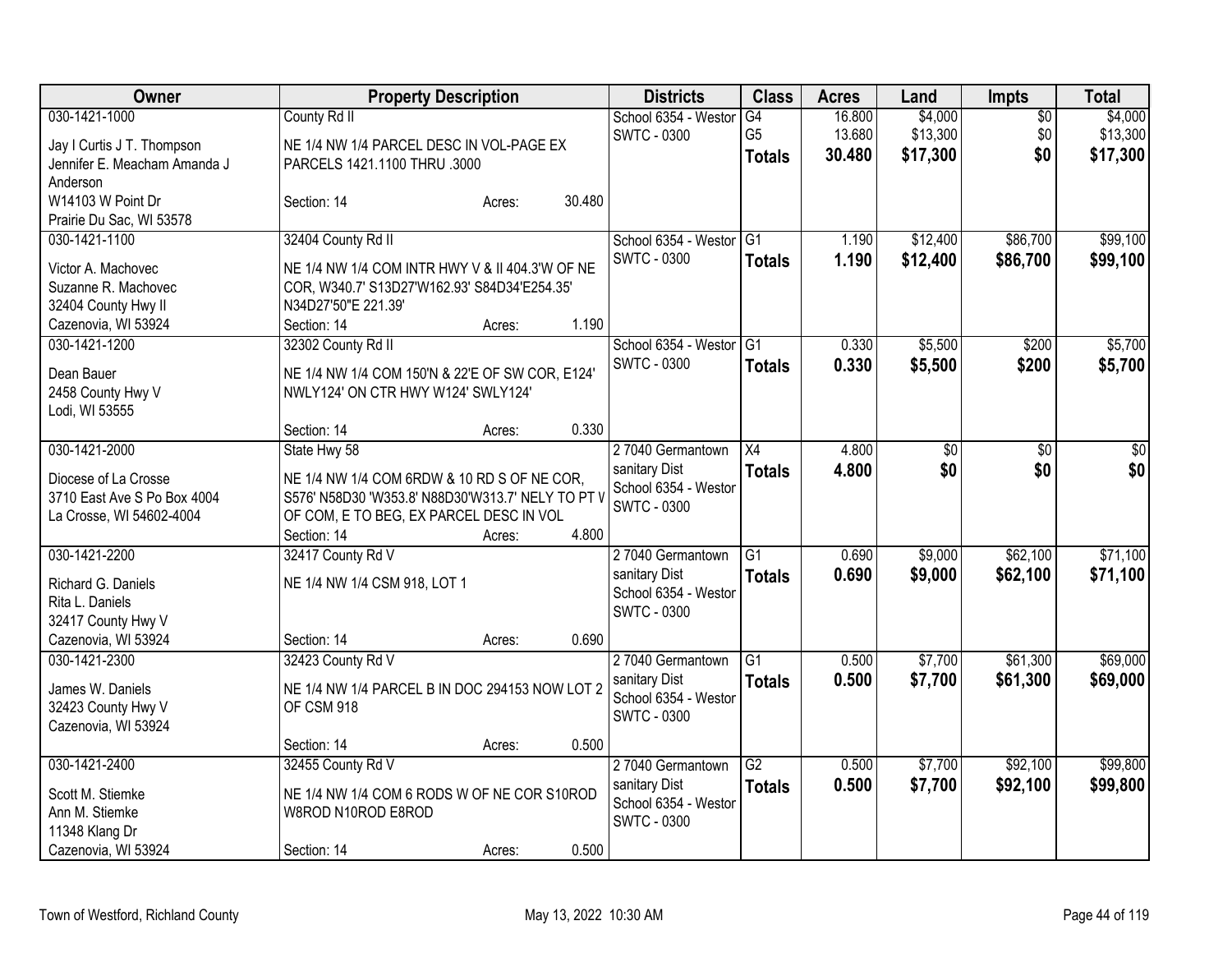| Owner                                  | <b>Property Description</b>                   |        |        | <b>Districts</b>     | <b>Class</b>     | <b>Acres</b> | Land            | <b>Impts</b>    | <b>Total</b> |
|----------------------------------------|-----------------------------------------------|--------|--------|----------------------|------------------|--------------|-----------------|-----------------|--------------|
| 030-1421-3000                          | State Hwy 58                                  |        |        | 27040 Germantown     | X4               | 1.500        | $\overline{50}$ | $\overline{50}$ | \$0          |
| Diocese of La Crosse                   | NE 1/4 NW 1/4 COM NE COR S 40 RD W 6 RD, N 40 |        |        | sanitary Dist        | <b>Totals</b>    | 1.500        | \$0             | \$0             | \$0          |
| 3710 East Ave S Po Box 4004            | RD., E 6 RD TO BEG                            |        |        | School 6354 - Westor |                  |              |                 |                 |              |
| La Crosse, WI 54602-4004               |                                               |        |        | <b>SWTC - 0300</b>   |                  |              |                 |                 |              |
|                                        | Section: 14                                   | Acres: | 1.500  |                      |                  |              |                 |                 |              |
| 030-1422-0000                          | County Rd V                                   |        |        | School 6354 - Weston | G4               | 39.000       | \$3,900         | $\overline{30}$ | \$3,900      |
| Ryan S. Green Charles M Green II et al | NW 1/4 NW 1/4                                 |        |        | <b>SWTC - 0300</b>   | G7               | 1.000        | \$5,000         | \$13,900        | \$18,900     |
| c/o Elaine M Green Life Estate         |                                               |        |        |                      | <b>Totals</b>    | 40.000       | \$8,900         | \$13,900        | \$22,800     |
| 32231 County Hwy II                    |                                               |        |        |                      |                  |              |                 |                 |              |
| Cazenovia, WI 53924                    | Section: 14                                   | Acres: | 40.000 |                      |                  |              |                 |                 |              |
| 030-1423-0000                          | 32231 County Rd II                            |        |        | School 6354 - Weston | G1               | 1.000        | \$11,000        | \$61,400        | \$72,400     |
| Ryan S. Green Charles M Green II et al | SW 1/4 NW 1/4                                 |        |        | <b>SWTC - 0300</b>   | G4               | 37.000       | \$6,100         | \$0             | \$6,100      |
| c/o Elaine M Green Life Estate         |                                               |        |        |                      | G <sub>5</sub>   | 2.000        | \$100           | \$0             | \$100        |
| 32231 County Hwy II                    |                                               |        |        |                      | <b>Totals</b>    | 40,000       | \$17,200        | \$61,400        | \$78,600     |
| Cazenovia, WI 53924                    | Section: 14                                   | Acres: | 40.000 |                      |                  |              |                 |                 |              |
| 030-1424-0000                          | 32255 County Rd II                            |        |        | School 6354 - Weston | G1               | 2.000        | \$18,500        | \$87,200        | \$105,700    |
| Jay I Curtis J T. Thompson             | SE 1/4 NW 1/4                                 |        |        | <b>SWTC - 0300</b>   | G4               | 37.960       | \$7,600         | \$0             | \$7,600      |
| Jennifer E. Meacham Amanda J           |                                               |        |        |                      | G <sub>5</sub>   | 0.040        | \$0             | \$0             | \$0          |
| Anderson                               |                                               |        |        |                      | <b>Totals</b>    | 40.000       | \$26,100        | \$87,200        | \$113,300    |
| W14103 W Point Dr                      | Section: 14                                   | Acres: | 40.000 |                      |                  |              |                 |                 |              |
| Prairie Du Sac, WI 53578               |                                               |        |        |                      |                  |              |                 |                 |              |
| 030-1431-0000                          | County Rd V                                   |        |        | School 6354 - Weston | G4               | 40.000       | \$4,700         | \$0             | \$4,700      |
| John G. Astle                          | NE 1/4 SW 1/4                                 |        |        | <b>SWTC - 0300</b>   | <b>Totals</b>    | 40.000       | \$4,700         | \$0             | \$4,700      |
| Eleanore I. Astle                      |                                               |        |        |                      |                  |              |                 |                 |              |
| 12755 Duren Dr                         |                                               |        |        |                      |                  |              |                 |                 |              |
| Cazenovia, WI 53924                    | Section: 14                                   | Acres: | 40.000 |                      |                  |              |                 |                 |              |
| 030-1432-0000                          | State Hwy 58                                  |        |        | School 6354 - Westor | G4               | 36.000       | \$4,100         | $\sqrt{6}$      | \$4,100      |
| Ryan S. Green Charles M Green II et al | NW 1/4 SW 1/4                                 |        |        | <b>SWTC - 0300</b>   | G <sub>5</sub> M | 4.000        | \$5,800         | \$0             | \$5,800      |
| c/o Elaine M Green Life Estate         |                                               |        |        |                      | <b>Totals</b>    | 40.000       | \$9,900         | \$0             | \$9,900      |
| 32231 County Hwy II                    |                                               |        |        |                      |                  |              |                 |                 |              |
| Cazenovia, WI 53924                    | Section: 14                                   | Acres: | 40.000 |                      |                  |              |                 |                 |              |
| 030-1433-0000                          | Saint Bridgets Rd                             |        |        | School 6354 - Westor | $\overline{G4}$  | 40.000       | \$3,800         | $\overline{50}$ | \$3,800      |
| Timothy A. Astle                       | SW 1/4 SW 1/4                                 |        |        | <b>SWTC - 0300</b>   | <b>Totals</b>    | 40.000       | \$3,800         | \$0             | \$3,800      |
| 12656 Dix Ln                           |                                               |        |        |                      |                  |              |                 |                 |              |
| Cazenovia, WI 53924                    |                                               |        |        |                      |                  |              |                 |                 |              |
|                                        | Section: 14                                   | Acres: | 40.000 |                      |                  |              |                 |                 |              |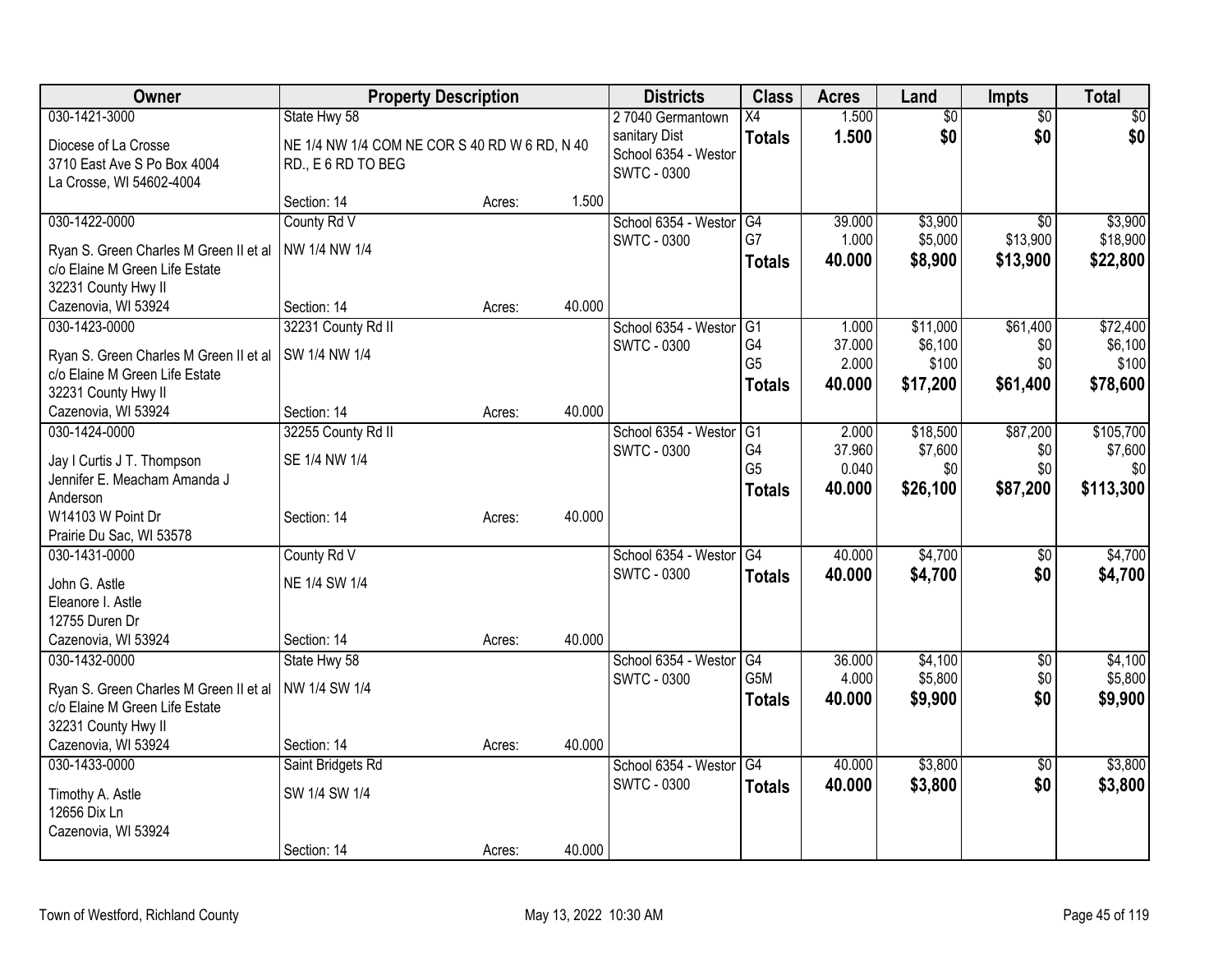| Owner                              | <b>Property Description</b>                   |        |        | <b>Districts</b>     | <b>Class</b>    | <b>Acres</b>   | Land                | <b>Impts</b>     | <b>Total</b>         |
|------------------------------------|-----------------------------------------------|--------|--------|----------------------|-----------------|----------------|---------------------|------------------|----------------------|
| 030-1434-0000                      | State Hwy 58                                  |        |        | School 6354 - Weston | G4              | 40.000         | \$3,200             | $\overline{50}$  | \$3,200              |
| Timothy A. Astle                   | SE 1/4 SW 1/4                                 |        |        | <b>SWTC - 0300</b>   | <b>Totals</b>   | 40.000         | \$3,200             | \$0              | \$3,200              |
| 12656 Dix Ln                       |                                               |        |        |                      |                 |                |                     |                  |                      |
| Cazenovia, WI 53924                |                                               |        |        |                      |                 |                |                     |                  |                      |
|                                    | Section: 14                                   | Acres: | 40.000 |                      |                 |                |                     |                  |                      |
| 030-1441-0000                      | 12755 Duren Dr                                |        |        | School 6354 - Westor | G1              | 2.000          | \$18,500            | \$202,200        | \$220,700            |
| John G. Astle                      | NE 1/4 SE 1/4                                 |        |        | <b>SWTC - 0300</b>   | G4              | 36.000         | \$6,100             | \$0              | \$6,100              |
| Eleanore I. Astle                  |                                               |        |        |                      | G <sub>5</sub>  | 2.000          | \$100               | \$0              | \$100                |
| 12755 Duren Dr                     |                                               |        |        |                      | <b>Totals</b>   | 40.000         | \$24,700            | \$202,200        | \$226,900            |
| Cazenovia, WI 53924                | Section: 14                                   | Acres: | 40.000 |                      |                 |                |                     |                  |                      |
| 030-1442-1000                      | Duren Dr                                      |        |        | School 6354 - Westor | G <sub>4</sub>  | 26.590         | \$4,700             | \$0              | \$4,700              |
| Mary L Duren Trust                 | NW 1/4 SE 1/4 EX PARCEL IN NW COR 2 RD SQUARE |        |        | SWTC - 0300          | G <sub>5</sub>  | 1.380          | \$100               | \$0              | \$100                |
| 304 Seventh St                     |                                               |        |        |                      | W <sub>6</sub>  | 12.000         | (\$34,800)          | \$0              | \$0                  |
| Waunakee, WI 53597                 |                                               |        |        |                      | <b>Totals</b>   | 39.970         | \$4,800             | \$0              | \$4,800              |
|                                    | Section: 14                                   | Acres: | 39.970 |                      |                 |                |                     |                  |                      |
| 030-1442-1100                      | State Hwy 58                                  |        |        | School 6354 - Weston | $\overline{G5}$ | 0.030          | $\overline{50}$     | \$0              | $\sqrt{50}$          |
| John G. Astle                      | NW 1/4 SE 1/4 PARCEL 2 RD SQUARE IN NW COR    |        |        | <b>SWTC - 0300</b>   | <b>Totals</b>   | 0.030          | \$0                 | \$0              | \$0                  |
| Eleanore I. Astle                  |                                               |        |        |                      |                 |                |                     |                  |                      |
| 12755 Duren Dr                     |                                               |        |        |                      |                 |                |                     |                  |                      |
| Cazenovia, WI 53924                | Section: 14                                   | Acres: | 0.030  |                      |                 |                |                     |                  |                      |
| 030-1443-0000                      | State Hwy 58                                  |        |        | School 6354 - Weston | G4              | 13.000         | \$2,200             | \$0              | \$2,200              |
| Mary L Duren Trust                 | SW 1/4 SE 1/4                                 |        |        | <b>SWTC - 0300</b>   | W <sub>6</sub>  | 27.000         | (\$78,300)          | \$0              | \$0                  |
| 304 Seventh St                     |                                               |        |        |                      | <b>Totals</b>   | 40.000         | \$2,200             | \$0              | \$2,200              |
| Waunakee, WI 53597                 |                                               |        |        |                      |                 |                |                     |                  |                      |
|                                    | Section: 14                                   | Acres: | 40.000 |                      |                 |                |                     |                  |                      |
| 030-1444-0000                      | 32904 Saint Bridgets Rd                       |        |        | School 6354 - Westor | G4              | 28.400         | \$4,200             | $\overline{50}$  | \$4,200              |
| Gregory J. Braun                   | SE 1/4 SE 1/4                                 |        |        | <b>SWTC - 0300</b>   | G <sub>5</sub>  | 2.600          | \$200               | \$0              | \$200                |
| Patti J. Braun                     |                                               |        |        |                      | G5M<br>G7       | 6.000<br>3.000 | \$8,700<br>\$20,000 | \$0<br>\$112,500 | \$8,700<br>\$132,500 |
| 32904 St Bridget Rd                |                                               |        |        |                      | <b>Totals</b>   | 40.000         | \$33,100            | \$112,500        | \$145,600            |
| Cazenovia, WI 53924                | Section: 14                                   | Acres: | 40.000 |                      |                 |                |                     |                  |                      |
| 030-1511-0000                      | County Rd II                                  |        |        | School 6354 - Weston | G4              | 40.000         | \$3,400             | \$0              | \$3,400              |
| David J & Nancy Bauer Living Trust | NE 1/4 NE 1/4                                 |        |        | <b>SWTC - 0300</b>   | <b>Totals</b>   | 40.000         | \$3,400             | \$0              | \$3,400              |
| 31796 County Hwy II                |                                               |        |        |                      |                 |                |                     |                  |                      |
| Cazenovia, WI 53924                |                                               |        |        |                      |                 |                |                     |                  |                      |
|                                    | Section: 15                                   | Acres: | 40.000 |                      |                 |                |                     |                  |                      |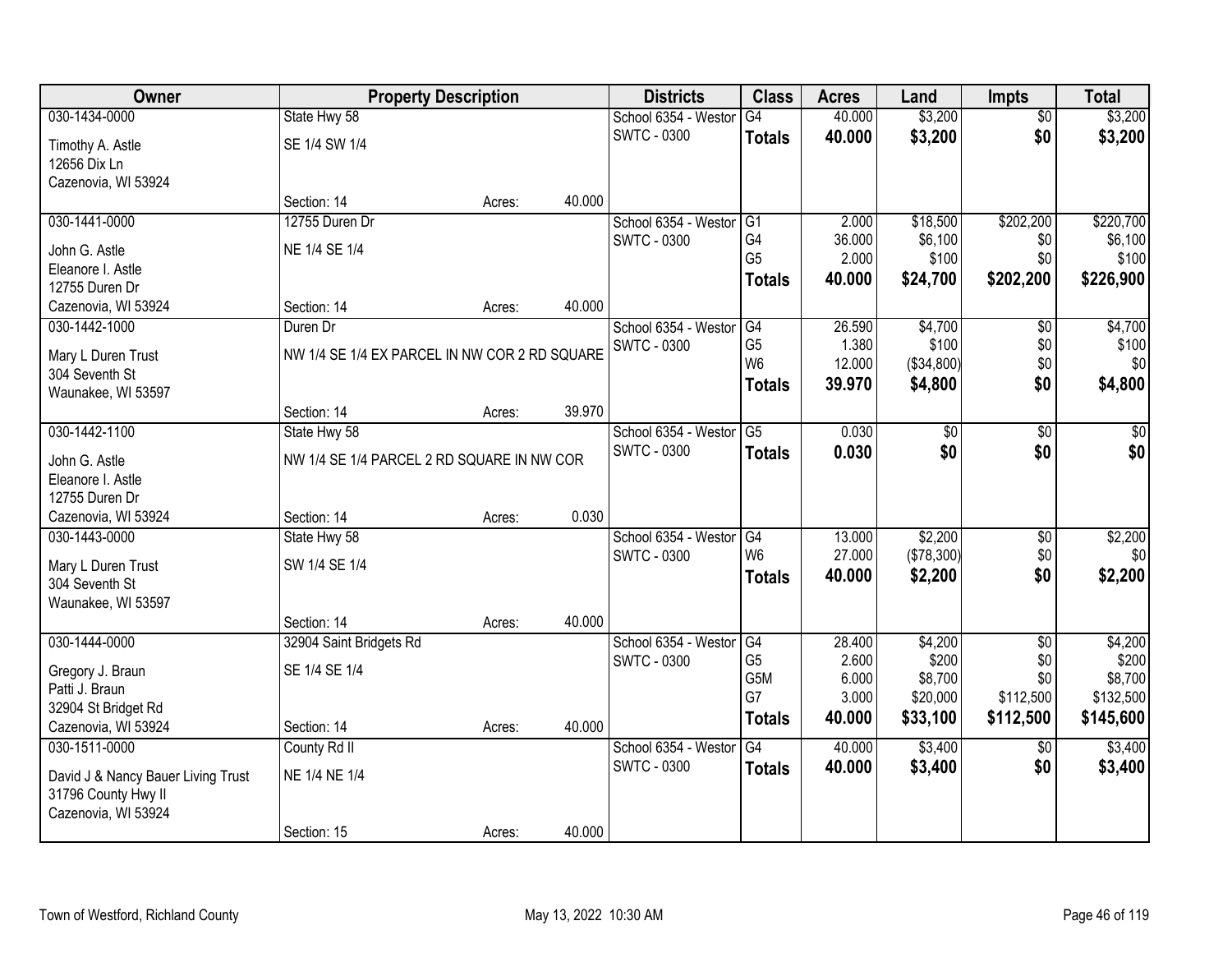| Owner                                                                                    | <b>Property Description</b>                                            |        |        | <b>Districts</b>                           | <b>Class</b>         | <b>Acres</b>    | Land             | <b>Impts</b>           | <b>Total</b>     |
|------------------------------------------------------------------------------------------|------------------------------------------------------------------------|--------|--------|--------------------------------------------|----------------------|-----------------|------------------|------------------------|------------------|
| 030-1512-1000                                                                            | State Hwy 58                                                           |        |        | School 6354 - Westor                       | G4                   | 30.000          | \$6,600          | $\overline{50}$        | \$6,600          |
| Donald F. Bauer                                                                          | NW 1/4 NE 1/4 THE W 3/4                                                |        |        | <b>SWTC - 0300</b>                         | <b>Totals</b>        | 30.000          | \$6,600          | \$0                    | \$6,600          |
| Mae L. Bauer                                                                             |                                                                        |        |        |                                            |                      |                 |                  |                        |                  |
| 31320 County Hwy II                                                                      |                                                                        |        |        |                                            |                      |                 |                  |                        |                  |
| Cazenovia, WI 53924                                                                      | Section: 15                                                            | Acres: | 30.000 |                                            |                      |                 |                  |                        |                  |
| 030-1512-2000                                                                            | 31796 County Rd II                                                     |        |        | School 6354 - Westor                       | G4                   | 19.660          | \$2,300          | $\overline{50}$        | \$2,300          |
|                                                                                          |                                                                        |        |        | <b>SWTC - 0300</b>                         | G <sub>5</sub>       | 1.340           | \$100            | \$0                    | \$100            |
| David J & Nancy Bauer Living Trust                                                       | *W 1/2 NE 1/4 THE E 1/4 *SE 1/4 NE 1/4 ALL OF ABOVI<br>N OF CTR HWY II |        |        |                                            | G7                   | 2.000           | \$17,500         | \$68,400               | \$85,900         |
| 31796 County Hwy II<br>Cazenovia, WI 53924                                               |                                                                        |        |        |                                            | <b>Totals</b>        | 23.000          | \$19,900         | \$68,400               | \$88,300         |
|                                                                                          | Section: 15                                                            | Acres: | 23.000 |                                            |                      |                 |                  |                        |                  |
| 030-1513-1000                                                                            | Dix Ln & CR - II                                                       |        |        | School 6354 - Westor                       | G4                   | 25.070          | \$4,100          | \$0                    | \$4,100          |
|                                                                                          |                                                                        |        |        | <b>SWTC - 0300</b>                         | G <sub>5</sub>       | 3.930           | \$600            | \$0                    | \$600            |
| Donald F. Bauer                                                                          | SW 1/4 NE 1/4 EX THE E 1/4 N OF CTRLN HWY II & EX                      |        |        |                                            | <b>Totals</b>        | 29,000          | \$4,700          | \$0                    | \$4,700          |
| Mae L. Bauer                                                                             | E OF DIX LN S OF CTRLN HWY II                                          |        |        |                                            |                      |                 |                  |                        |                  |
| 31320 County Hwy II                                                                      |                                                                        |        |        |                                            |                      |                 |                  |                        |                  |
| Cazenovia, WI 53924                                                                      | Section: 15                                                            | Acres: | 29.000 |                                            |                      |                 |                  |                        |                  |
| 030-1514-1000                                                                            | 31336 County Rd II                                                     |        |        | School 6354 - Weston                       | G4                   | 35.950          | \$6,900          | $\sqrt[6]{3}$          | \$6,900          |
| David J & Nancy Bauer Living Trust et a   S 1/2 NE 1/4 E OF DIX LN & S OF CTLN OF HWY II |                                                                        |        |        | <b>SWTC - 0300</b>                         | G <sub>5</sub>       | 1.050           | \$100            | \$0                    | \$100            |
| 31796 County Hwy II                                                                      |                                                                        |        |        |                                            | G7                   | 1.000           | \$5,000          | \$10,400               | \$15,400         |
| Cazenovia, WI 53924                                                                      |                                                                        |        |        |                                            | <b>Totals</b>        | 38.000          | \$12,000         | \$10,400               | \$22,400         |
|                                                                                          | Section: 15                                                            | Acres: | 38.000 |                                            |                      |                 |                  |                        |                  |
| 030-1521-0000                                                                            | State Hwy 58                                                           |        |        | School 6354 - Weston                       | $\overline{G4}$      | 40.000          | \$6,600          | \$0                    | \$6,600          |
| Donald F. Bauer                                                                          | NE 1/4 NW 1/4                                                          |        |        | <b>SWTC - 0300</b>                         | <b>Totals</b>        | 40.000          | \$6,600          | \$0                    | \$6,600          |
| Mae L. Bauer                                                                             |                                                                        |        |        |                                            |                      |                 |                  |                        |                  |
| 31320 County Hwy II                                                                      |                                                                        |        |        |                                            |                      |                 |                  |                        |                  |
| Cazenovia, WI 53924                                                                      | Section: 15                                                            | Acres: | 40.000 |                                            |                      |                 |                  |                        |                  |
| 030-1522-1000                                                                            | State Hwy 58                                                           |        |        | School 6354 - Westor                       | G4                   | 9.850           | \$2,000          | $\sqrt{6}$             | \$2,000          |
|                                                                                          |                                                                        |        |        | <b>SWTC - 0300</b>                         | G <sub>5</sub>       | 0.150           | \$0              | \$0                    | \$0              |
| Donald F. Bauer                                                                          | W 1/2 NW 1/4 10 ACRES OF PROPER WIDTH NORTH                            |        |        |                                            | <b>Totals</b>        | 10.000          | \$2,000          | \$0                    | \$2,000          |
| Mae L. Bauer                                                                             | OF CATTLE PASS LINE                                                    |        |        |                                            |                      |                 |                  |                        |                  |
| 31320 County Hwy II<br>Cazenovia, WI 53924                                               |                                                                        |        | 10.000 |                                            |                      |                 |                  |                        |                  |
|                                                                                          | Section: 15                                                            | Acres: |        |                                            |                      |                 |                  |                        |                  |
| 030-1522-2000                                                                            | 12242 Bauer Ln                                                         |        |        | School 6354 - Weston<br><b>SWTC - 0300</b> | G4<br>G <sub>5</sub> | 25.200<br>0.560 | \$2,500<br>\$100 | $\overline{50}$<br>\$0 | \$2,500<br>\$100 |
| Richard J. Dvoratchek Jr                                                                 | NW 1/4 NW 1/4 EX THE EAST 5 ACRES & EX CSM 680                         |        |        |                                            | G7                   | 3.000           | \$20,000         | \$95,800               | \$115,800        |
| Kathleen A. Dvoratchek                                                                   |                                                                        |        |        |                                            |                      | 28.760          | \$22,600         | \$95,800               | \$118,400        |
| 12242 Bauer Ln                                                                           |                                                                        |        |        |                                            | <b>Totals</b>        |                 |                  |                        |                  |
| Cazenovia, WI 53924                                                                      | Section: 15                                                            | Acres: | 28.760 |                                            |                      |                 |                  |                        |                  |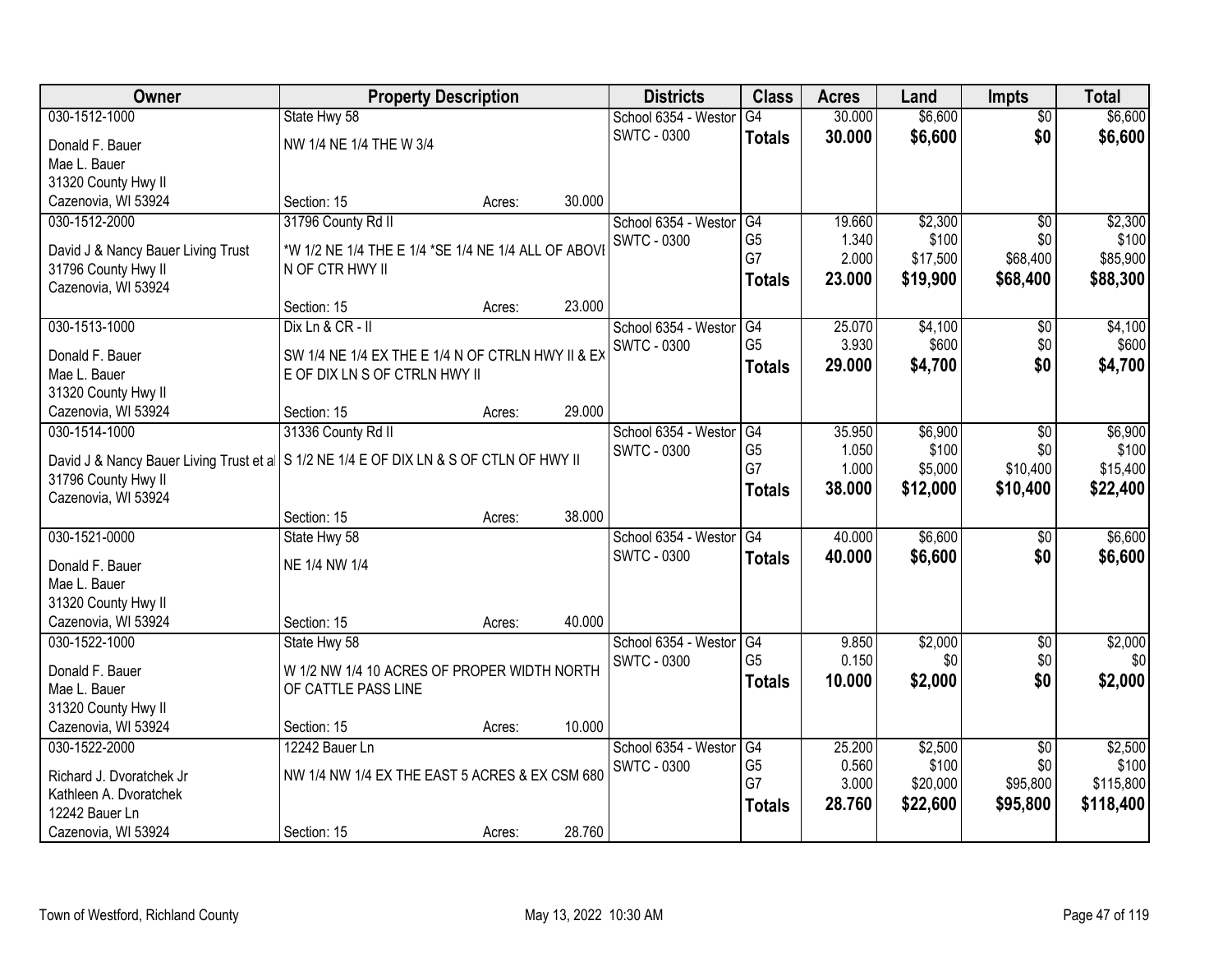| Owner                            | <b>Property Description</b>                     |        |        | <b>Districts</b>     | <b>Class</b>    | <b>Acres</b> | Land     | <b>Impts</b>    | <b>Total</b> |
|----------------------------------|-------------------------------------------------|--------|--------|----------------------|-----------------|--------------|----------|-----------------|--------------|
| 030-1522-3000                    | State Hwy 58                                    |        |        | School 6354 - Westor | G4              | 0.500        | \$100    | \$0             | \$100        |
| Ryan D. Hill                     | NW 1/4 NW 1/4 SEC 16 & NE 1/4 NE 1/4 SEC 15     |        |        | <b>SWTC - 0300</b>   | G <sub>5</sub>  | 4.690        | \$5,200  | \$0             | \$5,200      |
| Toni M. Hill                     | <b>CSM 680</b>                                  |        |        |                      | G5M             | 4.000        | \$5,800  | \$0             | \$5,800      |
| W7366 Mansfield Rd               |                                                 |        |        |                      | <b>Totals</b>   | 9.190        | \$11,100 | \$0             | \$11,100     |
| Lake Mills, WI 53551-1218        | Section: 15                                     | Acres: | 9.190  |                      |                 |              |          |                 |              |
| 030-1523-2000                    | State Hwy 58                                    |        |        | School 6354 - Westor | G4              | 31.850       | \$4,800  | $\overline{50}$ | \$4,800      |
|                                  | SW 1/4 NW 1/4 EX THE EAST 5 ACRES               |        |        | <b>SWTC - 0300</b>   | G <sub>5</sub>  | 0.750        | \$100    | \$0             | \$100        |
| Nelson L. Culp<br>Laneta K. Culp |                                                 |        |        |                      | <b>Totals</b>   | 32.600       | \$4,900  | \$0             | \$4,900      |
| 31121 Pyfferoen Ln               |                                                 |        |        |                      |                 |              |          |                 |              |
| Cazenovia, WI 53924              | Section: 15                                     | Acres: | 32.600 |                      |                 |              |          |                 |              |
| 030-1524-0000                    | 31320 County Rd II                              |        |        | School 6354 - Westor | G4              | 35.000       | \$5,400  | \$0             | \$5,400      |
|                                  |                                                 |        |        | SWTC - 0300          | G <sub>5</sub>  | 2.000        | \$100    | \$0             | \$100        |
| Donald F. Bauer                  | SE 1/4 NW 1/4                                   |        |        |                      | G7              | 3.000        | \$20,000 | \$123,400       | \$143,400    |
| Mae L. Bauer                     |                                                 |        |        |                      | Totals          | 40.000       | \$25,500 | \$123,400       | \$148,900    |
| 31320 County Hwy II              |                                                 |        |        |                      |                 |              |          |                 |              |
| Cazenovia, WI 53924              | Section: 15                                     | Acres: | 40.000 |                      |                 |              |          |                 |              |
| 030-1531-1000                    | 12598 Dix Ln                                    |        |        | School 6354 - Weston | G1              | 2.000        | \$21,400 | \$215,600       | \$237,000    |
| Gerald A. Schweich               | NE 1/4 SW 1/4 EX COM SE COR W24RD TO HWY,       |        |        | SWTC - 0300          | G4              | 16.060       | \$2,600  | \$0             | \$2,600      |
| Donna L. Schweich                | NELY ON HWY TO PT 16RD N OF SE COR S TO BEG     |        |        |                      | G <sub>5</sub>  | 11.940       | \$12,200 | \$0             | \$12,200     |
| 12598 Dix Ln                     |                                                 |        |        |                      | G5M             | 8.750        | \$12,700 | \$0             | \$12,700     |
| Cazenovia, WI 53924              | Section: 15                                     | Acres: | 38.750 |                      | <b>Totals</b>   | 38.750       | \$48,900 | \$215,600       | \$264,500    |
| 030-1531-2000                    | County Rd V                                     |        |        | School 6354 - Westor | $\overline{G4}$ | 1.250        | \$300    | $\overline{50}$ | \$300        |
|                                  |                                                 |        |        | <b>SWTC - 0300</b>   | <b>Totals</b>   | 1.250        | \$300    | \$0             | \$300        |
| Joeseph R. Preuss                | NE 1/4 SW 1/4 COM SE COR W24 RD TO HWY, NELY    |        |        |                      |                 |              |          |                 |              |
| Olivia R. Preuss                 | ON HWY TO PT 16RD N OF SE COR S TO BEG          |        |        |                      |                 |              |          |                 |              |
| 32533 County Hwy V               |                                                 |        |        |                      |                 |              |          |                 |              |
| Cazenovia, WI 53924              | Section: 15                                     | Acres: | 1.250  |                      |                 |              |          |                 |              |
| 030-1532-1000                    | 12838 Dix Ln                                    |        |        | School 6354 - Westor | G4              | 31.000       | \$2,000  | $\overline{50}$ | \$2,000      |
| Charles Dix                      | NW 1/4 SW 1/4 EX COM NW COR S 80 RD E 13 1/2 RD |        |        | <b>SWTC - 0300</b>   | G7              | 2.000        | \$17,500 | \$69,200        | \$86,700     |
| Harold & Mary Dix Life Estate    | N 80 RD W 13 1/2 RD TO BEG                      |        |        |                      | <b>Totals</b>   | 33.000       | \$19,500 | \$69,200        | \$88,700     |
| 12838 Dix Ln                     |                                                 |        |        |                      |                 |              |          |                 |              |
| Cazenovia, WI 53924              | Section: 15                                     | Acres: | 33.000 |                      |                 |              |          |                 |              |
| 030-1532-2000                    | State Hwy 58                                    |        |        | School 6354 - Westor | G5              | 10.000       | \$11,000 | $\overline{50}$ | \$11,000     |
| <b>Charles Dix</b>               | W 1/2 SW 1/4 THE N 120RD OF THE W 13-1/2 RD     |        |        | SWTC - 0300          | <b>Totals</b>   | 10.000       | \$11,000 | \$0             | \$11,000     |
| 12838 Dix Ln                     |                                                 |        |        |                      |                 |              |          |                 |              |
| Cazenovia, WI 53924              |                                                 |        |        |                      |                 |              |          |                 |              |
|                                  | Section: 15                                     | Acres: | 10.000 |                      |                 |              |          |                 |              |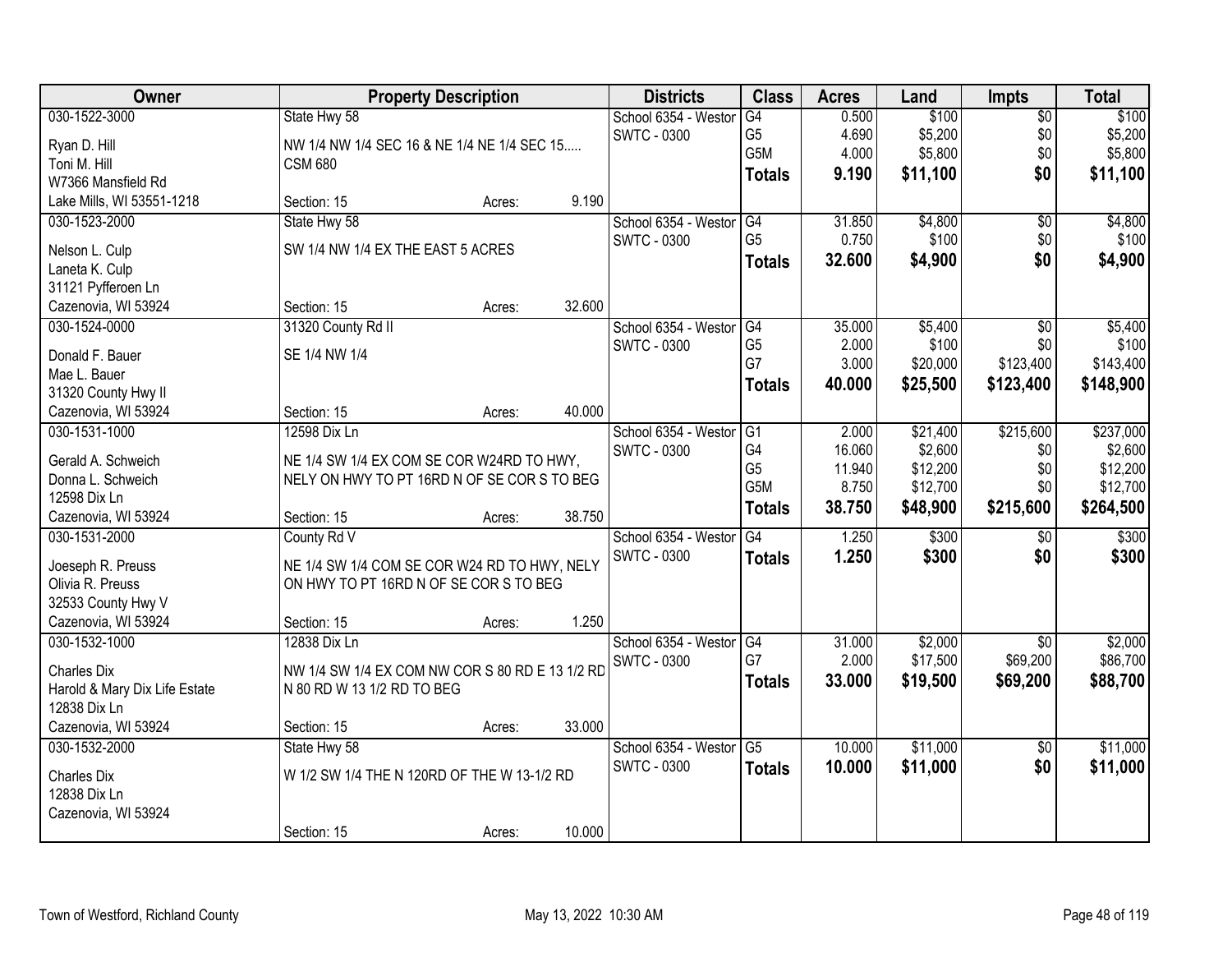| Owner                                     | <b>Property Description</b>                     |        |        | <b>Districts</b>                           | <b>Class</b>    | <b>Acres</b> | Land     | <b>Impts</b>    | <b>Total</b> |
|-------------------------------------------|-------------------------------------------------|--------|--------|--------------------------------------------|-----------------|--------------|----------|-----------------|--------------|
| 030-1533-1000                             | State Hwy 58                                    |        |        | School 6354 - Weston                       | G1              | 0.500        | \$1,400  | \$6,600         | \$8,000      |
| <b>Charles Dix</b>                        | SW 1/4 SW 1/4 EX COM NW COR S 40 RD E 13 1/2 RD |        |        | <b>SWTC - 0300</b>                         | G4              | 28.500       | \$4,300  | \$0             | \$4,300      |
| Harold & Mary Dix Life Estate             | N 40 RD W 13 1/2 RD TO BEG                      |        |        |                                            | G <sub>5</sub>  | 1.000        | \$100    | \$0             | \$100        |
| 12838 Dix Ln                              |                                                 |        |        |                                            | G5M             | 7.000        | \$10,200 | \$0             | \$10,200     |
| Cazenovia, WI 53924                       | Section: 15                                     | Acres: | 37.000 |                                            | <b>Totals</b>   | 37.000       | \$16,000 | \$6,600         | \$22,600     |
| 030-1534-0000                             | 12746 Dix Ln                                    |        |        | School 6354 - Weston                       | G1              | 0.250        | \$2,800  | \$500           | \$3,300      |
|                                           |                                                 |        |        | <b>SWTC - 0300</b>                         | G4              | 30.000       | \$6,600  | \$0             | \$6,600      |
| Joeseph R. Preuss                         | SE 1/4 SW 1/4                                   |        |        |                                            | G <sub>5</sub>  | 0.560        | \$100    | \$0             | \$100        |
| Olivia R. Preuss                          |                                                 |        |        |                                            | G5M             | 9.190        | \$11,500 | \$0             | \$11,500     |
| 32533 County Hwy V<br>Cazenovia, WI 53924 | Section: 15                                     | Acres: | 40.000 |                                            | <b>Totals</b>   | 40.000       | \$21,000 | \$500           | \$21,500     |
| 030-1541-1000                             |                                                 |        |        |                                            | G4              | 20.000       | \$2,500  | \$0             | \$2,500      |
|                                           | State Hwy 58                                    |        |        | School 6354 - Westor<br><b>SWTC - 0300</b> |                 |              |          |                 |              |
| Timothy A. Astle                          | NE 1/4 SE 1/4 THE W 1/2                         |        |        |                                            | <b>Totals</b>   | 20.000       | \$2,500  | \$0             | \$2,500      |
| 12656 Dix Ln                              |                                                 |        |        |                                            |                 |              |          |                 |              |
| Cazenovia, WI 53924                       |                                                 |        |        |                                            |                 |              |          |                 |              |
|                                           | Section: 15                                     | Acres: | 20.000 |                                            |                 |              |          |                 |              |
| 030-1541-2000                             | State Hwy 58                                    |        |        | School 6354 - Weston                       | G4              | 20.000       | \$2,800  | \$0             | \$2,800      |
| Ryan S. Green Charles M Green II et al    | NE 1/4 SE 1/4 THE E 1/2                         |        |        | <b>SWTC - 0300</b>                         | <b>Totals</b>   | 20.000       | \$2,800  | \$0             | \$2,800      |
| c/o Elaine M Green Life Estate            |                                                 |        |        |                                            |                 |              |          |                 |              |
| 32231 County Hwy II                       |                                                 |        |        |                                            |                 |              |          |                 |              |
| Cazenovia, WI 53924                       | Section: 15                                     | Acres: | 20.000 |                                            |                 |              |          |                 |              |
| 030-1542-1000                             | 12656 Dix Ln                                    |        |        | School 6354 - Westor                       | G1              | 2.000        | \$21,400 | \$161,100       | \$182,500    |
|                                           |                                                 |        |        | <b>SWTC - 0300</b>                         | G4              | 29.870       | \$4,100  | \$0             | \$4,100      |
| Timothy A. Astle                          | NW 1/4 SE 1/4 SE OF CTRLN OF TOWN ROAD          |        |        |                                            | G <sub>5</sub>  | 1.130        | \$100    | \$0             | \$100        |
| 12656 Dix Ln                              |                                                 |        |        |                                            | <b>Totals</b>   | 33.000       | \$25,600 | \$161,100       | \$186,700    |
| Cazenovia, WI 53924                       |                                                 |        |        |                                            |                 |              |          |                 |              |
|                                           | Section: 15                                     | Acres: | 33.000 |                                            |                 |              |          |                 |              |
| 030-1542-2000                             | 12590 Dix Ln                                    |        |        | School 6354 - Westor                       | $\overline{G1}$ | 7.000        | \$35,400 | \$63,100        | \$98,500     |
| Susan C. Brill et al                      | NW 1/4 SE 1/4 NW OF CTRLN OF TOWN ROAD          |        |        | <b>SWTC - 0300</b>                         | <b>Totals</b>   | 7.000        | \$35,400 | \$63,100        | \$98,500     |
| 12590 Dix Ln                              |                                                 |        |        |                                            |                 |              |          |                 |              |
| Cazenovia, WI 53924-7163                  |                                                 |        |        |                                            |                 |              |          |                 |              |
|                                           | Section: 15                                     | Acres: | 7.000  |                                            |                 |              |          |                 |              |
| 030-1543-0000                             | State Hwy 58                                    |        |        | School 6354 - Westor                       | G4              | 40.000       | \$3,900  | $\overline{50}$ | \$3,900      |
|                                           |                                                 |        |        | <b>SWTC - 0300</b>                         | <b>Totals</b>   | 40.000       | \$3,900  | \$0             | \$3,900      |
| Timothy A. Astle                          | SW 1/4 SE 1/4                                   |        |        |                                            |                 |              |          |                 |              |
| 12656 Dix Ln                              |                                                 |        |        |                                            |                 |              |          |                 |              |
| Cazenovia, WI 53924                       |                                                 |        |        |                                            |                 |              |          |                 |              |
|                                           | Section: 15                                     | Acres: | 40.000 |                                            |                 |              |          |                 |              |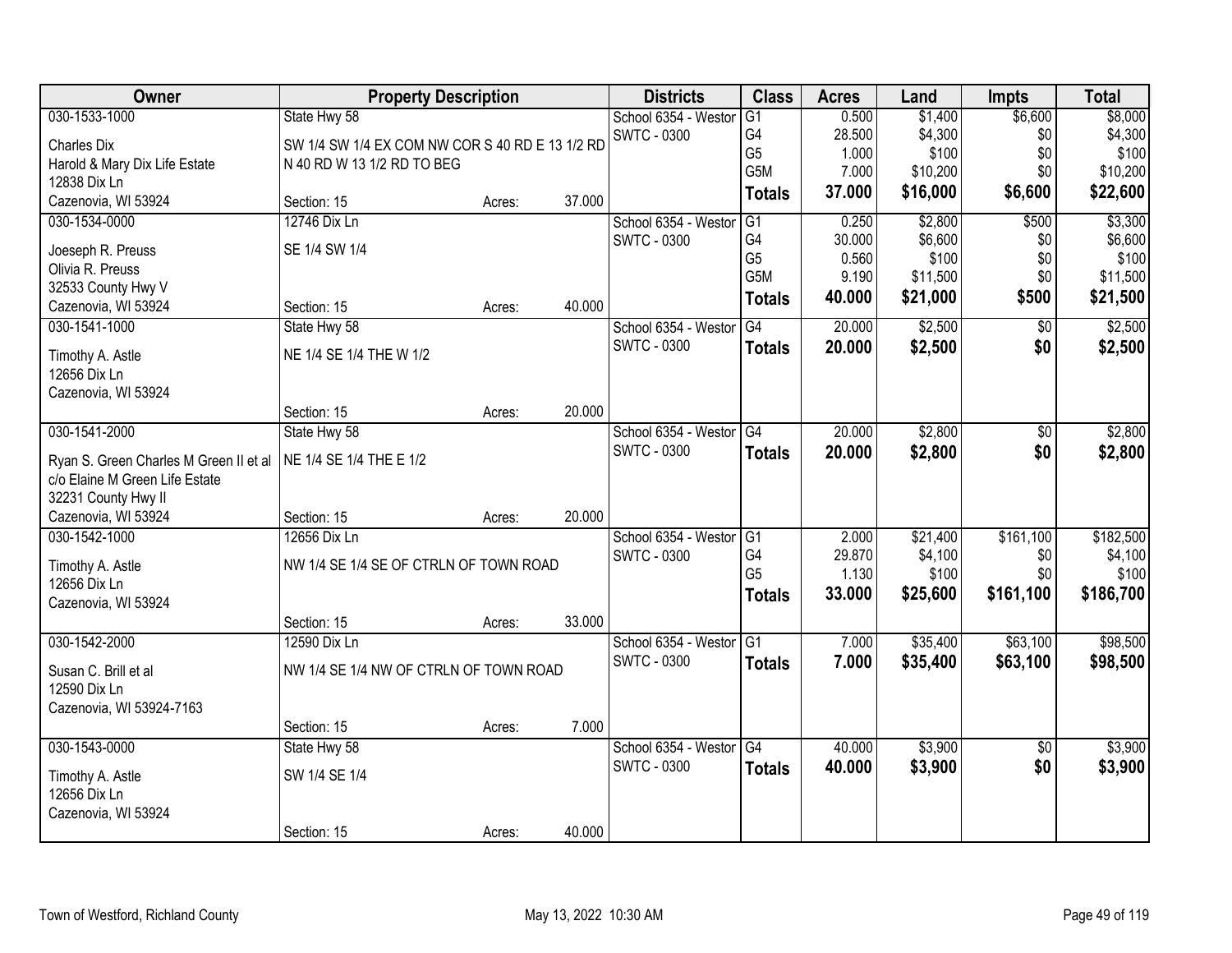| Owner                                       |                                                   | <b>Property Description</b> |        | <b>Districts</b>     | <b>Class</b>    | <b>Acres</b> | Land     | <b>Impts</b>    | <b>Total</b> |
|---------------------------------------------|---------------------------------------------------|-----------------------------|--------|----------------------|-----------------|--------------|----------|-----------------|--------------|
| 030-1544-0000                               | State Hwy 58                                      |                             |        | School 6354 - Weston | $\overline{G4}$ | 40.000       | \$4,300  | $\overline{50}$ | \$4,300      |
| Timothy A. Astle                            | SE 1/4 SE 1/4                                     |                             |        | <b>SWTC - 0300</b>   | <b>Totals</b>   | 40.000       | \$4,300  | \$0             | \$4,300      |
| 12656 Dix Ln                                |                                                   |                             |        |                      |                 |              |          |                 |              |
| Cazenovia, WI 53924                         |                                                   |                             |        |                      |                 |              |          |                 |              |
|                                             | Section: 15                                       | Acres:                      | 40.000 |                      |                 |              |          |                 |              |
| 030-1611-1000                               | 30824 County Rd II                                |                             |        | School 6354 - Westor | G1              | 2.000        | \$18,500 | \$99,500        | \$118,000    |
| Cyril F. Deitelhoff                         | NE 1/4 NE 1/4 THE W 5/8 EXC S OF CTH II           |                             |        | <b>SWTC - 0300</b>   | G4              | 15.970       | \$2,300  | \$0             | \$2,300      |
| Maribeth Deitelhoff                         |                                                   |                             |        |                      | G <sub>5</sub>  | 1.230        | \$100    | \$0             | \$100        |
| 30824 County Hwy II                         |                                                   |                             |        |                      | G5M             | 4.000        | \$5,800  | \$0             | \$5,800      |
| Cazenovia, WI 53924                         | Section: 16                                       | Acres:                      | 23.200 |                      | <b>Totals</b>   | 23.200       | \$26,700 | \$99,500        | \$126,200    |
| 030-1611-2000                               | State Hwy 58                                      |                             |        | School 6354 - Westor | G4              | 10.250       | \$1,600  | \$0             | \$1,600      |
| Richard J. Dvoratchek Jr                    | NE 1/4 NE 1/4  THE E 3/8 EX CSM 680               |                             |        | <b>SWTC - 0300</b>   | G <sub>5</sub>  | 0.700        | \$100    | \$0             | \$100        |
| Kathleen A. Dvoratchek                      |                                                   |                             |        |                      | G5M             | 3.000        | \$4,400  | \$0             | \$4,400      |
| 12242 Bauer Ln                              |                                                   |                             |        |                      | <b>Totals</b>   | 13.950       | \$6,100  | \$0             | \$6,100      |
| Cazenovia, WI 53924                         | Section: 16                                       | Acres:                      | 13.950 |                      |                 |              |          |                 |              |
| 030-1612-0000                               | 30598 County Rd II                                |                             |        | School 6354 - Weston | G4              | 20.620       | \$2,600  | \$0             | \$2,600      |
|                                             | NW 1/4 NE 1/4                                     |                             |        | <b>SWTC - 0300</b>   | G <sub>5</sub>  | 0.380        | \$0      | \$0             | \$0          |
| Kreg E. Holgerson<br>Jessica L. Holgerson   |                                                   |                             |        |                      | G5M             | 16.000       | \$23,200 | \$0             | \$23,200     |
| 30598 County Hwy II                         |                                                   |                             |        |                      | G7              | 3.000        | \$20,000 | \$750,400       | \$770,400    |
| Cazenovia, WI 53924                         | Section: 16                                       | Acres:                      | 40.000 |                      | <b>Totals</b>   | 40.000       | \$45,800 | \$750,400       | \$796,200    |
| 030-1613-0000                               | County Rd II                                      |                             |        | School 6354 - Weston | $\overline{G4}$ | 34.510       | \$4,600  | \$0             | \$4,600      |
|                                             |                                                   |                             |        | <b>SWTC - 0300</b>   | G <sub>5</sub>  | 2.490        | \$100    | \$0             | \$100        |
| Kreg E. Holgerson<br>Jessica L. Holgerson   | SW 1/4 NE 1/4                                     |                             |        |                      | G5M             | 2.000        | \$2,900  | \$0             | \$2,900      |
| 30598 County Hwy II                         |                                                   |                             |        |                      | G7              | 1.000        | \$10,000 | \$128,900       | \$138,900    |
| Cazenovia, WI 53924                         | Section: 16                                       | Acres:                      | 40.000 |                      | <b>Totals</b>   | 40.000       | \$17,600 | \$128,900       | \$146,500    |
| 030-1614-1000                               | State Hwy 58                                      |                             |        | School 6354 - Westor | G4              | 13.200       | \$1,900  | \$0             | \$1,900      |
|                                             |                                                   |                             |        | <b>SWTC - 0300</b>   | G7              | 1.000        | \$5,000  | \$9,000         | \$14,000     |
| Kreg E. Holgerson                           | NE 1/4 NE 1/4 SE 1/4 NE 1/4 AS DESC IN DOC 320726 |                             |        |                      | <b>Totals</b>   | 14.200       | \$6,900  | \$9,000         | \$15,900     |
| Jessica L. Holgerson<br>30598 County Hwy II |                                                   |                             |        |                      |                 |              |          |                 |              |
| Cazenovia, WI 53924                         | Section: 16                                       | Acres:                      | 14.200 |                      |                 |              |          |                 |              |
| 030-1614-2000                               | State Hwy 58                                      |                             |        | School 6354 - Weston | G4              | 15.500       | \$2,400  | $\overline{30}$ | \$2,400      |
|                                             |                                                   |                             |        | <b>SWTC - 0300</b>   | <b>Totals</b>   | 15.500       | \$2,400  | \$0             | \$2,400      |
| Nelson L. Culp                              | SE 1/4 NE 1/4 THE E 3/8                           |                             |        |                      |                 |              |          |                 |              |
| Laneta K. Culp                              |                                                   |                             |        |                      |                 |              |          |                 |              |
| 31121 Pyfferoen Ln                          |                                                   |                             | 15.500 |                      |                 |              |          |                 |              |
| Cazenovia, WI 53924                         | Section: 16                                       | Acres:                      |        |                      |                 |              |          |                 |              |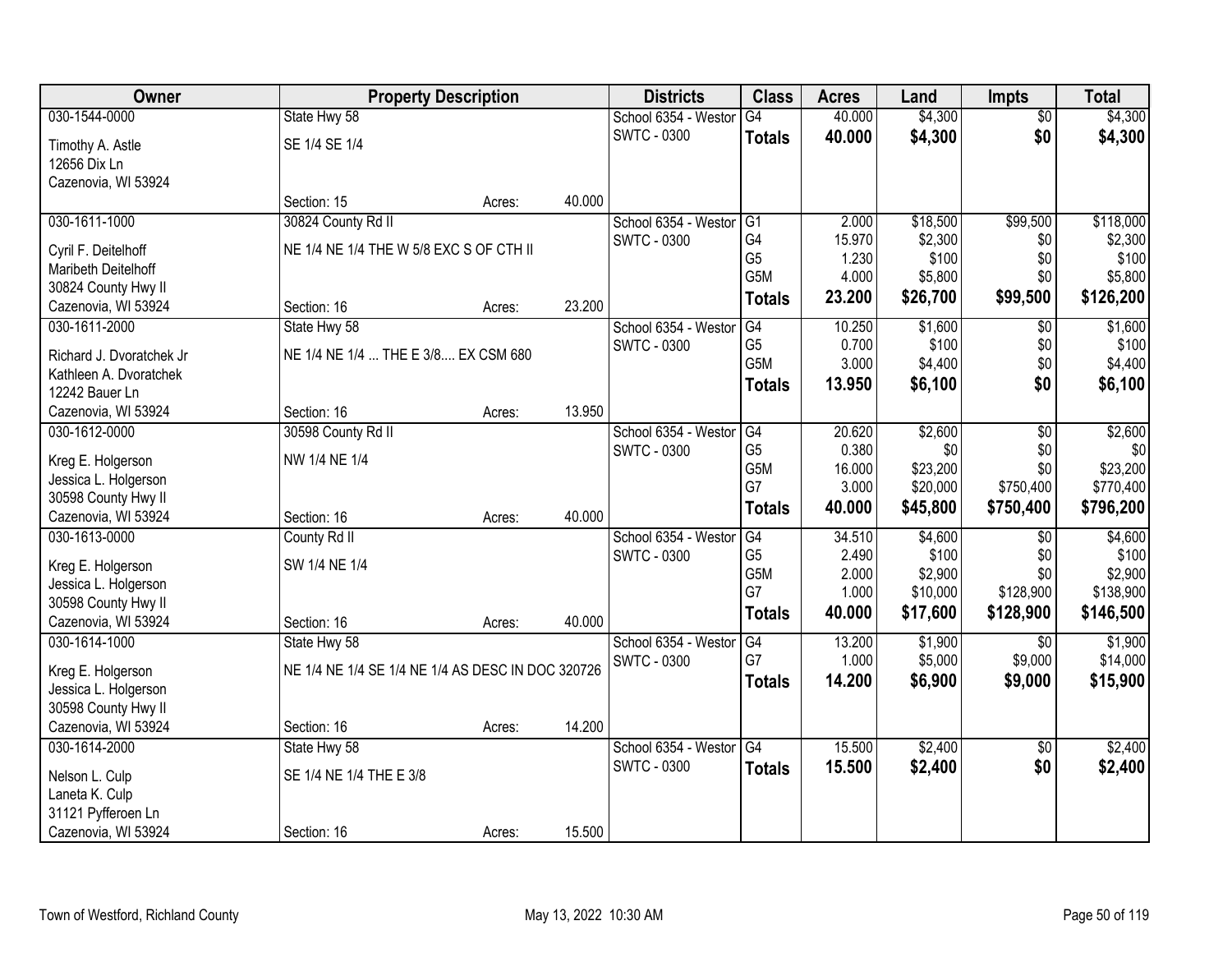| Owner                                      | <b>Property Description</b>                     |        |        | <b>Districts</b>     | <b>Class</b>     | <b>Acres</b>   | Land               | Impts           | <b>Total</b>       |
|--------------------------------------------|-------------------------------------------------|--------|--------|----------------------|------------------|----------------|--------------------|-----------------|--------------------|
| 030-1614-3000                              | State Hwy 58                                    |        |        | School 6354 - Westor | G4               | 12.600         | \$2,000            | $\overline{50}$ | \$2,000            |
| Cyril F. Deitelhoff                        | NE 1/4 NE 1/4 SOUTH OF CTH II EX EAST 20 FEET & |        |        | <b>SWTC - 0300</b>   | <b>Totals</b>    | 12.600         | \$2,000            | \$0             | \$2,000            |
| Maribeth Deitelhoff                        | SE 1/4 NE 1/4 W 5/8 EXCEPT PORTION DESC IN DOC  |        |        |                      |                  |                |                    |                 |                    |
| 30824 County Hwy II                        | 320726                                          |        |        |                      |                  |                |                    |                 |                    |
| Cazenovia, WI 53924                        | Section: 16                                     | Acres: | 12.600 |                      |                  |                |                    |                 |                    |
| 030-1621-0000                              | State Hwy 58                                    |        |        | School 6354 - Westor | G4               | 33.000         | \$5,000            | $\overline{50}$ | \$5,000            |
|                                            | NE 1/4 NW 1/4                                   |        |        | <b>SWTC - 0300</b>   | G <sub>5</sub> M | 7.000          | \$10,200           | \$0             | \$10,200           |
| Kreg E. Holgerson<br>Jessica L. Holgerson  |                                                 |        |        |                      | <b>Totals</b>    | 40.000         | \$15,200           | \$0             | \$15,200           |
| 30598 County Hwy II                        |                                                 |        |        |                      |                  |                |                    |                 |                    |
| Cazenovia, WI 53924                        | Section: 16                                     | Acres: | 40.000 |                      |                  |                |                    |                 |                    |
| 030-1622-0000                              | State Hwy 58                                    |        |        | School 6354 - Westor | G4               | 18.620         | \$3,000            | \$0             | \$3,000            |
|                                            |                                                 |        |        | SWTC - 0300          | G <sub>5</sub>   | 0.380          | \$0                | \$0             | \$0                |
| Kreg E. Holgerson                          | NW 1/4 NW 1/4                                   |        |        |                      | G <sub>6</sub>   | 21.000         | \$60,900           | \$0             | \$60,900           |
| Jessica L. Holgerson                       |                                                 |        |        |                      | <b>Totals</b>    | 40.000         | \$63,900           | \$0             | \$63,900           |
| 30598 County Hwy II<br>Cazenovia, WI 53924 | Section: 16                                     | Acres: | 40.000 |                      |                  |                |                    |                 |                    |
| 030-1623-0000                              | County Rd II                                    |        |        | School 6354 - Westor | G4               | 23.560         | \$3,100            | \$0             | \$3,100            |
|                                            |                                                 |        |        | <b>SWTC - 0300</b>   | G <sub>5</sub>   | 0.440          | \$0                | \$0             | \$0                |
| Mark R. Lankey                             | SW 1/4 NW 1/4                                   |        |        |                      | G <sub>5</sub> M | 16.000         | \$23,200           | \$0             | \$23,200           |
| Jodi M. Lankey                             |                                                 |        |        |                      | <b>Totals</b>    | 40.000         | \$26,300           | \$0             | \$26,300           |
| S930 County Hwy Y                          |                                                 |        |        |                      |                  |                |                    |                 |                    |
| Wonewoc, WI 53968                          | Section: 16                                     | Acres: | 40.000 |                      |                  |                |                    |                 |                    |
| 030-1624-1000                              | County Rd II                                    |        |        | School 6354 - Westor | G1<br>G4         | 0.700          | \$9,000            | \$67,100        | \$76,100           |
| Anthony W. Drea                            | SE 1/4 NW 1/4 PARCEL DESC IN DOC                |        |        | <b>SWTC - 0300</b>   | G <sub>5</sub>   | 8.600<br>6.800 | \$1,900<br>\$5,100 | \$0<br>\$0      | \$1,900<br>\$5,100 |
| 12402 Bunker Hill Dr                       |                                                 |        |        |                      | G5M              | 5.000          | \$7,300            | \$0             | \$7,300            |
| Cazenovia, WI 53924                        |                                                 |        |        |                      | <b>Totals</b>    | 21.100         | \$23,300           | \$67,100        | \$90,400           |
|                                            | Section: 16                                     | Acres: | 21.100 |                      |                  |                |                    |                 |                    |
| 030-1624-1100                              | 30396 County Rd II                              |        |        | School 6354 - Westor | G1               | 1.000          | \$13,900           | \$84,800        | \$98,700           |
| <b>Glenn Miller</b>                        | SE 1/4 NW 1/4 PARCEL N OF CO HWY "II" DESC IN   |        |        | <b>SWTC - 0300</b>   | <b>Totals</b>    | 1.000          | \$13,900           | \$84,800        | \$98,700           |
| Diane Miller                               | <b>VOL-PAGE</b>                                 |        |        |                      |                  |                |                    |                 |                    |
| 30396 County Hwy II                        |                                                 |        |        |                      |                  |                |                    |                 |                    |
| Cazenovia, WI 53924                        | Section: 16                                     | Acres: | 1.000  |                      |                  |                |                    |                 |                    |
| 030-1624-2000                              | State Hwy 58                                    |        |        | School 6354 - Westor | G4               | 3.600          | \$800              | $\overline{50}$ | \$800              |
| Mark R. Lankey                             | SE 1/4 NW 1/4 PARCEL DESC IN DOC                |        |        | <b>SWTC - 0300</b>   | G <sub>5</sub>   | 8.300          | \$8,400            | \$0             | \$8,400            |
| Jodi M. Lankey                             |                                                 |        |        |                      | G <sub>5</sub> M | 6.000          | \$8,700            | \$0             | \$8,700            |
| S930 County Hwy Y                          |                                                 |        |        |                      | <b>Totals</b>    | 17.900         | \$17,900           | \$0             | \$17,900           |
| Wonewoc, WI 53968                          | Section: 16                                     | Acres: | 17.900 |                      |                  |                |                    |                 |                    |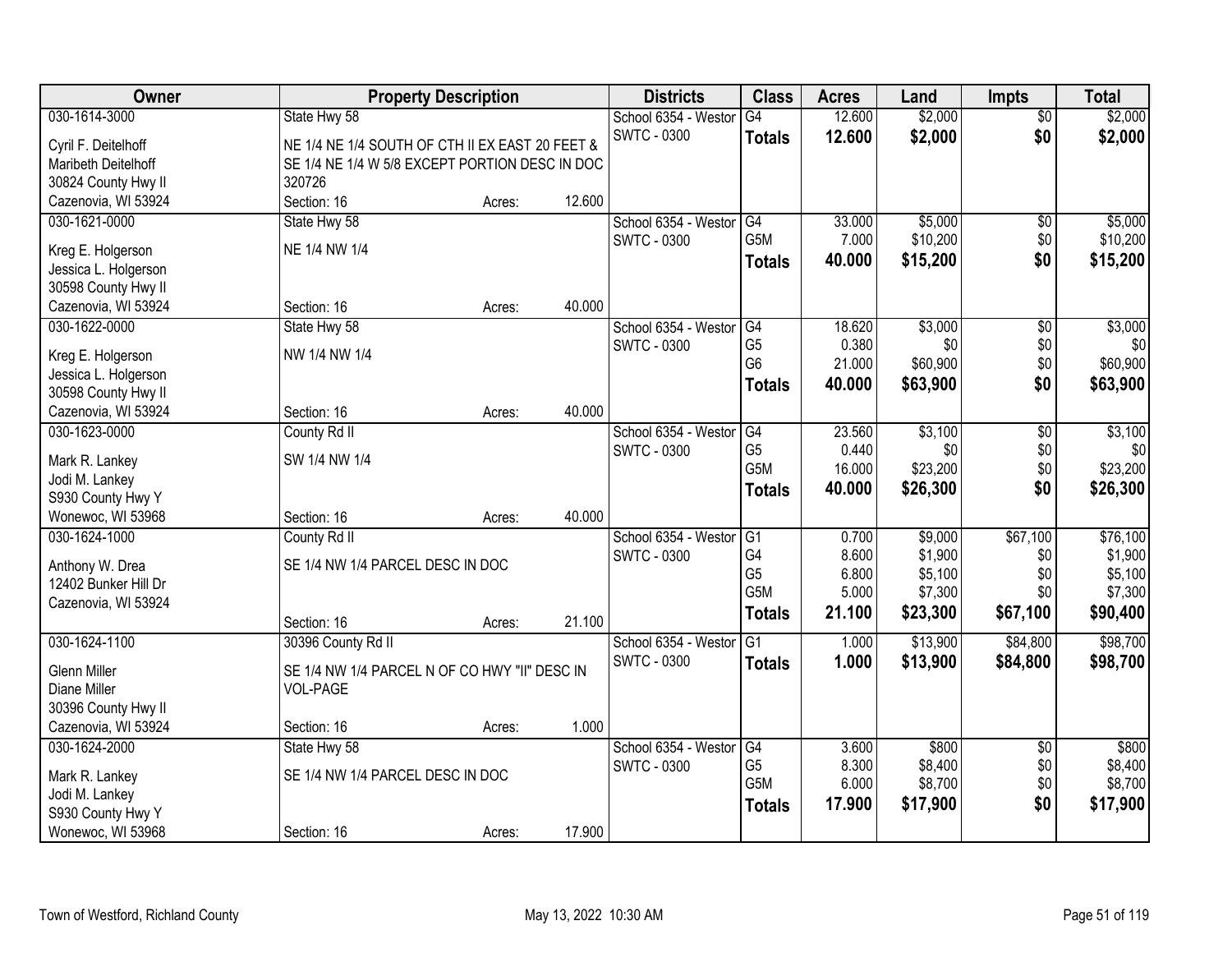| Owner                                       | <b>Property Description</b>                                          |        |        | <b>Districts</b>        | <b>Class</b>    | <b>Acres</b> | Land     | <b>Impts</b>    | <b>Total</b> |
|---------------------------------------------|----------------------------------------------------------------------|--------|--------|-------------------------|-----------------|--------------|----------|-----------------|--------------|
| 030-1631-1000                               | State Hwy 58                                                         |        |        | School 6354 - Westor    | G4              | 17.900       | \$2,600  | $\overline{50}$ | \$2,600      |
| Anthony W. Drea                             | N 1/2 SW 1/4 PARCEL DESC IN DOC                                      |        |        | <b>SWTC - 0300</b>      | G <sub>5</sub>  | 1.100        | \$100    | \$0             | \$100        |
| 12402 Bunker Hill Dr                        |                                                                      |        |        |                         | G5M             | 16.000       | \$23,200 | \$0             | \$23,200     |
| Cazenovia, WI 53924                         |                                                                      |        |        |                         | G7              | 1.000        | \$5,000  | \$51,600        | \$56,600     |
|                                             | Section: 16                                                          | Acres: | 36.000 |                         | <b>Totals</b>   | 36.000       | \$30,900 | \$51,600        | \$82,500     |
| 030-1632-0000                               | State Hwy 58                                                         |        |        | School 6354 - Westor    | G4              | 43.700       | \$7,900  | \$0             | \$7,900      |
| Mark R. Lankey                              | N1/2 SW 1/4 PARCEL DESC IN DOC                                       |        |        | <b>SWTC - 0300</b>      | <b>Totals</b>   | 43.700       | \$7,900  | \$0             | \$7,900      |
| Jodi M. Lankey                              |                                                                      |        |        |                         |                 |              |          |                 |              |
| S930 County Hwy Y                           |                                                                      |        |        |                         |                 |              |          |                 |              |
| Wonewoc, WI 53968                           | Section: 16                                                          | Acres: | 43.700 |                         |                 |              |          |                 |              |
| 030-1633-0000                               | State Hwy 58                                                         |        |        | School 6354 - Westor G4 |                 | 40.000       | \$4,300  | \$0             | \$4,300      |
| Jessica L. Holgerson                        | SW 1/4 SW 1/4                                                        |        |        | <b>SWTC - 0300</b>      | <b>Totals</b>   | 40.000       | \$4,300  | \$0             | \$4,300      |
| Kreg E. Holgerson                           |                                                                      |        |        |                         |                 |              |          |                 |              |
| 30598 County Hwy II                         |                                                                      |        |        |                         |                 |              |          |                 |              |
| Cazenovia, WI 53924                         | Section: 16                                                          | Acres: | 40.000 |                         |                 |              |          |                 |              |
| 030-1634-1000                               | 12879 Bunker Hill Dr                                                 |        |        | School 6354 - Westor    | G1              | 1.000        | \$13,900 | \$163,600       | \$177,500    |
|                                             |                                                                      |        |        | <b>SWTC - 0300</b>      | G4              | 3.000        | \$500    | \$0             | \$500        |
| Wanda M. Drea                               | SE 1/4 SW 1/4 EAST OF BUNKER HILL DR EXCEPT                          |        |        |                         | G <sub>5</sub>  | 1.300        | \$100    | \$0             | \$100        |
| 12879 Bunker Hill Dr<br>Cazenovia, WI 53924 | 1.33A ON S SIDE DESC IN VL 133-223 & EX CSM 331,<br><b>VOL 3-127</b> |        |        |                         | G5M             | 10.350       | \$15,000 | \$0             | \$15,000     |
|                                             | Section: 16                                                          | Acres: | 15.650 |                         | <b>Totals</b>   | 15.650       | \$29,500 | \$163,600       | \$193,100    |
| 030-1634-1100                               | <b>Bunker Hill Dr</b>                                                |        |        | School 6354 - Westor    | $\overline{G6}$ | 1.330        | \$3,900  | $\overline{50}$ | \$3,900      |
|                                             |                                                                      |        |        | <b>SWTC - 0300</b>      | <b>Totals</b>   | 1.330        | \$3,900  | \$0             | \$3,900      |
| Daniel L. Miland                            | SE 1/4 SW 1/4 COM SE COR W790' W28' N10D31'E                         |        |        |                         |                 |              |          |                 |              |
| 6500 W County Rd A                          | ALG ROAD 150' S73D57'7"E28'&326.43' E450' S49.50'                    |        |        |                         |                 |              |          |                 |              |
| Janesville, WI 53545                        |                                                                      |        |        |                         |                 |              |          |                 |              |
|                                             | Section: 16                                                          | Acres: | 1.330  |                         |                 |              |          |                 |              |
| 030-1634-1200                               | 12969 Bunker Hill Dr                                                 |        |        | School 6354 - Westor G1 |                 | 1.120        | \$14,800 | \$83,300        | \$98,100     |
| Mandi J. Drea                               | SE 1/4 SW 1/4 CSM 331, VOL 3-127                                     |        |        | <b>SWTC - 0300</b>      | <b>Totals</b>   | 1.120        | \$14,800 | \$83,300        | \$98,100     |
| Terrance M. Drea                            |                                                                      |        |        |                         |                 |              |          |                 |              |
| 12969 Bunker Hill Dr                        |                                                                      |        |        |                         |                 |              |          |                 |              |
| Cazenovia, WI 53924                         | Section: 16                                                          | Acres: | 1.120  |                         |                 |              |          |                 |              |
| 030-1634-2000                               | 12878 Bunker Hill Dr                                                 |        |        | School 6354 - Westor    | G1              | 1.000        | \$11,000 | \$59,500        | \$70,500     |
| Jessica L. Holgerson                        | SE 1/4 SW 1/4 WEST OF BUNKER HILL DR                                 |        |        | SWTC - 0300             | G4              | 19.870       | \$1,800  | \$0             | \$1,800      |
| Kreg E. Holgerson                           |                                                                      |        |        |                         | G5M             | 1.030        | \$1,500  | \$0             | \$1,500      |
| 30598 County Hwy II                         |                                                                      |        |        |                         | <b>Totals</b>   | 21.900       | \$14,300 | \$59,500        | \$73,800     |
| Cazenovia, WI 53924                         | Section: 16                                                          | Acres: | 21.900 |                         |                 |              |          |                 |              |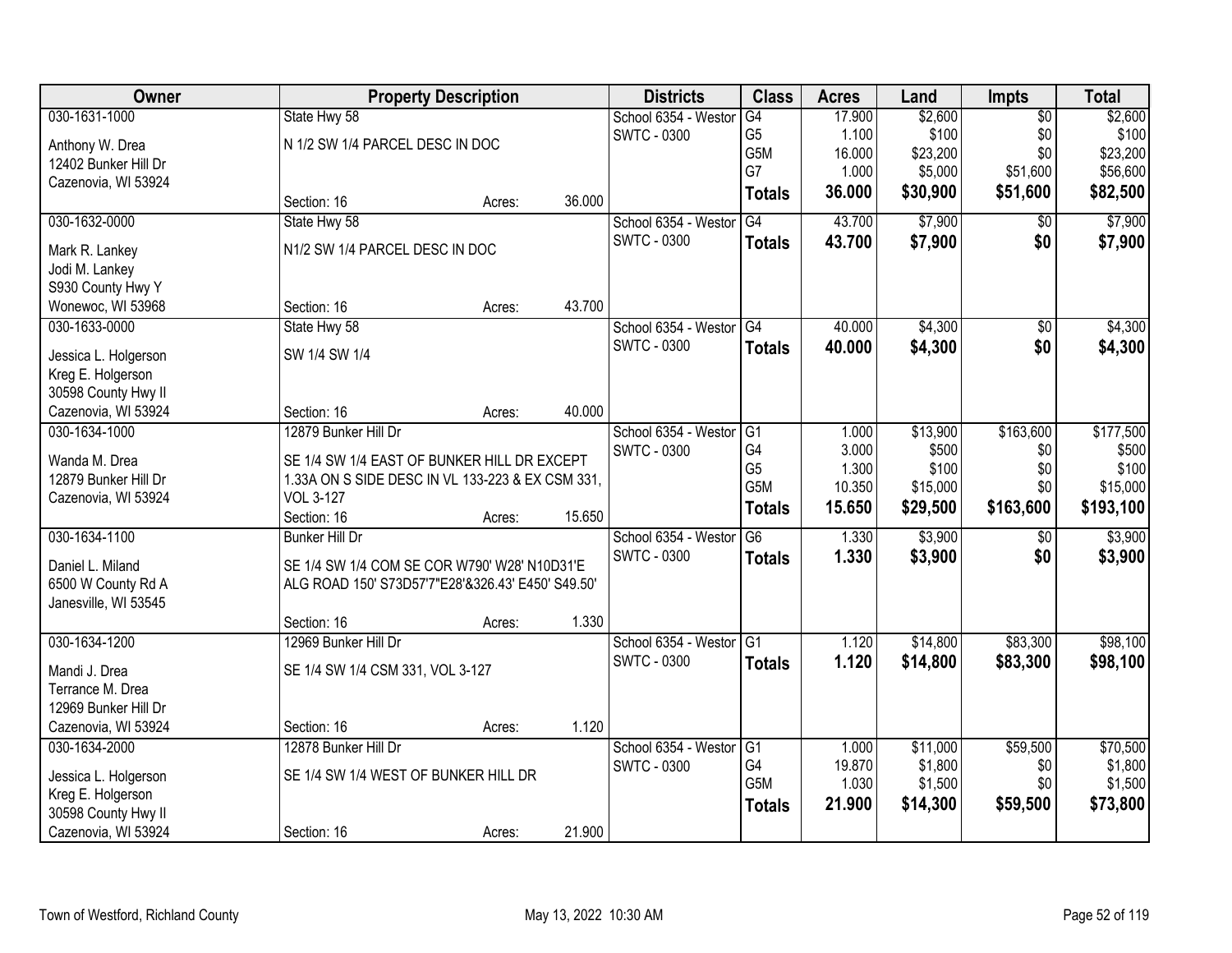| Owner                                       |                                                  | <b>Property Description</b> |        |                      | <b>Class</b>                      | <b>Acres</b>    | Land        | <b>Impts</b> | <b>Total</b>    |
|---------------------------------------------|--------------------------------------------------|-----------------------------|--------|----------------------|-----------------------------------|-----------------|-------------|--------------|-----------------|
| 030-1641-1000                               | State Hwy 58                                     |                             |        | School 6354 - Westor | $\overline{G5}$                   | 4.000           | \$1,700     | $\sqrt{$0}$  | \$1,700         |
| Cyril F. Deitelhoff                         | NE 1/4 SE 1/4 EX 16 AC, DOC #305099              |                             |        | <b>SWTC - 0300</b>   | W <sub>8</sub>                    | 20.000          | (\$58,000)  | \$0          | \$0             |
| Maribeth Deitelhoff                         |                                                  |                             |        |                      | <b>Totals</b>                     | 24.000          | \$1,700     | \$0          | \$1,700         |
| 30824 County Hwy II                         |                                                  |                             |        |                      |                                   |                 |             |              |                 |
| Cazenovia, WI 53924                         | Section: 16                                      | Acres:                      | 24.000 |                      |                                   |                 |             |              |                 |
| 030-1641-2000                               | State Hwy 58                                     |                             |        | School 6354 - Westor | $\overline{G4}$                   | 41.000          | \$6,500     | \$0          | \$6,500         |
| Kreg E. Holgerson                           | PART E 1/2 SE 1/4                                |                             |        | <b>SWTC - 0300</b>   | <b>Totals</b>                     | 41.000          | \$6,500     | \$0          | \$6,500         |
| Jessica L. Holgerson                        |                                                  |                             |        |                      |                                   |                 |             |              |                 |
| 30598 County Hwy II                         |                                                  |                             |        |                      |                                   |                 |             |              |                 |
| Cazenovia, WI 53924                         | Section: 16                                      | Acres:                      | 41.000 |                      |                                   |                 |             |              |                 |
| 030-1642-1000                               | State Hwy 58                                     |                             |        | School 6354 - Westor | G4                                | 31.450          | \$4,300     | \$0          | \$4,300         |
|                                             |                                                  |                             |        | <b>SWTC - 0300</b>   | G <sub>5</sub>                    | 0.150           | \$0         | \$0          | \$0             |
| Kreg E. Holgerson                           | *NW 1/4 SE 1/4 PARCEL DESC IN DOC *NE 1/4 SW 1/4 |                             |        |                      | G <sub>5</sub> M                  | 6.000           | \$8,700     | \$0          | \$8,700         |
| Jessica L. Holgerson<br>30598 County Hwy II | SW OF CTRLN OF BUNKER HILL DR                    |                             |        |                      | <b>Totals</b>                     | 37.600          | \$13,000    | \$0          | \$13,000        |
| Cazenovia, WI 53924                         | Section: 16                                      | Acres:                      | 37.600 |                      |                                   |                 |             |              |                 |
| 030-1642-1100                               | 12675 Bunker Hill Dr                             |                             |        | School 6354 - Weston | G <sub>1</sub>                    | 2.000           | \$18,500    | \$237,200    | \$255,700       |
|                                             |                                                  |                             |        | <b>SWTC - 0300</b>   | G <sub>5</sub>                    | 0.700           | \$100       | \$0          | \$100           |
| Dawn M. Jasper                              | NW 1/4 SE 1/4 EX PARCEL DESC IN DOC 293935       |                             |        |                      | <b>Totals</b>                     | 2.700           | \$18,600    | \$237,200    | \$255,800       |
| 12675 Bunker Hill Dr                        |                                                  |                             |        |                      |                                   |                 |             |              |                 |
| Cazenovia, WI 53924                         |                                                  |                             |        |                      |                                   |                 |             |              |                 |
|                                             | Section: 16                                      | Acres:                      | 2.700  |                      |                                   |                 |             |              |                 |
| 030-1643-0000                               | 12985 Bunker Hill Dr                             |                             |        | School 6354 - Weston | $\overline{G1}$<br>W <sub>6</sub> | 1.000<br>39.000 | \$11,000    | \$29,000     | \$40,000<br>\$0 |
| Daniel L. Miland                            | SW 1/4 SE 1/4                                    |                             |        | <b>SWTC - 0300</b>   |                                   |                 | (\$113,100) | \$0          |                 |
| 6500 W County Rd A                          |                                                  |                             |        |                      | Totals                            | 40.000          | \$11,000    | \$29,000     | \$40,000        |
| Janesville, WI 53545                        |                                                  |                             |        |                      |                                   |                 |             |              |                 |
|                                             | Section: 16                                      | Acres:                      | 40.000 |                      |                                   |                 |             |              |                 |
| 030-1644-1000                               | State Hwy 58                                     |                             |        | School 6354 - Westor | G4                                | 5.000           | \$800       | $\sqrt{6}$   | \$800           |
| Cyril F. Deitelhoff                         | SE 1/4 SE 1/4 EX 25 AC, DOC #305099              |                             |        | <b>SWTC - 0300</b>   | W <sub>8</sub>                    | 10.000          | (\$14,500)  | \$0          | \$0             |
| Maribeth Deitelhoff                         |                                                  |                             |        |                      | <b>Totals</b>                     | 15.000          | \$800       | \$0          | \$800           |
| 30824 County Hwy II                         |                                                  |                             |        |                      |                                   |                 |             |              |                 |
| Cazenovia, WI 53924                         | Section: 16                                      | Acres:                      | 15.000 |                      |                                   |                 |             |              |                 |
| 030-1711-1000                               | 29998 County Rd II                               |                             |        | School 6354 - Weston | G1                                | 2.000           | \$18,500    | \$34,200     | \$52,700        |
| Francis J. Tomczak III                      | NE 1/4 NE 1/4 N OF CTRLN OF COUNTY HWY II -- A   |                             |        | SWTC - 0300          | G4                                | 28.000          | \$4,500     | \$0          | \$4,500         |
| PO Box 123                                  | 1-ROD STRIP NOT ON DEED                          |                             |        |                      | G <sub>5</sub>                    | 1.000           | \$100       | \$0          | \$100           |
| Cazenovia, WI 53924-0123                    |                                                  |                             |        |                      | G5M                               | 2.000           | \$2,900     | \$0          | \$2,900         |
|                                             | Section: 17                                      | Acres:                      | 33.000 |                      | <b>Totals</b>                     | 33.000          | \$26,000    | \$34,200     | \$60,200        |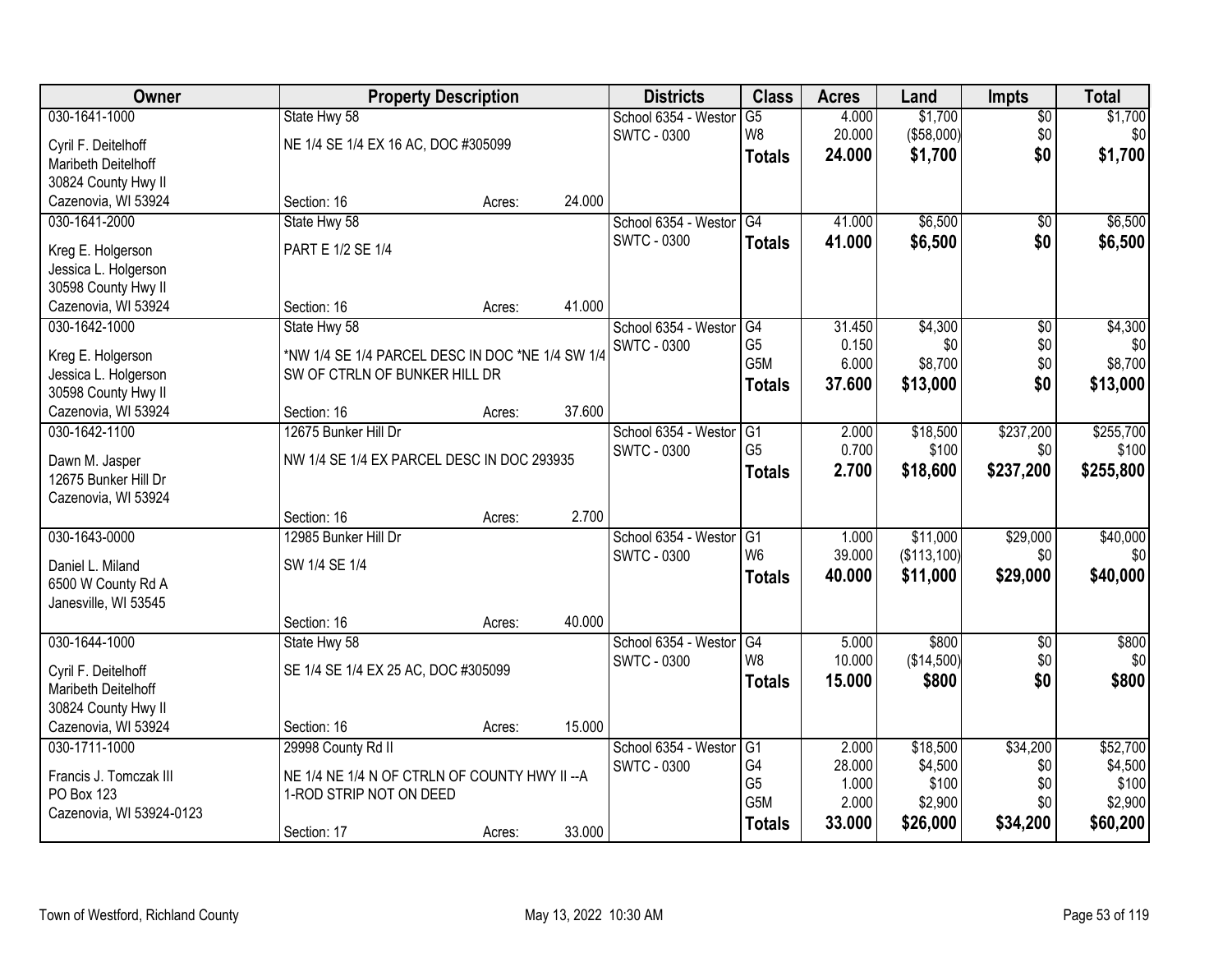| Owner                                         | <b>Property Description</b>                     |        |        | <b>Districts</b>     | <b>Class</b>   | <b>Acres</b>   | Land                | <b>Impts</b>    | <b>Total</b>        |
|-----------------------------------------------|-------------------------------------------------|--------|--------|----------------------|----------------|----------------|---------------------|-----------------|---------------------|
| 030-1712-0000                                 | <b>Massey Hill Dr</b>                           |        |        | School 6354 - Weston | G4             | 30.250         | \$4,800             | $\overline{50}$ | \$4,800             |
| Gerard W. Solchenberger                       | NW 1/4 NE 1/4                                   |        |        | <b>SWTC - 0300</b>   | G <sub>5</sub> | 1.000          | \$100               | \$0             | \$100               |
| Louis K. Solchenberger                        |                                                 |        |        |                      | G5M            | 8.500          | \$12,400            | \$0             | \$12,400            |
| 29425 County Hwy II                           |                                                 |        |        |                      | G7             | 0.250          | \$1,300             | \$300           | \$1,600             |
| Cazenovia, WI 53924                           | Section: 17                                     | Acres: | 40.000 |                      | <b>Totals</b>  | 40.000         | \$18,600            | \$300           | \$18,900            |
| 030-1713-0000                                 | County Rd II                                    |        |        | School 6354 - Weston | G4             | 25.500         | \$4,400             | $\overline{50}$ | \$4,400             |
|                                               | SW 1/4 NE 1/4                                   |        |        | <b>SWTC - 0300</b>   | G <sub>5</sub> | 1.500          | \$100               | \$0             | \$100               |
| Bradley J. Solchenberger                      |                                                 |        |        |                      | G5M            | 13.000         | \$18,900            | \$0             | \$18,900            |
| Sarah A. Solchenberger<br>29651 County Hwy II |                                                 |        |        |                      | <b>Totals</b>  | 40.000         | \$23,400            | \$0             | \$23,400            |
| Cazenovia, WI 53924                           | Section: 17                                     | Acres: | 40.000 |                      |                |                |                     |                 |                     |
| 030-1714-1000                                 |                                                 |        |        | School 6354 - Westor | G <sub>1</sub> | 2.000          | \$18,500            | \$173,800       | \$192,300           |
|                                               | 29919 County Rd II                              |        |        | <b>SWTC - 0300</b>   | G4             | 40.000         | \$5,300             | \$0             | \$5,300             |
| Francis J. Tomczak Jr                         | E 1/2 NE 1/4 S OF CTRLN OF COUNTY HWY II EX W 1 |        |        |                      | G <sub>5</sub> | 4.500          | \$4,500             | \$0             | \$4,500             |
| Kelly Tomczak                                 | <b>ROD</b>                                      |        |        |                      |                |                |                     |                 |                     |
| 29919 County Hwy II                           |                                                 |        |        |                      | <b>Totals</b>  | 46.500         | \$28,300            | \$173,800       | \$202,100           |
| Cazenovia, WI 53924                           | Section: 17                                     | Acres: | 46.500 |                      |                |                |                     |                 |                     |
| 030-1714-1100                                 | County Rd II                                    |        |        | School 6354 - Weston | G5             | 0.500          | \$200               | \$0             | \$200               |
| Bradley J. Solchenberger                      | E 1/2 NE 1/4 THE S 96 RODS OF THE W 1 ROD       |        |        | <b>SWTC - 0300</b>   | <b>Totals</b>  | 0.500          | \$200               | \$0             | \$200               |
| Sarah A. Solchenberger                        |                                                 |        |        |                      |                |                |                     |                 |                     |
| 29651 County Hwy II                           |                                                 |        |        |                      |                |                |                     |                 |                     |
| Cazenovia, WI 53924                           | Section: 17                                     | Acres: | 0.500  |                      |                |                |                     |                 |                     |
| 030-1721-0000                                 | Sunny Slope Rd                                  |        |        | School 6354 - Weston | G4             | 31.060         | \$5,300             | $\overline{30}$ | \$5,300             |
|                                               |                                                 |        |        | <b>SWTC - 0300</b>   | G <sub>5</sub> | 1.940          | \$100               | \$0             | \$100               |
| Gerard W. Solchenberger                       | NE 1/4 NW 1/4                                   |        |        |                      | G5M            | 7.000          | \$10,200            | \$0             | \$10,200            |
| Louis K. Solchenberger                        |                                                 |        |        |                      | <b>Totals</b>  | 40.000         | \$15,600            | \$0             | \$15,600            |
| 29425 County Hwy II                           |                                                 |        |        |                      |                |                |                     |                 |                     |
| Cazenovia, WI 53924                           | Section: 17                                     | Acres: | 40.000 |                      |                |                |                     |                 |                     |
| 030-1722-0000                                 | 29140 Sunny Slope Rd                            |        |        | School 6354 - Westor | G4             | 35.000         | \$6,100             | $\sqrt{6}$      | \$6,100             |
| Gerard W. Solchenberger                       | NW 1/4 NW 1/4                                   |        |        | <b>SWTC - 0300</b>   | G <sub>5</sub> | 1.000          | \$100               | \$0             | \$100               |
| Louis K. Solchenberger                        |                                                 |        |        |                      | G5M<br>G7      | 3.000<br>1.000 | \$4,400<br>\$10,000 | \$0<br>\$57,900 | \$4,400<br>\$67,900 |
| 29425 County Hwy II                           |                                                 |        |        |                      |                |                |                     |                 |                     |
| Cazenovia, WI 53924                           | Section: 17                                     | Acres: | 40.000 |                      | <b>Totals</b>  | 40.000         | \$20,600            | \$57,900        | \$78,500            |
| 030-1723-0000                                 | Sunny Slope Rd                                  |        |        | School 6354 - Weston | G4             | 38.000         | \$6,000             | $\overline{30}$ | \$6,000             |
| Gerard W. Solchenberger                       | SW 1/4 NW 1/4                                   |        |        | <b>SWTC - 0300</b>   | G <sub>5</sub> | 1.000          | \$100               | \$0             | \$100               |
| Louis K. Solchenberger                        |                                                 |        |        |                      | G7             | 1.000          | \$5,000             | \$15,600        | \$20,600            |
| 29425 County Hwy II                           |                                                 |        |        |                      | <b>Totals</b>  | 40.000         | \$11,100            | \$15,600        | \$26,700            |
| Cazenovia, WI 53924                           | Section: 17                                     | Acres: | 40.000 |                      |                |                |                     |                 |                     |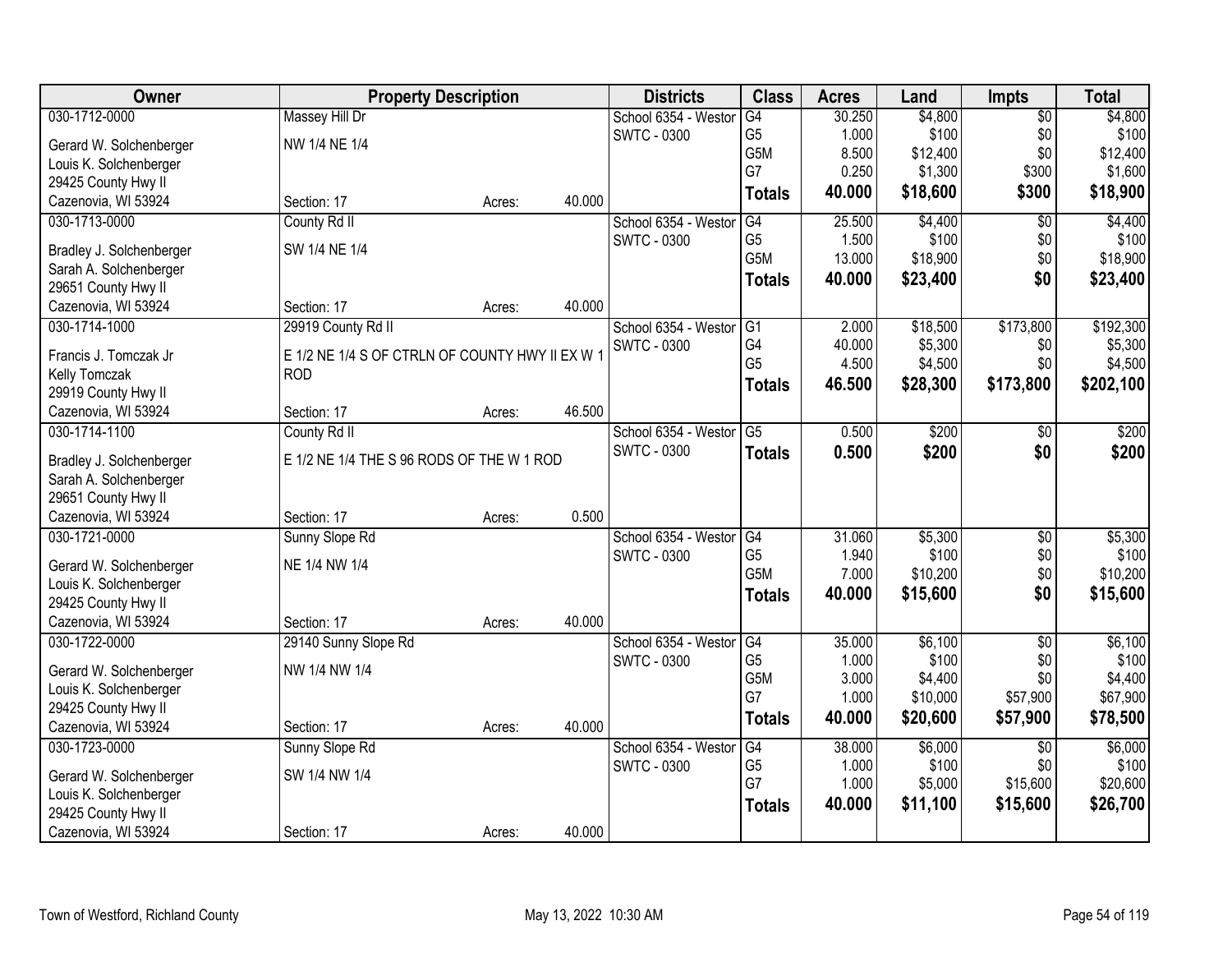| Owner                                         |                    | <b>Property Description</b> |        | <b>Districts</b>     | <b>Class</b>     | <b>Acres</b> | Land     | <b>Impts</b>    | <b>Total</b> |
|-----------------------------------------------|--------------------|-----------------------------|--------|----------------------|------------------|--------------|----------|-----------------|--------------|
| 030-1724-0000                                 | Sunny Slope Rd     |                             |        | School 6354 - Weston | G4               | 38.000       | \$5,400  | \$0             | \$5,400      |
| Gerard W. Solchenberger                       | SE 1/4 NW 1/4      |                             |        | <b>SWTC - 0300</b>   | G <sub>5</sub>   | 2.000        | \$100    | \$0             | \$100        |
| Louis K. Solchenberger                        |                    |                             |        |                      | <b>Totals</b>    | 40.000       | \$5,500  | \$0             | \$5,500      |
| 29425 County Hwy II                           |                    |                             |        |                      |                  |              |          |                 |              |
| Cazenovia, WI 53924                           | Section: 17        | Acres:                      | 40.000 |                      |                  |              |          |                 |              |
| 030-1731-0000                                 | County Rd II       |                             |        | School 6354 - Westor | G4               | 39.000       | \$10,100 | $\overline{50}$ | \$10,100     |
| Justin D. Mitchell                            | NE 1/4 SW 1/4      |                             |        | <b>SWTC - 0300</b>   | G <sub>5</sub>   | 1.000        | \$100    | \$0             | \$100        |
| 29614 County Hwy II                           |                    |                             |        |                      | <b>Totals</b>    | 40.000       | \$10,200 | \$0             | \$10,200     |
| Cazenovia, WI 53924                           |                    |                             |        |                      |                  |              |          |                 |              |
|                                               | Section: 17        | Acres:                      | 40.000 |                      |                  |              |          |                 |              |
| 030-1732-0000                                 | State Hwy 58       |                             |        | School 6354 - Westor | G4               | 17.000       | \$2,700  | $\sqrt[6]{}$    | \$2,700      |
| <b>Richard Mitchell</b>                       | NW 1/4 SW 1/4      |                             |        | SWTC - 0300          | G <sub>5</sub>   | 15.000       | \$16,500 | \$0             | \$16,500     |
| Sandra Mitchell                               |                    |                             |        |                      | G <sub>5</sub> M | 8.000        | \$11,600 | \$0             | \$11,600     |
| 29202 Mitchell Ln                             |                    |                             |        |                      | <b>Totals</b>    | 40.000       | \$30,800 | \$0             | \$30,800     |
| Cazenovia, WI 53924                           | Section: 17        | Acres:                      | 40.000 |                      |                  |              |          |                 |              |
| 030-1733-0000                                 | 29202 Mitchell Ln  |                             |        | School 6354 - Weston | G1               | 2.000        | \$18,500 | \$35,900        | \$54,400     |
| <b>Richard Mitchell</b>                       | SW 1/4 SW 1/4      |                             |        | <b>SWTC - 0300</b>   | G4               | 29.370       | \$4,700  | \$0             | \$4,700      |
| Sandra Mitchell                               |                    |                             |        |                      | G <sub>5</sub>   | 7.630        | \$7,800  | \$0             | \$7,800      |
| 29202 Mitchell Ln                             |                    |                             |        |                      | G5M              | 1.000        | \$1,500  | \$0             | \$1,500      |
| Cazenovia, WI 53924                           | Section: 17        | Acres:                      | 40.000 |                      | <b>Totals</b>    | 40.000       | \$32,500 | \$35,900        | \$68,400     |
| 030-1734-0000                                 | 29614 County Rd II |                             |        | School 6354 - Weston | $\overline{G1}$  | 2.000        | \$18,500 | \$79,300        | \$97,800     |
|                                               |                    |                             |        | <b>SWTC - 0300</b>   | G4               | 16.440       | \$2,600  | \$0             | \$2,600      |
| Justin D. Mitchell                            | SE 1/4 SW 1/4      |                             |        |                      | G <sub>5</sub>   | 11.560       | \$11,600 | \$0             | \$11,600     |
| 29614 County Hwy II<br>Cazenovia, WI 53924    |                    |                             |        |                      | G <sub>6</sub>   | 10.000       | \$29,000 | \$0             | \$29,000     |
|                                               | Section: 17        | Acres:                      | 40.000 |                      | <b>Totals</b>    | 40.000       | \$61,700 | \$79,300        | \$141,000    |
| 030-1741-0000                                 | State Hwy 58       |                             |        | School 6354 - Westor | G4               | 16.000       | \$2,300  | $\sqrt{$0}$     | \$2,300      |
|                                               | NE 1/4 SE 1/4      |                             |        | <b>SWTC - 0300</b>   | G5M              | 24.000       | \$34,800 | \$0             | \$34,800     |
| Bradley J. Solchenberger                      |                    |                             |        |                      | <b>Totals</b>    | 40.000       | \$37,100 | \$0             | \$37,100     |
| Sarah A. Solchenberger<br>29651 County Hwy II |                    |                             |        |                      |                  |              |          |                 |              |
| Cazenovia, WI 53924                           | Section: 17        | Acres:                      | 40.000 |                      |                  |              |          |                 |              |
| 030-1742-0000                                 | 29651 County Rd II |                             |        | School 6354 - Weston | G4               | 35.000       | \$5,900  | $\overline{50}$ | \$5,900      |
|                                               |                    |                             |        | <b>SWTC - 0300</b>   | G <sub>5</sub>   | 1.000        | \$100    | \$0             | \$100        |
| Bradley J. Solchenberger                      | NW 1/4 SE 1/4      |                             |        |                      | G5M              | 1.000        | \$1,500  | \$0             | \$1,500      |
| Sarah A. Solchenberger                        |                    |                             |        |                      | G7               | 3.000        | \$20,000 | \$133,500       | \$153,500    |
| 29651 County Hwy II                           |                    |                             |        |                      | <b>Totals</b>    | 40.000       | \$27,500 | \$133,500       | \$161,000    |
| Cazenovia, WI 53924                           | Section: 17        | Acres:                      | 40.000 |                      |                  |              |          |                 |              |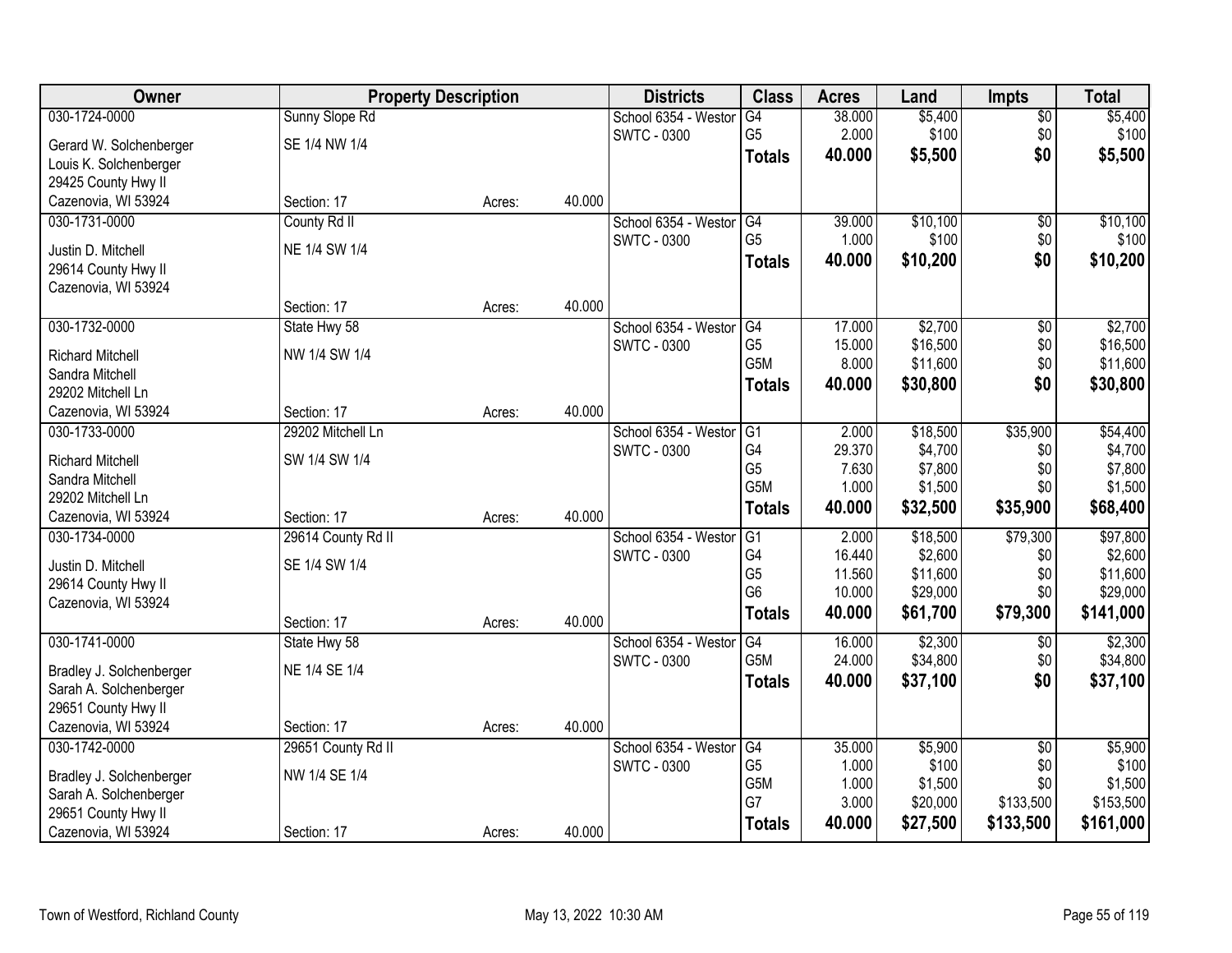| Owner                    | <b>Property Description</b> |        |        | <b>Districts</b>     | <b>Class</b>     | <b>Acres</b> | Land     | <b>Impts</b>    | <b>Total</b> |
|--------------------------|-----------------------------|--------|--------|----------------------|------------------|--------------|----------|-----------------|--------------|
| 030-1743-0000            | State Hwy 58                |        |        | School 6354 - Weston | G4               | 39.000       | \$4,000  | \$0             | \$4,000      |
| Bradley J. Solchenberger | SW 1/4 SE 1/4               |        |        | <b>SWTC - 0300</b>   | G <sub>5</sub>   | 1.000        | \$100    | \$0             | \$100        |
| Sarah A. Solchenberger   |                             |        |        |                      | <b>Totals</b>    | 40.000       | \$4,100  | \$0             | \$4,100      |
| 29651 County Hwy II      |                             |        |        |                      |                  |              |          |                 |              |
| Cazenovia, WI 53924      | Section: 17                 | Acres: | 40.000 |                      |                  |              |          |                 |              |
| 030-1744-0000            | State Hwy 58                |        |        | School 6354 - Westor | G4               | 40.000       | \$4,200  | \$0             | \$4,200      |
| Bradley J. Solchenberger | SE 1/4 SE 1/4               |        |        | <b>SWTC - 0300</b>   | <b>Totals</b>    | 40.000       | \$4,200  | \$0             | \$4,200      |
| Sarah A. Solchenberger   |                             |        |        |                      |                  |              |          |                 |              |
| 29651 County Hwy II      |                             |        |        |                      |                  |              |          |                 |              |
| Cazenovia, WI 53924      | Section: 17                 | Acres: | 40.000 |                      |                  |              |          |                 |              |
| 030-1811-0000            | 28924 Sunny Slope Rd        |        |        | School 6354 - Westor | G4               | 36.120       | \$6,100  | \$0             | \$6,100      |
| Pahl Farm, LLC           | NE 1/4 NE 1/4               |        |        | <b>SWTC - 0300</b>   | G <sub>5</sub>   | 0.880        | \$100    | \$0             | \$100        |
| 28924 Sunny Slope Rd     |                             |        |        |                      | G5M              | 1.000        | \$1,500  | \$0             | \$1,500      |
| Cazenovia, WI 53924      |                             |        |        |                      | G7               | 2.000        | \$17,500 | \$61,400        | \$78,900     |
|                          | Section: 18                 | Acres: | 40.000 |                      | <b>Totals</b>    | 40.000       | \$25,200 | \$61,400        | \$86,600     |
| 030-1812-0000            | State Hwy 58                |        |        | School 6354 - Weston | G4               | 23.000       | \$2,900  | $\sqrt[6]{3}$   | \$2,900      |
| Pahl Farm, LLC           | NW 1/4 NE 1/4               |        |        | <b>SWTC - 0300</b>   | G5M              | 17.000       | \$24,700 | \$0             | \$24,700     |
| 28924 Sunny Slope Rd     |                             |        |        |                      | <b>Totals</b>    | 40.000       | \$27,600 | \$0             | \$27,600     |
| Cazenovia, WI 53924      |                             |        |        |                      |                  |              |          |                 |              |
|                          | Section: 18                 | Acres: | 40.000 |                      |                  |              |          |                 |              |
| 030-1813-0000            | State Hwy 58                |        |        | School 6354 - Westor | G4               | 39.200       | \$7,000  | $\overline{50}$ | \$7,000      |
| Pahl Farm, LLC           | SW 1/4 NE 1/4               |        |        | <b>SWTC - 0300</b>   | G <sub>5</sub>   | 0.800        | \$100    | \$0             | \$100        |
| 28924 Sunny Slope Rd     |                             |        |        |                      | <b>Totals</b>    | 40.000       | \$7,100  | \$0             | \$7,100      |
| Cazenovia, WI 53924      |                             |        |        |                      |                  |              |          |                 |              |
|                          | Section: 18                 | Acres: | 40.000 |                      |                  |              |          |                 |              |
| 030-1814-0000            | State Hwy 58                |        |        | School 6354 - Westor | G4               | 36.380       | \$4,900  | $\overline{50}$ | \$4,900      |
| Pahl Farm, LLC           | SE 1/4 NE 1/4               |        |        | <b>SWTC - 0300</b>   | G <sub>5</sub>   | 1.620        | \$100    | \$0             | \$100        |
| 28924 Sunny Slope Rd     |                             |        |        |                      | G <sub>5</sub> M | 1.000        | \$1,500  | \$0             | \$1,500      |
| Cazenovia, WI 53924      |                             |        |        |                      | G7               | 1.000        | \$5,000  | \$8,800         | \$13,800     |
|                          | Section: 18                 | Acres: | 40.000 |                      | <b>Totals</b>    | 40.000       | \$11,500 | \$8,800         | \$20,300     |
| 030-1821-0000            | State Hwy 58                |        |        | School 6354 - Weston | G4               | 29.000       | \$1,900  | $\overline{50}$ | \$1,900      |
| Pahl Farm, LLC           | NE 1/4 NW 1/4               |        |        | <b>SWTC - 0300</b>   | G5M              | 11.000       | \$16,000 | \$0             | \$16,000     |
| 28924 Sunny Slope Rd     |                             |        |        |                      | <b>Totals</b>    | 40.000       | \$17,900 | \$0             | \$17,900     |
| Cazenovia, WI 53924      |                             |        |        |                      |                  |              |          |                 |              |
|                          | Section: 18                 | Acres: | 40.000 |                      |                  |              |          |                 |              |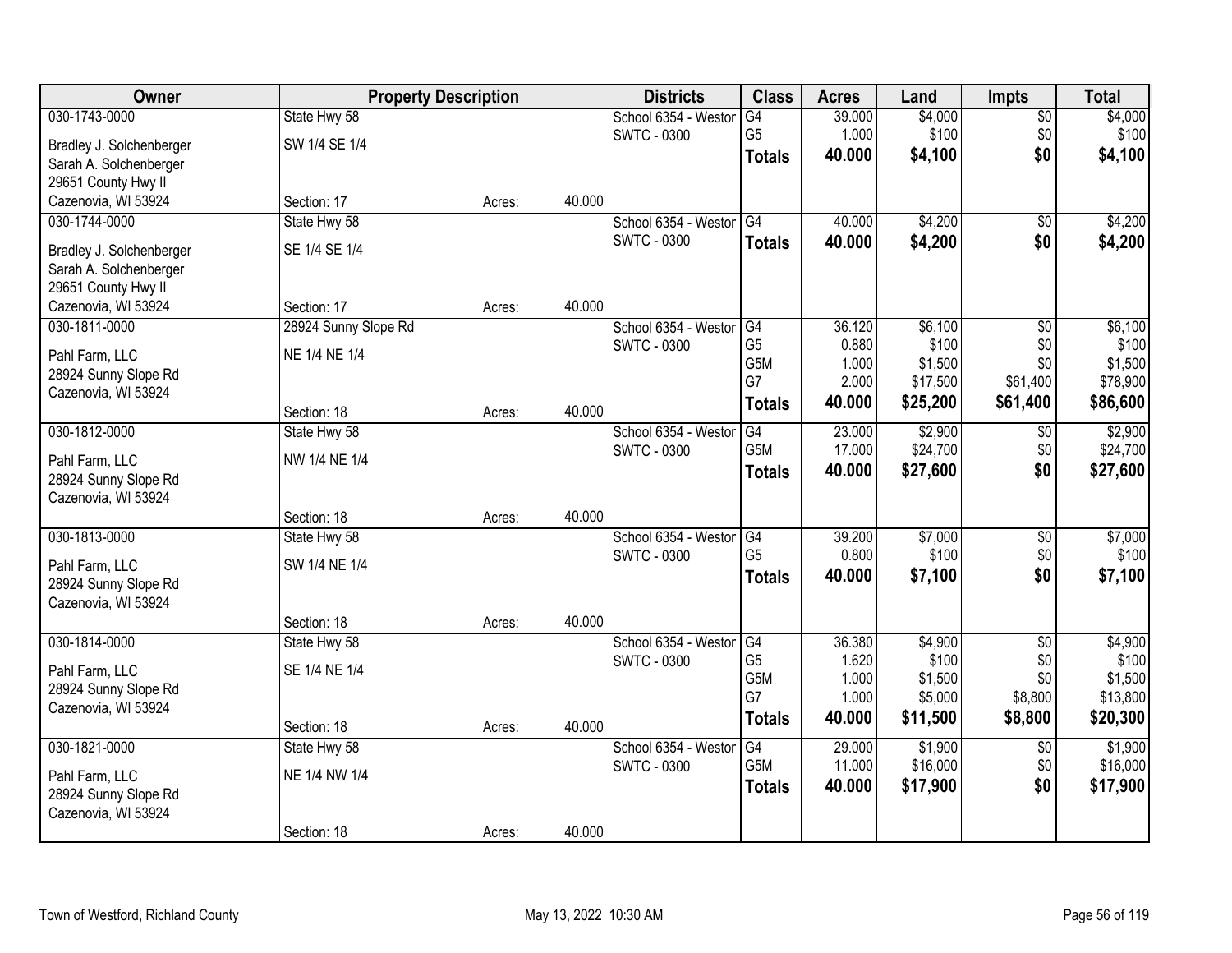| 030-1822-0000<br>12415 Soules Creek Dr<br>\$11,000<br>\$500<br>\$11,500<br>School 6354 - Westor<br>$\overline{G1}$<br>1.000<br>\$6,700<br>G4<br>36.620<br>\$0<br>\$6,700<br><b>SWTC - 0300</b><br>FRAC NW 1/4 NW 1/4<br>Devonna Joy et al<br>\$500<br>37.620<br>\$17,700<br>\$18,200<br><b>Totals</b><br>c/o Jean J Millard Life Estate | Owner                |
|-----------------------------------------------------------------------------------------------------------------------------------------------------------------------------------------------------------------------------------------------------------------------------------------------------------------------------------------|----------------------|
|                                                                                                                                                                                                                                                                                                                                         |                      |
|                                                                                                                                                                                                                                                                                                                                         |                      |
|                                                                                                                                                                                                                                                                                                                                         |                      |
|                                                                                                                                                                                                                                                                                                                                         | S98 W21442 Parker Dr |
| Muskego, WI 53150<br>37.620<br>Section: 18<br>Acres:                                                                                                                                                                                                                                                                                    |                      |
| G4<br>\$1,500<br>\$1,500<br>030-1823-1000<br>State Hwy 58<br>School 6354 - Westor<br>9.390<br>$\overline{50}$                                                                                                                                                                                                                           |                      |
| G5M<br>\$4,400<br>3.000<br>\$4,400<br>\$0<br>SWTC - 0300                                                                                                                                                                                                                                                                                |                      |
| FRAC SW 1/4 NW 1/4 PARCEL ON N SIDE<br>Devonna Joy et al<br>\$0<br>12.390<br>\$5,900<br>\$5,900<br><b>Totals</b>                                                                                                                                                                                                                        |                      |
| c/o Jean J Millard Life Estate                                                                                                                                                                                                                                                                                                          |                      |
| S98 W21442 Parker Dr                                                                                                                                                                                                                                                                                                                    |                      |
| 12.390<br>Section: 18<br>Muskego, WI 53150<br>Acres:                                                                                                                                                                                                                                                                                    |                      |
| \$2,000<br>\$2,000<br>030-1823-2000<br>State Hwy 58<br>School 6354 - Westor<br>G4<br>12.480<br>$\sqrt{6}$                                                                                                                                                                                                                               |                      |
| G5M<br>\$17,400<br>12.000<br>\$0<br>\$17,400<br><b>SWTC - 0300</b><br>FRAC SW 1/4 NW 1/4 EX THE N12.39 ACRES<br>Larry L. Osborn<br>G7<br>0.120<br>\$11,400                                                                                                                                                                              |                      |
| \$1,200<br>\$12,600<br>Virginia L. Osborn                                                                                                                                                                                                                                                                                               |                      |
| \$20,600<br>24.600<br>\$11,400<br>\$32,000<br><b>Totals</b><br>12200 Wagner Rd                                                                                                                                                                                                                                                          |                      |
| 24.600<br>Section: 18<br>Anchorage, AK 99516<br>Acres:                                                                                                                                                                                                                                                                                  |                      |
| State Hwy 58<br>40.000<br>(\$113,300)<br>030-1824-0000<br>School 6354 - Weston<br>W <sub>6</sub><br>\$0<br>\$0                                                                                                                                                                                                                          |                      |
| \$0<br><b>SWTC - 0300</b><br>\$0<br>40.000<br>\$0<br><b>Totals</b><br>SE 1/4 NW 1/4<br>Sunny Slope Acres LLC                                                                                                                                                                                                                            |                      |
| PO Box 2                                                                                                                                                                                                                                                                                                                                |                      |
| Brodhead, WI 53520-0002                                                                                                                                                                                                                                                                                                                 |                      |
| 40.000<br>Section: 18<br>Acres:                                                                                                                                                                                                                                                                                                         |                      |
| \$2,900<br>\$2,900<br>030-1831-0000<br>20350 Cazenovia<br>18.000<br>$\overline{30}$<br>School 6354 - Weston<br>G4                                                                                                                                                                                                                       |                      |
| \$3,300<br>G <sub>5</sub><br>3.000<br>\$0<br>\$3,300<br>SWTC - 0300                                                                                                                                                                                                                                                                     |                      |
| NE 1/4 SW 1/4<br>Sunny Slope Acres LLC<br>W <sub>6</sub><br>\$0<br>19.000<br>(\$17,800)<br>\$0                                                                                                                                                                                                                                          |                      |
| PO Box 2<br>\$6,200<br>\$0<br>40.000<br>\$6,200<br><b>Totals</b>                                                                                                                                                                                                                                                                        |                      |
| Brodhead, WI 53520-0002                                                                                                                                                                                                                                                                                                                 |                      |
| 40.000<br>Section: 18<br>Acres:                                                                                                                                                                                                                                                                                                         |                      |
| 36.350<br>(\$101,600)<br>030-1832-0000<br>School 6354 - Westor<br>W <sub>6</sub><br>$\overline{50}$<br>$\sqrt{50}$<br>State Hwy 58                                                                                                                                                                                                      |                      |
| \$0<br><b>SWTC - 0300</b><br>\$0<br>36.350<br>\$0<br><b>Totals</b><br>Sunny Slope Acres LLC<br>FRAC NW 1/4 SW 1/4                                                                                                                                                                                                                       |                      |
| PO Box 2                                                                                                                                                                                                                                                                                                                                |                      |
| Brodhead, WI 53520-0002                                                                                                                                                                                                                                                                                                                 |                      |
| 36.350<br>Section: 18<br>Acres:                                                                                                                                                                                                                                                                                                         |                      |
| 030-1833-0000<br>State Hwy 58<br>8.720<br>\$1,400<br>\$1,400<br>School 6354 - Weston<br>G4<br>$\overline{50}$                                                                                                                                                                                                                           |                      |
| G5M<br>27.000<br>\$0<br>\$39,200<br>\$39,200<br>SWTC - 0300<br>FRAC SW 1/4 SW 1/4                                                                                                                                                                                                                                                       |                      |
| Barry H. Rich<br>\$0<br>\$40,600<br>35.720<br>\$40,600<br><b>Totals</b><br>Nancy E. Rich                                                                                                                                                                                                                                                |                      |
| 625 N Segoe Rd Apt 307                                                                                                                                                                                                                                                                                                                  |                      |
| 35.720<br>Madison, WI 53705<br>Section: 18<br>Acres:                                                                                                                                                                                                                                                                                    |                      |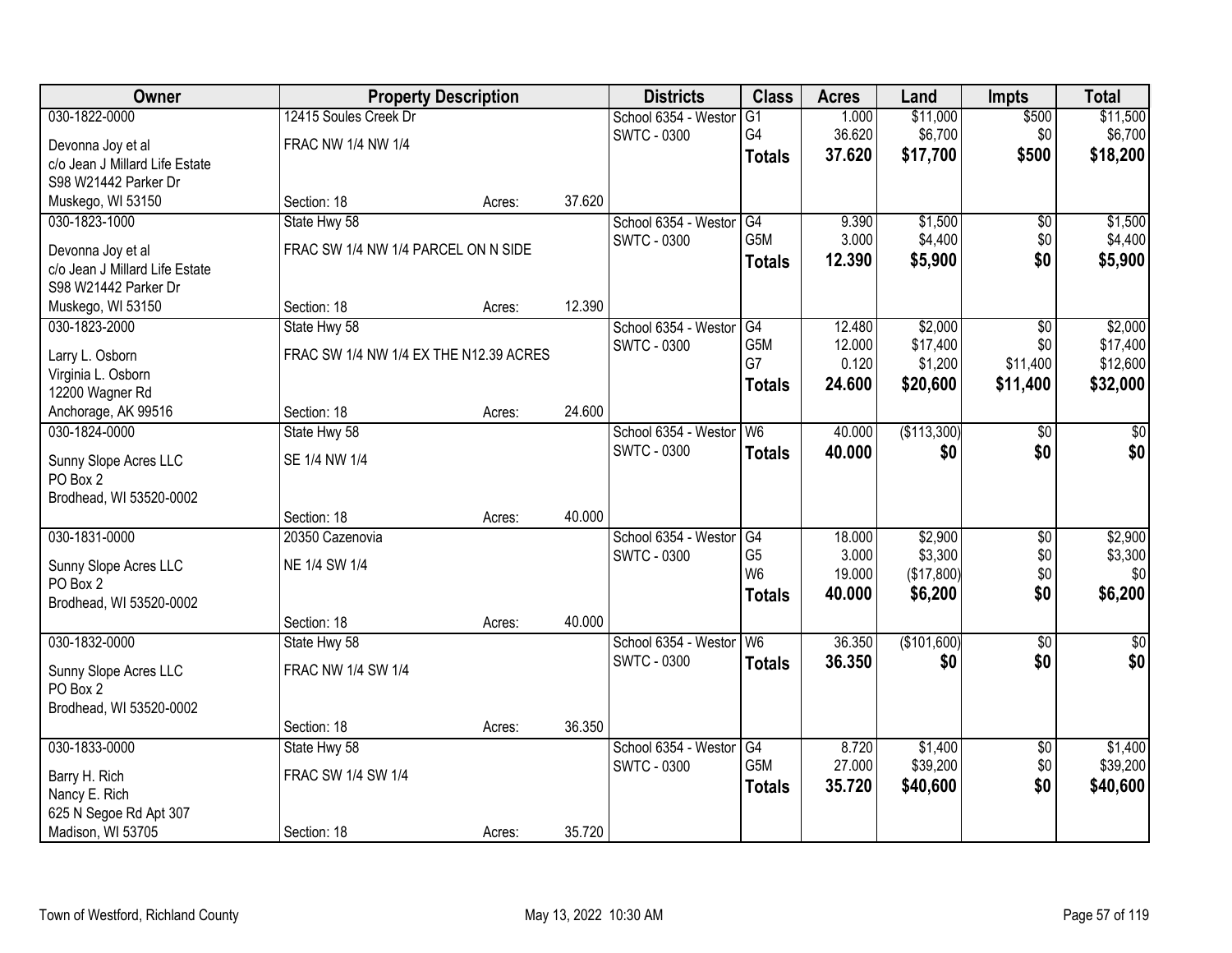| Owner                          | <b>Property Description</b>                    |        |        | <b>Districts</b>        | <b>Class</b>    | <b>Acres</b> | Land        | <b>Impts</b>    | <b>Total</b> |
|--------------------------------|------------------------------------------------|--------|--------|-------------------------|-----------------|--------------|-------------|-----------------|--------------|
| 030-1834-1000                  | 28453 Sunny Slope Rd                           |        |        | School 6354 - Weston    | $\overline{G1}$ | 5.440        | \$31,000    | \$111,500       | \$142,500    |
| Malaney-Spoerl Revocable Trust | SE 1/4 SW 1/4 CSM 31, VOL 1-127 (PART)         |        |        | <b>SWTC - 0300</b>      | <b>Totals</b>   | 5.440        | \$31,000    | \$111,500       | \$142,500    |
| 4709 Agate Ln                  |                                                |        |        |                         |                 |              |             |                 |              |
| Madison, WI 53714              |                                                |        |        |                         |                 |              |             |                 |              |
|                                | Section: 18                                    | Acres: | 5.440  |                         |                 |              |             |                 |              |
| 030-1834-2000                  | 28425 Sunny Slope Rd                           |        |        | School 6354 - Westor    | G1              | 10.880       | \$45,800    | \$54,100        | \$99,900     |
| Michael R. Donovan             | SE 1/4 SW 1/4 COM SW COR OF SEC,               |        |        | <b>SWTC - 0300</b>      | <b>Totals</b>   | 10.880       | \$45,800    | \$54,100        | \$99,900     |
| Linda L. Donovan               | N85D45'44"E2215.01' TO BEG, N16D17'25"W574.13" |        |        |                         |                 |              |             |                 |              |
| 28425 Sunny Slope Rd           | TO CTRLN OF ROAD, N46D43"E368' &               |        |        |                         |                 |              |             |                 |              |
| Cazenovia, WI 53924            | Section: 18                                    | Acres: | 10.880 |                         |                 |              |             |                 |              |
| 030-1834-4000                  | Soules Creek Dr                                |        |        | School 6354 - Westor    | G4              | 20.510       | \$3,600     | \$0             | \$3,600      |
| Dave P & Gloria A Zenner Trust | SE 1/4 SW 1/4 N OF CTRLN TOWN ROAD INCLUDES    |        |        | <b>SWTC - 0300</b>      | G <sub>5</sub>  | 1.490        | \$100       | \$0             | \$100        |
| 12804 Louis Sorenson Rd        | NW OF CTRLN OF ROAD IN SW 1/4 SE1/4            |        |        |                         | G5M             | 2.120        | \$3,100     | \$0             | \$3,100      |
| Mt Pleasant, WI 53177          |                                                |        |        |                         | <b>Totals</b>   | 24.120       | \$6,800     | \$0             | \$6,800      |
|                                | Section: 18                                    | Acres: | 24.120 |                         |                 |              |             |                 |              |
| 030-1841-0000                  | 28701 Sunny Slope Rd                           |        |        | School 6354 - Weston    | G1              | 2.000        | \$21,400    | \$82,600        | \$104,000    |
| Laura Prendergast              | NE 1/4 SE 1/4                                  |        |        | <b>SWTC - 0300</b>      | G <sub>5</sub>  | 2.000        | \$700       | \$0             | \$700        |
| Jane Snorek                    |                                                |        |        |                         | G <sub>6</sub>  | 36.000       | \$104,400   | \$0             | \$104,400    |
| 5851 Constitution Ave          |                                                |        |        |                         | <b>Totals</b>   | 40.000       | \$126,500   | \$82,600        | \$209,100    |
| Gurnee, IL 60031               | Section: 18                                    | Acres: | 40.000 |                         |                 |              |             |                 |              |
| 030-1842-1000                  | 28612 Sunny Slope Rd                           |        |        | School 6354 - Weston    | G1              | 1.000        | \$11,000    | \$5,400         | \$16,400     |
| Sunny Slope Acres LLC          | NW 1/4 SE 1/4 NW OF CTRLN OF SOULES CREEK      |        |        | <b>SWTC - 0300</b>      | G <sub>4</sub>  | 8.300        | \$1,500     | \$0             | \$1,500      |
| PO Box 2                       | <b>ROAD</b>                                    |        |        |                         | G <sub>5</sub>  | 6.200        | \$5,600     | \$0             | \$5,600      |
| Brodhead, WI 53520-0002        |                                                |        |        |                         | <b>Totals</b>   | 15.500       | \$18,100    | \$5,400         | \$23,500     |
|                                | Section: 18                                    | Acres: | 15.500 |                         |                 |              |             |                 |              |
| 030-1842-2000                  | State Hwy 58                                   |        |        | School 6354 - Westor W8 |                 | 39.000       | (\$113,100) | $\overline{50}$ | $\sqrt{50}$  |
| Laura Prendergast              | W 1/2 SE 1/4 THE E 1/2 EX NW OF TOWN HWY       |        |        | <b>SWTC - 0300</b>      | <b>Totals</b>   | 39.000       | \$0         | \$0             | \$0          |
| Jane Snorek                    |                                                |        |        |                         |                 |              |             |                 |              |
| 5851 Constitution Ave          |                                                |        |        |                         |                 |              |             |                 |              |
| Gurnee, IL 60031               | Section: 18                                    | Acres: | 39.000 |                         |                 |              |             |                 |              |
| 030-1842-3000                  | Sunny Slope Rd                                 |        |        | School 6354 - Westor    | G4              | 5.000        | \$800       | $\overline{30}$ | \$800        |
| Malaney-Spoerl Revocable Trust | W 1/2 NW 1/4 SE 1/4 SOUTHEAST OF ROAD          |        |        | <b>SWTC - 0300</b>      | G <sub>5</sub>  | 0.500        | \$100       | \$0             | \$100        |
| 4709 Agate Ln                  |                                                |        |        |                         | <b>Totals</b>   | 5.500        | \$900       | \$0             | \$900        |
| Madison, WI 53714              |                                                |        |        |                         |                 |              |             |                 |              |
|                                | Section: 18                                    | Acres: | 5.500  |                         |                 |              |             |                 |              |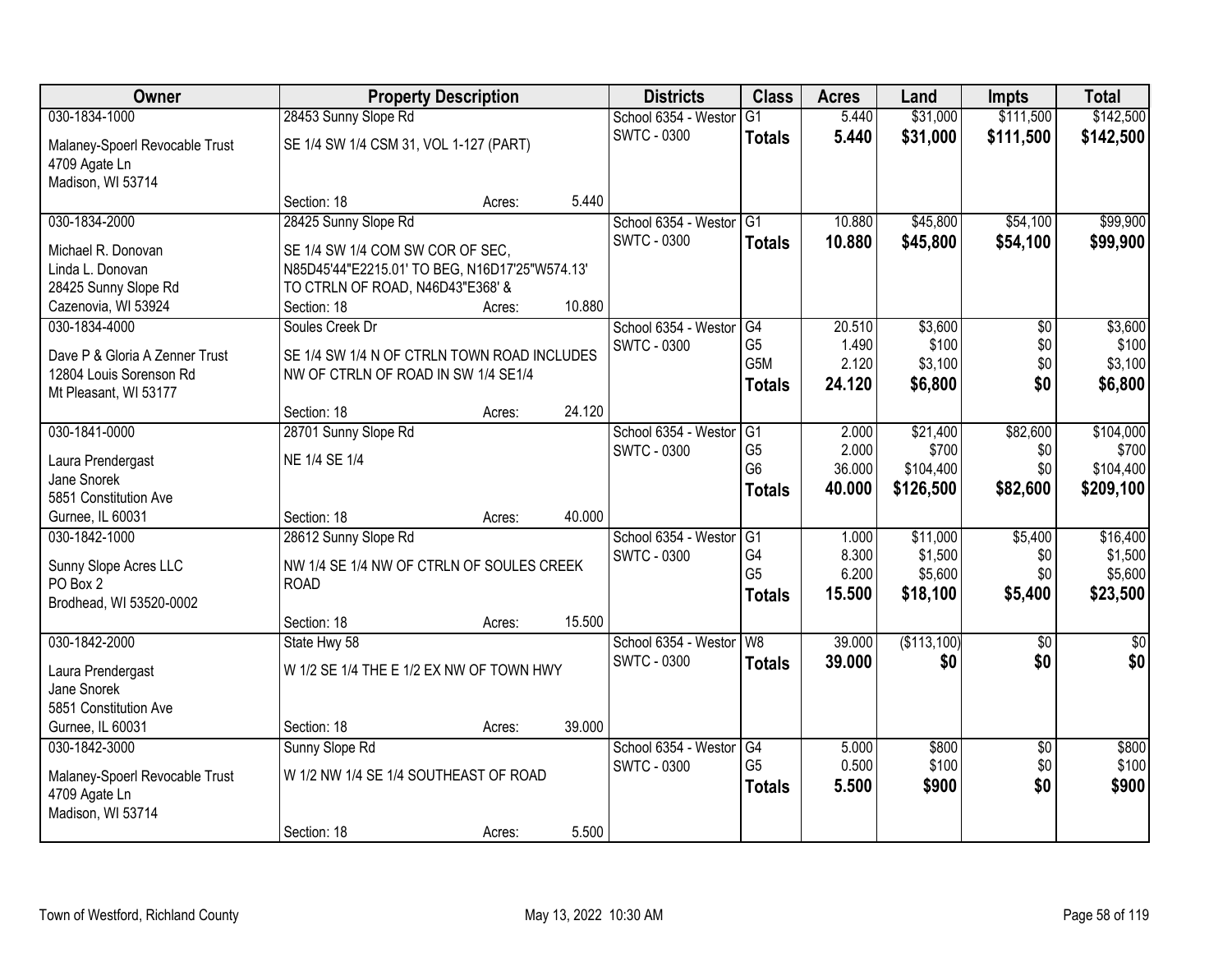| 030-1843-1000<br>W8<br>19.250<br>( \$55, 800)<br>\$0<br>State Hwy 58<br>School 6354 - Westor<br>$\overline{50}$<br><b>SWTC - 0300</b><br>\$0<br>\$0<br>\$0<br>19.250<br><b>Totals</b><br>Malaney-Spoerl Revocable Trust<br>SW 1/4 SE 1/4 THE W 1/2 (PART OF CSM 31, VOL<br>4709 Agate Ln<br>$1-127$<br>Madison, WI 53714<br>19.250<br>Section: 18<br>Acres:<br>40.000<br>(\$116,000)<br>030-1844-0000<br>State Hwy 58<br>School 6354 - Westor<br>W <sub>8</sub><br>$\overline{50}$<br>\$0<br>\$0 <br><b>SWTC - 0300</b><br>40.000<br>\$0<br>\$0<br><b>Totals</b><br>SE 1/4 SE 1/4<br>Laura Prendergast<br>Jane Snorek<br>5851 Constitution Ave<br>40.000<br>Gurnee, IL 60031<br>Section: 18<br>Acres:<br>\$4,300<br>030-1911-0000<br>County Rd II<br>School 6354 - Westor<br>27.000<br>$\overline{50}$<br>\$4,300<br>G4<br>W <sub>6</sub><br>(\$16,300)<br>\$0<br>13.000<br>\$0<br><b>SWTC - 0300</b><br>NE 1/4 NE 1/4 WITH ACCESS EASEMENT OVER<br>O'Keefe Family Trust<br>\$4,300<br>40.000<br>\$4,300<br>\$0<br><b>Totals</b><br>c/o Stanley O'Keefe<br>32-2022-0000<br>5437 Lake Mendota Dr<br>40.000<br>Section: 19<br>Madison, WI 53705<br>Acres:<br>030-1912-1000<br>\$800<br>\$800<br>State Hwy 58<br>School 6354 - Weston<br>G6<br>0.300<br>\$0<br>\$0<br>W <sub>6</sub><br>36.000<br>(\$90,000)<br>\$0<br><b>SWTC - 0300</b><br>NW 1/4 NE 1/4 PARCEL DESC IN VOL-PAGE<br>O'Keefe Family Trust<br>\$0<br>\$800<br>36.300<br>\$800<br><b>Totals</b><br>c/o Stanley O'Keefe<br>5437 Lake Mendota Dr<br>36.300<br>Madison, WI 53705<br>Section: 19<br>Acres:<br>$\overline{G4}$<br>5.200<br>\$800<br>$\overline{50}$<br>\$800<br>030-1913-1000<br>School 6354 - Weston<br>State Hwy 58<br>G5M<br>1.000<br>\$1,500<br>\$1,500<br>\$0<br><b>SWTC - 0300</b><br>SW 1/4 NE 1/4 PARCEL DESC IN VOL-PAGE<br>O'Keefe Family Trust<br>W <sub>6</sub><br>21.000<br>(\$30,500)<br>\$0<br>\$0<br>c/o Stanley O'Keefe<br>\$0<br>27.200<br>\$2,300<br>\$2,300<br><b>Totals</b><br>5437 Lake Mendota Dr<br>27.200<br>Madison, WI 53705<br>Section: 19<br>Acres:<br>\$21,400<br>\$95,600<br>\$117,000<br>030-1913-2000<br>School 6354 - Westor<br>G1<br>2.000<br>13433 Jungle Bar Ln<br>G4<br>3.000<br>\$700<br>\$700<br>\$0<br><b>SWTC - 0300</b><br>W 1/2 NE 1/4 PARCELS DESC IN VOL-PAGES<br>Joseph J. Donovan<br>G <sub>5</sub><br>11.500<br>\$10,800<br>\$10,800<br>\$0<br>Gay V. Donovan<br>16.500<br>\$95,600<br>\$128,500<br>\$32,900<br><b>Totals</b><br>13433 Jungle Bar Ln<br>16.500<br>Cazenovia, WI 53924<br>Section: 19<br>Acres: | Owner         | <b>Property Description</b> |  |  | <b>Districts</b>     | <b>Class</b>   | <b>Acres</b> | Land     | <b>Impts</b> | <b>Total</b> |
|----------------------------------------------------------------------------------------------------------------------------------------------------------------------------------------------------------------------------------------------------------------------------------------------------------------------------------------------------------------------------------------------------------------------------------------------------------------------------------------------------------------------------------------------------------------------------------------------------------------------------------------------------------------------------------------------------------------------------------------------------------------------------------------------------------------------------------------------------------------------------------------------------------------------------------------------------------------------------------------------------------------------------------------------------------------------------------------------------------------------------------------------------------------------------------------------------------------------------------------------------------------------------------------------------------------------------------------------------------------------------------------------------------------------------------------------------------------------------------------------------------------------------------------------------------------------------------------------------------------------------------------------------------------------------------------------------------------------------------------------------------------------------------------------------------------------------------------------------------------------------------------------------------------------------------------------------------------------------------------------------------------------------------------------------------------------------------------------------------------------------------------------------------------------------------------------------------------------------------------------------------------------------------------------------------------------------------------------------------------------------------------------------------------------------------------------------------------------------------------------------------------------------------------|---------------|-----------------------------|--|--|----------------------|----------------|--------------|----------|--------------|--------------|
|                                                                                                                                                                                                                                                                                                                                                                                                                                                                                                                                                                                                                                                                                                                                                                                                                                                                                                                                                                                                                                                                                                                                                                                                                                                                                                                                                                                                                                                                                                                                                                                                                                                                                                                                                                                                                                                                                                                                                                                                                                                                                                                                                                                                                                                                                                                                                                                                                                                                                                                                        |               |                             |  |  |                      |                |              |          |              |              |
|                                                                                                                                                                                                                                                                                                                                                                                                                                                                                                                                                                                                                                                                                                                                                                                                                                                                                                                                                                                                                                                                                                                                                                                                                                                                                                                                                                                                                                                                                                                                                                                                                                                                                                                                                                                                                                                                                                                                                                                                                                                                                                                                                                                                                                                                                                                                                                                                                                                                                                                                        |               |                             |  |  |                      |                |              |          |              |              |
|                                                                                                                                                                                                                                                                                                                                                                                                                                                                                                                                                                                                                                                                                                                                                                                                                                                                                                                                                                                                                                                                                                                                                                                                                                                                                                                                                                                                                                                                                                                                                                                                                                                                                                                                                                                                                                                                                                                                                                                                                                                                                                                                                                                                                                                                                                                                                                                                                                                                                                                                        |               |                             |  |  |                      |                |              |          |              |              |
|                                                                                                                                                                                                                                                                                                                                                                                                                                                                                                                                                                                                                                                                                                                                                                                                                                                                                                                                                                                                                                                                                                                                                                                                                                                                                                                                                                                                                                                                                                                                                                                                                                                                                                                                                                                                                                                                                                                                                                                                                                                                                                                                                                                                                                                                                                                                                                                                                                                                                                                                        |               |                             |  |  |                      |                |              |          |              |              |
|                                                                                                                                                                                                                                                                                                                                                                                                                                                                                                                                                                                                                                                                                                                                                                                                                                                                                                                                                                                                                                                                                                                                                                                                                                                                                                                                                                                                                                                                                                                                                                                                                                                                                                                                                                                                                                                                                                                                                                                                                                                                                                                                                                                                                                                                                                                                                                                                                                                                                                                                        |               |                             |  |  |                      |                |              |          |              |              |
|                                                                                                                                                                                                                                                                                                                                                                                                                                                                                                                                                                                                                                                                                                                                                                                                                                                                                                                                                                                                                                                                                                                                                                                                                                                                                                                                                                                                                                                                                                                                                                                                                                                                                                                                                                                                                                                                                                                                                                                                                                                                                                                                                                                                                                                                                                                                                                                                                                                                                                                                        |               |                             |  |  |                      |                |              |          |              |              |
|                                                                                                                                                                                                                                                                                                                                                                                                                                                                                                                                                                                                                                                                                                                                                                                                                                                                                                                                                                                                                                                                                                                                                                                                                                                                                                                                                                                                                                                                                                                                                                                                                                                                                                                                                                                                                                                                                                                                                                                                                                                                                                                                                                                                                                                                                                                                                                                                                                                                                                                                        |               |                             |  |  |                      |                |              |          |              |              |
|                                                                                                                                                                                                                                                                                                                                                                                                                                                                                                                                                                                                                                                                                                                                                                                                                                                                                                                                                                                                                                                                                                                                                                                                                                                                                                                                                                                                                                                                                                                                                                                                                                                                                                                                                                                                                                                                                                                                                                                                                                                                                                                                                                                                                                                                                                                                                                                                                                                                                                                                        |               |                             |  |  |                      |                |              |          |              |              |
|                                                                                                                                                                                                                                                                                                                                                                                                                                                                                                                                                                                                                                                                                                                                                                                                                                                                                                                                                                                                                                                                                                                                                                                                                                                                                                                                                                                                                                                                                                                                                                                                                                                                                                                                                                                                                                                                                                                                                                                                                                                                                                                                                                                                                                                                                                                                                                                                                                                                                                                                        |               |                             |  |  |                      |                |              |          |              |              |
|                                                                                                                                                                                                                                                                                                                                                                                                                                                                                                                                                                                                                                                                                                                                                                                                                                                                                                                                                                                                                                                                                                                                                                                                                                                                                                                                                                                                                                                                                                                                                                                                                                                                                                                                                                                                                                                                                                                                                                                                                                                                                                                                                                                                                                                                                                                                                                                                                                                                                                                                        |               |                             |  |  |                      |                |              |          |              |              |
|                                                                                                                                                                                                                                                                                                                                                                                                                                                                                                                                                                                                                                                                                                                                                                                                                                                                                                                                                                                                                                                                                                                                                                                                                                                                                                                                                                                                                                                                                                                                                                                                                                                                                                                                                                                                                                                                                                                                                                                                                                                                                                                                                                                                                                                                                                                                                                                                                                                                                                                                        |               |                             |  |  |                      |                |              |          |              |              |
|                                                                                                                                                                                                                                                                                                                                                                                                                                                                                                                                                                                                                                                                                                                                                                                                                                                                                                                                                                                                                                                                                                                                                                                                                                                                                                                                                                                                                                                                                                                                                                                                                                                                                                                                                                                                                                                                                                                                                                                                                                                                                                                                                                                                                                                                                                                                                                                                                                                                                                                                        |               |                             |  |  |                      |                |              |          |              |              |
|                                                                                                                                                                                                                                                                                                                                                                                                                                                                                                                                                                                                                                                                                                                                                                                                                                                                                                                                                                                                                                                                                                                                                                                                                                                                                                                                                                                                                                                                                                                                                                                                                                                                                                                                                                                                                                                                                                                                                                                                                                                                                                                                                                                                                                                                                                                                                                                                                                                                                                                                        |               |                             |  |  |                      |                |              |          |              |              |
|                                                                                                                                                                                                                                                                                                                                                                                                                                                                                                                                                                                                                                                                                                                                                                                                                                                                                                                                                                                                                                                                                                                                                                                                                                                                                                                                                                                                                                                                                                                                                                                                                                                                                                                                                                                                                                                                                                                                                                                                                                                                                                                                                                                                                                                                                                                                                                                                                                                                                                                                        |               |                             |  |  |                      |                |              |          |              |              |
|                                                                                                                                                                                                                                                                                                                                                                                                                                                                                                                                                                                                                                                                                                                                                                                                                                                                                                                                                                                                                                                                                                                                                                                                                                                                                                                                                                                                                                                                                                                                                                                                                                                                                                                                                                                                                                                                                                                                                                                                                                                                                                                                                                                                                                                                                                                                                                                                                                                                                                                                        |               |                             |  |  |                      |                |              |          |              |              |
|                                                                                                                                                                                                                                                                                                                                                                                                                                                                                                                                                                                                                                                                                                                                                                                                                                                                                                                                                                                                                                                                                                                                                                                                                                                                                                                                                                                                                                                                                                                                                                                                                                                                                                                                                                                                                                                                                                                                                                                                                                                                                                                                                                                                                                                                                                                                                                                                                                                                                                                                        |               |                             |  |  |                      |                |              |          |              |              |
|                                                                                                                                                                                                                                                                                                                                                                                                                                                                                                                                                                                                                                                                                                                                                                                                                                                                                                                                                                                                                                                                                                                                                                                                                                                                                                                                                                                                                                                                                                                                                                                                                                                                                                                                                                                                                                                                                                                                                                                                                                                                                                                                                                                                                                                                                                                                                                                                                                                                                                                                        |               |                             |  |  |                      |                |              |          |              |              |
|                                                                                                                                                                                                                                                                                                                                                                                                                                                                                                                                                                                                                                                                                                                                                                                                                                                                                                                                                                                                                                                                                                                                                                                                                                                                                                                                                                                                                                                                                                                                                                                                                                                                                                                                                                                                                                                                                                                                                                                                                                                                                                                                                                                                                                                                                                                                                                                                                                                                                                                                        |               |                             |  |  |                      |                |              |          |              |              |
|                                                                                                                                                                                                                                                                                                                                                                                                                                                                                                                                                                                                                                                                                                                                                                                                                                                                                                                                                                                                                                                                                                                                                                                                                                                                                                                                                                                                                                                                                                                                                                                                                                                                                                                                                                                                                                                                                                                                                                                                                                                                                                                                                                                                                                                                                                                                                                                                                                                                                                                                        |               |                             |  |  |                      |                |              |          |              |              |
|                                                                                                                                                                                                                                                                                                                                                                                                                                                                                                                                                                                                                                                                                                                                                                                                                                                                                                                                                                                                                                                                                                                                                                                                                                                                                                                                                                                                                                                                                                                                                                                                                                                                                                                                                                                                                                                                                                                                                                                                                                                                                                                                                                                                                                                                                                                                                                                                                                                                                                                                        |               |                             |  |  |                      |                |              |          |              |              |
|                                                                                                                                                                                                                                                                                                                                                                                                                                                                                                                                                                                                                                                                                                                                                                                                                                                                                                                                                                                                                                                                                                                                                                                                                                                                                                                                                                                                                                                                                                                                                                                                                                                                                                                                                                                                                                                                                                                                                                                                                                                                                                                                                                                                                                                                                                                                                                                                                                                                                                                                        |               |                             |  |  |                      |                |              |          |              |              |
|                                                                                                                                                                                                                                                                                                                                                                                                                                                                                                                                                                                                                                                                                                                                                                                                                                                                                                                                                                                                                                                                                                                                                                                                                                                                                                                                                                                                                                                                                                                                                                                                                                                                                                                                                                                                                                                                                                                                                                                                                                                                                                                                                                                                                                                                                                                                                                                                                                                                                                                                        |               |                             |  |  |                      |                |              |          |              |              |
|                                                                                                                                                                                                                                                                                                                                                                                                                                                                                                                                                                                                                                                                                                                                                                                                                                                                                                                                                                                                                                                                                                                                                                                                                                                                                                                                                                                                                                                                                                                                                                                                                                                                                                                                                                                                                                                                                                                                                                                                                                                                                                                                                                                                                                                                                                                                                                                                                                                                                                                                        |               |                             |  |  |                      |                |              |          |              |              |
|                                                                                                                                                                                                                                                                                                                                                                                                                                                                                                                                                                                                                                                                                                                                                                                                                                                                                                                                                                                                                                                                                                                                                                                                                                                                                                                                                                                                                                                                                                                                                                                                                                                                                                                                                                                                                                                                                                                                                                                                                                                                                                                                                                                                                                                                                                                                                                                                                                                                                                                                        |               |                             |  |  |                      |                |              |          |              |              |
|                                                                                                                                                                                                                                                                                                                                                                                                                                                                                                                                                                                                                                                                                                                                                                                                                                                                                                                                                                                                                                                                                                                                                                                                                                                                                                                                                                                                                                                                                                                                                                                                                                                                                                                                                                                                                                                                                                                                                                                                                                                                                                                                                                                                                                                                                                                                                                                                                                                                                                                                        |               |                             |  |  |                      |                |              |          |              |              |
|                                                                                                                                                                                                                                                                                                                                                                                                                                                                                                                                                                                                                                                                                                                                                                                                                                                                                                                                                                                                                                                                                                                                                                                                                                                                                                                                                                                                                                                                                                                                                                                                                                                                                                                                                                                                                                                                                                                                                                                                                                                                                                                                                                                                                                                                                                                                                                                                                                                                                                                                        |               |                             |  |  |                      |                |              |          |              |              |
|                                                                                                                                                                                                                                                                                                                                                                                                                                                                                                                                                                                                                                                                                                                                                                                                                                                                                                                                                                                                                                                                                                                                                                                                                                                                                                                                                                                                                                                                                                                                                                                                                                                                                                                                                                                                                                                                                                                                                                                                                                                                                                                                                                                                                                                                                                                                                                                                                                                                                                                                        |               |                             |  |  |                      |                |              |          |              |              |
|                                                                                                                                                                                                                                                                                                                                                                                                                                                                                                                                                                                                                                                                                                                                                                                                                                                                                                                                                                                                                                                                                                                                                                                                                                                                                                                                                                                                                                                                                                                                                                                                                                                                                                                                                                                                                                                                                                                                                                                                                                                                                                                                                                                                                                                                                                                                                                                                                                                                                                                                        |               |                             |  |  |                      |                |              |          |              |              |
|                                                                                                                                                                                                                                                                                                                                                                                                                                                                                                                                                                                                                                                                                                                                                                                                                                                                                                                                                                                                                                                                                                                                                                                                                                                                                                                                                                                                                                                                                                                                                                                                                                                                                                                                                                                                                                                                                                                                                                                                                                                                                                                                                                                                                                                                                                                                                                                                                                                                                                                                        |               |                             |  |  |                      |                |              |          |              |              |
|                                                                                                                                                                                                                                                                                                                                                                                                                                                                                                                                                                                                                                                                                                                                                                                                                                                                                                                                                                                                                                                                                                                                                                                                                                                                                                                                                                                                                                                                                                                                                                                                                                                                                                                                                                                                                                                                                                                                                                                                                                                                                                                                                                                                                                                                                                                                                                                                                                                                                                                                        |               |                             |  |  |                      |                |              |          |              |              |
|                                                                                                                                                                                                                                                                                                                                                                                                                                                                                                                                                                                                                                                                                                                                                                                                                                                                                                                                                                                                                                                                                                                                                                                                                                                                                                                                                                                                                                                                                                                                                                                                                                                                                                                                                                                                                                                                                                                                                                                                                                                                                                                                                                                                                                                                                                                                                                                                                                                                                                                                        |               |                             |  |  |                      |                |              |          |              |              |
|                                                                                                                                                                                                                                                                                                                                                                                                                                                                                                                                                                                                                                                                                                                                                                                                                                                                                                                                                                                                                                                                                                                                                                                                                                                                                                                                                                                                                                                                                                                                                                                                                                                                                                                                                                                                                                                                                                                                                                                                                                                                                                                                                                                                                                                                                                                                                                                                                                                                                                                                        | 030-1914-1000 | 28800 County Rd II          |  |  | School 6354 - Weston | G <sub>1</sub> | 0.500        | \$10,000 | \$13,900     | \$23,900     |
| G4<br>\$300<br>\$300<br>1.500<br><b>SWTC - 0300</b><br>\$0                                                                                                                                                                                                                                                                                                                                                                                                                                                                                                                                                                                                                                                                                                                                                                                                                                                                                                                                                                                                                                                                                                                                                                                                                                                                                                                                                                                                                                                                                                                                                                                                                                                                                                                                                                                                                                                                                                                                                                                                                                                                                                                                                                                                                                                                                                                                                                                                                                                                             |               |                             |  |  |                      |                |              |          |              |              |
| SE 1/4 NE 1/4 N OF CTLN OF HWY II DESC IN<br>O'Keefe Family Trust<br>G5M<br>4.000<br>\$5,800<br>\$0<br>\$5,800<br><b>VOL-PAGE</b>                                                                                                                                                                                                                                                                                                                                                                                                                                                                                                                                                                                                                                                                                                                                                                                                                                                                                                                                                                                                                                                                                                                                                                                                                                                                                                                                                                                                                                                                                                                                                                                                                                                                                                                                                                                                                                                                                                                                                                                                                                                                                                                                                                                                                                                                                                                                                                                                      |               |                             |  |  |                      |                |              |          |              |              |
| c/o Stanley O'Keefe<br>W <sub>6</sub><br>18.000<br>\$0<br>\$0<br>(\$26,100)<br>5437 Lake Mendota Dr                                                                                                                                                                                                                                                                                                                                                                                                                                                                                                                                                                                                                                                                                                                                                                                                                                                                                                                                                                                                                                                                                                                                                                                                                                                                                                                                                                                                                                                                                                                                                                                                                                                                                                                                                                                                                                                                                                                                                                                                                                                                                                                                                                                                                                                                                                                                                                                                                                    |               |                             |  |  |                      |                |              |          |              |              |
| 24.000<br>\$30,000<br>\$16,100<br>\$13,900<br><b>Totals</b><br>24.000<br>Madison, WI 53705<br>Section: 19<br>Acres:                                                                                                                                                                                                                                                                                                                                                                                                                                                                                                                                                                                                                                                                                                                                                                                                                                                                                                                                                                                                                                                                                                                                                                                                                                                                                                                                                                                                                                                                                                                                                                                                                                                                                                                                                                                                                                                                                                                                                                                                                                                                                                                                                                                                                                                                                                                                                                                                                    |               |                             |  |  |                      |                |              |          |              |              |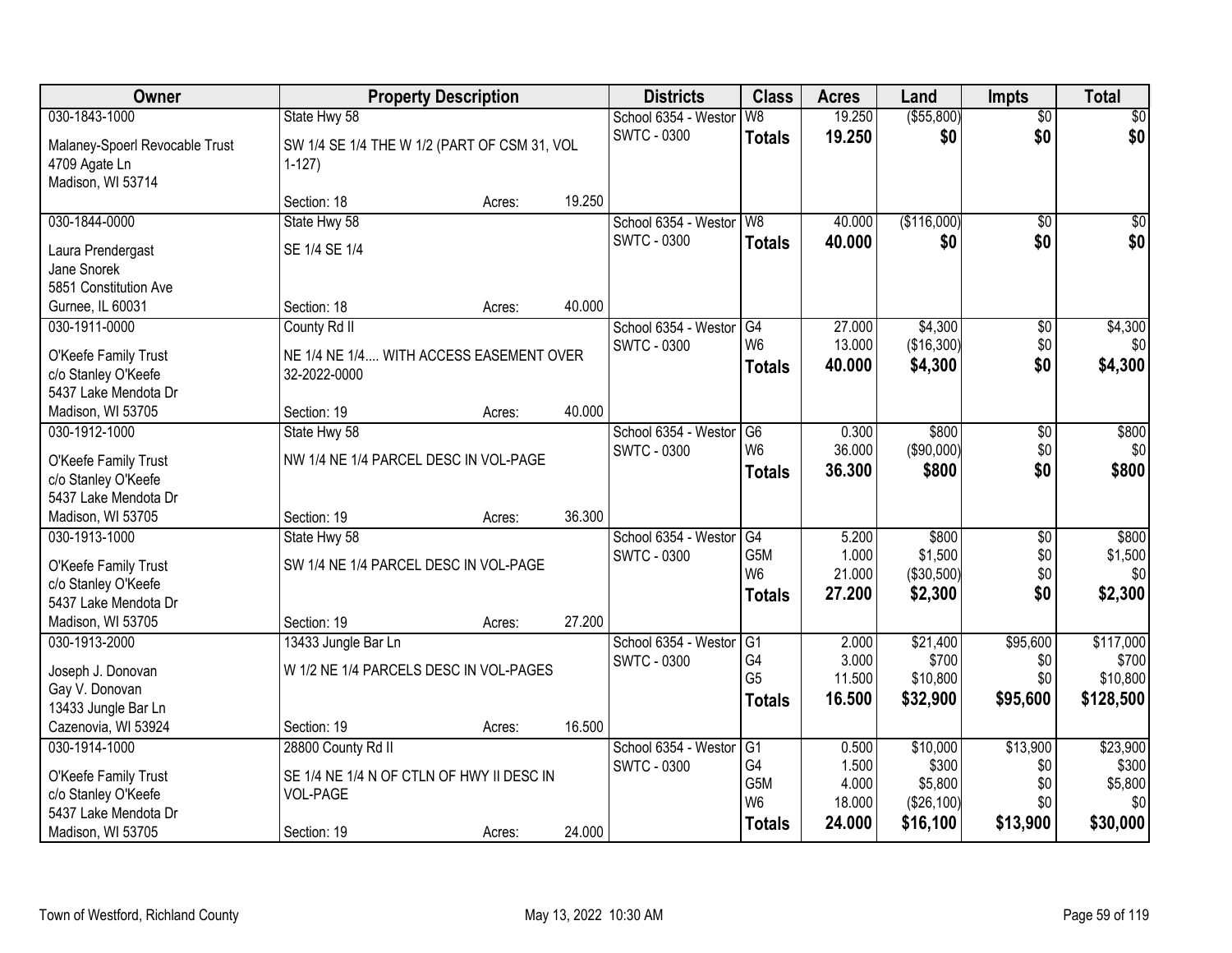| Owner                                              | <b>Property Description</b>                       |        |        | <b>Districts</b>     | <b>Class</b>    | <b>Acres</b> | Land        | <b>Impts</b>    | <b>Total</b> |
|----------------------------------------------------|---------------------------------------------------|--------|--------|----------------------|-----------------|--------------|-------------|-----------------|--------------|
| 030-1914-2000                                      | 28897 County Rd II                                |        |        | School 6354 - Westor | G1              | 1.000        | \$13,900    | \$31,300        | \$45,200     |
| <b>William Lueders</b>                             | SE 1/4 NE 1/4 SOUTH OF CTRLN OF CO HWY "II"       |        |        | <b>SWTC - 0300</b>   | W <sub>6</sub>  | 12.400       | ( \$36,000) | \$0             | \$0          |
| Linda A. Falkenstein                               | (SURVEYED)                                        |        |        |                      | <b>Totals</b>   | 13.400       | \$13,900    | \$31,300        | \$45,200     |
| 3505 Lerdahl Rd                                    |                                                   |        |        |                      |                 |              |             |                 |              |
| Madison, WI 53704                                  | Section: 19                                       | Acres: | 13.400 |                      |                 |              |             |                 |              |
| 030-1914-3000                                      | 28958 County Rd II                                |        |        | School 6354 - Westor | G1              | 2.250        | \$19,200    | \$73,400        | \$92,600     |
| Christopher N. Solchenberger                       | SE 1/4 NE 1/4 (INCL R.O.W.) COM INTR E LN & HWY I |        |        | <b>SWTC - 0300</b>   | <b>Totals</b>   | 2.250        | \$19,200    | \$73,400        | \$92,600     |
| Ann Solchenberger                                  | W ALG HWY 350' N248' E350' S TO BEG               |        |        |                      |                 |              |             |                 |              |
| 28958 County Hwy II                                |                                                   |        |        |                      |                 |              |             |                 |              |
| Cazenovia, WI 53924                                | Section: 19                                       | Acres: | 2.250  |                      |                 |              |             |                 |              |
| 030-1921-0000                                      | State Hwy 58                                      |        |        | School 6354 - Westor | G4              | 5.750        | \$900       | \$0             | \$900        |
|                                                    | NE 1/4 NW 1/4                                     |        |        | <b>SWTC - 0300</b>   | G <sub>5</sub>  | 0.250        | \$0         | \$0             | \$0          |
| Spencer J. Frank<br>Stephen J. Frank Jr            |                                                   |        |        |                      | G5M             | 34.000       | \$49,300    | \$0             | \$49,300     |
| 500 W Rocker Cir                                   |                                                   |        |        |                      | <b>Totals</b>   | 40,000       | \$50,200    | \$0             | \$50,200     |
| Wasilla, AK 99654                                  | Section: 19                                       | Acres: | 40.000 |                      |                 |              |             |                 |              |
| 030-1922-1000                                      | Sunny Slope Rd                                    |        |        | School 6354 - Weston | G4              | 12.000       | \$1,900     | \$0             | \$1,900      |
|                                                    |                                                   |        |        | <b>SWTC - 0300</b>   | G <sub>5</sub>  | 1.190        | \$100       | \$0             | \$100        |
| Stanislaw K. Pasieka                               | FRAC W 1/2 NW 1/4 S OF CTRLN OF HWY E OF LINE     |        |        |                      | G5M             | 11.810       | \$17,100    | \$0             | \$17,100     |
| Diane Pasieka                                      | DESC IN VOL-PAGE                                  |        |        |                      | <b>Totals</b>   | 25.000       | \$19,100    | \$0             | \$19,100     |
| 16644 E Westby Dr #104<br>Fountain Hills, AZ 85268 | Section: 19                                       |        | 25.000 |                      |                 |              |             |                 |              |
| 030-1922-2000                                      | 28208 Sunny Slope Rd                              | Acres: |        | School 6354 - Westor | $\overline{G1}$ | 2.200        | \$22,000    | \$0             | \$22,000     |
|                                                    |                                                   |        |        | <b>SWTC - 0300</b>   | <b>Totals</b>   | 2.200        | \$22,000    | \$0             | \$22,000     |
| Jay H. Kidd                                        | FRAC W 1/2 NW 1/4 PARCEL W OF CTRLN OF TOWN       |        |        |                      |                 |              |             |                 |              |
| Linda K. Kidd                                      | ROAD DESC IN VOL-PAGE                             |        |        |                      |                 |              |             |                 |              |
| 28208 Sunny Slope Rd                               |                                                   |        |        |                      |                 |              |             |                 |              |
| Cazenovia, WI 53924                                | Section: 19                                       | Acres: | 2.200  |                      |                 |              |             |                 |              |
| 030-1922-3000                                      | Sunny Slope Rd                                    |        |        | School 6354 - Westor | G4              | 15.810       | \$2,500     | $\overline{50}$ | \$2,500      |
| Robert M. Shultz                                   | FRAC NW 1/4 NW 1/4 N OF CTRLN OF SUNNY SLOPE      |        |        | <b>SWTC - 0300</b>   | G <sub>5</sub>  | 1.190        | \$100       | \$0             | \$100        |
| Lauri K. Shultz                                    | ROAD EX PARCEL IN SW COR DESC IN VOL 130-599,     |        |        |                      | <b>Totals</b>   | 17.000       | \$2,600     | \$0             | \$2,600      |
| 13025 Soules Creek Dr                              | & EX 20' ADJ                                      |        |        |                      |                 |              |             |                 |              |
| Cazenovia, WI 53924                                | Section: 19                                       | Acres: | 17.000 |                      |                 |              |             |                 |              |
| 030-1922-3100                                      | Sunny Slope Rd                                    |        |        | School 6354 - Westor | $\overline{G5}$ | 0.200        | \$100       | $\overline{50}$ | \$100        |
| Corey Bauer                                        | FRAC NW 1/4 NW 1/4 20' STRIP DESC IN VOL-PAGE     |        |        | <b>SWTC - 0300</b>   | <b>Totals</b>   | 0.200        | \$100       | \$0             | \$100        |
| E4419 Mint Ln                                      |                                                   |        |        |                      |                 |              |             |                 |              |
| Spring Green, WI 53588                             |                                                   |        |        |                      |                 |              |             |                 |              |
|                                                    | Section: 19                                       | Acres: | 0.200  |                      |                 |              |             |                 |              |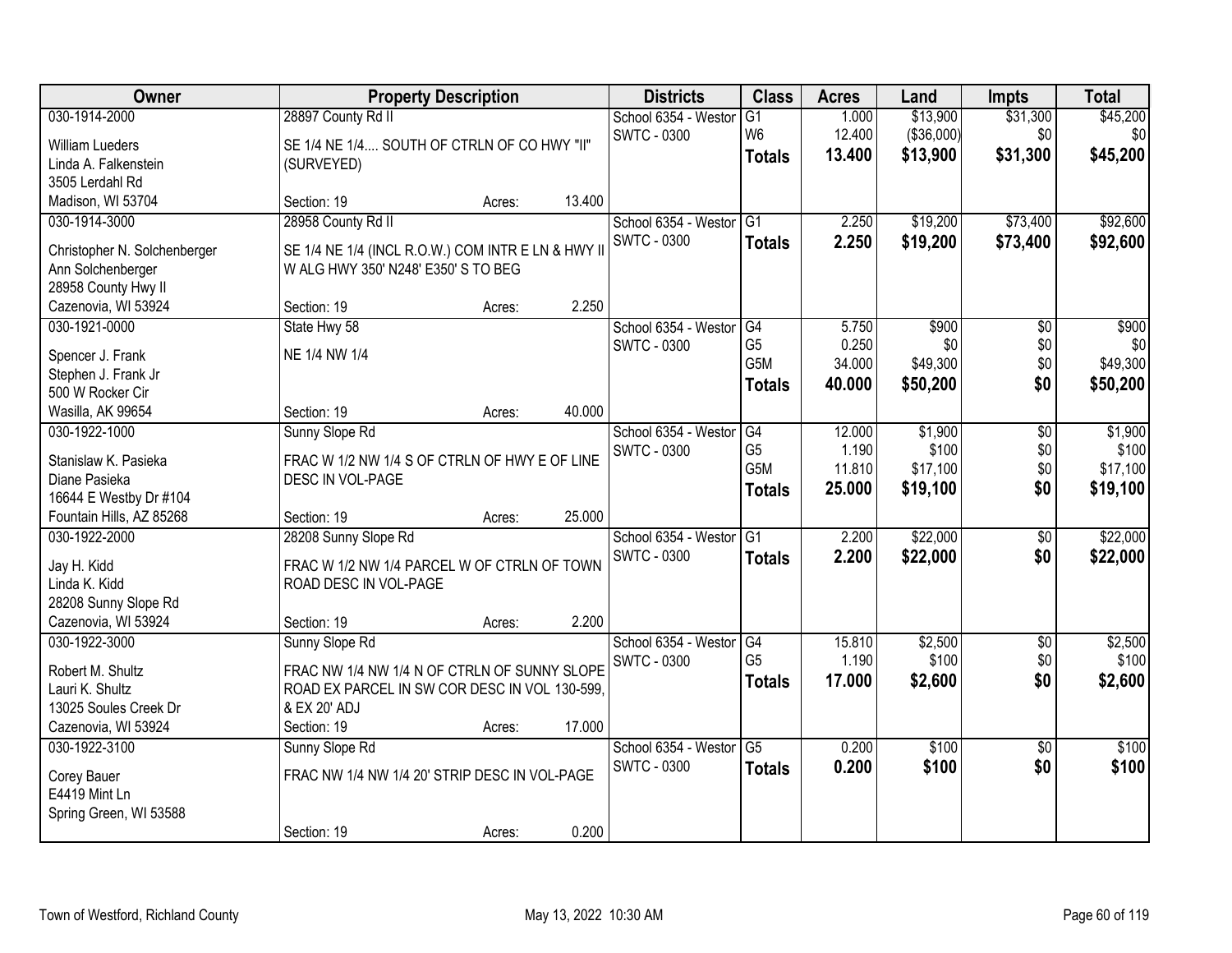| Owner                                       |                                                                      | <b>Property Description</b> |        | <b>Districts</b>     | <b>Class</b>     | <b>Acres</b> | Land        | <b>Impts</b>    | <b>Total</b>    |
|---------------------------------------------|----------------------------------------------------------------------|-----------------------------|--------|----------------------|------------------|--------------|-------------|-----------------|-----------------|
| 030-1923-1000                               | 28105 Sunny Slope Rd                                                 |                             |        | School 6354 - Westor | G1               | 2.000        | \$21,400    | \$54,100        | \$75,500        |
| Daniela Kogut                               | FRAC W 1/2 NW 1/4 S OF CTRLN OF HWY W OF LINE                        |                             |        | <b>SWTC - 0300</b>   | G4               | 4.500        | \$700       | \$0             | \$700           |
| 3215 N Newland Ave                          | DESC IN VOL-PAGE                                                     |                             |        |                      | G <sub>5</sub>   | 6.000        | \$5,600     | \$0             | \$5,600         |
| Chicago, IL 60634-4629                      |                                                                      |                             |        |                      | G <sub>5</sub> M | 12.500       | \$18,200    | \$0             | \$18,200        |
|                                             | Section: 19                                                          | Acres:                      | 32.000 |                      | <b>Totals</b>    | 25.000       | \$45,900    | \$54,100        | \$100,000       |
| 030-1924-0000                               | 13504 Jungle Bar Ln                                                  |                             |        | School 6354 - Westor | $\overline{G1}$  | 1.000        | \$13,900    | \$97,200        | \$111,100       |
| Scott T. Smith                              | SE 1/4 NW 1/4                                                        |                             |        | <b>SWTC - 0300</b>   | W <sub>8</sub>   | 39.000       | (\$113,100) | \$0             | \$0             |
| 13504 Jungle Bar Ln                         |                                                                      |                             |        |                      | <b>Totals</b>    | 40.000       | \$13,900    | \$97,200        | \$111,100       |
| Cazenovia, WI 53924                         |                                                                      |                             |        |                      |                  |              |             |                 |                 |
|                                             | Section: 19                                                          | Acres:                      | 40.000 |                      |                  |              |             |                 |                 |
| 030-1931-1000                               | County Rd II                                                         |                             |        | School 6354 - Westor | W <sub>6</sub>   | 3.000        | ( \$3,600)  | $\overline{50}$ | $\overline{50}$ |
|                                             |                                                                      |                             |        | <b>SWTC - 0300</b>   | <b>Totals</b>    | 3.000        | \$0         | \$0             | \$0             |
| O'Keefe Family Trust                        | NE 1/4 SW 1/4 COM NE COR W 12 RD S 40 RD, E 12<br>RD N 40 RDS TO BEG |                             |        |                      |                  |              |             |                 |                 |
| c/o Stanley O'Keefe<br>5437 Lake Mendota Dr |                                                                      |                             |        |                      |                  |              |             |                 |                 |
| Madison, WI 53705                           | Section: 19                                                          |                             | 3.000  |                      |                  |              |             |                 |                 |
| 030-1931-1100                               |                                                                      | Acres:                      |        | School 6354 - Westor | W <sub>6</sub>   | 1.390        | ( \$4,000)  | $\overline{50}$ |                 |
|                                             | County Rd II                                                         |                             |        | <b>SWTC - 0300</b>   |                  |              |             |                 | \$0             |
| Benjamin Griffiths et al                    | E 1/2 SW 1/4 SE OF CTRLN OF COUNTY HWY II EX                         |                             |        |                      | <b>Totals</b>    | 1.390        | \$0         | \$0             | \$0             |
| 1418 Rutledge St                            | SURVEYED PARCEL DESC IN DOC 280341                                   |                             |        |                      |                  |              |             |                 |                 |
| Madison, WI 53703                           |                                                                      |                             |        |                      |                  |              |             |                 |                 |
|                                             | Section: 19                                                          | Acres:                      | 1.390  |                      |                  |              |             |                 |                 |
| 030-1931-2000                               | S28320 County Rd II                                                  |                             |        | School 6354 - Westor | G1               | 2.000        | \$18,500    | \$73,500        | \$92,000        |
| Duane C. Bauer                              | E 1/2 SW 1/4 NORTH OF CTRLN OF COUNTY HWY II                         |                             |        | <b>SWTC - 0300</b>   | G <sub>5</sub>   | 28.300       | \$30,400    | \$0             | \$30,400        |
| Tammy J. Bauer                              | EX. 40 ROD X12 ROD PARCEL IN NE COR                                  |                             |        |                      | G <sub>6</sub>   | 3.700        | \$10,700    | \$0             | \$10,700        |
| 28320 County Hwy II                         |                                                                      |                             |        |                      | <b>Totals</b>    | 34.000       | \$59,600    | \$73,500        | \$133,100       |
| Cazenovia, WI 53924                         | Section: 19                                                          | Acres:                      | 34.000 |                      |                  |              |             |                 |                 |
| 030-1932-0000                               | County Rd II                                                         |                             |        | School 6354 - Westor | W <sub>8</sub>   | 34.820       | (\$101,000) | $\overline{50}$ | $\overline{50}$ |
|                                             |                                                                      |                             |        | <b>SWTC - 0300</b>   | <b>Totals</b>    | 34.820       | \$0         | \$0             | \$0             |
| Donald S. Brovick                           | FRAC NW 1/4 SW 1/4                                                   |                             |        |                      |                  |              |             |                 |                 |
| Lisa A. Brovick                             |                                                                      |                             |        |                      |                  |              |             |                 |                 |
| 3401 Portland Dr                            |                                                                      |                             |        |                      |                  |              |             |                 |                 |
| Janesville, WI 53546                        | Section: 19                                                          | Acres:                      | 34.820 |                      |                  |              |             |                 |                 |
| 030-1933-1000                               | 28130 County Rd II                                                   |                             |        | School 6354 - Westor | $\overline{G1}$  | 1.590        | \$18,300    | \$55,400        | \$73,700        |
| Joseph E & Diana L Odermann Living          | FRAC SW 1/4 SW 1/4 NW OF CTH II AND EAST OF                          |                             |        | <b>SWTC - 0300</b>   | G <sub>6</sub>   | 2.540        | \$7,400     | \$0             | \$7,400         |
| Trust                                       | <b>RYAN DR</b>                                                       |                             |        |                      | W <sub>8</sub>   | 13.000       | (\$37,700)  | \$0             | \$0             |
| 28130 County Hwy II                         |                                                                      |                             |        |                      | <b>Totals</b>    | 17.130       | \$25,700    | \$55,400        | \$81,100        |
| Cazenovia, WI 53924                         | Section: 19                                                          | Acres:                      | 17.130 |                      |                  |              |             |                 |                 |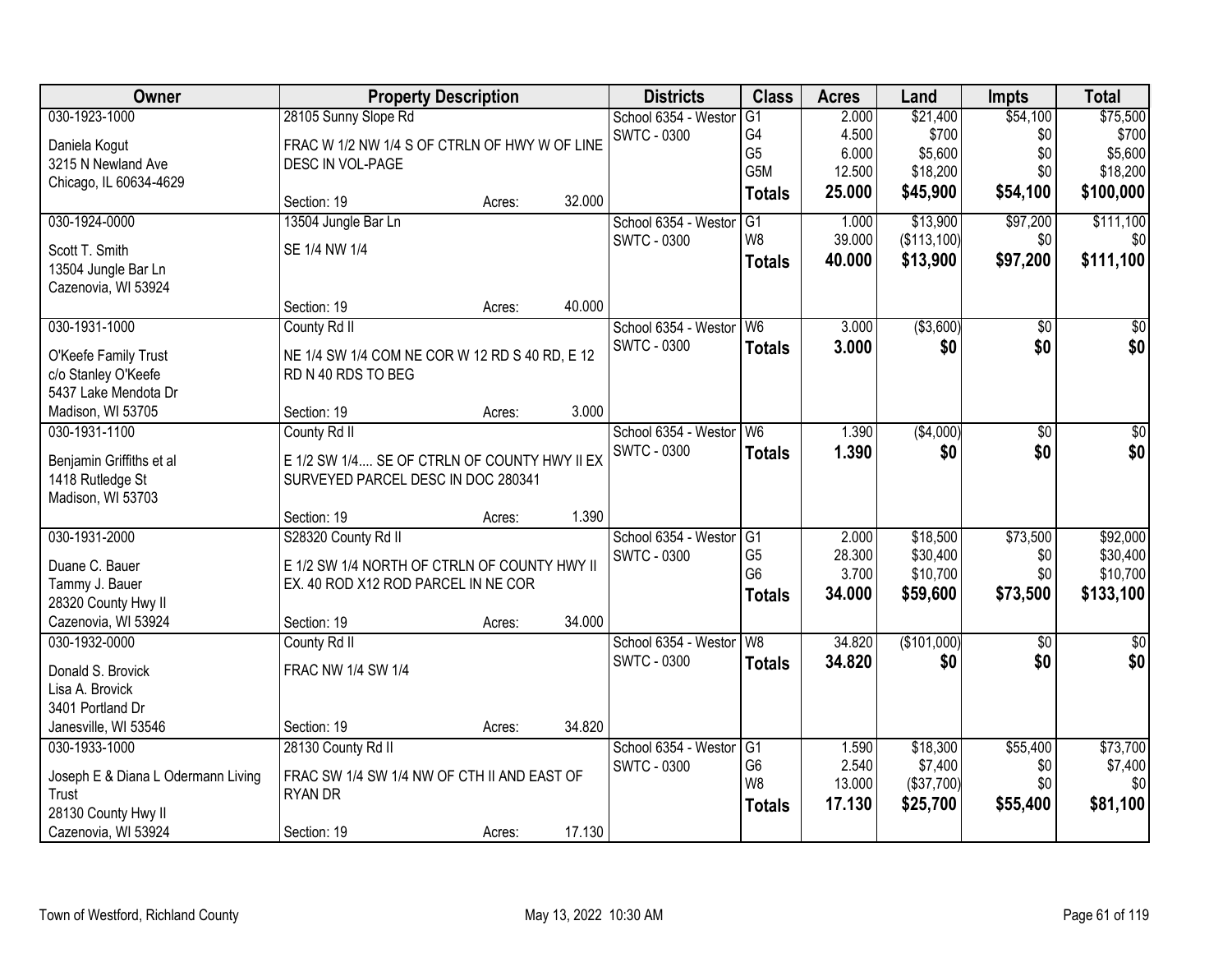| Owner                               |                                                                          | <b>Property Description</b> |        | <b>Districts</b>        | <b>Class</b>     | <b>Acres</b> | Land            | <b>Impts</b>    | <b>Total</b>     |
|-------------------------------------|--------------------------------------------------------------------------|-----------------------------|--------|-------------------------|------------------|--------------|-----------------|-----------------|------------------|
| 030-1933-2000                       | 13924 Ryan Dr                                                            |                             |        | School 6354 - Weston    | $\overline{G6}$  | 7.000        | \$21,000        | $\overline{50}$ | \$21,000         |
| Joseph E & Diana L Odermann Living  | FRAC SW 1/4 SW 1/4 NW OF CTRLN OF HWY II & SW                            |                             |        | <b>SWTC - 0300</b>      | <b>Totals</b>    | 7.000        | \$21,000        | \$0             | \$21,000         |
| Trust                               | OF CTRLN OF RYAN RIDGE RD                                                |                             |        |                         |                  |              |                 |                 |                  |
| 28130 County Hwy II                 |                                                                          |                             |        |                         |                  |              |                 |                 |                  |
| Cazenovia, WI 53924                 | Section: 19                                                              | Acres:                      | 7.000  |                         |                  |              |                 |                 |                  |
| 030-1933-3000                       | County Rd II                                                             |                             |        | School 6354 - Westor    | G6               | 1.630        | \$4,700         | $\overline{50}$ | \$4,700          |
| Brian R. Morrow                     | FRAC SW 1/4 SW 1/4 SE OF CTH II                                          |                             |        | <b>SWTC - 0300</b>      | W <sub>6</sub>   | 8.830        | (\$25,600)      | \$0             | \$0              |
| Nicholas J. Wegner                  |                                                                          |                             |        |                         | <b>Totals</b>    | 10.460       | \$4,700         | \$0             | \$4,700          |
| S69 W19231 Lembezeder Dr            |                                                                          |                             |        |                         |                  |              |                 |                 |                  |
| Muskego, WI 53150                   | Section: 19                                                              | Acres:                      | 10.460 |                         |                  |              |                 |                 |                  |
| 030-1934-1000                       | County Rd II                                                             |                             |        | School 6354 - Westor    | G1               | 2.000        | \$21,400        | \$141,500       | \$162,900        |
|                                     |                                                                          |                             |        | <b>SWTC - 0300</b>      | G <sub>5</sub>   | 19.500       | \$15,700        | \$0             | \$15,700         |
| Thomas L. Hanson<br>Linda J. Hanson | E 1/2 SW 1/4 SE OF CTRLN OF COUNTY HWY II<br>SURVEYED PARCEL DESC IN DOC |                             |        |                         | G <sub>6</sub>   | 20.610       | \$61,800        | \$0             | \$61,800         |
| 6474 Forest Park Dr                 |                                                                          |                             |        |                         | <b>Totals</b>    | 42.110       | \$98,900        | \$141,500       | \$240,400        |
| Deforest, WI 53532                  | Section: 19                                                              | Acres:                      | 42.110 |                         |                  |              |                 |                 |                  |
| 030-1941-1000                       | 13656 Baley Ln                                                           |                             |        | School 6354 - Weston    | G1               | 2.000        | \$21,400        | \$158,800       | \$180,200        |
|                                     |                                                                          |                             |        | <b>SWTC - 0300</b>      | G4               | 2.000        | \$300           | \$0             | \$300            |
| David B. Baley                      | NE 1/4 SE 1/4 EX .88A FOR HWY DESC IN VOL                                |                             |        |                         | G <sub>5</sub>   | 7.120        | \$7,900         | \$0             | \$7,900          |
| 13656 Baley Ln                      | 120-347                                                                  |                             |        |                         | G <sub>5</sub> M | 28.000       | \$40,600        | \$0             | \$40,600         |
| Cazenovia, WI 53924                 |                                                                          |                             |        |                         | <b>Totals</b>    | 39.120       | \$70,200        | \$158,800       | \$229,000        |
| 030-1941-1100                       | Section: 19                                                              | Acres:                      | 39.120 | School 6354 - Weston    | $\overline{X4}$  | 0.890        | $\overline{50}$ | $\overline{50}$ | $\sqrt{50}$      |
|                                     | <b>Baley Ln</b>                                                          |                             |        | <b>SWTC - 0300</b>      |                  | 0.890        | \$0             | \$0             | \$0              |
| Town of Westford (Hwy)              | N 1/2 SE 1/4 PARCEL FOR HWY DESC IN VOL-PAGE                             |                             |        |                         | <b>Totals</b>    |              |                 |                 |                  |
| PO Box 25                           |                                                                          |                             |        |                         |                  |              |                 |                 |                  |
| Cazenovia, WI 53924-0025            |                                                                          |                             |        |                         |                  |              |                 |                 |                  |
|                                     | Section: 19                                                              | Acres:                      | 0.890  |                         |                  |              |                 |                 |                  |
| 030-1942-1000                       | County Rd II                                                             |                             |        | School 6354 - Westor W6 |                  | 11.050       | ( \$28, 100)    | $\overline{50}$ | $\overline{\$0}$ |
| O'Keefe Family Trust                | NW 1/4 SE 1/4 N OF CTRLN OF HWY II                                       |                             |        | <b>SWTC - 0300</b>      | <b>Totals</b>    | 11.050       | \$0             | \$0             | \$0              |
| c/o Stanley O'Keefe                 |                                                                          |                             |        |                         |                  |              |                 |                 |                  |
| 5437 Lake Mendota Dr                |                                                                          |                             |        |                         |                  |              |                 |                 |                  |
| Madison, WI 53705                   | Section: 19                                                              | Acres:                      | 11.050 |                         |                  |              |                 |                 |                  |
| 030-1942-2000                       | 28513 County Rd II                                                       |                             |        | School 6354 - Westor    | G1               | 1.000        | \$13,900        | \$30,100        | \$44,000         |
| <b>Benjamin Griffiths</b>           | NW 1/4 SE 1/4 SE OF HWY I  (SURVEYED) EX N OF                            |                             |        | <b>SWTC - 0300</b>      | G <sub>5</sub>   | 3.000        | \$3,600         | \$0             | \$3,600          |
| Kathleen Griffiths                  | <b>TOWN HWY</b>                                                          |                             |        |                         | W <sub>6</sub>   | 25.000       | (\$62,200)      | \$0             | \$0              |
| 1418 Rutledge St                    |                                                                          |                             |        |                         | <b>Totals</b>    | 29.000       | \$17,500        | \$30,100        | \$47,600         |
| Madison, WI 53703                   | Section: 19                                                              | Acres:                      | 29.000 |                         |                  |              |                 |                 |                  |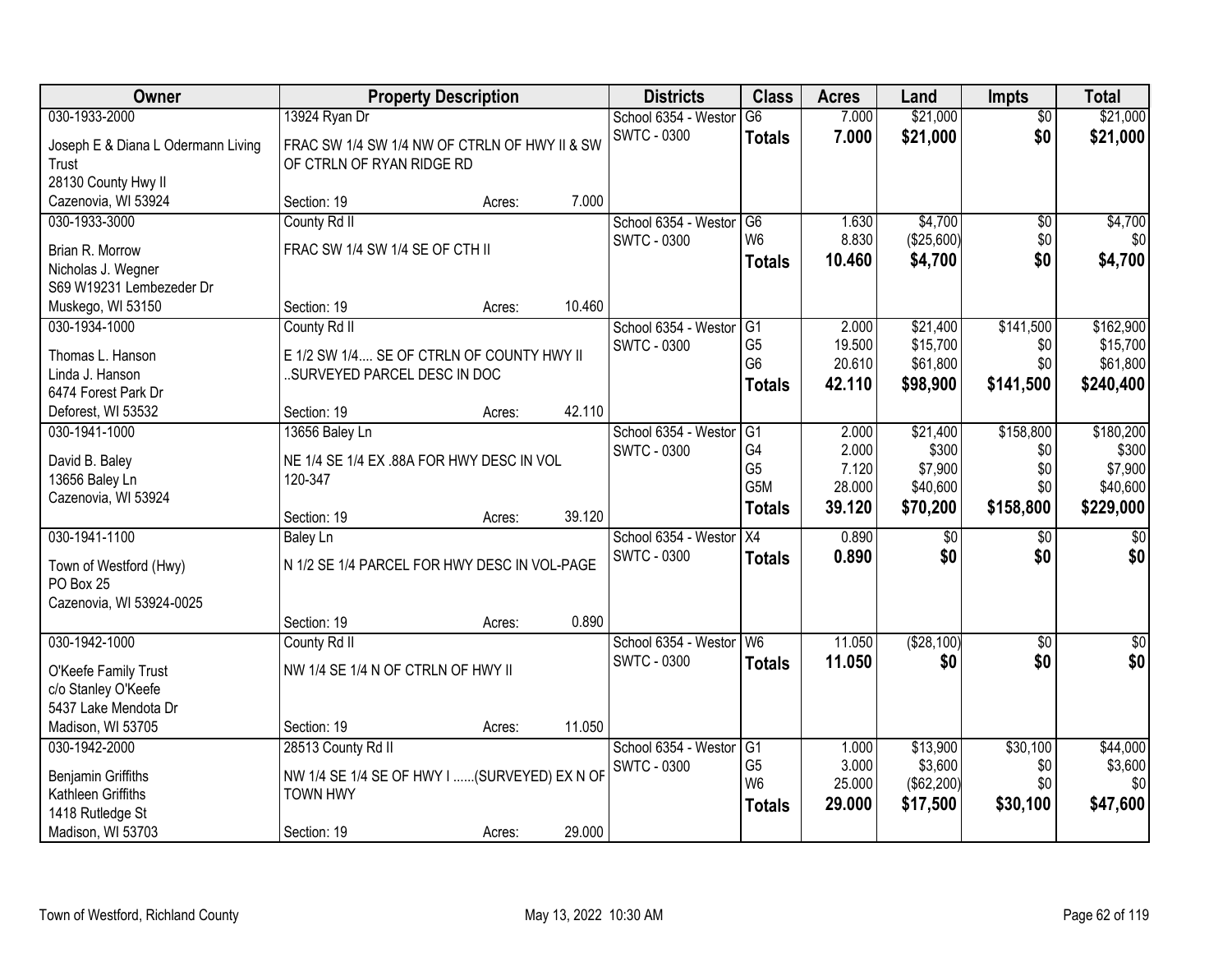| Owner                                              |                                                 | <b>Property Description</b> |        | <b>Districts</b>     | <b>Class</b>   | <b>Acres</b> | Land        | <b>Impts</b>    | <b>Total</b>    |
|----------------------------------------------------|-------------------------------------------------|-----------------------------|--------|----------------------|----------------|--------------|-------------|-----------------|-----------------|
| 030-1943-1000                                      | County Rd II                                    |                             |        | School 6354 - Westor | G4             | 24.000       | \$3,800     | \$0             | \$3,800         |
| David B. Baley                                     | SW 1/4 SE 1/4 EX THE NW 1/4 & EX TRIANGLE IN SE |                             |        | <b>SWTC - 0300</b>   | G5M            | 5.500        | \$8,000     | \$0             | \$8,000         |
| 13656 Baley Ln                                     | COR DESC IN DOC 294424                          |                             |        |                      | <b>Totals</b>  | 29.500       | \$11,800    | \$0             | \$11,800        |
| Cazenovia, WI 53924                                |                                                 |                             |        |                      |                |              |             |                 |                 |
|                                                    | Section: 19                                     | Acres:                      | 29.500 |                      |                |              |             |                 |                 |
| 030-1943-1100                                      | State Hwy 58                                    |                             |        | School 6354 - Westor | G5M            | 0.500        | \$800       | \$0             | \$800           |
| Michael G. Baley                                   | SW 1/4 SE 1/4 TRIANGLE IN SE COR DESC IN DOC    |                             |        | <b>SWTC - 0300</b>   | <b>Totals</b>  | 0.500        | \$800       | \$0             | \$800           |
| 14347 Seep Dr                                      |                                                 |                             |        |                      |                |              |             |                 |                 |
| Cazenovia, WI 53924                                |                                                 |                             |        |                      |                |              |             |                 |                 |
|                                                    | Section: 19                                     | Acres:                      | 0.500  |                      |                |              |             |                 |                 |
| 030-1943-2000                                      | County Rd II                                    |                             |        | School 6354 - Westor | W <sub>6</sub> | 10.000       | ( \$29,000) | \$0             | $\overline{50}$ |
| Benjamin Griffiths                                 | SW 1/4 SE 1/4 THE NW 1/4                        |                             |        | <b>SWTC - 0300</b>   | <b>Totals</b>  | 10.000       | \$0         | \$0             | \$0             |
| Kathleen Griffiths                                 |                                                 |                             |        |                      |                |              |             |                 |                 |
| 1418 Rutledge St                                   |                                                 |                             |        |                      |                |              |             |                 |                 |
| Madison, WI 53703                                  | Section: 19                                     | Acres:                      | 10.000 |                      |                |              |             |                 |                 |
| 030-1944-0000                                      | County Rd II                                    |                             |        | School 6354 - Weston | G4             | 26.000       | \$4,100     | \$0             | \$4,100         |
| David B. Baley                                     | SE 1/4 SE 1/4                                   |                             |        | <b>SWTC - 0300</b>   | G5M            | 14.000       | \$20,300    | \$0             | \$20,300        |
| 13656 Baley Ln                                     |                                                 |                             |        |                      | <b>Totals</b>  | 40.000       | \$24,400    | \$0             | \$24,400        |
| Cazenovia, WI 53924                                |                                                 |                             |        |                      |                |              |             |                 |                 |
|                                                    | Section: 19                                     | Acres:                      | 40.000 |                      |                |              |             |                 |                 |
| 030-2011-0000                                      | County Rd II                                    |                             |        | School 6354 - Westor | G4             | 39.000       | \$4,700     | $\overline{50}$ | \$4,700         |
|                                                    |                                                 |                             |        | <b>SWTC - 0300</b>   | G7             | 1.000        | \$5,000     | \$2,800         | \$7,800         |
| Bradley J. Solchenberger<br>Sarah A. Solchenberger | NE 1/4 NE 1/4                                   |                             |        |                      | <b>Totals</b>  | 40.000       | \$9,700     | \$2,800         | \$12,500        |
| 29651 County Hwy II                                |                                                 |                             |        |                      |                |              |             |                 |                 |
| Cazenovia, WI 53924                                | Section: 20                                     | Acres:                      | 40.000 |                      |                |              |             |                 |                 |
| 030-2012-1000                                      | County Rd II                                    |                             |        | School 6354 - Westor | G4             | 36.970       | \$6,500     | $\sqrt{$0}$     | \$6,500         |
|                                                    |                                                 |                             |        | <b>SWTC - 0300</b>   | G <sub>5</sub> | 0.620        | \$100       | \$0             | \$100           |
| Bradley J. Solchenberger                           | NW 1/4 NE 1/4 EX COM 682.56' S OF NW COR,       |                             |        |                      | <b>Totals</b>  | 37,590       | \$6,600     | \$0             | \$6,600         |
| Sarah A. Solchenberger<br>29651 County Hwy II      | E235.11' S275' S26DW245.7' W128.58' N495.9'     |                             |        |                      |                |              |             |                 |                 |
| Cazenovia, WI 53924                                | Section: 20                                     | Acres:                      | 37.590 |                      |                |              |             |                 |                 |
| 030-2012-1100                                      | 29425 County Rd II                              |                             |        | School 6354 - Weston | G1             | 2.410        | \$19,600    | \$109,000       | \$128,600       |
|                                                    |                                                 |                             |        | <b>SWTC - 0300</b>   | <b>Totals</b>  | 2.410        | \$19,600    | \$109,000       | \$128,600       |
| Gerard W Louis K B. Solchenberger                  | NW 1/4 NE 1/4 COM 682.56'S OF NW COR, E235.11'  |                             |        |                      |                |              |             |                 |                 |
| 29425 County Hwy II                                | S275' S26DW245.72' W128.58' N495.9'             |                             |        |                      |                |              |             |                 |                 |
| Cazenovia, WI 53924                                | Section: 20                                     |                             | 2.410  |                      |                |              |             |                 |                 |
|                                                    |                                                 | Acres:                      |        |                      |                |              |             |                 |                 |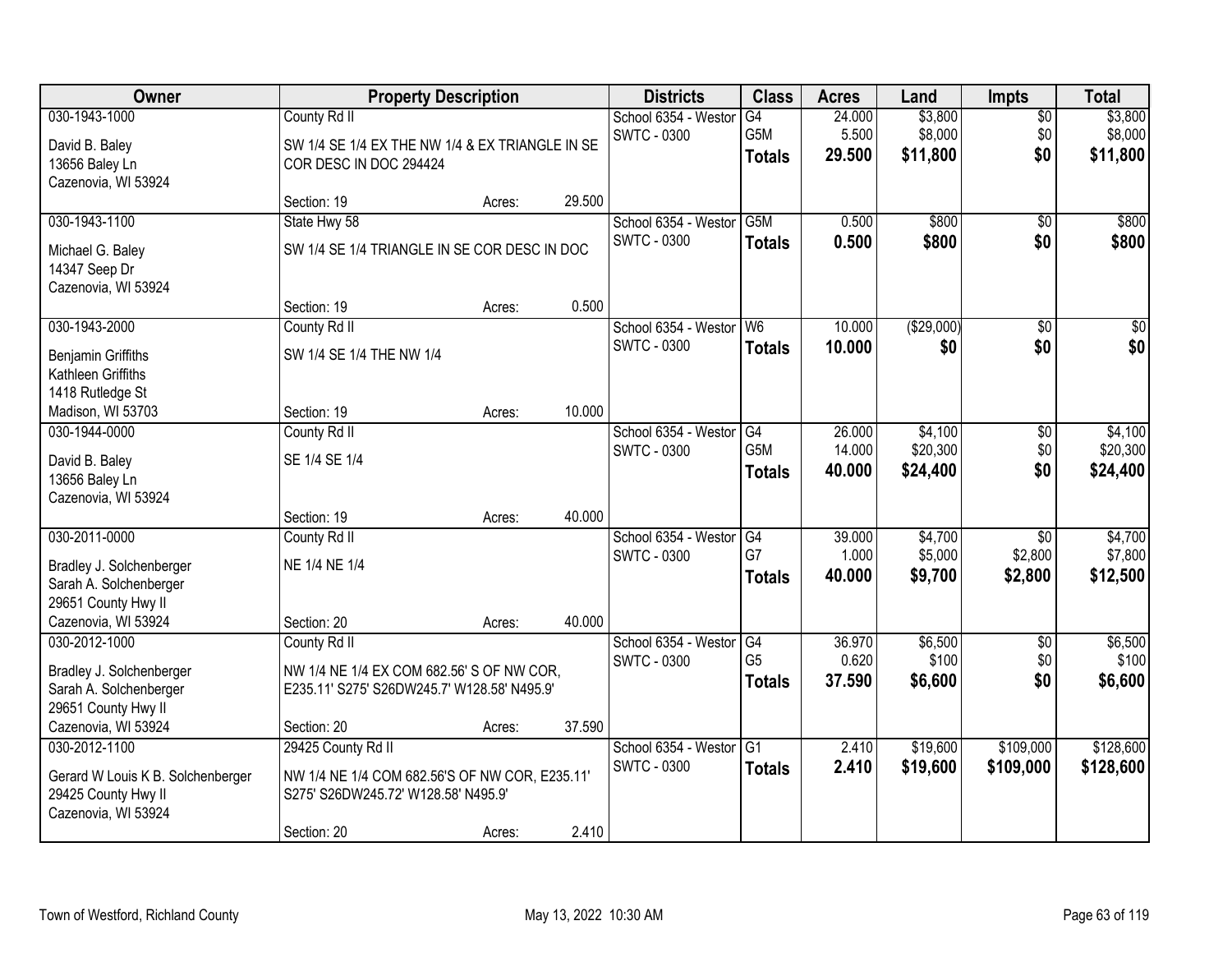| Owner                                             |                                                  | <b>Property Description</b> |        | <b>Districts</b>     | <b>Class</b>     | <b>Acres</b> | Land     | <b>Impts</b>    | <b>Total</b> |
|---------------------------------------------------|--------------------------------------------------|-----------------------------|--------|----------------------|------------------|--------------|----------|-----------------|--------------|
| 030-2013-1000                                     | County Rd II                                     |                             |        | School 6354 - Westor | G4               | 14.880       | \$3,300  | $\overline{50}$ | \$3,300      |
| Bradley J. Solchenberger                          | SW 1/4 NE 1/4 EXCEPT 1.00A IN SW CORNER          |                             |        | <b>SWTC - 0300</b>   | G <sub>5</sub>   | 1.680        | \$100    | \$0             | \$100        |
| Sarah A. Solchenberger                            |                                                  |                             |        |                      | G5M              | 22.440       | \$32,600 | \$0             | \$32,600     |
| 29651 County Hwy II                               |                                                  |                             |        |                      | <b>Totals</b>    | 39.000       | \$36,000 | \$0             | \$36,000     |
| Cazenovia, WI 53924                               | Section: 20                                      | Acres:                      | 39.000 |                      |                  |              |          |                 |              |
| 030-2013-1100                                     | 29512 Corwin Ridge Rd                            |                             |        | School 6354 - Westor | G1               | 1.000        | \$11,000 | \$117,800       | \$128,800    |
|                                                   | SW 1/4 NE 1/4 THE S208.71' OF THE W208.71' KNOWI |                             |        | <b>SWTC - 0300</b>   | <b>Totals</b>    | 1.000        | \$11,000 | \$117,800       | \$128,800    |
| Lucky Donovan<br>29512 Corwin Ridge Rd            | AS CSM 520, VOL 5-43                             |                             |        |                      |                  |              |          |                 |              |
| Cazenovia, WI 53924                               |                                                  |                             |        |                      |                  |              |          |                 |              |
|                                                   | Section: 20                                      | Acres:                      | 1.000  |                      |                  |              |          |                 |              |
| 030-2014-0000                                     | Corwin Ridge Rd                                  |                             |        | School 6354 - Westor | G4               | 29.370       | \$4,600  | \$0             | \$4,600      |
|                                                   | SE 1/4 NE 1/4                                    |                             |        | <b>SWTC - 0300</b>   | G <sub>5</sub>   | 0.630        | \$100    | \$0             | \$100        |
| Cyril R Rego Family Trust<br>13343 Bunker Hill Dr |                                                  |                             |        |                      | G5M              | 10.000       | \$14,500 | \$0             | \$14,500     |
| Cazenovia, WI 53924                               |                                                  |                             |        |                      | <b>Totals</b>    | 40.000       | \$19,200 | \$0             | \$19,200     |
|                                                   | Section: 20                                      | Acres:                      | 40.000 |                      |                  |              |          |                 |              |
| 030-2021-0000                                     | Mitchell Dr                                      |                             |        | School 6354 - Weston | G4               | 38.000       | \$7,200  | $\sqrt[6]{3}$   | \$7,200      |
|                                                   |                                                  |                             |        | <b>SWTC - 0300</b>   | G <sub>5</sub>   | 1.000        | \$100    | \$0             | \$100        |
| Ellen Stittleburg                                 | NE 1/4 NW 1/4 THE NORTH 2 RODS SUBJ TO           |                             |        |                      | G5M              | 1.000        | \$1,500  | \$0             | \$1,500      |
| 315 S Pine                                        | EASM (DOC 280775)                                |                             |        |                      | <b>Totals</b>    | 40.000       | \$8,800  | \$0             | \$8,800      |
| Reedsburg, WI 53959                               |                                                  |                             | 40.000 |                      |                  |              |          |                 |              |
| 030-2022-0000                                     | Section: 20<br>Mitchell Ln                       | Acres:                      |        |                      | G4               | 40.000       | \$4,300  | $\overline{50}$ | \$4,300      |
|                                                   |                                                  |                             |        | School 6354 - Westor |                  |              |          |                 |              |
| Ellen Stittleburg                                 | NW 1/4 NW 1/4 THE NORTH 2 RODS SUBJ TO           |                             |        | <b>SWTC - 0300</b>   | <b>Totals</b>    | 40.000       | \$4,300  | \$0             | \$4,300      |
| 315 S Pine                                        | EASM (DOC 280775)                                |                             |        |                      |                  |              |          |                 |              |
| Reedsburg, WI 53959                               |                                                  |                             |        |                      |                  |              |          |                 |              |
|                                                   | Section: 20                                      | Acres:                      | 40.000 |                      |                  |              |          |                 |              |
| 030-2023-1000                                     |                                                  |                             |        | School 6354 - Westor | G4               | 16.810       | \$1,100  | $\overline{50}$ | \$1,100      |
| Ellen Stittleburg                                 | SW 1/4 NW 1/4 ALL LAND LYING N & E OF HWY        |                             |        | <b>SWTC - 0300</b>   | G <sub>5</sub>   | 0.190        | \$0      | \$0             | \$0          |
| 315 S Pine                                        |                                                  |                             |        |                      | G <sub>5</sub> M | 13.000       | \$18,900 | \$0             | \$18,900     |
| Reedsburg, WI 53959                               |                                                  |                             |        |                      | <b>Totals</b>    | 30.000       | \$20,000 | \$0             | \$20,000     |
|                                                   | Section: 20                                      | Acres:                      | 30.000 |                      |                  |              |          |                 |              |
| 030-2023-2000                                     | Corwin Ridge Rd                                  |                             |        | School 6354 - Westor | $\overline{G6}$  | 8.400        | \$25,200 | $\overline{50}$ | \$25,200     |
| Drago J. Stittleburg                              | SW 1/4 NW 1/4 ALL LAND LYING S & W OF HWY        |                             |        | <b>SWTC - 0300</b>   | <b>Totals</b>    | 8.400        | \$25,200 | \$0             | \$25,200     |
| Rita M. Stittleburg                               |                                                  |                             |        |                      |                  |              |          |                 |              |
| 29154 County Hwy II                               |                                                  |                             |        |                      |                  |              |          |                 |              |
| Cazenovia, WI 53924                               | Section: 20                                      | Acres:                      | 10.000 |                      |                  |              |          |                 |              |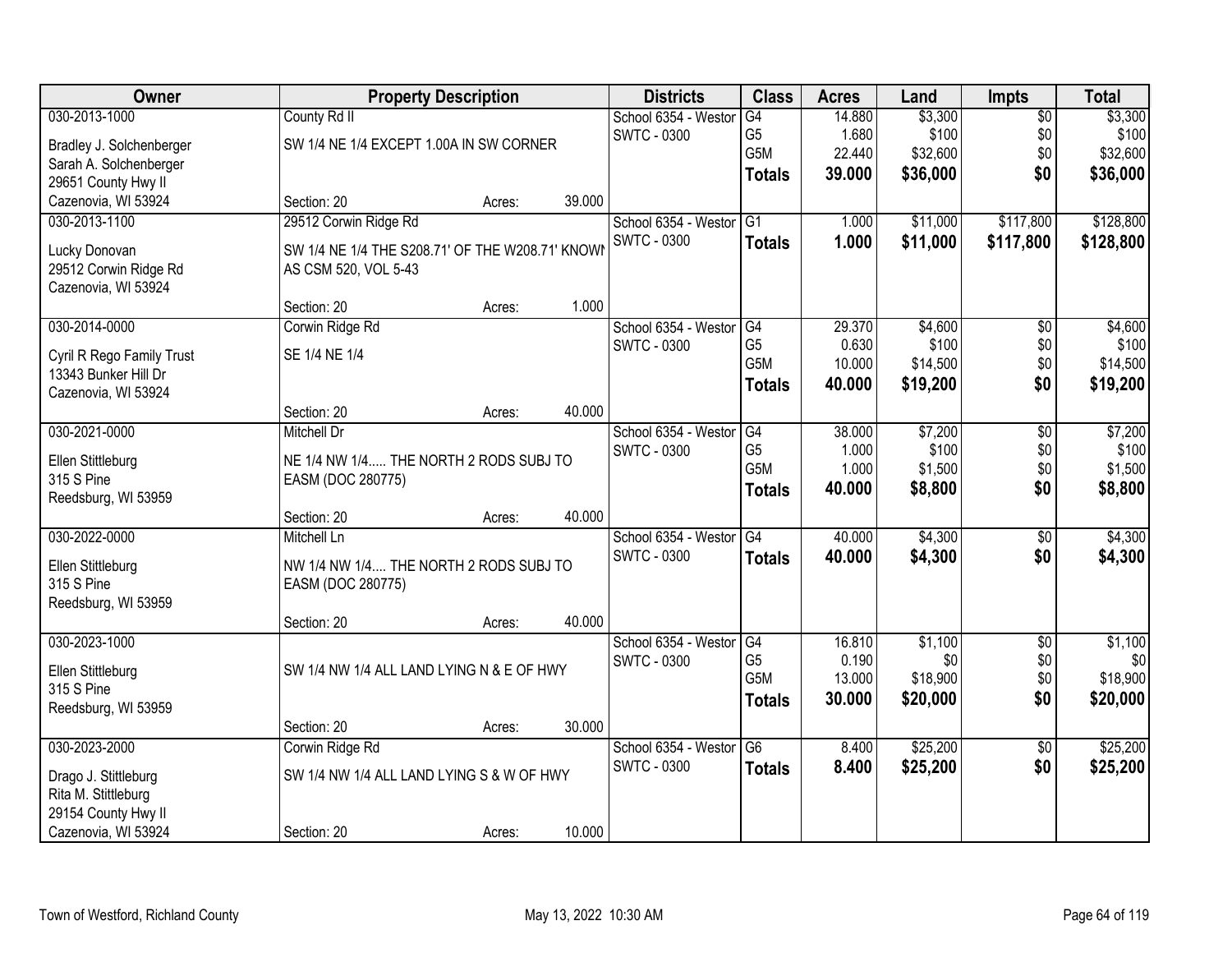| Owner                                      | <b>Property Description</b>                                                               |        |        | <b>Districts</b>     | <b>Class</b>     | <b>Acres</b> | Land     | <b>Impts</b>    | <b>Total</b> |
|--------------------------------------------|-------------------------------------------------------------------------------------------|--------|--------|----------------------|------------------|--------------|----------|-----------------|--------------|
| 030-2024-1000                              | 29154 County Rd II                                                                        |        |        | School 6354 - Westor | G4               | 36.870       | \$3,100  | $\overline{50}$ | \$3,100      |
| Ellen Stittleburg                          | *SE 1/4 NW 1/4 EX 1.00A IN SE COR *NE 1/4 SW 1/4 N                                        |        |        | <b>SWTC - 0300</b>   | G <sub>5</sub>   | 1.130        | \$100    | \$0             | \$100        |
| 315 S Pine                                 | OF CTLN OF HWY                                                                            |        |        |                      | G7               | 1.000        | \$5,000  | \$42,300        | \$47,300     |
| Reedsburg, WI 53959                        |                                                                                           |        |        |                      | <b>Totals</b>    | 39,000       | \$8,200  | \$42,300        | \$50,500     |
|                                            | Section: 20                                                                               | Acres: | 39.000 |                      |                  |              |          |                 |              |
| 030-2024-2000                              | State Hwy 58                                                                              |        |        | School 6354 - Weston | $\overline{G5}$  | 1.000        | \$400    | $\overline{50}$ | \$400        |
| Drago J. Stittleburg                       | SE 1/4 NW 1/4 PARCEL IN SE COR                                                            |        |        | <b>SWTC - 0300</b>   | <b>Totals</b>    | 1.000        | \$400    | \$0             | \$400        |
| Rita M. Stittleburg                        |                                                                                           |        |        |                      |                  |              |          |                 |              |
| 29154 County Hwy II                        |                                                                                           |        |        |                      |                  |              |          |                 |              |
| Cazenovia, WI 53924                        | Section: 20                                                                               | Acres: | 1.000  |                      |                  |              |          |                 |              |
| 030-2031-2000                              | State Hwy 58                                                                              |        |        | School 6354 - Westor | G4               | 30.220       | \$4,500  | \$0             | \$4,500      |
|                                            |                                                                                           |        |        | <b>SWTC - 0300</b>   | G <sub>5</sub>   | 0.500        | \$100    | \$0             | \$100        |
| Drago J. Stittleburg                       | NE 1/4 SW 1/4 S OF CTRLN HWY EX CSM 341, VOL<br>3-147. POSSB SUBJ TO EASMT IN VOL 221-317 |        |        |                      | G <sub>5</sub> M | 3.250        | \$4,700  | \$0             | \$4,700      |
| Rita M. Stittleburg<br>29154 County Hwy II |                                                                                           |        |        |                      | <b>Totals</b>    | 33.970       | \$9,300  | \$0             | \$9,300      |
| Cazenovia, WI 53924                        | Section: 20                                                                               | Acres: | 33.970 |                      |                  |              |          |                 |              |
| 030-2031-3000                              | 29459 Corwin Ridge Rd                                                                     |        |        | School 6354 - Westor | G <sub>1</sub>   | 5.030        | \$14,100 | \$3,500         | \$17,600     |
|                                            |                                                                                           |        |        | SWTC - 0300          | <b>Totals</b>    | 5.030        | \$14,100 | \$3,500         | \$17,600     |
| Carla S. Sussek                            | NE 1/4 SW 1/4 CSM 341, VOL 3-147                                                          |        |        |                      |                  |              |          |                 |              |
| 109 County Hwy V                           |                                                                                           |        |        |                      |                  |              |          |                 |              |
| Cazenovia, WI 53924                        |                                                                                           |        |        |                      |                  |              |          |                 |              |
|                                            | Section: 20                                                                               | Acres: | 5.030  |                      |                  |              |          |                 |              |
| 030-2032-0000                              | State Hwy 58                                                                              |        |        | School 6354 - Weston | $\overline{G4}$  | 37.000       | \$4,200  | \$0             | \$4,200      |
| Drago J. Stittleburg                       | NW 1/4 SW 1/4                                                                             |        |        | <b>SWTC - 0300</b>   | G5M              | 3.000        | \$4,400  | \$0             | \$4,400      |
| Rita M. Stittleburg                        |                                                                                           |        |        |                      | <b>Totals</b>    | 40.000       | \$8,600  | \$0             | \$8,600      |
| 29154 County Hwy II                        |                                                                                           |        |        |                      |                  |              |          |                 |              |
| Cazenovia, WI 53924                        | Section: 20                                                                               | Acres: | 40.000 |                      |                  |              |          |                 |              |
| 030-2033-1000                              | <b>Hawkins Creek Rd</b>                                                                   |        |        | School 6354 - Westor | G4               | 2.000        | \$300    | $\overline{50}$ | \$300        |
| David J. Birk                              | SW 1/4 SW 1/4  PARCEL DESC IN DOC                                                         |        |        | <b>SWTC - 0300</b>   | G <sub>5</sub>   | 9.000        | \$10,400 | \$0             | \$10,400     |
| Beth A. Birk                               |                                                                                           |        |        |                      | G <sub>5</sub> M | 10.000       | \$14,500 | \$0             | \$14,500     |
| 898 Storytown Rd                           |                                                                                           |        |        |                      | <b>Totals</b>    | 21.000       | \$25,200 | \$0             | \$25,200     |
| Brooklyn, WI 53521                         | Section: 20                                                                               | Acres: | 21.000 |                      |                  |              |          |                 |              |
| 030-2033-2000                              | County Rd II                                                                              |        |        | School 6354 - Westor | G4               | 17.500       | \$3,200  | $\overline{50}$ | \$3,200      |
| Drago J. Stittleburg                       | *SW 1/4 SW 1/4EX PARCEL DESC IN DOC 278145                                                |        |        | <b>SWTC - 0300</b>   | G5M              | 1.500        | \$2,200  | \$0             | \$2,200      |
| Rita M. Stittleburg                        | *SE 1/4 SW 1/4 COM NW COR E3RD, SLY STRAIGHT                                              |        |        |                      | <b>Totals</b>    | 19.000       | \$5,400  | \$0             | \$5,400      |
| 29154 County Hwy II                        | TO PT 3RD N OF SW COR, N TO BEG                                                           |        |        |                      |                  |              |          |                 |              |
| Cazenovia, WI 53924                        | Section: 20                                                                               | Acres: | 19.000 |                      |                  |              |          |                 |              |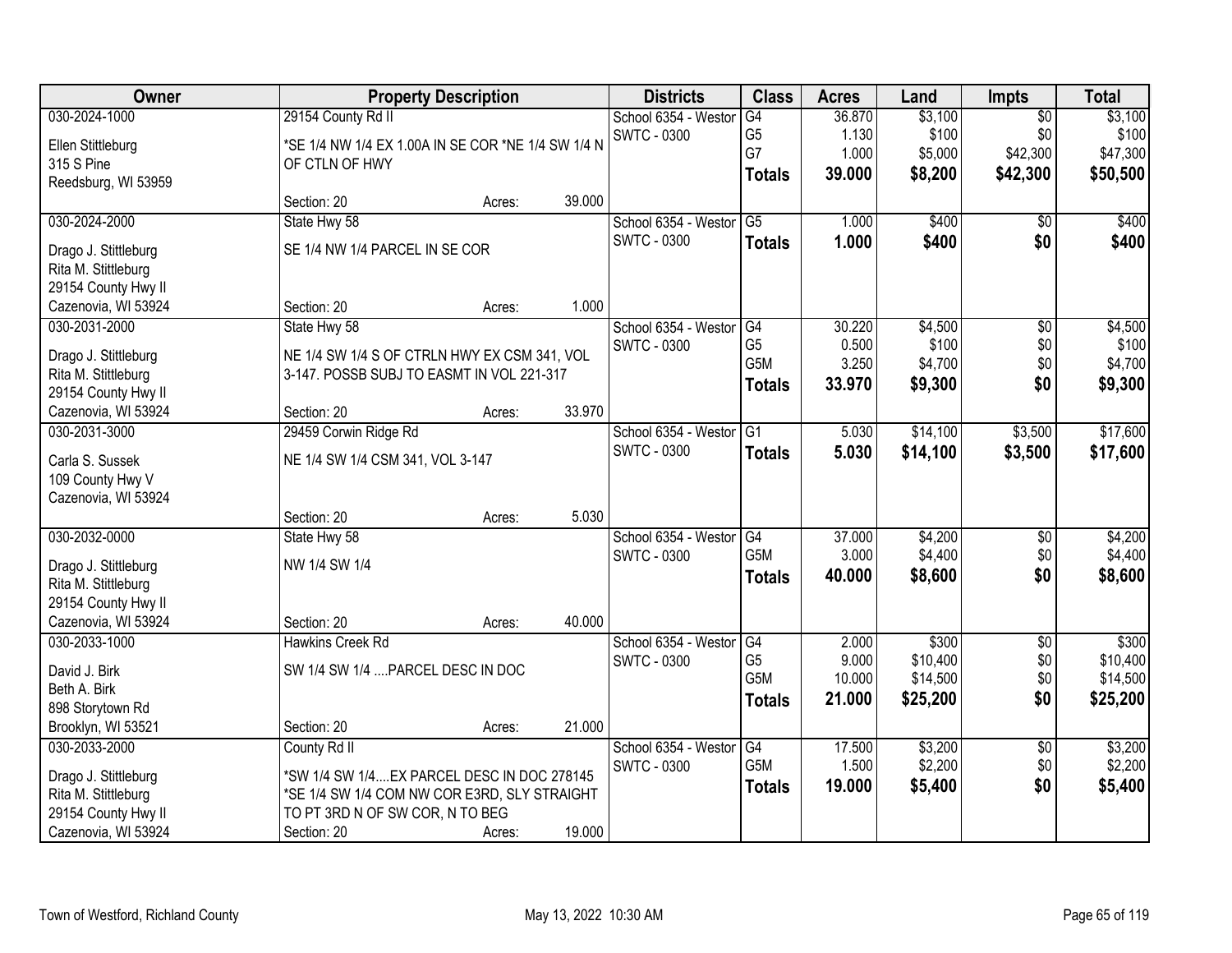| Owner                                         | <b>Property Description</b>                 |        |        | <b>Districts</b>     | <b>Class</b>   | <b>Acres</b> | Land     | <b>Impts</b>    | <b>Total</b> |
|-----------------------------------------------|---------------------------------------------|--------|--------|----------------------|----------------|--------------|----------|-----------------|--------------|
| 030-2034-1000                                 | State Hwy 58                                |        |        | School 6354 - Westor | G4             | 8.000        | \$1,300  | \$0             | \$1,300      |
| Scott A. Potts                                | SE 1/4 SW 1/4 EX COM NW COR E3RD SW IN A    |        |        | <b>SWTC - 0300</b>   | G5M            | 30.000       | \$43,500 | \$0             | \$43,500     |
| 5511 Cardinal Dr                              | DIRECT LINE TO PT 3RD N OF SW COR, N TO BEG |        |        |                      | <b>Totals</b>  | 38.000       | \$44,800 | \$0             | \$44,800     |
| Mc Farland, WI 53558                          |                                             |        |        |                      |                |              |          |                 |              |
|                                               | Section: 20                                 | Acres: | 38.000 |                      |                |              |          |                 |              |
| 030-2041-0000                                 | 29683 Corwin Ridge Rd                       |        |        | School 6354 - Westor | G4             | 35.100       | \$4,300  | $\overline{50}$ | \$4,300      |
| Bradley J. Solchenberger et al                | NE 1/4 SE 1/4                               |        |        | <b>SWTC - 0300</b>   | G <sub>5</sub> | 1.900        | \$100    | \$0             | \$100        |
| 29651 County Hwy II                           |                                             |        |        |                      | G7             | 3.000        | \$20,000 | \$187,900       | \$207,900    |
| Cazenovia, WI 53924                           |                                             |        |        |                      | <b>Totals</b>  | 40.000       | \$24,400 | \$187,900       | \$212,300    |
|                                               | Section: 20                                 | Acres: | 40.000 |                      |                |              |          |                 |              |
| 030-2042-0000                                 | 29581 Corwin Ridge Rd                       |        |        | School 6354 - Westor | G4             | 37.000       | \$4,000  | \$0             | \$4,000      |
| Bradley J. Solchenberger                      | NW 1/4 SE 1/4 POSSIBLY SUBJ TO EASMT IN VOL |        |        | <b>SWTC - 0300</b>   | G <sub>5</sub> | 1.000        | \$100    | \$0             | \$100        |
| Sarah A. Solchenberger                        | 221-317                                     |        |        |                      | G7             | 2.000        | \$17,500 | \$21,700        | \$39,200     |
| 29651 County Hwy II                           |                                             |        |        |                      | <b>Totals</b>  | 40.000       | \$21,600 | \$21,700        | \$43,300     |
| Cazenovia, WI 53924                           | Section: 20                                 | Acres: | 40.000 |                      |                |              |          |                 |              |
| 030-2043-0000                                 | State Hwy 58                                |        |        | School 6354 - Weston | G4             | 40.000       | \$5,100  | $\sqrt[6]{3}$   | \$5,100      |
| Bradley J. Solchenberger                      | SW 1/4 SE 1/4                               |        |        | <b>SWTC - 0300</b>   | <b>Totals</b>  | 40,000       | \$5,100  | \$0             | \$5,100      |
| Sarah A. Solchenberger                        |                                             |        |        |                      |                |              |          |                 |              |
| 29651 County Hwy II                           |                                             |        |        |                      |                |              |          |                 |              |
| Cazenovia, WI 53924                           | Section: 20                                 | Acres: | 40.000 |                      |                |              |          |                 |              |
| 030-2044-0000                                 | State Hwy 58                                |        |        | School 6354 - Westor | G4             | 38.000       | \$7,000  | $\overline{50}$ | \$7,000      |
|                                               |                                             |        |        | <b>SWTC - 0300</b>   | G <sub>5</sub> | 2.000        | \$100    | \$0             | \$100        |
| Bradley J. Solchenberger                      | SE 1/4 SE 1/4                               |        |        |                      | <b>Totals</b>  | 40.000       | \$7,100  | \$0             | \$7,100      |
| Sarah A. Solchenberger<br>29651 County Hwy II |                                             |        |        |                      |                |              |          |                 |              |
| Cazenovia, WI 53924                           | Section: 20                                 | Acres: | 40.000 |                      |                |              |          |                 |              |
| 030-2111-0000                                 | <b>Bunker Hill Dr</b>                       |        |        | School 6354 - Westor | G4             | 40.000       | \$6,400  | $\overline{30}$ | \$6,400      |
|                                               |                                             |        |        | <b>SWTC - 0300</b>   | <b>Totals</b>  | 40.000       | \$6,400  | \$0             | \$6,400      |
| Hillznhollerz, LLC                            | NE 1/4 NE 1/4 N 2 RODS SUBJ TO EASEMENT     |        |        |                      |                |              |          |                 |              |
| PO Box 11<br>Cross Plains, WI 53528-0011      |                                             |        |        |                      |                |              |          |                 |              |
|                                               | Section: 21                                 | Acres: | 40.000 |                      |                |              |          |                 |              |
| 030-2112-0000                                 | State Hwy 58                                |        |        | School 6354 - Westor | G4             | 32.000       | \$5,100  | $\overline{60}$ | \$5,100      |
|                                               |                                             |        |        | <b>SWTC - 0300</b>   | G5M            | 8.000        | \$11,600 | \$0             | \$11,600     |
| John H. Deitelhoff                            | NW 1/4 NE 1/4                               |        |        |                      | <b>Totals</b>  | 40.000       | \$16,700 | \$0             | \$16,700     |
| Rita M. Deitelhoff                            |                                             |        |        |                      |                |              |          |                 |              |
| 31965 Saint Bridgets Rd                       |                                             |        |        |                      |                |              |          |                 |              |
| Cazenovia, WI 53924                           | Section: 21                                 | Acres: | 40.000 |                      |                |              |          |                 |              |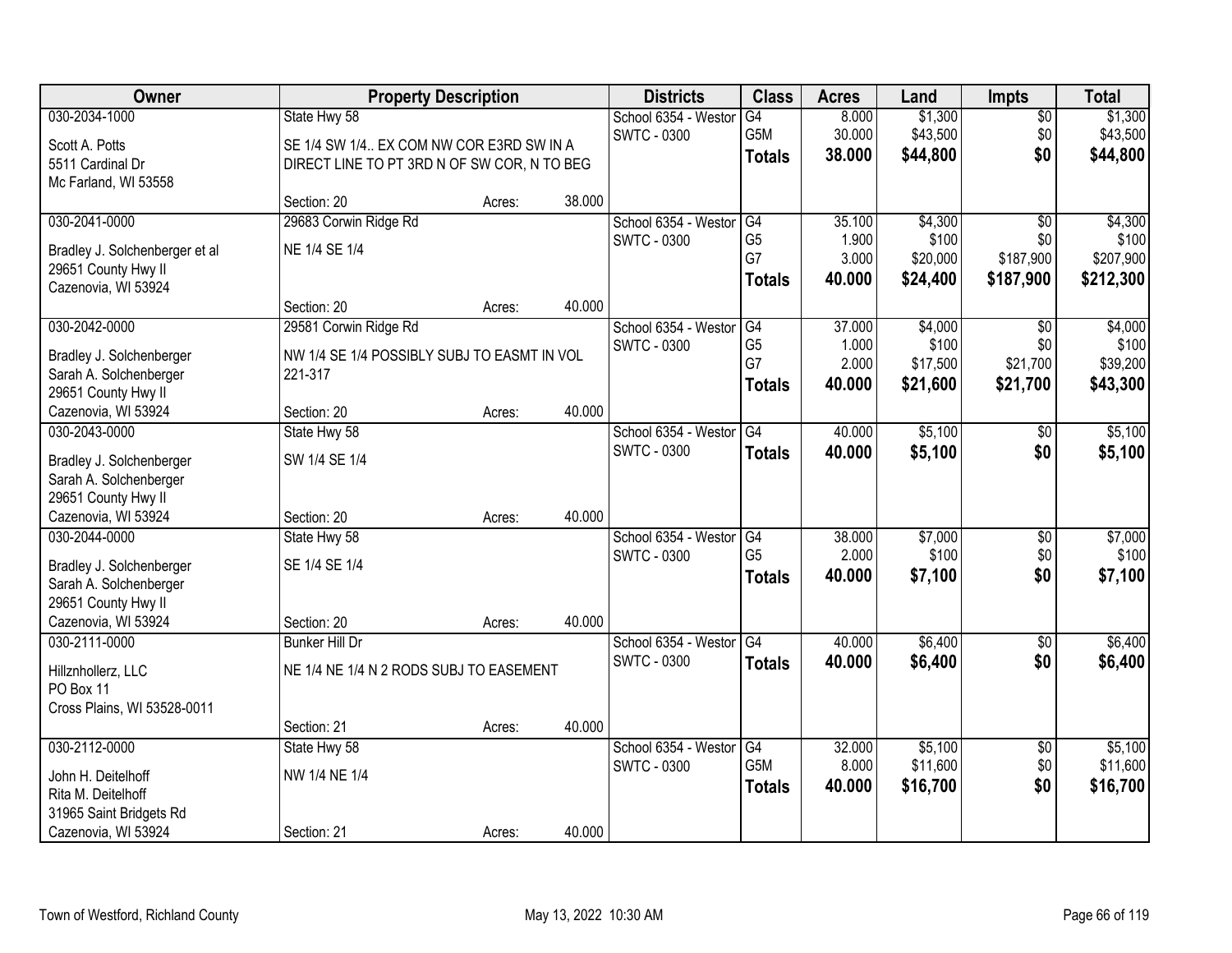| Owner                                       | <b>Property Description</b>                   |        |        | <b>Districts</b>        | <b>Class</b>     | <b>Acres</b> | Land     | <b>Impts</b>    | <b>Total</b> |
|---------------------------------------------|-----------------------------------------------|--------|--------|-------------------------|------------------|--------------|----------|-----------------|--------------|
| 030-2113-1000                               | State Hwy 58                                  |        |        | School 6354 - Weston    | G4               | 30.200       | \$4,800  | $\overline{50}$ | \$4,800      |
| John H. Deitelhoff                          | SW 1/4 NE 1/4 PARCEL DESC IN VOL-PAGE EX S OF |        |        | <b>SWTC - 0300</b>      | G <sub>5</sub>   | 0.200        | \$0      | \$0             | \$0          |
| Rita M. Deitelhoff                          | <b>CTRLN OF ROAD</b>                          |        |        |                         | <b>Totals</b>    | 30.400       | \$4,800  | \$0             | \$4,800      |
| 31965 Saint Bridgets Rd                     |                                               |        |        |                         |                  |              |          |                 |              |
| Cazenovia, WI 53924                         | Section: 21                                   | Acres: | 30.400 |                         |                  |              |          |                 |              |
| 030-2113-2000                               | 13475 Bunker Hill Dr                          |        |        | School 6354 - Westor    | G1               | 2.500        | \$11,700 | \$200           | \$11,900     |
| Allen Broaddus                              | SW 1/4 NE 1/4 PARCEL DESC IN VOL-PAGE         |        |        | <b>SWTC - 0300</b>      | G4               | 6.800        | \$1,800  | \$0             | \$1,800      |
| Dorothea Broaddus                           |                                               |        |        |                         | G <sub>5</sub>   | 0.200        | \$0      | \$0             | \$0          |
| 13475 Bunker Hill Dr                        |                                               |        |        |                         | <b>Totals</b>    | 9.500        | \$13,500 | \$200           | \$13,700     |
| Cazenovia, WI 53924                         | Section: 21                                   | Acres: | 9.500  |                         |                  |              |          |                 |              |
| 030-2114-0000                               | <b>Bunker Hill Dr</b>                         |        |        | School 6354 - Westor    | G4               | 39.000       | \$6,500  | \$0             | \$6,500      |
|                                             | SE 1/4 NE 1/4                                 |        |        | SWTC - 0300             | G7               | 1.000        | \$10,000 | \$85,500        | \$95,500     |
| Hillznhollerz, LLC<br>PO Box 11             |                                               |        |        |                         | <b>Totals</b>    | 40.000       | \$16,500 | \$85,500        | \$102,000    |
| Cross Plains, WI 53528-0011                 |                                               |        |        |                         |                  |              |          |                 |              |
|                                             | Section: 21                                   | Acres: | 40.000 |                         |                  |              |          |                 |              |
| 030-2121-0000                               | State Hwy 58                                  |        |        | School 6354 - Westor    | G4               | 29.950       | \$4,100  | $\sqrt{6}$      | \$4,100      |
|                                             |                                               |        |        | <b>SWTC - 0300</b>      | G <sub>5</sub>   | 1.050        | \$100    | \$0             | \$100        |
| Cyril R Rego Trust<br>13343 Bunker Hill Dr  | NE 1/4 NW 1/4                                 |        |        |                         | G <sub>5</sub> M | 9.000        | \$13,100 | \$0             | \$13,100     |
| Cazenovia, WI 53924                         |                                               |        |        |                         | <b>Totals</b>    | 40.000       | \$17,300 | \$0             | \$17,300     |
|                                             | Section: 21                                   | Acres: | 40.000 |                         |                  |              |          |                 |              |
| 030-2122-0000                               | State Hwy 58                                  |        |        | School 6354 - Westor    | G4               | 40.000       | \$5,300  | \$0             | \$5,300      |
|                                             |                                               |        |        | <b>SWTC - 0300</b>      | <b>Totals</b>    | 40.000       | \$5,300  | \$0             | \$5,300      |
| Cyril R Rego Trust                          | NW 1/4 NW 1/4                                 |        |        |                         |                  |              |          |                 |              |
| 13343 Bunker Hill Dr<br>Cazenovia, WI 53924 |                                               |        |        |                         |                  |              |          |                 |              |
|                                             | Section: 21                                   | Acres: | 40.000 |                         |                  |              |          |                 |              |
| 030-2123-0000                               | State Hwy 58                                  |        |        | School 6354 - Westor G4 |                  | 40.000       | \$4,200  | $\sqrt{$0}$     | \$4,200      |
|                                             |                                               |        |        | <b>SWTC - 0300</b>      | <b>Totals</b>    | 40.000       | \$4,200  | \$0             | \$4,200      |
| Cyril R Rego Family Trust                   | SW 1/4 NW 1/4                                 |        |        |                         |                  |              |          |                 |              |
| 13343 Bunker Hill Dr                        |                                               |        |        |                         |                  |              |          |                 |              |
| Cazenovia, WI 53924                         | Section: 21                                   | Acres: | 40.000 |                         |                  |              |          |                 |              |
| 030-2124-0000                               | 13343 Bunker Hill Dr                          |        |        | School 6354 - Westor    | G4               | 35.990       | \$4,300  | $\overline{50}$ | \$4,300      |
|                                             |                                               |        |        | <b>SWTC - 0300</b>      | G <sub>5</sub>   | 2.010        | \$100    | \$0             | \$100        |
| Cyril R Rego Family Trust                   | SE 1/4 NW 1/4                                 |        |        |                         | G7               | 2.000        | \$17,500 | \$79,600        | \$97,100     |
| 13343 Bunker Hill Dr                        |                                               |        |        |                         | <b>Totals</b>    | 40.000       | \$21,900 | \$79,600        | \$101,500    |
| Cazenovia, WI 53924                         |                                               |        |        |                         |                  |              |          |                 |              |
|                                             | Section: 21                                   | Acres: | 40.000 |                         |                  |              |          |                 |              |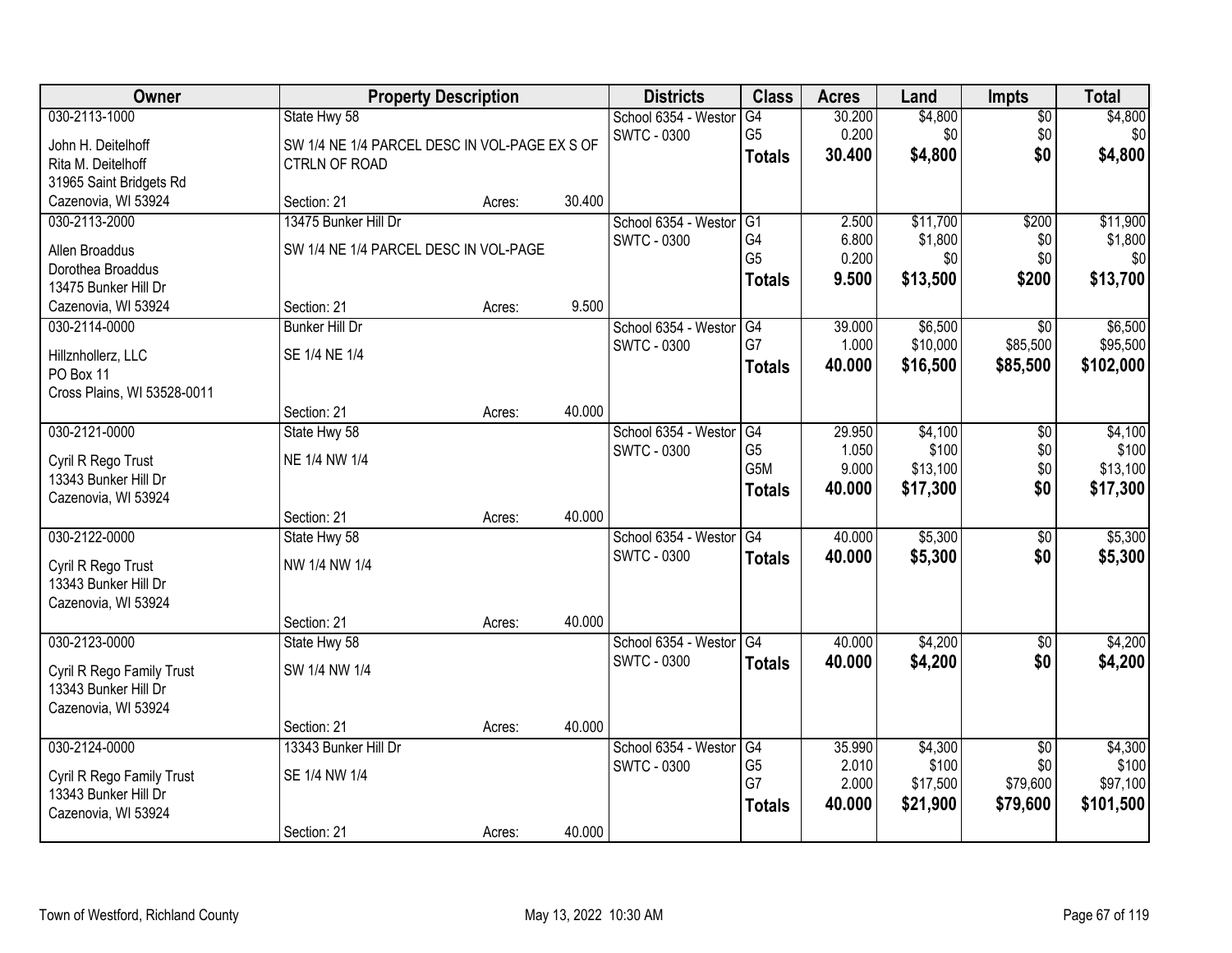| <b>Owner</b>              | <b>Property Description</b>                    |        |        | <b>Districts</b>                           | <b>Class</b>         | <b>Acres</b>    | Land             | <b>Impts</b>           | <b>Total</b>     |
|---------------------------|------------------------------------------------|--------|--------|--------------------------------------------|----------------------|-----------------|------------------|------------------------|------------------|
| 030-2131-0000             | State Hwy 58                                   |        |        | School 6354 - Weston                       | $\overline{G4}$      | 40.000          | \$5,700          | $\overline{50}$        | \$5,700          |
| Cyril R Rego Family Trust | NE 1/4 SW 1/4                                  |        |        | <b>SWTC - 0300</b>                         | <b>Totals</b>        | 40.000          | \$5,700          | \$0                    | \$5,700          |
| 13343 Bunker Hill Dr      |                                                |        |        |                                            |                      |                 |                  |                        |                  |
| Cazenovia, WI 53924       |                                                |        |        |                                            |                      |                 |                  |                        |                  |
|                           | Section: 21                                    | Acres: | 40.000 |                                            |                      |                 |                  |                        |                  |
| 030-2132-0000             | 21495 Cazenovia                                |        |        | School 6354 - Westor                       | G4                   | 23.560          | \$4,400          | $\overline{50}$        | \$4,400          |
| Starr L. Spencer          | NW 1/4 SW 1/4                                  |        |        | <b>SWTC - 0300</b>                         | G5                   | 0.440           | \$0              | \$0                    | \$0              |
| S5211 Hwy K               |                                                |        |        |                                            | G5M                  | 16.000          | \$23,200         | \$0<br>\$0             | \$23,200         |
| Lavalle, WI 53941         |                                                |        |        |                                            | <b>Totals</b>        | 40.000          | \$27,600         |                        | \$27,600         |
|                           | Section: 21                                    | Acres: | 40.000 |                                            |                      |                 |                  |                        |                  |
| 030-2133-0000             | Corwin Ridge Rd                                |        |        | School 6354 - Westor                       | G4                   | 38.540          | \$6,800          | \$0                    | \$6,800          |
| Starr L. Spencer          | SW 1/4 SW 1/4                                  |        |        | <b>SWTC - 0300</b>                         | G <sub>5</sub>       | 1.460           | \$100            | \$0                    | \$100            |
| S5211 Hwy K               |                                                |        |        |                                            | <b>Totals</b>        | 40.000          | \$6,900          | \$0                    | \$6,900          |
| Lavalle, WI 53941         |                                                |        |        |                                            |                      |                 |                  |                        |                  |
|                           | Section: 21                                    | Acres: | 40.000 |                                            |                      |                 |                  |                        |                  |
| 030-2134-0000             | Corwin Ridge Rd                                |        |        | School 6354 - Weston                       | G1                   | 0.500           | \$7,700          | \$1,700                | \$9,400          |
| Starr L. Spencer          | SE 1/4 SW 1/4                                  |        |        | <b>SWTC - 0300</b>                         | G4<br>G <sub>5</sub> | 37.450<br>2.050 | \$6,300<br>\$100 | \$0<br>\$0             | \$6,300<br>\$100 |
| S5211 Hwy K               |                                                |        |        |                                            | <b>Totals</b>        | 40.000          | \$14,100         | \$1,700                | \$15,800         |
| Lavalle, WI 53941         |                                                |        |        |                                            |                      |                 |                  |                        |                  |
|                           | Section: 21                                    | Acres: | 40.000 |                                            |                      |                 |                  |                        |                  |
| 030-2141-0000             | <b>Bunker Hill Dr</b>                          |        |        | School 6354 - Weston                       | $\overline{G4}$      | 39.000          | \$6,300          | \$0                    | \$6,300          |
| Scott W. Teuber           | NE 1/4 SE 1/4                                  |        |        | <b>SWTC - 0300</b>                         | G <sub>5</sub>       | 1.000<br>40.000 | \$100            | \$0<br>\$0             | \$100<br>\$6,400 |
| 30858 County Hwy I        |                                                |        |        |                                            | <b>Totals</b>        |                 | \$6,400          |                        |                  |
| Cazenovia, WI 53924       |                                                |        |        |                                            |                      |                 |                  |                        |                  |
|                           | Section: 21                                    | Acres: | 40.000 |                                            |                      |                 |                  |                        |                  |
| 030-2142-0000             | <b>Bunker Hill Dr</b>                          |        |        | School 6354 - Westor                       | G4<br>G <sub>5</sub> | 38.710<br>1.290 | \$4,400<br>\$100 | $\sqrt{6}$<br>\$0      | \$4,400<br>\$100 |
| Cyril R Rego Family Trust | NW 1/4 SE 1/4                                  |        |        | <b>SWTC - 0300</b>                         | <b>Totals</b>        | 40.000          | \$4,500          | \$0                    | \$4,500          |
| 13343 Bunker Hill Dr      |                                                |        |        |                                            |                      |                 |                  |                        |                  |
| Cazenovia, WI 53924       |                                                |        |        |                                            |                      |                 |                  |                        |                  |
|                           | Section: 21                                    | Acres: | 40.000 |                                            |                      |                 |                  |                        |                  |
| 030-2143-1000             | Corwin Ridge Rd                                |        |        | School 6354 - Weston<br><b>SWTC - 0300</b> | G4<br>G <sub>5</sub> | 35.980<br>1.520 | \$5,500<br>\$100 | $\overline{60}$<br>\$0 | \$5,500<br>\$100 |
| Cyril R Rego Family Trust | SW 1/4 SE 1/4 EX COM SE COR N 8 RD W 10 RD S 8 |        |        |                                            | G7                   | 2.000           | \$17,500         | \$60,700               | \$78,200         |
| 13343 Bunker Hill Dr      | RD E TO BEG                                    |        |        |                                            | <b>Totals</b>        | 39.500          | \$23,100         | \$60,700               | \$83,800         |
| Cazenovia, WI 53924       |                                                |        |        |                                            |                      |                 |                  |                        |                  |
|                           | Section: 21                                    | Acres: | 39.500 |                                            |                      |                 |                  |                        |                  |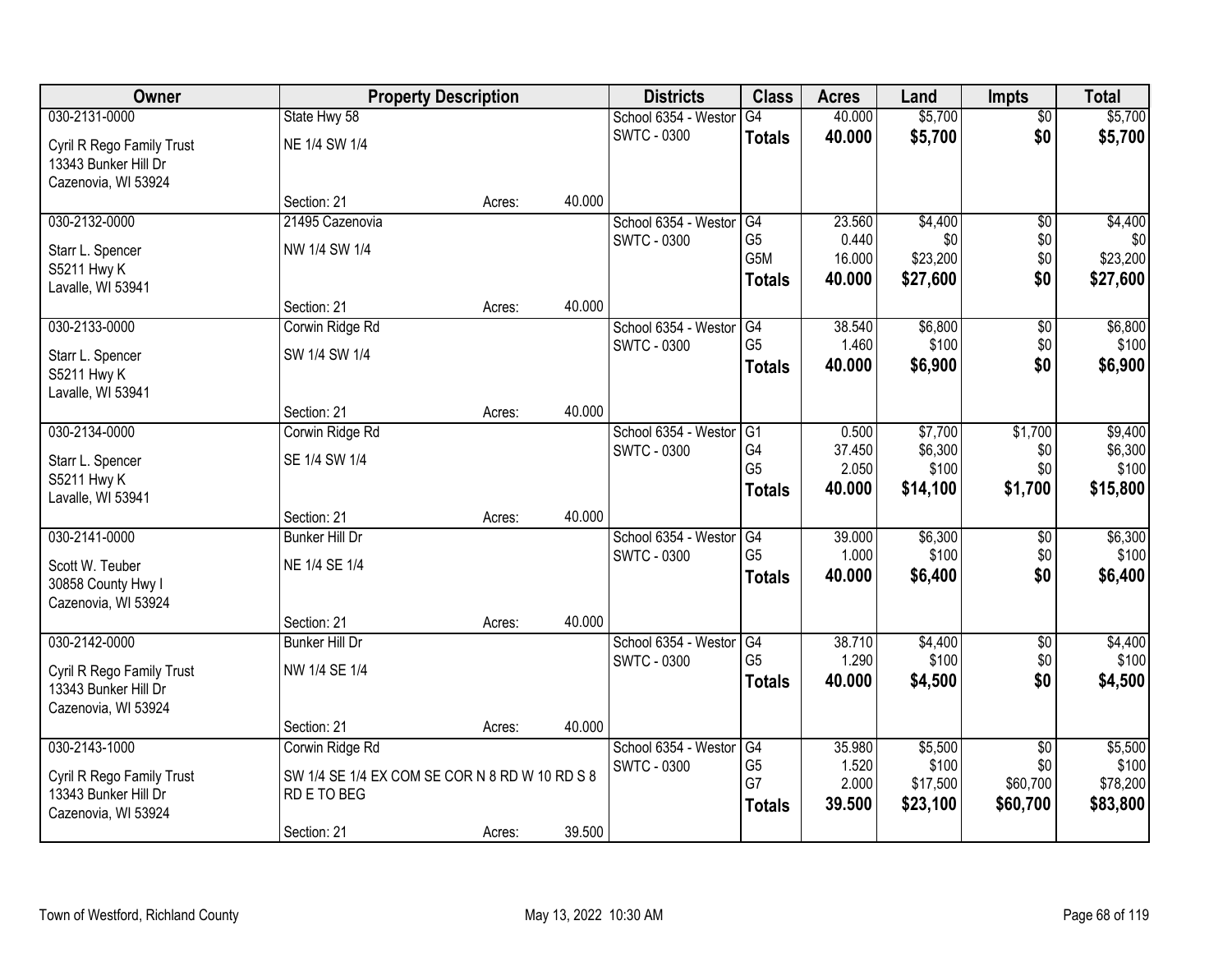| Owner                           |                                                      | <b>Property Description</b> |        | <b>Districts</b>        | <b>Class</b>    | <b>Acres</b> | Land            | <b>Impts</b>    | <b>Total</b>    |
|---------------------------------|------------------------------------------------------|-----------------------------|--------|-------------------------|-----------------|--------------|-----------------|-----------------|-----------------|
| 030-2143-1100                   | County Rd I                                          |                             |        | School 6354 - Westor    | G1              | 0.460        | \$7,200         | \$6,100         | \$13,300        |
| Lawrence J Seep Survivors Trust | SW 1/4 SE 1/4 EXCEPT COM INTERSECTION DESC IN        |                             |        | <b>SWTC - 0300</b>      | <b>Totals</b>   | 0.460        | \$7,200         | \$6,100         | \$13,300        |
| 30425 County Hwy I              | VOL 131-127 S 22.64' N 88 DEG 3'E 40' N 40' S 88 DEG |                             |        |                         |                 |              |                 |                 |                 |
| Cazenovia, WI 53924             | 3'40" S 17.36' TO BEG                                |                             |        |                         |                 |              |                 |                 |                 |
|                                 | Section: 21                                          | Acres:                      | 0.460  |                         |                 |              |                 |                 |                 |
| 030-2143-1200                   | State Hwy 58                                         |                             |        | School 6354 - Westor    | $\overline{G1}$ | 0.040        | \$700           | $\overline{50}$ | \$700           |
| Mary A. Seep                    | SW 1/4 SE 1/4 COM INTERSECTION DESC IN               |                             |        | <b>SWTC - 0300</b>      | <b>Totals</b>   | 0.040        | \$700           | \$0             | \$700           |
| L J. Seep                       | VOL-PAGE S 22.64' N 88 DEG 3' E 40' N 40' S 88 DEG   |                             |        |                         |                 |              |                 |                 |                 |
| 30425 County Hwy I              | 3'40" S 17.36' TO BEG                                |                             |        |                         |                 |              |                 |                 |                 |
| Cazenovia, WI 53924             | Section: 21                                          | Acres:                      | 0.040  |                         |                 |              |                 |                 |                 |
| 030-2144-1000                   | County Rd I                                          |                             |        | School 6354 - Westor    | $\overline{G2}$ | 5.000        | \$20,500        | \$8,000         | \$28,500        |
|                                 |                                                      |                             |        | <b>SWTC - 0300</b>      | G4              | 28.890       | \$5,400         | \$0             | \$5,400         |
| Scott W. Teuber                 | SE 1/4 SE 1/4 EX PARCELS DESC IN VOL                 |                             |        |                         | G <sub>5</sub>  | 2.080        | \$400           | \$0             | \$400           |
| 30858 County Hwy I              | 128-605,131-315 & 143-547 & EX CSM 878 WITH          |                             |        |                         | <b>Totals</b>   | 35.970       | \$26,300        | \$8,000         | \$34,300        |
| Cazenovia, WI 53924             | ACCESS EASMT OVER 2144-1100                          |                             |        |                         |                 |              |                 |                 |                 |
|                                 | Section: 21                                          | Acres:                      | 35.970 |                         |                 |              |                 |                 |                 |
| 030-2144-1100                   | County Rd I                                          |                             |        | School 6354 - Westor    | G1              | 0.190        | \$3,400         | $\sqrt[6]{}$    | \$3,400         |
| Roger W. Bennett                | SE 1/4 SE 1/4 PARCEL ON E SIDE DESC IN VOL-PAGE      |                             |        | <b>SWTC - 0300</b>      | <b>Totals</b>   | 0.190        | \$3,400         | \$0             | \$3,400         |
| Jeannie A. Bennett              | SUBJ TO EASMT DESC IN DOC 293557                     |                             |        |                         |                 |              |                 |                 |                 |
| 30998 County Hwy I              |                                                      |                             |        |                         |                 |              |                 |                 |                 |
| Cazenovia, WI 53924             | Section: 21                                          | Acres:                      | 0.190  |                         |                 |              |                 |                 |                 |
| 030-2144-1200                   | 30858 County Rd I                                    |                             |        | School 6354 - Westor    | $\overline{G2}$ | 0.780        | \$9,600         | \$75,200        | \$84,800        |
| Bunker Hill Saloon, Inc         | SE 1/4 SE 1/4 COM SW COR N165'                       |                             |        | <b>SWTC - 0300</b>      | <b>Totals</b>   | 0.780        | \$9,600         | \$75,200        | \$84,800        |
| 30858 County Hwy I              | N87D29'12"E206.35' S4D 9'41"E69.98' S87D18'W9.15'    |                             |        |                         |                 |              |                 |                 |                 |
| Cazenovia, WI 53924             | S2D16'E94.86' S87D29'12"W 206.04'                    |                             |        |                         |                 |              |                 |                 |                 |
|                                 | Section: 21                                          | Acres:                      | 0.780  |                         |                 |              |                 |                 |                 |
| 030-2144-1300                   | State Hwy 58                                         |                             |        | School 6354 - Westor X4 |                 | 1.060        | $\overline{50}$ | $\overline{50}$ | $\overline{50}$ |
|                                 |                                                      |                             |        | <b>SWTC - 0300</b>      | <b>Totals</b>   | 1.060        | \$0             | \$0             | \$0             |
| Town of Westford                | SE 1/4 SE 1/4 PARCEL OF LAND DESC IN VOL-PAGE        |                             |        |                         |                 |              |                 |                 |                 |
| PO Box 25                       |                                                      |                             |        |                         |                 |              |                 |                 |                 |
| Cazenovia, WI 53924-0025        |                                                      |                             |        |                         |                 |              |                 |                 |                 |
|                                 | Section: 21                                          | Acres:                      | 1.060  |                         |                 |              |                 |                 |                 |
| 030-2144-1400                   | State Hwy 58                                         |                             |        | School 6354 - Westor    | X4              | 2.000        | \$0             | $\overline{50}$ | $\overline{50}$ |
| Town of Westford                | SE 1/4 SE 1/4 CSM 878                                |                             |        | <b>SWTC - 0300</b>      | <b>Totals</b>   | 2.000        | \$0             | \$0             | \$0             |
| PO Box 25                       |                                                      |                             |        |                         |                 |              |                 |                 |                 |
| Cazenovia, WI 53924-0025        |                                                      |                             |        |                         |                 |              |                 |                 |                 |
|                                 | Section: 21                                          | Acres:                      | 2.000  |                         |                 |              |                 |                 |                 |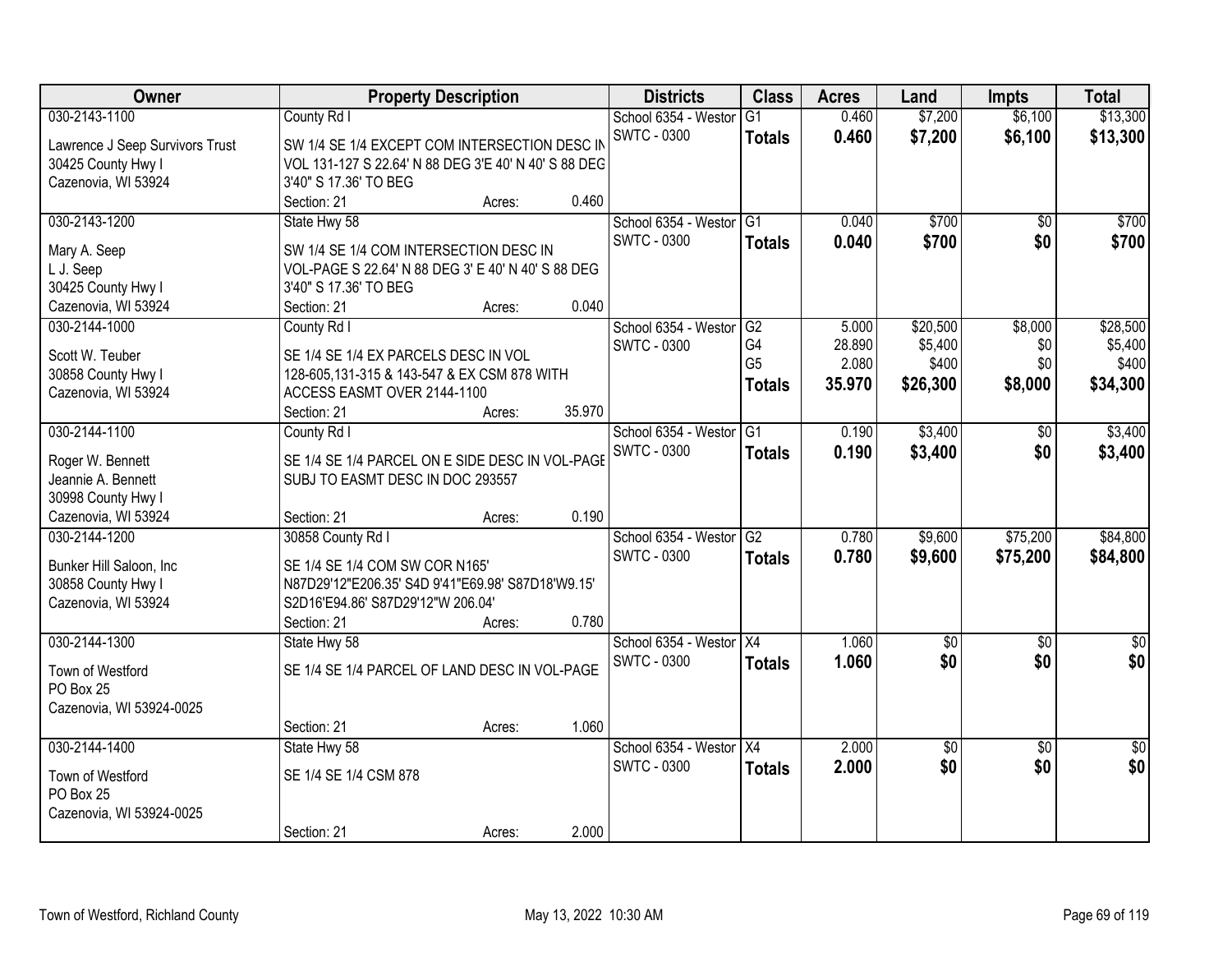| Owner                       |                                                    | <b>Property Description</b> |        | <b>Districts</b>        | <b>Class</b>    | <b>Acres</b> | Land     | Impts           | <b>Total</b> |
|-----------------------------|----------------------------------------------------|-----------------------------|--------|-------------------------|-----------------|--------------|----------|-----------------|--------------|
| 030-2211-0000               | 31996 Saint Bridgets Rd                            |                             |        | School 6354 - Westor    | G4              | 37.750       | \$5,000  | $\overline{50}$ | \$5,000      |
| Francis H. Harrison         | NE 1/4 NE 1/4                                      |                             |        | <b>SWTC - 0300</b>      | G <sub>5</sub>  | 0.250        | \$0      | \$0             | \$0          |
| 31996 Saint Bridgets Rd     |                                                    |                             |        |                         | G7              | 2.000        | \$17,500 | \$106,600       | \$124,100    |
| Cazenovia, WI 53924         |                                                    |                             |        |                         | <b>Totals</b>   | 40.000       | \$22,500 | \$106,600       | \$129,100    |
|                             | Section: 22                                        | Acres:                      | 40.000 |                         |                 |              |          |                 |              |
| 030-2212-0000               | State Hwy 58                                       |                             |        | School 6354 - Westor    | G4              | 40.000       | \$3,900  | \$0             | \$3,900      |
| Francis H. Harrison         | NW 1/4 NE 1/4                                      |                             |        | <b>SWTC - 0300</b>      | <b>Totals</b>   | 40.000       | \$3,900  | \$0             | \$3,900      |
| 31996 Saint Bridgets Rd     |                                                    |                             |        |                         |                 |              |          |                 |              |
| Cazenovia, WI 53924         |                                                    |                             |        |                         |                 |              |          |                 |              |
|                             | Section: 22                                        | Acres:                      | 40.000 |                         |                 |              |          |                 |              |
| 030-2213-1000               | State Hwy 58                                       |                             |        | School 6354 - Westor G4 |                 | 38.660       | \$5,100  | \$0             | \$5,100      |
| Francis H. Harrison         | *SW 1/4 NE 1/4 THE N 1/2 *SE 1/4 NE 1/4 N OF CTRLN |                             |        | <b>SWTC - 0300</b>      | G <sub>5</sub>  | 1.340        | \$100    | \$0             | \$100        |
| 31996 Saint Bridgets Rd     | OF TOWN HWY                                        |                             |        |                         | <b>Totals</b>   | 40.000       | \$5,200  | \$0             | \$5,200      |
| Cazenovia, WI 53924         |                                                    |                             |        |                         |                 |              |          |                 |              |
|                             | Section: 22                                        | Acres:                      | 40.000 |                         |                 |              |          |                 |              |
| 030-2213-2000               | State Hwy 58                                       |                             |        | School 6354 - Westor    | G4              | 16.980       | \$3,000  | \$0             | \$3,000      |
| John H. Deitelhoff          | SW 1/4 NE 1/4 THE S 1/2                            |                             |        | <b>SWTC - 0300</b>      | G <sub>5</sub>  | 1.020        | \$100    | \$0             | \$100        |
| Rita M. Deitelhoff          |                                                    |                             |        |                         | G5M             | 2.000        | \$2,900  | \$0             | \$2,900      |
| 31965 Saint Bridgets Rd     |                                                    |                             |        |                         | <b>Totals</b>   | 20.000       | \$6,000  | \$0             | \$6,000      |
| Cazenovia, WI 53924         | Section: 22                                        | Acres:                      | 20.000 |                         |                 |              |          |                 |              |
| 030-2214-2000               | Saint Bridgets Rd                                  |                             |        | School 6354 - Westor    | G4              | 17.660       | \$3,500  | $\overline{50}$ | \$3,500      |
| John H. Deitelhoff          | SE 1/4 NE 1/4 S OF CTRLN OF TOWN ROAD              |                             |        | SWTC - 0300             | G <sub>5</sub>  | 1.340        | \$100    | \$0             | \$100        |
| Rita M. Deitelhoff          |                                                    |                             |        |                         | G7              | 1.000        | \$5,000  | \$8,600         | \$13,600     |
| 31965 Saint Bridgets Rd     |                                                    |                             |        |                         | <b>Totals</b>   | 20.000       | \$8,600  | \$8,600         | \$17,200     |
| Cazenovia, WI 53924         | Section: 22                                        | Acres:                      | 20.000 |                         |                 |              |          |                 |              |
| 030-2221-0000               | State Hwy 58                                       |                             |        | School 6354 - Westor    | $\overline{G4}$ | 37.000       | \$4,000  | $\overline{50}$ | \$4,000      |
| Joseph Pyfferoen Jr         | NE 1/4 NW 1/4                                      |                             |        | <b>SWTC - 0300</b>      | G5M             | 3.000        | \$4,400  | \$0             | \$4,400      |
| Gyneth Pyfferoen            |                                                    |                             |        |                         | <b>Totals</b>   | 40.000       | \$8,400  | \$0             | \$8,400      |
| 31479 Saint Bridgets Rd     |                                                    |                             |        |                         |                 |              |          |                 |              |
| Cazenovia, WI 53924         | Section: 22                                        | Acres:                      | 40.000 |                         |                 |              |          |                 |              |
| 030-2222-0000               | State Hwy 58                                       |                             |        | School 6354 - Westor    | G4              | 40.000       | \$6,700  | $\overline{50}$ | \$6,700      |
| Hillznhollerz, LLC          | NW 1/4 NW 1/4                                      |                             |        | SWTC - 0300             | <b>Totals</b>   | 40.000       | \$6,700  | \$0             | \$6,700      |
| PO Box 11                   |                                                    |                             |        |                         |                 |              |          |                 |              |
| Cross Plains, WI 53528-0011 |                                                    |                             |        |                         |                 |              |          |                 |              |
|                             | Section: 22                                        | Acres:                      | 40.000 |                         |                 |              |          |                 |              |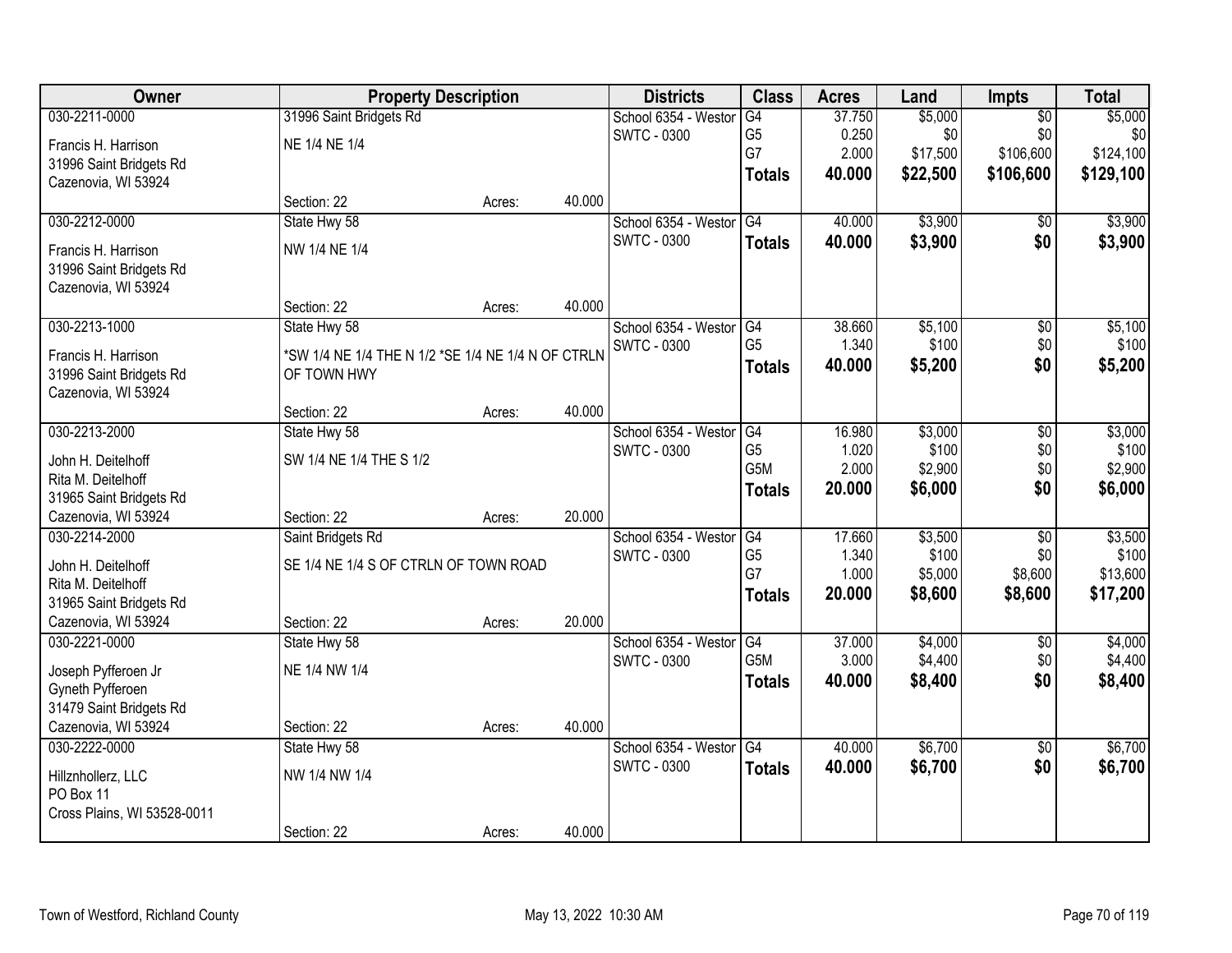| Owner                            |                                              | <b>Property Description</b> |        | <b>Districts</b>        | <b>Class</b>         | <b>Acres</b>    | Land             | Impts                  | <b>Total</b>     |
|----------------------------------|----------------------------------------------|-----------------------------|--------|-------------------------|----------------------|-----------------|------------------|------------------------|------------------|
| 030-2223-1000                    | 31398 Saint Bridgets Rd                      |                             |        | School 6354 - Westor    | G4                   | 30.640          | \$4,400          | $\overline{50}$        | \$4,400          |
| Hillznhollerz, LLC               | SW 1/4 NW 1/4 EX COM AT E LN AT CTR OF ST    |                             |        | <b>SWTC - 0300</b>      | G <sub>5</sub>       | 1.610           | \$100            | \$0                    | \$100            |
| PO Box 11                        | BRIDGET ROAD W20RD S40RD E20RD N40RD         |                             |        |                         | G7                   | 3.750           | \$21,900         | \$99,400               | \$121,300        |
| Cross Plains, WI 53528-0011      |                                              |                             |        |                         | <b>Totals</b>        | 36.000          | \$26,400         | \$99,400               | \$125,800        |
|                                  | Section: 22                                  | Acres:                      | 36.000 |                         |                      |                 |                  |                        |                  |
| 030-2223-1100                    | County Rd NN                                 |                             |        | School 6354 - Westor    | X4                   | 4.000           | \$0              | \$0                    | \$0              |
| St Bridgets Cemetery Association | SW 1/4 NW 1/4 COM INTR E LN & CTRLN OF ST    |                             |        | <b>SWTC - 0300</b>      | <b>Totals</b>        | 4.000           | \$0              | \$0                    | \$0              |
| c/o Richland County              | BRIDGETS ROAD W20RD S40RD E20RD N40RD        |                             |        |                         |                      |                 |                  |                        |                  |
| 181 W Seminary St                |                                              |                             |        |                         |                      |                 |                  |                        |                  |
| Richland Center, WI 53581        | Section: 22                                  | Acres:                      | 4.000  |                         |                      |                 |                  |                        |                  |
| 030-2224-0000                    | 31479 Saint Bridgets Rd                      |                             |        | School 6354 - Westor    | $\overline{G4}$      | 32.950          | \$5,400          | $\overline{50}$        | \$5,400          |
| Joseph Pyfferoen Jr              | SE 1/4 NW 1/4                                |                             |        | SWTC - 0300             | G <sub>5</sub>       | 4.050           | \$800            | \$0                    | \$800            |
| Gyneth Pyfferoen                 |                                              |                             |        |                         | G7                   | 3.000           | \$20,000         | \$114,200              | \$134,200        |
| 31479 Saint Bridgets Rd          |                                              |                             |        |                         | <b>Totals</b>        | 40.000          | \$26,200         | \$114,200              | \$140,400        |
| Cazenovia, WI 53924              | Section: 22                                  | Acres:                      | 40.000 |                         |                      |                 |                  |                        |                  |
| 030-2231-0000                    | Saint Bridgets Rd                            |                             |        | School 6354 - Westor    | G4                   | 38.170          | \$5,100          | $\sqrt[6]{3}$          | \$5,100          |
|                                  |                                              |                             |        | <b>SWTC - 0300</b>      | G <sub>5</sub>       | 0.830           | \$100            | \$0                    | \$100            |
| Joseph Pyfferoen Jr              | NE 1/4 SW 1/4                                |                             |        |                         | G7                   | 1.000           | \$5,000          | \$1,900                | \$6,900          |
| Gyneth Pyfferoen                 |                                              |                             |        |                         | <b>Totals</b>        | 40.000          | \$10,200         | \$1,900                | \$12,100         |
| 31479 Saint Bridgets Rd          |                                              |                             |        |                         |                      |                 |                  |                        |                  |
| Cazenovia, WI 53924              | Section: 22                                  | Acres:                      | 40.000 |                         |                      |                 |                  |                        |                  |
| 030-2232-1000                    | State Hwy 58                                 |                             |        | School 6354 - Westor    | G4<br>G <sub>5</sub> | 33.840<br>1.160 | \$5,800<br>\$100 | $\overline{50}$<br>\$0 | \$5,800<br>\$100 |
| Hillznhollerz, LLC               | NW 1/4 SW 1/4 EX PARCEL IN NE COR FOR CHURCH |                             |        | <b>SWTC - 0300</b>      | G5M                  | 4.000           | \$5,800          | \$0                    | \$5,800          |
| PO Box 11                        |                                              |                             |        |                         | <b>Totals</b>        | 39.000          | \$11,700         | \$0                    | \$11,700         |
| Cross Plains, WI 53528-0011      |                                              |                             |        |                         |                      |                 |                  |                        |                  |
|                                  | Section: 22                                  | Acres:                      | 39.000 |                         |                      |                 |                  |                        |                  |
| 030-2232-1100                    | Saint Bridgets Rd                            |                             |        | School 6354 - Westor X4 |                      | 1.000           | $\sqrt{$0}$      | $\overline{50}$        | $\frac{1}{6}$    |
| St Bridgets Cemetery Association | NW 1/4 SW 1/4 ONE ACRE FOR CHURCH            |                             |        | <b>SWTC - 0300</b>      | <b>Totals</b>        | 1.000           | \$0              | \$0                    | \$0              |
| c/o Richland County              |                                              |                             |        |                         |                      |                 |                  |                        |                  |
| 181 W Seminary St                |                                              |                             |        |                         |                      |                 |                  |                        |                  |
| Richland Center, WI 53581        | Section: 22                                  | Acres:                      | 1.000  |                         |                      |                 |                  |                        |                  |
| 030-2233-1000                    | State Hwy 58                                 |                             |        | School 6354 - Westor    | G4                   | 36.140          | \$6,400          | $\overline{30}$        | \$6,400          |
| Scott W. Teuber                  | SW 1/4 SW 1/4 EX PARCELS 2233.1100 & .2000   |                             |        | SWTC - 0300             | G <sub>5</sub>       | 1.560           | \$100            | \$0                    | \$100            |
| 30858 County Hwy I               |                                              |                             |        |                         | <b>Totals</b>        | 37.700          | \$6,500          | \$0                    | \$6,500          |
| Cazenovia, WI 53924              |                                              |                             |        |                         |                      |                 |                  |                        |                  |
|                                  | Section: 22                                  | Acres:                      | 37.700 |                         |                      |                 |                  |                        |                  |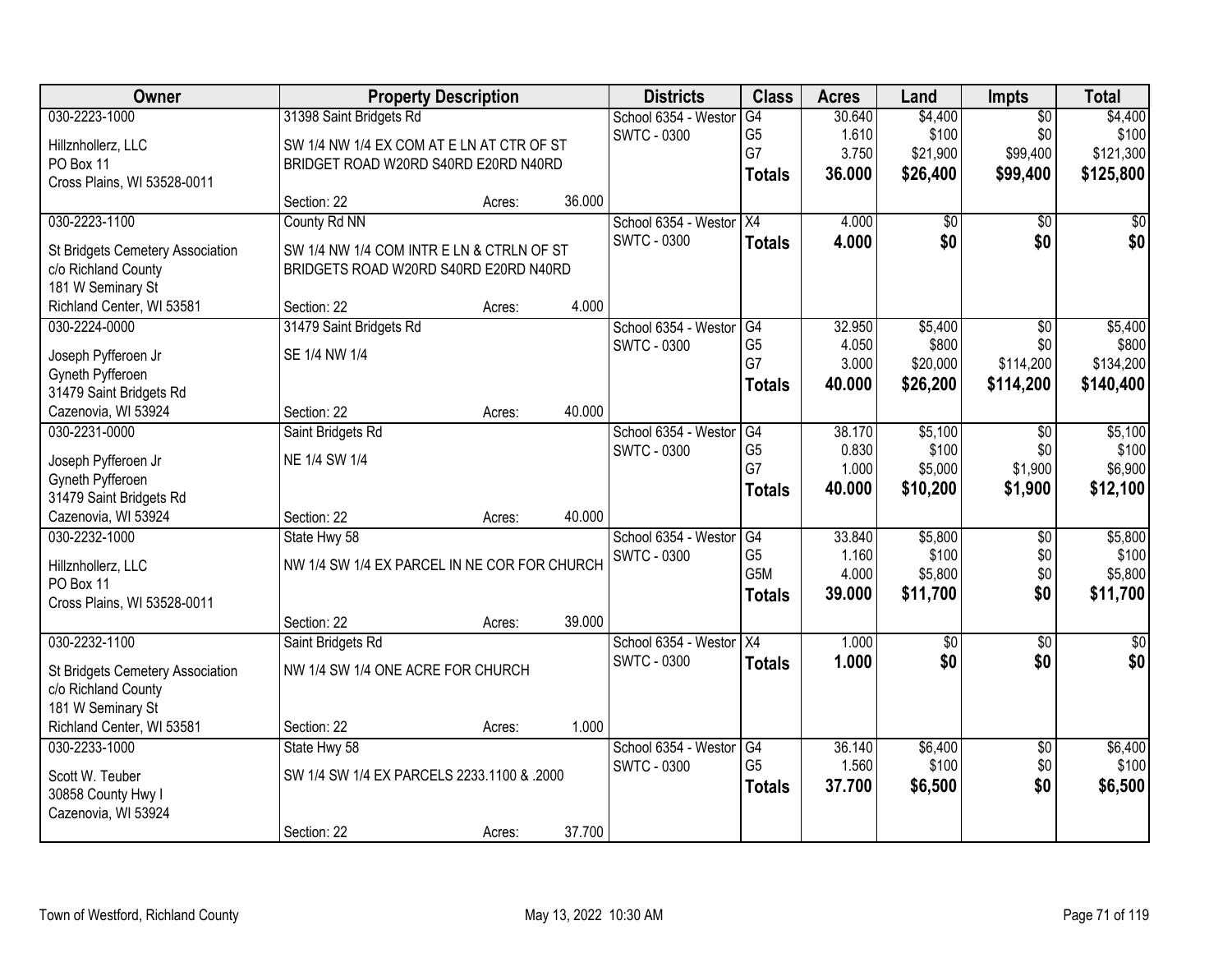| <b>Owner</b>                                          |                                                  | <b>Property Description</b> |        | <b>Districts</b>     | <b>Class</b>    | <b>Acres</b> | Land       | <b>Impts</b>    | <b>Total</b> |
|-------------------------------------------------------|--------------------------------------------------|-----------------------------|--------|----------------------|-----------------|--------------|------------|-----------------|--------------|
| 030-2233-1100                                         | 30998 County Rd I                                |                             |        | School 6354 - Weston | $\overline{G1}$ | 0.800        | \$9,700    | \$84,800        | \$94,500     |
| Roger W. Bennett                                      | SW 1/4 SW 1/4 PARCEL ON W SIDE DESC IN           |                             |        | <b>SWTC - 0300</b>   | <b>Totals</b>   | 0.800        | \$9,700    | \$84,800        | \$94,500     |
| Jeannie A. Bennett                                    | VOL-PAGE SUBJ TO EASMT DESC IN DOC 293557        |                             |        |                      |                 |              |            |                 |              |
| 30998 County Hwy I                                    |                                                  |                             |        |                      |                 |              |            |                 |              |
| Cazenovia, WI 53924                                   | Section: 22                                      | Acres:                      | 0.800  |                      |                 |              |            |                 |              |
| 030-2233-2000                                         | State Hwy 58                                     |                             |        | School 6354 - Westor | G4              | 1.500        | \$200      | \$0             | \$200        |
|                                                       | SW 1/4 SW 1/4 COM SE COR N256' W256' S256' E256' |                             |        | <b>SWTC - 0300</b>   | <b>Totals</b>   | 1.500        | \$200      | \$0             | \$200        |
| Scott W. Teuber                                       |                                                  |                             |        |                      |                 |              |            |                 |              |
| 30858 County Hwy I<br>Cazenovia, WI 53924             |                                                  |                             |        |                      |                 |              |            |                 |              |
|                                                       | Section: 22                                      | Acres:                      | 1.500  |                      |                 |              |            |                 |              |
| 030-2234-0000                                         | State Hwy 58                                     |                             |        | School 6354 - Westor | G4              | 39.000       | \$6,900    | \$0             | \$6,900      |
|                                                       |                                                  |                             |        | <b>SWTC - 0300</b>   | G <sub>5</sub>  | 1.000        | \$100      | \$0             | \$100        |
| Joseph Pyfferoen Jr                                   | SE 1/4 SW 1/4                                    |                             |        |                      | <b>Totals</b>   | 40.000       | \$7,000    | \$0             | \$7,000      |
| Gyneth Pyfferoen                                      |                                                  |                             |        |                      |                 |              |            |                 |              |
| 31479 Saint Bridgets Rd                               |                                                  |                             |        |                      |                 |              |            |                 |              |
| Cazenovia, WI 53924                                   | Section: 22                                      | Acres:                      | 40.000 |                      |                 |              |            |                 |              |
| 030-2241-0000                                         | State Hwy 58                                     |                             |        | School 6354 - Westor | G4              | 40.000       | \$5,600    | $\frac{1}{20}$  | \$5,600      |
| Alan J. Pyfferoen                                     | NE 1/4 SE 1/4                                    |                             |        | <b>SWTC - 0300</b>   | <b>Totals</b>   | 40.000       | \$5,600    | \$0             | \$5,600      |
| Tanya L. Pyfferoen                                    |                                                  |                             |        |                      |                 |              |            |                 |              |
| 13735 Rockweiler Ln                                   |                                                  |                             |        |                      |                 |              |            |                 |              |
| Cazenovia, WI 53924                                   | Section: 22                                      | Acres:                      | 40.000 |                      |                 |              |            |                 |              |
| 030-2242-0000                                         | State Hwy 58                                     |                             |        | School 6354 - Weston | $\overline{G4}$ | 40.000       | \$5,600    | \$0             | \$5,600      |
| Joseph Gyneth Pyfferoen Jr                            | NW 1/4 SE 1/4                                    |                             |        | <b>SWTC - 0300</b>   | <b>Totals</b>   | 40.000       | \$5,600    | \$0             | \$5,600      |
| 31479 Saint Bridgets Rd                               |                                                  |                             |        |                      |                 |              |            |                 |              |
| Cazenovia, WI 53924                                   |                                                  |                             |        |                      |                 |              |            |                 |              |
|                                                       | Section: 22                                      | Acres:                      | 40.000 |                      |                 |              |            |                 |              |
| 030-2243-0000                                         | 31720 County Rd I                                |                             |        | School 6354 - Westor | G <sub>1</sub>  | 2.000        | \$18,500   | \$51,100        | \$69,600     |
|                                                       | SW 1/4 SE 1/4 ALSO PARCEL 6' SQUARE ABOUT        |                             |        | <b>SWTC - 0300</b>   | G4              | 35.000       | \$4,600    | \$0             | \$4,600      |
| Joseph Gyneth Pyfferoen Jr<br>31479 Saint Bridgets Rd | 15RD FROM SW COR ON QTR LINE                     |                             |        |                      | G <sub>5</sub>  | 3.000        | \$1,000    | \$0             | \$1,000      |
| Cazenovia, WI 53924                                   |                                                  |                             |        |                      | <b>Totals</b>   | 40.000       | \$24,100   | \$51,100        | \$75,200     |
|                                                       | Section: 22                                      | Acres:                      | 40.000 |                      |                 |              |            |                 |              |
| 030-2244-0000                                         | State Hwy 58                                     |                             |        | School 6354 - Weston | G4              | 11.000       | \$1,800    | $\overline{60}$ | \$1,800      |
|                                                       |                                                  |                             |        | <b>SWTC - 0300</b>   | G <sub>6</sub>  | 6.000        | \$17,400   | \$0             | \$17,400     |
| Jean A. Snyder Jane E Eddy Joann                      | SE 1/4 SE 1/4 EX PARCEL 6' SQ. ON QUARTER LINE   |                             |        |                      | W <sub>6</sub>  | 23.000       | (\$66,700) | \$0             | \$0          |
| Gaudr et al                                           | ABOUT 15 RD N SW COR                             |                             |        |                      | <b>Totals</b>   | 40.000       | \$19,200   | \$0             | \$19,200     |
| 151 County Rd V                                       |                                                  |                             |        |                      |                 |              |            |                 |              |
| Cazenovia, WI 53924                                   | Section: 22                                      | Acres:                      | 40.000 |                      |                 |              |            |                 |              |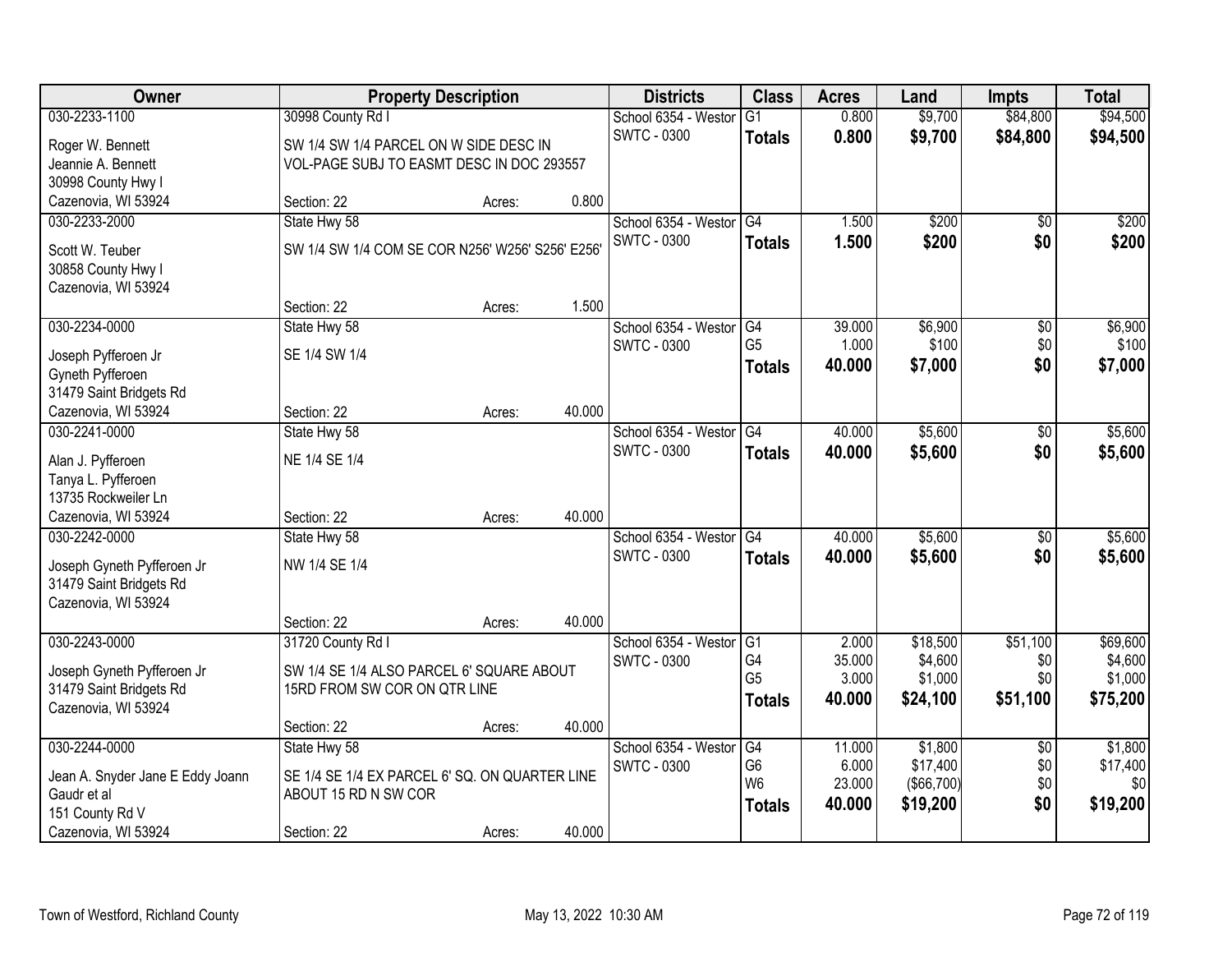| Owner                 |                                             | <b>Property Description</b> |        | <b>Districts</b>     | <b>Class</b>     | <b>Acres</b> | Land        | <b>Impts</b>    | <b>Total</b> |
|-----------------------|---------------------------------------------|-----------------------------|--------|----------------------|------------------|--------------|-------------|-----------------|--------------|
| 030-2311-1000         | Saint Bridgets Rd                           |                             |        | School 6354 - Weston | G4               | 14.400       | \$2,600     | $\overline{50}$ | \$2,600      |
| Gregory J. Braun      | NE 1/4 NE 1/4 THE N 1/2                     |                             |        | <b>SWTC - 0300</b>   | G <sub>5</sub>   | 0.600        | \$100       | \$0             | \$100        |
| Patti J. Braun        |                                             |                             |        |                      | G5M              | 5.000        | \$7,300     | \$0             | \$7,300      |
| 32904 St Bridget Rd   |                                             |                             |        |                      | <b>Totals</b>    | 20.000       | \$10,000    | \$0             | \$10,000     |
| Cazenovia, WI 53924   | Section: 23                                 | Acres:                      | 20.000 |                      |                  |              |             |                 |              |
| 030-2311-2000         | State Highway 58                            |                             |        | School 6354 - Weston | G4               | 7.000        | \$1,100     | $\overline{50}$ | \$1,100      |
|                       |                                             |                             |        | <b>SWTC - 0300</b>   | G <sub>5</sub> M | 13.000       | \$18,900    | \$0             | \$18,900     |
| Joseph Ladika         | NE 1/4 NE 1/4 THE S 1/2                     |                             |        |                      | <b>Totals</b>    | 20.000       | \$20,000    | \$0             | \$20,000     |
| Marie Ladika          |                                             |                             |        |                      |                  |              |             |                 |              |
| 32924 County Hwy I    |                                             |                             |        |                      |                  |              |             |                 |              |
| Cazenovia, WI 53924   | Section: 23                                 | Acres:                      | 20.000 |                      |                  |              |             |                 |              |
| 030-2312-1000         | Saint Bridgets Rd                           |                             |        | School 6354 - Westor | G4               | 14.940       | \$2,800     | \$0             | \$2,800      |
| Mary L Duren Trust    | NW 1/4 NE 1/4 PARCEL N OF CTRLN HWY DESC IN |                             |        | <b>SWTC - 0300</b>   | G <sub>5</sub>   | 1.060        | \$100       | \$0             | \$100        |
| 304 Seventh St        | VOL-PAGE                                    |                             |        |                      | <b>Totals</b>    | 16.000       | \$2,900     | \$0             | \$2,900      |
| Waunakee, WI 53597    |                                             |                             |        |                      |                  |              |             |                 |              |
|                       | Section: 23                                 | Acres:                      | 16.000 |                      |                  |              |             |                 |              |
| 030-2312-1100         | Saint Bridgets Rd                           |                             |        | School 6354 - Weston | $\overline{G5}$  | 1.650        | \$1,800     | \$0             | \$1,800      |
|                       |                                             |                             |        | <b>SWTC - 0300</b>   | <b>Totals</b>    | 1.650        | \$1,800     | \$0             | \$1,800      |
| Jerome Duren          | NW 1/4 NE 1/4 COM NW COR E12RD S16RD W10RD  |                             |        |                      |                  |              |             |                 |              |
| Ruth Duren            | S36RD W2RD N TO BEG                         |                             |        |                      |                  |              |             |                 |              |
| 209 Halsor St         |                                             |                             |        |                      |                  |              |             |                 |              |
| Deforest, WI 53532    | Section: 23                                 | Acres:                      | 1.650  |                      |                  |              |             |                 |              |
| 030-2312-1200         | Saint Bridgets Rd                           |                             |        | School 6354 - Westor | $\overline{G1}$  | 1.200        | \$6,300     | \$0             | \$6,300      |
| <b>Gerald Michael</b> | NW 1/4 NE 1/4 COM 12RD E OF NW COR, S16RD   |                             |        | <b>SWTC - 0300</b>   | <b>Totals</b>    | 1.200        | \$6,300     | \$0             | \$6,300      |
| Jeanette A. Michael   | E12RD N16RD W12RD                           |                             |        |                      |                  |              |             |                 |              |
| W4750 Nature Ln       |                                             |                             |        |                      |                  |              |             |                 |              |
| Sherwood, WI 54169    | Section: 23                                 | Acres:                      | 1.200  |                      |                  |              |             |                 |              |
| 030-2312-2000         | Saint Bridgets Rd                           |                             |        | School 6354 - Westor | G <sub>6</sub>   | 4.000        | \$11,600    | $\sqrt{6}$      | \$11,600     |
| Dennis J. Duren       | NW 1/4 NE 1/4 S OF CTRLN OF HWY             |                             |        | <b>SWTC - 0300</b>   | W <sub>6</sub>   | 17.000       | (\$49,300)  | \$0             | \$0          |
| 544 K St              |                                             |                             |        |                      | <b>Totals</b>    | 21.000       | \$11,600    | \$0             | \$11,600     |
|                       |                                             |                             |        |                      |                  |              |             |                 |              |
| Reedsburg, WI 53959   | Section: 23                                 | Acres:                      | 21.000 |                      |                  |              |             |                 |              |
| 030-2313-0000         | Saint Bridgets Rd                           |                             |        | School 6354 - Weston | W6               | 40.000       | (\$116,000) | $\overline{30}$ | $\sqrt{50}$  |
|                       |                                             |                             |        | <b>SWTC - 0300</b>   |                  |              |             |                 |              |
| Dennis J. Duren       | SW 1/4 NE 1/4                               |                             |        |                      | <b>Totals</b>    | 40.000       | \$0         | \$0             | \$0          |
| 544 K St              |                                             |                             |        |                      |                  |              |             |                 |              |
| Reedsburg, WI 53959   |                                             |                             |        |                      |                  |              |             |                 |              |
|                       | Section: 23                                 | Acres:                      | 40.000 |                      |                  |              |             |                 |              |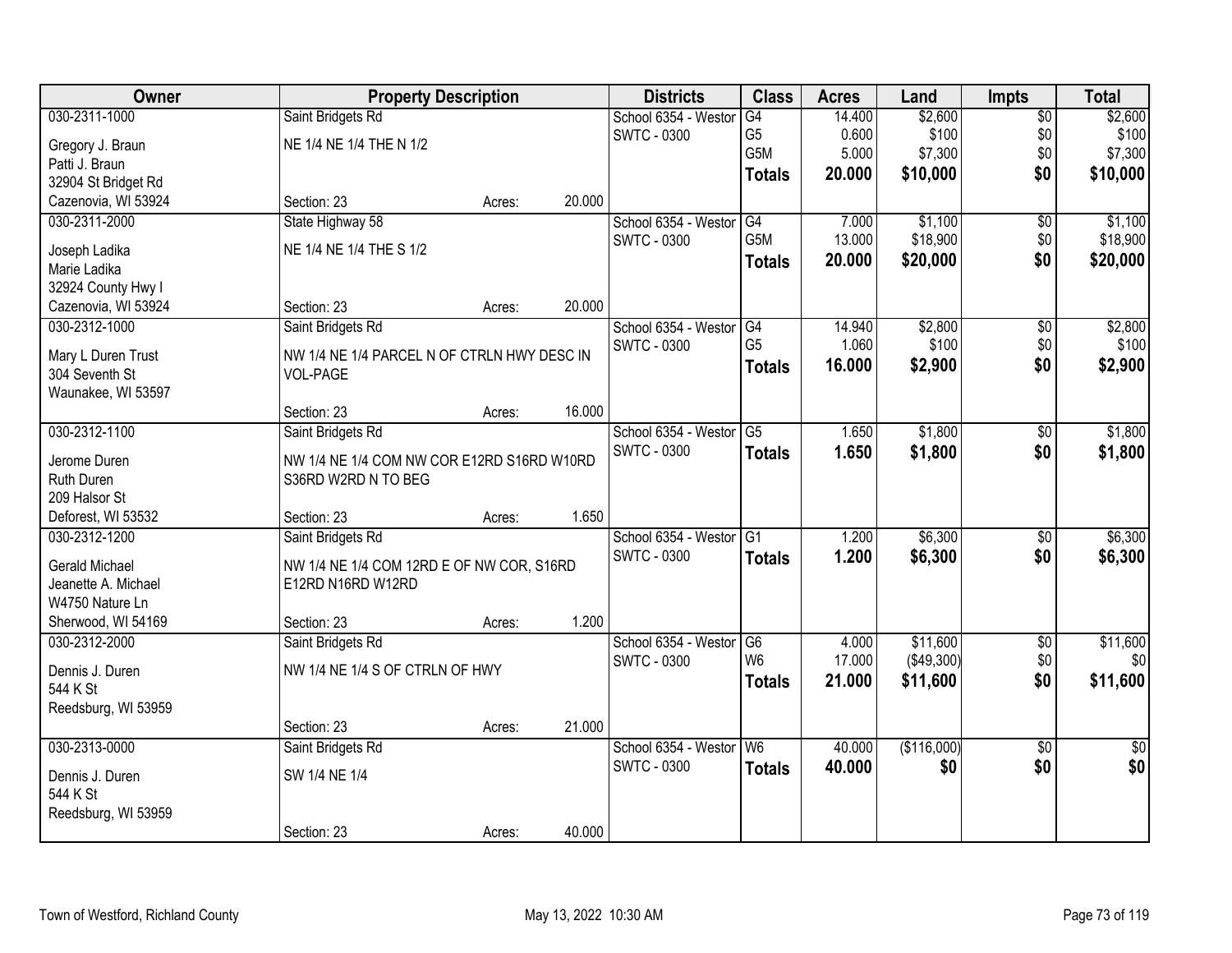| Owner                   | <b>Property Description</b>                       |        |        | <b>Districts</b>     | <b>Class</b>     | <b>Acres</b> | Land     | <b>Impts</b>    | <b>Total</b> |
|-------------------------|---------------------------------------------------|--------|--------|----------------------|------------------|--------------|----------|-----------------|--------------|
| 030-2314-0000           | 32924 County Rd I                                 |        |        | School 6354 - Weston | G4               | 31.120       | \$4,400  | $\overline{50}$ | \$4,400      |
| Joseph Ladika           | SE 1/4 NE 1/4                                     |        |        | <b>SWTC - 0300</b>   | G <sub>5</sub>   | 1.880        | \$100    | \$0             | \$100        |
| Marie Ladika            |                                                   |        |        |                      | G5M              | 5.000        | \$7,300  | \$0             | \$7,300      |
| 32924 County Hwy I      |                                                   |        |        |                      | G7               | 2.000        | \$17,500 | \$98,400        | \$115,900    |
| Cazenovia, WI 53924     | Section: 23                                       | Acres: | 40.000 |                      | <b>Totals</b>    | 40.000       | \$29,300 | \$98,400        | \$127,700    |
| 030-2321-1000           |                                                   |        |        | School 6354 - Weston | G4               | 22.040       | \$3,800  | $\overline{30}$ | \$3,800      |
|                         | Saint Bridgets Rd                                 |        |        | <b>SWTC - 0300</b>   | G <sub>5</sub>   | 0.960        | \$100    |                 | \$100        |
| Brenton J. Astle        | NE 1/4 NW 1/4 N OF CTRLN TOWN ROAD                |        |        |                      | G <sub>5</sub> M | 3.000        |          | \$0<br>\$0      | \$4,400      |
| Stephanie Astle         |                                                   |        |        |                      |                  |              | \$4,400  |                 |              |
| 32104 Saint Bridgets Rd |                                                   |        |        |                      | <b>Totals</b>    | 26.000       | \$8,300  | \$0             | \$8,300      |
| Cazenovia, WI 53924     | Section: 23                                       | Acres: | 26.000 |                      |                  |              |          |                 |              |
| 030-2321-2000           | Saint Bridgets Rd                                 |        |        | School 6354 - Westor | G4               | 13.040       | \$1,200  | \$0             | \$1,200      |
|                         |                                                   |        |        | <b>SWTC - 0300</b>   | G <sub>5</sub>   | 0.960        | \$100    | \$0             | \$100        |
| John H. Deitelhoff      | NE 1/4 NW 1/4 S OF CTRLN TOWN ROAD                |        |        |                      | <b>Totals</b>    | 14.000       | \$1,300  | \$0             | \$1,300      |
| Rita M. Deitelhoff      |                                                   |        |        |                      |                  |              |          |                 |              |
| 31965 Saint Bridgets Rd |                                                   |        |        |                      |                  |              |          |                 |              |
| Cazenovia, WI 53924     | Section: 23                                       | Acres: | 14.000 |                      |                  |              |          |                 |              |
| 030-2322-0000           | 32104 Saint Bridgets Rd                           |        |        | School 6354 - Weston | $\overline{G4}$  | 33.690       | \$5,200  | \$0             | \$5,200      |
| Brenton J. Astle        | *NW 1/4 NW 1/4 *SW 1/4 NW 1/4 THE NORTH 2 ACRES   |        |        | <b>SWTC - 0300</b>   | G <sub>5</sub>   | 2.310        | \$100    | \$0             | \$100        |
| 32104 Saint Bridgets Rd |                                                   |        |        |                      | G5M              | 4.000        | \$5,800  | \$0             | \$5,800      |
| Cazenovia, WI 53924     |                                                   |        |        |                      | G7               | 2.000        | \$17,500 | \$156,800       | \$174,300    |
|                         | Section: 23                                       | Acres: | 42.000 |                      | <b>Totals</b>    | 42.000       | \$28,600 | \$156,800       | \$185,400    |
| 030-2323-2000           | 31965 Saint Bridgets Rd                           |        |        | School 6354 - Weston | $\overline{G4}$  | 36.000       | \$6,300  | $\overline{50}$ | \$6,300      |
|                         |                                                   |        |        | <b>SWTC - 0300</b>   | G7               | 2.000        | \$17,500 | \$142,900       | \$160,400    |
| John H. Deitelhoff      | SW 1/4 NW 1/4 THE SOUTH 38 ACRES                  |        |        |                      | <b>Totals</b>    | 38.000       | \$23,800 | \$142,900       | \$166,700    |
| Rita M. Deitelhoff      |                                                   |        |        |                      |                  |              |          |                 |              |
| 31965 Saint Bridgets Rd |                                                   |        |        |                      |                  |              |          |                 |              |
| Cazenovia, WI 53924     | Section: 23                                       | Acres: | 38.000 |                      |                  |              |          |                 |              |
| 030-2324-0000           | Saint Bridgets Rd                                 |        |        | School 6354 - Westor | G4               | 40.100       | \$2,600  | $\sqrt{6}$      | \$2,600      |
| John H. Deitelhoff      | SE 1/4 NW 1/4 ALSO, ANY LAND IN THE SW 1/4 NE 1/4 |        |        | <b>SWTC - 0300</b>   | <b>Totals</b>    | 40.100       | \$2,600  | \$0             | \$2,600      |
|                         | THAT IS SW OF CTRLN OF BUNKER HILL DR (NOT        |        |        |                      |                  |              |          |                 |              |
| Rita M. Deitelhoff      |                                                   |        |        |                      |                  |              |          |                 |              |
| 31965 Saint Bridgets Rd | ON DEED)                                          |        |        |                      |                  |              |          |                 |              |
| Cazenovia, WI 53924     | Section: 23                                       | Acres: | 40.100 |                      |                  |              |          |                 |              |
| 030-2331-0000           | County Rd I                                       |        |        | School 6354 - Weston | G4               | 36.000       | \$4,500  | $\overline{50}$ | \$4,500      |
| Patrick M. Stittleburg  | NE 1/4 SW 1/4                                     |        |        | <b>SWTC - 0300</b>   | G5M              | 4.000        | \$5,800  | \$0             | \$5,800      |
| Jean M. Stittleburg     |                                                   |        |        |                      | <b>Totals</b>    | 40.000       | \$10,300 | \$0             | \$10,300     |
| 32334 County Hwy I      |                                                   |        |        |                      |                  |              |          |                 |              |
| Cazenovia, WI 53924     | Section: 23                                       | Acres: | 40.000 |                      |                  |              |          |                 |              |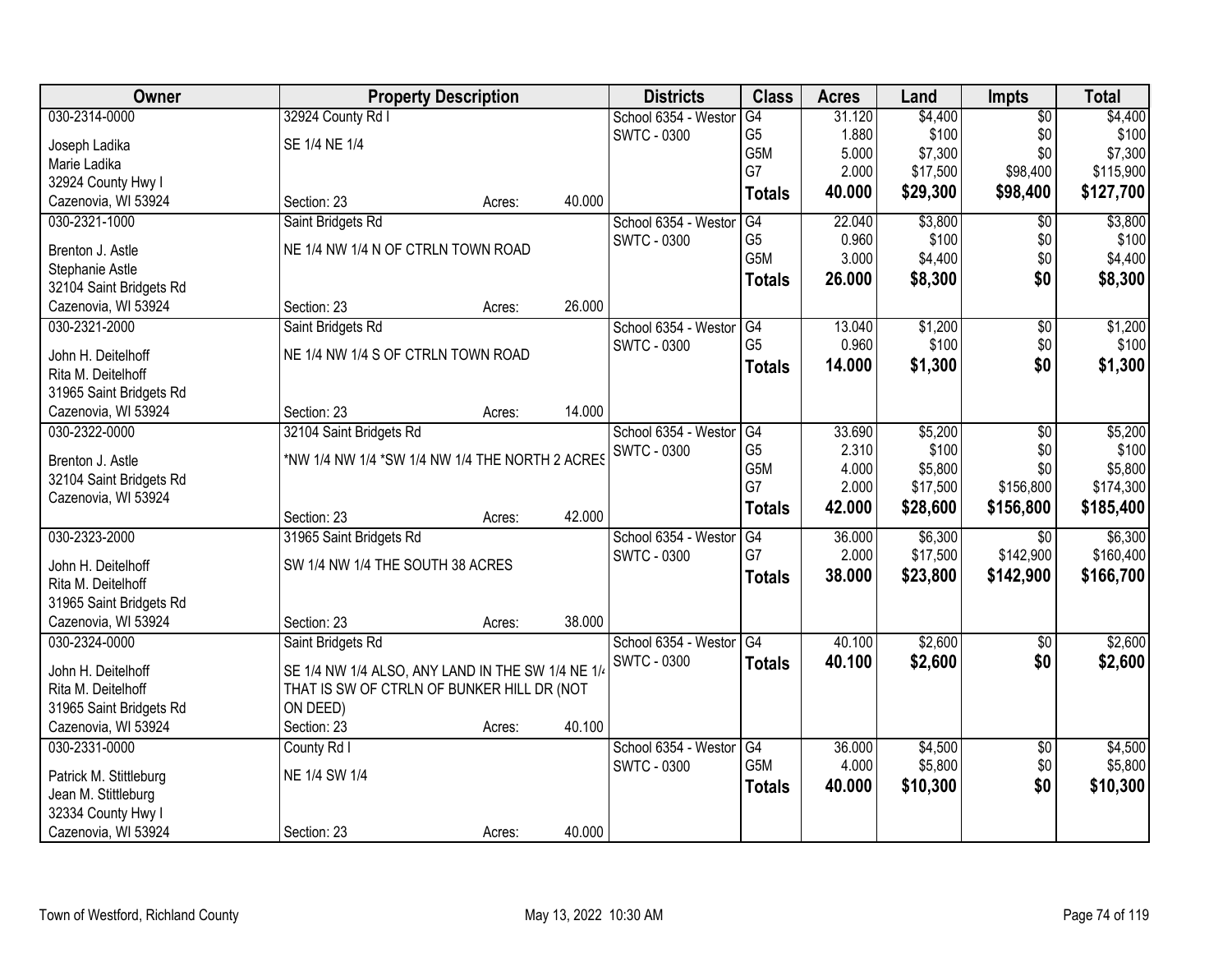| Owner                                           | <b>Property Description</b>                               |        |        | <b>Districts</b>     | <b>Class</b>                       | <b>Acres</b> | Land       | <b>Impts</b>    | <b>Total</b>    |
|-------------------------------------------------|-----------------------------------------------------------|--------|--------|----------------------|------------------------------------|--------------|------------|-----------------|-----------------|
| 030-2332-0000                                   | 13735 Rockweiler Ln                                       |        |        | School 6354 - Westor | G1                                 | 2.000        | \$18,500   | \$116,000       | \$134,500       |
| Alan J. Pyfferoen                               | * NW 1/4 SW 1/4 * SW 1/4 SW 1/4 E660' OF N 33'            |        |        | <b>SWTC - 0300</b>   | G4                                 | 38.500       | \$4,800    | \$0             | \$4,800         |
| Tanya L. Pyfferoen                              |                                                           |        |        |                      | <b>Totals</b>                      | 40.500       | \$23,300   | \$116,000       | \$139,300       |
| 13735 Rockweiler Ln                             |                                                           |        |        |                      |                                    |              |            |                 |                 |
| Cazenovia, WI 53924                             | Section: 23                                               | Acres: | 40.500 |                      |                                    |              |            |                 |                 |
| 030-2333-1000                                   | 13886 Rockweiler Ln                                       |        |        | School 6354 - Westor | G1                                 | 2.000        | \$18,500   | \$24,500        | \$43,000        |
|                                                 |                                                           |        |        | <b>SWTC - 0300</b>   | G <sub>5</sub>                     | 31.750       | \$33,300   | \$0             | \$33,300        |
| Jean A. Snyder Jane E Eddy Joann<br>Gaudr et al | SW 1/4 SW 1/4 EX 1.75A IN SE CORNER & EX E660'<br>OF N33' |        |        |                      | W <sub>6</sub>                     | 4.000        | (\$11,600) | \$0             | \$0             |
| 151 County Rd V                                 |                                                           |        |        |                      | <b>Totals</b>                      | 37.750       | \$51,800   | \$24,500        | \$76,300        |
| Cazenovia, WI 53924                             | Section: 23                                               | Acres: | 37.750 |                      |                                    |              |            |                 |                 |
| 030-2333-2000                                   | State Hwy 58                                              |        |        | School 6354 - Westor | G4                                 | 1.420        | \$100      | $\overline{50}$ | \$100           |
|                                                 |                                                           |        |        | <b>SWTC - 0300</b>   | G <sub>5</sub>                     | 0.330        | \$400      | \$0             | \$400           |
| Chad P. Frank                                   | SW 1/4 SW 1/4 PARCEL S OF NEW HWY                         |        |        |                      | <b>Totals</b>                      | 1.750        | \$500      | \$0             | \$500           |
| <b>Heather Frank</b>                            |                                                           |        |        |                      |                                    |              |            |                 |                 |
| 32009 Cth I                                     |                                                           |        |        |                      |                                    |              |            |                 |                 |
| Cazenovia, WI 53924                             | Section: 23                                               | Acres: | 1.750  |                      |                                    |              |            |                 |                 |
| 030-2334-0000                                   | 32334 County Rd I                                         |        |        | School 6354 - Westor | G4                                 | 35.390       | \$5,600    | \$0             | \$5,600         |
| Patrick M. Stittleburg                          | SE 1/4 SW 1/4                                             |        |        | <b>SWTC - 0300</b>   | G <sub>5</sub>                     | 2.610        | \$200      | \$0             | \$200           |
| Jean M. Stittleburg                             |                                                           |        |        |                      | G7                                 | 2.000        | \$17,500   | \$107,200       | \$124,700       |
| 32334 County Hwy I                              |                                                           |        |        |                      | <b>Totals</b>                      | 40.000       | \$23,300   | \$107,200       | \$130,500       |
| Cazenovia, WI 53924                             | Section: 23                                               | Acres: | 40.000 |                      |                                    |              |            |                 |                 |
| 030-2341-1000                                   | State Hwy 58                                              |        |        | School 6354 - Westor | $\overline{G4}$                    | 19.170       | \$2,600    | $\overline{50}$ | \$2,600         |
| Joseph Ladika                                   | NE 1/4 SE 1/4 THE N 1/2                                   |        |        | <b>SWTC - 0300</b>   | G <sub>5</sub>                     | 0.830        | \$100      | \$0             | \$100           |
| Marie Ladika                                    |                                                           |        |        |                      | <b>Totals</b>                      | 20.000       | \$2,700    | \$0             | \$2,700         |
| 32924 County Hwy I                              |                                                           |        |        |                      |                                    |              |            |                 |                 |
| Cazenovia, WI 53924                             | Section: 23                                               | Acres: | 20.000 |                      |                                    |              |            |                 |                 |
| 030-2341-2000                                   | State Hwy 58                                              |        |        | School 6354 - Westor | $\overline{G4}$                    | 15.000       | \$2,000    | $\overline{60}$ | \$2,000         |
|                                                 |                                                           |        |        | <b>SWTC - 0300</b>   | G5M                                | 5.000        | \$7,300    | \$0             | \$7,300         |
| Patrick M. Stittleburg et al                    | NE 1/4 SE 1/4 THE S 1/2                                   |        |        |                      | <b>Totals</b>                      | 20.000       | \$9,300    | \$0             | \$9,300         |
| c/o Agnes K. Stittleburg                        |                                                           |        |        |                      |                                    |              |            |                 |                 |
| 32656 County Hwy I                              |                                                           |        |        |                      |                                    |              |            |                 |                 |
| Cazenovia, WI 53924                             | Section: 23                                               | Acres: | 20.000 |                      |                                    |              |            |                 |                 |
| 030-2342-1000                                   | State Hwy 58                                              |        |        | School 6354 - Westor | G4                                 | 12.550       | \$2,200    | $\overline{30}$ | \$2,200         |
| Joseph Ladika                                   | NW 1/4 SE 1/4 THE N 1/2                                   |        |        | <b>SWTC - 0300</b>   | G <sub>5</sub><br>G <sub>5</sub> M | 0.450        | \$0        | \$0             | \$0<br>\$10,200 |
| Marie Ladika                                    |                                                           |        |        |                      |                                    | 7.000        | \$10,200   | \$0             |                 |
| 32924 County Hwy I                              |                                                           |        |        |                      | <b>Totals</b>                      | 20.000       | \$12,400   | \$0             | \$12,400        |
| Cazenovia, WI 53924                             | Section: 23                                               | Acres: | 20.000 |                      |                                    |              |            |                 |                 |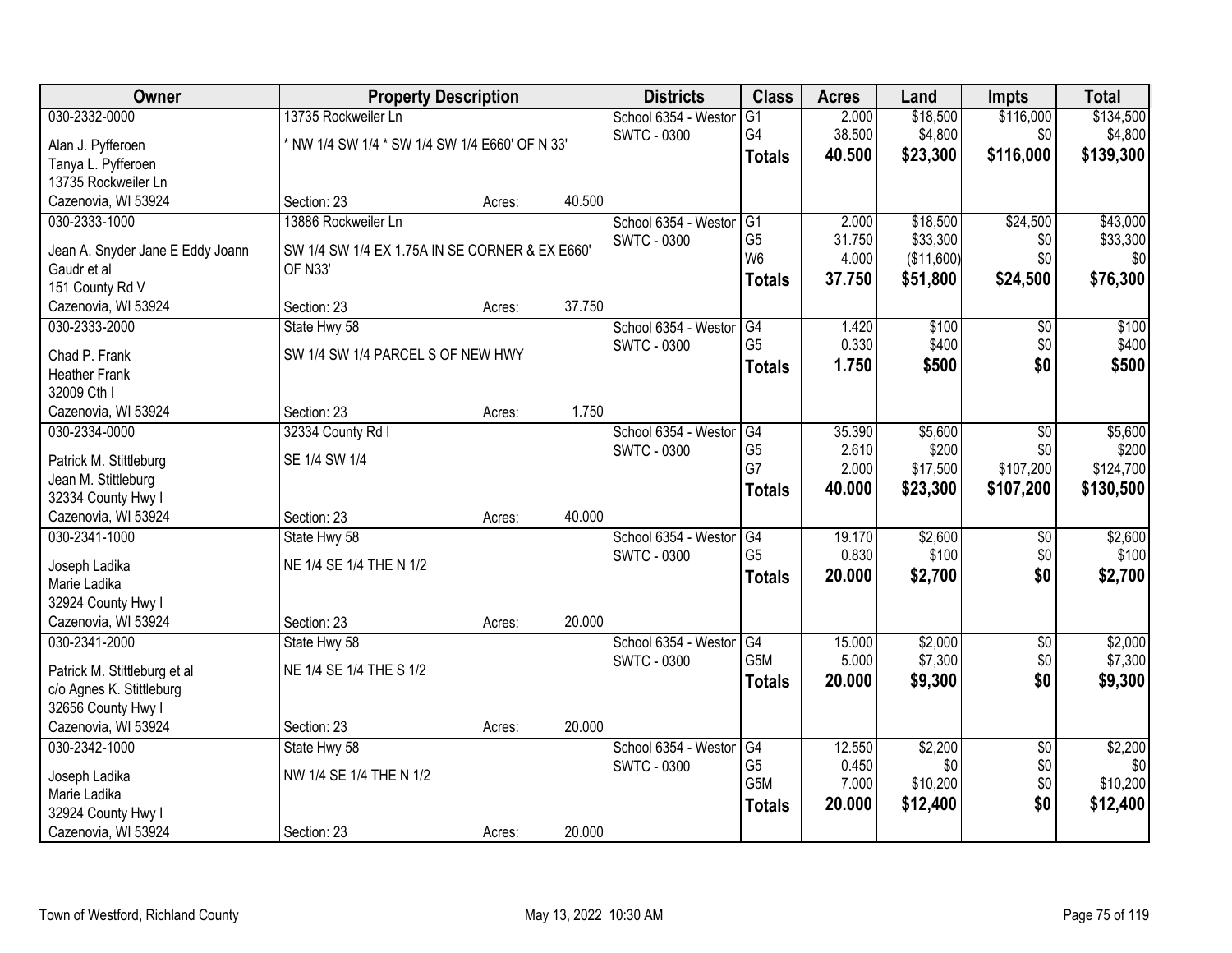| Owner                                    |                                                  | <b>Property Description</b> |        | <b>Districts</b>     | <b>Class</b>   | <b>Acres</b> | Land     | <b>Impts</b>        | <b>Total</b> |
|------------------------------------------|--------------------------------------------------|-----------------------------|--------|----------------------|----------------|--------------|----------|---------------------|--------------|
| 030-2342-2000                            | 32656 County Rd I                                |                             |        | School 6354 - Westor | G4             | 16.870       | \$2,800  | $\overline{50}$     | \$2,800      |
| Patrick M. Stittleburg et al             | NW 1/4 SE 1/4 THE S 1/2                          |                             |        | <b>SWTC - 0300</b>   | G <sub>5</sub> | 1.130        | \$100    | \$0                 | \$100        |
| c/o Agnes K. Stittleburg                 |                                                  |                             |        |                      | G7             | 2.000        | \$17,500 | \$55,400            | \$72,900     |
| 32656 County Hwy I                       |                                                  |                             |        |                      | <b>Totals</b>  | 20,000       | \$20,400 | \$55,400            | \$75,800     |
| Cazenovia, WI 53924                      | Section: 23                                      | Acres:                      | 20.000 |                      |                |              |          |                     |              |
| 030-2343-1000                            | 32497 Mcglynn Ln                                 |                             |        | School 6354 - Westor | G4             | 24.440       | \$2,600  | $\overline{50}$     | \$2,600      |
|                                          |                                                  |                             |        | <b>SWTC - 0300</b>   | G <sub>5</sub> | 3.560        | \$800    | \$0                 | \$800        |
| Glynnspring, LLC                         | SW 1/4 SE 1/4 SE OF CTRLN OF COUNTY HWY          |                             |        |                      | G7             | 5.000        | \$25,000 | \$74,700            | \$99,700     |
| c/o Mark Mcglynn                         |                                                  |                             |        |                      | <b>Totals</b>  | 33.000       | \$28,400 | \$74,700            | \$103,100    |
| 1411 Greene St                           | Section: 23                                      |                             | 33.000 |                      |                |              |          |                     |              |
| Fort Atkinson, WI 53538<br>030-2343-2000 | State Hwy 58                                     | Acres:                      |        | School 6354 - Westor | G4             | 6.140        | \$900    |                     | \$900        |
|                                          |                                                  |                             |        | SWTC - 0300          | G <sub>5</sub> | 0.860        | \$100    | $\sqrt[6]{}$<br>\$0 | \$100        |
| Patrick M. Stittleburg et al             | SW 1/4 SE 1/4 NW OF CTRLN OF COUNTY HWY          |                             |        |                      |                | 7.000        | \$1,000  | \$0                 | \$1,000      |
| c/o Agnes K. Stittleburg                 |                                                  |                             |        |                      | <b>Totals</b>  |              |          |                     |              |
| 32656 County Hwy I                       |                                                  |                             |        |                      |                |              |          |                     |              |
| Cazenovia, WI 53924                      | Section: 23                                      | Acres:                      | 7.000  |                      |                |              |          |                     |              |
| 030-2344-0000                            | State Hwy 58                                     |                             |        | School 6354 - Weston | G4             | 18.000       | \$2,900  | \$0                 | \$2,900      |
| Glynnspring, LLC                         | SE 1/4 SE 1/4                                    |                             |        | <b>SWTC - 0300</b>   | G5M            | 22.000       | \$31,900 | \$0                 | \$31,900     |
| c/o Mark Mcglynn                         |                                                  |                             |        |                      | <b>Totals</b>  | 40.000       | \$34,800 | \$0                 | \$34,800     |
| 1411 Greene St                           |                                                  |                             |        |                      |                |              |          |                     |              |
| Fort Atkinson, WI 53538                  | Section: 23                                      | Acres:                      | 40.000 |                      |                |              |          |                     |              |
| 030-2411-1000                            | 13094 Sparks Hill Dr                             |                             |        | School 6354 - Weston | G4             | 12.940       | \$800    | \$0                 | \$800        |
|                                          |                                                  |                             |        | <b>SWTC - 0300</b>   | G <sub>5</sub> | 0.600        | \$100    | \$0                 | \$100        |
| Joseph D. Decot                          | *NE 1/4 NE 1/4 EX W 7 RODS OF S 40 RODS *NW 1/4  |                             |        |                      | G5M            | 5.000        | \$7,300  | \$0                 | \$7,300      |
| Shirley A. Decot                         | NE 14 COM 40 RO N OF SE COR, W15RD N19RD         |                             |        |                      | G7             | 2.000        | \$17,500 | \$100,200           | \$117,700    |
| 13094 Sparks Hill Dr                     | E15RD S TO BEG EXC PORTION DESC IN DOC           |                             |        |                      | <b>Totals</b>  | 20.540       | \$25,700 | \$100,200           | \$125,900    |
| Cazenovia, WI 53924                      | Section: 24                                      | Acres:                      | 20.540 |                      |                |              |          |                     |              |
| 030-2411-2000                            |                                                  |                             |        | School 6354 - Westor | G4             | 18.980       | \$3,000  | $\sqrt{$0}$         | \$3,000      |
| Russell Rentals, LLC                     | NE 1/4 NE 1/4 PORTION DESC IN DOC 326910         |                             |        | SWTC - 0300          | G <sub>5</sub> | 0.420        | \$0      | \$0                 | \$0          |
| 1351 Stephi Rd                           |                                                  |                             |        |                      | Totals         | 19.400       | \$3,000  | \$0                 | \$3,000      |
| Eau Claire, WI 54703                     |                                                  |                             |        |                      |                |              |          |                     |              |
|                                          | Section: 24                                      | Acres:                      | 19.400 |                      |                |              |          |                     |              |
| 030-2412-1000                            | State Hwy 58                                     |                             |        | School 6354 - Weston | G4             | 40.040       | \$5,000  | $\overline{30}$     | \$5,000      |
|                                          |                                                  |                             |        | <b>SWTC - 0300</b>   | <b>Totals</b>  | 40.040       | \$5,000  | \$0                 | \$5,000      |
| James R. Alt                             | *NW 1/4 NE 1/4 EX COM 40 RD N OF SE COR W 15 RD  |                             |        |                      |                |              |          |                     |              |
| Lawana R. Alt                            | N 19 RD E 15 RD S TO BEG *NE 1/4 NE 1/4 COM 40RD |                             |        |                      |                |              |          |                     |              |
| 12832 Sparks Hill Rd                     | S OF NW COR, E7RD S4ORD W7RD N TO BEG            |                             |        |                      |                |              |          |                     |              |
| Cazenovia, WI 53924                      | Section: 24                                      | Acres:                      | 40.040 |                      |                |              |          |                     |              |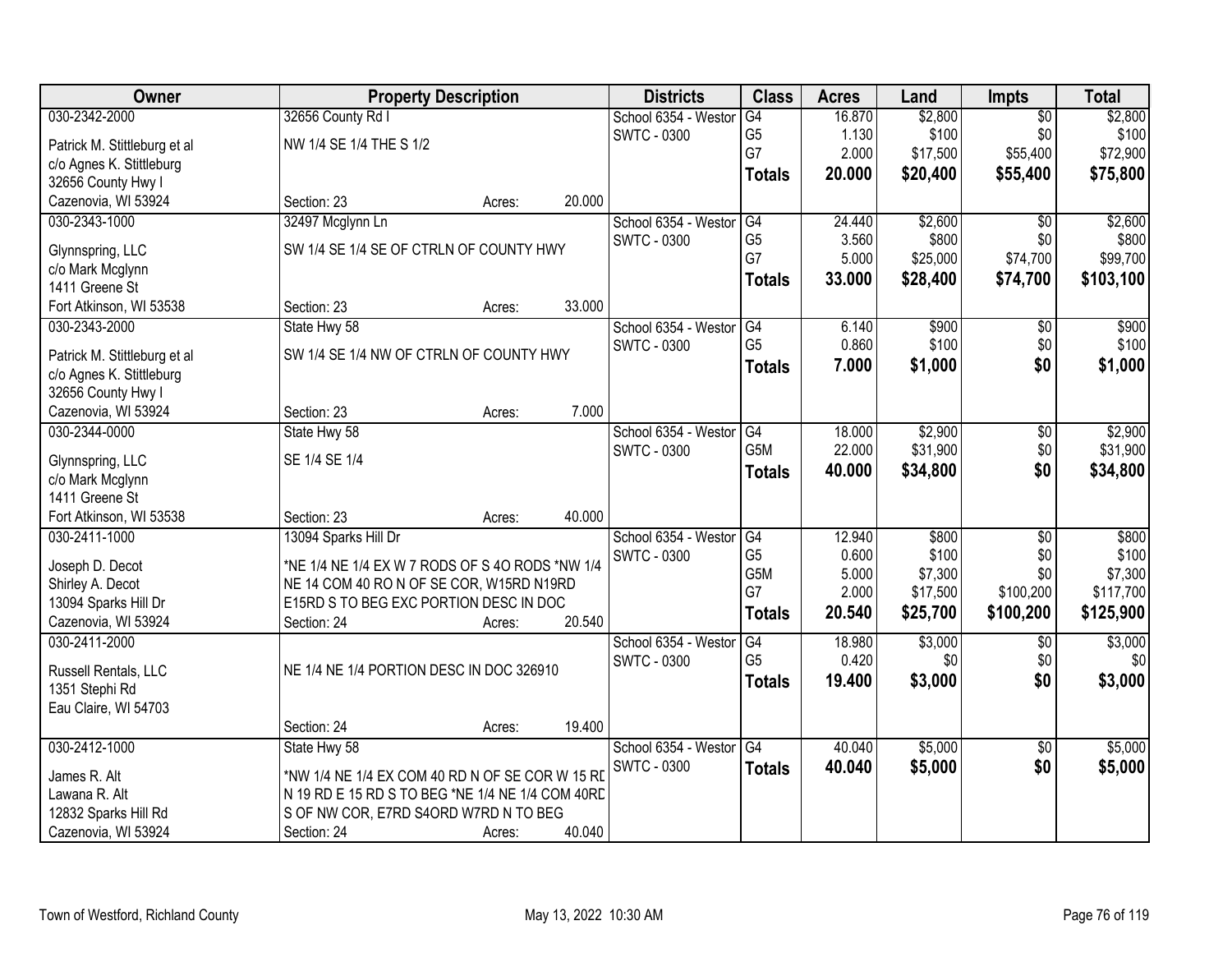| Owner                       |                                                   | <b>Property Description</b> |        | <b>Districts</b>        | <b>Class</b>    | <b>Acres</b> | Land     | <b>Impts</b>    | <b>Total</b> |
|-----------------------------|---------------------------------------------------|-----------------------------|--------|-------------------------|-----------------|--------------|----------|-----------------|--------------|
| 030-2413-1000               | Keller Rd                                         |                             |        | School 6354 - Westor    | G4              | 32.500       | \$5,200  | $\overline{50}$ | \$5,200      |
| Russell Rentals, LLC        | SW 1/4 NE 1/4 EX W 1 ROD & EX CSM 899             |                             |        | <b>SWTC - 0300</b>      | <b>Totals</b>   | 32.500       | \$5,200  | \$0             | \$5,200      |
| 1351 Stephi Rd              |                                                   |                             |        |                         |                 |              |          |                 |              |
| Eau Claire, WI 54703        |                                                   |                             |        |                         |                 |              |          |                 |              |
|                             | Section: 24                                       | Acres:                      | 33.200 |                         |                 |              |          |                 |              |
| 030-2413-1100               | State Hwy 58                                      |                             |        | School 6354 - Westor    | G <sub>6</sub>  | 0.480        | \$1,400  | \$0             | \$1,400      |
| James R. Alt                | SW 1/4 NE 1/4 COM 4 RD N OF SW COR, E1RD          |                             |        | <b>SWTC - 0300</b>      | <b>Totals</b>   | 0.480        | \$1,400  | \$0             | \$1,400      |
| Lawana R. Alt               | N76RD TO N LINE W1RD TO NW COR, S TO BEG          |                             |        |                         |                 |              |          |                 |              |
| 12832 Sparks Hill Rd        |                                                   |                             |        |                         |                 |              |          |                 |              |
| Cazenovia, WI 53924         | Section: 24                                       | Acres:                      | 0.480  |                         |                 |              |          |                 |              |
| 030-2413-2000               | 33575 Blair Ln                                    |                             |        | School 6354 - Westor G1 |                 | 6.460        | \$31,000 | \$73,500        | \$104,500    |
| 33575 Blair Valley Lane LLC | SW 1/4 NE 1/4 CSM 899 NOTE: .07 A IS IN NW 1/4 SE |                             |        | <b>SWTC - 0300</b>      | <b>Totals</b>   | 6.460        | \$31,000 | \$73,500        | \$104,500    |
| PO Box 620298               | 1/4                                               |                             |        |                         |                 |              |          |                 |              |
| Middleton, WI 53562         |                                                   |                             |        |                         |                 |              |          |                 |              |
|                             | Section: 24                                       | Acres:                      | 6.460  |                         |                 |              |          |                 |              |
| 030-2414-0000               |                                                   |                             |        | School 6354 - Westor    | G4              | 38.700       | \$6,200  | \$0             | \$6,200      |
| Russell Rentals, LLC        | SE 1/4 NE 1/4                                     |                             |        | <b>SWTC - 0300</b>      | G <sub>5</sub>  | 1.000        | \$100    | \$0             | \$100        |
| 1351 Stephi Rd              |                                                   |                             |        |                         | <b>Totals</b>   | 39.700       | \$6,300  | \$0             | \$6,300      |
| Eau Claire, WI 54703        |                                                   |                             |        |                         |                 |              |          |                 |              |
|                             | Section: 24                                       | Acres:                      | 39.700 |                         |                 |              |          |                 |              |
| 030-2421-0000               | 13095 State Highway 58                            |                             |        | School 6354 - Weston    | G1              | 2.000        | \$18,500 | \$162,900       | \$181,400    |
| Leroy E. Yoder              | NE 1/4 NW 1/4                                     |                             |        | <b>SWTC - 0300</b>      | G <sub>4</sub>  | 14.000       | \$2,500  | \$0             | \$2,500      |
| Frieda D. Yoder             |                                                   |                             |        |                         | G <sub>5</sub>  | 19.000       | \$20,900 | \$0             | \$20,900     |
| 13095 State Hwy 58          |                                                   |                             |        |                         | G5M             | 5.000        | \$7,300  | \$0             | \$7,300      |
| Cazenovia, WI 53924         | Section: 24                                       | Acres:                      | 40.000 |                         | <b>Totals</b>   | 40.000       | \$49,200 | \$162,900       | \$212,100    |
| 030-2422-0000               | State Hwy 58                                      |                             |        | School 6354 - Westor    | $\overline{G4}$ | 20.580       | \$3,900  | $\sqrt{6}$      | \$3,900      |
| Joseph Ladika               | NW 1/4 NW 1/4                                     |                             |        | <b>SWTC - 0300</b>      | G <sub>5</sub>  | 19.420       | \$18,500 | \$0             | \$18,500     |
| Marie Ladika                |                                                   |                             |        |                         | <b>Totals</b>   | 40.000       | \$22,400 | \$0             | \$22,400     |
| 32924 County Hwy I          |                                                   |                             |        |                         |                 |              |          |                 |              |
| Cazenovia, WI 53924         | Section: 24                                       | Acres:                      | 40.000 |                         |                 |              |          |                 |              |
| 030-2423-1000               | State Hwy 58                                      |                             |        | School 6354 - Westor    | G4              | 18.850       | \$2,000  | $\overline{50}$ | \$2,000      |
| Joseph Ladika               | SW 1/4 NW 1/4 EX SW 1/4 & EX E10RD                |                             |        | <b>SWTC - 0300</b>      | G <sub>5</sub>  | 1.150        | \$100    | \$0             | \$100        |
| Marie Ladika                |                                                   |                             |        |                         | G5M             | 5.000        | \$7,300  | \$0             | \$7,300      |
| 32924 County Hwy I          |                                                   |                             |        |                         | <b>Totals</b>   | 25.000       | \$9,400  | \$0             | \$9,400      |
| Cazenovia, WI 53924         | Section: 24                                       | Acres:                      | 25.000 |                         |                 |              |          |                 |              |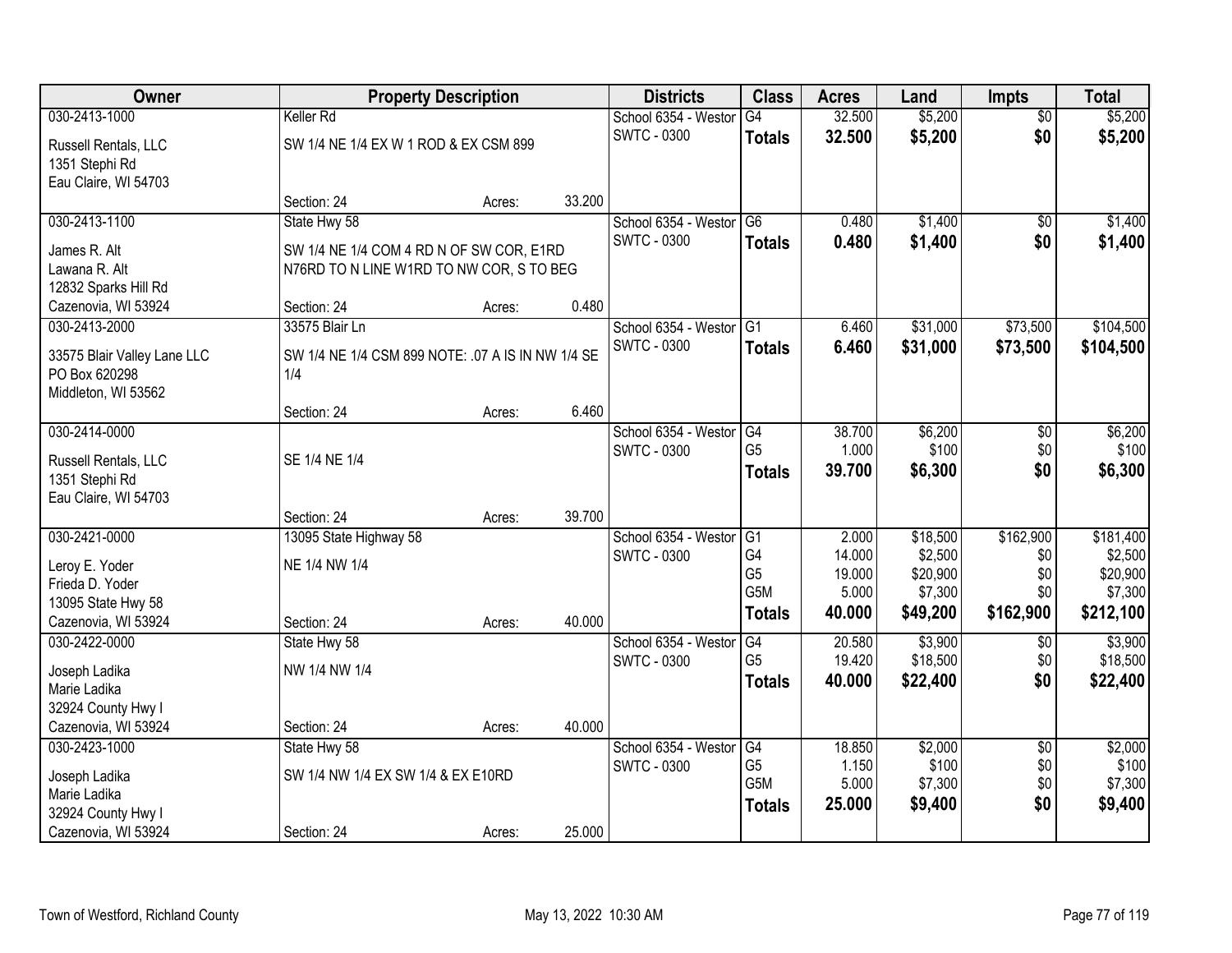| Owner                                        |                                                | <b>Property Description</b> |        | <b>Districts</b>     | <b>Class</b>           | <b>Acres</b> | Land            | <b>Impts</b>    | <b>Total</b> |
|----------------------------------------------|------------------------------------------------|-----------------------------|--------|----------------------|------------------------|--------------|-----------------|-----------------|--------------|
| 030-2423-3000                                | State Hwy 58                                   |                             |        | School 6354 - Westor | G4                     | 10.000       | \$600           | $\overline{50}$ | \$600        |
| Rita E Connors Revocable Trust               | SW 1/4 NW 1/4 10.00A IN SW COR                 |                             |        | <b>SWTC - 0300</b>   | <b>Totals</b>          | 10.000       | \$600           | \$0             | \$600        |
| PO Box 171                                   |                                                |                             |        |                      |                        |              |                 |                 |              |
| Cazenovia, WI 53924-0171                     |                                                |                             |        |                      |                        |              |                 |                 |              |
|                                              | Section: 24                                    | Acres:                      | 10.000 |                      |                        |              |                 |                 |              |
| 030-2424-1000                                | State Hwy 58                                   |                             |        | School 6354 - Westor | G4                     | 7.730        | \$1,000         | $\overline{50}$ | \$1,000      |
| James R. Alt                                 | SE 1/4 NW 1/4 EX FOL PRCLS: LOTS 1 & 2 CSM VOL |                             |        | <b>SWTC - 0300</b>   | G <sub>5</sub>         | 0.750        | \$100           | \$0             | \$100        |
| Lawana R. Alt                                | 1, 96-97, VOL 191-708 & 194-279                |                             |        |                      | G5M                    | 17.000       | \$24,700        | \$0             | \$24,700     |
| 12832 Sparks Hill Rd                         |                                                |                             |        |                      | <b>Totals</b>          | 25.480       | \$25,800        | \$0             | \$25,800     |
| Cazenovia, WI 53924                          | Section: 24                                    | Acres:                      | 25.480 |                      |                        |              |                 |                 |              |
| 030-2424-2000                                | 13316 State Highway 58                         |                             |        | School 6354 - Westor | G1                     | 2.000        | \$18,500        | \$155,200       | \$173,700    |
| Charles R. Keller                            | S 1/2 NW 1/4 CSM VOL 1-96-97 DOC 177052 LOT 2  |                             |        | SWTC - 0300          | G <sub>5</sub>         | 0.890        | \$300           | \$0             | \$300        |
| Lisa M. Keller                               |                                                |                             |        |                      | W <sub>6</sub>         | 10.000       | (\$25,000)      | \$0             | \$0          |
| 13316 State Hwy 58                           |                                                |                             |        |                      | <b>Totals</b>          | 12.890       | \$18,800        | \$155,200       | \$174,000    |
| Cazenovia, WI 53924                          | Section: 24                                    | Acres:                      | 12.890 |                      |                        |              |                 |                 |              |
| 030-2424-3000                                | 13329 State Highway 58                         |                             |        | School 6354 - Weston | G <sub>1</sub>         | 5.360        | \$27,900        | \$44,700        | \$72,600     |
| Edward J. Zant                               | SE 1/4 NW 1/4 LOT 1 CSM VOL 1 P 96-96 & PARCEL |                             |        | <b>SWTC - 0300</b>   | <b>Totals</b>          | 5.360        | \$27,900        | \$44,700        | \$72,600     |
| 13329 State Hwy 58                           | DESC IN VOL-PAGE                               |                             |        |                      |                        |              |                 |                 |              |
| Cazenovia, WI 53924                          |                                                |                             |        |                      |                        |              |                 |                 |              |
|                                              | Section: 24                                    | Acres:                      | 5.360  |                      |                        |              |                 |                 |              |
| 030-2424-4000                                | 13425 State Highway 58                         |                             |        | School 6354 - Westor | $\overline{\text{X3}}$ | 1.270        | $\overline{50}$ | $\overline{50}$ | $\sqrt{50}$  |
|                                              | SE 1/4 NW 1/4 PARCEL E OF CTRLN OF HWY 58      |                             |        | <b>SWTC - 0300</b>   | <b>Totals</b>          | 1.270        | \$0             | \$0             | \$0          |
| <b>Richland County</b><br>c/o County Clerk   | DESC IN VOL-PAGE (SALT SHED)                   |                             |        |                      |                        |              |                 |                 |              |
| 181 W Seminary St                            |                                                |                             |        |                      |                        |              |                 |                 |              |
| Richland Center, WI 53581                    | Section: 24                                    | Acres:                      | 1.270  |                      |                        |              |                 |                 |              |
| 030-2431-0000                                | State Hwy 58                                   |                             |        | School 6354 - Westor | G4                     | 24.440       | \$3,500         | $\sqrt{6}$      | \$3,500      |
|                                              |                                                |                             |        | <b>SWTC - 0300</b>   | G <sub>5</sub>         | 1.560        | \$100           | \$0             | \$100        |
| Matt's Last Tree Stand LLC                   | NE 1/4 SW 1/4                                  |                             |        |                      | G5M                    | 14.000       | \$20,300        | \$0             | \$20,300     |
| d.b.a. Doug Duren Conservation<br>PO Box 131 |                                                |                             |        |                      | <b>Totals</b>          | 40,000       | \$23,900        | \$0             | \$23,900     |
| Cazenovia, WI 53924                          | Section: 24                                    | Acres:                      | 40.000 |                      |                        |              |                 |                 |              |
| 030-2432-0000                                | State Hwy 58                                   |                             |        | School 6354 - Westor | G4                     | 37.700       | \$3,900         | $\overline{60}$ | \$3,900      |
|                                              |                                                |                             |        | SWTC - 0300          | G <sub>5</sub> M       | 2.300        | \$3,400         | \$0             | \$3,400      |
| Matt's Last Tree Stand LLC                   | NW 1/4 SW 1/4                                  |                             |        |                      | <b>Totals</b>          | 40.000       | \$7,300         | \$0             | \$7,300      |
| d.b.a. Doug Duren Conservation               |                                                |                             |        |                      |                        |              |                 |                 |              |
| PO Box 131<br>Cazenovia, WI 53924            | Section: 24                                    |                             | 40.000 |                      |                        |              |                 |                 |              |
|                                              |                                                | Acres:                      |        |                      |                        |              |                 |                 |              |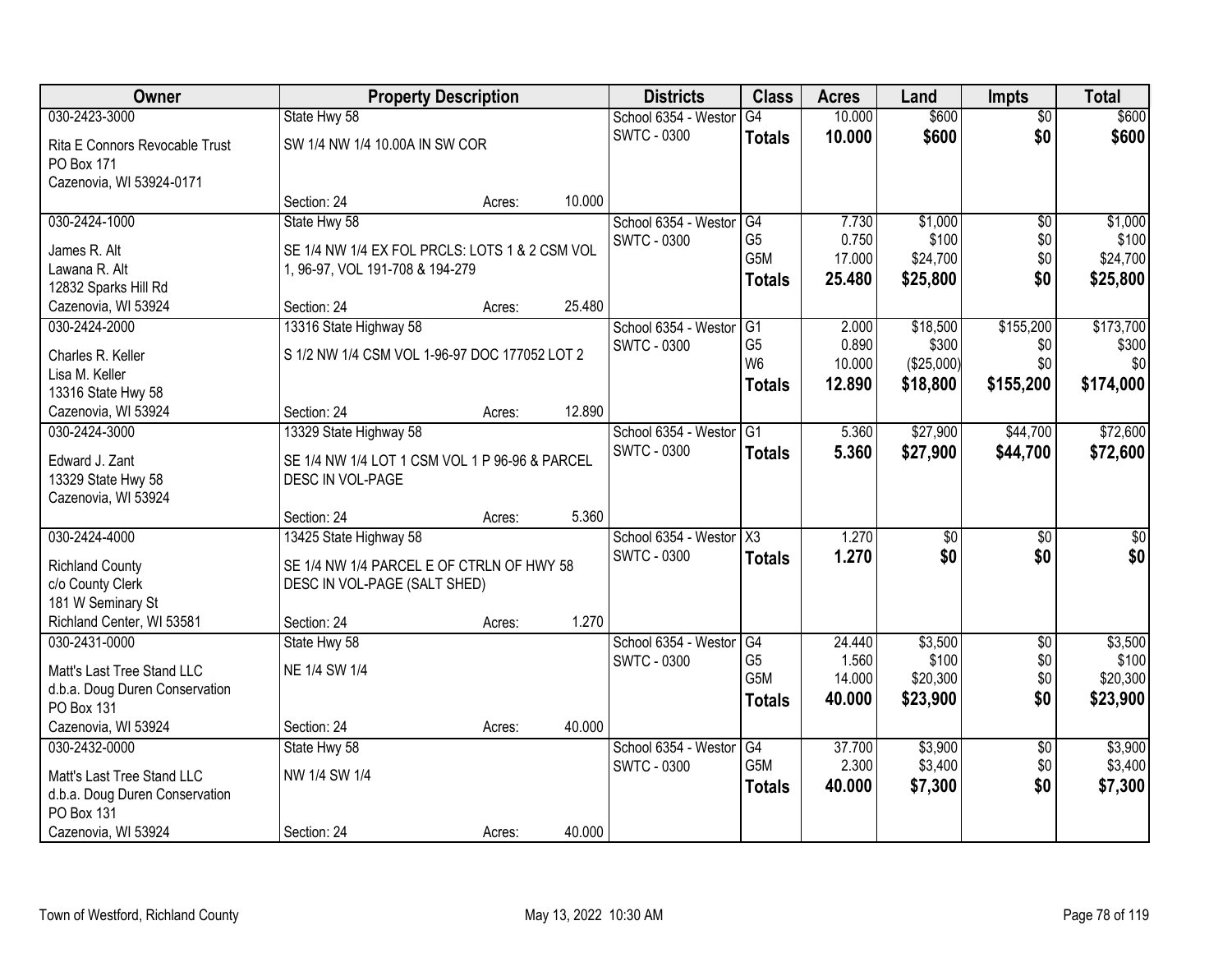| Owner                          |                                                | <b>Property Description</b> |        | <b>Districts</b>     | <b>Class</b>           | <b>Acres</b>    | Land                   | <b>Impts</b>         | <b>Total</b>         |
|--------------------------------|------------------------------------------------|-----------------------------|--------|----------------------|------------------------|-----------------|------------------------|----------------------|----------------------|
| 030-2433-0000                  | State Hwy 58                                   |                             |        | School 6354 - Westor | G4                     | 25.000          | \$3,500                | \$0                  | \$3,500              |
| Matt's Last Tree Stand LLC     | SW 1/4 SW 1/4                                  |                             |        | <b>SWTC - 0300</b>   | G5M                    | 15.000          | \$21,800               | \$0                  | \$21,800             |
| d.b.a. Doug Duren Conservation |                                                |                             |        |                      | <b>Totals</b>          | 40.000          | \$25,300               | \$0                  | \$25,300             |
| PO Box 131                     |                                                |                             |        |                      |                        |                 |                        |                      |                      |
| Cazenovia, WI 53924            | Section: 24                                    | Acres:                      | 40.000 |                      |                        |                 |                        |                      |                      |
| 030-2434-1000                  | 13919 State Highway 58                         |                             |        | School 6354 - Westor | G4                     | 32.950          | \$3,900                | \$0                  | \$3,900              |
| Matt's Last Tree Stand LLC     | SE 1/4 SW 1/4 EX .19A FOR HWY DESC IN DOC      |                             |        | <b>SWTC - 0300</b>   | G <sub>5</sub>         | 1.860           | \$100                  | \$0                  | \$100                |
| d.b.a. Doug Duren Conservation | 267145                                         |                             |        |                      | G5M<br>G7              | 3.000           | \$4,400                | \$0                  | \$4,400              |
| PO Box 131                     |                                                |                             |        |                      |                        | 2.000<br>39.810 | \$17,500<br>\$25,900   | \$62,300<br>\$62,300 | \$79,800<br>\$88,200 |
| Cazenovia, WI 53924            | Section: 24                                    | Acres:                      | 39.810 |                      | <b>Totals</b>          |                 |                        |                      |                      |
| 030-2434-9900                  | State Hwy 58                                   |                             |        | School 6354 - Westor | $\overline{\text{X2}}$ | 0.190           | $\sqrt{6}$             | $\sqrt[6]{}$         | $\sqrt{50}$          |
| State of Wisconsin (Dot)       | SE 1/4 SW 1/4 . 19A FOR HWY DESC IN DOC 267145 |                             |        | SWTC - 0300          | <b>Totals</b>          | 0.190           | \$0                    | \$0                  | \$0                  |
| 3550 Mormon Coulee Rd Po Box 3 |                                                |                             |        |                      |                        |                 |                        |                      |                      |
| Lacrosse, WI 54602-0337        |                                                |                             |        |                      |                        |                 |                        |                      |                      |
|                                | Section: 24                                    | Acres:                      | 0.190  |                      |                        |                 |                        |                      |                      |
| 030-2441-0000                  | State Hwy 58                                   |                             |        | School 6354 - Westor | W8                     | 40.000          | (\$116,000)            | $\sqrt[6]{3}$        | $\sqrt{50}$          |
| Ken Duren et al                | NE 1/4 SE 1/4                                  |                             |        | <b>SWTC - 0300</b>   | <b>Totals</b>          | 40.000          | \$0                    | \$0                  | \$0                  |
| E2844 Mini Creek Rd            |                                                |                             |        |                      |                        |                 |                        |                      |                      |
| Lavalle, WI 53941              |                                                |                             |        |                      |                        |                 |                        |                      |                      |
|                                | Section: 24                                    | Acres:                      | 40.000 |                      |                        |                 |                        |                      |                      |
| 030-2442-1000                  | State Hwy 58                                   |                             |        | School 6354 - Weston | G4                     | 34.930          | \$6,100                | \$0                  | \$6,100              |
| <b>Tyson Hall</b>              | NW 1/4 SE 1/4 EX CSM 899                       |                             |        | <b>SWTC - 0300</b>   | G <sub>5</sub>         | 5.000           | \$11,000               | \$0                  | \$11,000             |
| PO Box 620298                  |                                                |                             |        |                      | <b>Totals</b>          | 39.930          | \$17,100               | \$0                  | \$17,100             |
| Middleton, WI 53562            |                                                |                             |        |                      |                        |                 |                        |                      |                      |
|                                | Section: 24                                    | Acres:                      | 39.930 |                      |                        |                 |                        |                      |                      |
| 030-2443-0000                  | State Hwy 58                                   |                             |        | School 6354 - Westor | G4                     | 28.000          | \$4,200                | $\overline{$0}$      | \$4,200              |
| Matt's Last Tree Stand LLC     | SW 1/4 SE 1/4                                  |                             |        | <b>SWTC - 0300</b>   | G5M<br>W <sub>6</sub>  | 10.000<br>2.000 | \$14,500               | \$0                  | \$14,500             |
| d.b.a. Doug Duren Conservation |                                                |                             |        |                      | <b>Totals</b>          | 40.000          | ( \$5,800)<br>\$18,700 | \$0<br>\$0           | \$0<br>\$18,700      |
| <b>PO Box 131</b>              |                                                |                             |        |                      |                        |                 |                        |                      |                      |
| Cazenovia, WI 53924            | Section: 24                                    | Acres:                      | 40.000 |                      |                        |                 |                        |                      |                      |
| 030-2444-0000                  | State Hwy 58                                   |                             |        | School 6354 - Westor | G4                     | 30.000          | \$4,800                | $\overline{50}$      | \$4,800              |
| Matt's Last Tree Stand LLC     | SE 1/4 SE 1/4                                  |                             |        | <b>SWTC - 0300</b>   | G5M                    | 6.000           | \$8,700                | \$0                  | \$8,700              |
| d.b.a. Doug Duren Conservation |                                                |                             |        |                      | W <sub>6</sub>         | 4.000<br>40.000 | (\$11,600)<br>\$13,500 | \$0<br>\$0           | \$0<br>\$13,500      |
| <b>PO Box 131</b>              |                                                |                             |        |                      | <b>Totals</b>          |                 |                        |                      |                      |
| Cazenovia, WI 53924            | Section: 24                                    | Acres:                      | 40.000 |                      |                        |                 |                        |                      |                      |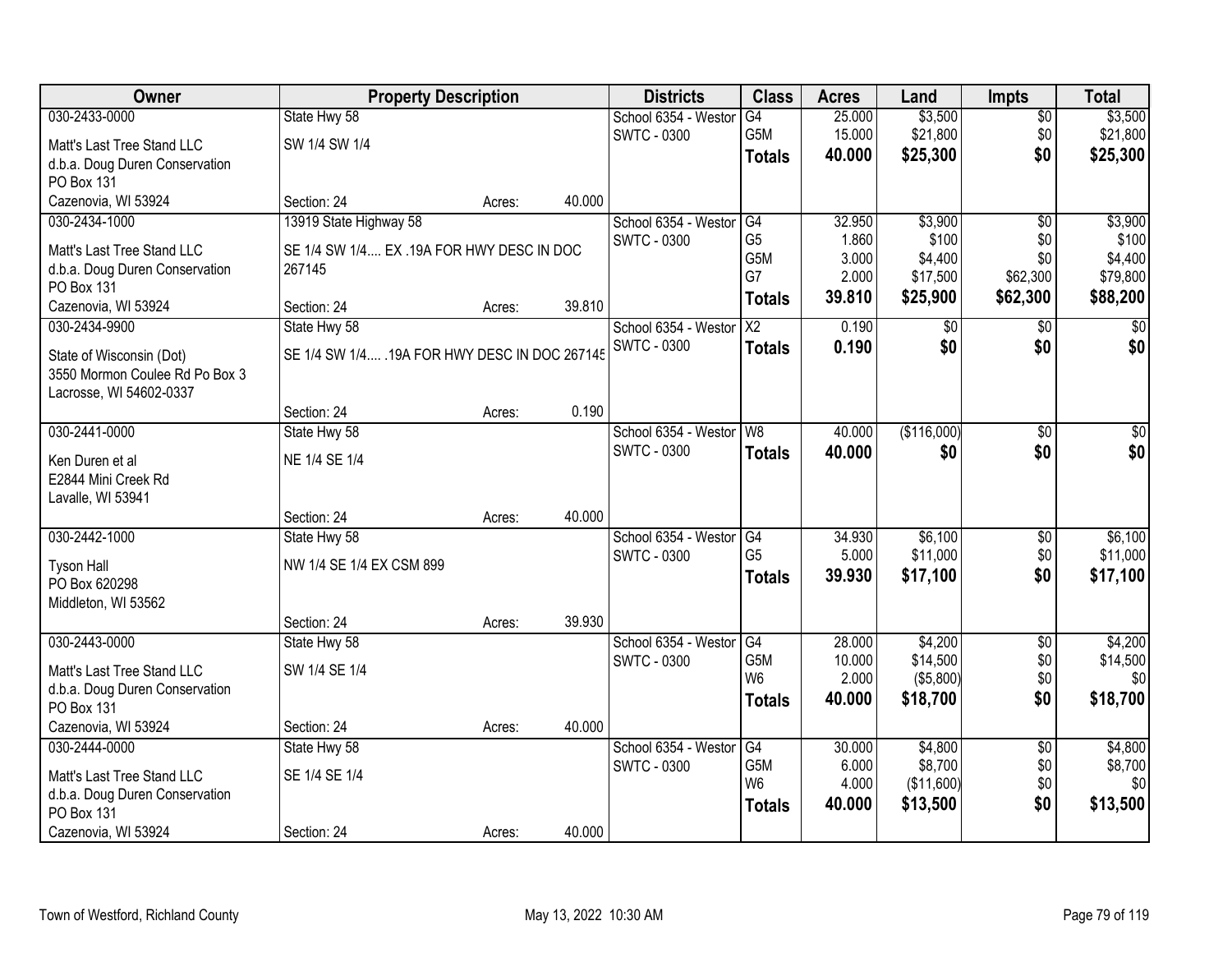| Owner                          | <b>Property Description</b>              |        |        | <b>Districts</b>        | <b>Class</b>   | <b>Acres</b> | Land        | <b>Impts</b>    | <b>Total</b>    |
|--------------------------------|------------------------------------------|--------|--------|-------------------------|----------------|--------------|-------------|-----------------|-----------------|
| 030-2511-0000                  | State Hwy 58                             |        |        | School 6354 - Westor    | G4             | 1.000        | \$200       | \$0             | \$200           |
| Matt's Last Tree Stand LLC     | NE 1/4 NE 1/4                            |        |        | <b>SWTC - 0300</b>      | W <sub>6</sub> | 39.000       | ( \$56,600] | \$0             | \$0             |
| d.b.a. Doug Duren Conservation |                                          |        |        |                         | <b>Totals</b>  | 40.000       | \$200       | \$0             | \$200           |
| PO Box 131                     |                                          |        |        |                         |                |              |             |                 |                 |
| Cazenovia, WI 53924            | Section: 25                              | Acres: | 40.000 |                         |                |              |             |                 |                 |
| 030-2512-0000                  | State Hwy 58                             |        |        | School 6354 - Westor    | G4             | 5.000        | \$800       | $\overline{50}$ | \$800           |
| Matt's Last Tree Stand LLC     | NW 1/4 NE 1/4                            |        |        | SWTC - 0300             | W <sub>6</sub> | 35.000       | (\$50,800)  | \$0             | \$0             |
| d.b.a. Doug Duren Conservation |                                          |        |        |                         | <b>Totals</b>  | 40.000       | \$800       | \$0             | \$800           |
| PO Box 131                     |                                          |        |        |                         |                |              |             |                 |                 |
| Cazenovia, WI 53924            | Section: 25                              | Acres: | 40.000 |                         |                |              |             |                 |                 |
| 030-2513-0000                  | State Hwy 58                             |        |        | School 6354 - Westor W6 |                | 40.000       | (\$116,000) | \$0             | $\overline{50}$ |
| Matt's Last Tree Stand LLC     | SW 1/4 NE 1/4                            |        |        | SWTC - 0300             | <b>Totals</b>  | 40.000       | \$0         | \$0             | \$0             |
| d.b.a. Doug Duren Conservation |                                          |        |        |                         |                |              |             |                 |                 |
| PO Box 131                     |                                          |        |        |                         |                |              |             |                 |                 |
| Cazenovia, WI 53924            | Section: 25                              | Acres: | 40.000 |                         |                |              |             |                 |                 |
| 030-2514-0000                  | State Hwy 58                             |        |        | School 6354 - Weston    | W <sub>6</sub> | 40.000       | (\$116,000) | $\sqrt[6]{3}$   | $\sqrt{50}$     |
| Matt's Last Tree Stand LLC     | SE 1/4 NE 1/4                            |        |        | <b>SWTC - 0300</b>      | <b>Totals</b>  | 40.000       | \$0         | \$0             | \$0             |
| d.b.a. Doug Duren Conservation |                                          |        |        |                         |                |              |             |                 |                 |
| PO Box 131                     |                                          |        |        |                         |                |              |             |                 |                 |
| Cazenovia, WI 53924            | Section: 25                              | Acres: | 40.000 |                         |                |              |             |                 |                 |
| 030-2521-1000                  | 14056 State Highway 58                   |        |        | School 6354 - Westor    | G1             | 2.000        | \$18,500    | \$23,000        | \$41,500        |
| Steven G. Gilbert              | NE 1/4 NW 1/4 W OF CTRLN OF STATE HWY 58 |        |        | SWTC - 0300             | G4             | 2.000        | \$300       | \$0             | \$300           |
| Carol S. Gilbert               |                                          |        |        |                         | G <sub>5</sub> | 21.000       | \$22,100    | \$0             | \$22,100        |
| 14056 State Hwy 58             |                                          |        |        |                         | <b>Totals</b>  | 25.000       | \$40,900    | \$23,000        | \$63,900        |
| Cazenovia, WI 53924            | Section: 25                              | Acres: | 25.000 |                         |                |              |             |                 |                 |
| 030-2521-2000                  | 14053 State Highway 58                   |        |        | School 6354 - Westor    | G1             | 15.000       | \$52,500    | \$162,100       | \$214,600       |
| Wesley N. Siemandel            | NE 1/4 NW 1/4 E OF CTLRN OF STATE HWY 58 |        |        | <b>SWTC - 0300</b>      | <b>Totals</b>  | 15.000       | \$52,500    | \$162,100       | \$214,600       |
| Brenda M. Siemandel            |                                          |        |        |                         |                |              |             |                 |                 |
| 14053 State Hwy 58             |                                          |        |        |                         |                |              |             |                 |                 |
| Cazenovia, WI 53924            | Section: 25                              | Acres: | 15.000 |                         |                |              |             |                 |                 |
| 030-2522-0000                  | State Highway 58                         |        |        | School 6354 - Westor    | G4             | 30.000       | \$4,800     | $\overline{50}$ | \$4,800         |
| Steven G. Gilbert              | NW 1/4 NW 1/4                            |        |        | SWTC - 0300             | G <sub>5</sub> | 10.000       | \$11,000    | \$0             | \$11,000        |
| Carol S. Gilbert               |                                          |        |        |                         | <b>Totals</b>  | 40.000       | \$15,800    | \$0             | \$15,800        |
| 14056 State Hwy 58             |                                          |        |        |                         |                |              |             |                 |                 |
| Cazenovia, WI 53924            | Section: 25                              | Acres: | 40.000 |                         |                |              |             |                 |                 |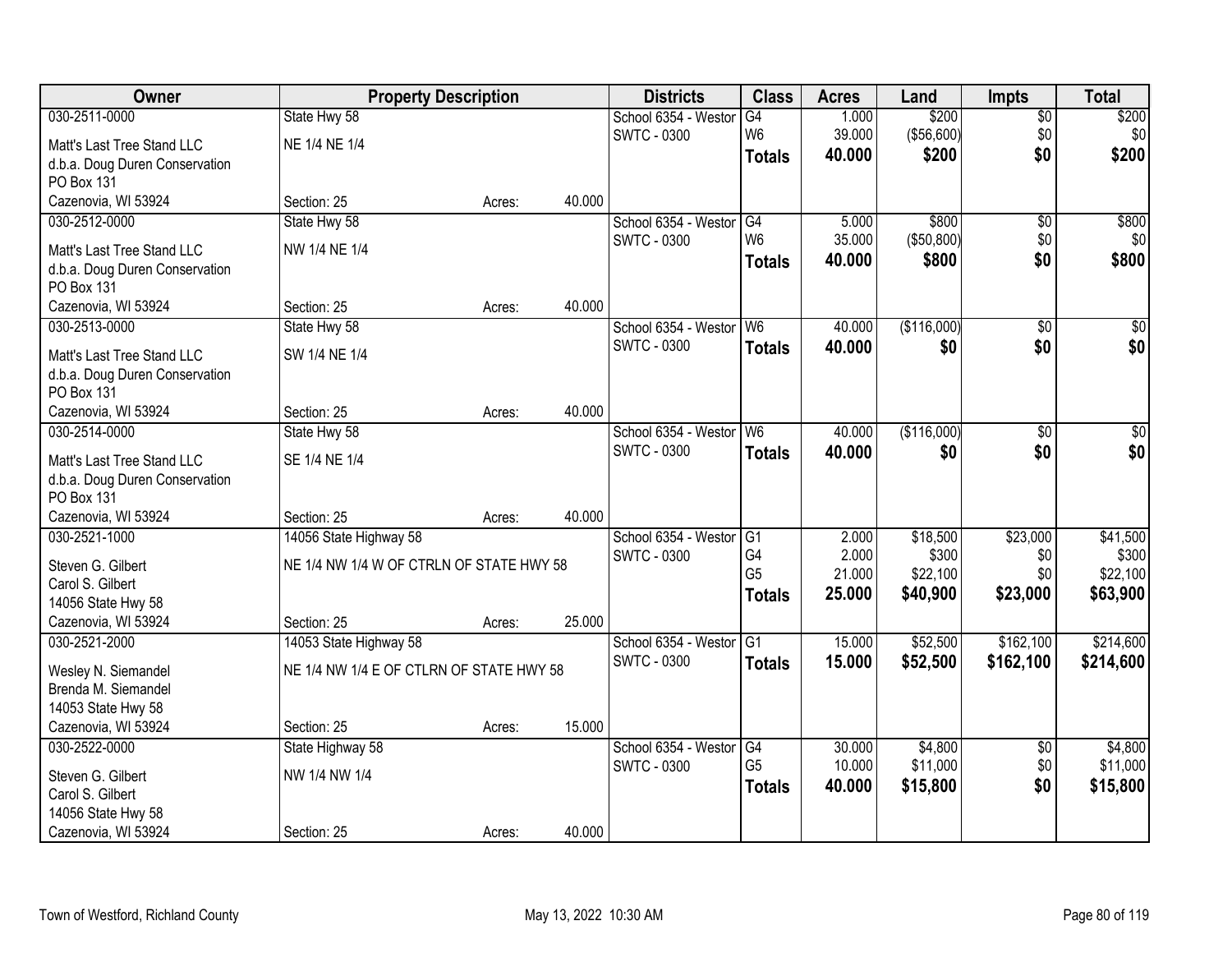| Owner                    | <b>Property Description</b>                    |        |        | <b>Districts</b>     | <b>Class</b>    | <b>Acres</b> | Land     | <b>Impts</b>    | <b>Total</b> |
|--------------------------|------------------------------------------------|--------|--------|----------------------|-----------------|--------------|----------|-----------------|--------------|
| 030-2523-1000            | State Hwy 58                                   |        |        | School 6354 - Westor | G4              | 6.260        | \$1,000  | $\overline{50}$ | \$1,000      |
| Stanley J. Dugenske      | SW 1/4 NW 1/4                                  |        |        | <b>SWTC - 0300</b>   | G <sub>5</sub>  | 3.000        | \$3,300  | \$0             | \$3,300      |
| Melissa L. Dugenske      |                                                |        |        |                      | G5M             | 1.000        | \$1,500  | \$0             | \$1,500      |
| 14438 State Hwy 58       |                                                |        |        |                      | <b>Totals</b>   | 10.260       | \$5,800  | \$0             | \$5,800      |
| Cazenovia, WI 53924-0605 | Section: 25                                    | Acres: | 10.260 |                      |                 |              |          |                 |              |
| 030-2523-2000            | State Hwy 58                                   |        |        | School 6354 - Westor | G4              | 29.820       | \$5,700  | $\overline{50}$ | \$5,700      |
| Thomas J. Decot          | SW 1/4 NW 1/4                                  |        |        | <b>SWTC - 0300</b>   | <b>Totals</b>   | 29.820       | \$5,700  | \$0             | \$5,700      |
| 33221 Micheals Rd        |                                                |        |        |                      |                 |              |          |                 |              |
| Cazenovia, WI 53924      |                                                |        |        |                      |                 |              |          |                 |              |
|                          | Section: 25                                    | Acres: | 29.820 |                      |                 |              |          |                 |              |
| 030-2524-1000            | 14438 State Highway 58                         |        |        | School 6354 - Westor | G4              | 4.000        | \$600    | $\overline{50}$ | \$600        |
| Stanley J. Dugenske      | SE 1/4 NW 1/4 W OF CTRLN OF HWY 58             |        |        | <b>SWTC - 0300</b>   | G <sub>5</sub>  | 13.500       | \$13,900 | \$0             | \$13,900     |
| Melissa Dugenske         |                                                |        |        |                      | G5M             | 12.000       | \$17,400 | \$0             | \$17,400     |
| 14438 State Hwy 58       |                                                |        |        |                      | G7              | 1.000        | \$10,000 | \$139,900       | \$149,900    |
| Cazenovia, WI 53924-0605 | Section: 25                                    | Acres: | 30.500 |                      | <b>Totals</b>   | 30.500       | \$41,900 | \$139,900       | \$181,800    |
| 030-2524-2000            | 14361 State Highway 58                         |        |        | School 6354 - Weston | G1              | 9.500        | \$39,500 | \$137,700       | \$177,200    |
| Mike Mason Living Trust  | SE 1/4 NW 1/4 E OF CTRLN OF HWY 58 (SURVEY)    |        |        | <b>SWTC - 0300</b>   | <b>Totals</b>   | 9.500        | \$39,500 | \$137,700       | \$177,200    |
| 14361 State Hwy 58       |                                                |        |        |                      |                 |              |          |                 |              |
| Cazenovia, WI 53924      |                                                |        |        |                      |                 |              |          |                 |              |
|                          | Section: 25                                    | Acres: | 9.500  |                      |                 |              |          |                 |              |
| 030-2531-1000            | 14624 State Highway 58                         |        |        | School 6354 - Westor | G1              | 2.000        | \$18,500 | \$83,200        | \$101,700    |
| Kyle R. Hoppman          | E 1/2 SW 1/4 W OF CTRLN OF STATE HWY 58 & N OF |        |        | <b>SWTC - 0300</b>   | G <sub>4</sub>  | 21.020       | \$3,700  | \$0             | \$3,700      |
| Laurel D. Ballweg        | CTRLN OF MICHAELS ROAD AS DESC IN VOL-PGE      |        |        |                      | G <sub>5</sub>  | 0.980        | \$100    | \$0             | \$100        |
| 14624 Sth 58             |                                                |        |        |                      | G5M             | 7.000        | \$10,200 | \$0             | \$10,200     |
| Cazenovia, WI 53924      | Section: 25                                    | Acres: | 31.000 |                      | <b>Totals</b>   | 31.000       | \$32,500 | \$83,200        | \$115,700    |
| 030-2531-2000            | 14535 State Highway 58                         |        |        | School 6354 - Westor | G4              | 5.000        | \$300    | \$0             | \$300        |
| Linda L. Wagner          | NE 1/4 SW 1/4 E OF CTRLN OF HWY 58             |        |        | <b>SWTC - 0300</b>   | G <sub>5</sub>  | 3.000        | \$600    | \$0             | \$600        |
| 14535 State Hwy 58       |                                                |        |        |                      | G7              | 2.000        | \$17,500 | \$162,400       | \$179,900    |
| Cazenovia, WI 53924      |                                                |        |        |                      | <b>Totals</b>   | 10,000       | \$18,400 | \$162,400       | \$180,800    |
|                          | Section: 25                                    | Acres: | 10.000 |                      |                 |              |          |                 |              |
| 030-2531-3000            | 14726 State Highway 58                         |        |        | School 6354 - Westor | $\overline{G1}$ | 4.400        | \$25,200 | \$104,800       | \$130,000    |
| Ryan J. Schuenke         | E 1/2 SW 1/4 LAND DESC IN VOL-PAGE W OF CTRLN  |        |        | <b>SWTC - 0300</b>   | <b>Totals</b>   | 4.400        | \$25,200 | \$104,800       | \$130,000    |
| 14726 State Hwy 58       | HWY "58"                                       |        |        |                      |                 |              |          |                 |              |
| Cazenovia, WI 53924      |                                                |        |        |                      |                 |              |          |                 |              |
|                          | Section: 25                                    | Acres: | 4.400  |                      |                 |              |          |                 |              |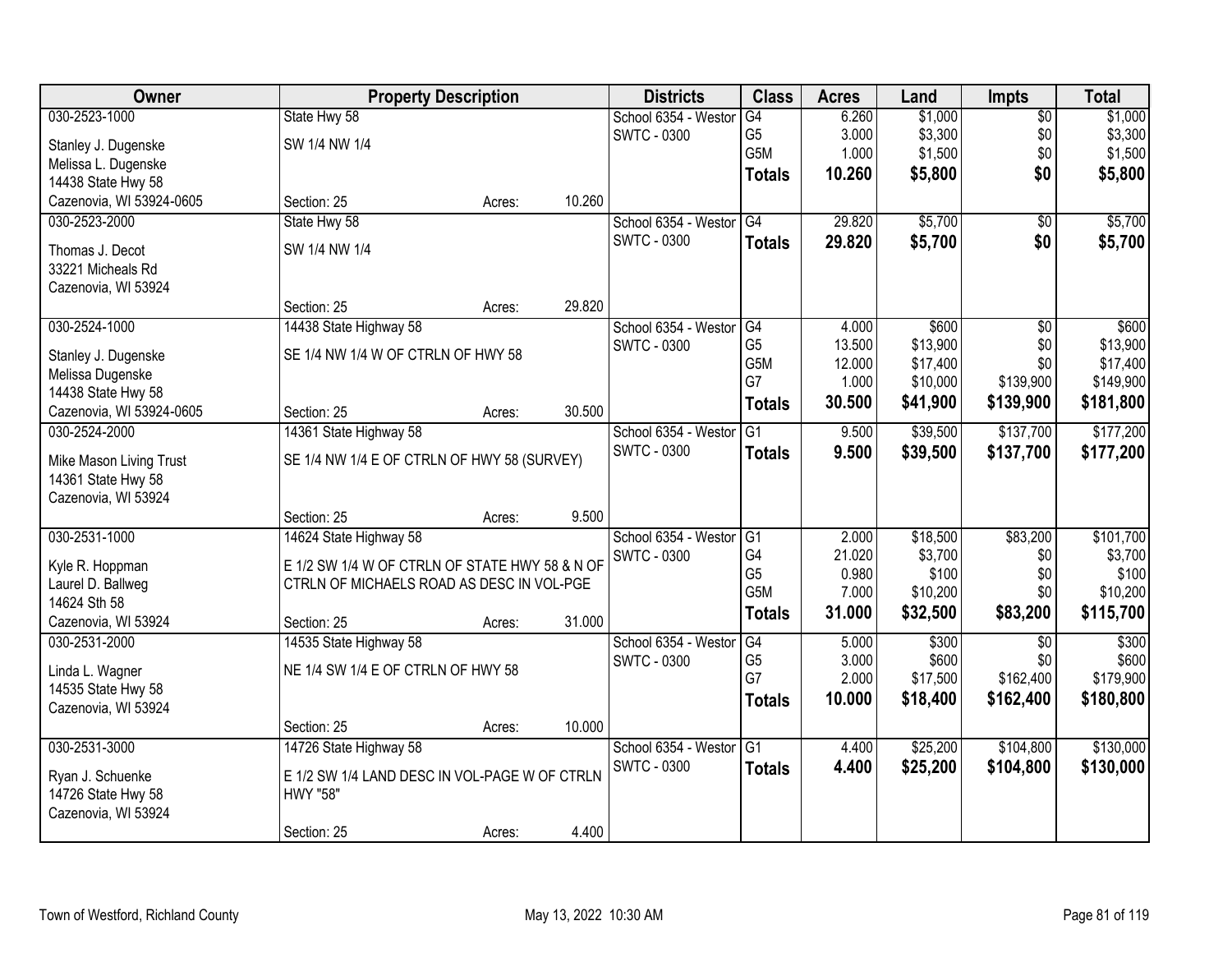| Owner                               | <b>Property Description</b>                   |        |        | <b>Districts</b>        | <b>Class</b>    | <b>Acres</b> | Land     | <b>Impts</b>    | <b>Total</b> |
|-------------------------------------|-----------------------------------------------|--------|--------|-------------------------|-----------------|--------------|----------|-----------------|--------------|
| 030-2532-0000                       | Michaels Rd                                   |        |        | School 6354 - Westor    | G1              | 1.000        | \$11,000 | \$7,100         | \$18,100     |
| Bernd J Ruckdaeschel Trust          | NW 1/4 SW 1/4                                 |        |        | <b>SWTC - 0300</b>      | G4              | 33.250       | \$6,100  | \$0             | \$6,100      |
| Sandra I Ruckdaeschel Trust         |                                               |        |        |                         | G <sub>5</sub>  | 2.750        | \$2,300  | \$0             | \$2,300      |
| 822 Judson Ave #7                   |                                               |        |        |                         | G5M             | 3.000        | \$4,400  | \$0             | \$4,400      |
| Evanston, IL 60202                  | Section: 25                                   | Acres: | 40.000 |                         | <b>Totals</b>   | 40.000       | \$23,800 | \$7,100         | \$30,900     |
| 030-2533-0000                       | 33221 Michaels Rd                             |        |        | School 6354 - Westor    | G4              | 35.000       | \$6,800  | $\overline{50}$ | \$6,800      |
| Thomas J. Decot                     | SW 1/4 SW 1/4                                 |        |        | <b>SWTC - 0300</b>      | G <sub>5</sub>  | 3.000        | \$1,800  | \$0             | \$1,800      |
| 33221 Michaels Rd                   |                                               |        |        |                         | G7              | 2.000        | \$17,500 | \$73,100        | \$90,600     |
| Cazenovia, WI 53924                 |                                               |        |        |                         | <b>Totals</b>   | 40.000       | \$26,100 | \$73,100        | \$99,200     |
|                                     | Section: 25                                   | Acres: | 40.000 |                         |                 |              |          |                 |              |
| 030-2534-1000                       | 33445 Michaels Rd                             |        |        | School 6354 - Westor    | $\overline{G1}$ | 2.000        | \$18,500 | \$101,100       | \$119,600    |
| Ca & Tm LLC                         | SE 1/4 SW 1/4 WEST OF CTRLN OF HWY 58 & SOUTH |        |        | <b>SWTC - 0300</b>      | G4              | 6.760        | \$1,200  | \$0             | \$1,200      |
| 33445 Michaels Rd                   | OF CTRLN OF MICHAEL RD                        |        |        |                         | G <sub>5</sub>  | 8.240        | \$7,800  | \$0             | \$7,800      |
| Cazenovia, WI 53924                 |                                               |        |        |                         | <b>Totals</b>   | 17.000       | \$27,500 | \$101,100       | \$128,600    |
|                                     | Section: 25                                   | Acres: | 17.000 |                         |                 |              |          |                 |              |
| 030-2534-2000                       | State Highway 58                              |        |        | School 6354 - Westor    | G4              | 16.950       | \$1,400  | \$0             | \$1,400      |
| Linda L. Wagner                     | SE 1/4 SW 1/4 E OF CTRLN OF HWY 58            |        |        | <b>SWTC - 0300</b>      | G <sub>5</sub>  | 1.050        | \$100    | \$0             | \$100        |
| 14535 State Hwy 58                  |                                               |        |        |                         | <b>Totals</b>   | 18.000       | \$1,500  | \$0             | \$1,500      |
| Cazenovia, WI 53924                 |                                               |        |        |                         |                 |              |          |                 |              |
|                                     | Section: 25                                   | Acres: | 18.000 |                         |                 |              |          |                 |              |
| 030-2541-0000                       | State Highway 58                              |        |        | School 6354 - Westor    | $\overline{G4}$ | 13.000       | \$2,100  | $\overline{50}$ | \$2,100      |
|                                     | NE 1/4 SE 1/4                                 |        |        | <b>SWTC - 0300</b>      | G5M             | 27.000       | \$39,200 | \$0             | \$39,200     |
| John M. Sheahan<br>Debra L. Sheahan |                                               |        |        |                         | <b>Totals</b>   | 40.000       | \$41,300 | \$0             | \$41,300     |
| 33904 County Hwy S                  |                                               |        |        |                         |                 |              |          |                 |              |
| Cazenovia, WI 53924                 | Section: 25                                   | Acres: | 40.000 |                         |                 |              |          |                 |              |
| 030-2542-0000                       | State Highway 58                              |        |        | School 6354 - Westor G4 |                 | 40.000       | \$4,600  | $\overline{60}$ | \$4,600      |
|                                     |                                               |        |        | <b>SWTC - 0300</b>      | <b>Totals</b>   | 40.000       | \$4,600  | \$0             | \$4,600      |
| Linda L. Wagner                     | NW 1/4 SE 1/4                                 |        |        |                         |                 |              |          |                 |              |
| 14535 State Hwy 58                  |                                               |        |        |                         |                 |              |          |                 |              |
| Cazenovia, WI 53924                 | Section: 25                                   |        | 40.000 |                         |                 |              |          |                 |              |
| 030-2543-0000                       | State Highway 58                              | Acres: |        | School 6354 - Westor    | G4              | 40.000       | \$6,400  | $\overline{50}$ | \$6,400      |
|                                     |                                               |        |        | SWTC - 0300             | <b>Totals</b>   | 40.000       | \$6,400  | \$0             | \$6,400      |
| Linda L. Wagner                     | SW 1/4 SE 1/4                                 |        |        |                         |                 |              |          |                 |              |
| 14535 State Hwy 58                  |                                               |        |        |                         |                 |              |          |                 |              |
| Cazenovia, WI 53924                 |                                               |        |        |                         |                 |              |          |                 |              |
|                                     | Section: 25                                   | Acres: | 40.000 |                         |                 |              |          |                 |              |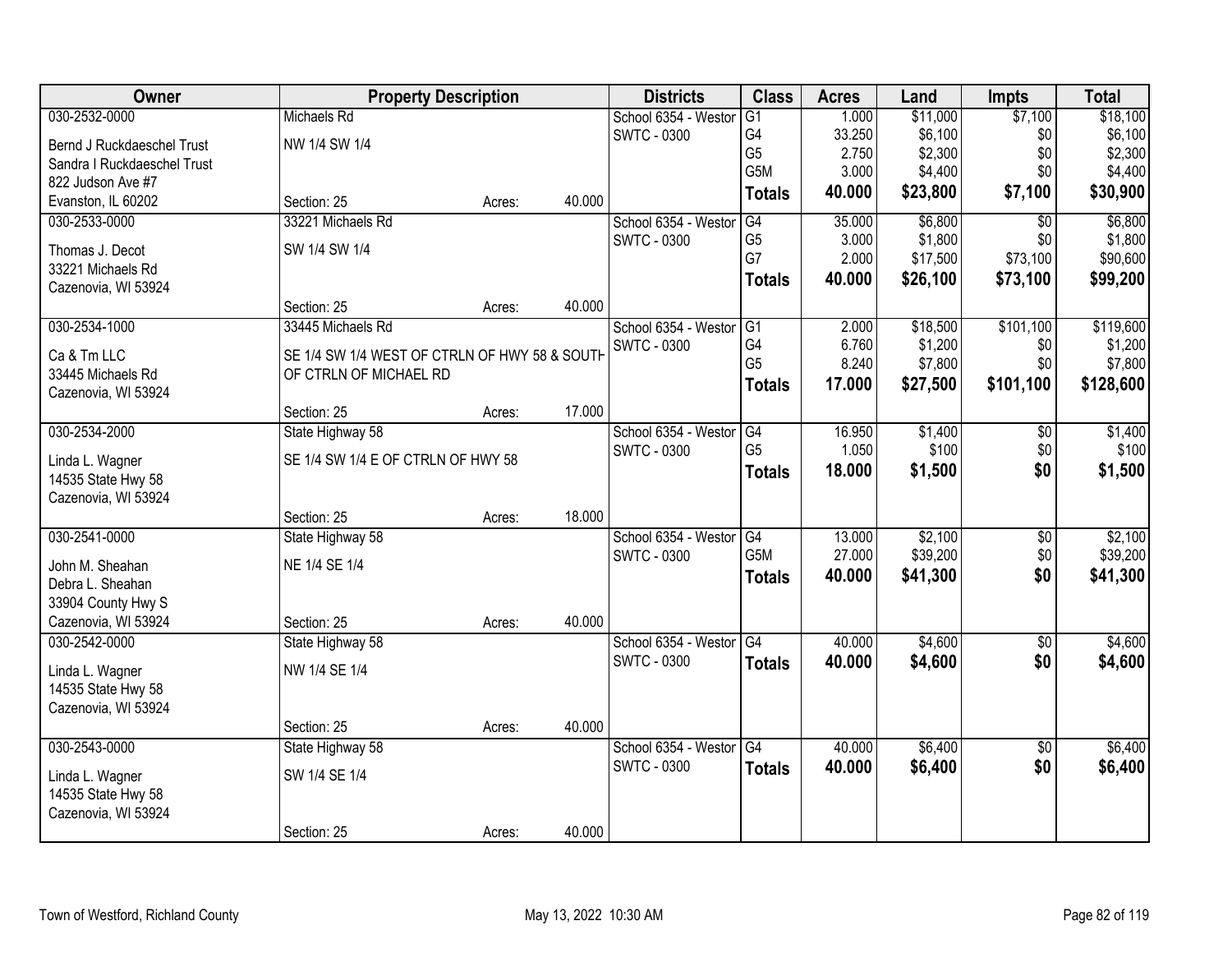| Owner                                | <b>Property Description</b>        |        |        | <b>Districts</b>     | <b>Class</b>     | <b>Acres</b> | Land     | <b>Impts</b>    | <b>Total</b> |
|--------------------------------------|------------------------------------|--------|--------|----------------------|------------------|--------------|----------|-----------------|--------------|
| 030-2544-0000                        | State Highway 58                   |        |        | School 6354 - Westor | G4               | 39.000       | \$6,800  | $\sqrt{$0}$     | \$6,800      |
| John M. Sheahan                      | SE 1/4 SE 1/4                      |        |        | <b>SWTC - 0300</b>   | G5M              | 1.000        | \$1,500  | \$0             | \$1,500      |
| Debra L. Sheahan                     |                                    |        |        |                      | <b>Totals</b>    | 40.000       | \$8,300  | \$0             | \$8,300      |
| 33904 County Hwy S                   |                                    |        |        |                      |                  |              |          |                 |              |
| Cazenovia, WI 53924                  | Section: 25                        | Acres: | 40.000 |                      |                  |              |          |                 |              |
| 030-2611-0000                        | State Hwy 58                       |        |        | School 6354 - Westor | G4               | 35.000       | \$4,200  | \$0             | \$4,200      |
| Glynnspring, LLC                     | NE 1/4 NE 1/4                      |        |        | <b>SWTC - 0300</b>   | G5M              | 5.000        | \$7,300  | \$0             | \$7,300      |
| c/o Mark Mcglynn                     |                                    |        |        |                      | <b>Totals</b>    | 40.000       | \$11,500 | \$0             | \$11,500     |
| 1411 Greene St                       |                                    |        |        |                      |                  |              |          |                 |              |
| Fort Atkinson, WI 53538              | Section: 26                        | Acres: | 40.000 |                      |                  |              |          |                 |              |
| 030-2612-0000                        | State Hwy 58                       |        |        | School 6354 - Westor | G4               | 24.000       | \$3,500  | \$0             | \$3,500      |
|                                      | NW 1/4 NE 1/4                      |        |        | SWTC - 0300          | G <sub>5</sub>   | 3.000        | \$800    | \$0             | \$800        |
| Glynnspring, LLC<br>c/o Mark Mcglynn |                                    |        |        |                      | G <sub>5</sub> M | 13.000       | \$18,900 | \$0             | \$18,900     |
| 1411 Greene St                       |                                    |        |        |                      | <b>Totals</b>    | 40.000       | \$23,200 | \$0             | \$23,200     |
| Fort Atkinson, WI 53538              | Section: 26                        | Acres: | 40.000 |                      |                  |              |          |                 |              |
| 030-2613-0000                        | State Hwy 58                       |        |        | School 6354 - Weston | G4               | 8.000        | \$1,800  | \$0             | \$1,800      |
|                                      |                                    |        |        | <b>SWTC - 0300</b>   | G5M              | 32.000       | \$46,400 | \$0             | \$46,400     |
| Thomas J. Decot<br>33221 Micheals Rd | SW 1/4 NE 1/4                      |        |        |                      | <b>Totals</b>    | 40.000       | \$48,200 | \$0             | \$48,200     |
| Cazenovia, WI 53924                  |                                    |        |        |                      |                  |              |          |                 |              |
|                                      | Section: 26                        | Acres: | 40.000 |                      |                  |              |          |                 |              |
| 030-2614-0000                        | State Hwy 58                       |        |        | School 6354 - Weston | $\overline{G4}$  | 16.000       | \$2,500  | $\overline{50}$ | \$2,500      |
|                                      |                                    |        |        | SWTC - 0300          | G <sub>5</sub> M | 24.000       | \$34,800 | \$0             | \$34,800     |
| Thomas J. Decot                      | SE 1/4 NE 1/4                      |        |        |                      | <b>Totals</b>    | 40.000       | \$37,300 | \$0             | \$37,300     |
| 33221 Micheals Rd                    |                                    |        |        |                      |                  |              |          |                 |              |
| Cazenovia, WI 53924                  | Section: 26                        | Acres: | 40.000 |                      |                  |              |          |                 |              |
| 030-2621-0000                        | State Hwy 58                       |        |        | School 6354 - Westor | G4               | 7.000        | \$1,100  | $\sqrt{6}$      | \$1,100      |
|                                      |                                    |        |        | <b>SWTC - 0300</b>   | G5M              | 33.000       | \$47,900 | \$0             | \$47,900     |
| Michael & Mary Neary Revocable Trust | NE 1/4 NW 1/4                      |        |        |                      | <b>Totals</b>    | 40.000       | \$49,000 | \$0             | \$49,000     |
| E4413 Pearson Rd                     |                                    |        |        |                      |                  |              |          |                 |              |
| La Valle, WI 53941                   |                                    |        | 40.000 |                      |                  |              |          |                 |              |
| 030-2622-1000                        | Section: 26<br>32009 County Rd I   | Acres: |        | School 6354 - Westor | G4               | 6.000        | \$1,100  | $\overline{50}$ | \$1,100      |
|                                      |                                    |        |        | SWTC - 0300          | G <sub>5</sub>   | 21.000       | \$21,500 | \$0             | \$21,500     |
| Chad P. Frank                        | W 1/2 NW 1/4 NW OF CTRLN OF HWY NN |        |        |                      | G7               | 1.000        | \$10,000 | \$163,900       | \$173,900    |
| <b>Heather Frank</b>                 |                                    |        |        |                      | <b>Totals</b>    | 28.000       | \$32,600 | \$163,900       | \$196,500    |
| 32009 Cth I                          |                                    |        |        |                      |                  |              |          |                 |              |
| Cazenovia, WI 53924                  | Section: 26                        | Acres: | 28.000 |                      |                  |              |          |                 |              |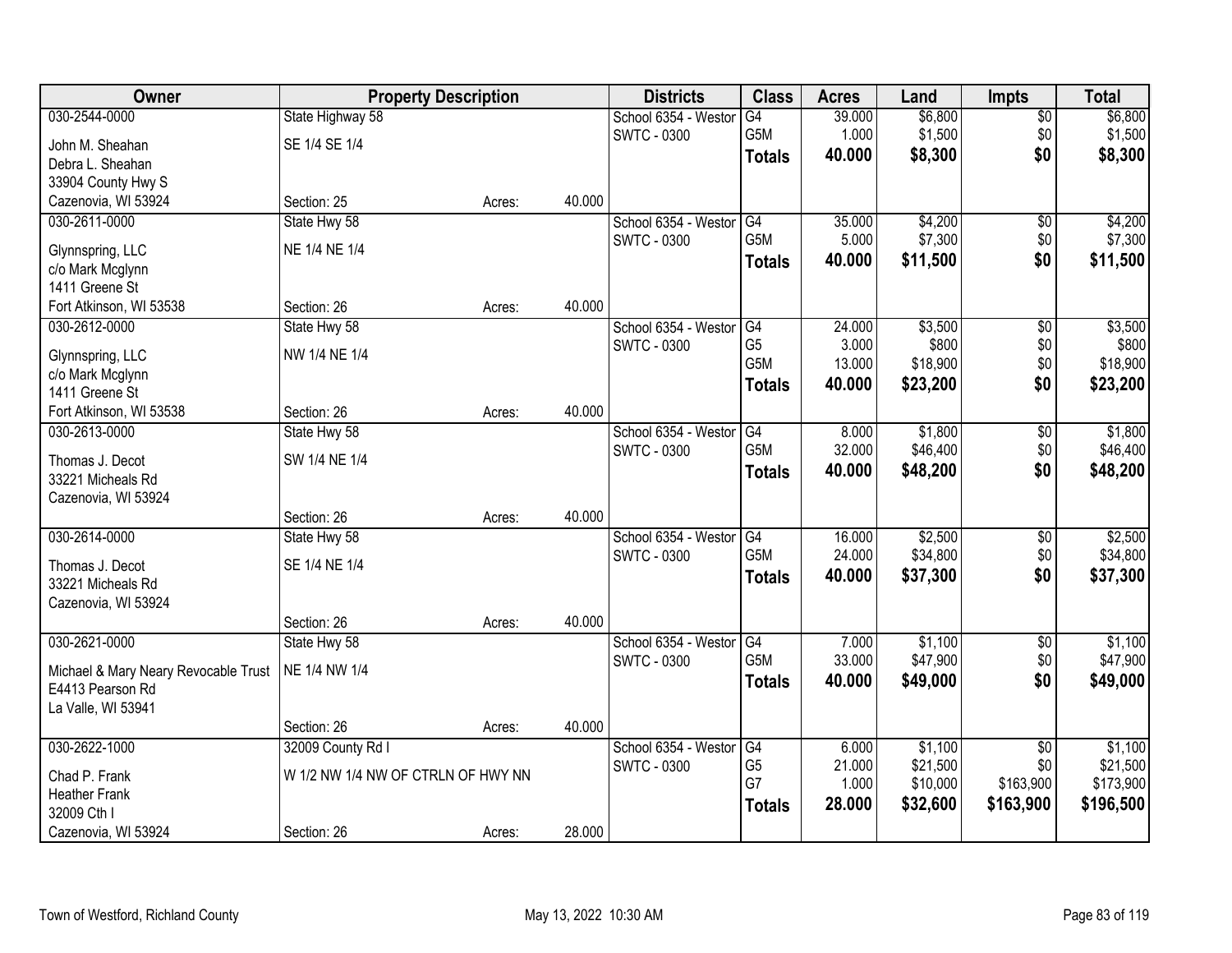| Owner                                                    | <b>Property Description</b>                     |        |        | <b>Districts</b>     | <b>Class</b>     | <b>Acres</b> | Land     | <b>Impts</b>    | <b>Total</b> |
|----------------------------------------------------------|-------------------------------------------------|--------|--------|----------------------|------------------|--------------|----------|-----------------|--------------|
| 030-2623-2000                                            | County Rd NN                                    |        |        | School 6354 - Weston | G4               | 0.340        | \$100    | $\overline{50}$ | \$100        |
| Michael & Mary Neary Revocable Trust                     | W 1/2 NW 1/4 SE OF CTRLN OF HWY NN              |        |        | <b>SWTC - 0300</b>   | G <sub>5</sub>   | 0.920        | \$100    | \$0             | \$100        |
| E4413 Pearson Rd                                         |                                                 |        |        |                      | G5M              | 49.740       | \$72,900 | \$0             | \$72,900     |
| La Valle, WI 53941                                       |                                                 |        |        |                      | G7               | 1.000        | \$5,000  | \$4,600         | \$9,600      |
|                                                          | Section: 26                                     | Acres: | 52.000 |                      | <b>Totals</b>    | 52.000       | \$78,100 | \$4,600         | \$82,700     |
| 030-2624-0000                                            | State Hwy 58                                    |        |        | School 6354 - Westor | G4               | 13.000       | \$2,100  | $\overline{50}$ | \$2,100      |
|                                                          | SE 1/4 NW 1/4                                   |        |        | SWTC - 0300          | G5M              | 27.000       | \$39,200 | \$0             | \$39,200     |
| Michael & Mary Neary Revocable Trust<br>E4413 Pearson Rd |                                                 |        |        |                      | <b>Totals</b>    | 40.000       | \$41,300 | \$0             | \$41,300     |
| La Valle, WI 53941                                       |                                                 |        |        |                      |                  |              |          |                 |              |
|                                                          | Section: 26                                     | Acres: | 40.000 |                      |                  |              |          |                 |              |
| 030-2631-2000                                            | 14750 Bernhardt Ln                              |        |        | School 6354 - Westor | G1               | 2.000        | \$18,500 | \$98,600        | \$117,100    |
|                                                          |                                                 |        |        | <b>SWTC - 0300</b>   | G4               | 14.000       | \$2,200  | \$0             | \$2,200      |
| David C. Bauer                                           | E 1/2 SW 1/4 PARCEL DESC IN VOL-PAGE            |        |        |                      | G5M              | 17.970       | \$22,500 | \$0             | \$22,500     |
| Ursula Barry Bauer                                       |                                                 |        |        |                      | <b>Totals</b>    | 33.970       | \$43,200 | \$98,600        | \$141,800    |
| 14750 Bernhardt Ln                                       |                                                 |        |        |                      |                  |              |          |                 |              |
| Cazenovia, WI 53924                                      | Section: 26                                     | Acres: | 33.970 |                      |                  |              |          |                 |              |
| 030-2632-1000                                            | State Hwy 58                                    |        |        | School 6354 - Weston | G4               | 25.440       | \$4,100  | \$0             | \$4,100      |
| Michael & Mary Neary Revocable Trust                     | N 1/2 SW 1/4 E1565.94' OF N78 RODS              |        |        | <b>SWTC - 0300</b>   | G5M              | 21.000       | \$30,500 | \$0             | \$30,500     |
| E4413 Pearson Rd                                         |                                                 |        |        |                      | <b>Totals</b>    | 46.440       | \$34,600 | \$0             | \$34,600     |
| La Valle, WI 53941                                       |                                                 |        |        |                      |                  |              |          |                 |              |
|                                                          | Section: 26                                     | Acres: | 46.440 |                      |                  |              |          |                 |              |
| 030-2633-1000                                            | County Rd S                                     |        |        | School 6354 - Weston | G4               | 7.000        | \$1,300  | $\overline{30}$ | \$1,300      |
| Randall K. Moe                                           | *SW 1/4 SW 1/4 *NW 1/4 SW 1/4 THE S2 RODS EXTHE |        |        | <b>SWTC - 0300</b>   | G <sub>5</sub>   | 7.500        | \$7,900  | \$0             | \$7,900      |
| Nathan C. Moe                                            | W END OF BOTH, 602' WIDE ON N & 552.44' WIDE ON |        |        |                      | G <sub>5</sub> M | 7.500        | \$10,900 | \$0             | \$10,900     |
| 17696 State Hwy 58                                       | S                                               |        |        |                      | <b>Totals</b>    | 22.000       | \$20,100 | \$0             | \$20,100     |
| Cazenovia, WI 53924                                      | Section: 26                                     | Acres: | 22.000 |                      |                  |              |          |                 |              |
| 030-2633-2000                                            | County Rd S                                     |        |        | School 6354 - Westor | G4               | 10.000       | \$1,900  | $\overline{50}$ | \$1,900      |
|                                                          |                                                 |        |        | <b>SWTC - 0300</b>   | G <sub>5</sub>   | 0.500        | \$200    | \$0             | \$200        |
| Todd J. Knuth                                            | *SW 1/4 SW 1/4 *NW 1/4 SW 1/4 THE S2 RODS W END |        |        |                      | G <sub>5</sub> M | 7.500        | \$10,900 | \$0             | \$10,900     |
| Melissa L. Knuth                                         | OF BOTH, 602' WIDE ON N & 552.44' WIDE ON S     |        |        |                      | <b>Totals</b>    | 18.000       | \$13,000 | \$0             | \$13,000     |
| 32100 County Hwy S                                       |                                                 |        |        |                      |                  |              |          |                 |              |
| Cazenovia, WI 53924                                      | Section: 26                                     | Acres: | 18.000 |                      |                  |              |          |                 |              |
| 030-2634-1000                                            | Fr                                              |        |        | School 6354 - Weston | G4               | 3.000        | \$500    | \$0             | \$500        |
| Randall K. Moe                                           | *SE 1/4 SW 1/4 PARCEL DESCRIBED IN DOCUMENT     |        |        | <b>SWTC - 0300</b>   | G <sub>5</sub>   | 35.540       | \$37,000 | \$0             | \$37,000     |
| Nathan C. Moe                                            | *NE1/4 SW 1/4 THE S2 RODS ADJOINING THE LAND    |        |        |                      | <b>Totals</b>    | 38.540       | \$37,500 | \$0             | \$37,500     |
| 17696 State Hwy 58                                       | <b>DESC ABOVE</b>                               |        |        |                      |                  |              |          |                 |              |
| Cazenovia, WI 53924                                      | Section: 26                                     | Acres: | 38.540 |                      |                  |              |          |                 |              |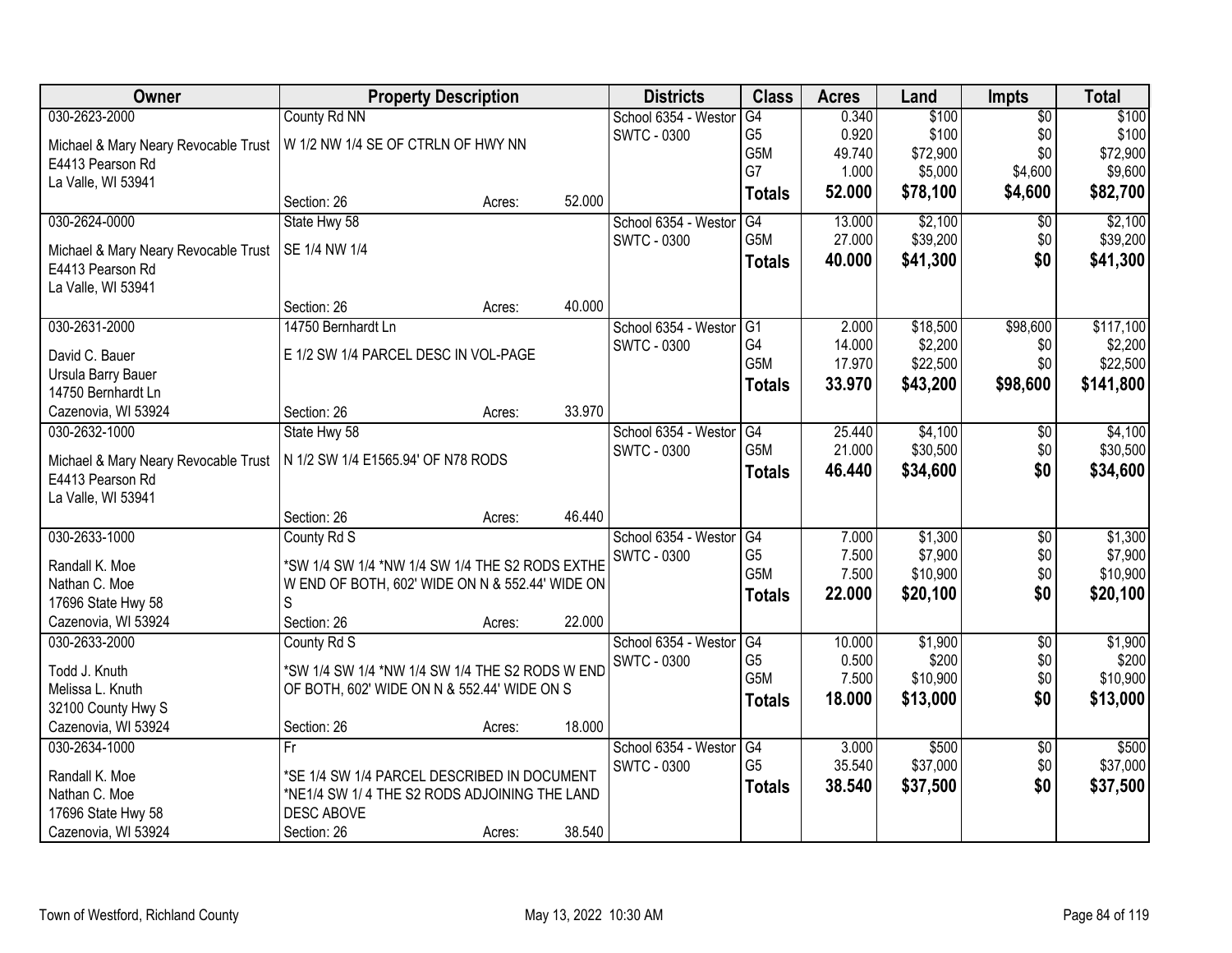| Owner                                                         | <b>Property Description</b>                  |        |        | <b>Districts</b>                           | <b>Class</b>     | <b>Acres</b> | Land     | <b>Impts</b>    | <b>Total</b> |
|---------------------------------------------------------------|----------------------------------------------|--------|--------|--------------------------------------------|------------------|--------------|----------|-----------------|--------------|
| 030-2641-0000                                                 | State Hwy 58                                 |        |        | School 6354 - Westor                       | G4               | 27.000       | \$4,300  | \$0             | \$4,300      |
| Thomas J. Decot                                               | NE 1/4 SE 1/4                                |        |        | <b>SWTC - 0300</b>                         | G5               | 6.000        | \$6,600  | \$0             | \$6,600      |
| 33221 Michaels Rd                                             |                                              |        |        |                                            | G5M              | 7.000        | \$10,200 | \$0             | \$10,200     |
| Cazenovia, WI 53924                                           |                                              |        |        |                                            | <b>Totals</b>    | 40.000       | \$21,100 | \$0             | \$21,100     |
|                                                               | Section: 26                                  | Acres: | 40.000 |                                            |                  |              |          |                 |              |
| 030-2642-0000                                                 | <b>Barnhart Rd</b>                           |        |        | School 6354 - Westor                       | G4               | 3.000        | \$500    | \$0             | \$500        |
|                                                               | NW 1/4 SE 1/4                                |        |        | <b>SWTC - 0300</b>                         | G <sub>5</sub>   | 30.000       | \$28,400 | \$0             | \$28,400     |
| Dennis R Kutka Irrevocable Living Trust<br>15017 Bernhardt Ln |                                              |        |        |                                            | G5M              | 7.000        | \$10,200 | \$0             | \$10,200     |
| Cazenovia, WI 53924                                           |                                              |        |        |                                            | <b>Totals</b>    | 40.000       | \$39,100 | \$0             | \$39,100     |
|                                                               | Section: 26                                  | Acres: | 40.000 |                                            |                  |              |          |                 |              |
| 030-2643-0000                                                 | 15017 Barnhart Rd                            |        |        | School 6354 - Westor                       | G1               | 2.000        | \$18,500 | \$205,800       | \$224,300    |
|                                                               | SW 1/4 SE 1/4                                |        |        | <b>SWTC - 0300</b>                         | G4               | 21.000       | \$3,300  | \$0             | \$3,300      |
| Dennis R Kutka Irrevocable Living Trust<br>15017 Bernhardt Ln |                                              |        |        |                                            | G <sub>5</sub>   | 2.000        | \$2,200  | \$0             | \$2,200      |
| Cazenovia, WI 53924                                           |                                              |        |        |                                            | G5M              | 15.000       | \$21,800 | \$0             | \$21,800     |
|                                                               | Section: 26                                  | Acres: | 40.000 |                                            | <b>Totals</b>    | 40.000       | \$45,800 | \$205,800       | \$251,600    |
| 030-2644-0000                                                 | State Hwy 58                                 |        |        | School 6354 - Weston                       | G4               | 17.250       | \$2,700  | \$0             | \$2,700      |
|                                                               |                                              |        |        | <b>SWTC - 0300</b>                         | G <sub>5</sub>   | 22.750       | \$24,300 | \$0             | \$24,300     |
| Thomas J. Decot                                               | SE 1/4 SE 1/4                                |        |        |                                            | <b>Totals</b>    | 40.000       | \$27,000 | \$0             | \$27,000     |
| 33221 Michaels Rd                                             |                                              |        |        |                                            |                  |              |          |                 |              |
| Cazenovia, WI 53924                                           | Section: 26                                  |        | 40.000 |                                            |                  |              |          |                 |              |
| 030-2711-1000                                                 | Corwin Ridge Rd                              | Acres: |        |                                            | $\overline{G5}$  | 4.000        | \$4,400  |                 | \$4,400      |
|                                                               |                                              |        |        | School 6354 - Weston<br><b>SWTC - 0300</b> | G <sub>6</sub>   | 29.880       | \$86,700 | \$0<br>\$0      | \$86,700     |
| Brian S. Jackson et al                                        | NE 1/4 NE 1/4 S OF CTRLN OF COUNTY HWY I     |        |        |                                            |                  | 33.880       |          | \$0             | \$91,100     |
| 254 Ruby Lake Ln                                              |                                              |        |        |                                            | <b>Totals</b>    |              | \$91,100 |                 |              |
| Winterhaven, FL 33884                                         |                                              |        |        |                                            |                  |              |          |                 |              |
|                                                               | Section: 27                                  | Acres: | 33.880 |                                            |                  |              |          |                 |              |
| 030-2711-2000                                                 | Corwin Ridge Rd                              |        |        | School 6354 - Westor                       | G <sub>6</sub>   | 6.120        | \$17,700 | $\sqrt{6}$      | \$17,700     |
| Chad P. Frank                                                 | NE 1/4 NE 1/4 N OF CTRLN OF COUNTY HWY I AKA |        |        | <b>SWTC - 0300</b>                         | <b>Totals</b>    | 6.120        | \$17,700 | \$0             | \$17,700     |
| 32009 County Hwy I                                            | AS CSM 592, VOL 5-208                        |        |        |                                            |                  |              |          |                 |              |
| Cazenovia, WI 53924                                           |                                              |        |        |                                            |                  |              |          |                 |              |
|                                                               | Section: 27                                  | Acres: | 6.120  |                                            |                  |              |          |                 |              |
| 030-2712-1000                                                 | Seep Dr                                      |        |        | School 6354 - Weston                       | G4               | 34.500       | \$5,500  | $\overline{50}$ | \$5,500      |
| Nelson L. Culp                                                | NW 1/4 NE 1/4 EX ABOUT 1 ACRE IN NE COR      |        |        | <b>SWTC - 0300</b>                         | G <sub>5</sub>   | 0.500        | \$100    | \$0             | \$100        |
| Laneta K. Culp                                                |                                              |        |        |                                            | G <sub>5</sub> M | 4.000        | \$5,800  | \$0             | \$5,800      |
| 31121 Pyfferoen Ln                                            |                                              |        |        |                                            | <b>Totals</b>    | 39.000       | \$11,400 | \$0             | \$11,400     |
| Cazenovia, WI 53924                                           | Section: 27                                  | Acres: | 39.000 |                                            |                  |              |          |                 |              |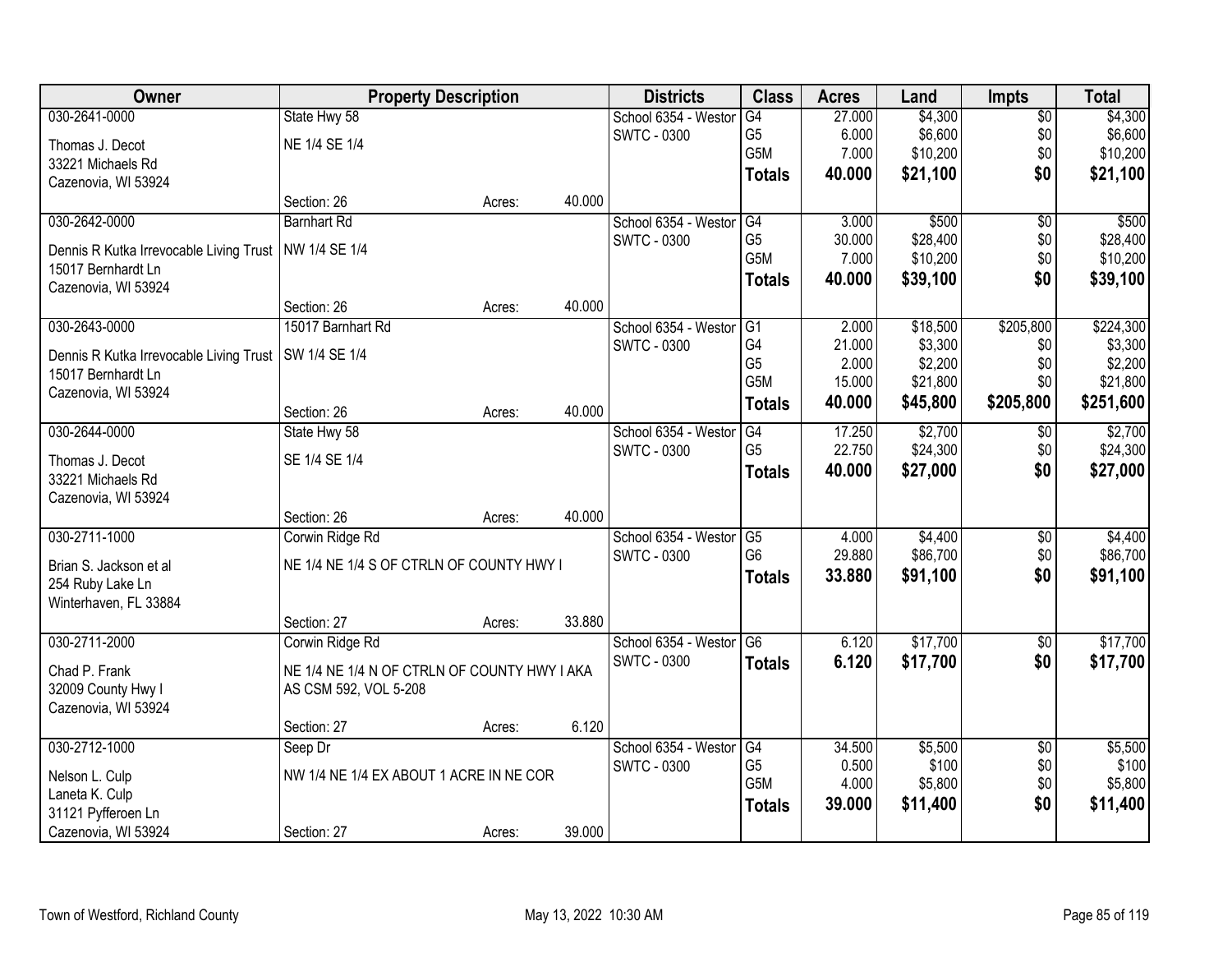| Owner                           |                                              | <b>Property Description</b> |        | <b>Districts</b>     | <b>Class</b>         | <b>Acres</b>    | Land                 | <b>Impts</b>     | <b>Total</b>         |
|---------------------------------|----------------------------------------------|-----------------------------|--------|----------------------|----------------------|-----------------|----------------------|------------------|----------------------|
| 030-2712-1100                   | Corwin Ridge Rd                              |                             |        | School 6354 - Weston | $\overline{G5}$      | 1.000           | \$400                | $\overline{50}$  | \$400                |
| Lawrence J Seep Survivors Trust | NW 1/4 NE 1/4 ABOUT 1 ACRE IN NE COR         |                             |        | <b>SWTC - 0300</b>   | <b>Totals</b>        | 1.000           | \$400                | \$0              | \$400                |
| 30425 County Hwy I              |                                              |                             |        |                      |                      |                 |                      |                  |                      |
| Cazenovia, WI 53924             |                                              |                             |        |                      |                      |                 |                      |                  |                      |
|                                 | Section: 27                                  | Acres:                      | 1.000  |                      |                      |                 |                      |                  |                      |
| 030-2713-1000                   | Corwin Ridge Rd                              |                             |        | School 6354 - Westor | G4                   | 10.000          | \$1,600              | \$0              | \$1,600              |
| Nelson L. Culp                  | SW 1/4 NE 1/4 PARCEL DESC IN VOL-PAGE        |                             |        | <b>SWTC - 0300</b>   | <b>Totals</b>        | 10.000          | \$1,600              | \$0              | \$1,600              |
| Laneta K. Culp                  |                                              |                             |        |                      |                      |                 |                      |                  |                      |
| 31121 Pyfferoen Ln              |                                              |                             |        |                      |                      |                 |                      |                  |                      |
| Cazenovia, WI 53924             | Section: 27                                  | Acres:                      | 10.000 |                      |                      |                 |                      |                  |                      |
| 030-2713-2000                   | 14502 County Rd NN                           |                             |        | School 6354 - Westor | G4                   | 5.000           | \$1,100              | \$0              | \$1,100              |
| Dennis Steven Baley             | SW 1/4 NE 1/4 THE S 993.78' EX LOT 1 CSM 804 |                             |        | <b>SWTC - 0300</b>   | G <sub>5</sub><br>G7 | 22.000<br>2.000 | \$20,500<br>\$17,500 | \$0<br>\$72,000  | \$20,500<br>\$89,500 |
| 14502 County Hwy Nn             |                                              |                             |        |                      |                      | 29.000          | \$39,100             | \$72,000         | \$111,100            |
| Cazenovia, WI 53924             |                                              |                             |        |                      | <b>Totals</b>        |                 |                      |                  |                      |
|                                 | Section: 27                                  | Acres:                      | 29.000 |                      |                      |                 |                      |                  |                      |
| 030-2714-0000                   | County Rd NN                                 |                             |        | School 6354 - Weston | G5                   | 17.000          | \$17,400             | \$0              | \$17,400             |
| Brian S. Jackson et al          | SE 1/4 NE 1/4                                |                             |        | <b>SWTC - 0300</b>   | G <sub>6</sub>       | 23.000          | \$66,700             | \$0              | \$66,700             |
| 254 Ruby Lake Ln                |                                              |                             |        |                      | <b>Totals</b>        | 40.000          | \$84,100             | \$0              | \$84,100             |
| Winterhaven, FL 33884           |                                              |                             |        |                      |                      |                 |                      |                  |                      |
|                                 | Section: 27                                  | Acres:                      | 40.000 |                      |                      |                 |                      |                  |                      |
| 030-2721-0000                   | Seep Dr                                      |                             |        | School 6354 - Weston | $\overline{G4}$      | 38.000          | \$6,700              | $\overline{50}$  | \$6,700              |
| Nelson L. Culp                  | NE 1/4 NW 1/4                                |                             |        | <b>SWTC - 0300</b>   | G <sub>5</sub>       | 2.000           | \$100                | \$0<br>\$0       | \$100                |
| Laneta K. Culp                  |                                              |                             |        |                      | <b>Totals</b>        | 40.000          | \$6,800              |                  | \$6,800              |
| 31121 Pyfferoen Ln              |                                              |                             |        |                      |                      |                 |                      |                  |                      |
| Cazenovia, WI 53924             | Section: 27                                  | Acres:                      | 40.000 |                      |                      |                 |                      |                  |                      |
| 030-2722-0000                   | 31121 Pyfferoen Ln                           |                             |        | School 6354 - Westor | G4                   | 34.000          | \$5,800              | $\sqrt{$0}$      | \$5,800              |
| Nelson L. Culp                  | NW 1/4 NW 1/4                                |                             |        | <b>SWTC - 0300</b>   | G <sub>5</sub><br>G7 | 2.710<br>3.290  | \$200<br>\$20,700    | \$0<br>\$260,400 | \$200<br>\$281,100   |
| Laneta K. Culp                  |                                              |                             |        |                      | <b>Totals</b>        | 40,000          | \$26,700             | \$260,400        | \$287,100            |
| 31121 Pyferroen Ln              |                                              |                             |        |                      |                      |                 |                      |                  |                      |
| Cazenovia, WI 53924             | Section: 27                                  | Acres:                      | 40.000 |                      |                      |                 |                      |                  |                      |
| 030-2723-0000                   | Seep Dr                                      |                             |        | School 6354 - Weston | G4                   | 39.000          | \$6,200              | $\overline{60}$  | \$6,200              |
| Nelson L. Culp                  | SW 1/4 NW 1/4                                |                             |        | <b>SWTC - 0300</b>   | G <sub>5</sub>       | 1.000           | \$100                | \$0<br>\$0       | \$100                |
| Laneta K. Culp                  |                                              |                             |        |                      | <b>Totals</b>        | 40.000          | \$6,300              |                  | \$6,300              |
| 31121 Pyferroen Ln              |                                              |                             |        |                      |                      |                 |                      |                  |                      |
| Cazenovia, WI 53924             | Section: 27                                  | Acres:                      | 40.000 |                      |                      |                 |                      |                  |                      |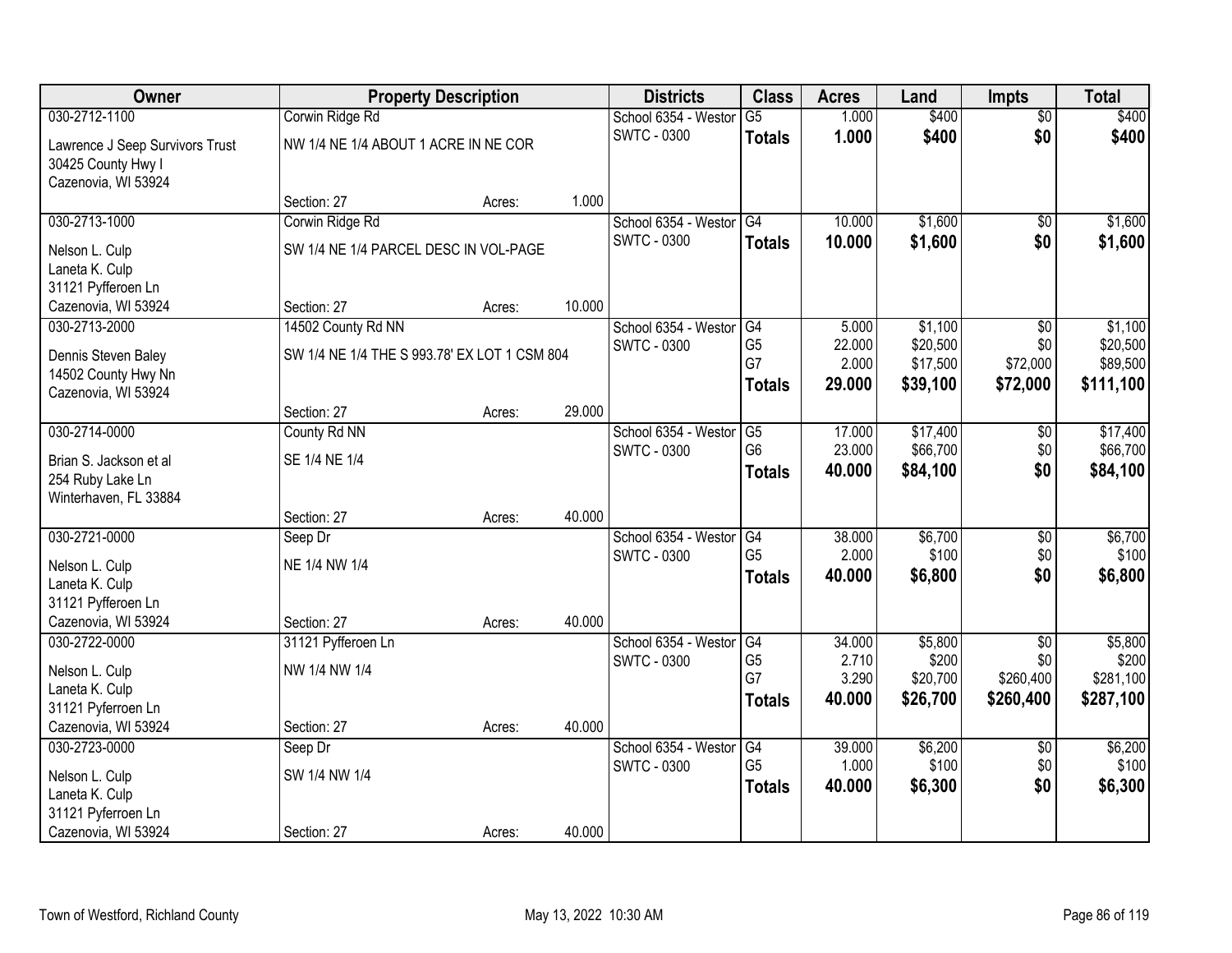| Owner                                |                                                   | <b>Property Description</b> |        | <b>Districts</b>     | <b>Class</b>         | <b>Acres</b>   | Land              | <b>Impts</b>    | <b>Total</b>      |
|--------------------------------------|---------------------------------------------------|-----------------------------|--------|----------------------|----------------------|----------------|-------------------|-----------------|-------------------|
| 030-2724-1000                        | Seep Dr                                           |                             |        | School 6354 - Westor | G4                   | 10.750         | \$1,700           | $\overline{50}$ | \$1,700           |
| Nelson L. Culp                       | SE 1/4 NW 1/4 PARCEL DESC IN VOL-PAGE             |                             |        | <b>SWTC - 0300</b>   | G <sub>5</sub>       | 0.250          | \$0               | \$0             | \$0               |
| Laneta K. Culp                       |                                                   |                             |        |                      | <b>Totals</b>        | 11.000         | \$1,700           | \$0             | \$1,700           |
| 31121 Pyfferoen Ln                   |                                                   |                             |        |                      |                      |                |                   |                 |                   |
| Cazenovia, WI 53924                  | Section: 27                                       | Acres:                      | 11.000 |                      |                      |                |                   |                 |                   |
| 030-2724-2000                        | 14347 Seep Dr                                     |                             |        | School 6354 - Westor | G4                   | 10.300         | \$2,000           | \$0             | \$2,000           |
| Dennis Steven Baley                  | SE 1/4 NW 1/4 PARCEL DESC IN VOL 247-784 EX LOT   |                             |        | <b>SWTC - 0300</b>   | G <sub>5</sub> M     | 8.110          | \$11,800          | \$0             | \$11,800          |
| 14502 County Hwy Nn                  | 1 CSM 804 & 35' STRIP OFF S EDGE                  |                             |        |                      | <b>Totals</b>        | 18.410         | \$13,800          | \$0             | \$13,800          |
| Cazenovia, WI 53924                  |                                                   |                             |        |                      |                      |                |                   |                 |                   |
|                                      | Section: 27                                       | Acres:                      | 18.410 |                      |                      |                |                   |                 |                   |
| 030-2724-3000                        | Seep Dr                                           |                             |        | School 6354 - Westor | G4                   | 7.950          | \$1,400           | $\overline{50}$ | \$1,400           |
| Lawrence J Seep Survivors Trust      | SE 1/4 NW 1/4 COM 2256.37'W OF THE SE COR OF      |                             |        | <b>SWTC - 0300</b>   | G <sub>5</sub>       | 0.750          | \$100             | \$0             | \$100             |
| 30425 County Hwy I                   | THE SW1/4-NE1/4, N935.5' W TO W LINE, S TO SW     |                             |        |                      | <b>Totals</b>        | 8.700          | \$1,500           | \$0             | \$1,500           |
| Cazenovia, WI 53924                  | COR, E TO BEG EX THE S35' (PER DOC 298797)        |                             |        |                      |                      |                |                   |                 |                   |
|                                      | Section: 27                                       | Acres:                      | 8.700  |                      |                      |                |                   |                 |                   |
| 030-2724-4000                        | 14347 Seep Dr                                     |                             |        | School 6354 - Westor | G1                   | 1.690          | \$15,500          | \$122,200       | \$137,700         |
|                                      |                                                   |                             |        | <b>SWTC - 0300</b>   | G4                   | 1.200          | \$100             | \$0             | \$100             |
| Michael G. Baley                     | SE 1/4 NW 1/4 & SW 1/4 NE 1/4 LOT 1 CSM 804 & 35' |                             |        |                      | <b>Totals</b>        | 2.890          | \$15,600          | \$122,200       | \$137,800         |
| 14347 Seep Dr<br>Cazenovia, WI 53924 | STRIP TO SEEP DR                                  |                             |        |                      |                      |                |                   |                 |                   |
|                                      | Section: 27                                       | Acres:                      | 2.890  |                      |                      |                |                   |                 |                   |
| 030-2731-0000                        | Seep Dr                                           |                             |        | School 6354 - Westor | G4                   | 38.000         | \$5,700           | $\overline{50}$ | \$5,700           |
|                                      |                                                   |                             |        | <b>SWTC - 0300</b>   | G <sub>5</sub>       | 1.000          | \$100             | \$0             | \$100             |
| Timothy D. Honer                     | NE 1/4 SW 1/4                                     |                             |        |                      | G7                   | 1.000          | \$10,000          | \$13,500        | \$23,500          |
| Karen J. Honer                       |                                                   |                             |        |                      | <b>Totals</b>        | 40.000         | \$15,800          | \$13,500        | \$29,300          |
| 27637 U S Hwy 14                     |                                                   |                             |        |                      |                      |                |                   |                 |                   |
| Richland Center, WI 53581            | Section: 27                                       | Acres:                      | 40.000 |                      |                      |                |                   |                 |                   |
| 030-2732-0000                        | 14530 Seep Dr                                     |                             |        | School 6354 - Westor | G4                   | 38.000         | \$6,700           | $\sqrt{6}$      | \$6,700           |
| Timothy D. Honer                     | NW 1/4 SW 1/4                                     |                             |        | <b>SWTC - 0300</b>   | G <sub>5</sub><br>G7 | 1.000<br>1.000 | \$100<br>\$10,000 | \$0<br>\$51,300 | \$100<br>\$61,300 |
| Karen J. Honer                       |                                                   |                             |        |                      |                      | 40.000         |                   |                 |                   |
| 27637 U S Hwy 14                     |                                                   |                             |        |                      | <b>Totals</b>        |                | \$16,800          | \$51,300        | \$68,100          |
| Richland Center, WI 53581            | Section: 27                                       | Acres:                      | 40.000 |                      |                      |                |                   |                 |                   |
| 030-2733-0000                        | County Rd NN                                      |                             |        | School 6354 - Westor | G4                   | 39.000         | \$6,800           | $\overline{30}$ | \$6,800           |
| John E. Seep                         | SW 1/4 SW 1/4                                     |                             |        | <b>SWTC - 0300</b>   | G <sub>5</sub>       | 1.000          | \$100             | \$0             | \$100             |
| 14869 Seep Rd                        |                                                   |                             |        |                      | <b>Totals</b>        | 40.000         | \$6,900           | \$0             | \$6,900           |
| Cazenovia, WI 53924                  |                                                   |                             |        |                      |                      |                |                   |                 |                   |
|                                      | Section: 27                                       | Acres:                      | 40.000 |                      |                      |                |                   |                 |                   |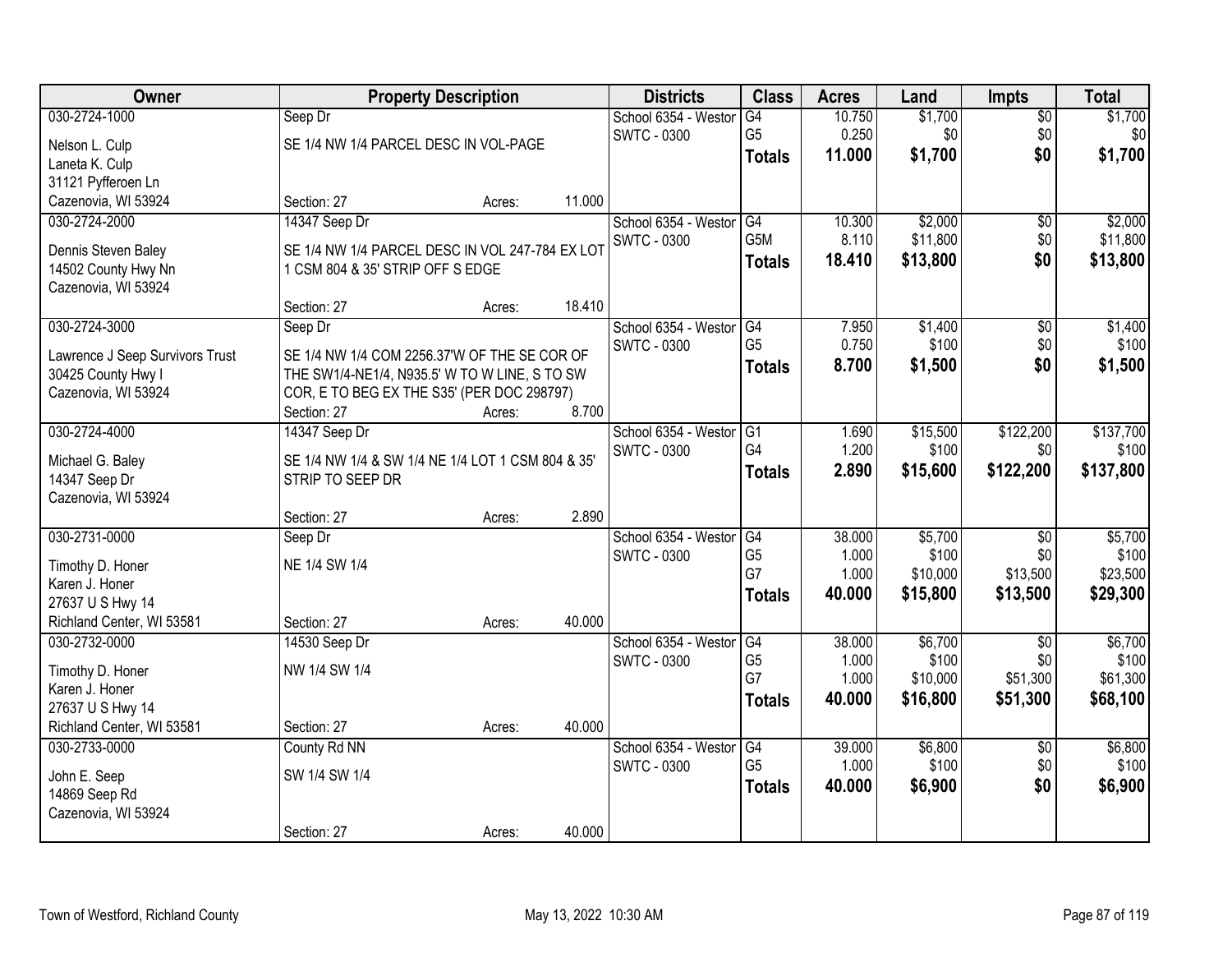| Owner                  | <b>Property Description</b>                   |        |        | <b>Districts</b>     | <b>Class</b>    | <b>Acres</b>   | Land               | <b>Impts</b>    | <b>Total</b>   |
|------------------------|-----------------------------------------------|--------|--------|----------------------|-----------------|----------------|--------------------|-----------------|----------------|
| 030-2734-0000          | 14869 Seep Dr                                 |        |        | School 6354 - Weston | $\overline{G1}$ | 2.000          | \$18,500           | \$137,000       | \$155,500      |
| John E. Seep           | SE 1/4 SW 1/4                                 |        |        | <b>SWTC - 0300</b>   | G4              | 32.000         | \$3,800            | \$0             | \$3,800        |
| Susan M. Seep          |                                               |        |        |                      | G <sub>5</sub>  | 1.000          | \$100              | \$0             | \$100          |
| 14869 Seep Dr          |                                               |        |        |                      | G5M             | 5.000          | \$7,300            | \$0             | \$7,300        |
| Cazenovia, WI 53924    | Section: 27                                   | Acres: | 40.000 |                      | <b>Totals</b>   | 40.000         | \$29,700           | \$137,000       | \$166,700      |
| 030-2741-1000          | County Rd NN                                  |        |        | School 6354 - Weston | G4              | 24.000         | \$3,800            | $\overline{50}$ | \$3,800        |
|                        |                                               |        |        | <b>SWTC - 0300</b>   | G <sub>5</sub>  | 3.000          | \$3,300            | \$0             | \$3,300        |
| Brian S. Jackson et al | NE 1/4 SE 1/4 EX SW OF CTRLN OF COUNTY NN     |        |        |                      | G <sub>6</sub>  | 12.750         | \$37,000           | \$0             | \$37,000       |
| 254 Ruby Lake Ln       |                                               |        |        |                      | <b>Totals</b>   | 39.750         | \$44,100           | \$0             | \$44,100       |
| Winterhaven, FL 33884  | Section: 27                                   |        | 39.750 |                      |                 |                |                    |                 |                |
| 030-2742-1000          | County Rd NN                                  | Acres: |        | School 6354 - Westor | G <sub>6</sub>  | 4.000          | \$11,600           | $\sqrt[6]{3}$   | \$11,600       |
|                        |                                               |        |        | <b>SWTC - 0300</b>   |                 |                |                    |                 |                |
| Thomas L. Donovan      | NW 1/4 SE 1/4 EAST OF CENTER HWY "NN"         |        |        |                      | <b>Totals</b>   | 4.000          | \$11,600           | \$0             | \$11,600       |
| Afton R. Donovan       |                                               |        |        |                      |                 |                |                    |                 |                |
| 33398 County Hwy K     |                                               |        |        |                      |                 |                |                    |                 |                |
| La Valle, WI 53941     | Section: 27                                   | Acres: | 4.000  |                      |                 |                |                    |                 |                |
| 030-2742-2000          | 14618 County Rd NN                            |        |        | School 6354 - Weston | G <sub>1</sub>  | 2.000          | \$18,500           | \$192,600       | \$211,100      |
| Skyler J. Seep         | NW 1/4 SE 1/4 W OF CTRLN HWY "N" EX PARCEL IN |        |        | <b>SWTC - 0300</b>   | G4              | 12.750         | \$2,000            | \$0             | \$2,000        |
| 14618 County Hwy Nn    | SE COR DESC IN VOL 133-187                    |        |        |                      | G <sub>5</sub>  | 3.250          | \$3,300            | \$0             | \$3,300        |
| Cazenovia, WI 53924    |                                               |        |        |                      | W <sub>8</sub>  | 17.000         | (\$49,300)         | \$0             | \$0            |
|                        | Section: 27                                   | Acres: | 35.000 |                      | <b>Totals</b>   | 35.000         | \$23,800           | \$192,600       | \$216,400      |
| 030-2742-2100          | County Rd NN                                  |        |        | School 6354 - Weston | $\overline{G5}$ | 1.000          | \$400              | \$0             | \$400          |
|                        |                                               |        |        | <b>SWTC - 0300</b>   | <b>Totals</b>   | 1.000          | \$400              | \$0             | \$400          |
| Roy R. Wagner          | NW 1/4 SE 1/4 PARCEL IN SE CORNER WEST OF     |        |        |                      |                 |                |                    |                 |                |
| Phyllis J. Wagner      | ROAD DESC IN VOL-PAGE                         |        |        |                      |                 |                |                    |                 |                |
| 6 Beau Meade Rd        |                                               |        |        |                      |                 |                |                    |                 |                |
| Oswego, IL 60543-0167  | Section: 27                                   | Acres: | 1.000  |                      |                 |                |                    |                 |                |
| 030-2743-0000          | 14720 County Rd NN                            |        |        | School 6354 - Westor | G4              | 13.000         | \$2,100            | $\overline{50}$ | \$2,100        |
| Roy R. Wagner          | SW 1/4 SE 1/4                                 |        |        | <b>SWTC - 0300</b>   | G5M<br>G7       | 2.000<br>1.000 | \$2,900<br>\$5,000 | \$0             | \$2,900        |
| Phyllis J. Wagner      |                                               |        |        |                      | W8              | 24.000         | $($ \$69,600) $ $  | \$100<br>\$0    | \$5,100<br>\$0 |
| 6 Beau Meade Rd        |                                               |        |        |                      |                 |                |                    |                 |                |
| Oswego, IL 60543-0167  | Section: 27                                   | Acres: | 40.000 |                      | <b>Totals</b>   | 40.000         | \$10,000           | \$100           | \$10,100       |
| 030-2744-0000          | 14951 County Rd NN                            |        |        | School 6354 - Weston | G1              | 2.000          | \$18,500           | \$211,400       | \$229,900      |
| James C. Mckeown       | *SE 1/4 SE 1/4 *NE 1/4 SE 1/4 THE SOUTHWEST   |        |        | <b>SWTC - 0300</b>   | G4              | 3.210          | \$200              | \$0             | \$200          |
| Colleen J. Winston     | CORNER WEST OF COUNTY HWY NN                  |        |        |                      | G <sub>5</sub>  | 29.790         | \$33,000           | \$0             | \$33,000       |
| 14951 County Hwy Nn    |                                               |        |        |                      | G <sub>6</sub>  | 5.250          | \$15,200           | \$0             | \$15,200       |
| Cazenovia, WI 53924    |                                               |        |        |                      | <b>Totals</b>   | 40.250         | \$66,900           | \$211,400       | \$278,300      |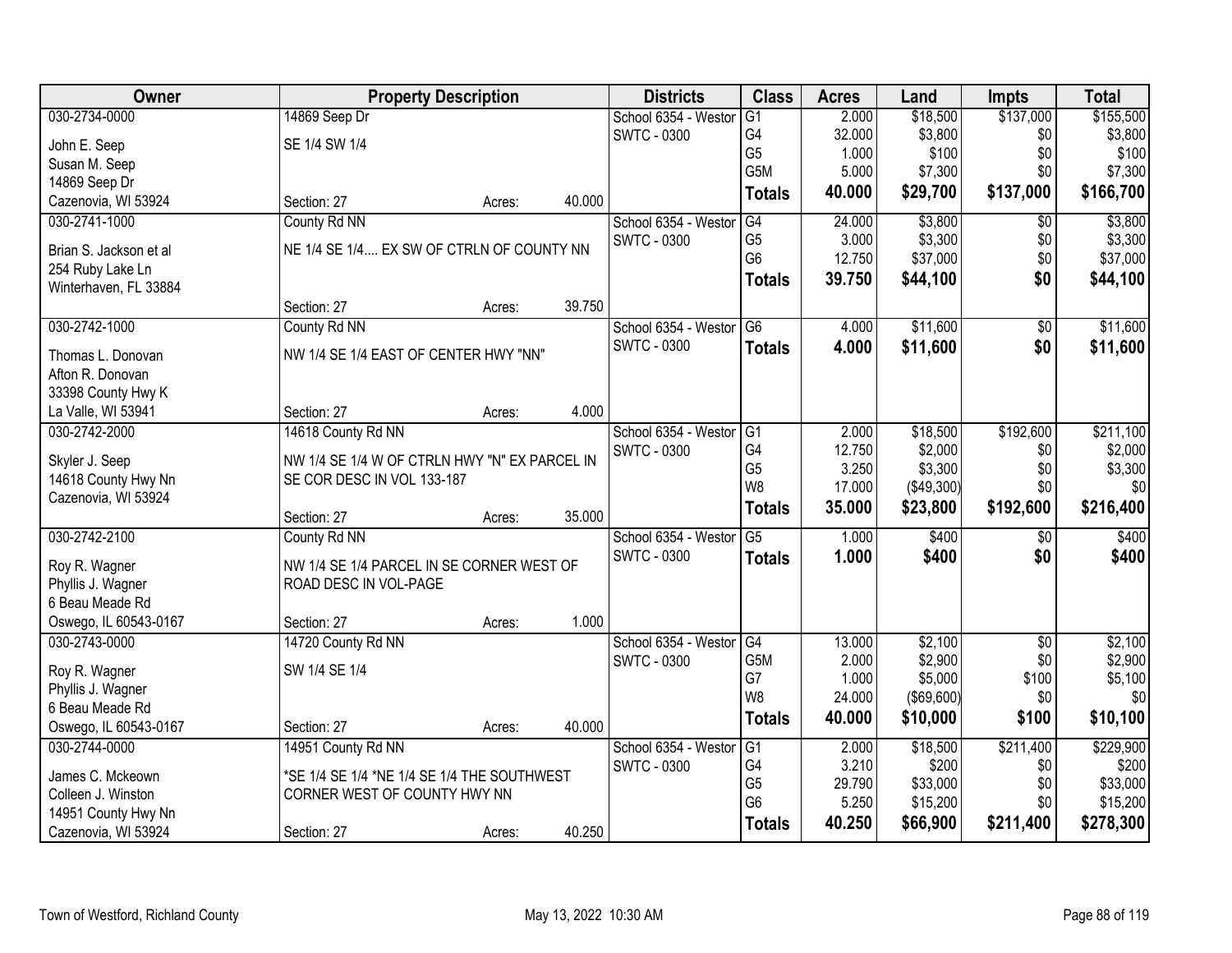| Owner                                             |                                                                                             | <b>Property Description</b> |        | <b>Districts</b>                           | <b>Class</b>    | <b>Acres</b> | Land                | <b>Impts</b>           | <b>Total</b>     |
|---------------------------------------------------|---------------------------------------------------------------------------------------------|-----------------------------|--------|--------------------------------------------|-----------------|--------------|---------------------|------------------------|------------------|
| 030-2811-1000                                     | County Rd NN                                                                                |                             |        | School 6354 - Weston                       | G4              | 38.740       | \$6,700             | $\overline{50}$        | \$6,700          |
| Nelson L. Culp                                    | NE 1/4 NE 1/4 EX PARCEL 7 1/2 RD SQ IN NW COR                                               |                             |        | <b>SWTC - 0300</b>                         | G <sub>5</sub>  | 0.910        | \$100               | \$0                    | \$100            |
| Laneta K. Culp                                    |                                                                                             |                             |        |                                            | <b>Totals</b>   | 39.650       | \$6,800             | \$0                    | \$6,800          |
| 31121 Pyferroen Ln                                |                                                                                             |                             |        |                                            |                 |              |                     |                        |                  |
| Cazenovia, WI 53924                               | Section: 28                                                                                 | Acres:                      | 39.650 |                                            |                 |              |                     |                        |                  |
| 030-2811-1100                                     | 30843 County Rd I                                                                           |                             |        | School 6354 - Westor                       | $\overline{G1}$ | 0.600        | \$8,400             | \$28,100               | \$36,500         |
| Ronald Nash                                       | * NE 1/4 NE 1/4 N123.75' OF W123.75' *NW1/4 NE1/4                                           |                             |        | <b>SWTC - 0300</b>                         | <b>Totals</b>   | 0.600        | \$8,400             | \$28,100               | \$36,500         |
| 51565 Latham Rd                                   | N132' OF E82.5'                                                                             |                             |        |                                            |                 |              |                     |                        |                  |
| Soldiers Grove, WI 54655                          |                                                                                             |                             |        |                                            |                 |              |                     |                        |                  |
|                                                   | Section: 28                                                                                 | Acres:                      | 0.600  |                                            |                 |              |                     |                        |                  |
| 030-2812-1000                                     | County Rd NN                                                                                |                             |        | School 6354 - Westor                       | G4              | 23.430       | \$3,700             | \$0                    | \$3,700          |
|                                                   | NW 1/4 NE 1/4 EX COM NE COR W16RD S10RD                                                     |                             |        | <b>SWTC - 0300</b>                         | G <sub>5</sub>  | 13.460       | \$13,800            | \$0                    | \$13,800         |
| Cyril R Rego Family Trust<br>13343 Bunker Hill Dr | E16RD N10RD EX CSM 28 (PARCEL 2812-2000)                                                    |                             |        |                                            | <b>Totals</b>   | 36.890       | \$17,500            | \$0                    | \$17,500         |
| Cazenovia, WI 53924                               |                                                                                             |                             |        |                                            |                 |              |                     |                        |                  |
|                                                   | Section: 28                                                                                 | Acres:                      | 36.890 |                                            |                 |              |                     |                        |                  |
| 030-2812-1200                                     | 30815 County Rd I                                                                           |                             |        | School 6354 - Weston                       | G1              | 0.750        | \$9,400             | \$77,300               | \$86,700         |
|                                                   |                                                                                             |                             |        | <b>SWTC - 0300</b>                         | <b>Totals</b>   | 0.750        | \$9,400             | \$77,300               | \$86,700         |
| Ronald E. Pyfferoen<br>Mary J. Pyfferoen          | NW 1/4 NE 1/4 N 10 RODS OF E 16 RODS EX N 8<br>RODS OF E 5 RODS                             |                             |        |                                            |                 |              |                     |                        |                  |
| 30815 County Hwy I                                |                                                                                             |                             |        |                                            |                 |              |                     |                        |                  |
| Cazenovia, WI 53924                               | Section: 28                                                                                 | Acres:                      | 0.750  |                                            |                 |              |                     |                        |                  |
| 030-2812-2000                                     | State Hwy 58                                                                                |                             |        | School 6354 - Weston                       | X4              | 2.110        | $\overline{50}$     | $\overline{30}$        | $\overline{\$0}$ |
|                                                   |                                                                                             |                             |        | <b>SWTC - 0300</b>                         | <b>Totals</b>   | 2.110        | \$0                 | \$0                    | \$0              |
| Lavalle Telephone Co-Op                           | NW 1/4 NE 1/4 COM SW COR N89D26'26"E509.67' TO                                              |                             |        |                                            |                 |              |                     |                        |                  |
| 30638 County Hwy I<br>Lavalle, WI 53941           | BEG, N4D43'13"E353.82' E254.21' TO CTLN HWY I,<br>SWLY ALG CTLN TO S LN, S89D26'26"W TO BEG |                             |        |                                            |                 |              |                     |                        |                  |
|                                                   | Section: 28                                                                                 | Acres:                      | 2.110  |                                            |                 |              |                     |                        |                  |
| 030-2813-0000                                     | 30568 County Rd I                                                                           |                             |        | School 6354 - Westor                       | G4              | 27.870       | \$6,000             | $\overline{50}$        | \$6,000          |
|                                                   |                                                                                             |                             |        | <b>SWTC - 0300</b>                         | G <sub>5</sub>  | 11.130       | \$10,000            | \$0                    | \$10,000         |
| Holly Hock Hollow LLC                             | SW 1/4 NE 1/4                                                                               |                             |        |                                            | G7              | 1.000        | \$10,000            | \$70,000               | \$80,000         |
| N1032 Franklin Rd                                 |                                                                                             |                             |        |                                            | <b>Totals</b>   | 40.000       | \$26,000            | \$70,000               | \$96,000         |
| Oconomowoc, WI 53066                              |                                                                                             |                             | 40.000 |                                            |                 |              |                     |                        |                  |
| 030-2814-0000                                     | Section: 28                                                                                 | Acres:                      |        |                                            | G4              | 30.000       |                     |                        | \$5,300          |
|                                                   | County Rd NN                                                                                |                             |        | School 6354 - Weston<br><b>SWTC - 0300</b> | G <sub>5</sub>  | 10.000       | \$5,300<br>\$11,000 | $\overline{50}$<br>\$0 | \$11,000         |
| Holly Hock Hollow LLC                             | SE 1/4 NE 1/4                                                                               |                             |        |                                            | <b>Totals</b>   | 40.000       | \$16,300            | \$0                    | \$16,300         |
| N1032 Franklin Rd                                 |                                                                                             |                             |        |                                            |                 |              |                     |                        |                  |
| Oconomowoc, WI 53066                              |                                                                                             |                             |        |                                            |                 |              |                     |                        |                  |
|                                                   | Section: 28                                                                                 | Acres:                      | 40.000 |                                            |                 |              |                     |                        |                  |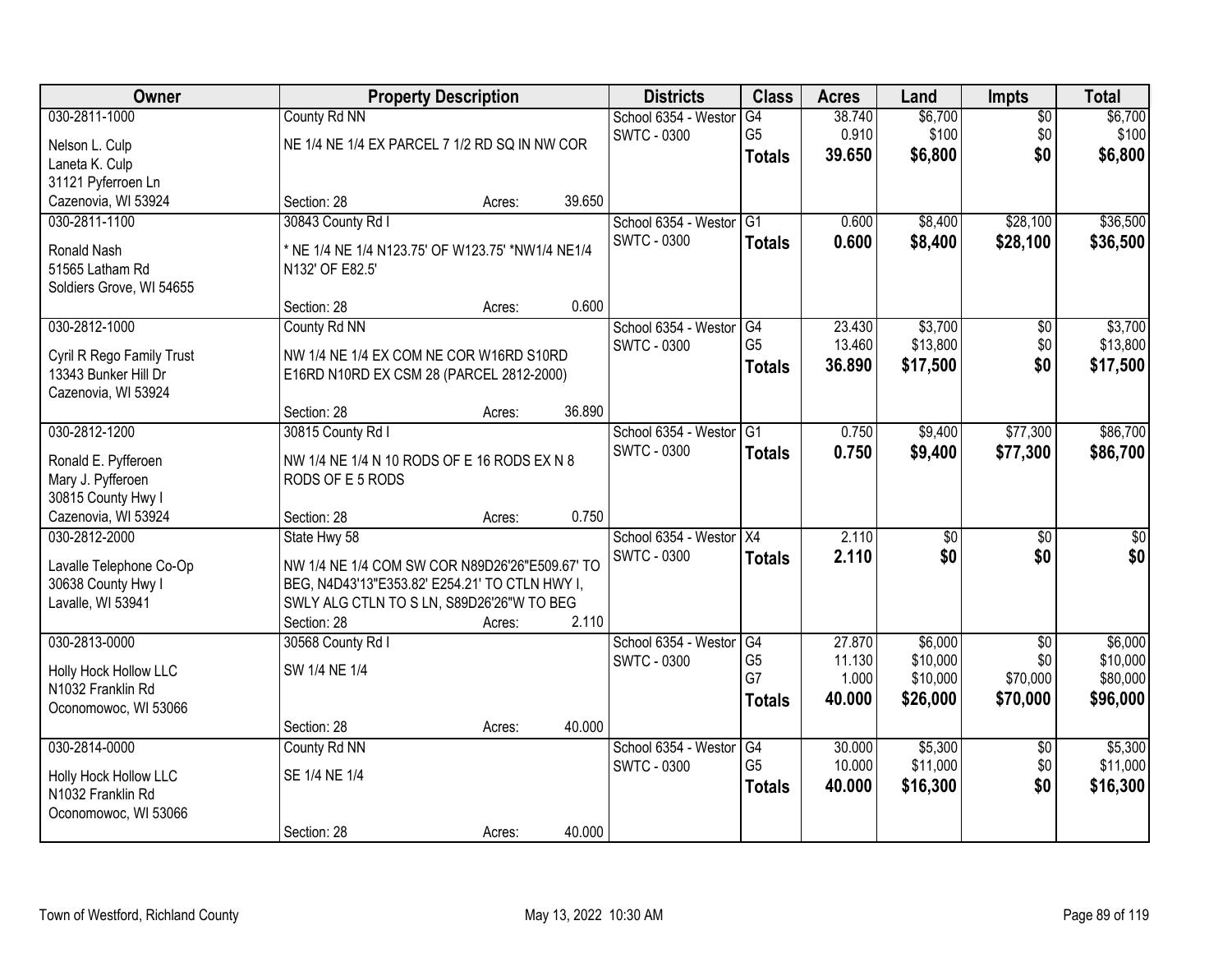| Owner                                      |                                                                | <b>Property Description</b> |         | <b>Districts</b>     | <b>Class</b>   | <b>Acres</b> | Land     | <b>Impts</b>    | <b>Total</b> |
|--------------------------------------------|----------------------------------------------------------------|-----------------------------|---------|----------------------|----------------|--------------|----------|-----------------|--------------|
| 030-2821-0000                              | County Rd NN                                                   |                             |         | School 6354 - Weston | G4             | 10.000       | \$1,600  | $\overline{50}$ | \$1,600      |
| Cyril R Rego Family Trust                  | NE 1/4 NW 1/4                                                  |                             |         | <b>SWTC - 0300</b>   | G <sub>5</sub> | 30.000       | \$33,000 | \$0             | \$33,000     |
| 13343 Bunker Hill Dr                       |                                                                |                             |         |                      | <b>Totals</b>  | 40.000       | \$34,600 | \$0             | \$34,600     |
| Cazenovia, WI 53924                        |                                                                |                             |         |                      |                |              |          |                 |              |
|                                            | Section: 28                                                    | Acres:                      | 40.000  |                      |                |              |          |                 |              |
| 030-2822-1000                              | County Rd NN                                                   |                             |         | School 6354 - Weston | G4             | 26.440       | \$3,900  | $\overline{50}$ | \$3,900      |
| Dennis W. Seep                             | NW 1/4 NW 1/4 PARCEL DESC AS AN EXCEPTION IN                   |                             |         | <b>SWTC - 0300</b>   | G <sub>5</sub> | 0.560        | \$100    | \$0             | \$100        |
| Diana C. Seep                              | VOL 311-625 (FIRST EXCPN)                                      |                             |         |                      | <b>Totals</b>  | 27.000       | \$4,000  | \$0             | \$4,000      |
| 29969 Hawkins Creek Rd                     |                                                                |                             |         |                      |                |              |          |                 |              |
| Cazenovia, WI 53924                        | Section: 28                                                    | Acres:                      | 27.000  |                      |                |              |          |                 |              |
| 030-2822-2000                              | County Rd NN                                                   |                             |         | School 6354 - Westor | G4             | 8.200        | \$1,300  | \$0             | \$1,300      |
|                                            | NW 1/4 NW 1/4 PARCEL DESC IN VOL-PAGE                          |                             |         | <b>SWTC - 0300</b>   | G <sub>5</sub> | 4.800        | \$5,300  | \$0             | \$5,300      |
| Gary D & Mary K Klink Trust<br>6585 Hwy Dw |                                                                |                             |         |                      | <b>Totals</b>  | 13.000       | \$6,600  | \$0             | \$6,600      |
| Allenton, WI 53002                         |                                                                |                             |         |                      |                |              |          |                 |              |
|                                            | Section: 28                                                    | Acres:                      | 13.000  |                      |                |              |          |                 |              |
| 030-2823-0000                              | County Rd NN                                                   |                             |         | School 6354 - Weston | G4             | 3.500        | \$600    | $\sqrt[6]{3}$   | \$600        |
|                                            | SW 1/4 NW 1/4                                                  |                             |         | <b>SWTC - 0300</b>   | G <sub>5</sub> | 36.500       | \$40,200 | \$0             | \$40,200     |
| Gary D & Mary K Klink Trust<br>6585 Hwy Dw |                                                                |                             |         |                      | <b>Totals</b>  | 40.000       | \$40,800 | \$0             | \$40,800     |
| Allenton, WI 53002                         |                                                                |                             |         |                      |                |              |          |                 |              |
|                                            | Section: 28                                                    | Acres:                      | 40.000  |                      |                |              |          |                 |              |
| 030-2824-0000                              | County Rd NN                                                   |                             |         | School 6354 - Weston | G4             | 14.000       | \$2,600  | \$0             | \$2,600      |
|                                            | SE 1/4 NW 1/4                                                  |                             |         | <b>SWTC - 0300</b>   | G <sub>5</sub> | 26.000       | \$28,600 | \$0             | \$28,600     |
| Holly Hock Hollow LLC<br>N1032 Franklin Rd |                                                                |                             |         |                      | <b>Totals</b>  | 40.000       | \$31,200 | \$0             | \$31,200     |
| Oconomowoc, WI 53066                       |                                                                |                             |         |                      |                |              |          |                 |              |
|                                            | Section: 28                                                    | Acres:                      | 40.000  |                      |                |              |          |                 |              |
| 030-2831-1000                              | 30212 County Rd I                                              |                             |         | School 6354 - Westor | G <sub>1</sub> | 4.500        | \$25,500 | \$68,000        | \$93,500     |
| Sandra M. Kramer et al                     | NE 1/4 SW 1/4 N OF CTRLN OF HWY I                              |                             |         | <b>SWTC - 0300</b>   | <b>Totals</b>  | 4.500        | \$25,500 | \$68,000        | \$93,500     |
| 29970 County Hwy I                         |                                                                |                             |         |                      |                |              |          |                 |              |
| Cazenovia, WI 53924                        |                                                                |                             |         |                      |                |              |          |                 |              |
|                                            | Section: 28                                                    | Acres:                      | 4.500   |                      |                |              |          |                 |              |
| 030-2831-2000                              | County Rd I                                                    |                             |         | School 6354 - Weston | G4             | 87.300       | \$14,500 | $\overline{50}$ | \$14,500     |
|                                            |                                                                |                             |         | <b>SWTC - 0300</b>   | G <sub>5</sub> | 7.500        | \$6,700  | \$0             | \$6,700      |
| Michael Lange<br>2209 S Marion Ave         | SW 1/4 SE OF CTR OF COUNTY HWY I EX EXCTPN<br>DESC IN VOL-PAGE |                             |         |                      | G5M            | 5.000        | \$7,300  | \$0             | \$7,300      |
| Janesville, WI 53546                       |                                                                |                             |         |                      | G7             | 1.000        | \$5,000  | \$7,400         | \$12,400     |
|                                            | Section: 28                                                    | Acres:                      | 104.000 |                      | <b>Totals</b>  | 100.800      | \$33,500 | \$7,400         | \$40,900     |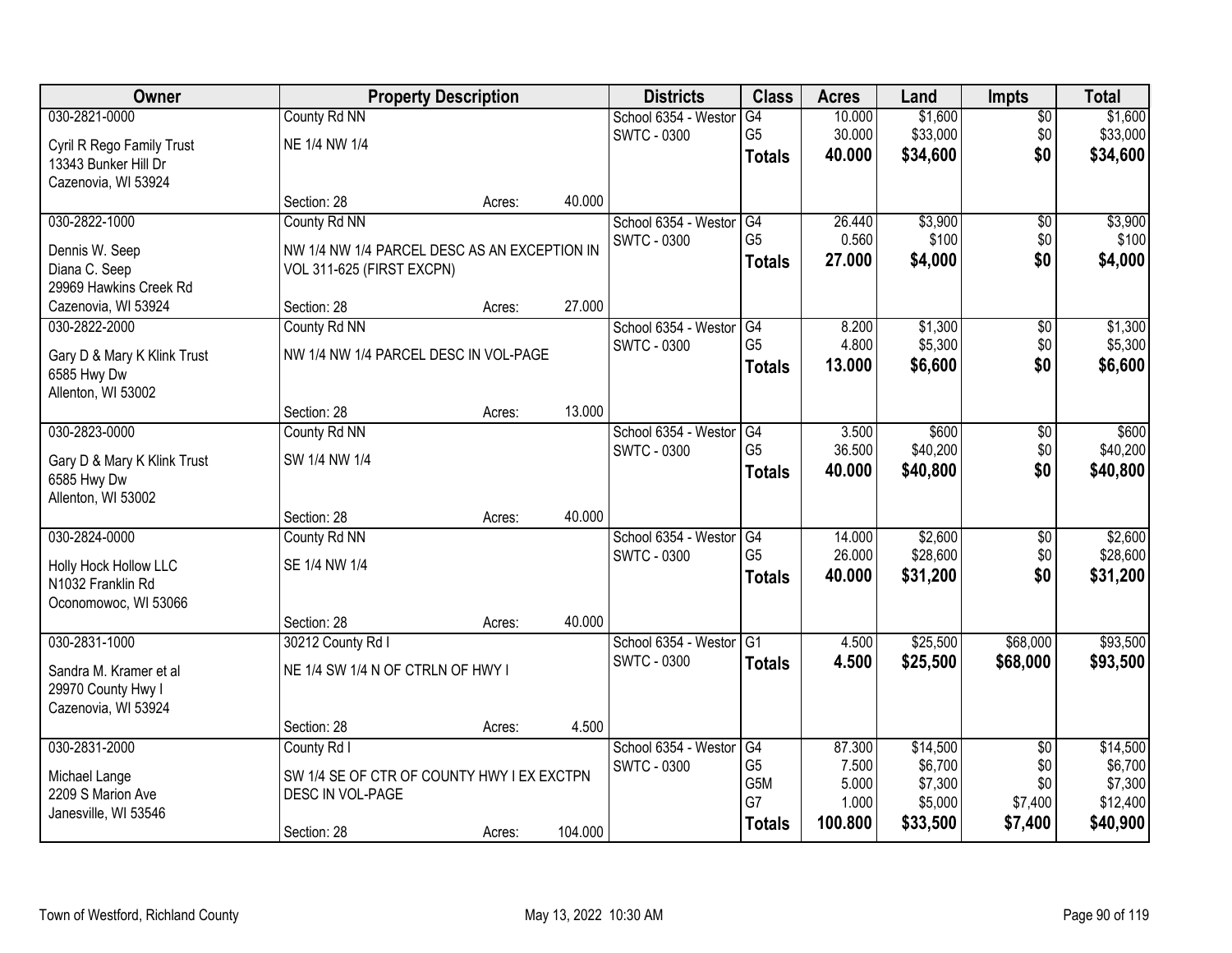| Owner                       | <b>Property Description</b>                     |        |        | <b>Districts</b>     | <b>Class</b>    | <b>Acres</b> | Land        | <b>Impts</b>    | <b>Total</b> |
|-----------------------------|-------------------------------------------------|--------|--------|----------------------|-----------------|--------------|-------------|-----------------|--------------|
| 030-2832-1000               | County Rd I                                     |        |        | School 6354 - Weston | $\overline{G5}$ | 8.500        | \$9,400     | \$0             | \$9,400      |
| Sandra M. Kramer et al      | NW 1/4 SW 1/4 N OF CTRLN OF HWY I               |        |        | <b>SWTC - 0300</b>   | G6              | 5.000        | \$14,500    | \$0             | \$14,500     |
| 29970 County Hwy I          |                                                 |        |        |                      | <b>Totals</b>   | 13.500       | \$23,900    | \$0             | \$23,900     |
| Cazenovia, WI 53924         |                                                 |        |        |                      |                 |              |             |                 |              |
|                             | Section: 28                                     | Acres: | 13.500 |                      |                 |              |             |                 |              |
| 030-2833-1000               | County Rd I                                     |        |        | School 6354 - Westor | W <sub>6</sub>  | 43.000       | (\$127,600) | $\overline{50}$ | \$0          |
| Darrell D. Wilkinson        | SW 1/4 PARCEL DESC IN DOC                       |        |        | <b>SWTC - 0300</b>   | <b>Totals</b>   | 43.000       | \$0         | \$0             | \$0          |
| Sandra J. Wilkinson         |                                                 |        |        |                      |                 |              |             |                 |              |
| 3374 Kress Ln               |                                                 |        |        |                      |                 |              |             |                 |              |
| Potosi, WI 53820            | Section: 28                                     | Acres: | 40.000 |                      |                 |              |             |                 |              |
| 030-2841-0000               | County Rd I                                     |        |        | School 6354 - Westor | G4              | 41.030       | \$6,500     | $\sqrt[6]{3}$   | \$6,500      |
| John E. Seep                | NE 1/4 SE 1/4 (FRAC)                            |        |        | <b>SWTC - 0300</b>   | <b>Totals</b>   | 41.030       | \$6,500     | \$0             | \$6,500      |
| 14869 Seep Rd               |                                                 |        |        |                      |                 |              |             |                 |              |
| Cazenovia, WI 53924         |                                                 |        |        |                      |                 |              |             |                 |              |
|                             | Section: 28                                     | Acres: | 41.030 |                      |                 |              |             |                 |              |
| 030-2842-0000               | 30425 County Rd I                               |        |        | School 6354 - Weston | G4              | 37.250       | \$5,900     | \$0             | \$5,900      |
| Michael W. Seep             | NW 1/4 SE 1/4                                   |        |        | <b>SWTC - 0300</b>   | G <sub>5</sub>  | 0.750        | \$100       | \$0             | \$100        |
| Lawrence J Seep Life Estate |                                                 |        |        |                      | G7              | 2.000        | \$17,500    | \$144,500       | \$162,000    |
| 30425 County Hwy I          |                                                 |        |        |                      | <b>Totals</b>   | 40.000       | \$23,500    | \$144,500       | \$168,000    |
| Cazenovia, WI 53924         | Section: 28                                     | Acres: | 40.000 |                      |                 |              |             |                 |              |
| 030-2843-0000               | County Rd I                                     |        |        | School 6354 - Westor | $\overline{G4}$ | 40.000       | \$5,000     | $\overline{60}$ | \$5,000      |
| Michael W. Seep             | SW 1/4 SE 1/4                                   |        |        | <b>SWTC - 0300</b>   | <b>Totals</b>   | 40.000       | \$5,000     | \$0             | \$5,000      |
| Lawrence J Seep Life Estate |                                                 |        |        |                      |                 |              |             |                 |              |
| 30425 County Hwy I          |                                                 |        |        |                      |                 |              |             |                 |              |
| Cazenovia, WI 53924         | Section: 28                                     | Acres: | 40.000 |                      |                 |              |             |                 |              |
| 030-2844-0000               | County Rd I                                     |        |        | School 6354 - Westor | $\overline{G4}$ | 41.160       | \$6,600     | \$0             | \$6,600      |
| John E. Seep                | SE 1/4 SE 1/4 (FRAC)                            |        |        | <b>SWTC - 0300</b>   | <b>Totals</b>   | 41.160       | \$6,600     | \$0             | \$6,600      |
| 14869 Seep Rd               |                                                 |        |        |                      |                 |              |             |                 |              |
| Cazenovia, WI 53924         |                                                 |        |        |                      |                 |              |             |                 |              |
|                             | Section: 28                                     | Acres: | 41.160 |                      |                 |              |             |                 |              |
| 030-2911-1000               | County Rd I                                     |        |        | School 6354 - Weston | G4              | 7.000        | \$1,000     | $\overline{30}$ | \$1,000      |
| Dennis W. Seep              | NE 1/4 NE 1/4 EX COM NE COR W275' S248' E275' N |        |        | <b>SWTC - 0300</b>   | G7              | 1.360        | \$6,800     | \$25,500        | \$32,300     |
| Diana C. Seep               | 248' & EX PARCEL DESC IN VL 311-625 (DESC AS    |        |        |                      | <b>Totals</b>   | 8.360        | \$7,800     | \$25,500        | \$33,300     |
| 29969 Hawkins Creek Rd      | <b>EXCPT IN VL 311-625</b>                      |        |        |                      |                 |              |             |                 |              |
| Cazenovia, WI 53924         | Section: 29                                     | Acres: | 8.360  |                      |                 |              |             |                 |              |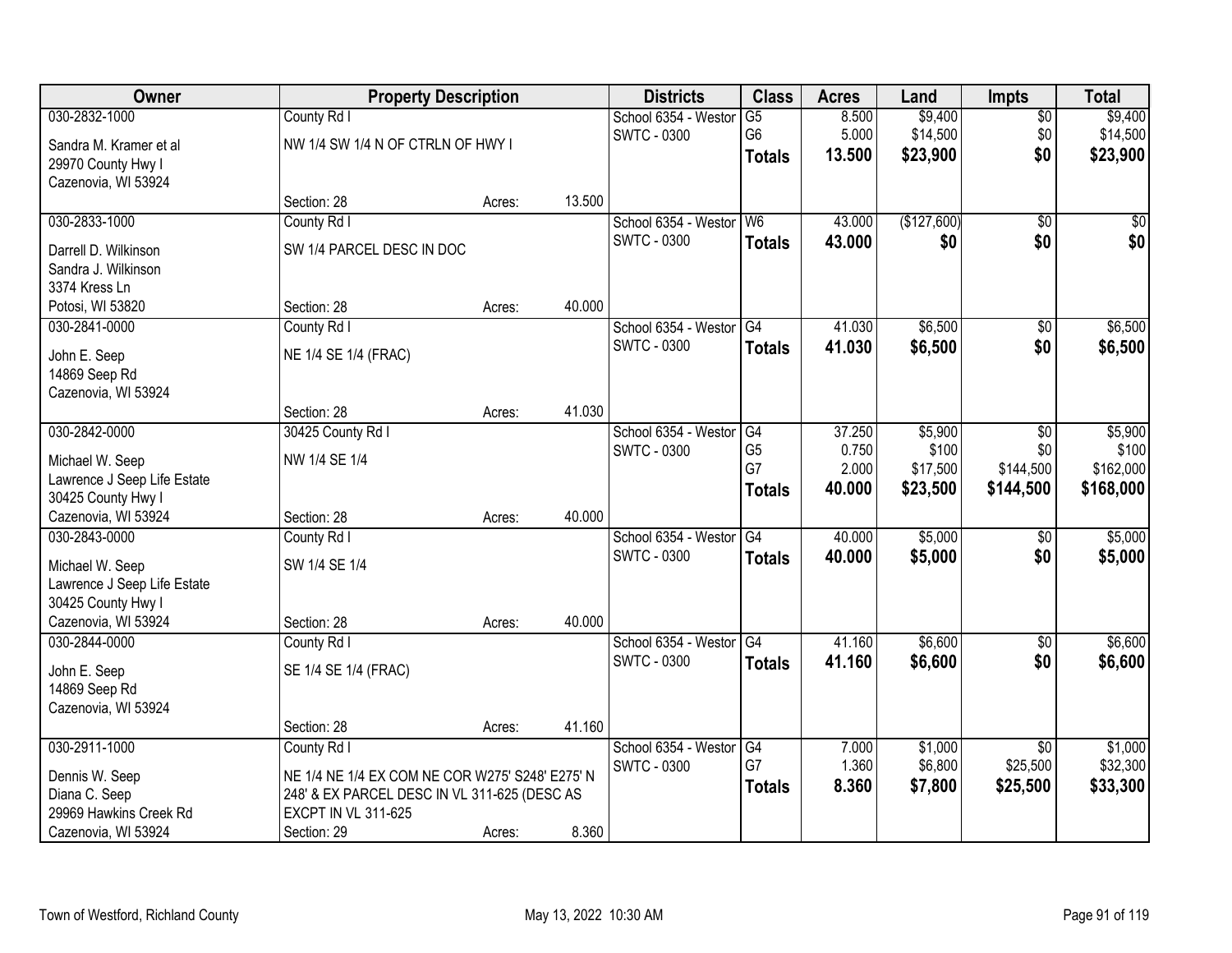| Owner                                        | <b>Property Description</b>                              |        |        | <b>Districts</b>        | <b>Class</b>   | <b>Acres</b> | Land     | <b>Impts</b>    | <b>Total</b> |
|----------------------------------------------|----------------------------------------------------------|--------|--------|-------------------------|----------------|--------------|----------|-----------------|--------------|
| 030-2911-2000                                | 29969 Hawkins Creek Rd                                   |        |        | School 6354 - Westor    | G1             | 1.570        | \$15,300 | \$69,700        | \$85,000     |
| Dennis W. Seep                               | NE 1/4 NE 1/4 COM NE COR W 275' S 248' E 275' N          |        |        | <b>SWTC - 0300</b>      | <b>Totals</b>  | 1.570        | \$15,300 | \$69,700        | \$85,000     |
| Diana C. Seep                                | 248'                                                     |        |        |                         |                |              |          |                 |              |
| 29969 Hawkins Creek Rd                       |                                                          |        |        |                         |                |              |          |                 |              |
| Cazenovia, WI 53924                          | Section: 29                                              | Acres: | 1.570  |                         |                |              |          |                 |              |
| 030-2911-3000                                | <b>Hawkins Creek Rd</b>                                  |        |        | School 6354 - Westor    | G4             | 15.500       | \$2,500  | \$0             | \$2,500      |
|                                              |                                                          |        |        | <b>SWTC - 0300</b>      | G <sub>5</sub> | 9.570        | \$10,600 | \$0             | \$10,600     |
| Gary D & Mary K Klink Trust                  | NE 1/4 NE 1/4 PARCEL DESC IN VOL-PAGE EX CSM             |        |        |                         | <b>Totals</b>  | 25.070       | \$13,100 | \$0             | \$13,100     |
| 6585 Hwy Dw                                  | 456, VOL 4-137                                           |        |        |                         |                |              |          |                 |              |
| Allenton, WI 53002                           |                                                          |        |        |                         |                |              |          |                 |              |
|                                              | Section: 29                                              | Acres: | 25.070 |                         |                |              |          |                 |              |
| 030-2911-4000                                | 29743 Hawkins Creek Rd                                   |        |        | School 6354 - Westor G1 |                | 2.000        | \$21,400 | \$146,900       | \$168,300    |
| Gary D. Klink                                | NE 1/4 NE 1/4 CSM 456, VOL 4-137                         |        |        | <b>SWTC - 0300</b>      | G4             | 3.000        | \$800    | \$0             | \$800        |
| Mary K. Klink                                |                                                          |        |        |                         | <b>Totals</b>  | 5.000        | \$22,200 | \$146,900       | \$169,100    |
| 6585 Hwy Dw                                  |                                                          |        |        |                         |                |              |          |                 |              |
| Allenton, WI 53002                           | Section: 29                                              | Acres: | 5.000  |                         |                |              |          |                 |              |
| 030-2912-1000                                | 29576 Hawkins Creek Rd                                   |        |        | School 6354 - Westor    | G1             | 3.000        | \$21,300 | \$58,000        | \$79,300     |
|                                              |                                                          |        |        | <b>SWTC - 0300</b>      | G4             | 7.000        | \$1,100  | \$0             | \$1,100      |
| Edward M. Mcpherson                          | NW 1/4 NE 1/4 N OF CTRLN OF HAWKINS CREEK<br><b>ROAD</b> |        |        |                         | <b>Totals</b>  | 10.000       | \$22,400 | \$58,000        | \$80,400     |
| Kimberly Mcpherson<br>29576 Hawkins Creek Rd |                                                          |        |        |                         |                |              |          |                 |              |
| Cazenovia, WI 53924                          | Section: 29                                              | Acres: | 10.000 |                         |                |              |          |                 |              |
| 030-2912-2000                                | 29575 Hawkins Creek Rd                                   |        |        | School 6354 - Westor    | G4             | 11.000       | \$1,800  | $\overline{50}$ | \$1,800      |
|                                              |                                                          |        |        | <b>SWTC - 0300</b>      | G <sub>5</sub> | 5.000        | \$4,400  | \$0             | \$4,400      |
| Benjamin A. Spencer                          | NW 1/4 NE 1/4 S OF THE CTRLN OF TOWN HWY                 |        |        |                         | G5M            | 13.000       | \$18,900 | \$0             | \$18,900     |
| Rose O. Spencer                              | <b>RUNNING ELY &amp; WLY</b>                             |        |        |                         | G7             | 1.000        | \$5,000  | \$6,100         | \$11,100     |
| 29499 Hawkins Creek Rd                       |                                                          |        |        |                         | <b>Totals</b>  | 30.000       | \$30,100 | \$6,100         | \$36,200     |
| Cazenovia, WI 53924                          | Section: 29                                              | Acres: | 30.000 |                         |                |              |          |                 |              |
| 030-2913-0000                                |                                                          |        |        | School 6354 - Westor    | G4             | 13.000       | \$2,100  | $\overline{50}$ | \$2,100      |
| Benjamin A. Spencer                          | SW 1/4 NE 1/4                                            |        |        | <b>SWTC - 0300</b>      | G5M            | 27.000       | \$39,200 | \$0             | \$39,200     |
| Rose O. Spencer                              |                                                          |        |        |                         | <b>Totals</b>  | 40.000       | \$41,300 | \$0             | \$41,300     |
| 29499 Hawkins Creek Rd                       |                                                          |        |        |                         |                |              |          |                 |              |
| Cazenovia, WI 53924                          | Section: 29                                              | Acres: | 40.000 |                         |                |              |          |                 |              |
| 030-2914-0000                                | County Rd I                                              |        |        | School 6354 - Westor    | G4             | 25,770       | \$4,100  | $\overline{50}$ | \$4,100      |
|                                              |                                                          |        |        | <b>SWTC - 0300</b>      | G <sub>5</sub> | 14.230       | \$15,700 | \$0             | \$15,700     |
| Gary D & Mary K Klink Trust                  | SE 1/4 NE 1/4                                            |        |        |                         | <b>Totals</b>  | 40.000       | \$19,800 | \$0             | \$19,800     |
| 6585 Hwy Dw                                  |                                                          |        |        |                         |                |              |          |                 |              |
| Allenton, WI 53002                           |                                                          |        |        |                         |                |              |          |                 |              |
|                                              | Section: 29                                              | Acres: | 40.000 |                         |                |              |          |                 |              |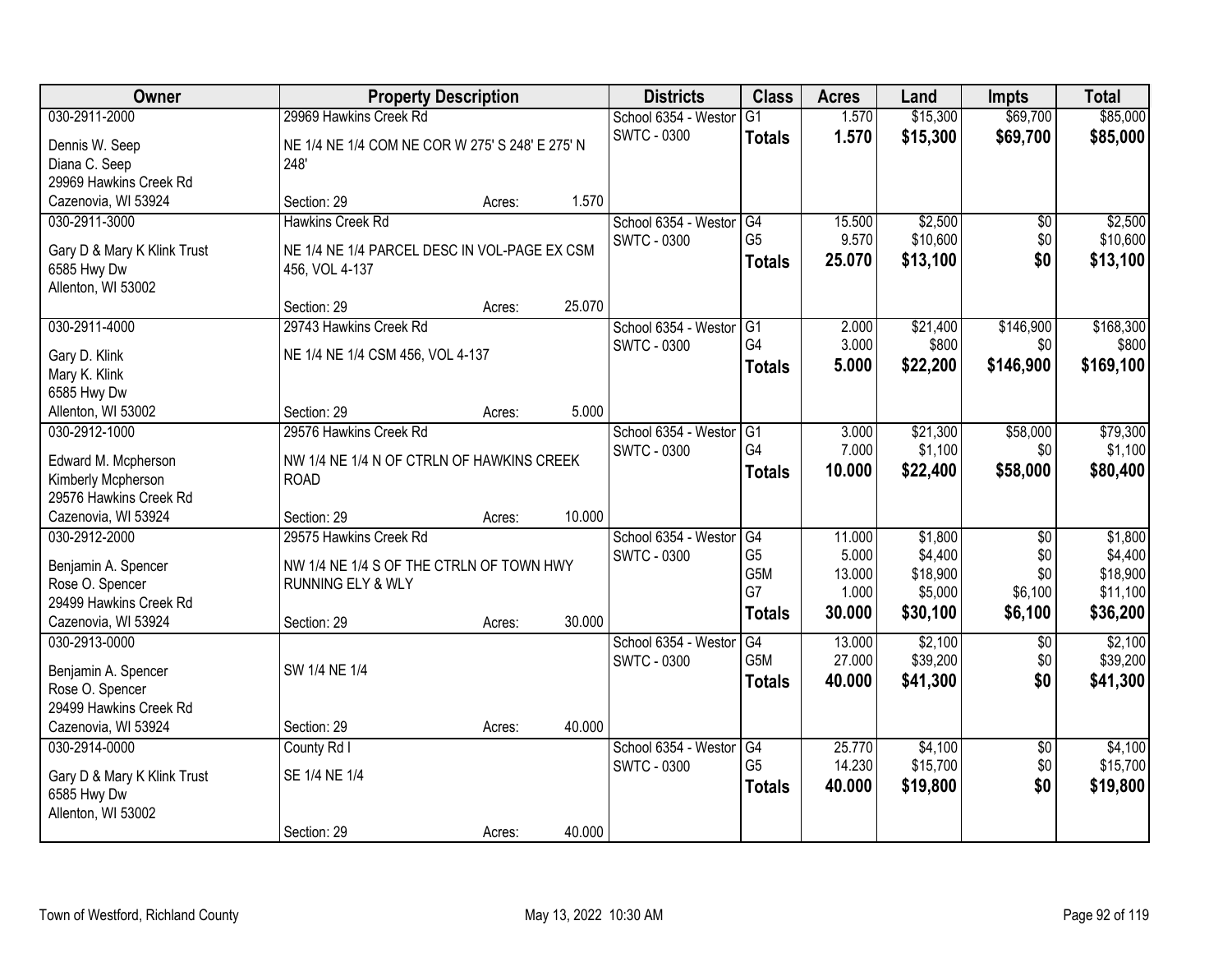| Owner                                     | <b>Property Description</b>                      |        |        | <b>Districts</b>     | <b>Class</b>    | <b>Acres</b> | Land     | <b>Impts</b>    | <b>Total</b> |
|-------------------------------------------|--------------------------------------------------|--------|--------|----------------------|-----------------|--------------|----------|-----------------|--------------|
| 030-2921-1000                             | 29490 Hawkins Creek Rd                           |        |        | School 6354 - Westor | G1              | 1.000        | \$11,000 | \$136,300       | \$147,300    |
| Lisa A. Hawklove                          | NE 1/4 NW 1/4 N OF CTRLN OF HAWKINS CREEK        |        |        | <b>SWTC - 0300</b>   | G <sub>6</sub>  | 17.000       | \$49,300 | \$0             | \$49,300     |
| 4320 Bluff Point Ct                       | ROAD EX THE WEST 226'                            |        |        |                      | <b>Totals</b>   | 18.000       | \$60,300 | \$136,300       | \$196,600    |
| Hazel Green, WI 53811                     |                                                  |        |        |                      |                 |              |          |                 |              |
|                                           | Section: 29                                      | Acres: | 18.000 |                      |                 |              |          |                 |              |
| 030-2921-2000                             | 29499 Hawkins Creek Rd                           |        |        | School 6354 - Westor | G4              | 10.000       | \$1,600  | $\overline{50}$ | \$1,600      |
|                                           |                                                  |        |        | <b>SWTC - 0300</b>   | G <sub>5</sub>  | 9.000        | \$7,800  | \$0             | \$7,800      |
| Benjamin A. Spencer                       | NE 1/4 NW 1/4 S OF CTRLN OF HAWKINS CREEK        |        |        |                      | G7              | 2.000        | \$17,500 | \$147,900       | \$165,400    |
| Rose O. Spencer<br>29499 Hawkins Creek Rd | ROAD.                                            |        |        |                      | <b>Totals</b>   | 21.000       | \$26,900 | \$147,900       | \$174,800    |
| Cazenovia, WI 53924                       | Section: 29                                      | Acres: | 21.000 |                      |                 |              |          |                 |              |
| 030-2922-1000                             | 29186 Hawkins Creek Rd                           |        |        | School 6354 - Westor | G1              | 0.500        | \$5,500  | \$114,800       | \$120,300    |
|                                           |                                                  |        |        | SWTC - 0300          | G <sub>5</sub>  | 16.500       | \$18,200 | \$0             | \$18,200     |
| David J. Birk                             | N 1/2 NW 1/4 (SURVEY) N OF CTRLN OF ROAD THE     |        |        |                      | <b>Totals</b>   | 17.000       | \$23,700 | \$114,800       | \$138,500    |
| Beth A. Birk                              | WEST 1530.56'                                    |        |        |                      |                 |              |          |                 |              |
| 898 Storytown Rd                          |                                                  |        |        |                      |                 |              |          |                 |              |
| Brooklyn, WI 53521                        | Section: 29                                      | Acres: | 17.000 |                      |                 |              |          |                 |              |
| 030-2922-2000                             | <b>Hawkins Creek Rd</b>                          |        |        | School 6354 - Weston | G4              | 12.500       | \$2,000  | $\sqrt[6]{3}$   | \$2,000      |
| Benjamin A. Spencer                       | NW 1/4 NW 1/4 S OF CTRLN OF ROAD DEED IN         |        |        | SWTC - 0300          | G <sub>5</sub>  | 13.500       | \$14,900 | \$0             | \$14,900     |
| Rose O. Spencer                           | <b>ERROR</b>                                     |        |        |                      | <b>Totals</b>   | 26.000       | \$16,900 | \$0             | \$16,900     |
| 29499 Hawkins Creek Rd                    |                                                  |        |        |                      |                 |              |          |                 |              |
| Cazenovia, WI 53924                       | Section: 29                                      | Acres: | 26.000 |                      |                 |              |          |                 |              |
| 030-2923-0000                             | State Hwy 58                                     |        |        | School 6354 - Weston | $\overline{G4}$ | 30.170       | \$4,800  | \$0             | \$4,800      |
|                                           |                                                  |        |        | <b>SWTC - 0300</b>   | G5M             | 9.830        | \$12,300 | \$0             | \$12,300     |
| Benjamin A. Spencer                       | SW 1/4 NW 1/4                                    |        |        |                      | <b>Totals</b>   | 40.000       | \$17,100 | \$0             | \$17,100     |
| Rose O. Spencer                           |                                                  |        |        |                      |                 |              |          |                 |              |
| 29499 Hawkins Creek Rd                    |                                                  |        |        |                      |                 |              |          |                 |              |
| Cazenovia, WI 53924                       | Section: 29                                      | Acres: | 40.000 |                      |                 |              |          |                 |              |
| 030-2924-0000                             | State Hwy 58                                     |        |        | School 6354 - Westor | G4              | 37.350       | \$5,900  | $\overline{$0}$ | \$5,900      |
| Benjamin A. Spencer                       | SE 1/4 NW 1/4                                    |        |        | SWTC - 0300          | G5M             | 2.650        | \$3,800  | \$0             | \$3,800      |
| Rose O. Spencer                           |                                                  |        |        |                      | <b>Totals</b>   | 40.000       | \$9,700  | \$0             | \$9,700      |
| 29499 Hawkins Creek Rd                    |                                                  |        |        |                      |                 |              |          |                 |              |
| Cazenovia, WI 53924                       | Section: 29                                      | Acres: | 40.000 |                      |                 |              |          |                 |              |
| 030-2931-1000                             | County Rd I                                      |        |        | School 6354 - Westor | G4              | 54.000       | \$8,600  | $\overline{60}$ | \$8,600      |
| Steven C. Antholz                         | *NE 1/4 SW 1/4 E OF A LINE COM 1302' W OF SE COR |        |        | <b>SWTC - 0300</b>   | G5M             | 21.000       | \$31,500 | \$0             | \$31,500     |
| E5370 Hwy F                               | N18D 13'39"E 1386.3' TO N LN *SW 1/4 SW 1/4 EX   |        |        |                      | <b>Totals</b>   | 75.000       | \$40,100 | \$0             | \$40,100     |
| Lavalle, WI 53941                         | COM NW COR ELY666.65' SLY655.32' WLY665.64'      |        |        |                      |                 |              |          |                 |              |
|                                           |                                                  |        |        |                      |                 |              |          |                 |              |
|                                           | Section: 29                                      | Acres: | 75.000 |                      |                 |              |          |                 |              |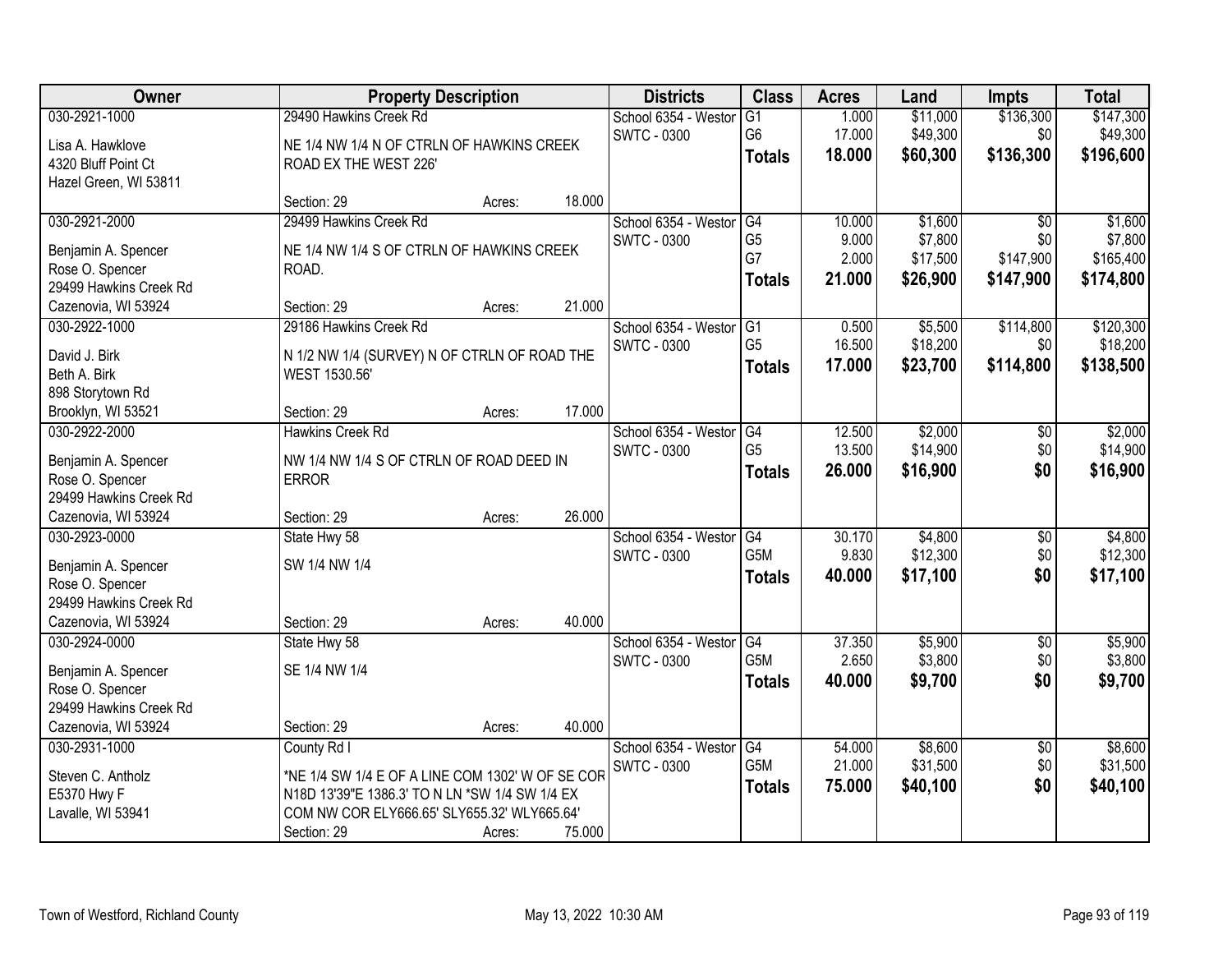| Owner                  | <b>Property Description</b>                     |        |        | <b>Districts</b>     | <b>Class</b>   | <b>Acres</b> | Land        | <b>Impts</b>    | <b>Total</b>     |
|------------------------|-------------------------------------------------|--------|--------|----------------------|----------------|--------------|-------------|-----------------|------------------|
| 030-2931-2000          | County Rd I                                     |        |        | School 6354 - Westor | W <sub>6</sub> | 7.000        | (\$20,300)  | $\overline{50}$ | \$0              |
| Allen J. Olson         | NE 1/4 SW 1/4 W OF LINE COM 1302' W OF SE COR N |        |        | <b>SWTC - 0300</b>   | <b>Totals</b>  | 7.000        | \$0         | \$0             | \$0              |
| Veda M. Olson          | 18 DEG 13'39" E 1386.3' TO N LINE               |        |        |                      |                |              |             |                 |                  |
| N1091 Mill Rd          |                                                 |        |        |                      |                |              |             |                 |                  |
| Juda, WI 53550-9538    | Section: 29                                     | Acres: | 7.000  |                      |                |              |             |                 |                  |
| 030-2932-0000          | County Rd I                                     |        |        | School 6354 - Westor | W <sub>6</sub> | 40.000       | (\$116,000) | $\overline{50}$ | \$0              |
| Allen J. Olson         | NW 1/4 SW 1/4                                   |        |        | <b>SWTC - 0300</b>   | <b>Totals</b>  | 40.000       | \$0         | \$0             | \$0              |
| Veda M. Olson          |                                                 |        |        |                      |                |              |             |                 |                  |
| N1091 Mill Rd          |                                                 |        |        |                      |                |              |             |                 |                  |
| Juda, WI 53550-9538    | Section: 29                                     | Acres: | 40.000 |                      |                |              |             |                 |                  |
| 030-2933-2000          | County Rd I                                     |        |        | School 6354 - Westor | W <sub>6</sub> | 10.000       | (\$29,000)  | \$0             | $\overline{\$0}$ |
| Justin Rollin          | SW 1/4 SW 1/4 COM NW COR ELY666.65' SLY655.32'  |        |        | <b>SWTC - 0300</b>   | <b>Totals</b>  | 10.000       | \$0         | \$0             | \$0              |
| Kathryn Beyl- Rollin   | WLY665.64' NLY656.9'                            |        |        |                      |                |              |             |                 |                  |
| 2177 Ridge Haven Ct    |                                                 |        |        |                      |                |              |             |                 |                  |
| De Pere, WI 54115      | Section: 29                                     | Acres: | 10.000 |                      |                |              |             |                 |                  |
| 030-2934-2000          | County Rd I                                     |        |        | School 6354 - Westor | W <sub>8</sub> | 28,000       | ( \$81,200) | $\sqrt[6]{3}$   | $\sqrt{50}$      |
| Allen J. Olson         | SE 1/4 SW 1/4 SE OF LINE DESC IN VOL-PAGE. WITH |        |        | <b>SWTC - 0300</b>   | <b>Totals</b>  | 28.000       | \$0         | \$0             | \$0              |
| Veda M. Olson          | EASE- MENT RIGHTS OVER 3221-0000                |        |        |                      |                |              |             |                 |                  |
| N1091 Mill Rd          |                                                 |        |        |                      |                |              |             |                 |                  |
| Juda, WI 53550-9538    | Section: 29                                     | Acres: | 28.000 |                      |                |              |             |                 |                  |
| 030-2941-1000          | 29970 County Rd I                               |        |        | School 6354 - Westor | G1             | 2.000        | \$18,500    | \$163,700       | \$182,200        |
| Sandra M. Kramer et al | NE 1/4 SE 1/4 N OF CTRLN OF HWY I LAND          |        |        | <b>SWTC - 0300</b>   | G <sub>4</sub> | 5.000        | \$800       | \$0             | \$800            |
| 29970 County Hwy I     | CONTRACT AMM VL 254-630                         |        |        |                      | G <sub>5</sub> | 19.000       | \$4,700     | \$0             | \$4,700          |
| Cazenovia, WI 53924    |                                                 |        |        |                      | G5M            | 9.000        | \$13,100    | \$0             | \$13,100         |
|                        | Section: 29                                     | Acres: | 35.000 |                      | <b>Totals</b>  | 35.000       | \$37,100    | \$163,700       | \$200,800        |
| 030-2942-0000          | County Rd I                                     |        |        | School 6354 - Westor | G5             | 10.000       | \$11,000    | \$0             | \$11,000         |
| Steven C. Antholz      | NW 1/4 SE 1/4                                   |        |        | <b>SWTC - 0300</b>   | G <sub>6</sub> | 30.000       | \$87,000    | \$0             | \$87,000         |
| E5370 Hwy F            |                                                 |        |        |                      | <b>Totals</b>  | 40.000       | \$98,000    | \$0             | \$98,000         |
| Lavalle, WI 53941      |                                                 |        |        |                      |                |              |             |                 |                  |
|                        | Section: 29                                     | Acres: | 40.000 |                      |                |              |             |                 |                  |
| 030-2943-1000          | County Rd I                                     |        |        | School 6354 - Westor | G4             | 10.560       | \$2,100     | $\overline{50}$ | \$2,100          |
| Steven C. Antholz      | S 1/2 SE 1/4 NW OF CTRLN OF COUNTY HWY I        |        |        | SWTC - 0300          | G <sub>5</sub> | 18.440       | \$18,500    | \$0             | \$18,500         |
| E5370 Hwy F            |                                                 |        |        |                      | G <sub>6</sub> | 11.000       | \$31,900    | \$0             | \$31,900         |
| Lavalle, WI 53941      |                                                 |        |        |                      | <b>Totals</b>  | 40.000       | \$52,500    | \$0             | \$52,500         |
|                        | Section: 29                                     | Acres: | 40.000 |                      |                |              |             |                 |                  |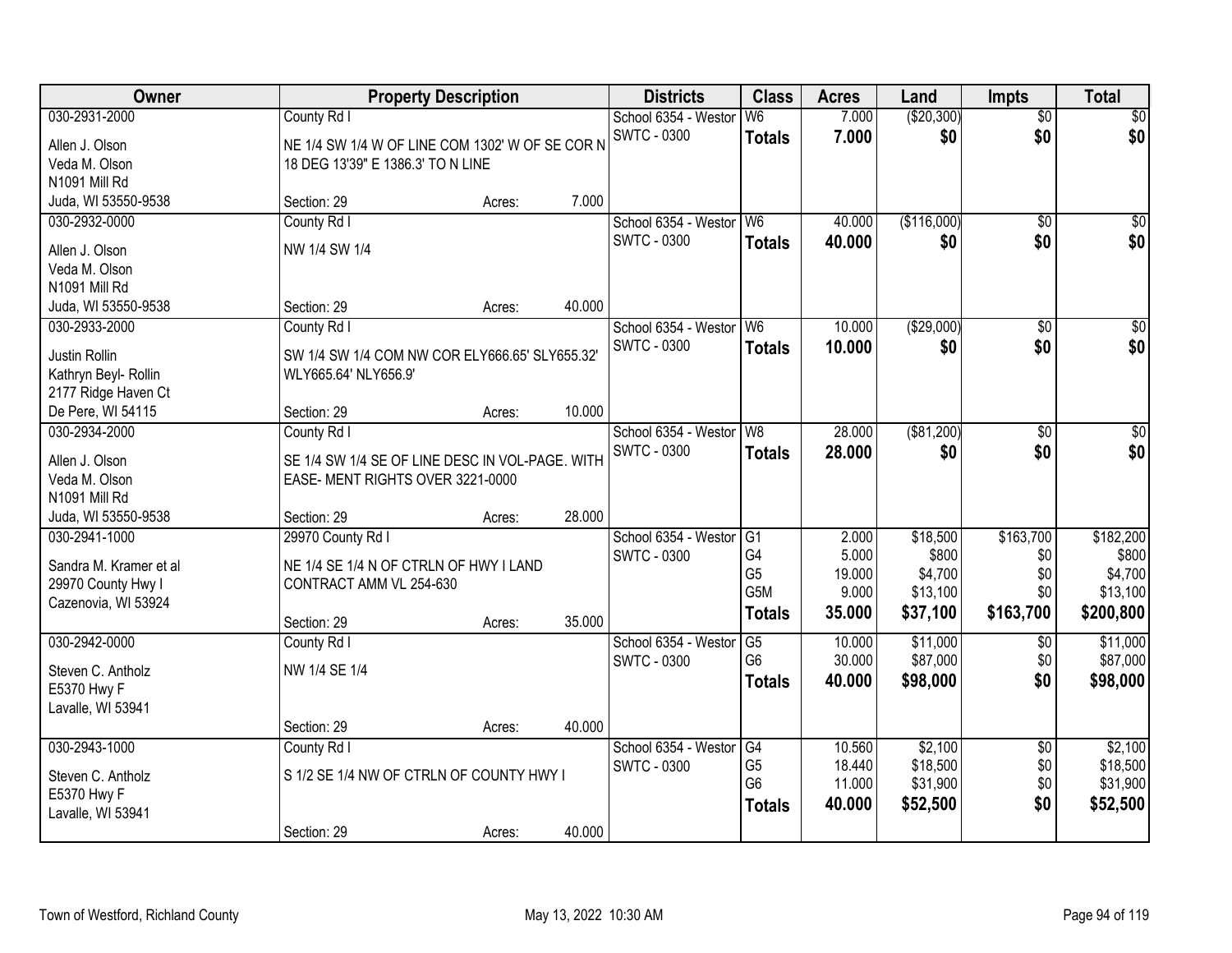| Owner                                    |                                                   | <b>Property Description</b> |        | <b>Districts</b>     | <b>Class</b>                      | <b>Acres</b>   | Land                | <b>Impts</b>           | <b>Total</b>        |
|------------------------------------------|---------------------------------------------------|-----------------------------|--------|----------------------|-----------------------------------|----------------|---------------------|------------------------|---------------------|
| 030-2944-1000                            | 29779 County Rd I                                 |                             |        | School 6354 - Westor | G4                                | 1.000          | \$300               | $\overline{50}$        | \$300               |
| Daniel E. Maurer                         | SE 1/4 (SURVEY) SE OF CTRLN OF COUNTY HWY I       |                             |        | <b>SWTC - 0300</b>   | G <sub>5</sub>                    | 16.000         | \$17,200            | \$0                    | \$17,200            |
| Cathy A. Maurer                          |                                                   |                             |        |                      | G5M                               | 15.000         | \$21,800            | \$0                    | \$21,800            |
| 29779 County Hwy I                       |                                                   |                             |        |                      | G <sub>6</sub>                    | 11.000         | \$31,900            | \$0                    | \$31,900            |
| Cazenovia, WI 53924                      | Section: 29                                       | Acres:                      | 45.000 |                      | G7                                | 2.000          | \$17,500            | \$65,600               | \$83,100            |
|                                          |                                                   |                             |        |                      | <b>Totals</b>                     | 45.000         | \$88,700            | \$65,600               | \$154,300           |
| 030-3011-1000                            | 28898 Hawkins Creek Rd                            |                             |        | School 6354 - Weston | $\overline{G1}$                   | 2.000          | \$18,500            | \$81,100               | \$99,600            |
| Timothy R Burkhalter Individual Property | NE 1/4 NE 1/4 EX 5.00A M/L LYING ON THE HILLSIDE  |                             |        | <b>SWTC - 0300</b>   | G <sub>5</sub>                    | 10.000         | \$11,000            | \$0                    | \$11,000            |
| Trust                                    | S OF HWY                                          |                             |        |                      | G <sub>6</sub>                    | 24.000         | \$69,600            | \$0                    | \$69,600            |
| 316 S Lynn St                            |                                                   |                             |        |                      | <b>Totals</b>                     | 36.000         | \$99,100            | \$81,100               | \$180,200           |
| Stoughton, WI 53589                      | Section: 30                                       | Acres:                      | 36.000 |                      |                                   |                |                     |                        |                     |
| 030-3012-1000                            | State Hwy 58                                      |                             |        | School 6354 - Westor | G4                                | 22.030         | \$3,500             | $\overline{50}$        | \$3,500             |
|                                          |                                                   |                             |        | <b>SWTC - 0300</b>   | <b>Totals</b>                     | 22.030         | \$3,500             | \$0                    | \$3,500             |
| David B. Baley                           | NW 1/4 NE 1/4 EX PARCEL DESC IN DOC 294424        |                             |        |                      |                                   |                |                     |                        |                     |
| 13656 Baley Ln                           |                                                   |                             |        |                      |                                   |                |                     |                        |                     |
| Cazenovia, WI 53924                      |                                                   |                             | 22.030 |                      |                                   |                |                     |                        |                     |
| 030-3012-2000                            | Section: 30                                       | Acres:                      |        | School 6354 - Westor |                                   |                | \$200               |                        | \$200               |
|                                          | 28704 Hawkins Creek Rd                            |                             |        | SWTC - 0300          | $\overline{G4}$<br>G <sub>5</sub> | 0.970<br>2.760 | \$900               | $\overline{50}$<br>\$0 | \$900               |
| Michael G. Baley                         | * NW 1/4 NE 1/4 PCL DESC IN DOC 294424 *SW 1/4 NI |                             |        |                      | G5M                               | 17.000         | \$24,700            | \$0                    | \$24,700            |
| 14347 Seep Dr                            | 1/4 PCL DESC IN DOC, (ESSENTIALLY THE EAST 6      |                             |        |                      |                                   | 20.730         | \$25,800            | \$0                    | \$25,800            |
| Cazenovia, WI 53924                      | RD N OF CTRLN HAWKINS CREEK ROAD)                 |                             |        |                      | <b>Totals</b>                     |                |                     |                        |                     |
|                                          | Section: 30                                       | Acres:                      | 20.730 |                      |                                   |                |                     |                        |                     |
| 030-3013-1000                            | County Rd I                                       |                             |        | School 6354 - Westor | G4                                | 37.000         | \$2,400             | $\overline{50}$        | \$2,400             |
| John P. Haas                             | SW 1/4 NE 1/4 EX. A STRIP 6 RD WIDE ON E SIDE     |                             |        | <b>SWTC - 0300</b>   | <b>Totals</b>                     | 37.000         | \$2,400             | \$0                    | \$2,400             |
| 1115 Mound St                            |                                                   |                             |        |                      |                                   |                |                     |                        |                     |
| Madison, WI 53715                        |                                                   |                             |        |                      |                                   |                |                     |                        |                     |
|                                          | Section: 30                                       | Acres:                      | 37.000 |                      |                                   |                |                     |                        |                     |
| 030-3013-2100                            | County Rd I                                       |                             |        | School 6354 - Westor | $\overline{G5}$                   | 0.240          | \$100               | $\overline{50}$        | \$100               |
|                                          |                                                   |                             |        | <b>SWTC - 0300</b>   | <b>Totals</b>                     | 0.240          | \$100               | \$0                    | \$100               |
| Dennis Steven Baley                      | SW 1/4 NE 1/4 COM SE COR NE 1/4 W1304.53' TO      |                             |        |                      |                                   |                |                     |                        |                     |
| 14502 County Hwy Nn                      | BEG; N1D54'29"E166.2' S40D1'35"W 160.29'          |                             |        |                      |                                   |                |                     |                        |                     |
| Cazenovia, WI 53924                      | S1D54'29"W43.39' E99'                             |                             | 0.240  |                      |                                   |                |                     |                        |                     |
|                                          | Section: 30                                       | Acres:                      |        |                      |                                   |                |                     |                        |                     |
| 030-3014-1000                            | 29493 Hawkins Creek Rd                            |                             |        | School 6354 - Weston | G <sub>1</sub><br>G <sub>5</sub>  | 1.000<br>7.500 | \$11,000<br>\$8,300 | \$7,000<br>\$0         | \$18,000<br>\$8,300 |
| Janette Baley                            | SE 1/4 NE 1/4 W OF CTRLN OF HWY                   |                             |        | <b>SWTC - 0300</b>   |                                   |                |                     |                        |                     |
| 4902 S Hill Dr                           |                                                   |                             |        |                      | <b>Totals</b>                     | 8.500          | \$19,300            | \$7,000                | \$26,300            |
| Madison, WI 53705                        |                                                   |                             |        |                      |                                   |                |                     |                        |                     |
|                                          | Section: 30                                       | Acres:                      | 8.500  |                      |                                   |                |                     |                        |                     |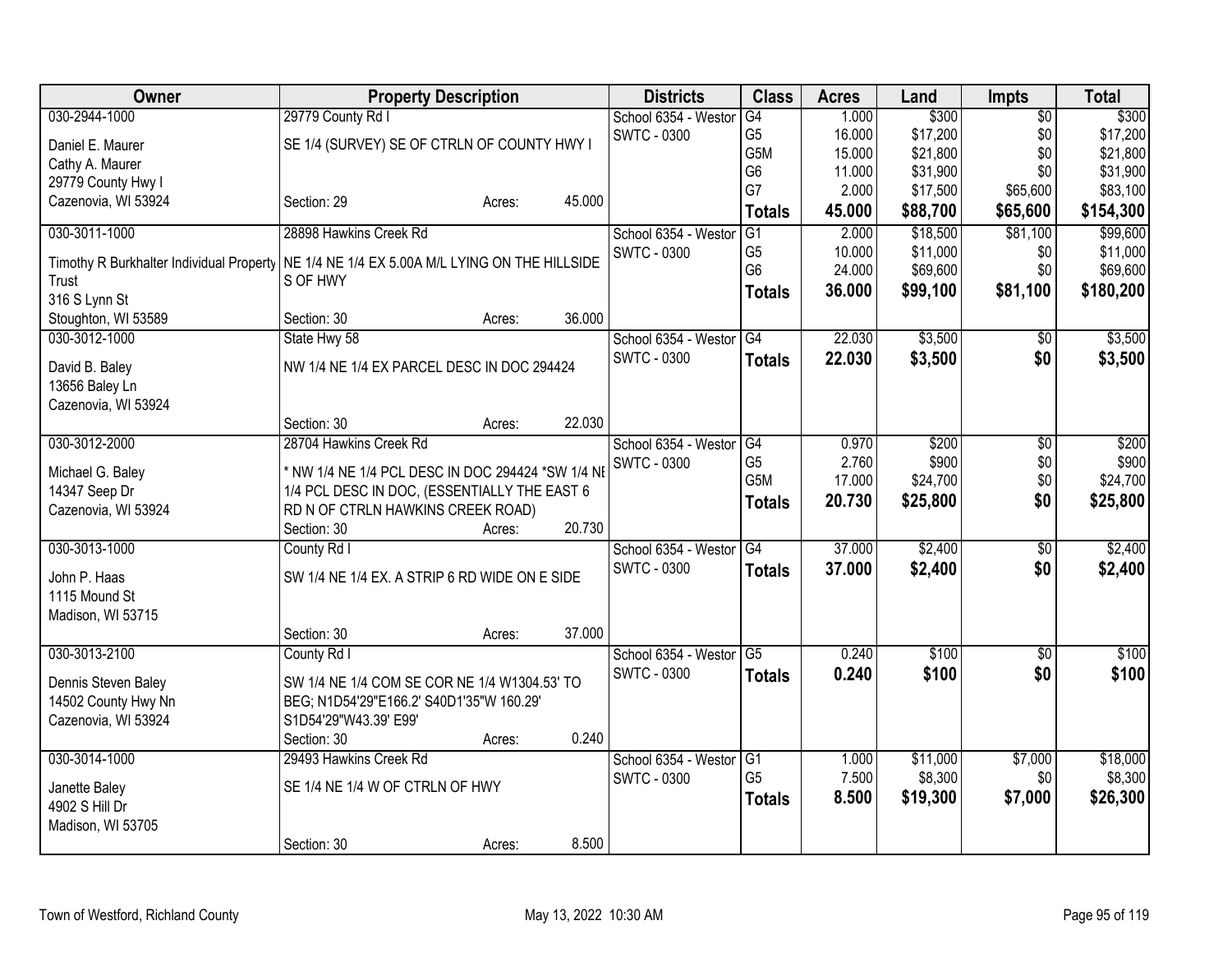| Owner                                 | <b>Property Description</b>                   |        |        | <b>Districts</b>     | <b>Class</b>           | <b>Acres</b>    | Land        | <b>Impts</b>    | <b>Total</b>     |
|---------------------------------------|-----------------------------------------------|--------|--------|----------------------|------------------------|-----------------|-------------|-----------------|------------------|
| 030-3014-2000                         | County Rd I                                   |        |        | School 6354 - Westor | G4                     | 13.000          | \$2,100     | $\overline{50}$ | \$2,100          |
| Benjamin A. Spencer                   | E 1/2 NE 1/4 E OF CTRLN OF HWY SUBJ TO ACCESS |        |        | <b>SWTC - 0300</b>   | G <sub>5</sub>         | 6.500           | \$6,700     | \$0             | \$6,700          |
| Rose O. Spencer                       | <b>EASMT</b>                                  |        |        |                      | G5M                    | 17.000          | \$24,700    | \$0             | \$24,700         |
| 29499 Hawkins Creek Rd                |                                               |        |        |                      | <b>Totals</b>          | 36.500          | \$33,500    | \$0             | \$33,500         |
| Cazenovia, WI 53924                   | Section: 30                                   | Acres: | 36.500 |                      |                        |                 |             |                 |                  |
| 030-3021-0000                         | County Rd I                                   |        |        | School 6354 - Westor | W <sub>6</sub>         | 40.000          | (\$116,000) | $\overline{50}$ | \$0              |
| Brian R. Morrow                       | NE 1/4 NW 1/4                                 |        |        | <b>SWTC - 0300</b>   | <b>Totals</b>          | 40.000          | \$0         | \$0             | \$0              |
| Nicholas J. Wegner                    |                                               |        |        |                      |                        |                 |             |                 |                  |
| S69 W19231 Lembezeder Dr              |                                               |        |        |                      |                        |                 |             |                 |                  |
| Muskego, WI 53150                     | Section: 30                                   | Acres: | 40.000 |                      |                        |                 |             |                 |                  |
| 030-3022-1000                         | County Rd I                                   |        |        | School 6354 - Westor | W <sub>6</sub>         | 25.910          | (\$75,100)  | \$0             | $\overline{\$0}$ |
|                                       |                                               |        |        | <b>SWTC - 0300</b>   | <b>Totals</b>          | 25.910          | \$0         | \$0             | \$0              |
| Brian R. Morrow                       | FRAC NW 1/4 NW 1/4 EX PARCEL ALG S SIDE       |        |        |                      |                        |                 |             |                 |                  |
| Nicholas J. Wegner                    |                                               |        |        |                      |                        |                 |             |                 |                  |
| S69 W19231 Lembezeder Dr              |                                               |        |        |                      |                        |                 |             |                 |                  |
| Muskego, WI 53150                     | Section: 30                                   | Acres: | 25.910 |                      |                        |                 |             |                 |                  |
| 030-3023-0000                         | County Rd I                                   |        |        | School 6354 - Weston | G4                     | 12.570          | \$2,600     | $\sqrt[6]{3}$   | \$2,600          |
| Money Pit Adventures, LLC             | FRAC W 1/2 NW 1/4 THE SOUTH 43.-1/3 ACRES     |        |        | <b>SWTC - 0300</b>   | G5M                    | 30.760          | \$44,600    | \$0             | \$44,600         |
| 7542 Riverview Rd                     | (33.76 IN SW/NW 09.57 IN NW/NW)               |        |        |                      | <b>Totals</b>          | 43.330          | \$47,200    | \$0             | \$47,200         |
| Franklin, WI 53132                    |                                               |        |        |                      |                        |                 |             |                 |                  |
|                                       | Section: 30                                   | Acres: | 43.330 |                      |                        |                 |             |                 |                  |
| 030-3024-0000                         | County Rd I                                   |        |        | School 6354 - Westor | W <sub>6</sub>         | 40.000          | (\$116,000) | $\overline{50}$ | $\overline{50}$  |
| Nicholas J. Wegner                    | SE 1/4 NW 1/4                                 |        |        | <b>SWTC - 0300</b>   | <b>Totals</b>          | 40.000          | \$0         | \$0             | \$0              |
| Brian R. Morrow                       |                                               |        |        |                      |                        |                 |             |                 |                  |
| 7542 Riverview Rd                     |                                               |        |        |                      |                        |                 |             |                 |                  |
| Franklin, WI 53132                    | Section: 30                                   | Acres: | 40.000 |                      |                        |                 |             |                 |                  |
| 030-3031-1000                         | County Rd I                                   |        |        | School 6354 - Westor | G4                     | 38.000          | \$4,400     | \$0             | \$4,400          |
|                                       |                                               |        |        | <b>SWTC - 0300</b>   | <b>Totals</b>          | 38.000          | \$4,400     | \$0             | \$4,400          |
| Scottie E King Sr Sa D King Revocable | E 1/2 SW 1/4 NW OF CTRLN OF HWY EX PARCEL     |        |        |                      |                        |                 |             |                 |                  |
| <b>Living Trust</b>                   | <b>DESC IN VOL 133-356</b>                    |        |        |                      |                        |                 |             |                 |                  |
| 28218 Hawkins Creek Rd                |                                               |        |        |                      |                        |                 |             |                 |                  |
| Cazenovia, WI 53924                   | Section: 30                                   | Acres: | 38.000 |                      |                        |                 |             |                 |                  |
| 030-3032-0000                         | County Rd I                                   |        |        | School 6354 - Westor | G4<br>G <sub>5</sub> M | 4.000<br>29.280 | \$600       | $\overline{60}$ | \$600            |
| Money Pit Adventures, LLC             | FRAC NW 1/4 SW 1/4                            |        |        | <b>SWTC - 0300</b>   |                        |                 | \$42,500    | \$0             | \$42,500         |
| 7542 Riverview Rd                     |                                               |        |        |                      | <b>Totals</b>          | 33.280          | \$43,100    | \$0             | \$43,100         |
| Franklin, WI 53132                    |                                               |        |        |                      |                        |                 |             |                 |                  |
|                                       | Section: 30                                   | Acres: | 33.280 |                      |                        |                 |             |                 |                  |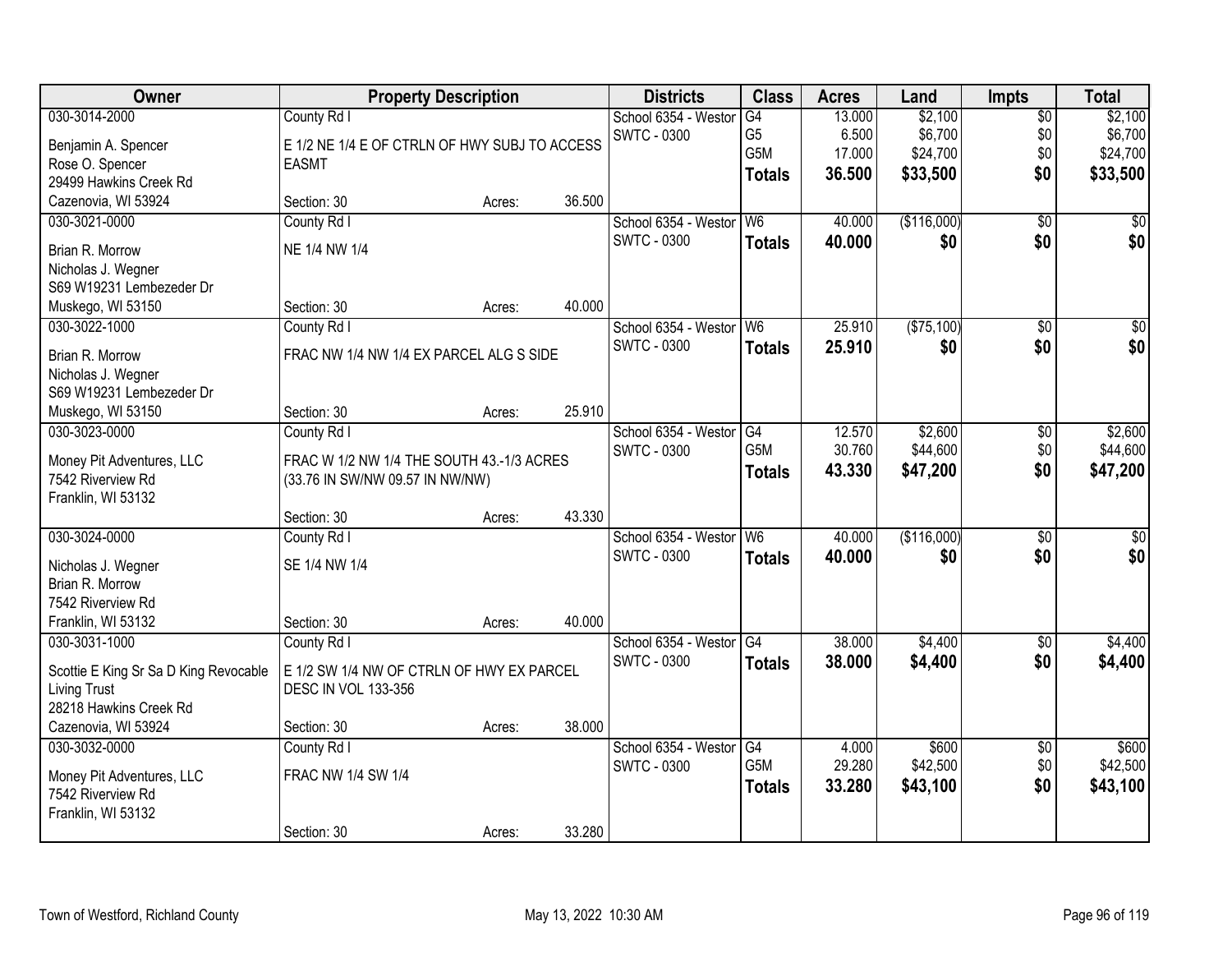| Owner                                 | <b>Property Description</b>                         |        |        | <b>Districts</b>     | <b>Class</b>         | <b>Acres</b> | Land        | Impts                  | <b>Total</b>   |
|---------------------------------------|-----------------------------------------------------|--------|--------|----------------------|----------------------|--------------|-------------|------------------------|----------------|
| 030-3033-0000                         | County Rd I                                         |        |        | School 6354 - Westor | G4                   | 32.800       | \$2,900     | $\overline{50}$        | \$2,900        |
| Scottie E King Sr Sa D King Revocable | FRAC SW 1/4 SW 1/4                                  |        |        | <b>SWTC - 0300</b>   | <b>Totals</b>        | 32.800       | \$2,900     | \$0                    | \$2,900        |
| <b>Living Trust</b>                   |                                                     |        |        |                      |                      |              |             |                        |                |
| 28218 Hawkins Creek Rd                |                                                     |        |        |                      |                      |              |             |                        |                |
| Cazenovia, WI 53924                   | Section: 30                                         | Acres: | 32.800 |                      |                      |              |             |                        |                |
| 030-3034-2000                         | <b>Hawkins Creek Rd</b>                             |        |        | School 6354 - Westor | G1                   | 1.350        | \$16,500    | \$10,800               | \$27,300       |
| Nicholas J. Wegner                    | E 1/2 SW 1/4 PARCEL OF LAND DESC IN VOL-PAGE        |        |        | <b>SWTC - 0300</b>   | W <sub>6</sub>       | 37.000       | (\$107,300) | \$0                    | \$0            |
| Brian R. Morrow                       |                                                     |        |        |                      | <b>Totals</b>        | 38.350       | \$16,500    | \$10,800               | \$27,300       |
| 7542 Riverview Rd                     |                                                     |        |        |                      |                      |              |             |                        |                |
| Franklin, WI 53132                    | Section: 30                                         | Acres: | 38.350 |                      |                      |              |             |                        |                |
| 030-3034-3000                         | 20515 Hawkins Creek Rd                              |        |        | School 6354 - Westor | G4                   | 2.590        | \$500       | $\overline{50}$        | \$500          |
| Daniel B. Tagtmeyer                   | SE 1/4 SW 1/4 LAND IN SE COR SE OF CTRLN OF         |        |        | <b>SWTC - 0300</b>   | G <sub>5</sub>       | 0.910        | \$100       | \$0                    | \$100          |
| 28217 Hawkins Creek Rd                | <b>HWY</b>                                          |        |        |                      | <b>Totals</b>        | 3.500        | \$600       | \$0                    | \$600          |
| Cazenovia, WI 53924                   |                                                     |        |        |                      |                      |              |             |                        |                |
|                                       | Section: 30                                         | Acres: | 3.500  |                      |                      |              |             |                        |                |
| 030-3041-1000                         | <b>Hawkins Creek Rd</b>                             |        |        | School 6354 - Westor | G4                   | 3.000        | \$500       | \$0                    | \$500          |
|                                       |                                                     |        |        | <b>SWTC - 0300</b>   | G5M                  | 34.500       | \$50,100    | \$0                    | \$50,100       |
| John P. Haas<br>1115 Mound St         | NE 1/4 SE 1/4 DEED IN ERROR EX E 10 RODS OF S       |        |        |                      | <b>Totals</b>        | 37.500       | \$50,600    | \$0                    | \$50,600       |
| Madison, WI 53715                     | 40 RODS & EX 1 SQ ROD IN SW COR                     |        |        |                      |                      |              |             |                        |                |
|                                       | Section: 30                                         | Acres: | 37.500 |                      |                      |              |             |                        |                |
| 030-3042-1000                         | 28602 Hawkins Creek Rd                              |        |        | School 6354 - Westor | G4                   | 26.470       | \$2,500     | $\overline{50}$        | \$2,500        |
|                                       |                                                     |        |        | <b>SWTC - 0300</b>   | G <sub>5</sub>       | 1.200        | \$100       | \$0                    | \$100          |
| John P. Haas                          | NW 1/4 SE 1/4 EX BEG SE COR N1.5RD W43.5RD          |        |        |                      | G5M                  | 9.580        | \$13,900    | \$0                    | \$13,900       |
| 1115 Mound St                         | N5.5RD TO CTR HWY SW ON HWY 10RD TO S LN<br>E50.5RD |        |        |                      | G7                   | 2.000        | \$17,500    | \$72,000               | \$89,500       |
| Madison, WI 53715                     | Section: 30                                         | Acres: | 39.250 |                      | <b>Totals</b>        | 39.250       | \$34,000    | \$72,000               | \$106,000      |
| 030-3043-1000                         | <b>Hawkins Creek Rd</b>                             |        |        | School 6354 - Westor | $\overline{G6}$      | 5.000        | \$14,500    | $\overline{50}$        | \$14,500       |
|                                       |                                                     |        |        | <b>SWTC - 0300</b>   | <b>Totals</b>        | 5.000        | \$14,500    | \$0                    | \$14,500       |
| Jesse Beachy                          | SW 1/4 SE 1/4 ALL LAND N & W OF HIGHWAY             |        |        |                      |                      |              |             |                        |                |
| Ruth Beachy                           |                                                     |        |        |                      |                      |              |             |                        |                |
| 1160 Goat Island Rd                   |                                                     |        | 5.000  |                      |                      |              |             |                        |                |
| Gladys, VA 24554<br>030-3043-2000     | Section: 30<br><b>Hawkins Creek Rd</b>              | Acres: |        | School 6354 - Westor |                      | 4.980        | \$6,400     |                        |                |
|                                       |                                                     |        |        | <b>SWTC - 0300</b>   | G5<br>W <sub>6</sub> | 30.000       | (\$84,700)  | $\overline{50}$<br>\$0 | \$6,400<br>\$0 |
| Thomas L. Seep                        | SW 1/4 SE 1/4 SE OF CTRLN OF HWY                    |        |        |                      | <b>Totals</b>        | 34.980       | \$6,400     | \$0                    | \$6,400        |
| Paula C. Seep                         |                                                     |        |        |                      |                      |              |             |                        |                |
| E4542A Pickel Rd                      |                                                     |        |        |                      |                      |              |             |                        |                |
| Reedsburg, WI 53959                   | Section: 30                                         | Acres: | 34.980 |                      |                      |              |             |                        |                |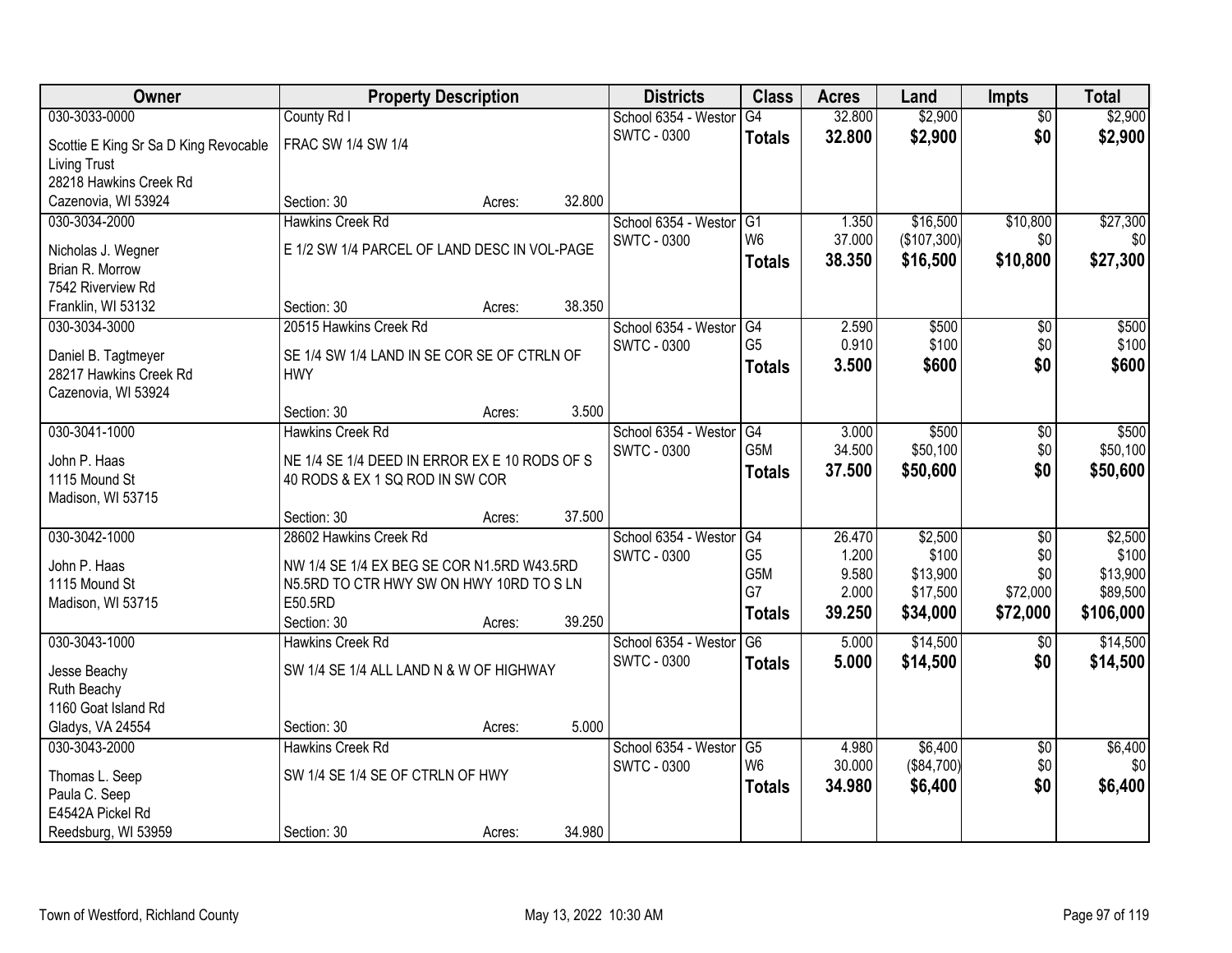| Owner                | <b>Property Description</b>                           |        |        | <b>Districts</b>        | <b>Class</b>    | <b>Acres</b> | Land        | <b>Impts</b>    | <b>Total</b>     |
|----------------------|-------------------------------------------------------|--------|--------|-------------------------|-----------------|--------------|-------------|-----------------|------------------|
| 030-3044-1000        | <b>Hawkins Creek Rd</b>                               |        |        | School 6354 - Westor    | W <sub>6</sub>  | 20.000       | ( \$58,000) | $\overline{50}$ | \$0              |
| Thomas L. Seep       | SE 1/4 SE 1/4 THE S 1/2                               |        |        | <b>SWTC - 0300</b>      | <b>Totals</b>   | 20.000       | \$0         | \$0             | \$0              |
| Paula C. Seep        |                                                       |        |        |                         |                 |              |             |                 |                  |
| E4542A Pickel Rd     |                                                       |        |        |                         |                 |              |             |                 |                  |
| Reedsburg, WI 53959  | Section: 30                                           | Acres: | 20.000 |                         |                 |              |             |                 |                  |
| 030-3044-2000        | 28579 Hawkins Creek Rd                                |        |        | School 6354 - Weston    | $\overline{G5}$ | 0.770        | \$900       | \$0             | \$900            |
|                      |                                                       |        |        | <b>SWTC - 0300</b>      | W <sub>6</sub>  | 22.500       | (\$65,300)  | \$0             | \$0              |
| Justin Rollin        | *SE 1/4 SE 1/4 THE N 1/2 *NE 1/4 SE 1/4: E10RD (S1/2) |        |        |                         | <b>Totals</b>   | 23.270       | \$900       | \$0             | \$900            |
| Kathryn Beyl- Rollin | ALSO 1 SQ RD IN SW COR *NW 1/4 SE 1/4: BEG SE         |        |        |                         |                 |              |             |                 |                  |
| 2177 Ridge Haven Ct  | COR N1.5RD W43.5RD N5.5RD TO CTR OF HWY, SW           |        |        |                         |                 |              |             |                 |                  |
| De Pere, WI 54115    | Section: 30                                           | Acres: | 23.270 |                         |                 |              |             |                 |                  |
| 030-3111-0000        | County Rd I                                           |        |        | School 6354 - Westor W6 |                 | 40.000       | (\$116,000) | \$0             | $\overline{\$0}$ |
| Thomas L. Seep       | NE 1/4 NE 1/4                                         |        |        | <b>SWTC - 0300</b>      | <b>Totals</b>   | 40.000       | \$0         | \$0             | \$0              |
| Paula C. Seep        |                                                       |        |        |                         |                 |              |             |                 |                  |
| E4542A Pickel Rd     |                                                       |        |        |                         |                 |              |             |                 |                  |
| Reedsburg, WI 53959  | Section: 31                                           | Acres: | 40.000 |                         |                 |              |             |                 |                  |
| 030-3112-1000        | County Rd I                                           |        |        | School 6354 - Westor    | G5              | 0.300        | \$400       | \$0             | \$400            |
|                      |                                                       |        |        | <b>SWTC - 0300</b>      | W <sub>6</sub>  | 21.700       | (\$62,900)  | \$0             | \$0              |
| Thomas L. Seep       | NW 1/4 NE 1/4 THE EAST 22 ACRES                       |        |        |                         | <b>Totals</b>   | 22.000       | \$400       | \$0             | \$400            |
| Paula C. Seep        |                                                       |        |        |                         |                 |              |             |                 |                  |
| E4542A Pickel Rd     |                                                       |        |        |                         |                 |              |             |                 |                  |
| Reedsburg, WI 53959  | Section: 31                                           | Acres: | 22.000 |                         |                 |              |             |                 |                  |
| 030-3112-2000        | 28477 Hawkins Creek Rd                                |        |        | School 6354 - Westor    | $\overline{G1}$ | 2.000        | \$21,400    | \$111,100       | \$132,500        |
| Thomas L. Seep       | NW 1/4 NE 1/4 EXCEPT THE EAST 22 ACRES                |        |        | SWTC - 0300             | G <sub>5</sub>  | 6.000        | \$6,600     | \$0             | \$6,600          |
| Paula C. Seep        |                                                       |        |        |                         | G <sub>6</sub>  | 0.700        | \$2,000     | \$0             | \$2,000          |
| E4542A Pickel Rd     |                                                       |        |        |                         | W <sub>6</sub>  | 9.300        | (\$27,000)  | \$0             | \$0              |
| Reedsburg, WI 53959  | Section: 31                                           | Acres: | 18.000 |                         | <b>Totals</b>   | 18.000       | \$30,000    | \$111,100       | \$141,100        |
| 030-3113-0000        | County Rd I                                           |        |        | School 6354 - Westor    | W <sub>6</sub>  | 40.000       | (\$116,000) | \$0             | $\overline{\$0}$ |
| David C. Johnson     | SW 1/4 NE 1/4                                         |        |        | <b>SWTC - 0300</b>      | <b>Totals</b>   | 40.000       | \$0         | \$0             | \$0              |
| Robert G. Johnson    |                                                       |        |        |                         |                 |              |             |                 |                  |
| 228 N Riverside Dr   |                                                       |        |        |                         |                 |              |             |                 |                  |
|                      |                                                       |        | 40.000 |                         |                 |              |             |                 |                  |
| Ames, IA 50010       | Section: 31                                           | Acres: |        |                         |                 |              |             |                 |                  |
| 030-3114-0000        | County Rd I                                           |        |        | School 6354 - Westor    | G4              | 40.000       | \$2,600     | $\overline{30}$ | \$2,600          |
| Fs Adventures, LLC   | SE 1/4 NE 1/4                                         |        |        | <b>SWTC - 0300</b>      | <b>Totals</b>   | 40.000       | \$2,600     | \$0             | \$2,600          |
| N3458 Junction Rd    |                                                       |        |        |                         |                 |              |             |                 |                  |
| Juneau, WI 53039     |                                                       |        |        |                         |                 |              |             |                 |                  |
|                      | Section: 31                                           | Acres: | 40.000 |                         |                 |              |             |                 |                  |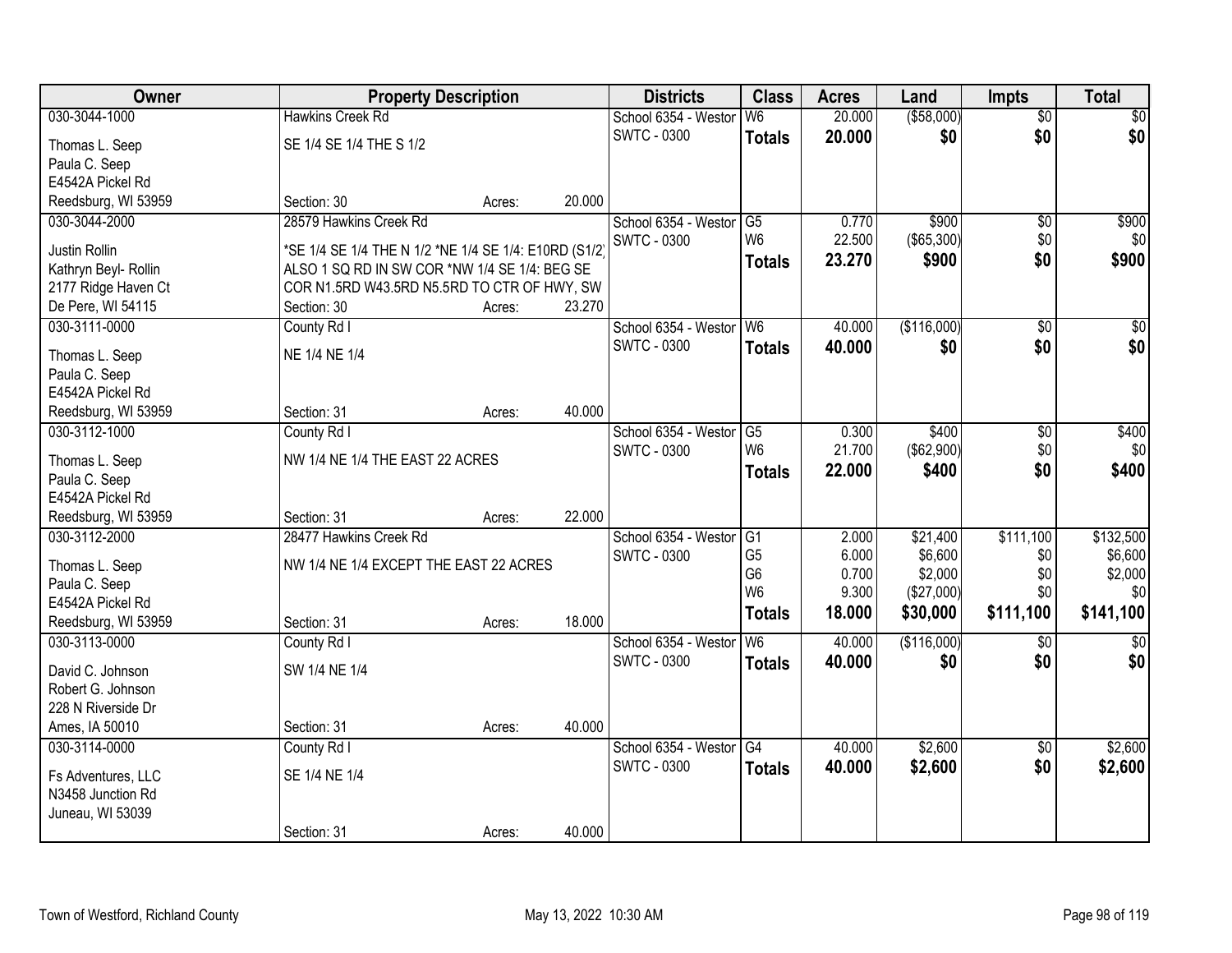| <b>Owner</b>                          | <b>Property Description</b>                     |        |        | <b>Districts</b>     | <b>Class</b>     | <b>Acres</b> | Land        | Impts           | <b>Total</b>    |
|---------------------------------------|-------------------------------------------------|--------|--------|----------------------|------------------|--------------|-------------|-----------------|-----------------|
| 030-3121-1000                         | 28217 Hawkins Creek Rd                          |        |        | School 6354 - Weston | G4               | 42.000       | \$4,100     | $\overline{50}$ | \$4,100         |
| Daniel B. Tagtmeyer                   | E 1/2 NW 1/4 PARCEL DESC IN VL-PAGE SE OF CTLN  |        |        | <b>SWTC - 0300</b>   | G <sub>5</sub>   | 1.000        | \$100       | \$0             | \$100           |
| 28217 Hawkins Creek Rd                | OF HWY & NE OF LN                               |        |        |                      | G7               | 1.000        | \$10,000    | \$54,500        | \$64,500        |
| Cazenovia, WI 53924                   |                                                 |        |        |                      | <b>Totals</b>    | 44.000       | \$14,200    | \$54,500        | \$68,700        |
|                                       | Section: 31                                     | Acres: | 44.000 |                      |                  |              |             |                 |                 |
| 030-3121-1100                         | County Rd I                                     |        |        | School 6354 - Weston | W6               | 2.000        | ( \$5,800)  | $\overline{50}$ | \$0             |
|                                       |                                                 |        |        | SWTC - 0300          | <b>Totals</b>    | 2.000        | \$0         | \$0             | \$0             |
| Thomas L. Seep et al                  | NE 1/4 NW 1/4 BEG SE COR N742.39'               |        |        |                      |                  |              |             |                 |                 |
| E4542A Pickel Rd                      | S32D40'40"W390' S28 D42'20"E181.22' S25D42'32"E |        |        |                      |                  |              |             |                 |                 |
| Reedsburg, WI 53959                   | 282.53'                                         |        |        |                      |                  |              |             |                 |                 |
|                                       | Section: 31                                     | Acres: | 2.000  |                      |                  |              |             |                 |                 |
| 030-3121-2100                         | County Rd I                                     |        |        | School 6354 - Westor | $\overline{G5}$  | 0.350        | \$100       | $\overline{50}$ | \$100           |
| Nicholas J. Wegner                    | NE 1/4 NW 1/4 PARCEL OF LAND N OF HWY DESC IN   |        |        | <b>SWTC - 0300</b>   | <b>Totals</b>    | 0.350        | \$100       | \$0             | \$100           |
| Brian R. Morrow                       | <b>VOL-PAGE</b>                                 |        |        |                      |                  |              |             |                 |                 |
| 7542 Riverview Rd                     |                                                 |        |        |                      |                  |              |             |                 |                 |
| Franklin, WI 53132                    | Section: 31                                     | Acres: | 0.350  |                      |                  |              |             |                 |                 |
| 030-3121-2200                         | 28262 Hawkins Creek Rd                          |        |        | School 6354 - Weston | $\overline{G1}$  | 0.600        | \$8,400     | \$51,600        | \$60,000        |
|                                       |                                                 |        |        | <b>SWTC - 0300</b>   | <b>Totals</b>    | 0.600        | \$8,400     | \$51,600        | \$60,000        |
| Scott E. King                         | NE 1/4 NW 1/4 PARCEL DESC IN VOL-PAGE           |        |        |                      |                  |              |             |                 |                 |
| Julie A. King                         |                                                 |        |        |                      |                  |              |             |                 |                 |
| 27649 Hawkins Creek Rd                |                                                 |        |        |                      |                  |              |             |                 |                 |
| Cazenovia, WI 53924                   | Section: 31                                     | Acres: | 0.600  |                      |                  |              |             |                 |                 |
| 030-3122-2000                         | 28218 Hawkins Creek Rd                          |        |        | School 6354 - Westor | G4               | 31.120       | \$2,500     | $\overline{50}$ | \$2,500         |
| Scottie E King Sr Sa D King Revocable | FRAC NW 1/4 NW OF CTRLN OF HWY EX PRCLS         |        |        | <b>SWTC - 0300</b>   | G <sub>5</sub>   | 1.880        | \$100       | \$0             | \$100           |
| <b>Living Trust</b>                   | DESC IN VL 133-356 & 141-571                    |        |        |                      | G7               | 2.000        | \$17,500    | \$88,900        | \$106,400       |
| 28218 Hawkins Creek Rd                |                                                 |        |        |                      | <b>Totals</b>    | 35.000       | \$20,100    | \$88,900        | \$109,000       |
| Cazenovia, WI 53924                   | Section: 31                                     | Acres: | 35.000 |                      |                  |              |             |                 |                 |
| 030-3123-1000                         | <b>Hawkins Creek Rd</b>                         |        |        | School 6354 - Westor | G4               | 3.160        | \$700       | $\overline{50}$ | \$700           |
|                                       |                                                 |        |        | <b>SWTC - 0300</b>   | G <sub>5</sub>   | 32.680       | \$34,900    | \$0             | \$34,900        |
| Karl J. Bethke                        | FRAC NW 1/4 SE OF CTRLN OF HAWKINS CREEK        |        |        |                      | G <sub>5</sub> M | 28.160       | \$40,900    | \$0             | \$40,900        |
| Catherine A. Bethke                   | ROAD SW OF LINE DESC IN VOL-PAGE                |        |        |                      | <b>Totals</b>    | 64.000       | \$76,500    | \$0             | \$76,500        |
| 7470 Wayside Rd                       |                                                 |        |        |                      |                  |              |             |                 |                 |
| Middleton, WI 53562                   | Section: 31                                     | Acres: | 64.000 |                      |                  |              |             |                 |                 |
| 030-3131-0000                         | County Rd I                                     |        |        | School 6354 - Weston | W6               | 40.000       | (\$116,000) | $\overline{50}$ | $\overline{50}$ |
| David C. Johnson                      | NE 1/4 SW 1/4                                   |        |        | <b>SWTC - 0300</b>   | <b>Totals</b>    | 40.000       | \$0         | \$0             | \$0             |
| Robert G. Johnson                     |                                                 |        |        |                      |                  |              |             |                 |                 |
| 228 N Riverside Dr                    |                                                 |        |        |                      |                  |              |             |                 |                 |
| Ames, IA 50010                        | Section: 31                                     | Acres: | 40.000 |                      |                  |              |             |                 |                 |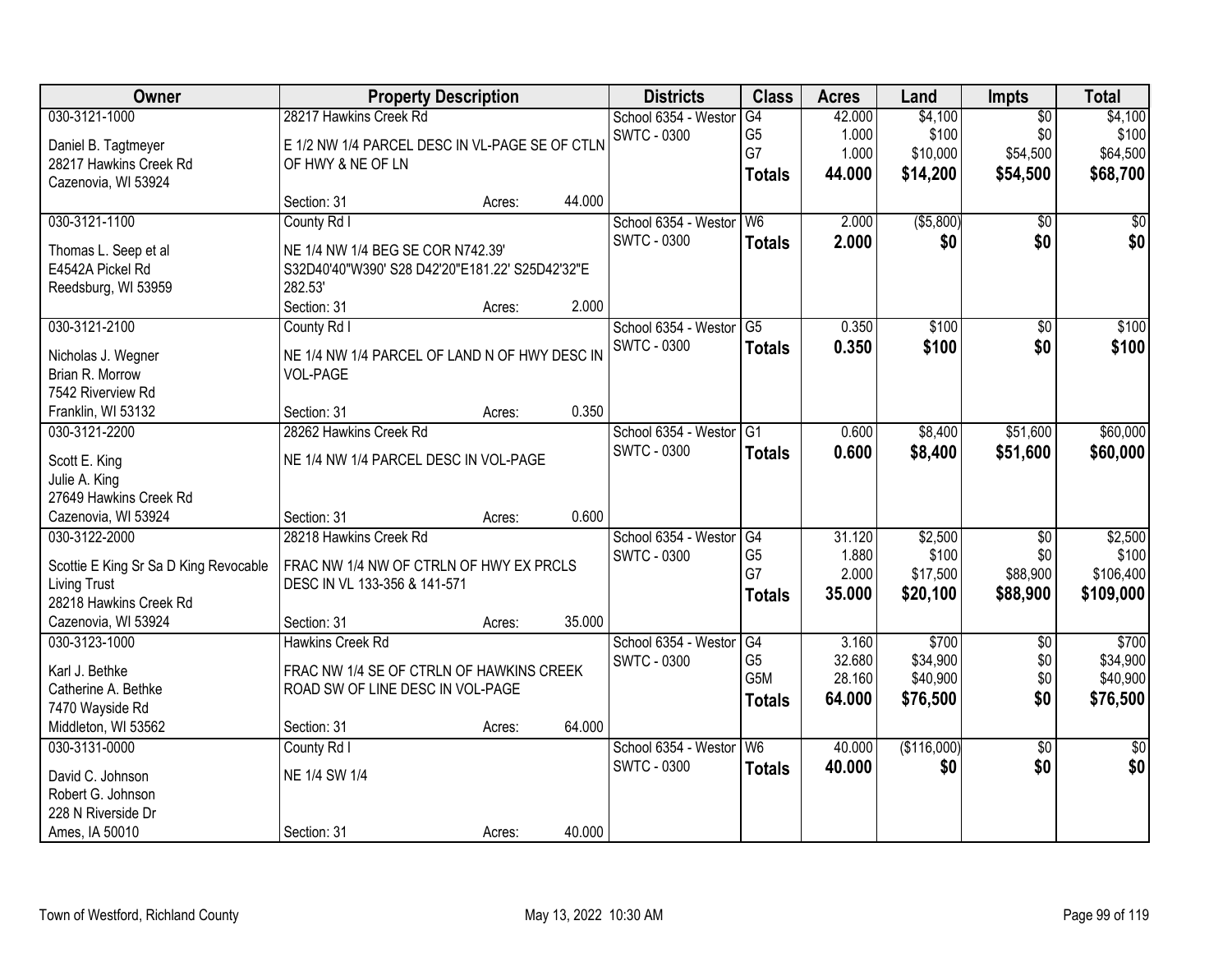| Owner                    | <b>Property Description</b>                     |        |        | <b>Districts</b>     | <b>Class</b>     | <b>Acres</b> | Land       | <b>Impts</b>    | <b>Total</b> |
|--------------------------|-------------------------------------------------|--------|--------|----------------------|------------------|--------------|------------|-----------------|--------------|
| 030-3132-0000            | State Hwy 58                                    |        |        | School 6354 - Westor | $\overline{G6}$  | 34.220       | \$99,200   | $\overline{50}$ | \$99,200     |
| Scott A. Rettler         | FRAC NW 1/4 SW 1/4                              |        |        | <b>SWTC - 0300</b>   | <b>Totals</b>    | 34.220       | \$99,200   | \$0             | \$99,200     |
| Leean A. Rettler         |                                                 |        |        |                      |                  |              |            |                 |              |
| 6021 County Hwy K        |                                                 |        |        |                      |                  |              |            |                 |              |
| Hartford, WI 53027       | Section: 31                                     | Acres: | 34.220 |                      |                  |              |            |                 |              |
| 030-3133-0000            | State Hwy 58                                    |        |        | School 6354 - Westor | G4               | 10.000       | \$2,200    | $\overline{50}$ | \$2,200      |
| Scott A. Rettler         | FRAC SW 1/4 SW 1/4                              |        |        | SWTC - 0300          | G <sub>5</sub>   | 6.000        | \$1,500    | \$0             | \$1,500      |
| Leean A. Rettler         |                                                 |        |        |                      | G <sub>5</sub> M | 17.000       | \$21,300   | \$0             | \$21,300     |
| 6021 County Hwy K        |                                                 |        |        |                      | <b>Totals</b>    | 33.000       | \$25,000   | \$0             | \$25,000     |
| Hartford, WI 53027       | Section: 31                                     | Acres: | 33.000 |                      |                  |              |            |                 |              |
| 030-3134-0000            | State Hwy 58                                    |        |        | School 6354 - Westor | G4               | 15.300       | \$3,400    | \$0             | \$3,400      |
| Scott A. Rettler         | SE 1/4 SW 1/4                                   |        |        | <b>SWTC - 0300</b>   | G <sub>5</sub>   | 8.600        | \$2,200    | \$0             | \$2,200      |
| Leean A. Rettler         |                                                 |        |        |                      | G <sub>5</sub> M | 16.100       | \$20,200   | \$0             | \$20,200     |
| 6021 County Hwy K        |                                                 |        |        |                      | <b>Totals</b>    | 40.000       | \$25,800   | \$0             | \$25,800     |
| Hartford, WI 53027       | Section: 31                                     | Acres: | 40.000 |                      |                  |              |            |                 |              |
| 030-3141-1000            | County Rd I                                     |        |        | School 6354 - Westor | G4               | 30.810       | \$2,000    | \$0             | \$2,000      |
| Fs Adventures, LLC       | E 1/2 SE 1/4 N OF CTRLN OF COUNTY HWY I         |        |        | <b>SWTC - 0300</b>   | G <sub>5</sub>   | 0.990        | \$100      | \$0             | \$100        |
| N3458 Junction Rd        |                                                 |        |        |                      | G7               | 0.500        | \$2,500    | \$4,500         | \$7,000      |
| Juneau, WI 53039         |                                                 |        |        |                      | <b>Totals</b>    | 32.300       | \$4,600    | \$4,500         | \$9,100      |
|                          | Section: 31                                     | Acres: | 32.300 |                      |                  |              |            |                 |              |
| 030-3141-2000            | County Rd I                                     |        |        | School 6354 - Westor | G6               | 1.000        | \$2,900    | \$0             | \$2,900      |
| Betty A. Alioto Trustees | NE 1/4 SE 1/4 LAND LYING S & E OF HWY "I"       |        |        | <b>SWTC - 0300</b>   | W <sub>6</sub>   | 8.000        | (\$23,200) | \$0             | \$0          |
| Alioto Trust             |                                                 |        |        |                      | <b>Totals</b>    | 9.000        | \$2,900    | \$0             | \$2,900      |
| 4014 S 73rd St           |                                                 |        |        |                      |                  |              |            |                 |              |
| Milwaukee, WI 53220      | Section: 31                                     | Acres: | 9.000  |                      |                  |              |            |                 |              |
| 030-3142-0000            | County Rd I                                     |        |        | School 6354 - Westor | G4               | 10.000       | \$1,800    | $\sqrt{6}$      | \$1,800      |
| David C. Johnson         | NW 1/4 SE 1/4                                   |        |        | <b>SWTC - 0300</b>   | G <sub>5</sub> M | 30.000       | \$43,500   | \$0             | \$43,500     |
| Robert G. Johnson        |                                                 |        |        |                      | <b>Totals</b>    | 40.000       | \$45,300   | \$0             | \$45,300     |
| 228 N Riverside Dr       |                                                 |        |        |                      |                  |              |            |                 |              |
| Ames, IA 50010           | Section: 31                                     | Acres: | 40.000 |                      |                  |              |            |                 |              |
| 030-3143-1000            | 28749 Z Scott Hill Rd                           |        |        | School 6354 - Westor | G1               | 2.000        | \$18,500   | \$51,700        | \$70,200     |
| David C. Johnson et al   | SW 1/4 SE 1/4 EX COM SW COR E247.19'            |        |        | <b>SWTC - 0300</b>   | G4               | 35.030       | \$6,000    | \$0             | \$6,000      |
| c/o ***Deed in Error***  | N39D2'W214.7' S70D 38'W100' TO W LINE, S TO BEG |        |        |                      | G <sub>5</sub>   | 2.370        | \$100      | \$0             | \$100        |
| 1762 Colfax St           |                                                 |        |        |                      | <b>Totals</b>    | 39.400       | \$24,600   | \$51,700        | \$76,300     |
| <b>Blair, NE 68008</b>   | Section: 31                                     | Acres: | 39.400 |                      |                  |              |            |                 |              |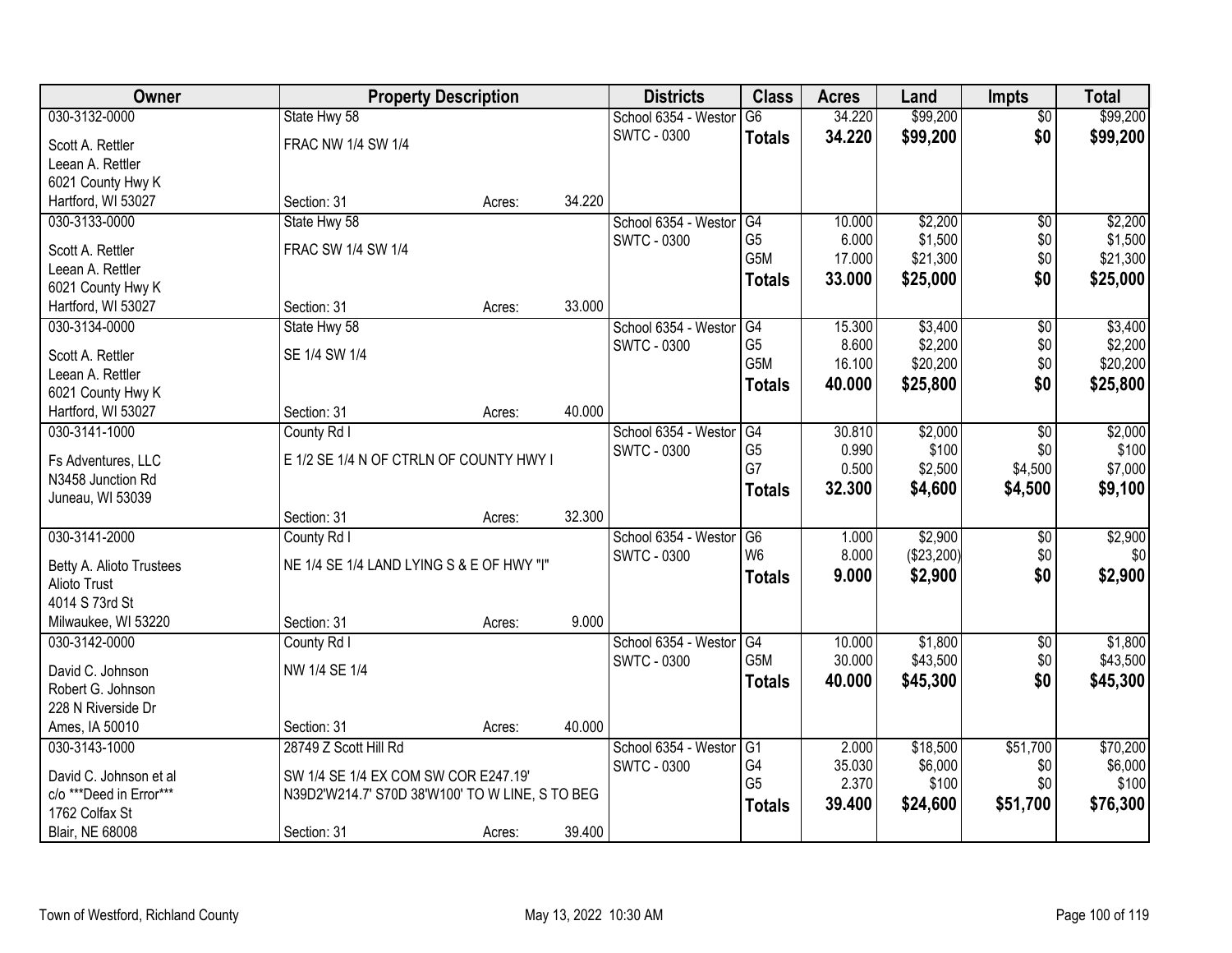| Owner                                        |                                                  | <b>Property Description</b> |        | <b>Districts</b>        | <b>Class</b>    | <b>Acres</b> | Land        | <b>Impts</b>    | <b>Total</b>     |
|----------------------------------------------|--------------------------------------------------|-----------------------------|--------|-------------------------|-----------------|--------------|-------------|-----------------|------------------|
| 030-3143-1100                                | State Hwy 58                                     |                             |        | School 6354 - Westor    | G1              | 0.600        | \$8,400     | $\overline{50}$ | \$8,400          |
| Scott A. Rettler                             | SW 1/4 SE 1/4 COM SW COR E 247.19' N39D2'W214.7' |                             |        | <b>SWTC - 0300</b>      | <b>Totals</b>   | 0.600        | \$8,400     | \$0             | \$8,400          |
| Leean A. Rettler                             | S70D 38'W100' TO W LINE, S TO BEG                |                             |        |                         |                 |              |             |                 |                  |
| 6021 County Hwy K                            |                                                  |                             |        |                         |                 |              |             |                 |                  |
| Hartford, WI 53027                           | Section: 31                                      | Acres:                      | 0.600  |                         |                 |              |             |                 |                  |
| 030-3144-1000                                | County Rd I                                      |                             |        | School 6354 - Westor    | W <sub>8</sub>  | 28.600       | ( \$82,900) | $\overline{50}$ | \$0              |
| David P Berns Life Estate                    | SE 1/4 SE 1/4 LYING S OF HWY "I" EX LAND DESC IN |                             |        | <b>SWTC - 0300</b>      | <b>Totals</b>   | 28.600       | \$0         | \$0             | \$0              |
| Mary Crandall Joseph Brian Berns             | <b>VOL 148-6</b>                                 |                             |        |                         |                 |              |             |                 |                  |
| 708 Heartbeat Cir                            |                                                  |                             |        |                         |                 |              |             |                 |                  |
| Stoughton, WI 53589                          | Section: 31                                      | Acres:                      | 28.600 |                         |                 |              |             |                 |                  |
| 030-3144-2000                                | 28746 Z Scott Hill Rd                            |                             |        | School 6354 - Westor    | G4              | 10.100       | \$2,600     | \$0             | \$2,600          |
| David C. Johnson                             | SE 1/4 SE 1/4 LAND IN SW PORTION DESC IN         |                             |        | <b>SWTC - 0300</b>      | G7              | 1.000        | \$5,000     | \$18,400        | \$23,400         |
| Robert G. Johnson                            | VOL-PAGE                                         |                             |        |                         | <b>Totals</b>   | 11.100       | \$7,600     | \$18,400        | \$26,000         |
| 228 N Riverside Dr                           |                                                  |                             |        |                         |                 |              |             |                 |                  |
| Ames, IA 50010                               | Section: 31                                      | Acres:                      | 11.100 |                         |                 |              |             |                 |                  |
| 030-3211-1000                                | 29561 County Rd I                                |                             |        | School 6354 - Weston    | G4              | 24.500       | \$4,300     | \$0             | \$4,300          |
|                                              |                                                  |                             |        | <b>SWTC - 0300</b>      | W <sub>6</sub>  | 10.000       | (\$29,000)  | \$0             | \$0              |
| Darrell D. Wilkinson<br>Sandra J. Wilkinson  | NE 1/4 NE 1/4 PARCEL DESC IN DOC                 |                             |        |                         | <b>Totals</b>   | 34.500       | \$4,300     | \$0             | \$4,300          |
| 3374 Kress Ln                                |                                                  |                             |        |                         |                 |              |             |                 |                  |
| Potosi, WI 53820                             | Section: 32                                      | Acres:                      | 35.000 |                         |                 |              |             |                 |                  |
| 030-3211-1100                                | State Hwy 58                                     |                             |        | School 6354 - Westor    | $\overline{G4}$ | 0.650        | \$100       | $\overline{50}$ | \$100            |
|                                              |                                                  |                             |        | SWTC - 0300             | <b>Totals</b>   | 0.650        | \$100       | \$0             | \$100            |
| Daniel E. Maurer                             | NE 1/4 NE 1/4 PARCEL DESC IN VL 426-663          |                             |        |                         |                 |              |             |                 |                  |
| Cathy A. Maurer<br>29779 County Hwy I        |                                                  |                             |        |                         |                 |              |             |                 |                  |
| Cazenovia, WI 53924                          | Section: 32                                      | Acres:                      | 0.650  |                         |                 |              |             |                 |                  |
| 030-3211-2000                                |                                                  |                             |        | School 6354 - Westor W6 |                 | 6.000        | (\$17,400)  | $\overline{30}$ | $\overline{\$0}$ |
|                                              |                                                  |                             |        | SWTC - 0300             | <b>Totals</b>   | 6.000        | \$0         | \$0             | \$0              |
| Donald D. Hill                               | NE 1/4 NE 1/4 PARCEL DESC IN VOL-PAGE            |                             |        |                         |                 |              |             |                 |                  |
| Susan E. Hill                                |                                                  |                             |        |                         |                 |              |             |                 |                  |
| 29554 Maxwell Hill Rd<br>Cazenovia, WI 53924 | Section: 32                                      |                             | 5.000  |                         |                 |              |             |                 |                  |
| 030-3212-1000                                |                                                  | Acres:                      |        | School 6354 - Westor    | G4              | 10.000       | \$2,200     | $\overline{50}$ | \$2,200          |
|                                              | State Hwy 58                                     |                             |        | SWTC - 0300             | <b>Totals</b>   | 10.000       | \$2,200     | \$0             | \$2,200          |
| Steven C. Antholz                            | NW 1/4 NE 1/4 NW OF CTRLN OF COUNTY HWY I        |                             |        |                         |                 |              |             |                 |                  |
| E5370 Hwy F                                  |                                                  |                             |        |                         |                 |              |             |                 |                  |
| Lavalle, WI 53941                            |                                                  |                             |        |                         |                 |              |             |                 |                  |
|                                              | Section: 32                                      | Acres:                      | 10.000 |                         |                 |              |             |                 |                  |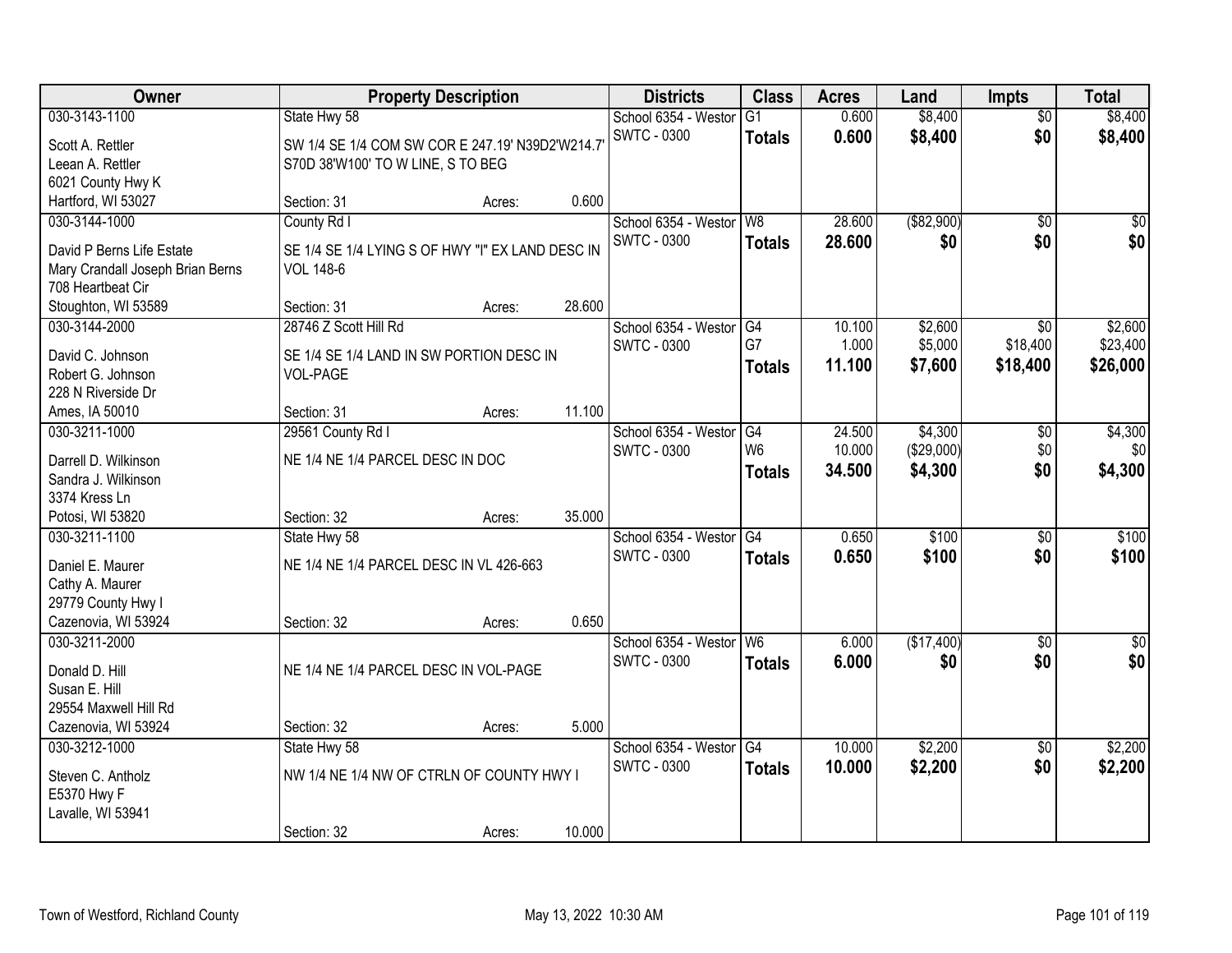| Owner                                     | <b>Property Description</b>                  |        |        | <b>Districts</b>        | <b>Class</b>   | <b>Acres</b> | Land              | <b>Impts</b>    | <b>Total</b> |
|-------------------------------------------|----------------------------------------------|--------|--------|-------------------------|----------------|--------------|-------------------|-----------------|--------------|
| 030-3212-2000                             | 29561 County Rd I                            |        |        | School 6354 - Westor    | G1             | 1.000        | \$11,000          | \$59,500        | \$70,500     |
| Darrell D. Wilkinson                      | NW 1/4 NE 1/4 SE OF CTRLN OF COUNTY HWY I    |        |        | <b>SWTC - 0300</b>      | G4             | 7.000        | \$1,100           | \$0             | \$1,100      |
| Sandra J. Wilkinson                       |                                              |        |        |                         | G <sub>5</sub> | 1.000        | \$100             | \$0             | \$100        |
| 3374 Kress Ln                             |                                              |        |        |                         | W <sub>6</sub> | 21.000       | $($ \$60,900) $ $ | \$0             | \$0          |
| Potosi, WI 53820                          | Section: 32                                  | Acres: | 30.000 |                         | <b>Totals</b>  | 30.000       | \$12,200          | \$59,500        | \$71,700     |
| 030-3213-1000                             | State Hwy 58                                 |        |        | School 6354 - Westor    | G1             | 0.500        | \$5,500           | \$7,800         | \$13,300     |
| Darrell D. Wilkinson                      | SW 1/4 NE 1/4 EX PARCEL DESC IN VL 288-267   |        |        | <b>SWTC - 0300</b>      | G4             | 6.500        | \$1,000           | \$0             | \$1,000      |
| Sandra J. Wilkinson                       |                                              |        |        |                         | <b>Totals</b>  | 7.000        | \$6,500           | \$7,800         | \$14,300     |
| 3374 Kress Ln                             |                                              |        |        |                         |                |              |                   |                 |              |
| Potosi, WI 53820                          | Section: 32                                  | Acres: | 7.000  |                         |                |              |                   |                 |              |
| 030-3213-2000                             |                                              |        |        | School 6354 - Westor G4 |                | 3.000        | \$700             | $\overline{50}$ | \$700        |
| Donald D. Hill                            | SW 1/4 NE 1/4 PARCEL DESC IN VOL-PAGE        |        |        | <b>SWTC - 0300</b>      | G <sub>5</sub> | 14.000       | \$15,400          | \$0             | \$15,400     |
| Susan E. Hill                             |                                              |        |        |                         | W <sub>6</sub> | 16.000       | (\$23,200)        | \$0             | \$0          |
| 29554 Maxwell Hill Rd                     |                                              |        |        |                         | <b>Totals</b>  | 33.000       | \$16,100          | \$0             | \$16,100     |
| Cazenovia, WI 53924                       | Section: 32                                  | Acres: | 33.000 |                         |                |              |                   |                 |              |
| 030-3214-0000                             | 29554 Maxwell Hill Rd                        |        |        | School 6354 - Westor    | G1             | 2.000        | \$18,500          | \$231,600       | \$250,100    |
|                                           | SE 1/4 NE 1/4                                |        |        | <b>SWTC - 0300</b>      | G <sub>5</sub> | 16.000       | \$17,600          | \$0             | \$17,600     |
| Donald D. Hill<br>Susan E. Hill           |                                              |        |        |                         | W <sub>6</sub> | 22.000       | (\$31,900)        | \$0             | \$0          |
| 29554 Maxwell Hill Rd                     |                                              |        |        |                         | <b>Totals</b>  | 40.000       | \$36,100          | \$231,600       | \$267,700    |
| Cazenovia, WI 53924                       | Section: 32                                  | Acres: | 40.000 |                         |                |              |                   |                 |              |
| 030-3221-1000                             | State Hwy 58                                 |        |        | School 6354 - Westor    | G4             | 24.620       | \$2,100           | $\overline{50}$ | \$2,100      |
|                                           |                                              |        |        | <b>SWTC - 0300</b>      | G <sub>5</sub> | 0.380        | \$0               | \$0             | \$0          |
| David D. Elton                            | NE 1/4 NW 1/4 NW OF CTRLN OF HWY "I" SUBJ TO |        |        |                         | G5M            | 14.800       | \$21,500          | \$0             | \$21,500     |
| 29424 County Hwy I<br>Cazenovia, WI 53924 | <b>EASMT</b>                                 |        |        |                         | <b>Totals</b>  | 39.800       | \$23,600          | \$0             | \$23,600     |
|                                           | Section: 32                                  | Acres: | 39.800 |                         |                |              |                   |                 |              |
| 030-3222-0000                             | State Hwy 58                                 |        |        | School 6354 - Westor    | G4             | 6.000        | \$1,000           | $\overline{50}$ | \$1,000      |
|                                           |                                              |        |        | <b>SWTC - 0300</b>      | W <sub>6</sub> | 34.000       | (\$51,000)        | \$0             | \$0          |
| Fs Adventures, LLC                        | NW 1/4 NW 1/4                                |        |        |                         | <b>Totals</b>  | 40.000       | \$1,000           | \$0             | \$1,000      |
| N3458 Junction Rd                         |                                              |        |        |                         |                |              |                   |                 |              |
| Juneau, WI 53039                          | Section: 32                                  | Acres: | 40.000 |                         |                |              |                   |                 |              |
| 030-3223-0000                             | State Hwy 58                                 |        |        | School 6354 - Westor    | G4             | 39.820       | \$4,300           | $\overline{50}$ | \$4,300      |
|                                           |                                              |        |        | <b>SWTC - 0300</b>      | G <sub>5</sub> | 0.180        | \$0               | \$0             | \$0          |
| Fs Adventures, LLC                        | SW 1/4 NW 1/4                                |        |        |                         | <b>Totals</b>  | 40.000       | \$4,300           | \$0             | \$4,300      |
| N3458 Junction Rd                         |                                              |        |        |                         |                |              |                   |                 |              |
| Juneau, WI 53039                          |                                              |        | 40.000 |                         |                |              |                   |                 |              |
|                                           | Section: 32                                  | Acres: |        |                         |                |              |                   |                 |              |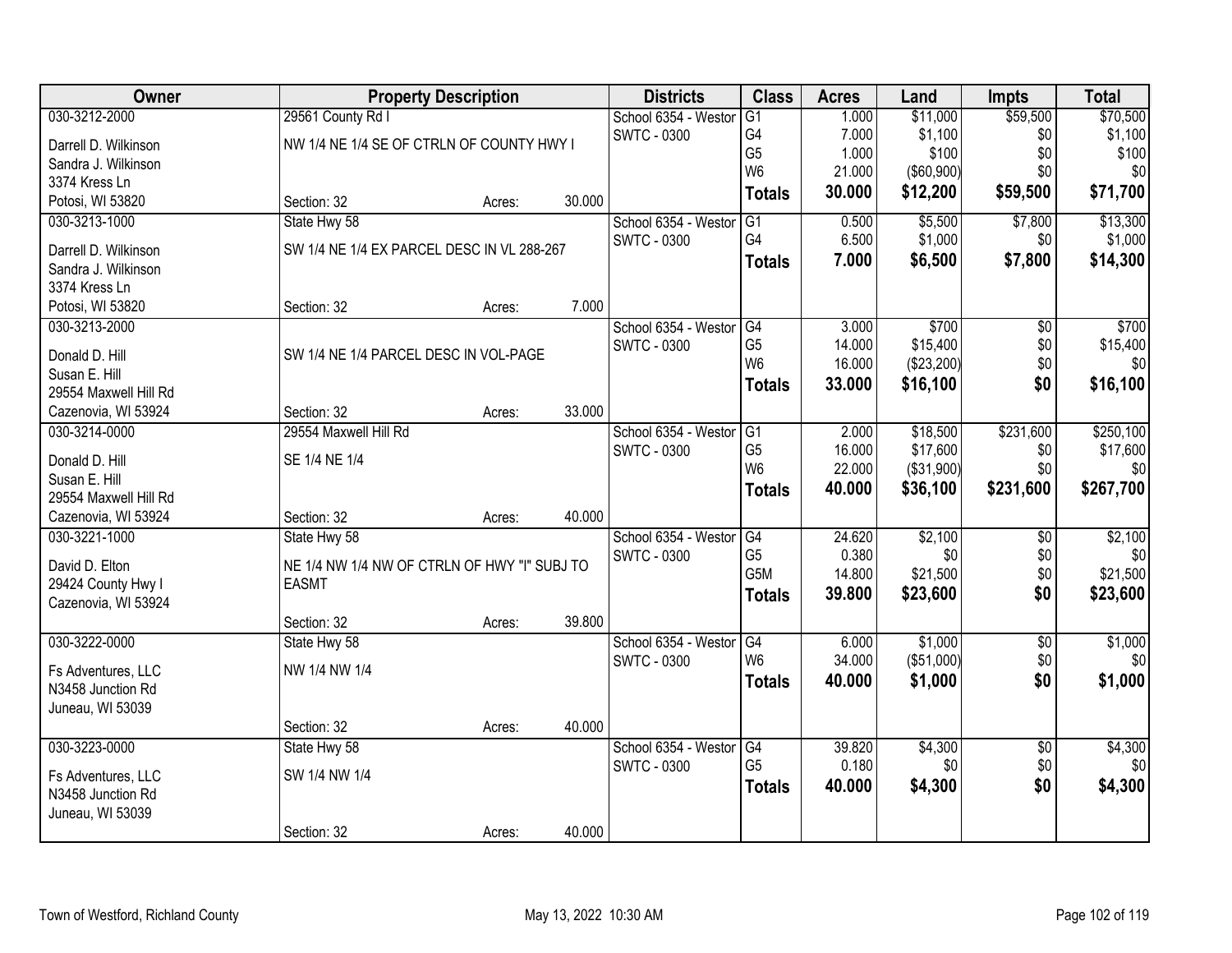| Owner                                  |                                               | <b>Property Description</b> |        | <b>Districts</b>     | <b>Class</b>    | <b>Acres</b> | Land       | <b>Impts</b>    | <b>Total</b> |
|----------------------------------------|-----------------------------------------------|-----------------------------|--------|----------------------|-----------------|--------------|------------|-----------------|--------------|
| 030-3224-1000                          | 29424 County Rd I                             |                             |        | School 6354 - Weston | G4              | 17.710       | \$2,300    | $\overline{50}$ | \$2,300      |
| David D. Elton                         | SE 1/4 NW 1/4 N OF CTRLN OF HWY "I"           |                             |        | <b>SWTC - 0300</b>   | G <sub>5</sub>  | 1.290        | \$100      | \$0             | \$100        |
| 29424 County Hwy I                     |                                               |                             |        |                      | G5M             | 1.000        | \$1,500    | \$0             | \$1,500      |
| Cazenovia, WI 53924                    |                                               |                             |        |                      | G7              | 2.000        | \$17,500   | \$57,400        | \$74,900     |
|                                        | Section: 32                                   | Acres:                      | 22.000 |                      | <b>Totals</b>   | 22.000       | \$21,400   | \$57,400        | \$78,800     |
| 030-3224-2000                          | Maxwell Hill Rd                               |                             |        | School 6354 - Weston | $\overline{G1}$ | 0.500        | \$7,700    | \$100           | \$7,800      |
| Allen J. Olson                         | E 1/2 NW 1/4 E OF CTRLN OF HWY I & N OF CTRLN |                             |        | <b>SWTC - 0300</b>   | G <sub>5</sub>  | 1.200        | \$500      | \$0             | \$500        |
| Veda M. Olson                          | MAXWELL HILL ROAD DESC IN VOL-PAGES           |                             |        |                      | G <sub>6</sub>  | 7.500        | \$21,800   | \$0             | \$21,800     |
| N1091 Mill Rd                          |                                               |                             |        |                      | <b>Totals</b>   | 9.200        | \$30,000   | \$100           | \$30,100     |
| Juda, WI 53550-9538                    | Section: 32                                   | Acres:                      | 9.200  |                      |                 |              |            |                 |              |
| 030-3224-3000                          | State Hwy 58                                  |                             |        | School 6354 - Westor | G4              | 1.000        | \$200      | $\overline{50}$ | \$200        |
|                                        |                                               |                             |        | <b>SWTC - 0300</b>   | G <sub>5</sub>  | 1.000        | \$100      | \$0             | \$100        |
| Donald D. Hill                         | SE 1/4 NW 1/4 (SURVEY) PARCEL DESC IN         |                             |        |                      | <b>Totals</b>   | 2.000        | \$300      | \$0             | \$300        |
| Susan E. Hill<br>29554 Maxwell Hill Rd | VOL-PAGE NE 1/4 SW 1/4 NE OF CTR ROAD         |                             |        |                      |                 |              |            |                 |              |
| Cazenovia, WI 53924                    | Section: 32                                   | Acres:                      | 2.000  |                      |                 |              |            |                 |              |
| 030-3224-4000                          | 29431 Maxwell Hill Rd                         |                             |        | School 6354 - Weston | G <sub>1</sub>  | 4.000        | \$24,100   | \$111,000       | \$135,100    |
|                                        |                                               |                             |        | <b>SWTC - 0300</b>   | G <sub>5</sub>  | 4.000        | \$3,500    | \$0             | \$3,500      |
| Linroy E. Edge                         | SE 1/4 NW 1/4 S OF CTRLN OF COUNTY HWY I &    |                             |        |                      |                 | 8.000        | \$27,600   | \$111,000       | \$138,600    |
| PO Box 31                              | MAXWELL HILL ROAD                             |                             |        |                      | <b>Totals</b>   |              |            |                 |              |
| Cazenovia, WI 53924-0031               |                                               |                             |        |                      |                 |              |            |                 |              |
|                                        | Section: 32                                   | Acres:                      | 8.000  |                      |                 |              |            |                 |              |
| 030-3231-1000                          | 29478 Kershner Ln                             |                             |        | School 6354 - Weston | G4              | 12.000       | \$1,900    | $\overline{30}$ | \$1,900      |
| Right-of-Way De Error                  | NE 1/4 SW 1/4 EX NE OF CTRLN OF TOWN ROAD     |                             |        | SWTC - 0300          | G <sub>5</sub>  | 26.980       | \$29,700   | \$0             | \$29,700     |
| Daniel H. Kershner                     |                                               |                             |        |                      | G7              | 1.000        | \$5,000    | \$28,100        | \$33,100     |
| 15289 Bear Rd                          |                                               |                             |        |                      | <b>Totals</b>   | 39.980       | \$36,600   | \$28,100        | \$64,700     |
| Viola, WI 54664                        | Section: 32                                   | Acres:                      | 39.980 |                      |                 |              |            |                 |              |
| 030-3232-1000                          | 29216 County Rd I                             |                             |        | School 6354 - Westor | IG1             | 2.000        | \$18,500   | \$175,200       | \$193,700    |
|                                        |                                               |                             |        | <b>SWTC - 0300</b>   | G4              | 10.030       | \$2,000    | \$0             | \$2,000      |
| Fs Adventures, LLC                     | NW 1/4 SW 1/4 LAND LYING N OF CO HWY          |                             |        |                      | G <sub>5</sub>  | 0.970        | \$100      | \$0             | \$100        |
| N3458 Junction Rd                      |                                               |                             |        |                      | <b>Totals</b>   | 13.000       | \$20,600   | \$175,200       | \$195,800    |
| Juneau, WI 53039                       |                                               |                             |        |                      |                 |              |            |                 |              |
|                                        | Section: 32                                   | Acres:                      | 13.000 |                      |                 |              |            |                 |              |
| 030-3232-2000                          | 29211 County Rd I                             |                             |        | School 6354 - Weston | G6              | 2.000        | \$5,800    | $\overline{30}$ | \$5,800      |
| Betty A. Alioto Trustees               | NW 1/4 SW 1/4 LAND LYING S OF CO HWY EX       |                             |        | <b>SWTC - 0300</b>   | W <sub>6</sub>  | 24.000       | (\$69,600) | \$0             | \$0          |
| Alioto Trust                           | PARCEL DESC IN VOL 3-208                      |                             |        |                      | <b>Totals</b>   | 26.000       | \$5,800    | \$0             | \$5,800      |
| 4014 S 73rd St                         |                                               |                             |        |                      |                 |              |            |                 |              |
| Milwaukee, WI 53220                    | Section: 32                                   | Acres:                      | 26.000 |                      |                 |              |            |                 |              |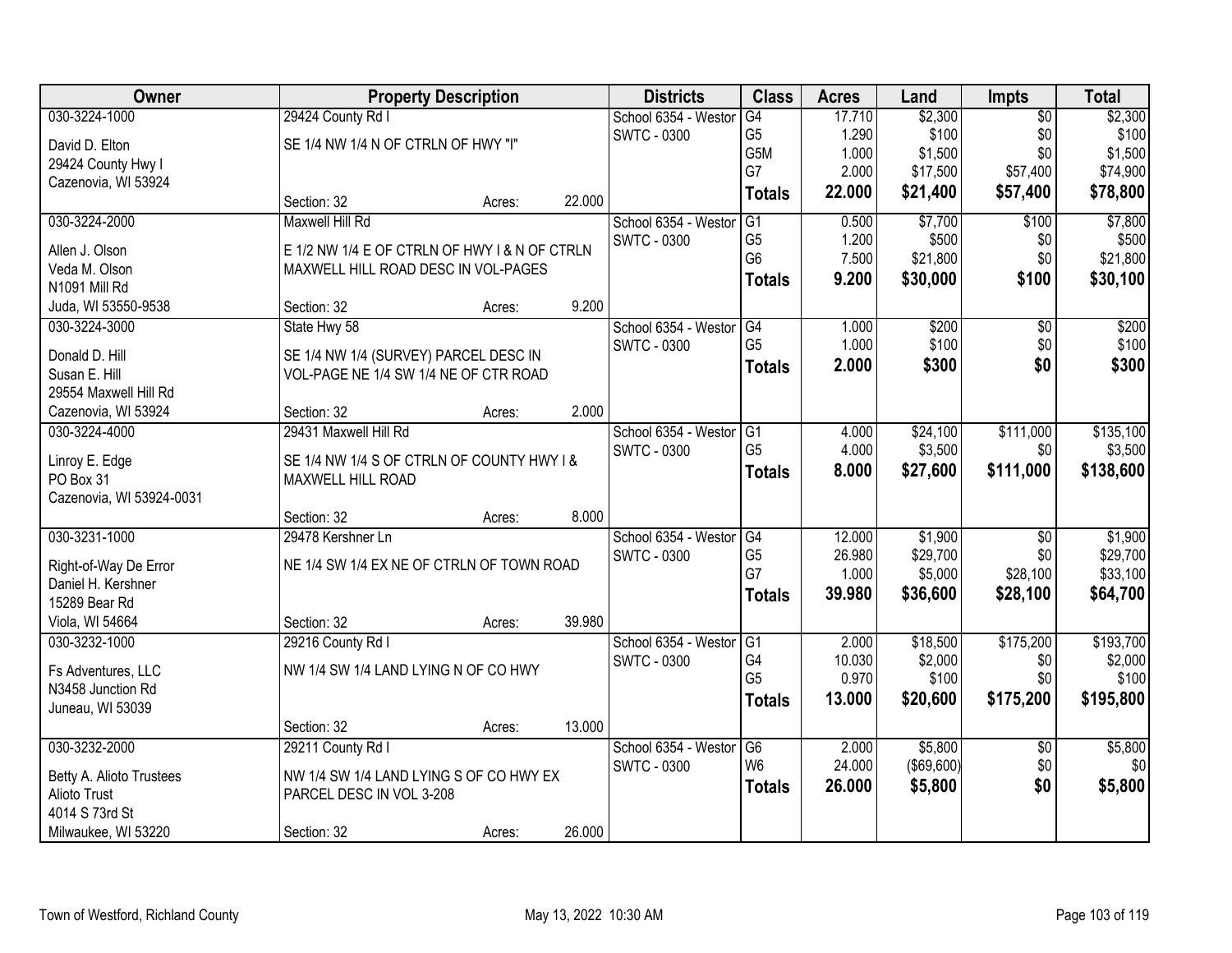| Owner                                                 |                                               | <b>Property Description</b> |        | <b>Districts</b>     | <b>Class</b>     | <b>Acres</b> | Land        | <b>Impts</b>    | <b>Total</b> |
|-------------------------------------------------------|-----------------------------------------------|-----------------------------|--------|----------------------|------------------|--------------|-------------|-----------------|--------------|
| 030-3232-2100                                         | State Hwy 58                                  |                             |        | School 6354 - Westor | G6               | 1.000        | \$2,900     | $\overline{50}$ | \$2,900      |
| Right-of-Way De Error                                 | NW 1/4 SW 1/4 COM NE COR, S 30RD, NW TO PT ON |                             |        | <b>SWTC - 0300</b>   | <b>Totals</b>    | 1.000        | \$2,900     | \$0             | \$2,900      |
| Daniel H. Kershner                                    | CTR HWY 11 RD W & 15RD S OF NE COR, NELY ON   |                             |        |                      |                  |              |             |                 |              |
| 15289 Bear Rd                                         | <b>HWY TO BEG</b>                             |                             |        |                      |                  |              |             |                 |              |
| Viola, WI 54664                                       | Section: 32                                   | Acres:                      | 1.000  |                      |                  |              |             |                 |              |
| 030-3233-0000                                         | State Hwy 58                                  |                             |        | School 6354 - Westor | W <sub>8</sub>   | 40.000       | (\$116,000) | $\overline{50}$ | \$0          |
|                                                       | SW 1/4 SW 1/4                                 |                             |        | <b>SWTC - 0300</b>   | <b>Totals</b>    | 40.000       | \$0         | \$0             | \$0          |
| David P Berns Life Estate                             |                                               |                             |        |                      |                  |              |             |                 |              |
| Mary Crandall Joseph Brian Berns<br>708 Heartbeat Cir |                                               |                             |        |                      |                  |              |             |                 |              |
| Stoughton, WI 53589                                   | Section: 32                                   | Acres:                      | 40.000 |                      |                  |              |             |                 |              |
| 030-3234-0000                                         | State Hwy 58                                  |                             |        | School 6354 - Westor | G4               | 27.000       | \$4,000     | \$0             | \$4,000      |
|                                                       |                                               |                             |        | SWTC - 0300          | G5M              | 13.000       | \$18,900    | \$0             | \$18,900     |
| Right-of-Way De Error                                 | SE 1/4 SW 1/4                                 |                             |        |                      | <b>Totals</b>    | 40.000       | \$22,900    | \$0             | \$22,900     |
| Daniel H. Kershner                                    |                                               |                             |        |                      |                  |              |             |                 |              |
| 15289 Bear Rd                                         |                                               |                             |        |                      |                  |              |             |                 |              |
| Viola, WI 54664                                       | Section: 32                                   | Acres:                      | 40.000 |                      |                  |              |             |                 |              |
| 030-3241-0000                                         | State Hwy 58                                  |                             |        | School 6354 - Westor | W <sub>8</sub>   | 40.000       | (\$116,000) | \$0             | \$0          |
| Randall L. Muhs                                       | NE 1/4 SE 1/4                                 |                             |        | <b>SWTC - 0300</b>   | <b>Totals</b>    | 40.000       | \$0         | \$0             | \$0          |
| 2440 Plymouth Ave                                     |                                               |                             |        |                      |                  |              |             |                 |              |
| Janesville, WI 53545                                  |                                               |                             |        |                      |                  |              |             |                 |              |
|                                                       | Section: 32                                   | Acres:                      | 40.000 |                      |                  |              |             |                 |              |
| 030-3242-1000                                         | 29478 Kershner Ln                             |                             |        | School 6354 - Westor | G4               | 32.300       | \$3,200     | $\overline{50}$ | \$3,200      |
|                                                       |                                               |                             |        | <b>SWTC - 0300</b>   | G <sub>5</sub>   | 1.950        | \$100       | \$0             | \$100        |
| Daniel H. Kershner                                    | NW 1/4 SE 1/4 SOUTH OF CTRLN OF MAXWELL HILL  |                             |        |                      | G7               | 2.000        | \$17,500    | \$0             | \$17,500     |
| 19192 County Hwy Mm                                   | <b>ROAD</b>                                   |                             |        |                      | <b>Totals</b>    | 36.250       | \$20,800    | \$0             | \$20,800     |
| Viola, WI 54664                                       |                                               |                             |        |                      |                  |              |             |                 |              |
|                                                       | Section: 32                                   | Acres:                      | 36.250 |                      |                  |              |             |                 |              |
| 030-3242-2000                                         | State Hwy 58                                  |                             |        | School 6354 - Westor | G4               | 0.910        | \$200       | \$0             | \$200        |
| Donald D. Hill                                        | NW 1/4 SE 1/4 LYING N OF CTR OF HWY KNOWN AS  |                             |        | <b>SWTC - 0300</b>   | G <sub>5</sub>   | 2.840        | \$2,300     | \$0             | \$2,300      |
| Susan E. Hill                                         | BRITTS-DEVAULT ROAD                           |                             |        |                      | <b>Totals</b>    | 3.750        | \$2,500     | \$0             | \$2,500      |
| 29554 Maxwell Hill Rd                                 |                                               |                             |        |                      |                  |              |             |                 |              |
| Cazenovia, WI 53924                                   | Section: 32                                   | Acres:                      | 3.750  |                      |                  |              |             |                 |              |
| 030-3243-0000                                         | State Hwy 58                                  |                             |        | School 6354 - Westor | G4               | 19.460       | \$3,200     | $\overline{60}$ | \$3,200      |
|                                                       |                                               |                             |        | <b>SWTC - 0300</b>   | G <sub>5</sub>   | 0.540        | \$100       | \$0             | \$100        |
| Right-of-Way De Error                                 | SW 1/4 SE 1/4                                 |                             |        |                      | G <sub>5</sub> M | 20.000       | \$29,000    | \$0             | \$29,000     |
| Daniel H. Kershner                                    |                                               |                             |        |                      | <b>Totals</b>    | 40.000       | \$32,300    | \$0             | \$32,300     |
| 15289 Bear Rd                                         |                                               |                             |        |                      |                  |              |             |                 |              |
| Viola, WI 54664                                       | Section: 32                                   | Acres:                      | 40.000 |                      |                  |              |             |                 |              |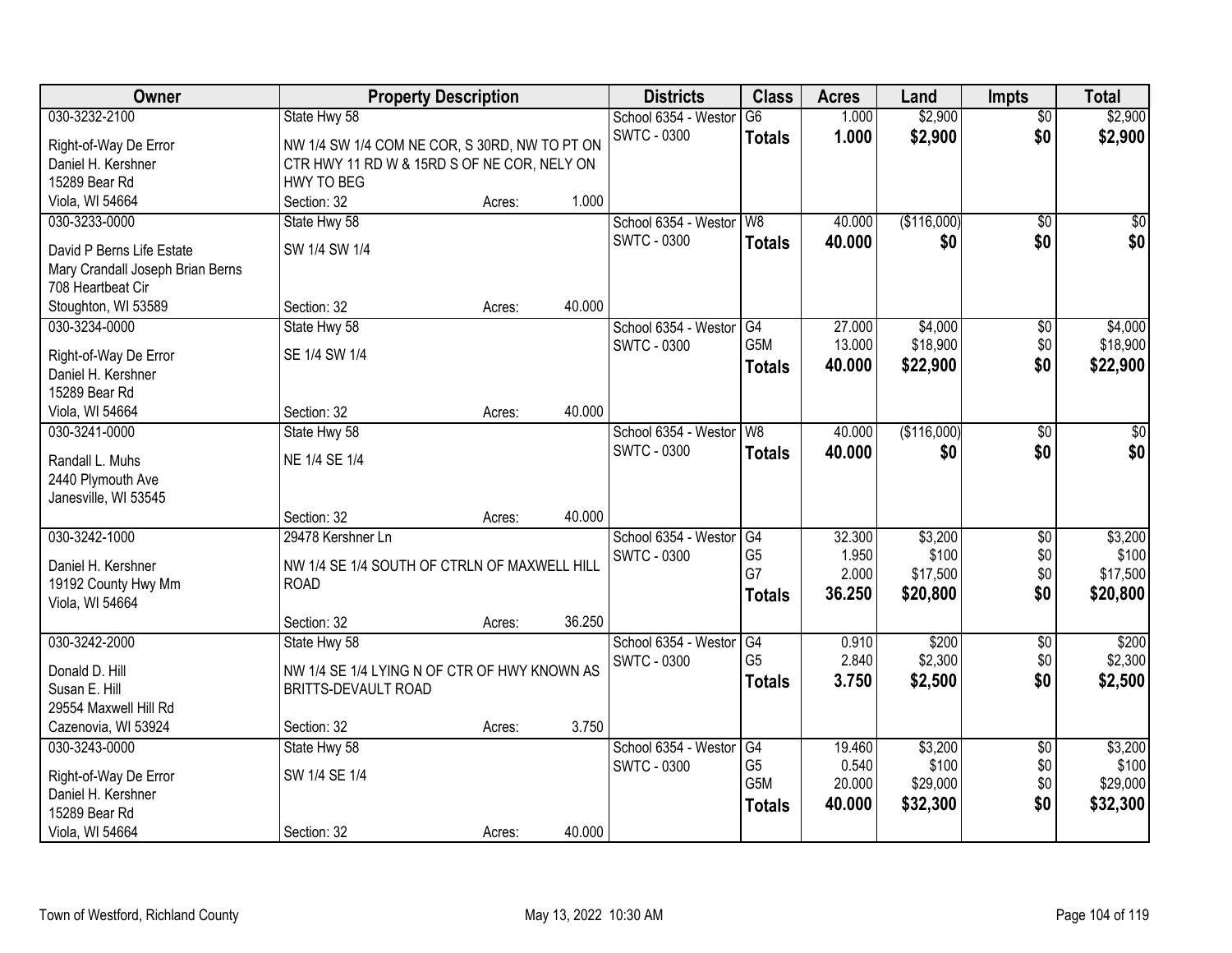| Owner                              |                                                                           | <b>Property Description</b> |        | <b>Districts</b>        | <b>Class</b>     | <b>Acres</b> | Land       | <b>Impts</b>    | <b>Total</b>     |
|------------------------------------|---------------------------------------------------------------------------|-----------------------------|--------|-------------------------|------------------|--------------|------------|-----------------|------------------|
| 030-3244-0000                      | State Hwy 58                                                              |                             |        | School 6354 - Westor    | G4               | 24.000       | \$4,300    | $\overline{50}$ | \$4,300          |
| Buford C. Frye                     | SE 1/4 SE 1/4                                                             |                             |        | <b>SWTC - 0300</b>      | W <sub>8</sub>   | 16.000       | (\$46,400) | \$0             | \$0 <sub>1</sub> |
| Jean M. Frye                       |                                                                           |                             |        |                         | <b>Totals</b>    | 40.000       | \$4,300    | \$0             | \$4,300          |
| 6207 S County Rd D                 |                                                                           |                             |        |                         |                  |              |            |                 |                  |
| Beloit, WI 53511                   | Section: 32                                                               | Acres:                      | 40.000 |                         |                  |              |            |                 |                  |
| 030-3311-1000                      | County Rd NN                                                              |                             |        | School 6354 - Westor    | G4               | 30.000       | \$4,800    | $\overline{30}$ | \$4,800          |
|                                    |                                                                           |                             |        | <b>SWTC - 0300</b>      | <b>Totals</b>    | 30.000       | \$4,800    | \$0             | \$4,800          |
| Richard F. Barreau<br>107 South St | NE 1/4 NE 1/4 N OF CTRLN OF COUNTY HWY NN EX<br>HWY PCL DESC IN V 172-162 |                             |        |                         |                  |              |            |                 |                  |
| Cazenovia, WI 53924                |                                                                           |                             |        |                         |                  |              |            |                 |                  |
|                                    | Section: 33                                                               | Acres:                      | 30.000 |                         |                  |              |            |                 |                  |
| 030-3311-1100                      | State Hwy 58                                                              |                             |        | School 6354 - Westor X3 |                  | 2.100        | \$0        | \$0             | $\overline{\$0}$ |
|                                    |                                                                           |                             |        | <b>SWTC - 0300</b>      | <b>Totals</b>    | 2.100        | \$0        | \$0             | \$0              |
| Richland County (Hwy)              | NE 1/4 NE 1/4 PARCEL DESC IN VOL-PAGE                                     |                             |        |                         |                  |              |            |                 |                  |
| 181 W Seminary St                  |                                                                           |                             |        |                         |                  |              |            |                 |                  |
| Richland Center, WI 53581          | Section: 33                                                               | Acres:                      | 2.100  |                         |                  |              |            |                 |                  |
| 030-3312-1000                      |                                                                           |                             |        | School 6354 - Weston    | G4               | 30.120       | \$5,000    | \$0             | \$5,000          |
|                                    |                                                                           |                             |        | <b>SWTC - 0300</b>      | G <sub>5</sub>   | 0.880        | \$100      | \$0             | \$100            |
| Richard F. Barreau                 | NW 1/2 NE 1/4 EX S OF CTRLN OF COUNTY HWY NN                              |                             |        |                         | G5M              | 3.000        | \$4,400    | \$0             | \$4,400          |
| 107 South St                       | & EX PARCEL DESC IN VOL 283-252                                           |                             |        |                         | <b>Totals</b>    | 34.000       | \$9,500    | \$0             | \$9,500          |
| Cazenovia, WI 53924                |                                                                           |                             |        |                         |                  |              |            |                 |                  |
|                                    | Section: 33                                                               | Acres:                      | 34.000 |                         |                  |              |            |                 |                  |
| 030-3312-2000                      | State Hwy 58                                                              |                             |        | School 6354 - Weston    | G6               | 1.000        | \$2,900    | \$0             | \$2,900          |
| Joseph M. Miller                   | NW 1/4 NE 1/4 PARCEL DESC IN VOL-PAGE                                     |                             |        | <b>SWTC - 0300</b>      | W <sub>6</sub>   | 5.000        | (\$14,500) | \$0             | \$0              |
| Susan M. Miller                    |                                                                           |                             |        |                         | Totals           | 6.000        | \$2,900    | \$0             | \$2,900          |
| W351 S9125 Templeton Dr            |                                                                           |                             |        |                         |                  |              |            |                 |                  |
| Eagle, WI 53119                    | Section: 33                                                               | Acres:                      | 6.000  |                         |                  |              |            |                 |                  |
| 030-3313-1000                      |                                                                           |                             |        | School 2660 - Ithaca    | G4               | 18.290       | \$3,100    | $\sqrt{$0}$     | \$3,100          |
| Huls Revocable Trust               | SW 1/4 NE 1/4  S OF CTRLN OF COUNTY HWY NN                                |                             |        | <b>SWTC - 0300</b>      | G <sub>5</sub>   | 1.710        | \$100      | \$0             | \$100            |
| 17901 Prairie Du Bay               | EX PARCEL DESC IN VL 279-624                                              |                             |        |                         | <b>Totals</b>    | 20.000       | \$3,200    | \$0             | \$3,200          |
| Boscobel, WI 53805                 |                                                                           |                             |        |                         |                  |              |            |                 |                  |
|                                    | Section: 33                                                               | Acres:                      | 20.000 |                         |                  |              |            |                 |                  |
| 030-3313-2000                      | State Hwy 58                                                              |                             |        | School 2660 - Ithaca    | G4               | 8.720        | \$1,400    | $\overline{50}$ | \$1,400          |
| Joseph M. Miller                   | SW 1/4 NE 1/4 PARCEL DESC IN VOL-PAGE;                                    |                             |        | <b>SWTC - 0300</b>      | G <sub>5</sub>   | 0.500        | \$100      | \$0             | \$100            |
| Susan M. Miller                    | INCLUDES SMALL PIECE IN NW 1/4 SE 1/4                                     |                             |        |                         | G <sub>5</sub> M | 1.000        | \$1,500    | \$0             | \$1,500          |
| W351 S9125 Templeton Dr            |                                                                           |                             |        |                         | <b>Totals</b>    | 10.220       | \$3,000    | \$0             | \$3,000          |
| Eagle, WI 53119                    | Section: 33                                                               | Acres:                      | 10.220 |                         |                  |              |            |                 |                  |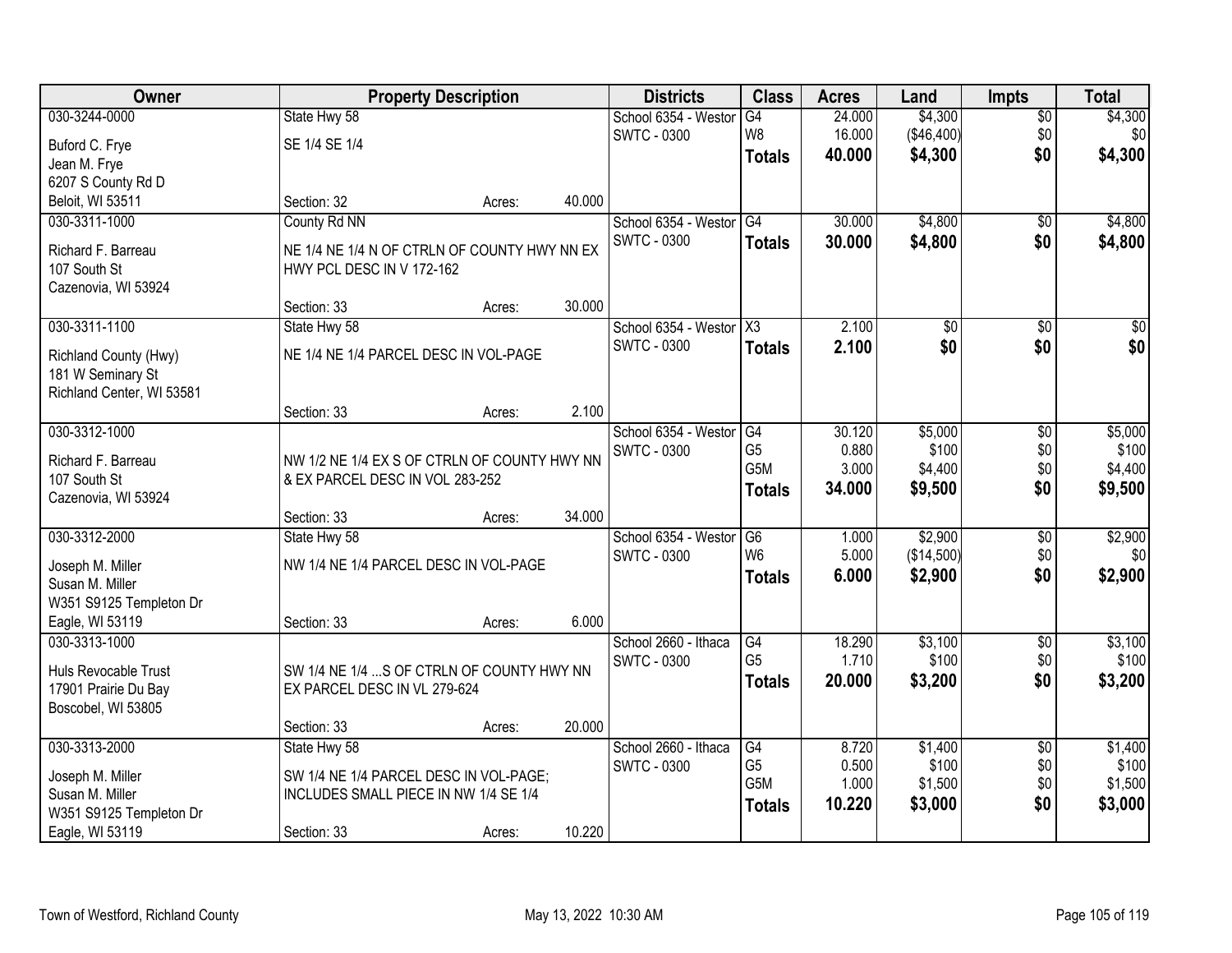| Owner                                                                         |                                                                                            | <b>Property Description</b> |        | <b>Districts</b>                           | <b>Class</b>                                              | <b>Acres</b>                       | Land                                        | <b>Impts</b>                       | <b>Total</b>                           |
|-------------------------------------------------------------------------------|--------------------------------------------------------------------------------------------|-----------------------------|--------|--------------------------------------------|-----------------------------------------------------------|------------------------------------|---------------------------------------------|------------------------------------|----------------------------------------|
| 030-3313-3000                                                                 | State Hwy 58                                                                               |                             |        | School 2660 - Ithaca                       | $\overline{G4}$                                           | 4.500                              | \$700                                       | $\overline{50}$                    | \$700                                  |
| Richard F. Barreau<br>107 South St<br>Cazenovia, WI 53924                     | SW 1/4 NE 1/4  WEST OF CTRLN OF COUNTY HWY<br>NN EX PARCEL DESC IN 283-252                 |                             |        | <b>SWTC - 0300</b>                         | <b>Totals</b>                                             | 4.500                              | \$700                                       | \$0                                | \$700                                  |
|                                                                               | Section: 33                                                                                | Acres:                      | 4.500  |                                            |                                                           |                                    |                                             |                                    |                                        |
| 030-3313-4000                                                                 | 15635 County Rd NN                                                                         |                             |        | School 2660 - Ithaca                       | G1                                                        | 0.500                              | \$7,700                                     | \$14,100                           | \$21,800                               |
| Terrance J. Weiss<br>Jonathan A. Weiss                                        | NE 1/4 PARCEL DES IN DOC                                                                   |                             |        | <b>SWTC - 0300</b>                         | G4<br><b>Totals</b>                                       | 17.700<br>18.200                   | \$2,800<br>\$10,500                         | \$0<br>\$14,100                    | \$2,800<br>\$24,600                    |
| 201 Lins Ct<br>Spring Green, WI 53588                                         | Section: 33                                                                                | Acres:                      | 18.200 |                                            |                                                           |                                    |                                             |                                    |                                        |
| 030-3314-1000                                                                 | 15635 County Rd NN                                                                         |                             |        | School 2660 - Ithaca                       | G4                                                        | 5.430                              | \$900                                       | \$0                                | \$900                                  |
| C A Drywall Inc<br>N168 W21700 Main St<br>Jackson, WI 53037                   | NE 1/4 PARCEL SOUTH OF HWY NN DESC IN<br>VOL-PAGE (SURVEY) EX PARCEL DESC IN DOC<br>296674 |                             |        | <b>SWTC - 0300</b>                         | G <sub>5</sub><br>G7<br>W <sub>6</sub><br><b>Totals</b>   | 5.120<br>0.250<br>29.000<br>39.800 | \$2,200<br>\$4,500<br>(\$84,100)<br>\$7,600 | \$0<br>\$13,300<br>\$0<br>\$13,300 | \$2,200<br>\$17,800<br>\$0<br>\$20,900 |
| 030-3321-1000                                                                 | Section: 33                                                                                | Acres:                      | 39.800 |                                            |                                                           |                                    |                                             |                                    |                                        |
| Joseph M. Miller<br>Susan M. Miller<br>W351 S9125 Templeton Dr                | State Hwy 58<br>NE 1/4 NW 1/4 PARCEL DESC IN VOL-PAGE<br>(SURVEY)                          |                             |        | School 6354 - Weston<br><b>SWTC - 0300</b> | G <sub>6</sub><br>W <sub>6</sub><br><b>Totals</b>         | 1.000<br>39.000<br>40.000          | \$3,000<br>(\$113,100)<br>\$3,000           | $\sqrt[6]{3}$<br>\$0<br>\$0        | \$3,000<br>\$0<br>\$3,000              |
| Eagle, WI 53119                                                               | Section: 33                                                                                | Acres:                      | 40.000 |                                            |                                                           |                                    |                                             |                                    |                                        |
| 030-3321-1100<br>Richard F. Barreau<br>107 South St                           | State Hwy 58<br>NE 1/4 NW 1/4 EX PARCEL DESC IN VL 283-252                                 |                             |        | School 6354 - Westor<br><b>SWTC - 0300</b> | $\overline{G4}$<br><b>Totals</b>                          | 1.000<br>1.000                     | \$200<br>\$200                              | \$0<br>\$0                         | \$200<br>\$200                         |
| Cazenovia, WI 53924                                                           |                                                                                            |                             |        |                                            |                                                           |                                    |                                             |                                    |                                        |
|                                                                               | Section: 33                                                                                | Acres:                      | 1.000  |                                            |                                                           |                                    |                                             |                                    |                                        |
| 030-3322-1000<br>Darrell D. Wilkinson<br>Sandra J. Wilkinson<br>3374 Kress Ln | NW 1/4 NW 1/4 EX PARCEL DESC IN VL 288-267                                                 |                             |        | School 6354 - Westor<br><b>SWTC - 0300</b> | $\overline{\text{G4}}$<br>W <sub>6</sub><br><b>Totals</b> | 26.000<br>1.000<br>27,000          | \$4,100<br>(\$2,900)<br>\$4,100             | $\sqrt{$0}$<br>\$0<br>\$0          | \$4,100<br>\$0 <sub>1</sub><br>\$4,100 |
| Potosi, WI 53820                                                              | Section: 33                                                                                | Acres:                      | 27.000 |                                            |                                                           |                                    |                                             |                                    |                                        |
| 030-3322-2000<br>Donald D. Hill<br>Susan E. Hill                              | NW 1/4 NW 1/4 PARCEL DESC IN VOL-PAGE                                                      |                             |        | School 6354 - Weston<br><b>SWTC - 0300</b> | W6<br><b>Totals</b>                                       | 13.000<br>13.000                   | ( \$32,500)<br>\$0                          | $\overline{50}$<br>\$0             | $\overline{50}$<br>\$0                 |
| 29554 Maxwell Hill Rd<br>Cazenovia, WI 53924                                  | Section: 33                                                                                | Acres:                      | 13.000 |                                            |                                                           |                                    |                                             |                                    |                                        |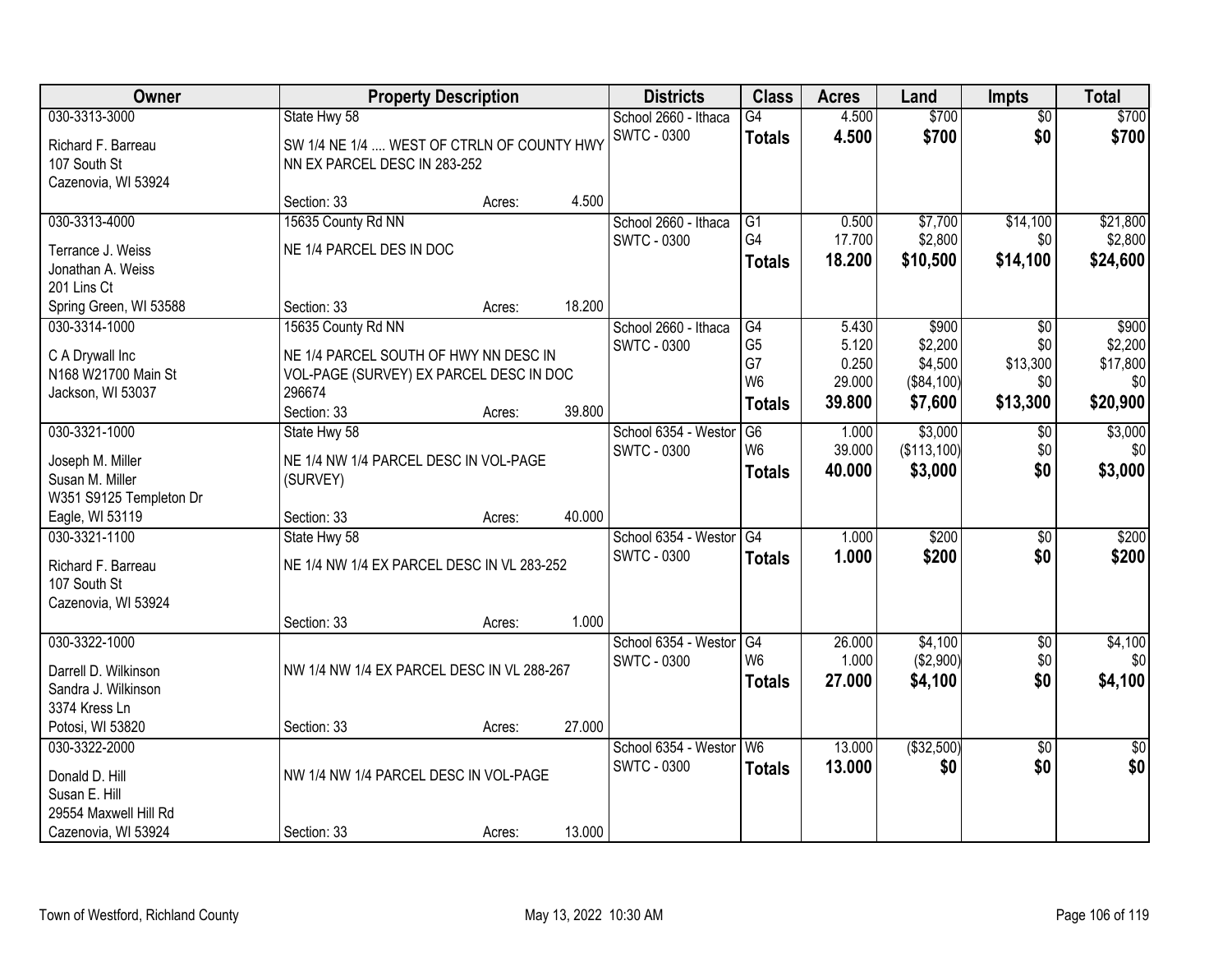| Owner                    | <b>Property Description</b>                      |        |        | <b>Districts</b>        | <b>Class</b>    | <b>Acres</b> | Land        | <b>Impts</b>    | <b>Total</b>     |
|--------------------------|--------------------------------------------------|--------|--------|-------------------------|-----------------|--------------|-------------|-----------------|------------------|
| 030-3323-0000            |                                                  |        |        | School 6354 - Westor    | W <sub>6</sub>  | 40.000       | (\$100,000) | $\overline{50}$ | \$0              |
| Donald D. Hill           | SW 1/4 NW 1/4                                    |        |        | <b>SWTC - 0300</b>      | <b>Totals</b>   | 40.000       | \$0         | \$0             | \$0              |
| Susan E. Hill            |                                                  |        |        |                         |                 |              |             |                 |                  |
| 29554 Maxwell Hill Rd    |                                                  |        |        |                         |                 |              |             |                 |                  |
| Cazenovia, WI 53924      | Section: 33                                      | Acres: | 40.000 |                         |                 |              |             |                 |                  |
| 030-3324-1000            | State Hwy 58                                     |        |        | School 6354 - Westor    | G6              | 1.000        | \$2,900     | $\overline{50}$ | \$2,900          |
|                          |                                                  |        |        | <b>SWTC - 0300</b>      | W <sub>6</sub>  | 38.000       | (\$110,200) | \$0             | \$0              |
| Joseph M. Miller         | SE 1/4 NW 1/4 EX COM SE COR S TO CTR             |        |        |                         | <b>Totals</b>   | 39.000       | \$2,900     | \$0             | \$2,900          |
| Susan M. Miller          | HWY, N347.62' S87DS38'32"W322.72' S3D20'37" TO S |        |        |                         |                 |              |             |                 |                  |
| W351 S9125 Templeton Dr  | LN, E TO BEG                                     |        |        |                         |                 |              |             |                 |                  |
| Eagle, WI 53119          | Section: 33                                      | Acres: | 39.000 |                         |                 |              |             |                 |                  |
| 030-3324-2000            | 15770 County Rd NN                               |        |        | School 6354 - Westor W6 |                 | 2.400        | ( \$7,000)  | \$0             | $\overline{50}$  |
| Bradley E. Schumacher    | SE 1/4 NW 1/4 COM SE COR S TO CTR HWY, N347.62   |        |        | <b>SWTC - 0300</b>      | <b>Totals</b>   | 2.400        | \$0         | \$0             | \$0              |
| Cheryl A. Schumacher     | S87D 38"W322.72' S3D20'W310.4' E TO BEG. ALSO    |        |        |                         |                 |              |             |                 |                  |
| 5237 N Grandeur Dr       | LAND TO SOUTH                                    |        |        |                         |                 |              |             |                 |                  |
| Milton, WI 53563         | Section: 33                                      | Acres: | 2.400  |                         |                 |              |             |                 |                  |
| 030-3331-1000            | State Hwy 58                                     |        |        | School 6354 - Weston    | G4              | 19.850       | \$3,800     | $\sqrt[6]{3}$   | \$3,800          |
|                          |                                                  |        |        | <b>SWTC - 0300</b>      | G <sub>5</sub>  | 1.000        | \$100       | \$0             | \$100            |
| Huls Revocable Trust     | E 1/2 SW 1/4 SURVEYED PARCEL DESC IN DOC         |        |        |                         | <b>Totals</b>   | 20.850       | \$3,900     | \$0             | \$3,900          |
| 17901 Prairie Du Bay     |                                                  |        |        |                         |                 |              |             |                 |                  |
| Boscobel, WI 53805       | Section: 33                                      |        | 20.850 |                         |                 |              |             |                 |                  |
| 030-3331-1100            | 15857 County Rd NN                               | Acres: |        | School 6354 - Westor    | $\overline{G1}$ | 1.010        | \$11,100    | \$52,700        | \$63,800         |
|                          |                                                  |        |        | <b>SWTC - 0300</b>      |                 |              |             |                 |                  |
| David W. Louis et al     | NE 1/4 SW 1/4 PARCEL DESC IN VOL-PAGE            |        |        |                         | <b>Totals</b>   | 1.010        | \$11,100    | \$52,700        | \$63,800         |
| c/o Associated Bank      |                                                  |        |        |                         |                 |              |             |                 |                  |
| PO Box 19097             |                                                  |        |        |                         |                 |              |             |                 |                  |
| Green Bay, WI 54307-9097 | Section: 33                                      | Acres: | 1.010  |                         |                 |              |             |                 |                  |
| 030-3331-2000            | 15770 County Rd NN                               |        |        | School 6354 - Westor W6 |                 | 12.890       | ( \$37,400) | $\overline{30}$ | $\overline{\$0}$ |
| Bradley E. Schumacher    | NE 1/4 SW 1/4 PARCEL DESC IN VOL-PAGE            |        |        | <b>SWTC - 0300</b>      | <b>Totals</b>   | 12.890       | \$0         | \$0             | \$0              |
| Cheryl A. Schumacher     |                                                  |        |        |                         |                 |              |             |                 |                  |
| 5237 N Grandeur Dr       |                                                  |        |        |                         |                 |              |             |                 |                  |
| Milton, WI 53563         | Section: 33                                      | Acres: | 12.890 |                         |                 |              |             |                 |                  |
| 030-3332-1000            | State Hwy 58                                     |        |        | School 6354 - Westor    | G5              | 2.000        | \$2,200     | $\overline{60}$ | \$2,200          |
|                          |                                                  |        |        | <b>SWTC - 0300</b>      | W <sub>6</sub>  | 18.000       | (\$52,200)  | \$0             | \$0              |
| Bradley E. Schumacher    | NW 1/4 SW 1/4 THE E 1/2                          |        |        |                         | <b>Totals</b>   | 20.000       | \$2,200     | \$0             | \$2,200          |
| Cheryl A. Schumacher     |                                                  |        |        |                         |                 |              |             |                 |                  |
| 5237 N Grandeur Dr       |                                                  |        |        |                         |                 |              |             |                 |                  |
| Milton, WI 53563         | Section: 33                                      | Acres: | 20.000 |                         |                 |              |             |                 |                  |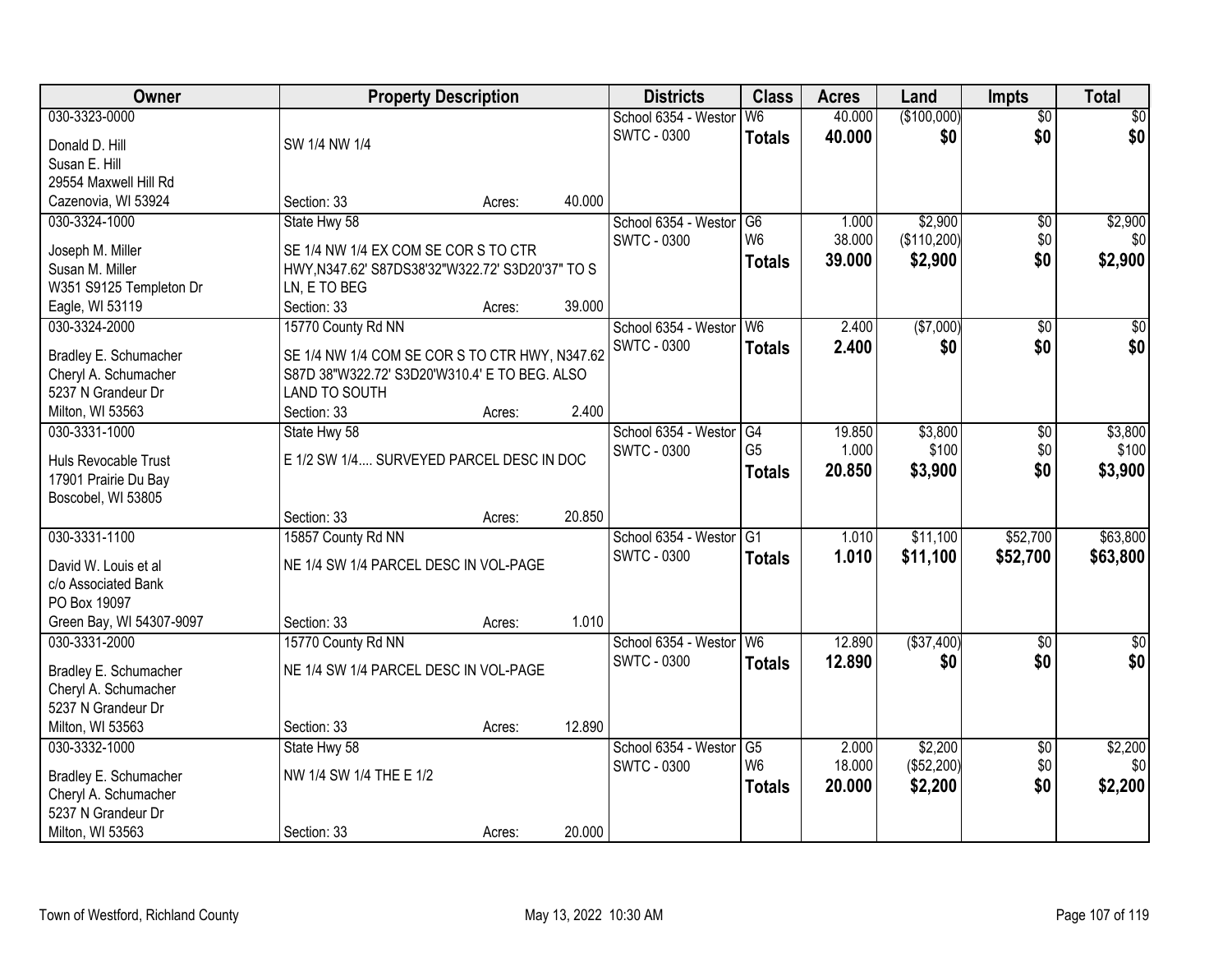| Owner                        |                                                  | <b>Property Description</b> |        | <b>Districts</b>     | <b>Class</b>    | <b>Acres</b> | Land        | <b>Impts</b>    | <b>Total</b> |
|------------------------------|--------------------------------------------------|-----------------------------|--------|----------------------|-----------------|--------------|-------------|-----------------|--------------|
| 030-3332-2000                | State Hwy 58                                     |                             |        | School 6354 - Westor | W8              | 20.000       | ( \$58,000) | $\overline{50}$ | \$0          |
| Randall L. Muhs              | NW 1/4 SW 1/4 THE W 1/2                          |                             |        | <b>SWTC - 0300</b>   | <b>Totals</b>   | 20.000       | \$0         | \$0             | \$0          |
| 2440 Plymouth Ave            |                                                  |                             |        |                      |                 |              |             |                 |              |
| Janesville, WI 53545         |                                                  |                             |        |                      |                 |              |             |                 |              |
|                              | Section: 33                                      | Acres:                      | 20.000 |                      |                 |              |             |                 |              |
| 030-3333-1000                | County Rd NN                                     |                             |        | School 6354 - Westor | G4              | 33.910       | \$5,500     | \$0             | \$5,500      |
| Kenda Vonbehren              | SW 1/4 SW 1/4 EX COM SE COR N 320' W 205' S 320' |                             |        | <b>SWTC - 0300</b>   | G <sub>5</sub>  | 2.590        | \$200       | \$0             | \$200        |
| Kenneth L Mcbain Life Estate | 205' TO BEG                                      |                             |        |                      | G5M             | 1.500        | \$2,200     | \$0             | \$2,200      |
| 16522 Happy Hollow Dr        |                                                  |                             |        |                      | G7              | 0.500        | \$2,500     | \$6,500         | \$9,000      |
| Cazenovia, WI 53924          | Section: 33                                      | Acres:                      | 38.500 |                      | <b>Totals</b>   | 38.500       | \$10,400    | \$6,500         | \$16,900     |
| 030-3333-2000                | 15970 County Rd NN                               |                             |        | School 6354 - Westor | G1              | 1.500        | \$14,800    | \$60,100        | \$74,900     |
| Joshua P. Everson            | SW 1/4 SW 1/4COM SE COR, N320' W205' S320'       |                             |        | <b>SWTC - 0300</b>   | <b>Totals</b>   | 1.500        | \$14,800    | \$60,100        | \$74,900     |
| Megan L. Everson             | E205'                                            |                             |        |                      |                 |              |             |                 |              |
| 15970 County Hwy Nn          |                                                  |                             |        |                      |                 |              |             |                 |              |
| Cazenovia, WI 53924          | Section: 33                                      | Acres:                      | 1.500  |                      |                 |              |             |                 |              |
| 030-3334-1000                | 15869 County Rd NN                               |                             |        | School 6354 - Weston | G4              | 34.180       | \$6,000     | $\sqrt[6]{3}$   | \$6,000      |
| Darrell L. Ramer             | E 1/24 SW 1/4 SE OF CTRLN OF COUNTY HWY NN       |                             |        | <b>SWTC - 0300</b>   | G <sub>5</sub>  | 3.070        | \$2,400     | \$0             | \$2,400      |
| Rachel A. Ramer              | EX PARCEL DESC IN VL 279-624 & EX SURVEYED       |                             |        |                      | G7              | 2.000        | \$17,500    | \$74,300        | \$91,800     |
| 15869 County Hwy Nn          | PARCEL DESC IN DOC 279394 & EX PARCEL            |                             |        |                      | <b>Totals</b>   | 39.250       | \$25,900    | \$74,300        | \$100,200    |
| Cazenovia, WI 53924          | Section: 33                                      | Acres:                      | 39.250 |                      |                 |              |             |                 |              |
| 030-3334-2000                | State Hwy 58                                     |                             |        | School 6354 - Weston | $\overline{G6}$ | 1.000        | \$2,900     | \$0             | \$2,900      |
|                              |                                                  |                             |        | <b>SWTC - 0300</b>   | W <sub>6</sub>  | 5.000        | (\$14,500)  | \$0             | \$0          |
| Terrance J. Weiss            | SE 1/4 SW 1/4 PARCEL DESC IN VOL-PAGE            |                             |        |                      | <b>Totals</b>   | 6.000        | \$2,900     | \$0             | \$2,900      |
| Jonathan A. Weiss            |                                                  |                             |        |                      |                 |              |             |                 |              |
| 201 Lins Ct                  |                                                  |                             |        |                      |                 |              |             |                 |              |
| Spring Green, WI 53588       | Section: 33                                      | Acres:                      | 6.000  |                      |                 |              |             |                 |              |
| 030-3341-0000                | Brown Dr                                         |                             |        | School 2660 - Ithaca | G4              | 11.000       | \$1,800     | $\sqrt{6}$      | \$1,800      |
| Marjorie A. Harris           | NE 1/4 SE 1/4                                    |                             |        | <b>SWTC - 0300</b>   | W <sub>8</sub>  | 29.000       | (\$84,100)  | \$0             | \$0          |
| 1136 Jackson St              |                                                  |                             |        |                      | <b>Totals</b>   | 40.000       | \$1,800     | \$0             | \$1,800      |
| Beloit, WI 53511             |                                                  |                             |        |                      |                 |              |             |                 |              |
|                              | Section: 33                                      | Acres:                      | 40.000 |                      |                 |              |             |                 |              |
| 030-3342-1000                | State Hwy 58                                     |                             |        | School 6354 - Weston | G4              | 32.000       | \$5,100     | $\overline{30}$ | \$5,100      |
| Huls Revocable Trust         | W 1/2 SE 1/4 SE OF CTRLN HWY EX PARCEL DESC IN   |                             |        | <b>SWTC - 0300</b>   | <b>Totals</b>   | 32.000       | \$5,100     | \$0             | \$5,100      |
| 17901 Prairie Du Bay         | VL 279-624                                       |                             |        |                      |                 |              |             |                 |              |
| Boscobel, WI 53805           |                                                  |                             |        |                      |                 |              |             |                 |              |
|                              | Section: 33                                      | Acres:                      | 32.000 |                      |                 |              |             |                 |              |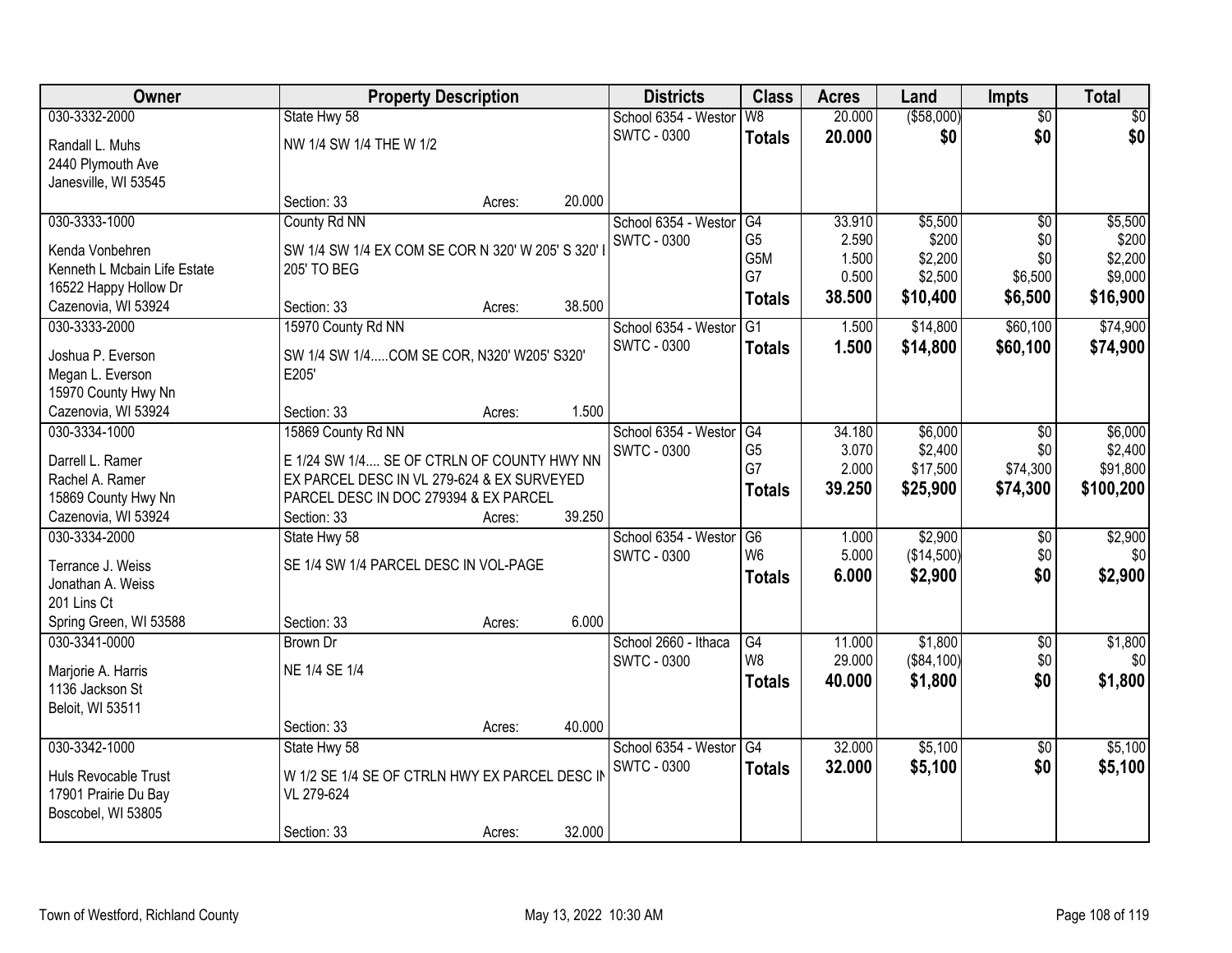| Owner                                      |                                                                                      | <b>Property Description</b> |        | <b>Districts</b>        | <b>Class</b>    | <b>Acres</b> | Land        | Impts           | <b>Total</b> |
|--------------------------------------------|--------------------------------------------------------------------------------------|-----------------------------|--------|-------------------------|-----------------|--------------|-------------|-----------------|--------------|
| 030-3343-2000                              | 15635 County Rd NN                                                                   |                             |        | School 6354 - Westor    | G4              | 1.000        | \$200       | $\overline{50}$ | \$200        |
| Terrance J. Weiss                          | W 1/2 SE 1/4 PARCEL DESC IN VOL-PAGE                                                 |                             |        | <b>SWTC - 0300</b>      | G5M             | 1.000        | \$1,500     | \$0             | \$1,500      |
| Jonathan A. Weiss                          |                                                                                      |                             |        |                         | W <sub>6</sub>  | 46.000       | (\$133,400) | \$0             | \$0          |
| 201 Lins Ct                                |                                                                                      |                             |        |                         | <b>Totals</b>   | 48.000       | \$1,700     | \$0             | \$1,700      |
| Spring Green, WI 53588                     | Section: 33                                                                          | Acres:                      | 48.000 |                         |                 |              |             |                 |              |
| 030-3344-0000                              | State Hwy 58                                                                         |                             |        | School 2660 - Ithaca    | G4              | 15.000       | \$2,400     | $\overline{50}$ | \$2,400      |
| Marjorie A. Harris                         | SE 1/4 SE 1/4                                                                        |                             |        | <b>SWTC - 0300</b>      | W <sub>8</sub>  | 25.000       | (\$72,500)  | \$0             | \$0          |
| 1136 Jackson St                            |                                                                                      |                             |        |                         | <b>Totals</b>   | 40.000       | \$2,400     | \$0             | \$2,400      |
| Beloit, WI 53511                           |                                                                                      |                             |        |                         |                 |              |             |                 |              |
|                                            | Section: 33                                                                          | Acres:                      | 40.000 |                         |                 |              |             |                 |              |
| 030-3411-1000                              | State Hwy 58                                                                         |                             |        | School 6354 - Westor    | $\overline{G4}$ | 21.520       | \$3,700     | $\overline{50}$ | \$3,700      |
| James P. Seep et al                        | NE 1/4 NE 1/4  E OF CTRLN OF HWY NN; ALSO                                            |                             |        | <b>SWTC - 0300</b>      | G <sub>5</sub>  | 0.510        | \$100       | \$0             | \$100        |
| 30425 County Hwy I                         | PARCEL W OF CTRLN DESC IN VOL-PAGE; EX CSM                                           |                             |        |                         | G5M             | 3.000        | \$3,800     | \$0             | \$3,800      |
| Cazenovia, WI 53924                        | 232, VOL 2-184  & EX LIFE ESTATE PROPERTY                                            |                             |        |                         | <b>Totals</b>   | 25.030       | \$7,600     | \$0             | \$7,600      |
|                                            | Section: 34                                                                          | Acres:                      | 25.030 |                         |                 |              |             |                 |              |
| 030-3411-2000                              | State Hwy 58                                                                         |                             |        | School 6354 - Westor    | G4              | 4.500        | \$700       | $\overline{50}$ | \$700        |
|                                            |                                                                                      |                             |        | <b>SWTC - 0300</b>      | <b>Totals</b>   | 4.500        | \$700       | \$0             | \$700        |
| James P. Seep et al<br>30425 County Hwy I  | NE 1/4 NE 1/4 THE N12.85CH W OF CTRLN OF HWY<br>N, 2.7CH WIDE ON N, 3.66CH WIDE ON S |                             |        |                         |                 |              |             |                 |              |
| Cazenovia, WI 53924                        |                                                                                      |                             |        |                         |                 |              |             |                 |              |
|                                            | Section: 34                                                                          | Acres:                      | 4.500  |                         |                 |              |             |                 |              |
| 030-3411-4000                              | 15114 County Rd NN                                                                   |                             |        | School 6354 - Westor    | $\overline{G1}$ | 1.500        | \$14,800    | \$5,000         | \$19,800     |
|                                            |                                                                                      |                             |        | <b>SWTC - 0300</b>      | <b>Totals</b>   | 1.500        | \$14,800    | \$5,000         | \$19,800     |
| James P. Seep et al                        | NE 1/4 NE 1/4 W OF CTRLN OF HWY NN DESC IN                                           |                             |        |                         |                 |              |             |                 |              |
| 30425 County Hwy I<br>Cazenovia, WI 53924  | <b>VOL-PAGE</b>                                                                      |                             |        |                         |                 |              |             |                 |              |
|                                            | Section: 34                                                                          | Acres:                      | 1.500  |                         |                 |              |             |                 |              |
| 030-3411-5000                              | 15063 County Rd NN                                                                   |                             |        | School 6354 - Westor G1 |                 | 3.000        | \$21,300    | \$220,300       | \$241,600    |
|                                            |                                                                                      |                             |        | <b>SWTC - 0300</b>      | <b>Totals</b>   | 3.000        | \$21,300    | \$220,300       | \$241,600    |
| James P. Seep                              | NE 1/4 NE 1/4 CSM 232, VOL 2-184                                                     |                             |        |                         |                 |              |             |                 |              |
| Patti M. Rabine                            |                                                                                      |                             |        |                         |                 |              |             |                 |              |
| 15063 County Hwy Nn<br>Cazenovia, WI 53924 | Section: 34                                                                          |                             | 3.000  |                         |                 |              |             |                 |              |
| 030-3411-6000                              | 15114 County Rd NN                                                                   | Acres:                      |        | School 6354 - Westor    | G4              | 6.260        | \$600       | $\overline{50}$ | \$600        |
|                                            |                                                                                      |                             |        | <b>SWTC - 0300</b>      | G <sub>5</sub>  | 0.240        | \$0         | \$0             | \$0          |
| James P. Seep et al                        | PART OF NE 1/4 NE 1/4  LIFE ESTATE PROPERTY                                          |                             |        |                         | G7              | 1.000        | \$5,000     | \$45,300        | \$50,300     |
| 30425 County Hwy I                         | <b>DESC IN DOC 268198</b>                                                            |                             |        |                         | <b>Totals</b>   | 7.500        | \$5,600     | \$45,300        | \$50,900     |
| Cazenovia, WI 53924                        |                                                                                      |                             |        |                         |                 |              |             |                 |              |
|                                            | Section: 34                                                                          | Acres:                      | 7.500  |                         |                 |              |             |                 |              |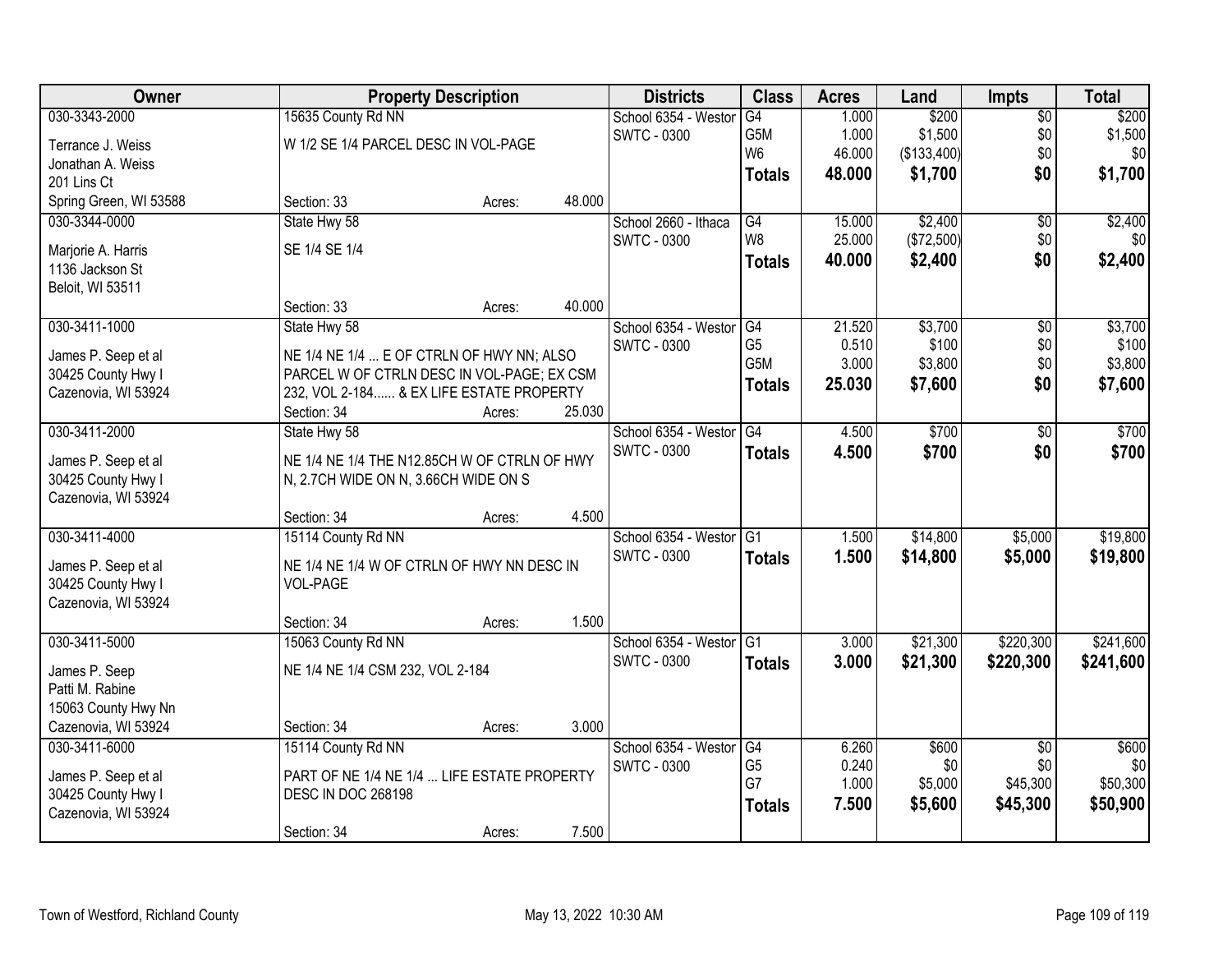| Owner                                                                             |                                                                                                           | <b>Property Description</b> |        | <b>Districts</b>                           | <b>Class</b>                                              | <b>Acres</b>                       | Land                                     | <b>Impts</b>                                   | <b>Total</b>                             |
|-----------------------------------------------------------------------------------|-----------------------------------------------------------------------------------------------------------|-----------------------------|--------|--------------------------------------------|-----------------------------------------------------------|------------------------------------|------------------------------------------|------------------------------------------------|------------------------------------------|
| 030-3412-1000<br>James P. Seep et al<br>30425 County Hwy I<br>Cazenovia, WI 53924 | State Hwy 58<br>NW 1/4 NE 1/4 EX LIFE ESTATE PROPERTY DESC<br><b>IN DOC 268198</b>                        |                             |        | School 6354 - Weston<br><b>SWTC - 0300</b> | G4<br>G <sub>5</sub><br><b>Totals</b>                     | 38.550<br>1.000<br>39.550          | \$6,800<br>\$100<br>\$6,900              | $\overline{50}$<br>\$0<br>\$0                  | \$6,800<br>\$100<br>\$6,900              |
|                                                                                   | Section: 34                                                                                               | Acres:                      | 39.550 |                                            |                                                           |                                    |                                          |                                                |                                          |
| 030-3413-1000<br>John E. Seep<br>14869 Seep Rd<br>Cazenovia, WI 53924             | State Hwy 58<br>SW 1/4 NE 1/4 PARCELS DESC IN VOL-PAGE                                                    |                             | 41.030 | School 6354 - Westor<br><b>SWTC - 0300</b> | G4<br>G <sub>5</sub><br><b>Totals</b>                     | 40.030<br>1.000<br>41.030          | \$7,400<br>\$100<br>\$7,500              | $\overline{50}$<br>\$0<br>\$0                  | \$7,400<br>\$100<br>\$7,500              |
| 030-3413-1200                                                                     | Section: 34<br>15492 Concord Dr                                                                           | Acres:                      |        | School 6354 - Westor G1                    |                                                           | 1.000                              | \$11,000                                 | \$0                                            | \$11,000                                 |
| Kenneth Wastlick<br>15492 Concord Dr<br>Cazenovia, WI 53924                       | S 1/2 NE 1/4 PARCEL W OF CTRLN OF TOWN ROAD<br>DESC IN VOL-PAGE                                           |                             |        | <b>SWTC - 0300</b>                         | <b>Totals</b>                                             | 1.000                              | \$11,000                                 | \$0                                            | \$11,000                                 |
|                                                                                   | Section: 34                                                                                               | Acres:                      | 1.000  |                                            |                                                           |                                    |                                          |                                                |                                          |
| 030-3414-1000<br>John E. Seep<br>14869 Seep Rd<br>Cazenovia, WI 53924             | SE 1/4 NE 1/4 PARCEL DESC IN VOL-PAGE                                                                     |                             |        | School 6354 - Weston<br><b>SWTC - 0300</b> | G4<br>G <sub>5</sub><br>G <sub>5</sub> M<br><b>Totals</b> | 20.610<br>1.220<br>9.170<br>31.000 | \$3,300<br>\$100<br>\$10,300<br>\$13,700 | \$0<br>\$0<br>\$0<br>\$0                       | \$3,300<br>\$100<br>\$10,300<br>\$13,700 |
|                                                                                   | Section: 34                                                                                               | Acres:                      | 31.000 |                                            |                                                           |                                    |                                          |                                                |                                          |
| 030-3414-1100<br>Lyle E. Holloway<br>31799 County Hwy S<br>Cazenovia, WI 53924    | 31799 County Rd S<br>SE 1/4 NE 1/4 PARCEL AT SE COR OF INTR OF HWY<br>S & CON- CORD ROAD DESC IN VOL-PAGE |                             |        | School 6354 - Weston<br><b>SWTC - 0300</b> | $\overline{G1}$<br>G <sub>2</sub><br><b>Totals</b>        | 0.530<br>0.540<br>1.070            | \$7,900<br>\$3,500<br>\$11,400           | \$44,900<br>\$34,800<br>\$79,700               | \$52,800<br>\$38,300<br>\$91,100         |
| 030-3414-2000                                                                     | Section: 34<br>15468 Concord Dr                                                                           | Acres:                      | 1.070  | School 6354 - Westor                       | $\overline{G1}$                                           | 6.140                              | \$30,100                                 | \$2,500                                        | \$32,600                                 |
| Lafon Black Gold LLC<br>144 W 4th St<br>Richland Center, WI 53581                 | S 1/2 NE 1/4 PARCEL DESC IN DOC 283786                                                                    |                             |        | <b>SWTC - 0300</b>                         | <b>Totals</b>                                             | 6.140                              | \$30,100                                 | \$2,500                                        | \$32,600                                 |
|                                                                                   | Section: 34                                                                                               | Acres:                      | 6.140  |                                            |                                                           |                                    |                                          |                                                |                                          |
| 030-3421-1000<br>A Donald Seep et al<br>15249 Seep Dr<br>Cazenovia, WI 53924      | 15249 Seep Dr<br>NE 1/4 NW 1/4 EX LAND DESC IN VOL 128-539<br>Section: 34                                 | Acres:                      | 39.000 | School 6354 - Westor<br><b>SWTC - 0300</b> | G4<br>G <sub>5</sub><br>G7<br><b>Totals</b>               | 35.400<br>1.600<br>2.000<br>39.000 | \$4,900<br>\$100<br>\$17,500<br>\$22,500 | $\overline{30}$<br>\$0<br>\$57,100<br>\$57,100 | \$4,900<br>\$100<br>\$74,600<br>\$79,600 |
|                                                                                   |                                                                                                           |                             |        |                                            |                                                           |                                    |                                          |                                                |                                          |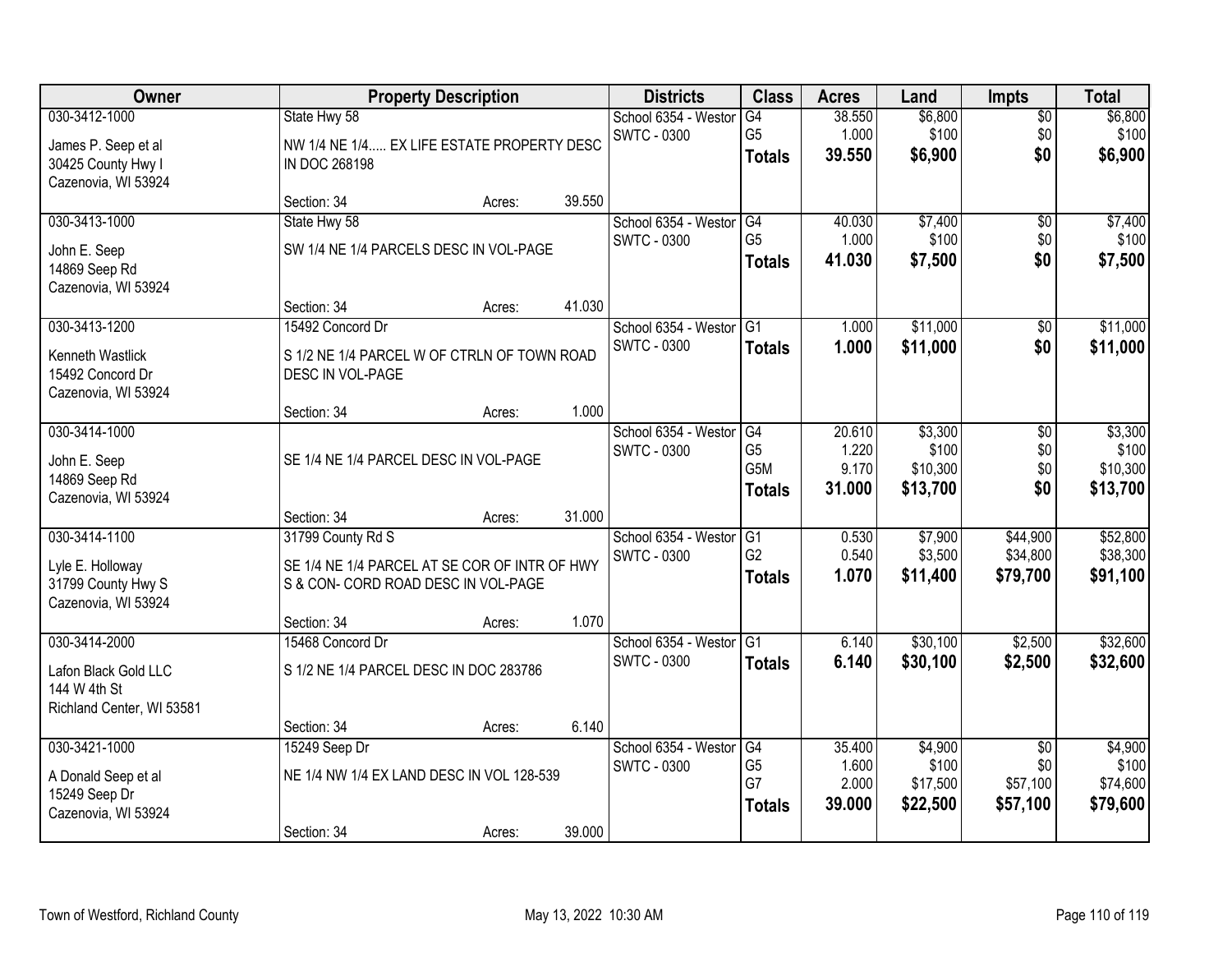| Owner                                        | <b>Property Description</b>                    |        |        | <b>Districts</b>        | <b>Class</b>    | <b>Acres</b> | Land        | <b>Impts</b>    | <b>Total</b>    |
|----------------------------------------------|------------------------------------------------|--------|--------|-------------------------|-----------------|--------------|-------------|-----------------|-----------------|
| 030-3421-1100                                | 15101 Seep Dr                                  |        |        | School 6354 - Westor    | $\overline{G1}$ | 1.000        | \$11,000    | \$86,800        | \$97,800        |
| Michael W. Seep                              | NE 1/4 NW 1/4 COM 5.34'W & 268.21'S OF NW COR, |        |        | <b>SWTC - 0300</b>      | <b>Totals</b>   | 1.000        | \$11,000    | \$86,800        | \$97,800        |
| Terri Maringer-Seep                          | N85D31'21"E165' S0D16'28"W264' S85D31"21'W165' |        |        |                         |                 |              |             |                 |                 |
| 15101 Seep Dr                                | N0D16'28"E264'                                 |        |        |                         |                 |              |             |                 |                 |
| Cazenovia, WI 53924                          | Section: 34                                    | Acres: | 1.000  |                         |                 |              |             |                 |                 |
| 030-3422-1000                                | State Hwy 58                                   |        |        | School 6354 - Westor    | G4              | 19.000       | \$3,000     | \$0             | \$3,000         |
|                                              |                                                |        |        | SWTC - 0300             | G <sub>5</sub>  | 1.000        | \$100       | \$0             | \$100           |
| John E. Seep                                 | NW 1/4 NW 1/4 EAST HALF                        |        |        |                         | <b>Totals</b>   | 20.000       | \$3,100     | \$0             | \$3,100         |
| 14869 Seep Rd                                |                                                |        |        |                         |                 |              |             |                 |                 |
| Cazenovia, WI 53924                          |                                                |        |        |                         |                 |              |             |                 |                 |
|                                              | Section: 34                                    | Acres: | 20.000 |                         |                 |              |             |                 |                 |
| 030-3422-2000                                | State Hwy 58                                   |        |        | School 6354 - Westor G4 |                 | 18.200       | \$3,700     | $\overline{50}$ | \$3,700         |
| Morgan J. Seep                               | NW 1/4 NW 1/4 WEST HALF                        |        |        | <b>SWTC - 0300</b>      | G <sub>5</sub>  | 1.800        | \$0         | \$0             | \$0             |
| 137 County Hwy V                             |                                                |        |        |                         | <b>Totals</b>   | 20.000       | \$3,700     | \$0             | \$3,700         |
| Cazenovia, WI 53924                          |                                                |        |        |                         |                 |              |             |                 |                 |
|                                              | Section: 34                                    | Acres: | 20.000 |                         |                 |              |             |                 |                 |
| 030-3423-1000                                | 15305 Seep Dr                                  |        |        | School 6354 - Westor    | G4              | 17.000       | \$1,500     | $\overline{30}$ | \$1,500         |
| John E. Seep                                 | SW 1/4 NW 1/4 EAST HALF                        |        |        | <b>SWTC - 0300</b>      | G7              | 3.000        | \$20,000    | \$140,600       | \$160,600       |
| 14869 Seep Rd                                |                                                |        |        |                         | <b>Totals</b>   | 20.000       | \$21,500    | \$140,600       | \$162,100       |
| Cazenovia, WI 53924                          |                                                |        |        |                         |                 |              |             |                 |                 |
|                                              | Section: 34                                    | Acres: | 20.000 |                         |                 |              |             |                 |                 |
| 030-3423-2000                                | State Hwy 58                                   |        |        | School 6354 - Westor    | G4              | 20.000       | \$3,000     | \$0             | \$3,000         |
|                                              |                                                |        |        | <b>SWTC - 0300</b>      | <b>Totals</b>   | 20.000       | \$3,000     | \$0             | \$3,000         |
| Morgan J. Seep                               | SW 1/4 NW 1/4 WEST HALF                        |        |        |                         |                 |              |             |                 |                 |
| 137 County Hwy V                             |                                                |        |        |                         |                 |              |             |                 |                 |
| Cazenovia, WI 53924                          |                                                |        |        |                         |                 |              |             |                 |                 |
|                                              | Section: 34                                    | Acres: | 20.000 |                         |                 |              |             |                 |                 |
| 030-3424-0000                                | State Hwy 58                                   |        |        | School 6354 - Westor G4 |                 | 39.000       | \$5,700     | $\overline{50}$ | \$5,700         |
| John E. Seep                                 | SE 1/4 NW 1/4                                  |        |        | <b>SWTC - 0300</b>      | G <sub>5</sub>  | 1.000        | \$100       | \$0             | \$100           |
| 14869 Seep Rd                                |                                                |        |        |                         | <b>Totals</b>   | 40.000       | \$5,800     | \$0             | \$5,800         |
| Cazenovia, WI 53924                          |                                                |        |        |                         |                 |              |             |                 |                 |
|                                              | Section: 34                                    | Acres: | 40.000 |                         |                 |              |             |                 |                 |
| 030-3431-0000                                | State Hwy 58                                   |        |        | School 6354 - Westor    | W <sub>6</sub>  | 40.000       | (\$109,600) | $\overline{50}$ | $\overline{50}$ |
|                                              | NE 1/4 SW 1/4                                  |        |        | <b>SWTC - 0300</b>      | <b>Totals</b>   | 40.000       | \$0         | \$0             | \$0             |
| Phillip J. Prochaska<br>Deborah L. Prochaska |                                                |        |        |                         |                 |              |             |                 |                 |
| 31380 Happy Hollow East Rd                   |                                                |        |        |                         |                 |              |             |                 |                 |
| Cazenovia, WI 53924                          | Section: 34                                    | Acres: | 40.000 |                         |                 |              |             |                 |                 |
|                                              |                                                |        |        |                         |                 |              |             |                 |                 |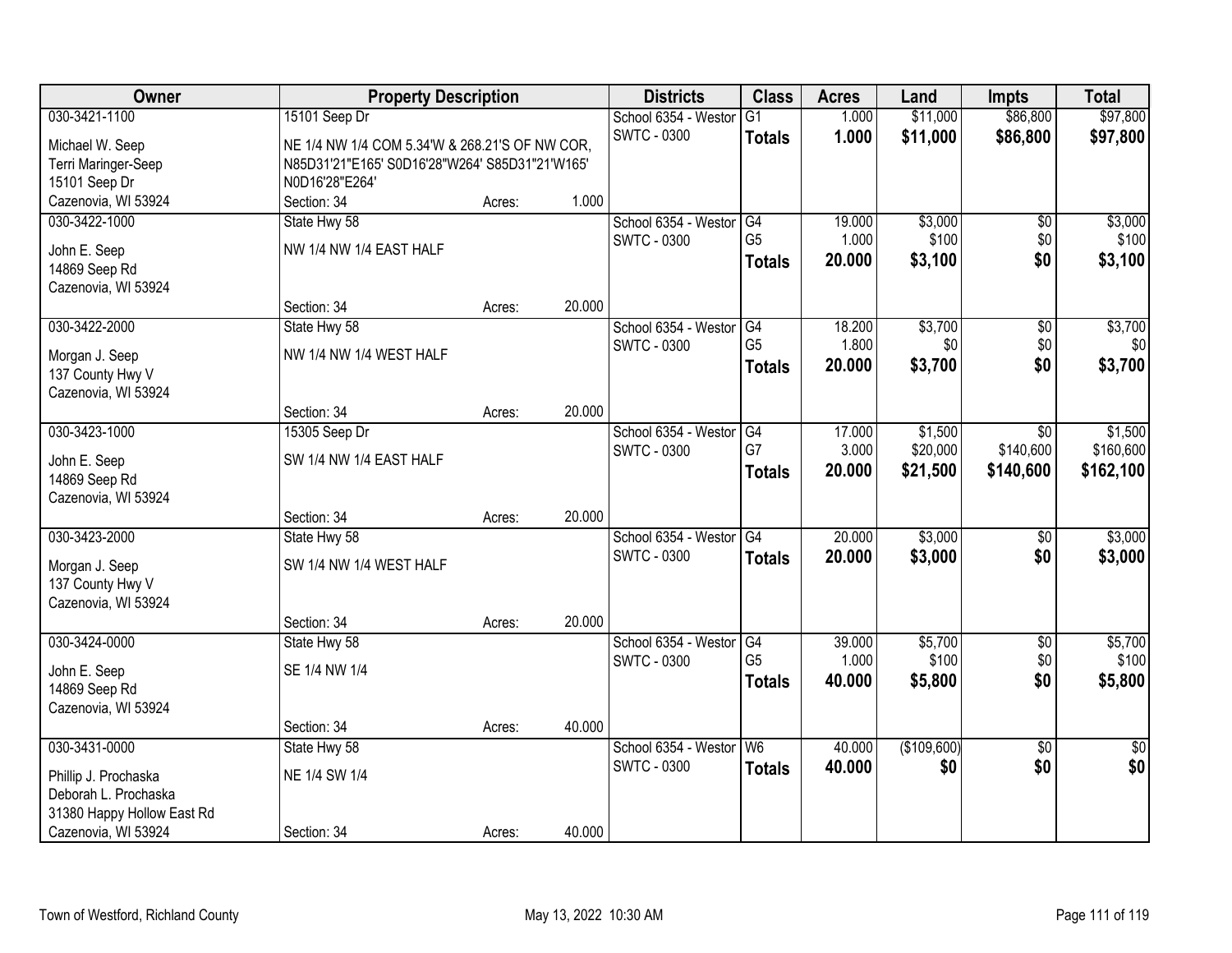| Owner                      | <b>Property Description</b> |        |        | <b>Districts</b>     | <b>Class</b>    | <b>Acres</b> | Land       | <b>Impts</b>    | <b>Total</b> |
|----------------------------|-----------------------------|--------|--------|----------------------|-----------------|--------------|------------|-----------------|--------------|
| 030-3432-0000              | State Hwy 58                |        |        | School 2660 - Ithaca | $\overline{G4}$ | 28.000       | \$4,800    | \$0             | \$4,800      |
| Marjorie A. Harris         | NW 1/4 SW 1/4               |        |        | <b>SWTC - 0300</b>   | W8              | 12.000       | (\$34,800) | \$0             | \$0          |
| 1136 Jackson St            |                             |        |        |                      | <b>Totals</b>   | 40.000       | \$4,800    | \$0             | \$4,800      |
| Beloit, WI 53511           |                             |        |        |                      |                 |              |            |                 |              |
|                            | Section: 34                 | Acres: | 40.000 |                      |                 |              |            |                 |              |
| 030-3433-0000              | 31186 E Happy Hollow Rd     |        |        | School 2660 - Ithaca | G1              | 2.000        | \$18,500   | \$30,300        | \$48,800     |
| Marjorie A. Harris         | SW 1/4 SW 1/4               |        |        | <b>SWTC - 0300</b>   | G <sub>5</sub>  | 24.000       | \$26,700   | \$0             | \$26,700     |
| 1136 Jackson St            |                             |        |        |                      | W8              | 14.000       | (\$40,600) | \$0             | \$0          |
| Beloit, WI 53511           |                             |        |        |                      | <b>Totals</b>   | 40.000       | \$45,200   | \$30,300        | \$75,500     |
|                            | Section: 34                 | Acres: | 40.000 |                      |                 |              |            |                 |              |
| 030-3434-0000              | 31380 E Happy Hollow Rd     |        |        | School 6354 - Westor | G <sub>1</sub>  | 1.000        | \$13,900   | \$222,500       | \$236,400    |
| Phillip J. Prochaska       | SE 1/4 SW 1/4               |        |        | <b>SWTC - 0300</b>   | G4              | 1.000        | \$200      | \$0             | \$200        |
| Deborah L. Prochaska       |                             |        |        |                      | W <sub>6</sub>  | 38.000       | (\$55,100) | \$0             | \$0          |
| 31380 Happy Hollow East Rd |                             |        |        |                      | <b>Totals</b>   | 40.000       | \$14,100   | \$222,500       | \$236,600    |
| Cazenovia, WI 53924        | Section: 34                 | Acres: | 40.000 |                      |                 |              |            |                 |              |
| 030-3441-0000              | 15641 Concord Dr            |        |        | School 6354 - Weston | G4              | 30.800       | \$4,400    | $\sqrt[6]{3}$   | \$4,400      |
| John H. Wastlick           | NE 1/4 SE 1/4               |        |        | <b>SWTC - 0300</b>   | G5M             | 6.000        | \$8,700    | \$0             | \$8,700      |
| Virginia M. Wastlick       |                             |        |        |                      | G7              | 3.200        | \$20,500   | \$134,500       | \$155,000    |
| 15641 Concord Dr           |                             |        |        |                      | <b>Totals</b>   | 40.000       | \$33,600   | \$134,500       | \$168,100    |
| Cazenovia, WI 53924-8247   | Section: 34                 | Acres: | 40.000 |                      |                 |              |            |                 |              |
| 030-3442-0000              | State Hwy 58                |        |        | School 6354 - Weston | G4              | 38.500       | \$6,100    | \$0             | \$6,100      |
| Daniel B. Carroll          | NW 1/4 SE 1/4               |        |        | <b>SWTC - 0300</b>   | G <sub>5</sub>  | 1.500        | \$100      | \$0             | \$100        |
| E6435 Ski Hill Rd          |                             |        |        |                      | <b>Totals</b>   | 40.000       | \$6,200    | \$0             | \$6,200      |
| Reedsburg, WI 53959        |                             |        |        |                      |                 |              |            |                 |              |
|                            | Section: 34                 | Acres: | 40.000 |                      |                 |              |            |                 |              |
| 030-3443-0000              | 31698 E Happy Hollow Rd     |        |        | School 6354 - Westor | G4              | 34.500       | \$4,600    | $\sqrt{6}$      | \$4,600      |
| Daniel B. Carroll          | SW 1/4 SE 1/4               |        |        | <b>SWTC - 0300</b>   | G5              | 1.500        | \$100      | \$0             | \$100        |
| E6435 Ski Hill Rd          |                             |        |        |                      | G5M             | 2.000        | \$2,900    | \$0             | \$2,900      |
| Reedsburg, WI 53959        |                             |        |        |                      | G7              | 2.000        | \$17,500   | \$99,800        | \$117,300    |
|                            | Section: 34                 | Acres: | 40.000 |                      | <b>Totals</b>   | 40.000       | \$25,100   | \$99,800        | \$124,900    |
| 030-3444-0000              | Concord Dr                  |        |        | School 6354 - Weston | G4              | 24.000       | \$3,800    | $\overline{60}$ | \$3,800      |
| John H. Wastlick           | SE 1/4 SE 1/4               |        |        | <b>SWTC - 0300</b>   | G5M             | 16.000       | \$23,200   | \$0             | \$23,200     |
| Virginia M. Wastlick       |                             |        |        |                      | <b>Totals</b>   | 40.000       | \$27,000   | \$0             | \$27,000     |
| 15641 Concord Dr           |                             |        |        |                      |                 |              |            |                 |              |
| Cazenovia, WI 53924-8247   | Section: 34                 | Acres: | 40.000 |                      |                 |              |            |                 |              |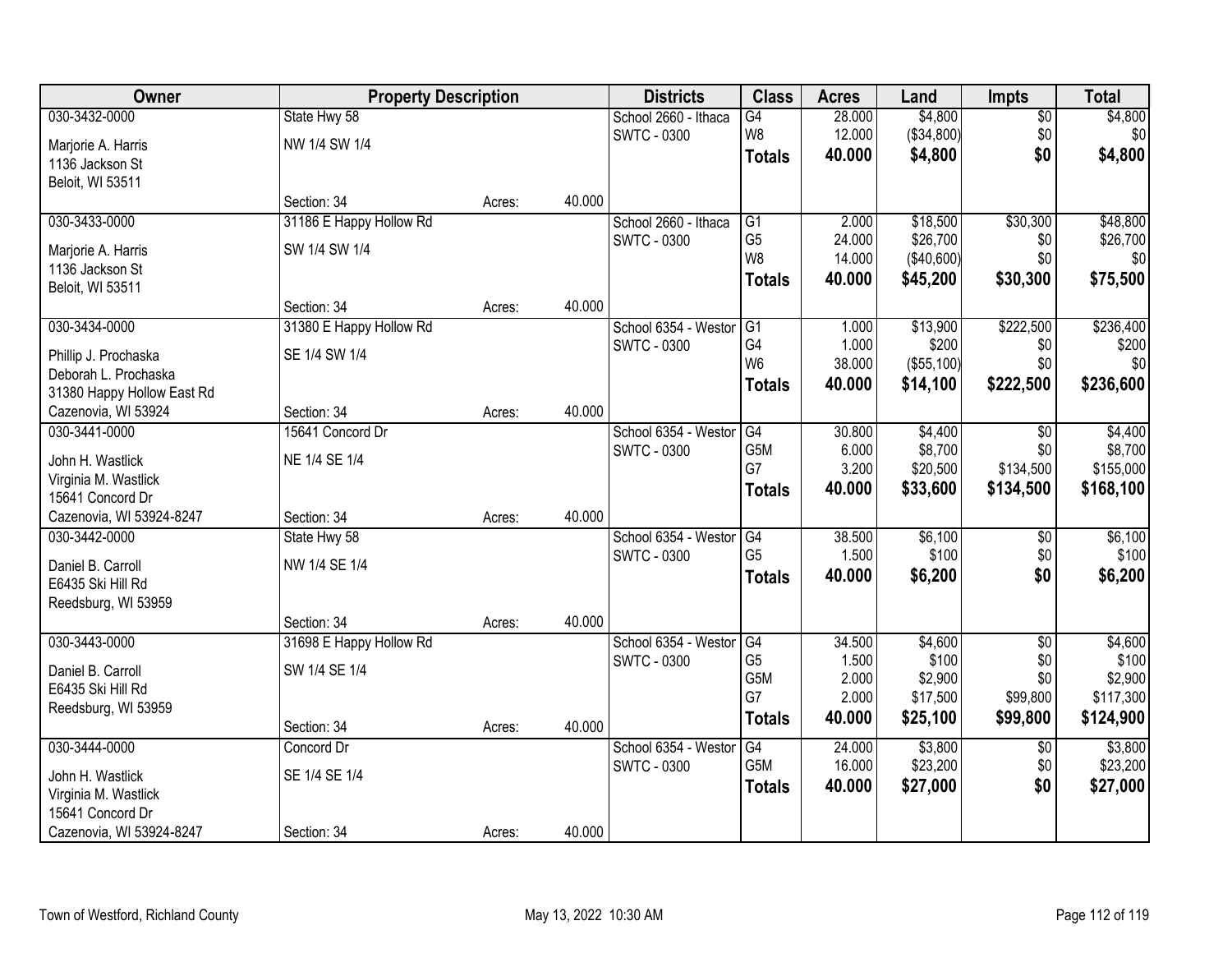| Owner               | <b>Property Description</b>                    |        |        | <b>Districts</b>     | <b>Class</b>   | <b>Acres</b> | Land     | <b>Impts</b>    | <b>Total</b> |
|---------------------|------------------------------------------------|--------|--------|----------------------|----------------|--------------|----------|-----------------|--------------|
| 030-3511-0000       | 20810 Cazenovia                                |        |        | School 6354 - Westor | G4             | 19.500       | \$3,700  | \$0             | \$3,700      |
| Starr L. Spencer    | NE 1/4 NE 1/4                                  |        |        | <b>SWTC - 0300</b>   | G <sub>5</sub> | 0.500        | \$100    | \$0             | \$100        |
| S5211 Hwy K         |                                                |        |        |                      | G5M            | 20.000       | \$29,000 | \$0             | \$29,000     |
| Lavalle, WI 53941   |                                                |        |        |                      | <b>Totals</b>  | 40.000       | \$32,800 | \$0             | \$32,800     |
|                     | Section: 35                                    | Acres: | 40.000 |                      |                |              |          |                 |              |
| 030-3512-0000       | State Hwy 58                                   |        |        | School 6354 - Westor | G4             | 28.480       | \$5,100  | \$0             | \$5,100      |
| Starr L. Spencer    | NW 1/4 NE 1/4                                  |        |        | <b>SWTC - 0300</b>   | G <sub>5</sub> | 1.520        | \$100    | \$0             | \$100        |
| S5211 Hwy K         |                                                |        |        |                      | G5M            | 10.000       | \$14,500 | \$0             | \$14,500     |
| Lavalle, WI 53941   |                                                |        |        |                      | <b>Totals</b>  | 40.000       | \$19,700 | \$0             | \$19,700     |
|                     | Section: 35                                    | Acres: | 40.000 |                      |                |              |          |                 |              |
| 030-3513-1000       | 15401 Fry Dr                                   |        |        | School 6354 - Westor | G1             | 1.000        | \$11,000 | \$7,000         | \$18,000     |
| Leland C. Anliker   | SW 1/4 NE 1/4 CSM 55, VOL 1-177                |        |        | SWTC - 0300          | G4             | 33.130       | \$6,000  | \$0             | \$6,000      |
| Agnes P. Anliker    |                                                |        |        |                      | G <sub>5</sub> | 1.370        | \$100    | \$0             | \$100        |
| E3831 Savannah Ct   |                                                |        |        |                      | G5M            | 4.000        | \$5,800  | \$0             | \$5,800      |
| Hillpoint, WI 53973 | Section: 35                                    | Acres: | 39.500 |                      | <b>Totals</b>  | 39.500       | \$22,900 | \$7,000         | \$29,900     |
| 030-3513-1100       | 32711 County Rd S                              |        |        | School 6354 - Weston | G1             | 0.500        | \$7,700  | \$8,000         | \$15,700     |
|                     |                                                |        |        | <b>SWTC - 0300</b>   | <b>Totals</b>  | 0.500        | \$7,700  | \$8,000         | \$15,700     |
| Donald Mcevilly     | SW 1/4 NE 1/4 COM ON LINE 58 RDS E OF NW COR S |        |        |                      |                |              |          |                 |              |
| 32711 County Hwy S  | 10 RDS E 8 RDS N 10 RDS W 8 RDS                |        |        |                      |                |              |          |                 |              |
| Cazenovia, WI 53924 |                                                |        |        |                      |                |              |          |                 |              |
|                     | Section: 35                                    | Acres: | 0.500  |                      |                |              |          |                 |              |
| 030-3514-0000       | State Hwy 58                                   |        |        | School 6354 - Westor | G4             | 26.250       | \$4,400  | $\overline{50}$ | \$4,400      |
| Leland C. Anliker   | SE 1/4 NE 1/4 ALSO KNOWN AS CSM 55, VOL 1-177  |        |        | <b>SWTC - 0300</b>   | G <sub>5</sub> | 1.000        | \$100    | \$0             | \$100        |
| Agnes P. Anliker    |                                                |        |        |                      | G5M            | 12.750       | \$18,500 | \$0             | \$18,500     |
| E3831 Savannah Ct   |                                                |        |        |                      | <b>Totals</b>  | 40.000       | \$23,000 | \$0             | \$23,000     |
| Hillpoint, WI 53973 | Section: 35                                    | Acres: | 40.000 |                      |                |              |          |                 |              |
| 030-3521-1000       | County Rd S                                    |        |        | School 6354 - Westor | G4             | 32.250       | \$4,200  | $\sqrt{6}$      | \$4,200      |
| Randall K. Moe      | NE 1/4 NW 1/4 EX CSM 952                       |        |        | <b>SWTC - 0300</b>   | G <sub>5</sub> | 1.750        | \$100    | \$0             | \$100        |
| Nathan C. Moe       |                                                |        |        |                      | <b>Totals</b>  | 34.000       | \$4,300  | \$0             | \$4,300      |
| 17696 State Hwy 58  |                                                |        |        |                      |                |              |          |                 |              |
| Cazenovia, WI 53924 | Section: 35                                    | Acres: | 34.000 |                      |                |              |          |                 |              |
| 030-3521-1100       | 32318 County Rd S                              |        |        | School 6354 - Westor | G4             | 4.000        | \$300    | $\overline{50}$ | \$300        |
|                     |                                                |        |        | SWTC - 0300          | G7             | 2.000        | \$17,500 | \$201,000       | \$218,500    |
| Andrew M. Peterson  | NE 1/4 NW 1/4 CSM 952                          |        |        |                      | Totals         | 6.000        | \$17,800 | \$201,000       | \$218,800    |
| Jonae Peterson      |                                                |        |        |                      |                |              |          |                 |              |
| 32318 County Hwy S  |                                                |        |        |                      |                |              |          |                 |              |
| Cazenovia, WI 53924 | Section: 35                                    | Acres: | 6.000  |                      |                |              |          |                 |              |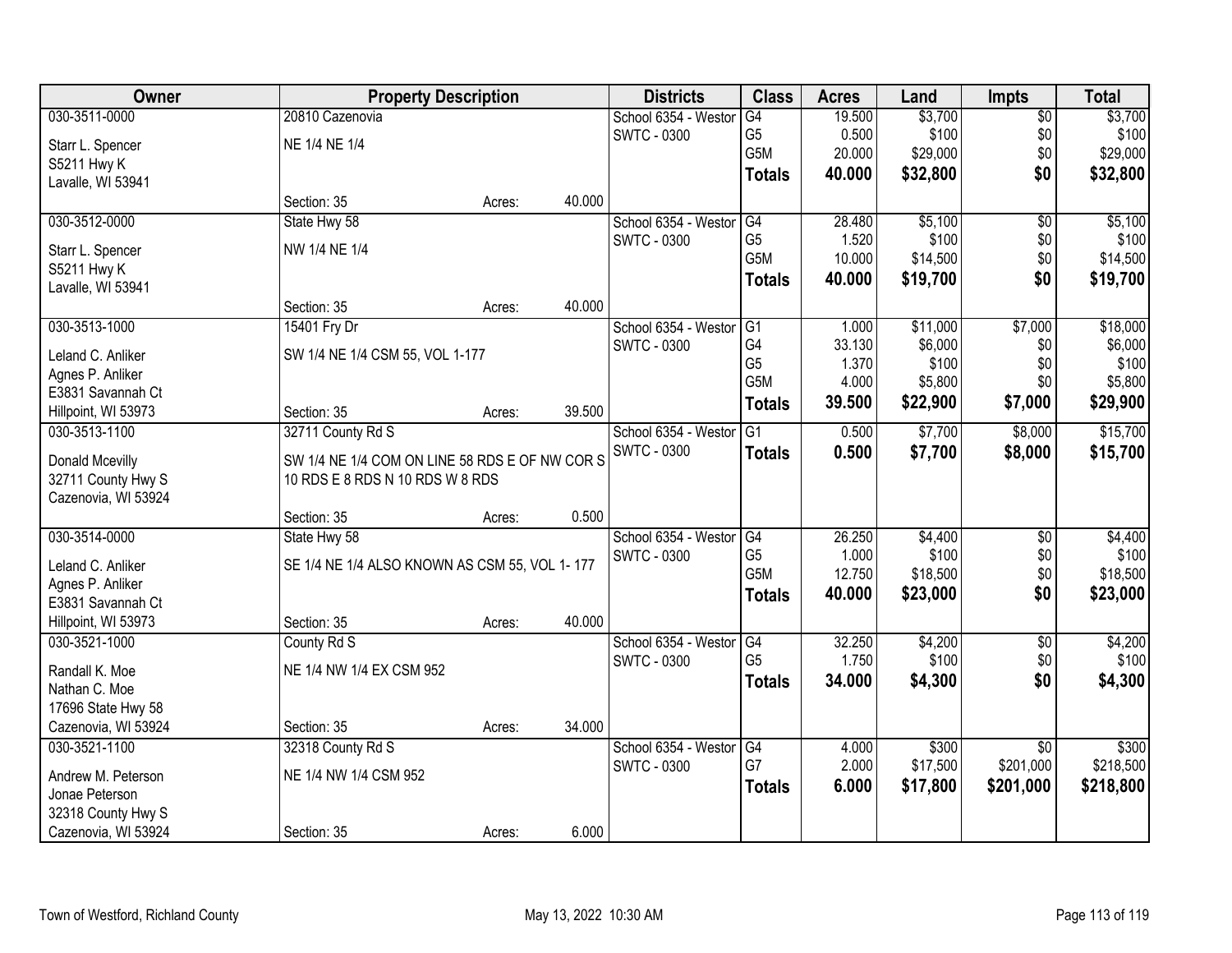| Owner                                |                                                  | <b>Property Description</b> |        | <b>Districts</b>     | <b>Class</b>     | <b>Acres</b> | Land     | <b>Impts</b>    | <b>Total</b> |
|--------------------------------------|--------------------------------------------------|-----------------------------|--------|----------------------|------------------|--------------|----------|-----------------|--------------|
| 030-3522-1000                        |                                                  |                             |        | School 6354 - Westor | G4               | 21.000       | \$3,300  | $\overline{50}$ | \$3,300      |
| Randall K. Moe                       | NW 1/4 NW 1/4 EX THE W552.44'                    |                             |        | <b>SWTC - 0300</b>   | G <sub>5</sub>   | 1.000        | \$100    | \$0             | \$100        |
| Nathan C. Moe                        |                                                  |                             |        |                      | <b>Totals</b>    | 22,000       | \$3,400  | \$0             | \$3,400      |
| 17696 State Hwy 58                   |                                                  |                             |        |                      |                  |              |          |                 |              |
| Cazenovia, WI 53924                  | Section: 35                                      | Acres:                      | 22.000 |                      |                  |              |          |                 |              |
| 030-3522-2000                        | 32100 County Rd S                                |                             |        | School 6354 - Westor | $\overline{G1}$  | 5.000        | \$26,900 | \$90,500        | \$117,400    |
| Todd J. Knuth                        | NW 1/4 NW 1/4 CSM 470, VOL 4-167, LOTS 1,2       |                             |        | <b>SWTC - 0300</b>   | <b>Totals</b>    | 5.000        | \$26,900 | \$90,500        | \$117,400    |
| Melissa L. Knuth                     |                                                  |                             |        |                      |                  |              |          |                 |              |
| 32100 County Hwy S                   |                                                  |                             |        |                      |                  |              |          |                 |              |
| Cazenovia, WI 53924                  | Section: 35                                      | Acres:                      | 5.000  |                      |                  |              |          |                 |              |
| 030-3522-3000                        | State Hwy 58                                     |                             |        | School 6354 - Westor | $\overline{G4}$  | 12.000       | \$2,100  | $\overline{50}$ | \$2,100      |
|                                      |                                                  |                             |        | <b>SWTC - 0300</b>   | <b>Totals</b>    | 12.000       | \$2,100  | \$0             | \$2,100      |
| Todd J. Knuth                        | NW 1/4 NW 1/4 THE W552.44' EX CSM 470, VOL 4-167 |                             |        |                      |                  |              |          |                 |              |
| Melissa L. Knuth                     |                                                  |                             |        |                      |                  |              |          |                 |              |
| 32100 County Hwy S                   |                                                  |                             | 12.000 |                      |                  |              |          |                 |              |
| Cazenovia, WI 53924<br>030-3523-0000 | Section: 35<br>State Hwy 58                      | Acres:                      |        | School 6354 - Westor | G4               | 15.190       | \$2,700  | \$0             | \$2,700      |
|                                      |                                                  |                             |        | <b>SWTC - 0300</b>   | G <sub>5</sub>   | 0.810        | \$100    | \$0             | \$100        |
| S & P Field & Forest Products LLC    | SW 1/4 NW 1/4                                    |                             |        |                      | G <sub>5</sub> M | 24.000       | \$34,800 | \$0             | \$34,800     |
| c/o Paul & Shelley Pignet            |                                                  |                             |        |                      | <b>Totals</b>    | 40.000       | \$37,600 | \$0             | \$37,600     |
| 15892 Fry Dr                         |                                                  |                             |        |                      |                  |              |          |                 |              |
| Cazenovia, WI 53924                  | Section: 35                                      | Acres:                      | 40.000 |                      |                  |              |          |                 |              |
| 030-3524-1000                        | State Hwy 58                                     |                             |        | School 6354 - Weston | $\overline{G4}$  | 25.090       | \$4,500  | $\overline{30}$ | \$4,500      |
| S & P Field & Forest Products LLC    | SE 1/4 NW 1/4 NW OF CTRLN OF SHARP ROAD          |                             |        | <b>SWTC - 0300</b>   | G <sub>5</sub>   | 0.910        | \$100    | \$0             | \$100        |
| c/o Paul & Shelley Pignet            |                                                  |                             |        |                      | G <sub>5</sub> M | 11.250       | \$16,300 | \$0             | \$16,300     |
| 15892 Fry Dr                         |                                                  |                             |        |                      | <b>Totals</b>    | 37.250       | \$20,900 | \$0             | \$20,900     |
| Cazenovia, WI 53924                  | Section: 35                                      | Acres:                      | 37.250 |                      |                  |              |          |                 |              |
| 030-3524-2000                        | State Hwy 58                                     |                             |        | School 6354 - Westor | G <sub>6</sub>   | 2.750        | \$8,000  | $\sqrt{$0}$     | \$8,000      |
| A & a Acres LLC                      | SE 1/4 NW 1/4 SE OF CTRLN OF SHARP ROAD          |                             |        | <b>SWTC - 0300</b>   | <b>Totals</b>    | 2.750        | \$8,000  | \$0             | \$8,000      |
| 30799 Fullerton Ln                   |                                                  |                             |        |                      |                  |              |          |                 |              |
| Cazenovia, WI 53924                  |                                                  |                             |        |                      |                  |              |          |                 |              |
|                                      | Section: 35                                      | Acres:                      | 2.750  |                      |                  |              |          |                 |              |
| 030-3531-1000                        | State Hwy 58                                     |                             |        | School 6354 - Westor | G6               | 10.250       | \$29,700 | $\overline{50}$ | \$29,700     |
|                                      |                                                  |                             |        | <b>SWTC - 0300</b>   | <b>Totals</b>    | 10.250       | \$29,700 | \$0             | \$29,700     |
| S & P Field & Forest Products LLC    | NE 1/4 SW 1/4 W OF CTRLN OF SHARP ROAD           |                             |        |                      |                  |              |          |                 |              |
| c/o Paul & Shelley Pignet            |                                                  |                             |        |                      |                  |              |          |                 |              |
| 15892 Fry Dr                         |                                                  |                             | 10.250 |                      |                  |              |          |                 |              |
| Cazenovia, WI 53924                  | Section: 35                                      | Acres:                      |        |                      |                  |              |          |                 |              |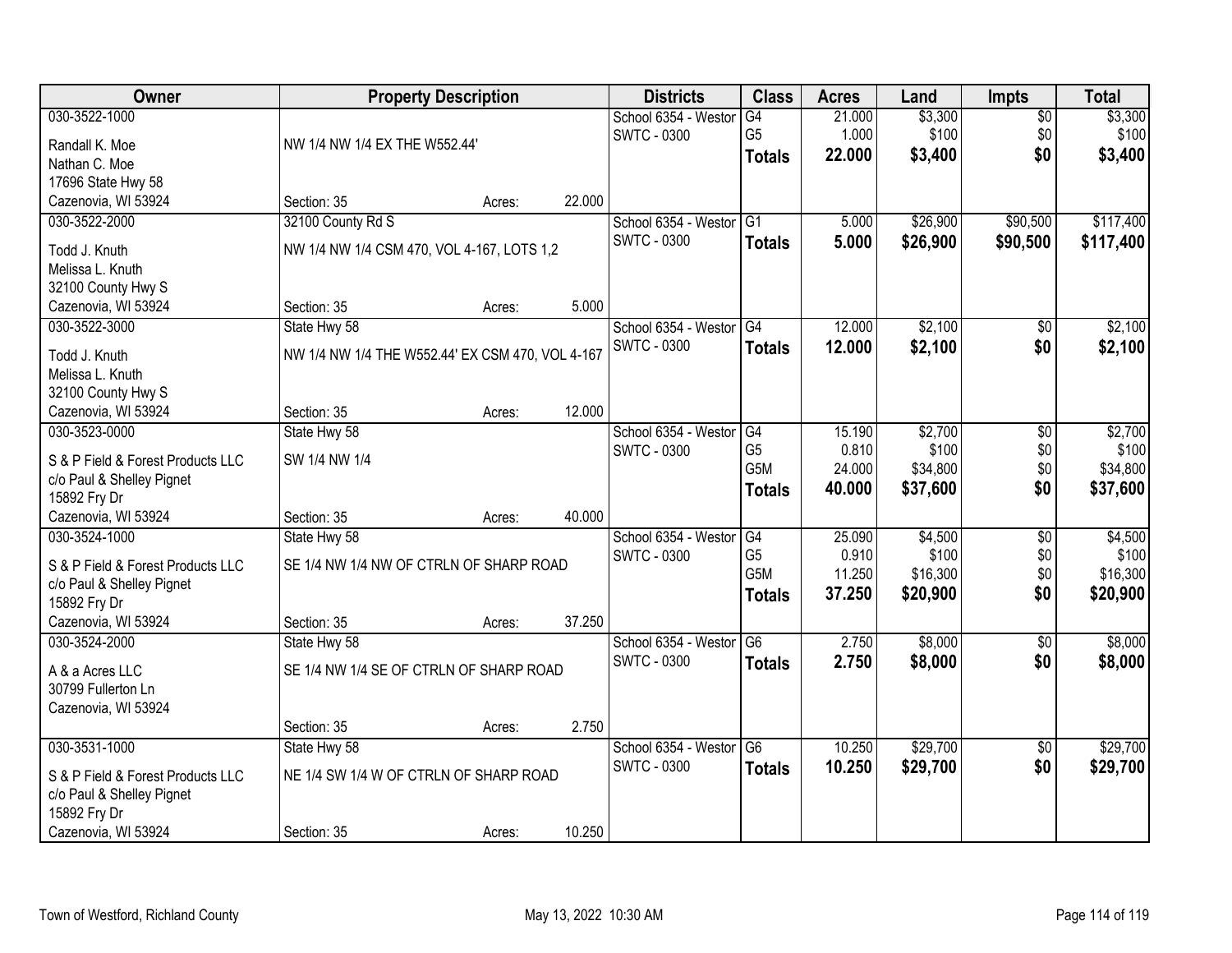| <b>Owner</b>                         |                                                | <b>Property Description</b> |        | <b>Districts</b>     | <b>Class</b>     | <b>Acres</b>    | Land               | Impts                  | <b>Total</b>       |
|--------------------------------------|------------------------------------------------|-----------------------------|--------|----------------------|------------------|-----------------|--------------------|------------------------|--------------------|
| 030-3531-2000                        | State Hwy 58                                   |                             |        | School 6354 - Westor | G4               | 7.000           | \$1,100            | $\overline{50}$        | \$1,100            |
| A & a Acres LLC                      | NE 1/4 SW 1/4 E OF CTRLN OF SHARP ROAD         |                             |        | <b>SWTC - 0300</b>   | G <sub>5</sub>   | 15.000          | \$15,800           | \$0                    | \$15,800           |
| 30799 Fullerton Ln                   |                                                |                             |        |                      | G5M              | 7.750           | \$11,300           | \$0                    | \$11,300           |
| Cazenovia, WI 53924                  |                                                |                             |        |                      | <b>Totals</b>    | 29.750          | \$28,200           | \$0                    | \$28,200           |
|                                      | Section: 35                                    | Acres:                      | 29.750 |                      |                  |                 |                    |                        |                    |
| 030-3532-0000                        | State Hwy 58                                   |                             |        | School 6354 - Westor | G4               | 0.550           | \$100              | $\overline{50}$        | \$100              |
| S & P Field & Forest Products LLC    | NW 1/4 SW 1/4                                  |                             |        | <b>SWTC - 0300</b>   | G <sub>5</sub>   | 9.000           | \$9,900            | \$0                    | \$9,900            |
| c/o Paul & Shelley Pignet            |                                                |                             |        |                      | G5M              | 30.450          | \$44,200           | \$0                    | \$44,200           |
| 15892 Fry Dr                         |                                                |                             |        |                      | <b>Totals</b>    | 40.000          | \$54,200           | \$0                    | \$54,200           |
| Cazenovia, WI 53924                  | Section: 35                                    | Acres:                      | 40.000 |                      |                  |                 |                    |                        |                    |
| 030-3533-0000                        | 15892 Fry Dr                                   |                             |        | School 6354 - Westor | IG <sub>1</sub>  | 1.000           | \$11,000           | \$239,700              | \$250,700          |
| S & P Field & Forest Products LLC    | *SW 1/4 SW 1/4 *SE 1/4 SW 1/4: ABOUT 1.5A W OF |                             |        | <b>SWTC - 0300</b>   | G4               | 4.330           | \$900              | \$0                    | \$900              |
| c/o Paul & Shelley Pignet            | <b>CTRLN OF HWY</b>                            |                             |        |                      | G <sub>5</sub> M | 35.670          | \$51,700           | \$0                    | \$51,700           |
| 15892 Fry Dr                         |                                                |                             |        |                      | <b>Totals</b>    | 41.000          | \$63,600           | \$239,700              | \$303,300          |
| Cazenovia, WI 53924                  | Section: 35                                    | Acres:                      | 41.000 |                      |                  |                 |                    |                        |                    |
| 030-3534-2000                        | 15901 Fry Dr                                   |                             |        | School 6354 - Westor | G1               | 2.000           | \$18,500           | \$5,900                | \$24,400           |
|                                      |                                                |                             |        | <b>SWTC - 0300</b>   | G <sub>5</sub>   | 1.000           | \$100              | \$0                    | \$100              |
| Eric D. Knauf<br>3028 Hartwood Dr    | SE 1/4 SW 1/4 E OF CTRLN OF SHARP ROAD         |                             |        |                      | W <sub>6</sub>   | 36.000          | (\$89,600)         | \$0                    | \$0                |
| Eau Claire, WI 54703                 |                                                |                             |        |                      | <b>Totals</b>    | 39.000          | \$18,600           | \$5,900                | \$24,500           |
|                                      | Section: 35                                    | Acres:                      | 39.000 |                      |                  |                 |                    |                        |                    |
| 030-3541-0000                        | State Hwy 58                                   |                             |        | School 6354 - Westor | G4               | 8.000           | \$800              | $\overline{50}$        | \$800              |
|                                      |                                                |                             |        | <b>SWTC - 0300</b>   | W <sub>6</sub>   | 32.000          | (\$46,400)         | \$0                    | \$0                |
| Charles R. Devault Trustees U/D/T    | NE 1/4 SE 1/4                                  |                             |        |                      | <b>Totals</b>    | 40.000          | \$800              | \$0                    | \$800              |
| Teresa A. Devault Trustees U/D/T     |                                                |                             |        |                      |                  |                 |                    |                        |                    |
| 15737 State Hwy 58                   |                                                |                             | 40.000 |                      |                  |                 |                    |                        |                    |
| Cazenovia, WI 53924<br>030-3542-0000 | Section: 35                                    | Acres:                      |        | School 6354 - Westor | $\overline{G4}$  |                 |                    |                        |                    |
|                                      | Fry Dr                                         |                             |        | <b>SWTC - 0300</b>   | G <sub>5</sub>   | 33.000<br>5.000 | \$5,300<br>\$5,500 | $\overline{60}$<br>\$0 | \$5,300<br>\$5,500 |
| A & a Acres LLC                      | NW 1/4 SE 1/4                                  |                             |        |                      | G5M              | 2.000           | \$2,900            | \$0                    | \$2,900            |
| 30799 Fullerton Ln                   |                                                |                             |        |                      | <b>Totals</b>    | 40.000          | \$13,700           | \$0                    | \$13,700           |
| Cazenovia, WI 53924                  |                                                |                             |        |                      |                  |                 |                    |                        |                    |
|                                      | Section: 35                                    | Acres:                      | 40.000 |                      |                  |                 |                    |                        |                    |
| 030-3543-0000                        | State Hwy 58                                   |                             |        | School 6354 - Westor | G4               | 15.000          | \$2,400            | $\overline{50}$        | \$2,400            |
| Eric D. Knauf                        | SW 1/4 SE 1/4                                  |                             |        | <b>SWTC - 0300</b>   | W <sub>6</sub>   | 25.000          | (\$36,300)         | \$0                    | \$0                |
| 3028 Hartwood Dr                     |                                                |                             |        |                      | <b>Totals</b>    | 40.000          | \$2,400            | \$0                    | \$2,400            |
| Eau Claire, WI 54703                 |                                                |                             |        |                      |                  |                 |                    |                        |                    |
|                                      | Section: 35                                    | Acres:                      | 40.000 |                      |                  |                 |                    |                        |                    |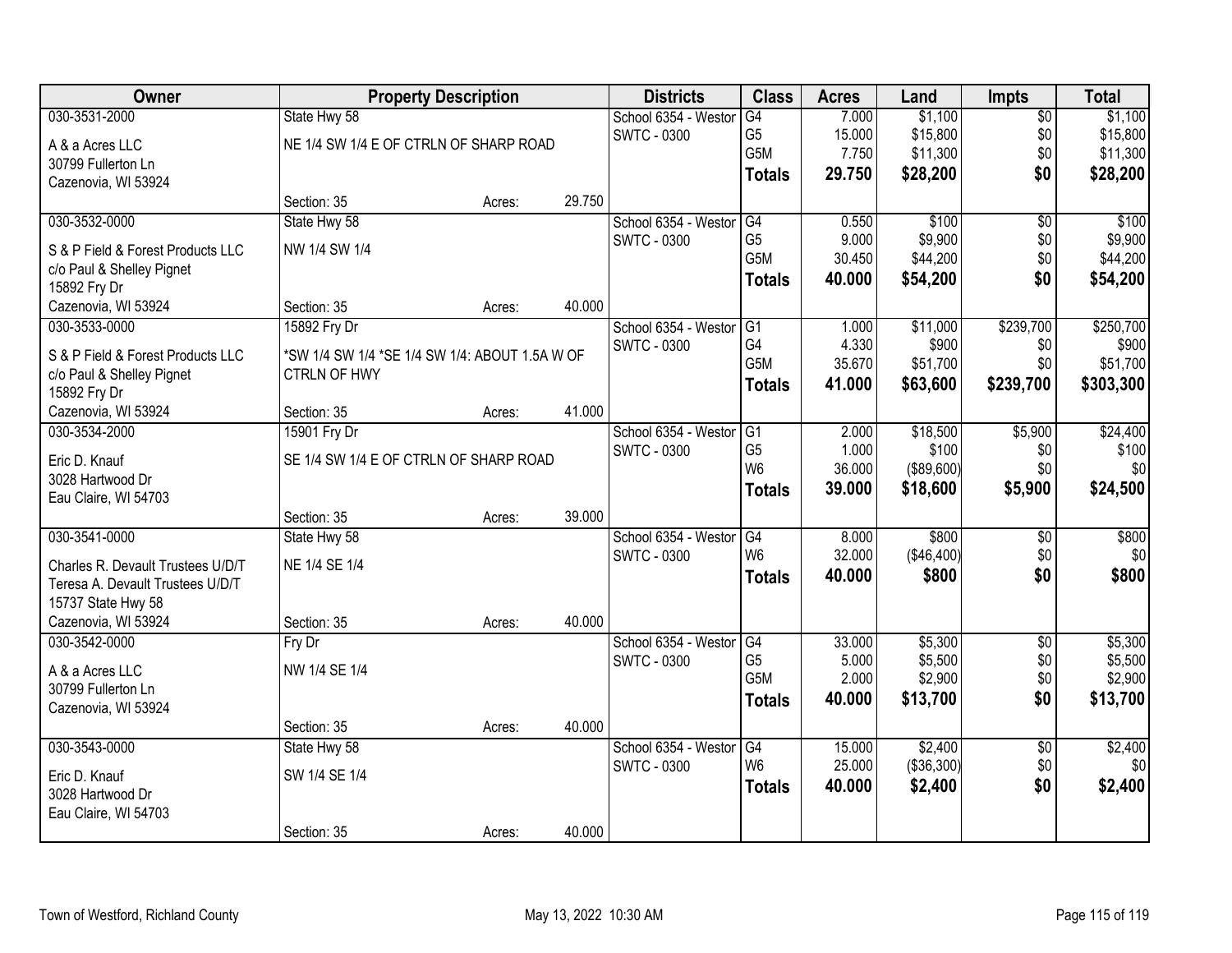| Owner                             |                                            | <b>Property Description</b> |        | <b>Districts</b>     | <b>Class</b>    | <b>Acres</b> | Land       | <b>Impts</b>    | <b>Total</b> |
|-----------------------------------|--------------------------------------------|-----------------------------|--------|----------------------|-----------------|--------------|------------|-----------------|--------------|
| 030-3544-1000                     | State Hwy 58                               |                             |        | School 6354 - Westor | G4              | 31.200       | \$5,200    | $\sqrt{$0}$     | \$5,200      |
| Charles R. Devault Trustees U/D/T | SE 1/4 SE 1/4 EX PARCEL DESC IN DOC 291948 |                             |        | <b>SWTC - 0300</b>   | W <sub>6</sub>  | 4.000        | (\$1,700)  | \$0             | \$0          |
| Teresa A. Devault Trustees U/D/T  |                                            |                             |        |                      | <b>Totals</b>   | 35.200       | \$5,200    | \$0             | \$5,200      |
| 15737 State Hwy 58                |                                            |                             |        |                      |                 |              |            |                 |              |
| Cazenovia, WI 53924               | Section: 35                                | Acres:                      | 35.200 |                      |                 |              |            |                 |              |
| 030-3544-2000                     | State Hwy 58                               |                             |        | School 6354 - Westor | W <sub>6</sub>  | 4.800        | (\$13,900) | $\overline{50}$ | \$0          |
| Cheryl L. Devault                 | SE 1/4 SE 1/4 PARCEL DESC IN DOC 291948    |                             |        | <b>SWTC - 0300</b>   | <b>Totals</b>   | 4.800        | \$0        | \$0             | \$0          |
| 15737 State Hwy 58                |                                            |                             |        |                      |                 |              |            |                 |              |
| Cazenovia, WI 53924-8263          |                                            |                             |        |                      |                 |              |            |                 |              |
|                                   | Section: 35                                | Acres:                      | 4.800  |                      |                 |              |            |                 |              |
| 030-3611-0000                     | 33904 County Rd S                          |                             |        | School 6354 - Westor | G4              | 35.910       | \$6,300    | $\overline{50}$ | \$6,300      |
| John M. Sheahan                   | NE 1/4 NE 1/4                              |                             |        | <b>SWTC - 0300</b>   | G <sub>5</sub>  | 2.090        | \$100      | \$0             | \$100        |
| Debra L. Sheahan                  |                                            |                             |        |                      | G7              | 2.000        | \$17,500   | \$64,100        | \$81,600     |
| 33904 County Hwy S                |                                            |                             |        |                      | <b>Totals</b>   | 40.000       | \$23,900   | \$64,100        | \$88,000     |
| Cazenovia, WI 53924               | Section: 36                                | Acres:                      | 40.000 |                      |                 |              |            |                 |              |
| 030-3612-0000                     | State Hwy 58                               |                             |        | School 6354 - Weston | G4              | 39.000       | \$6,000    | $\sqrt[6]{3}$   | \$6,000      |
| Donald B. Hanko                   | NW 1/4 NE 1/4                              |                             |        | <b>SWTC - 0300</b>   | G <sub>5</sub>  | 1.000        | \$100      | \$0             | \$100        |
| 15335 State Hwy 58                |                                            |                             |        |                      | <b>Totals</b>   | 40.000       | \$6,100    | \$0             | \$6,100      |
| Cazenovia, WI 53924               |                                            |                             |        |                      |                 |              |            |                 |              |
|                                   | Section: 36                                | Acres:                      | 40.000 |                      |                 |              |            |                 |              |
| 030-3613-0000                     | State Hwy 58                               |                             |        | School 6354 - Weston | $\overline{G4}$ | 39.000       | \$4,800    | $\overline{50}$ | \$4,800      |
| Donald B. Hanko                   | SW 1/4 NE 1/4                              |                             |        | <b>SWTC - 0300</b>   | G <sub>5</sub>  | 1.000        | \$100      | \$0             | \$100        |
| 15335 State Hwy 58                |                                            |                             |        |                      | <b>Totals</b>   | 40.000       | \$4,900    | \$0             | \$4,900      |
| Cazenovia, WI 53924               |                                            |                             |        |                      |                 |              |            |                 |              |
|                                   | Section: 36                                | Acres:                      | 40.000 |                      |                 |              |            |                 |              |
| 030-3614-0000                     | 33901 County Rd S                          |                             |        | School 6354 - Westor | G4              | 37.250       | \$4,700    | $\sqrt{$0}$     | \$4,700      |
| James, Lawrence Sheahan           | SE 1/4 NE 1/4                              |                             |        | <b>SWTC - 0300</b>   | G <sub>5</sub>  | 0.750        | \$100      | \$0             | \$100        |
| Th Sheahan                        |                                            |                             |        |                      | G7              | 2.000        | \$17,500   | \$90,900        | \$108,400    |
| 3634 Cascade Rd                   |                                            |                             |        |                      | <b>Totals</b>   | 40,000       | \$22,300   | \$90,900        | \$113,200    |
| Madison, WI 53704                 | Section: 36                                | Acres:                      | 40.000 |                      |                 |              |            |                 |              |
| 030-3621-1000                     | State Highway 58                           |                             |        | School 6354 - Weston | G4              | 15.560       | \$2,500    | $\overline{60}$ | \$2,500      |
| Randall K. Moe                    | NE 1/4 NW 1/4 W OF CTRLN OF HWY 58         |                             |        | <b>SWTC - 0300</b>   | G <sub>5</sub>  | 1.440        | \$100      | \$0             | \$100        |
| c/o Darlene Moe                   |                                            |                             |        |                      | <b>Totals</b>   | 17.000       | \$2,600    | \$0             | \$2,600      |
| 31324 Loyd St                     |                                            |                             |        |                      |                 |              |            |                 |              |
| Cazenovia, WI 53924               | Section: 36                                | Acres:                      | 17.000 |                      |                 |              |            |                 |              |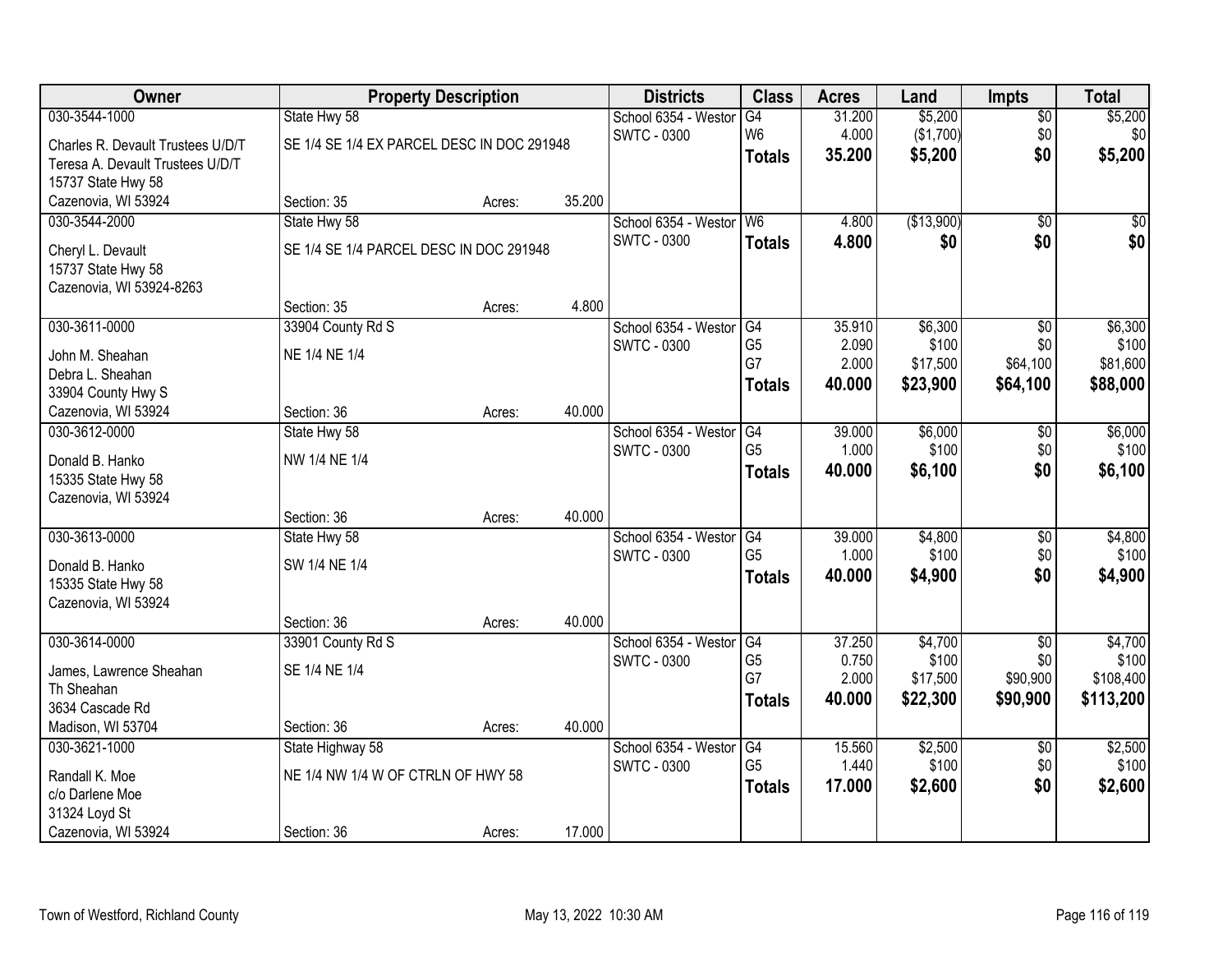| Owner                                     |                                            | <b>Property Description</b> |        | <b>Districts</b>     | <b>Class</b>         | <b>Acres</b>    | Land                | <b>Impts</b>    | <b>Total</b>     |
|-------------------------------------------|--------------------------------------------|-----------------------------|--------|----------------------|----------------------|-----------------|---------------------|-----------------|------------------|
| 030-3621-2000                             | 15175 State Highway 58                     |                             |        | School 6354 - Weston | $\overline{G1}$      | 2.000           | \$18,500            | \$90,100        | \$108,600        |
| Nathan Moe                                | NE 1/4 NW 1/4 E OF CTRLN OF HWY 58         |                             |        | <b>SWTC - 0300</b>   | G4                   | 20.000          | \$2,200             | \$0             | \$2,200          |
| 15175 State Hwy 58                        |                                            |                             |        |                      | G <sub>5</sub>       | 1.000           | \$100               | \$0             | \$100            |
| Cazenovia, WI 53924                       |                                            |                             |        |                      | <b>Totals</b>        | 23.000          | \$20,800            | \$90,100        | \$110,900        |
|                                           | Section: 36                                | Acres:                      | 23.000 |                      |                      |                 |                     |                 |                  |
| 030-3622-0000                             | State Hwy 58                               |                             |        | School 6354 - Weston | G4                   | 34.630          | \$5,800             | \$0             | \$5,800          |
| Randall K. Moe                            | NW 1/4 NW 1/4                              |                             |        | <b>SWTC - 0300</b>   | G <sub>5</sub>       | 1.370           | \$100               | \$0             | \$100            |
| c/o Darlene Moe                           |                                            |                             |        |                      | G5M                  | 4.000           | \$5,800             | \$0             | \$5,800          |
| 31324 Loyd St                             |                                            |                             |        |                      | <b>Totals</b>        | 40.000          | \$11,700            | \$0             | \$11,700         |
| Cazenovia, WI 53924                       | Section: 36                                | Acres:                      | 40.000 |                      |                      |                 |                     |                 |                  |
| 030-3623-0000                             | County Rd S                                |                             |        | School 6354 - Weston | G4                   | 30.000          | \$2,500             | $\overline{50}$ | \$2,500          |
| Donald B. Hanko                           | SW 1/4 NW 1/4                              |                             |        | SWTC - 0300          | G <sub>5</sub>       | 1.000           | \$100               | \$0             | \$100            |
| 15335 State Hwy 58                        |                                            |                             |        |                      | G5M                  | 8.000           | \$11,600            | \$0             | \$11,600         |
| Cazenovia, WI 53924                       |                                            |                             |        |                      | G7                   | 1.000           | \$5,000             | \$2,800         | \$7,800          |
|                                           | Section: 36                                | Acres:                      | 40.000 |                      | <b>Totals</b>        | 40.000          | \$19,200            | \$2,800         | \$22,000         |
| 030-3624-0000                             | 15335 State Highway 58                     |                             |        | School 6354 - Weston | G4                   | 36.000          | \$4,400             | \$0             | \$4,400          |
|                                           | SE 1/4 NW 1/4                              |                             |        | SWTC - 0300          | G <sub>5</sub>       | 2.000           | \$100               | \$0             | \$100            |
| Donald B. Hanko                           |                                            |                             |        |                      | G7                   | 2.000           | \$17,500            | \$111,200       | \$128,700        |
| 15335 State Hwy 58<br>Cazenovia, WI 53924 |                                            |                             |        |                      | <b>Totals</b>        | 40.000          | \$22,000            | \$111,200       | \$133,200        |
|                                           | Section: 36                                | Acres:                      | 40.000 |                      |                      |                 |                     |                 |                  |
| 030-3631-0000                             | 15569 State Highway 58                     |                             |        | School 6354 - Weston | G <sub>1</sub>       | 1.000           | \$11,000            | \$6,300         | \$17,300         |
|                                           |                                            |                             |        | SWTC - 0300          | G4                   | 4.000           | \$600               | \$0             | \$600            |
| Winfield D. Edgerton III                  | NE 1/4 SW 1/4                              |                             |        |                      | G <sub>5</sub>       | 9.000           | \$9,900             | \$0             | \$9,900          |
| 5519 S Hyde Park Blvd Apt 3               |                                            |                             |        |                      | G5M                  | 26.000          | \$37,700            | \$0             | \$37,700         |
| Chicago, IL 60637                         |                                            |                             |        |                      | <b>Totals</b>        | 40.000          | \$59,200            | \$6,300         | \$65,500         |
|                                           | Section: 36                                | Acres:                      | 40.000 |                      |                      |                 |                     |                 |                  |
| 030-3632-0000                             | 15650 State Highway 58                     |                             |        | School 6354 - Westor | G1                   | 2.000           | \$18,500            | \$126,100       | \$144,600        |
| Kaderavek Family, LLC                     | NW 1/4 SW 1/4                              |                             |        | <b>SWTC - 0300</b>   | G4<br>G <sub>5</sub> | 3.450           | \$500               | \$0<br>\$0      | \$500<br>\$4,300 |
| 15650 State Hwy 58                        |                                            |                             |        |                      | G5M                  | 5.550<br>29.000 | \$4,300<br>\$42,100 | \$0             | \$42,100         |
| Cazenovia, WI 53924                       |                                            |                             |        |                      |                      |                 |                     |                 |                  |
|                                           | Section: 36                                | Acres:                      | 40.000 |                      | <b>Totals</b>        | 40.000          | \$65,400            | \$126,100       | \$191,500        |
| 030-3633-1000                             | 15737 State Hwy 58                         |                             |        | School 6354 - Weston | G4                   | 22.580          | \$3,200             | $\overline{50}$ | \$3,200          |
| Charles R. Devault Trustees U/D/T         | SW 1/4 SW 1/4 EX PARCEL DESC IN DOC 291948 |                             |        | <b>SWTC - 0300</b>   | G <sub>5</sub>       | 1.420           | \$100               | \$0             | \$100            |
| Teresa A. Devault Trustees U/D/T          |                                            |                             |        |                      | G5M                  | 5.300           | \$7,700             | \$0             | \$7,700          |
| 15737 State Hwy 58                        |                                            |                             |        |                      | G7                   | 3.000           | \$20,000            | \$135,100       | \$155,100        |
| Cazenovia, WI 53924                       | Section: 36                                | Acres:                      | 36.300 |                      | W <sub>6</sub>       | 4.000           | (\$5,800)           | \$0             | \$0              |
|                                           |                                            |                             |        |                      | <b>Totals</b>        | 36.300          | \$31,000            | \$135,100       | \$166,100        |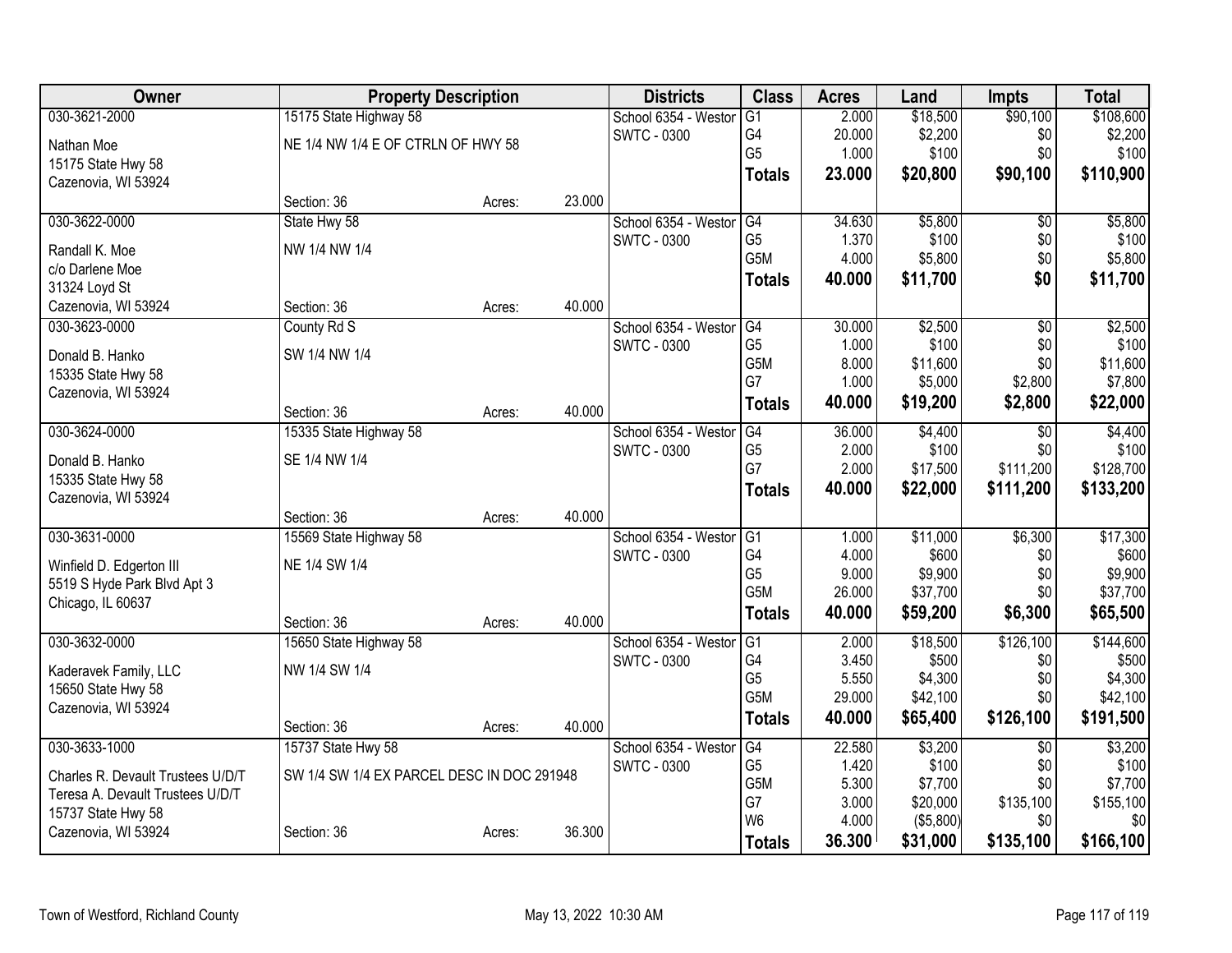| Owner                       | <b>Property Description</b>                   |        |        | <b>Districts</b>                           | <b>Class</b>     | <b>Acres</b>    | Land             | <b>Impts</b>    | <b>Total</b>     |
|-----------------------------|-----------------------------------------------|--------|--------|--------------------------------------------|------------------|-----------------|------------------|-----------------|------------------|
| 030-3633-2000               | State Hwy 58                                  |        |        | School 6354 - Westor                       | W <sub>6</sub>   | 3.700           | (\$10,700)       | $\overline{60}$ | $\sqrt{50}$      |
| Cheryl L. Devault           | SW 1/4 SW 1/4 PARCEL DESC IN DOC 291948       |        |        | SWTC - 0300                                | <b>Totals</b>    | 3.700           | \$0              | \$0             | \$0              |
| 15737 State Hwy 58          |                                               |        |        |                                            |                  |                 |                  |                 |                  |
| Cazenovia, WI 53924-8263    |                                               |        |        |                                            |                  |                 |                  |                 |                  |
|                             | Section: 36                                   | Acres: | 3.700  |                                            |                  |                 |                  |                 |                  |
| 030-3634-0000               | State Hwy 58                                  |        |        | School 6354 - Westor                       | G4               | 11.700          | \$1,900          | $\sqrt{6}$      | \$1,900          |
| 4-D Properties LLP          | SE 1/4 SW 1/4 SURVEYED AS 39.83 AC            |        |        | <b>SWTC - 0300</b>                         | G5M              | 28.130          | \$40,800         | \$0<br>\$0      | \$40,800         |
| 4143 Vilas Hope Rd          |                                               |        |        |                                            | <b>Totals</b>    | 39.830          | \$42,700         |                 | \$42,700         |
| Cottage Grove, WI 53527     |                                               |        |        |                                            |                  |                 |                  |                 |                  |
|                             | Section: 36                                   | Acres: | 39.830 |                                            |                  |                 |                  |                 |                  |
| 030-3641-1000               | State Hwy 58                                  |        |        | School 6354 - Westor                       | G4<br>G5M        | 36.000<br>0.400 | \$5,700<br>\$600 | \$0<br>\$0      | \$5,700<br>\$600 |
| James, Lawrence Sheahan     | NE 1/4 SE 1/4 EX A PARCEL 24 RDS SQUARE IN NW |        |        | <b>SWTC - 0300</b>                         | <b>Totals</b>    | 36.400          | \$6,300          | \$0             | \$6,300          |
| Th Sheahan                  | COR                                           |        |        |                                            |                  |                 |                  |                 |                  |
| 3634 Cascade Rd             |                                               |        |        |                                            |                  |                 |                  |                 |                  |
| Madison, WI 53704           | Section: 36                                   | Acres: | 36.400 |                                            |                  |                 |                  |                 |                  |
| 030-3641-2000               | State Hwy 58                                  |        |        | School 6354 - Westor<br><b>SWTC - 0300</b> | G <sub>6</sub>   | 3.600           | \$10,400         | \$0<br>\$0      | \$10,400         |
| Winfield D. Edgerton III    | NE 1/4 SE 1/4 N24RDS OF W24RDS                |        |        |                                            | <b>Totals</b>    | 3.600           | \$10,400         |                 | \$10,400         |
| 5519 S Hyde Park Blvd Apt 3 |                                               |        |        |                                            |                  |                 |                  |                 |                  |
| Chicago, IL 60637           |                                               |        |        |                                            |                  |                 |                  |                 |                  |
| 030-3642-0000               | Section: 36<br>15569 State Highway 58         | Acres: | 3.600  | School 6354 - Weston                       | G <sub>1</sub>   | 1.000           | \$11,000         | \$41,500        | \$52,500         |
|                             |                                               |        |        | <b>SWTC - 0300</b>                         | G <sub>4</sub>   | 10.000          | \$1,600          | \$0             | \$1,600          |
| Winfield D. Edgerton III    | NW 1/4 SE 1/4                                 |        |        |                                            | G <sub>5</sub>   | 4.000           | \$4,400          | \$0             | \$4,400          |
| 5519 S Hyde Park Blvd Apt 3 |                                               |        |        |                                            | G <sub>5</sub> M | 25.000          | \$36,300         | \$0             | \$36,300         |
| Chicago, IL 60637           |                                               |        | 40.000 |                                            | <b>Totals</b>    | 40.000          | \$53,300         | \$41,500        | \$94,800         |
| 030-3643-0000               | Section: 36<br>State Hwy 58                   | Acres: |        | School 6354 - Westor                       | G4               | 36.000          | \$5,700          |                 | \$5,700          |
|                             |                                               |        |        | <b>SWTC - 0300</b>                         | G5M              | 4.000           | \$5,800          | \$0<br>\$0      | \$5,800          |
| Marquiss Valley LLC         | SW 1/4 SE 1/4                                 |        |        |                                            | <b>Totals</b>    | 40.000          | \$11,500         | \$0             | \$11,500         |
| S5211 County Hwy K          |                                               |        |        |                                            |                  |                 |                  |                 |                  |
| Lavalle, WI 53941           | Section: 36                                   |        | 40.000 |                                            |                  |                 |                  |                 |                  |
|                             |                                               | Acres: |        |                                            |                  |                 |                  |                 |                  |